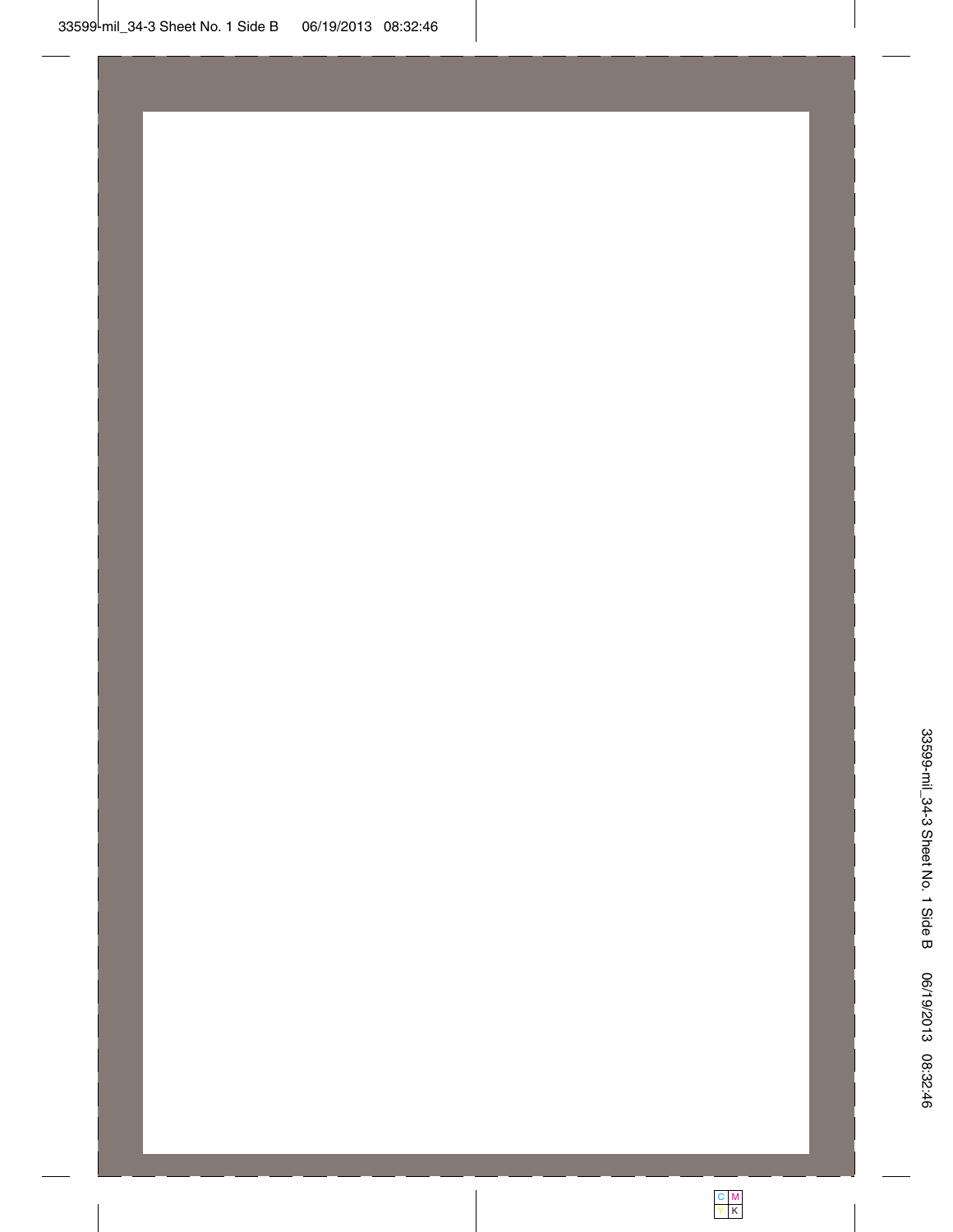# Michigan Journal of International Law

Volume 34, No. 3 Spring 2013

C M Y | K

#### **CONTENTS**

#### **ARTICLES**

Reconceptualizing States of Emergency Under International Human Rights Law: Theory, Legal Doctrine, and Politics . . .*Scott P. Sheeran* 491

"She Makes Me Ashamed to be a Woman": THE GENOCIDE CONVICTION OF Pauline Nyiramasuhuko, 2011 . . . . . . . . . *Mark A. Drumbl* 559

Conceptions of Civil Society in International Lawmaking and Implementation: A Theoretical Framework . . . . . . . .*Laura Pedraza-Fariña* 605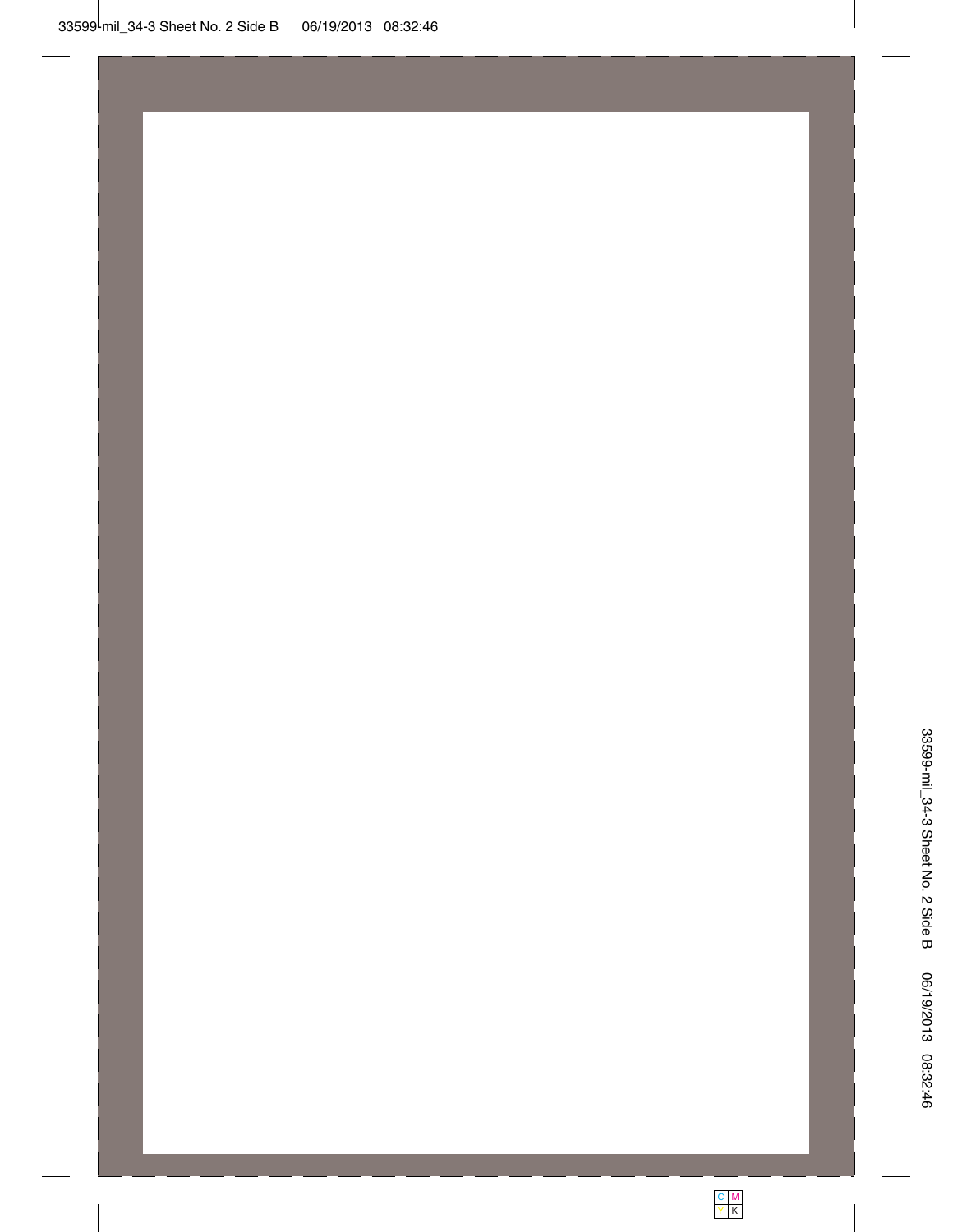## Michigan Journal of International Law

#### **Volume 34 Editorial Board**

*Editor in Chief* Katherine Martin-Browne

*Managing Editor* Matthew B. Parelman

*Managing Article Editor* Alexandra Link

*Managing Executive Editor* Elizabeth A. Honig

*Article Editors* Alicia F. Bozarth Meredith Garry Pauline Hilmy Erica L. Matson Jesse C. Medlong Steven Plastrik

*Business and Development Editor* Robert C. Staley

Julian L. Brody Alyssa Christensen Alan Colley Sarah Aslam Dada Joseph DeHondt Lara Finkbeiner

John A. Atchley III John H. Aycock Priya L. Bhanu Katherine A. Blair Kelley D. Bledsoe Masha L. Bresner Max P. Clarke Mai Denawa Bryna Djuhar Shruti Dusaj Abraham Fattah Mary Fee Eric Fidel Regina Garza

*Executive Editors* Elizabeth Reyna Cantu Sara A. Gibson Jost M. Lunstroth Joseph Regalia Whitney Schneider-White J. L. Springer

*Contributing Editors* Daniel E. Free, Jr. Elizabeth J. Grossman Rachel B. Katz Renita Khanduja Laura Kupe Leora R. Rodenstein

*Associate Editors* Jacquelyn A. Godin Laura Grai Kwame Gyasi Gyimah Abraham Hiatt Eriko Carolina Higa Isaac J. Jalkanen Ji Won Kim Cooper Knowlton Lora Elizabeth MacDonald Elisabeth F. Madden Sarah E. Manley Katherine A. Meister Darren L. Miller Seth A. Mohney

*Managing Note Editor* John K. Whitaker

*Note Editor* Rachael A. Kaminski

> *Production Editor* Daniel J. Hulme

*Managing Blog Editor* Jory Hoffman

Christopher J. Schad Kathryn Sirolly Jessica L. Soley Thomas C.M. Turner Alexis J. Weiss Carol Yur

Matthew O'Hare Sarah A. Oliai Ezekiel K. Rediker Giselle Safazadeh Michael Schmale Robert J. Shannon Benjamin A. Shoemaker Zackary L. Stillings Julia Stuebing Perry Teicher Jenna Marie Trebs Camaron M. Voyles Lara K. Wagner Bo White

> *Editorial Assistants* Catherine T. Leggieri Barbara I. Vibbert

*Manager* Jessica L. Hanes

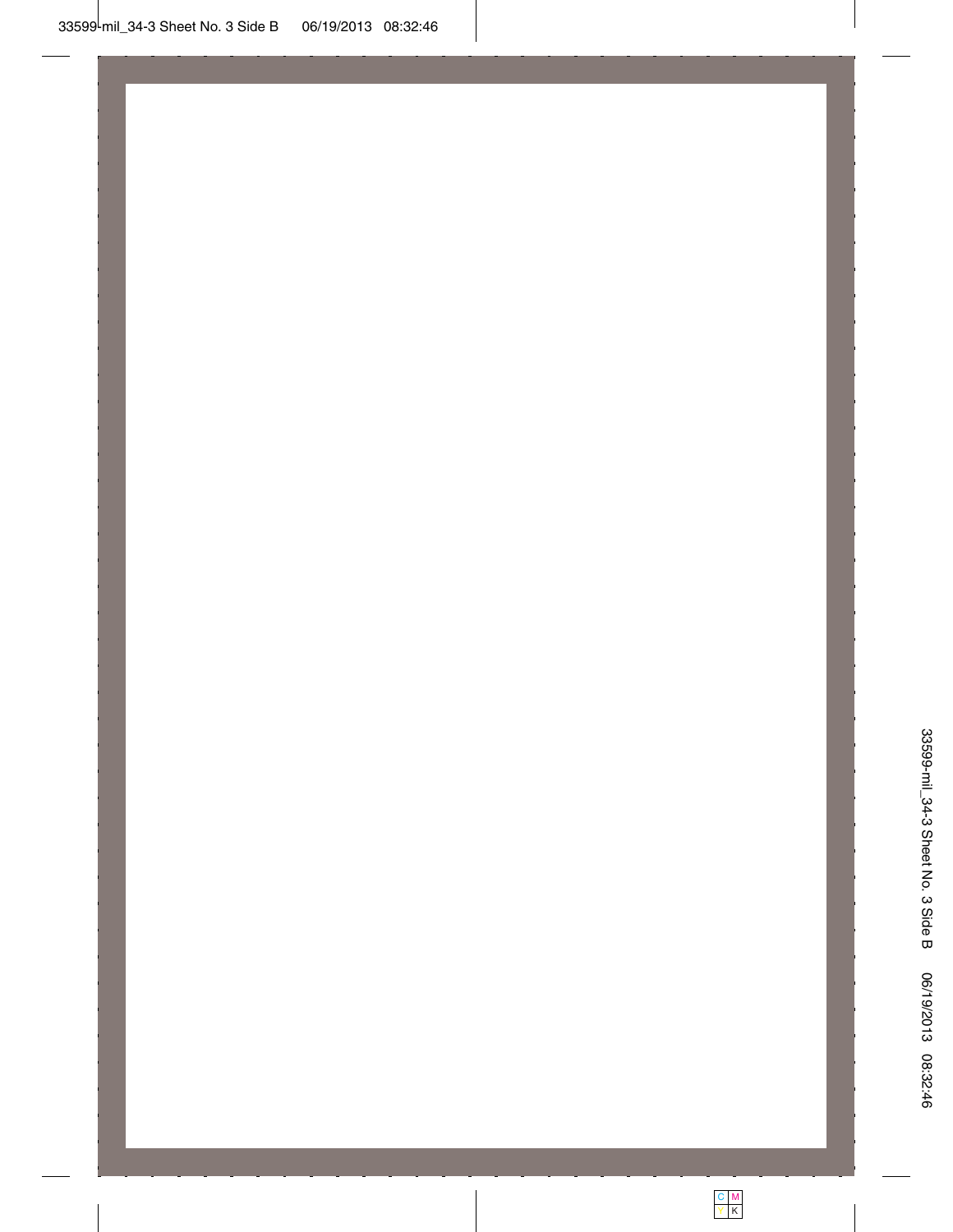C M Y | K

### **ARTICLES**

 $\overline{\text{Niciprodl}}$  10-JUN-13 12:49

# **RECONCEPTUALIZING STATES OF EMERGENCY UNDER INTERNATIONAL HUMAN RIGHTS LAW: THEORY, LEGAL DOCTRINE, AND POLITICS**

*Scott P. Sheeran\**

|  |                                                    | 491 | R |
|--|----------------------------------------------------|-----|---|
|  | I. BACKGROUND: THEORY AND LAW                      | 496 | R |
|  |                                                    | 496 | R |
|  |                                                    | 498 | R |
|  | C. Two Schools: Sovereignty and Legality           | 500 | R |
|  | D. Democratic and Nondemocratic States             | 503 | R |
|  |                                                    | 505 | R |
|  | II. PRACTICE AND PROBLEMS                          | 510 | R |
|  | A. Overview of Practice and Problems               | 510 | R |
|  | B. The Arab Spring-Syria and Egypt                 | 515 | R |
|  | C. Implementation, Monitoring, and Enforcement     | 518 | R |
|  | III. PROBLEMS WITH BIFURCATING THE LEGAL QUESTION: |     |   |
|  | PUBLIC EMERGENCY AND MEASURES                      | 526 | R |
|  | A. Overview of Jurisprudential Interpretation      | 527 | R |
|  | B. Conceptual Challenges in the Jurisprudence      | 538 | R |
|  | 1.                                                 | 538 | R |
|  | 2.<br>Terrorism: Threat, Duration, and Imminence   | 541 | R |
|  | 3.<br>Causation and Protection of the Government   | 546 | R |
|  | C. Enlarging the Scope of States of Emergency      | 547 | R |
|  | IV. RECONCEPTUALIZING THE LEGAL DOCTRINE           | 548 | R |
|  |                                                    | 557 | R |
|  |                                                    |     |   |

#### **INTRODUCTION**

States of emergency are today one of the most serious challenges to the implementation of international human rights law (IHRL). They have become common practice and are associated with severe human rights violations as evidenced by the Arab Spring. The international jurisprudence on states of emergency is inconsistent and divergent, and what now constitutes a *public emergency* is ubiquitous. This trend is underpinned by excessive judicial deference and abdication of the legal review of states' often

<sup>\*</sup> LL.M. (Cambridge). Senior Lecturer and Co-Director of the LL.M. in International Human Rights Law, School of Law and Human Rights Centre, University of Essex. This Article benefited from the helpful suggestions of Professor Sir Nigel Rodley and Dr. Noam Lubell. All mistakes are the author's alone.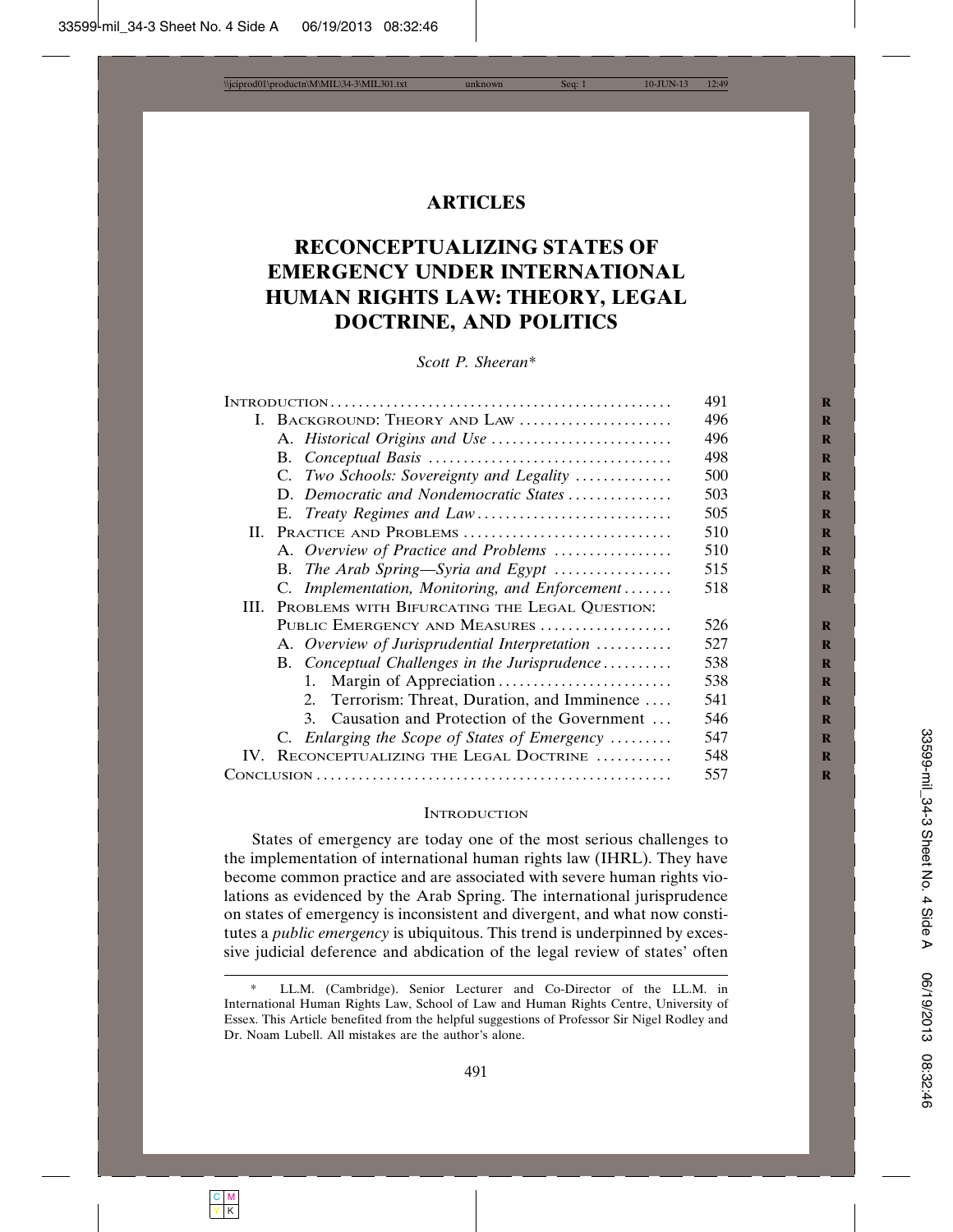\\jciprod01\productn\M\MIL\34-3\MIL301.txt unknown Seq: 2 10-JUN-13 12:49

#### 492 *Michigan Journal of International Law* [Vol. 34:491

dubious claims of a state of emergency. The legal regime, as positively expressed in international human rights treaties, does not adequately reflect the underlying theory and politics of emergency situations. The renaissance of IHRL as an effective constraint and regulator of states of emergency requires the articulation of a more holistic understanding and a new approach to the legal doctrine. This Article seeks to provide an enriched account of the international law on states of emergency, which can be reconciled with both theory and practice, and which will better protect human rights from regression in times of emergency.

The modern origins of the state of emergency as a legal concept came from nineteenth-century Western Europe and from the liberal democratic tradition. States of emergency are built on the somewhat artificial dichotomy of norm and exception, which endorses a bifurcated approach to balancing the interests of societal goals and individual rights. "State of emergency" is therefore a label that may provide instant legitimacy to the greater limitation of human rights by government.

Serious violations of human rights often accompany emergency situations, which are variously known as "states of emergency," "states of exception," "states of siege," and "martial law."1 The central international human rights treaties envisage a regime of derogation allowing states parties to temporarily adjust their obligations under the treaties in exceptional circumstances. The two legal questions that constitute the heart of the derogation regimes are first, whether a situation constitutes a "public emergency which threatens the life of the nation," and second, whether the measures are "strictly required by the exigencies of the situation."2 A third question or requirement is that the state derogating must notify the treaty depositary and therefore in practice the other state parties of its public emergency and measures of derogation.3

While states do not deny that human rights should continue to apply during an emergency,<sup>4</sup> in practice they have co-opted and distorted the derogation regime under IHRL. One in-depth U.N. study concluded that about ninety-five states, or around half of the countries in the world, had been under a state of emergency, actual or declared, during the period of

3. *E.g.*, General Comment No. 29, *supra* note 2, ¶ 17; *see also* ICCPR, *supra* note 2, **R** art. 4.

4. Special Rapporteur's Tenth Report, *supra* note 1, ¶ 8. **R**

<sup>1.</sup> Special Rapporteur for States of Emergency, *The Administration of Justice and the Human Rights of Detainees: Question of Human Rights and States of Emergency: Tenth Annual Rep.*, ¶¶ 20, 33, 48, Comm'n on Human Rights, U.N. Doc. E/CN.4/Sub.2/1997/19 (June 23, 1997) (by Leandro Despouy) [hereinafter Special Rapporteur's Tenth Report].

<sup>2.</sup> International Covenant on Civil and Political Rights art. 4, Dec. 16, 1966, S. TREATY DOC. No. 95-20, 999 U.N.T.S. 171 [hereinafter ICCPR]; *see also* Human Rights Committee [H.R. Comm.], General Comment No. 29: States of Emergency, ¶¶ 2, 4, U.N. Doc. CCPR/C/21/Rev.1/Add.11 (Aug. 31, 2001) [hereinafter General Comment No. 29] ("Before a State moves to invoke article 4, two fundamental conditions must be met: the situation must amount to a public emergency which threatens the life of the nation, and the State party must have officially proclaimed a state of emergency.").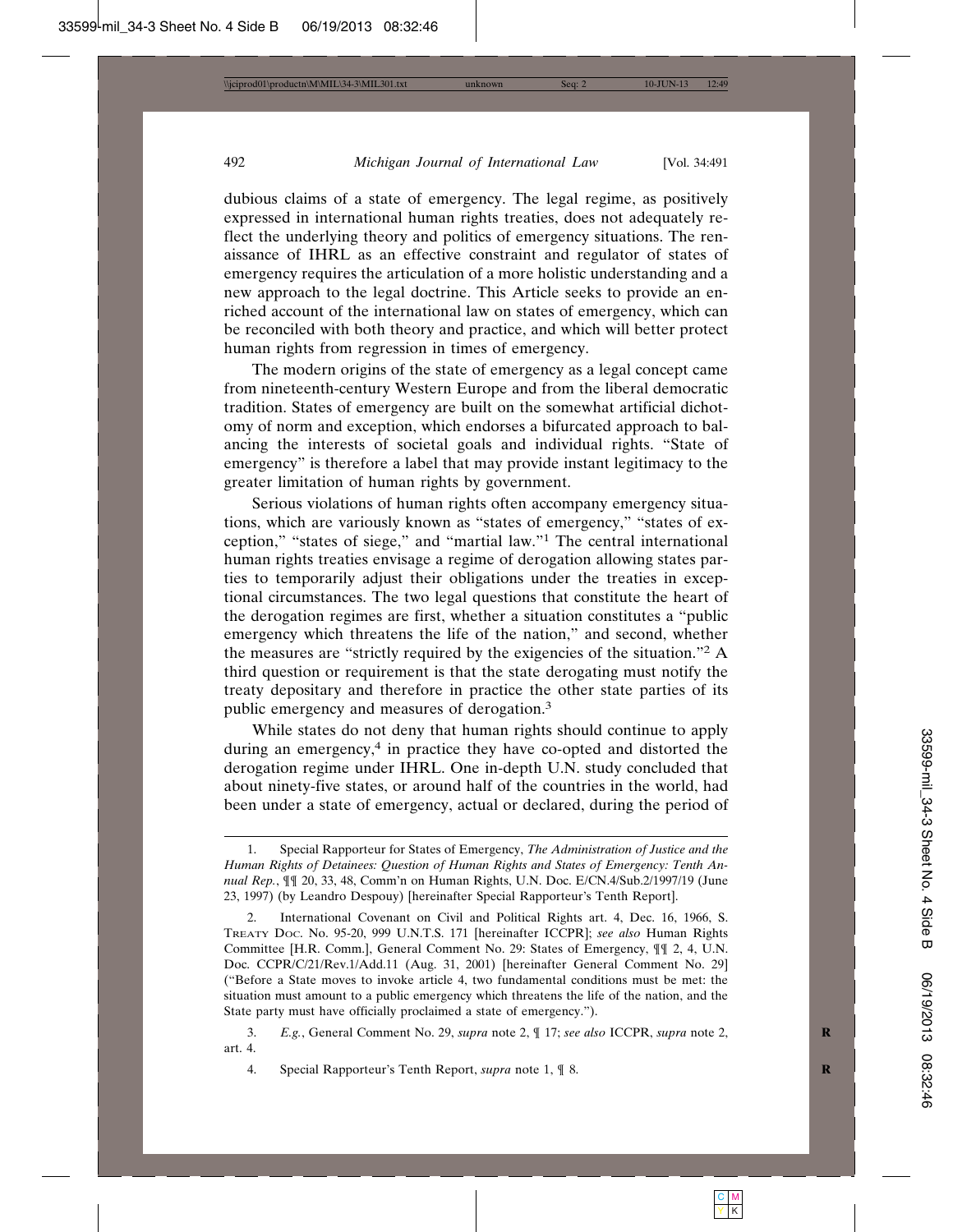\\jciprod01\productn\M\MIL\34-3\MIL301.txt unknown Seq: 3 10-JUN-13 12:49

C M Y | K

#### Spring 2013] *Reconceptualizing States of Emergency* 493

1985–1997.5 The so-called Arab Spring—the popular uprisings in Tunisia, Egypt, Libya, Syria, Bahrain, Yemen, and elsewhere—are evidence of the need to reconsider this legal issue. It is no coincidence that many countries within the Arab Spring had in place abusive states of emergency that had lasted decades.6 Furthermore, many of the recent situations of "emergency" in these Arab states were arguably brought about by the respective governments' violent responses to initially peaceful protests by their own people.

The jurisprudence on states of emergency and derogations under IHRL is inconsistent and divergent. The most prominent jurisprudence on this subject derives from the International Covenant for Civil and Political Rights (the Covenant) and the European Convention on Human Rights, both of which evidence a clear gap between the principles espoused and actual international decisions and determinations. This is unsurprising. It was a recognized view in the U.N. Commission on Human Rights in the 1950s, during the process of drafting the two international covenants, that the article on derogations "might produce complicated problems of interpretation and give rise to considerable abuse."7

A central issue in the jurisprudence is determining the existence of a situation of emergency—a public emergency that threatens the life of the nation—that justifies derogation of international human rights obligations. The human rights treaty bodies have often abdicated responsibility for making this determination (for example, the European Court of Human Rights through the "margin of appreciation"8) and seldom overturn the assertion of a state of emergency by a government.9 The treaty bodies prefer to focus instead on the issue of proportionality of the emergency measures or rely on other elements of the legal test. The European Court of Human Rights, for example, has acquiesced to a government assertion that the threat of terrorism prior to any actual attack was a public emergency threatening the life of the nation.10 With such a potentially low threshold, it has become commonplace for regimes that do not respect

9. The treaty bodies usually decide the cases on another basis. *See infra* Part III.A (concerning jurisprudential interpretation of the ICCPR and ECHR).

<sup>5.</sup> *See* Special Rapporteur for States of Emergency, *The Administration of Justice and the Human Rights of Detainees: Question of Human Rights and States of Emergency: Final Rep.*, add., U.N. Doc. E/CN.4/Sub.2/1997/19/Add.1 (June 9, 1996) [hereinafter Special Rapporteur's Final Report].

<sup>6.</sup> The situation in Egypt and Syria is an example of this. *See infra* Part II.B.

<sup>7.</sup> *Cf.* U.N. Secretary-General, *Annotations on the Text of the Draft International Covenants on Human Rights*, ch. V, ¶ 36, U.N. Doc. A/2929 (July 1, 1955).

<sup>8.</sup> The "margin of appreciation" doctrine associated with the European Convention on Human Rights (ECHR) is based on the notion that each society is entitled to certain latitude in balancing individual rights and national interests, as well as in resolving conflicts that emerge as a result of diverse moral convictions. Eyal Benvenisti, *Margin of Appreciation, Consensus, and Universal Standards*, 31 INT'L L. & POL. 843, 844–45 (1999).

<sup>10.</sup> A & Others v. United Kingdom, App. No. 3455/05, ¶¶ 175–181 (Eur. Ct. H.R. 2009), http://hudoc.echr.coe.int/sites/eng/pages/search.aspx?i=001-91403; *see also infra* text accompanying notes 246–258. **R**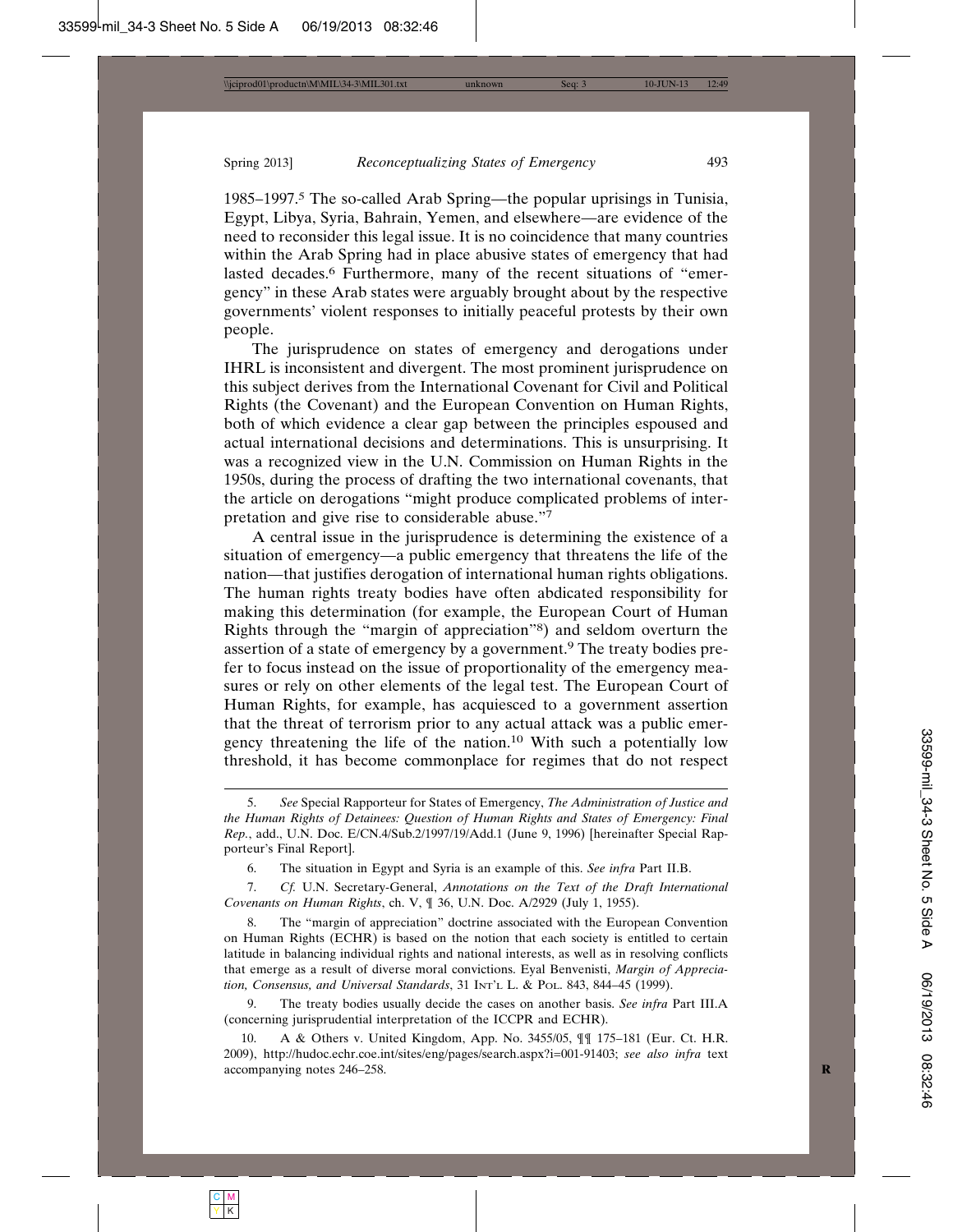\\jciprod01\productn\M\MIL\34-3\MIL301.txt unknown Seq: 4 10-JUN-13 12:49

#### 494 *Michigan Journal of International Law* [Vol. 34:491

human rights to claim a state of emergency in many situations that are ill fitted to the language and intent of the international human rights treaties. The elasticity of what now jurisprudentially constitutes a "state of emergency" has provided a veneer of legality to specious claims by governments and has undermined the normativity of the law.

In attempting to address these difficulties in recent decades, there has been no shortage of prescriptive solutions provided by scholarly projects in IHRL.11 These however have tended to be highly formalist—calling essentially for more and stricter rules—and based on unrealistic reform proposals of the human rights implementation machinery. More recently, the terrorist attacks of September 11 and the subsequent "war on terror" brought a renewed interest in emergencies in political theory and constitutional law scholarship.12 That scholarship has debated many of the key underlying themes of states of emergency but has failed to grapple meaningfully with the regimes of derogation contained in the human rights treaties and the particular perspective of international law.

This Article demonstrates that the problems concerning states of emergency under IHRL require a more nuanced understanding of and solution to the problem. The relevant treaties provide a conception of law that does not fully account for underlying issues of theory and politics. This conception is based heavily on a rule-of-law model, as opposed to a sovereignty model, and on the legal dichotomy of normality and exception although without the necessary implementation superstructure to support

12. *See, e.g.*, GIORGIO AGAMBEN, THE STATE OF EXCEPTION (Kevin Attell trans., Univ. of Chi. Press 2005) (2003); DAVID DYZENHAUS, THE CONSTITUTION OF LAW: LEGAL-ITY IN A TIME OF EMERGENCY (2006); OREN GROSS & FIONNUALA NI AOLAIN, LAW IN TIMES OF CRISIS: EMERGENCY POWERS IN THEORY AND PRACTICE (2006); David Cole, *The Priority of Morality: The Emergency Constitution's Blind Spot*, 113 YALE L.J. 1753 (2004); John Ferejohn & Pasquale Pasquino, *The Law of the Exception: A Typology of Emergency Powers*, 2 INT'L J. CONST. L. 210 (2004); Oren Gross, *Chaos and Rules: Should Responses to Violent Crises Always Be Constitutional?*, 112 YALE L.J. 1011, 1021–24 (2003); Tom R. Hickman, *Between Human Rights and the Rule of Law: Indefinite Detention and the Derogation Model of Constitutionalism*, 68 MOD. L. REV. 655 (2005); Kim Lane Scheppele, *Law in a Time of Emergency: States of Exception and the Temptations of 9/11*, 6 U. PA. J. CONST. L. 1001 (2004); William E. Scheuerman, *Emergency Powers and the Rule of Law After 9/11*, 14 J. POL. PHIL. 61 (2006).

<sup>11.</sup> *See, e.g.*, General Comment No. 29, *supra* note 2; The Siracusa Principles on the **R** Limitation and Derogation of Provisions in the International Covenant on Civil and Political Rights, *in* Permanent Rep. of the Neth. to the U.N., Note verbale dated Aug. 24, 1984 from the Permanent Rep. of the Neth. to the U.N. Office at Geneva addressed to the Secretary-General, annex, U.N. Doc. No. E/CN.4/1985/4 (Sept. 28, 1984) [hereinafter Siracusa Principles]; Workshop on the Norms and Procedures in Times of Public Emergency or Internal Violence, Oslo, Nor., June 15–17, 1987, *Oslo Statement on Norms and Procedures in Times of Public Emergency or Internal Violence*, U.N. Doc. E/CN.4/Sub.2/1987/31, *reprinted in* TURKO INST. FOR HUMAN RIGHTS, DECLARATION OF MINIMUM HUMANITARIAN STANDARDS (1991); INT'L LAW ASS'N, REPORT OF THE SIXTY-FOURTH CONFERENCE 12–13, 232–36 (1990), *reprinted in* 85 AM. J. INT'L L. 716 (1991); INT'L LAW ASS'N, REPORT OF THE SIXTY-FIRST CONFERENCE 56–97 (1984) [hereinafter PARIS MINIMUM STANDARDS], *reprinted in* 79 AM. J. INT'L L. 1072 (1985). For a fuller discussion of these studies, see generally JOAN FITZPAT-RICK, HUMAN RIGHTS IN CRISIS: THE INTERNATIONAL SYSTEM FOR PROTECTING RIGHTS DURING STATES OF EMERGENCY 66–81 (1994).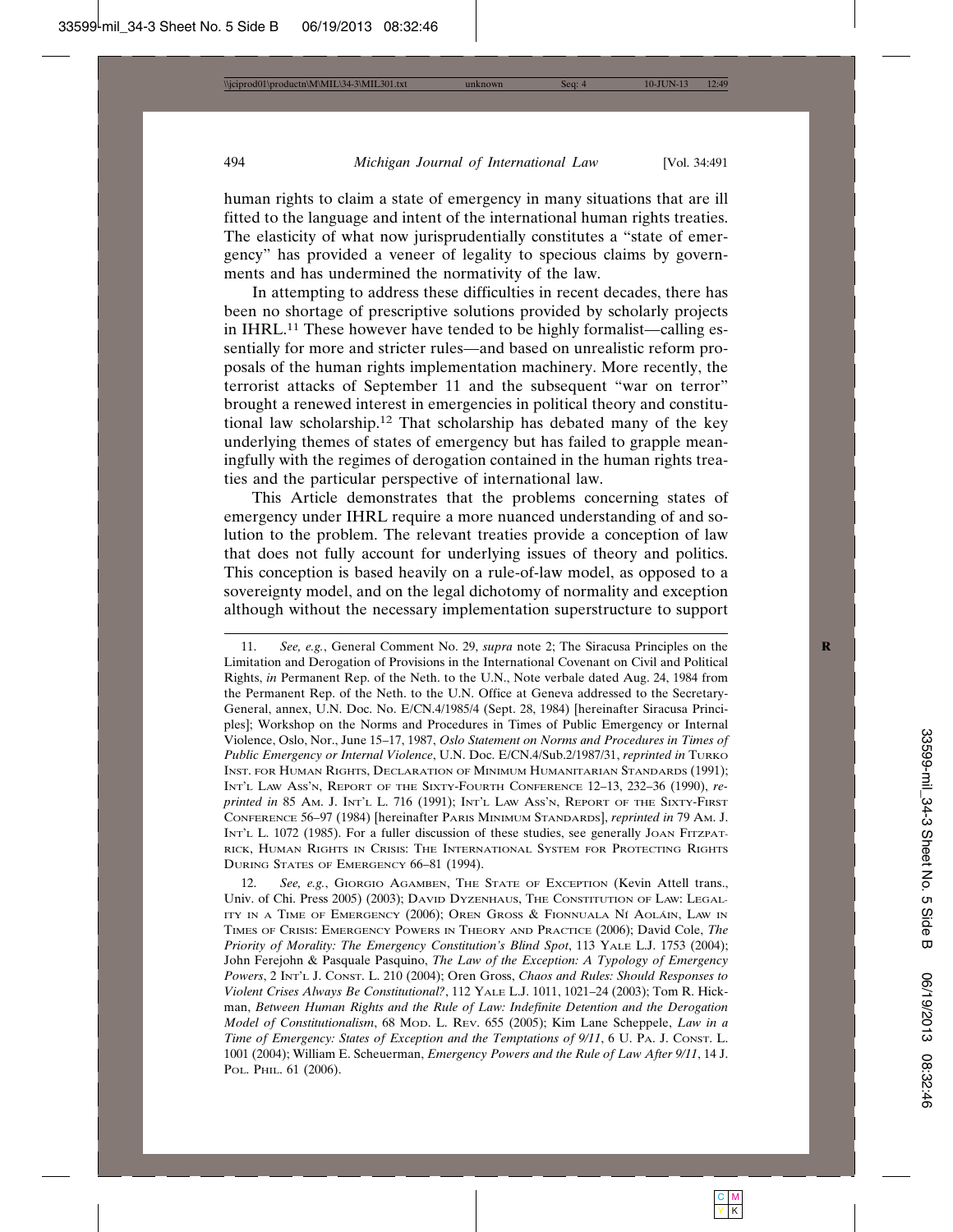\\jciprod01\productn\M\MIL\34-3\MIL301.txt unknown Seq: 5 10-JUN-13 12:49

C M Y | K

#### Spring 2013] *Reconceptualizing States of Emergency* 495

such important legal assumptions. The jurisprudence has also failed to grapple with other key challenges of principle including the role of the separation of powers, emergencies based on ongoing terrorist threats, democracy as a check on emergency powers, and issues of government causation of emergencies. In this regard, the jurisprudential evasions and work-arounds developed over time can be seen as unsurprising reactions to deeper forces at work.

This Article seeks to provide an enriched account and reconceptualization of the IHRL on states of emergency. Based on a holistic review of the theory, legal doctrine, and politics, it proposes a new interpretive approach to the key legal questions concerning states of emergency. The objective is a more coherent and intellectually honest account of the relevant international human rights treaties, and one that will restore greater normativity to the law. This Article argues that the most effective solution is to reconceive the traditional *substantive* question of the existence of a public emergency. This is done by understanding it as subsumed firstly into the *procedural* question of notification and secondly into the substantive question of proportionality of measures. This therefore does not mean the traditional legal assessment and threshold of a public emergency is irrelevant. The assessment and threshold will form an inherent and integral part of the proportionality assessment of the measures of derogation as compared to the nature of the public emergency. This reinterpretation will obviate the false assumption that the existence of a public emergency—that is, the distinction between exception and normality—is an objective and stand-alone legal question under IHRL. The redistribution of the formal competence to determine a public emergency (that is, from the courts or tribunals to the government) reinstates a concept of separation of powers to states of emergency and IHRL. Making the existence of public emergencies formally a *political* question, not a *legal* one, is a necessary concession to the highly sensitive nature of such emergencies that better reflects constitutional and political theory and also general legal principles. The proposed approach does not require significant changes in the IHRL implementation machinery, nor even changes in the essence of determinations of international courts or treaty bodies. Rather, it requires an implicit acceptance of broader theoretical and political influences, but in a way that enhances the normativity of IHRL. Most importantly, this reinterpretation makes clear that it is not necessary for courts and tribunals to determine a public emergency and therefore constantly affirm, both directly and indirectly, the specious assertions of states.

This Article sets out a thesis for a new interpretation of states of emergency under IHRL in four main parts. First, it briefly reviews the background of the theory and law on states of emergency, highlighting the key themes from the historical and conceptual basis of international human rights treaties. Second, the Article describes the practice and problems concerning states of emergency, using examples from the Arab Spring countries, and considers the limits of the IHRL implementation machinery. Third, it reviews the problems with the current conception of the two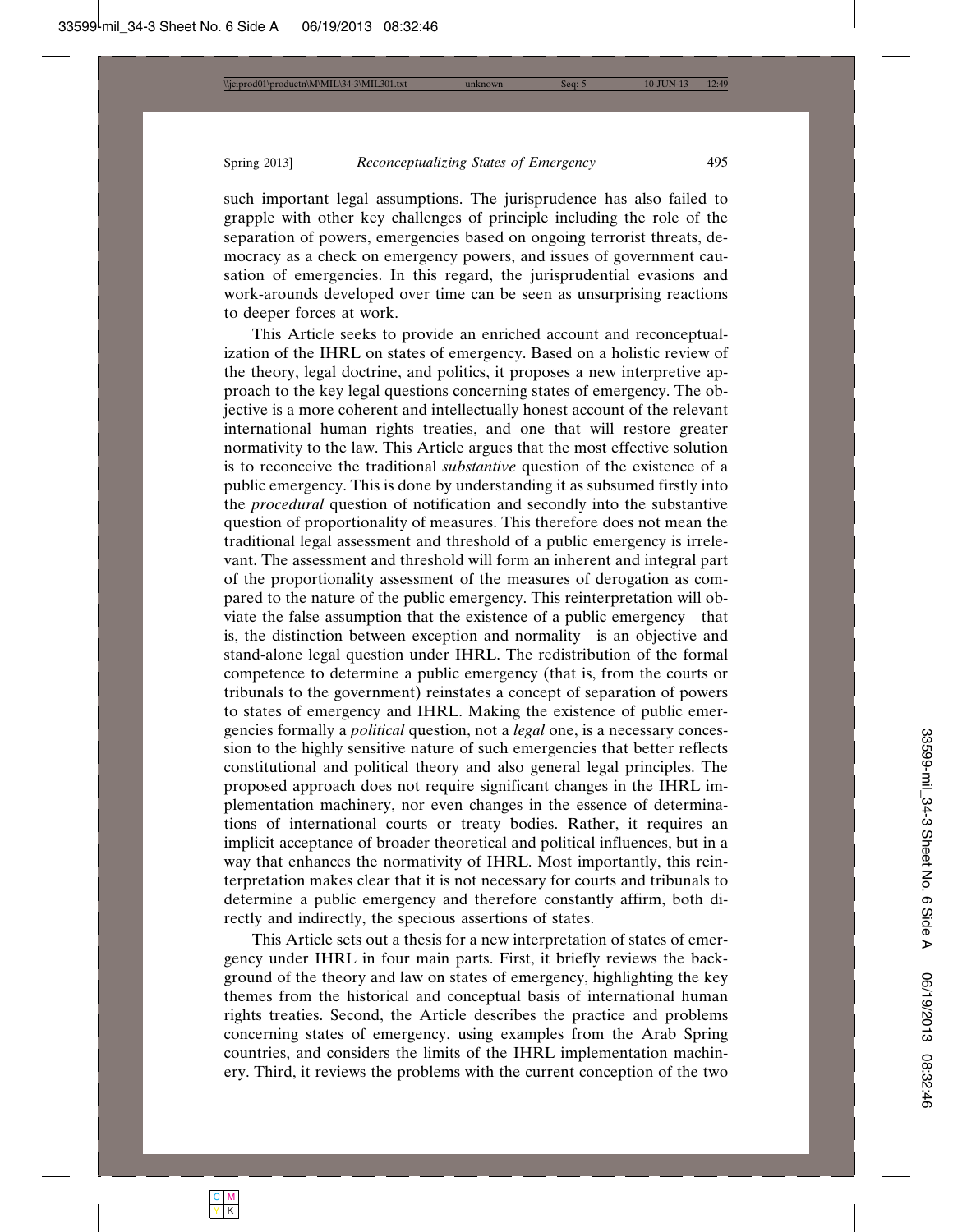\\jciprod01\productn\M\MIL\34-3\MIL301.txt unknown Seq: 6 10-JUN-13 12:49

496 *Michigan Journal of International Law* [Vol. 34:491

central legal questions for states of emergency by analyzing European and U.N. jurisprudence and the key challenges mentioned in this introduction. Finally, it sets out and explains a new interpretative approach that harmonizes the theory, legal doctrine, and current practice in the unsettled but important area of protecting human rights in emergency situations.

#### I. BACKGROUND: THEORY AND LAW

#### A. *Historical Origins and Use*

It is necessary to begin with a brief sketch of the historical origins and use of states of emergency. The legal regime of states of emergency is a relatively modern development with origins in the French Revolution and that gained a place in most national legal systems by the mid-twentieth century.13 In a general sense, it involves "governmental action taken during an extraordinary national crisis that usually entails broad restrictions on human rights in order to resolve the crisis."14

The concept has historical roots that stretch as far back as Roman times in the practice of nominating a "dictator" in exceptional circumstances of external attack or internal rebellion.15 It was not until the eighteenth and nineteenth centuries that "European constitutions . . . tentatively began to elaborate the idea of a constitutional state of emergency," although they typically left the important details to separate legislation.<sup>16</sup>

The modern concept of the state of emergency began with a 1789 decree of the French Constituent Assembly. This distinguished a "state of peace" from a "state of siege," where under the latter, "all the functions entrusted to the civilian authority for maintaining order and internal policing pass to the military commander, who exercises them under his exclusive responsibility."17 After the French Revolution of 1848, the Constitution of the Second French Republic included a new article that prescribed that the occasions, forms, and effects of the "state of siege" were to be elaborated in law.18

16. Scheppele, *supra* note 12, at 1006–07 (discussing the experiences of France and **R** Germany).

17. AGAMBEN, *supra* note 12, at 5 (quoting THEODOR REINACH, DE L'ETAT DE SIÈGE: **R** ÉTUDE HISTORIQUE ET JURIDIQUE 109 (1885)).

18. *Id.* at 12.

33599-mil\_34-3 Sheet No. 6 Side B 06/19/2013 08:32:46 33599-mil\_34-3 Sheet No. 6 Side  $\pmb{\varpi}$ 06/19/2013 08:32:46

<sup>13.</sup> World War I corresponded with a permanent state of exception in most of the warring states. For a useful overview of the history of states of exception, see AGAMBEN*, supra* note 12, at 11–22; *see also* Stephen Humphreys, *Legalizing Lawlessness: On Giorgio* **R** *Agamben's* State of Exception, 17 EUR. J. INT'L L. 677, 677–78 (2006) (book review).

<sup>14.</sup> Claudio Grossman, *A Framework for the Examination of States of Emergency Under the American Convention on Human Rights*, 1 AM. U. J. INT'L L. & POL'Y 35, 36 (1986).

<sup>15.</sup> JAIME ORAÁ, HUMAN RIGHTS IN STATES OF EMERGENCY IN INTERNATIONAL LAW 7 (1992); Nigel S. Rodley, Book Review, 42 INT'L & COMP. L.Q. 732, 732–33 (1993) (reviewing ORAÁ, *supra*).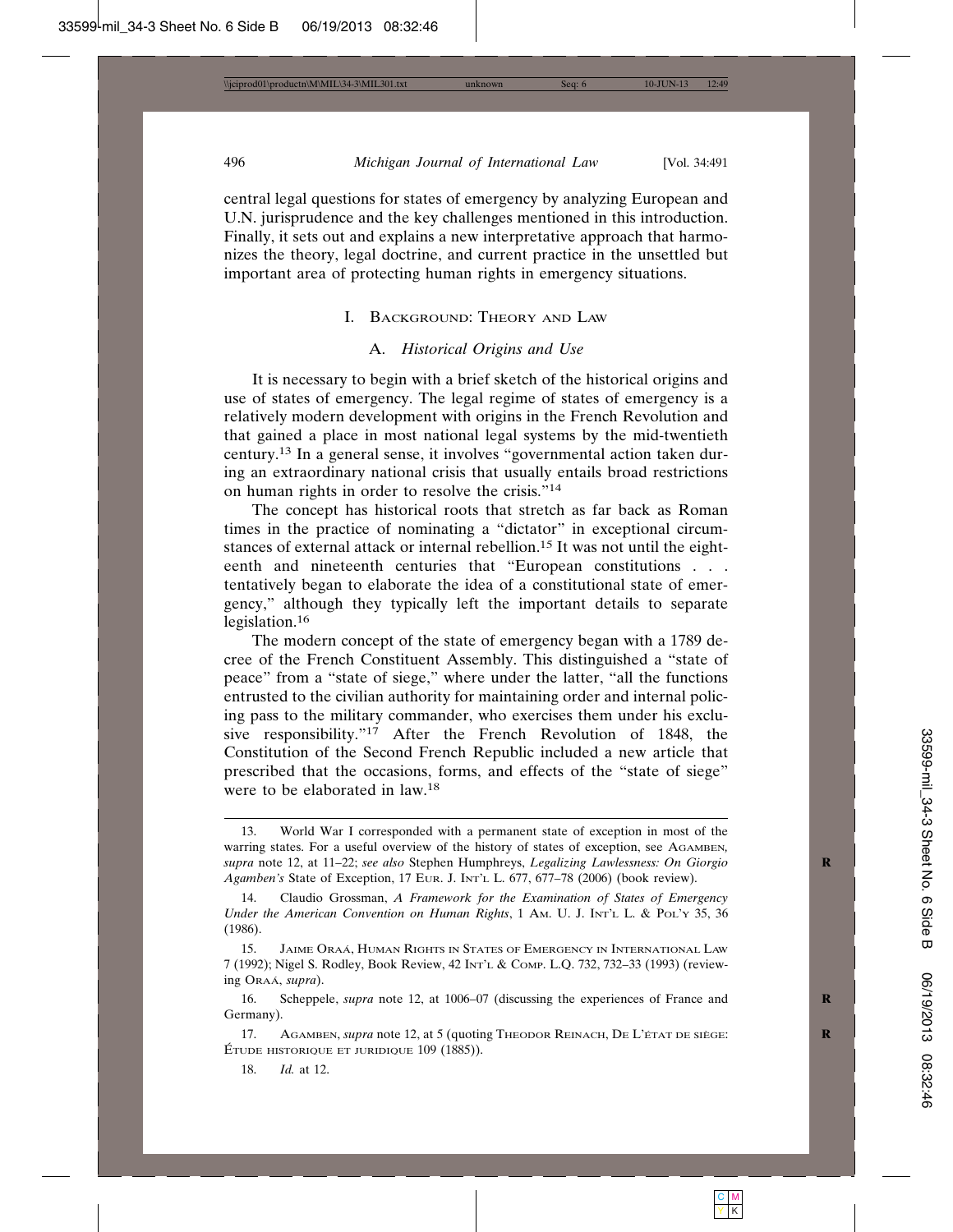\\jciprod01\productn\M\MIL\34-3\MIL301.txt unknown Seq: 7 10-JUN-13 12:49

#### Spring 2013] *Reconceptualizing States of Emergency* 497

Around the same time, the concept also became relevant in North America, particularly in U.S. constitutional law and practice. During the American Civil War, President Lincoln suspended the writ of habeas corpus guaranteed by Article I of the Constitution where it was deemed necessary; he also imposed censorship of the mail and authorized the arrest and detention of those suspected of "disloyal and treasonable practices."19 In a speech to Congress in 1861 at the start of the war, the President justified his actions by declaring "[w]hether strictly legal or not" the measures adopted were taken "under what appeared to be a popular demand and a *public necessity*."<sup>20</sup>

The key formative experience for states of emergency prior to the founding of the United Nations and the drafting of the International Bill of Rights was that in Germany. The Weimar Constitution written after World War I "tried harder than most constitutions to ensure that constitutional failure in a time of emergency [would] not occur."21 Article 48 of that constitution provided the President extraordinary powers to cope with exceptional threats to the system, with "measures necessary to reestablish law and order, if necessary using armed force and including the suspension of a particular and limited set of rights."<sup>22</sup> During the thirteen years that the Weimar Constitution was in effect, Article 48 was invoked no less than two hundred and fifty times.23 Almost immediately after taking power in Germany, and in the midst of the Great Depression, Adolf Hitler and the Nazi government "proclaimed the Decree for the Protection of the People and the State, which suspended the articles of the Weimar Constitution concerning personal liberties."24 This decree was not repealed, and so, as Agamben notes, "from a juridical standpoint the entire Third Reich can be an exception that lasted twelve years."25

During the course of World War II, democratic regimes were also transformed by the expansion of emergency executive powers.26 A notorious example is the U.S. government's domestic internment during World War II of 110,000 people of Japanese descent, 70,000 of whom were U.S. citizens.27 The significant impact of emergency situations on U.S. demo-

21. Scheppele, *supra* note 12, at 1007. **R**

22. *Id.*; *see The Reich Constitution of August 11th 1919 (Weimar Constitution) with Modifications*, PSM DATA, http://www.zum.de/psm/weimar/weimar\_vve.php (last visited Apr. 2, 2013).

23. Scheppele, *supra* note 12, at 1008. **R**

24. AGAMBEN, *supra* note 12, at 3; *see Translation: Decree of the Reich President for* **R** *the Protection of the People and the State*, U.S. HOLOCAUST MEM'L MUSEUM, http:// www.ushmm.org/wlc/en/article.php?ModuleId=10007889 (last updated May 11, 2012).

- 25. AGAMBEN, *supra* note 12, at 3. **R**
- 26. *Id.* at 6.

C M Y | K

27. *Id.* at 22.

<sup>19.</sup> *Id.* at 20.

<sup>20.</sup> *Id.* at 20 (emphasis added) (quoting Abraham Lincoln).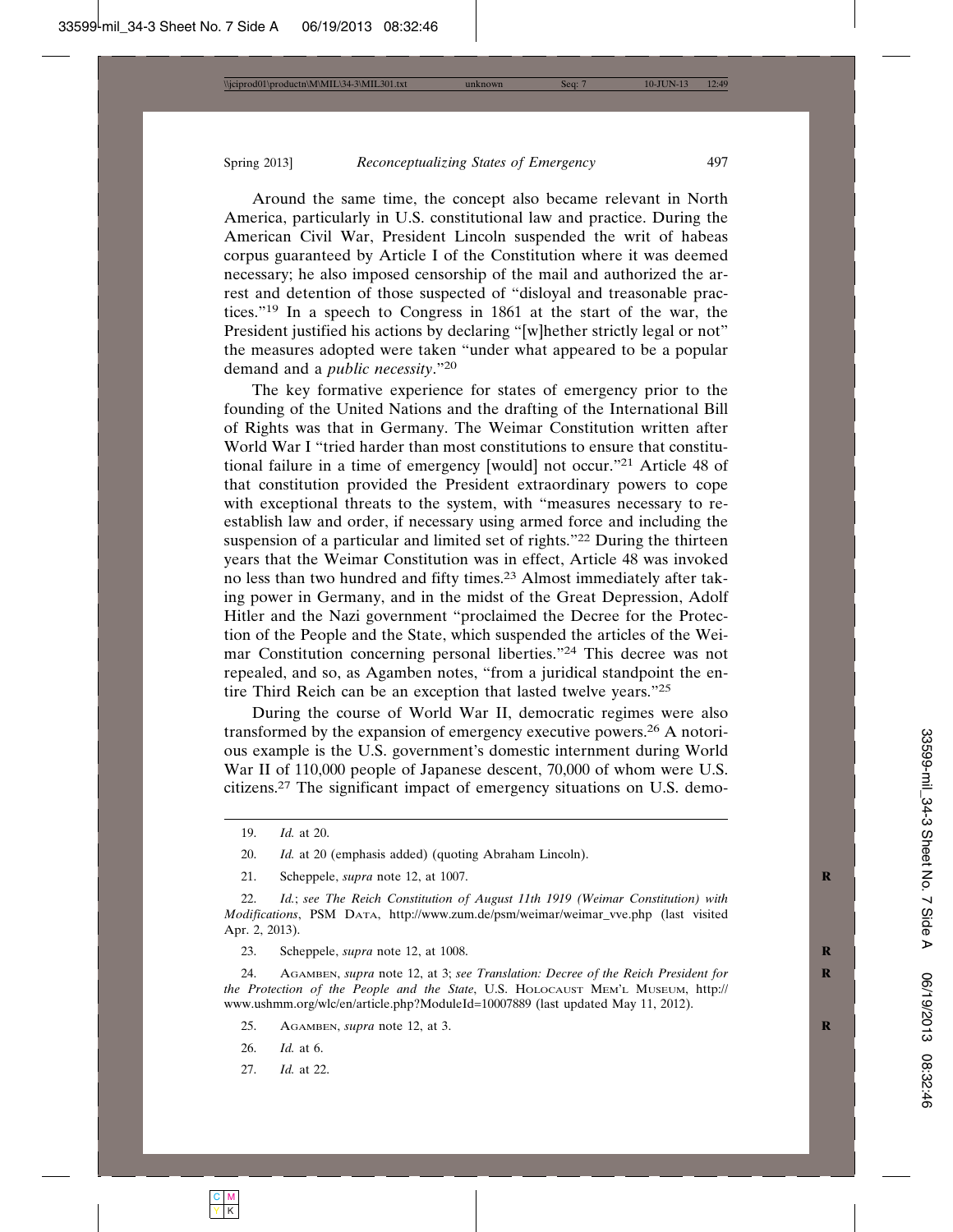\\jciprod01\productn\M\MIL\34-3\MIL301.txt unknown Seq: 8 10-JUN-13 12:49

#### 498 *Michigan Journal of International Law* [Vol. 34:491

cratic governance was also felt during the Cold War.28 President Truman first declared a state of emergency in response to the conflict in Korea and 'communist imperialism' in 1950, a state of emergency that lasted nearly a quarter of a century.29 The declaration of emergency was used over time to justify a number of U.S. actions in the fight against communism.30 Scheppele notes that "[b]etween the 1930s and 1970s, Congress passed about 470 statutes that empowered the executive branch to act under emergency powers."<sup>31</sup> As this necessarily brief historical sketch demonstrates, declarations of states of emergency have generally taken place in the context of exceptional threats, including situations of war, and where the nation was or was perceived to be fighting for survival.32

#### B. *Conceptual Basis*

The issue of states of emergency has been the subject of significant scholarly work. Not only has it been studied from the IHRL perspective, <sup>33</sup> but also more in-depth from the constitutional law perspective as demonstrated by the respective U.S. studies during the Cold War by Clinton Rossiter and Carl Friedrich.<sup>34</sup> It also has a conceptual foundation in political

30. For examples of rights abuses justified by emergency declarations to combat communism, see Scheppele, *supra* note 12, at 1018–19. **R**

31. *Id.* at 1019; *see also* SPECIAL COMM. ON THE TERMINATION OF THE NAT'L EMER-GENCY, EMERGENCY POWERS STATUTES: PROVISIONS OF FEDERAL LAW NOW IN EFFECT DELEGATING TO THE EXECUTIVE EXTRAORDINARY AUTHORITY IN TIME OF NATIONAL EMERGENCY, S. REP. NO. 93-549, AT III (1ST SESS. 1973); JULES LOBEL, EMERGENCY POWER and the Decline of Liberalism, 98 YALE L.J. 1385, 1408 (1989).

32. *See* AGAMBEN, *supra* note 12, at 15–19. **R**

33. *See* U.N. Secretary-General, *supra* note 7, ch. V, ¶¶ 35–47; *id.* ch. VI, ¶ 53; FITZ- **R** PATRICK, *supra* note 11; ORAA, *supra* note 15; ANNA-LENA SVENSSON-MCCARTHY, THE IN-TERNATIONAL LAW OF HUMAN RIGHTS AND STATES OF EXCEPTION: WITH SPECIAL REFERENCE TO THE TRAVAUX PRÉPARATOIRES AND CASE-LAW OF THE INTERNATIONAL MONITORING ORGANS (1998); L.C. Green, *Derogation of Human Rights in Emergency Situations*, 16 CAN. Y.B. INT'L L. 92 (1978); Oren Gross, *"Once More unto the Breach": The Systemic Failure of Applying the European Convention on Human Rights to Entrenched Emergencies*, 23 YALE J. INT'L L. 437 (1998); Joan F. Hartman, *Derogation from Human Rights Treaties in Public Emergencies: A Critique of Implementation by the European Commission and Court of Human Rights and the Human Rights Committee of the United Nations*, 22 HARV. INT'L L.J. 1, 2 (1981); Rosalyn Higgins, *Derogations Under Human Rights Treaties*, 48 BRIT. Y.B. INT'L L. 281 (1976); Susan Marks, *Civil Liberties at the Margin: The UK Derogation and the European Court of Human Rights*, 15 OXFORD J. LEGAL STUD. 69, 84–94 (1995); Dominic McGoldrick, *The Interface Between Public Emergency Powers and International Law*, 2 INT'L J. CONST. L. 380 (2004).

34. C.J. FRIEDRICH, CONSTITUTIONAL REASON OF STATE: THE SURVIVAL OF THE CONSTITUTIONAL ORDER (1957); CLINTON L. ROSSITER, CONSTITUTIONAL DICTATORSHIP: CRISIS GOVERNMENT IN THE MODERN DEMOCRACIES (1948).

<sup>28.</sup> *See* Special Rapporteur's Tenth Report, *supra* note 1, ¶¶ 4, 181; Scheppele, *supra* **R** note 12, at 1015. **R**

<sup>29.</sup> Scheppele, *supra* note 12, at 1017; Harry S. Truman, President of the United States, **R** Proclamation 2914—Proclaiming the Existence of a National Emergency (Dec. 16, 1950), *available at* http://www.presidency.ucsb.edu/ws/?pid=13684; *see* National Emergencies Act 1976, Pub. L. 94-412, 90 Stat. 1255 (1976) (codified at 50 U.S.C. §§ 1601–1651 (2011)) (terminating the National Emergency of Dec. 16, 1950 on Sept. 14, 1978)*.*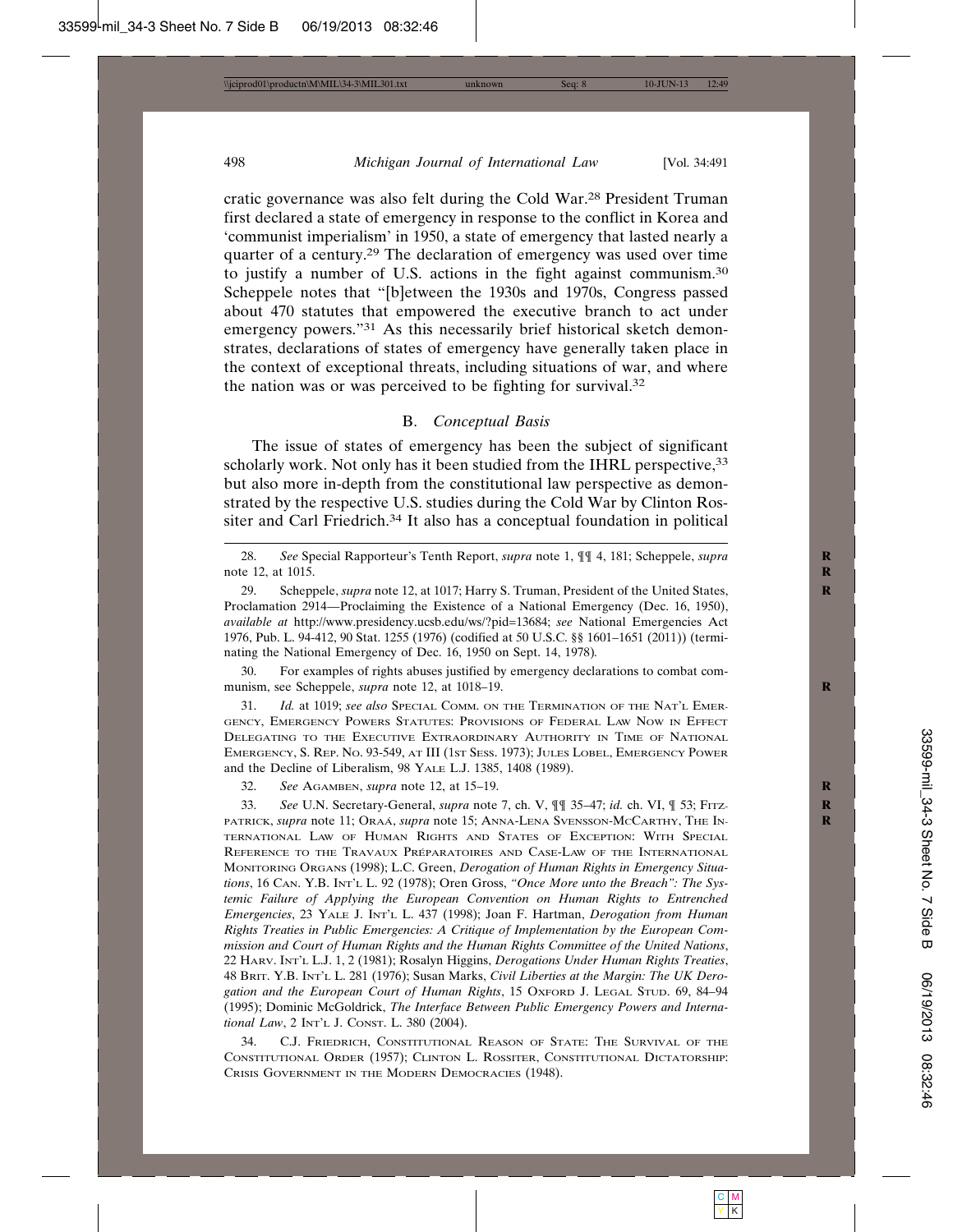\\jciprod01\productn\M\MIL\34-3\MIL301.txt unknown Seq: 9 10-JUN-13 12:49

#### Spring 2013] *Reconceptualizing States of Emergency* 499

theory and philosophy, reaching as far back as Aristotle,<sup>35</sup> and has more recently been addressed in the twentieth-century writings of Carl Schmitt in Germany.36

The conceptual rationale for states of emergency is relatively clear and is rooted in the nature of the *exceptional*. As Rossiter suggests, in times of crisis a government must "temporarily be altered to whatever degree is necessary to overcome the peril and restore normal conditions."37 A major research study of the International Commission of Jurists (ICJ) on states of emergency that involved fifteen international experts and various national studies has suggested that the "state of emergency is the counterpart in international law of self-defence in penal law."38 This idea of an exceptional situation and a state's need to defend itself is underpinned by an unusual balance between the collective's interests (for example, the life of the nation) and the interests of the individual, in particular, in human rights and civil liberties. The existence of mechanisms such as derogation is often seen as a concession to the inevitability of exceptional state measures in times of emergency, and also as a means to control these measures.<sup>39</sup> Derogations are based on the balancing of human rights with collective goals such as public order and national security, terms that are not easily defined by law.40

This balancing is not unique to derogation and emergencies, but rather is a part of the general corpus of IHRL in which limitations are often an inherent feature. As McGoldrick states, the "idea of limitations is based on the recognition that most human rights are not absolute but rather reflect a balance between individual and community interests."41

36. The main work on this issue was CARL SCHMITT, POLITICAL THEOLOGY: FOUR CHAPTERS ON THE CONCEPT OF SOVEREIGNTY (George Schwab trans., Univ. Chi. Press 2005) (1922).

37. ROSSITER, *supra* note 34, at 5. **R**

C M Y | K

38. INT'L COMM'N OF JURISTS [ICJ], STATES OF EMERGENCY: THEIR IMPACT ON HUMAN RIGHTS, at iii, 413 (1983) [hereafter ICJ STUDY]; *see also* MANFRED NOWAK, U.N. COVENANT ON CIVIL AND POLITICAL RIGHTS: CCPR COMMENTARY 84 (2d rev. ed. 2005) ("[I]t offers a State's democratically legitimate, supreme constitutional organs a basis for avoiding exceptional, irreparable damages to the general public . . . .").

39. Hickman, *supra* note 12, at 657; Humphreys, *supra* note 13, at 678. **R**

40. Eur. Comm'n for Democracy Through Law [Venice Comm'n], *Opinion on the Protection of Human Rights in Emergency Situations*, ¶ 36, 66th Plenary Sess., Opinion No. 359/ 2005 (Apr. 4, 2006) ("A balance has to be found between national security, public safety and public order, on the one hand, and the enjoyment of fundamental rights and freedoms, on the other hand."); SVENSSON-MCCARTHY, *supra* note 33, at 188–91; *see also* Hartman, *supra* note **R** 33, at 2. **R**

41. McGoldrick, *supra* note 33, at 383. This is reflected in the structure of the Univer- **R** sal Declaration of Human Rights, which has a general limitations provision in Article 29. *See* Universal Declaration of Human Rights, G.A. Res 217 (III) A, U.N. Doc. A/RES/217(III) (Dec. 10, 1948); *see also* Special Rapporteur of the Sub-Comm'n on Prevention of Discrimination and Protection of Minorities, *The Individual's Duties to the Community and the Limitations on Human Rights and Freedoms Under Article 29 of the Universal Declaration of*

<sup>35.</sup> *See* Scheppele, *supra* note 12, at 1004–05 (discussing Aristotle, Machiavelli, and **R** Bodin).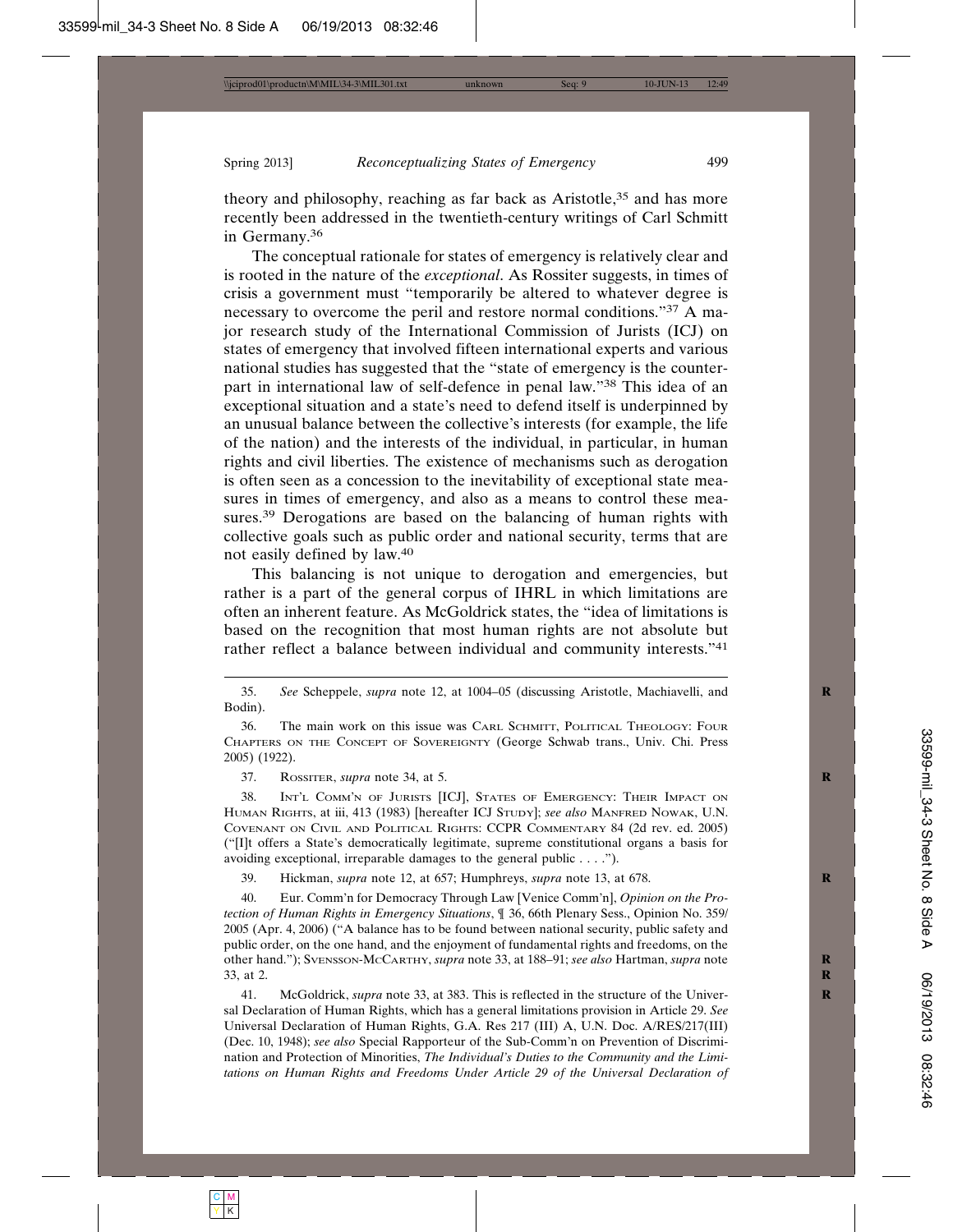\\jciprod01\productn\M\MIL\34-3\MIL301.txt unknown Seq: 10 10-JUN-13 12:49

#### 500 *Michigan Journal of International Law* [Vol. 34:491

Derogation of human rights in times of emergency "raises, in an especially acute way, issues of the scope" of IHRL and its "relationship with the concept of state sovereignty."42 There tends to be an overlap between the limitations and derogations of IHRL, with many of the same principles applicable (for example, proportionality, nondiscrimination).<sup>43</sup> However, inherent in the state of exception concept is the need to restore *normalcy* in which the full range of human rights can be respected.44 The derogation concept is a product of a key distinction between *normalcy*, which is the general state of affairs, and *emergency* (for example, the French "state of siege"), which is the state of exception.<sup>45</sup> That said, however, a clear distinction in practice between normalcy and exception is obviously recognized as somewhat artificial.46 As Abi-Saab suggests, we should refute a *clear* dichotomy between ordinary limitations and extraordinary derogations, as they "partake of the same nature and constitute a legal continuum."<sup>47</sup>

#### C. *Two Schools: Sovereignty and Legality*

Generally speaking, there are two broad schools of thought on legality during a state of exception. At the theoretical level, there is a divide in scholarship between those who favour a *rule-of-law* approach (constitutional or legislative) for the state of exception, and others who "criticize the pretense of regulating by law what by definition" they say cannot be reduced to legal norms.48 The latter "understands the state of exception to be 'essentially extrajuridical', something prior to or other than law."49 The supporters of this view—which can be called the *sovereignty* approach—

*Human Rights*, U.N. Doc. E/CN.4/Sub.2/432/Rev.2 (1983) (by Erica-Irene A. Daes); Higgins, *supra* note 33, at 283. Not all scholars agree with this view. *See, e.g.*, Aileen McHarg, *Recon-* **R** *ciling Human Rights and the Public Interest: Conceptual Problems and Doctrinal Uncertainty in the Jurisprudence of the European Court of Human Rights*, 62 MOD. L. REV. 671, 672 (1999) ("There is thus something of a paradox in a legal scheme which is supposed to protect the individual against the collective, itself sanctioning limitations to rights on collective interest grounds.").

42. McGoldrick, *supra* note 33, at 388. *See generally* A.W. BRIAN SIMPSON, HUMAN **R** RIGHTS AND THE END OF EMPIRE: BRITAIN AND THE GENESIS OF THE EUROPEAN CONVEN-TION 847–81 (2001) (discussing the development of Article 15 of the ECHR and early invocations of the article).

43. McGoldrick, *supra* note 33, at 383–84. **R**

44. *See, e.g.*, General Comment No. 29, *supra* note 2, ¶¶ 1–2 ("The restoration of a **R** state of normalcy where full respect for the Covenant can again be secured must be the predominant objective of a State party derogating from the Covenant.").

45. Oren Gross & Fionnuala Ní Aoláin, *Discretion to Scrutiny: Revisiting the Application of the Margin of Appreciation Doctrine in the Context of Article 15 of the European Convention on Human Rights*, 23 HUM. RTS. Q. 625, 644 (2001); Gross, *supra* note 33, at **R** 439–40.

- 46. Georges Abi-Saab, *Foreword* to SVENSSON-MCCARTHY, *supra* note 33, at v, vi. **R**
- 47. *Id.* at vi.
- 48. AGAMBEN, *supra* note 12, at 10. **R**
- 49. Humphreys, *supra* note 13, at 678. **R**

33599-mil\_34-3 Sheet No. 8 Side B 06/19/2013 08:32:46 33599-mil\_34-3 Sheet No. 8 Side B 06/19/2013 08:32:46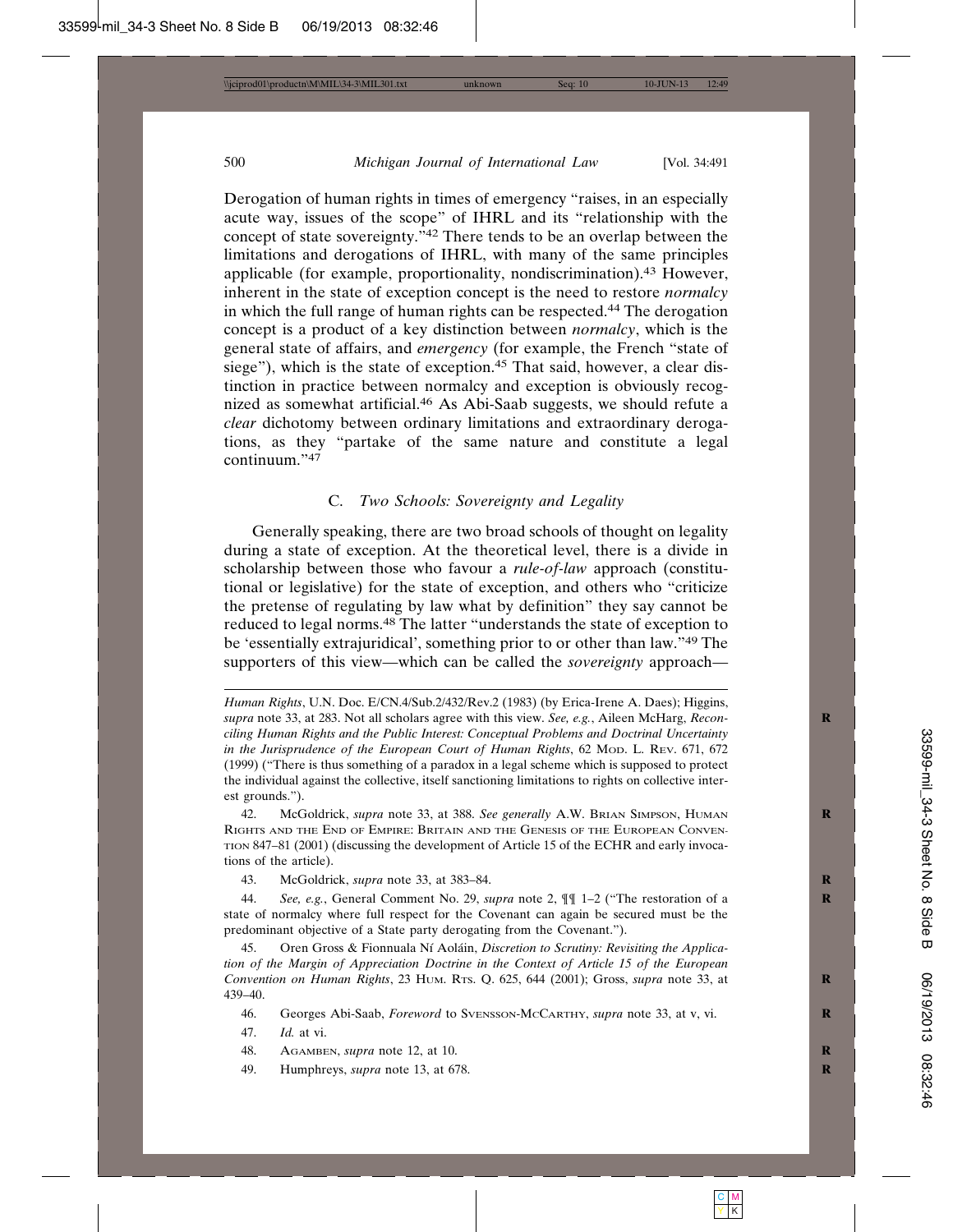\\jciprod01\productn\M\MIL\34-3\MIL301.txt unknown Seq: 11 10-JUN-13 12:49

#### Spring 2013] *Reconceptualizing States of Emergency* 501

believe that it is neither possible nor desirable to control executive action in times of emergency using standard juridical accountability mechanisms.50 Carl Schmitt, writing in the interwar period in Germany, and probably the most well-known proponent of this approach, stated:

The precise details of an emergency cannot be anticipated, nor can one spell out what may take place in such a case, especially when it is truly a matter of an extreme emergency and of how it is to be eliminated. The precondition as well as the content of jurisdictional competence in such a case must necessarily be unlimited. From the liberal constitutional point of view, there would be no jurisdictional competence at all. The most guidance the constitution can provide is to indicate who can act in such a case.<sup>51</sup>

Underlying Schmitt's thesis is the idea that rule of law constraints may prevent a polity from defending itself in a serious crisis, and that the capacity of a ruler to maintain the existence of the liberal state may depend on not being bound by the law. As Scheppele indicates, the "state of exception is, as a result, the means for restoring the order necessary for legality to exist."52 Schmitt's thesis has been somewhat supported by various authors in the context of the post-September 11 legal debates on U.S. constitutional law.53 Giorgio Agamben, a key recent writer in this area, does not accept Schmitt's thesis but still concludes similarly that the state of exception is "a *fictio iuris* par excellence, which claims to maintain the law in its very suspension as force-of-law."54 Central to this Article is the premise that the sovereignty perspective is informed by a pragmatic view of the law's inability to regulate executive action in a national crisis. Such a pragmatic view is evident in the examples mentioned above, such as when President Lincoln justified the suspension of habeas corpus as necessary to ending the war, "whether strictly legal or not."

For many scholars though, the Schmitt sovereignty thesis and its modern equivalents are unacceptable. The contrary view, dominant in IHRL, is that even in a state of emergency the rule of law must still prevail,<sup>55</sup> or

- 51. SCHMITT, *supra* note 36, at 6–7. **R**
- 52. Scheppele, *supra* note 12, at 1011. **R**
- 53. *See* sources cited *supra* note 12. **R**
- 54. AGAMBEN, *supra* note 12, at 59. **R**

C M Y | K

55. This is well reflected in the third paragraph of the preamble of the Universal Declaration of Human Rights: "Whereas it is essential, if man is not to be compelled to have recourse, as a last resort, to rebellion against tyranny and oppression, that human rights should be protected by the rule of law . . . ." Universal Declaration of Human Rights, *supra* note 41, pmbl.; *see also* Special Rapporteur's Tenth Report, *supra* note 1, ¶ 47 ("[T]he very **R** fact that it is an extreme legal remedy means that it cannot lie outside the rules and principles of law."). The Inter-American Court of Human Rights, Advisory Opinion OC-8/87, states that the suspension of human rights does not imply "a temporary suspension of the rule of law, nor does it authorize those in power to act in disregard for the principle of legality by which they are bound at all times." Habeas Corpus in Emergency Situations (Arts. 27(2) and

<sup>50.</sup> *See* Gross, *supra* note 12, at 1021–24; Hickman, *supra* note 12, at 658. **R**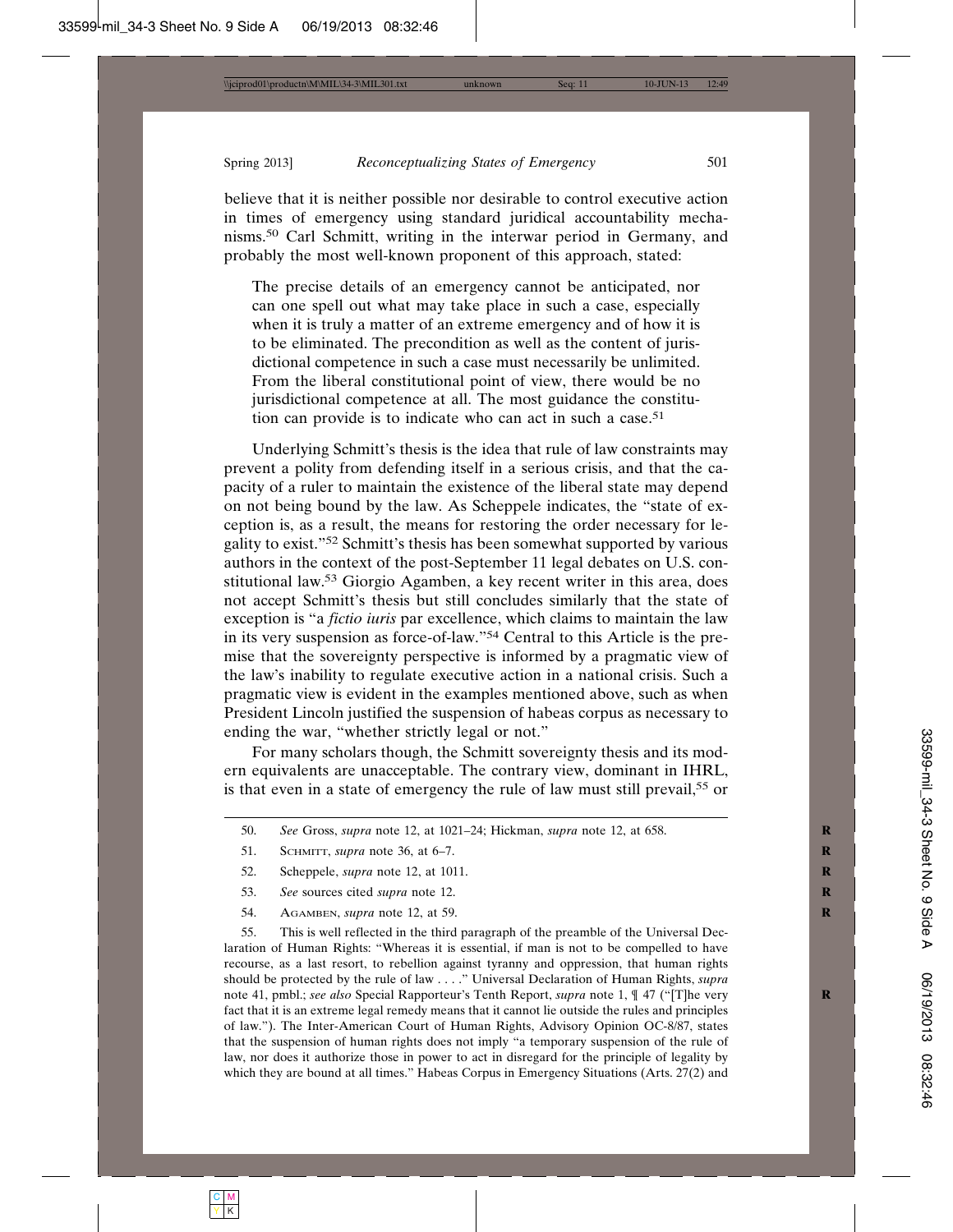\\jciprod01\productn\M\MIL\34-3\MIL301.txt unknown Seq: 12 10-JUN-13 12:49

#### 502 *Michigan Journal of International Law* [Vol. 34:491

as some call it "the principle of legality."56 From a theoretical perspective, commentators such as Agamben hold the view that the state of exception is "an integral part of positive law because the necessity that grounds it acts as an autonomous source of law."57 As much as Schmitt's and others' similar perspectives are rooted in *realpolitik*, so too are criticisms of their approaches. The recognition that fictitious states of exception provide a vehicle for abusive state action goes back as far as 1885.58 The risk, as Claudio Grossman puts it, is that "[t]he increased concentration of governmental power, along with the destruction of societal checks and balances, creates and perpetuates entrenched authoritarian systems."59 Therefore the *legal* supervision of states of emergency becomes of primary importance since the gravest violations of human rights may occur where states use their power unfettered by the rule of law. Furthermore, as Cole argues in the context of the post-September 11 debate on U.S. constitutional law, those who call for suspension of the rule of law in times of emergency have failed to provide support for why this sovereignty approach is more acceptable or more likely to ensure the security of the population in the long term.60

Apart from the sovereignty argument offered by Schmitt and others, the rule-of-law approach faces another challenge that is grounded in constitutional and political theory rather than international law: separation of powers. Under this concept, the rule-of-law approach presents a challenge to the balance of powers between the branches and may endanger the domestic legitimacy of the courts. The IHRL scholarship on states of emergency and derogations has referred very little to the separation of powers.61 Yet as one commentator notes, the balancing of human rights and the public interest is "the area in which the political or value-laden nature of the choices facing [a] court is most obvious, raising questions as to the legitimacy of judicial rather than democratic decision-making."62 For some, particularly the general public, the comprehensive rule-of-law approach may raise the objection that judges are inappropriately substituting their own views on a state of emergency for those of the democratically elected public representatives. While this argument is a challenge generally for the law, it is naturally more acute in crisis situations where the life of the nation may be at stake.

- 56. *See id.*; Special Rapporteur's Tenth Report, *supra* note 1, ¶ 50. **R**
- 57. AGAMBEN, *supra* note 12, at 23. **R**
- 58. *Id.* at 3.
- 59. Grossman, *supra* note 14, at 36; *see also* ICJ STUDY, *supra* note 38, at 417–24. **R**
- 60. Cole, *supra* note 12, at 1757. **R**

61. Humphreys notes this about Agamben's otherwise instructive book. Humphreys, *supra* note 13, at 684. **R**

62. One aspect is described as "the legitimacy of allowing unelected judges to decide whether particular policies are justified in the public interest and whether it is necessary for these to defer to individuals rights or *vice versa*." McHarg, *supra* note 41, at 672, 695. **R**

<sup>7(6)</sup> American Convention on Human Rights), Advisory Opinion OC-8/87, Inter-Am. Ct. H.R. (ser. A) No. 8, ¶ 24 (Jan. 30, 1987).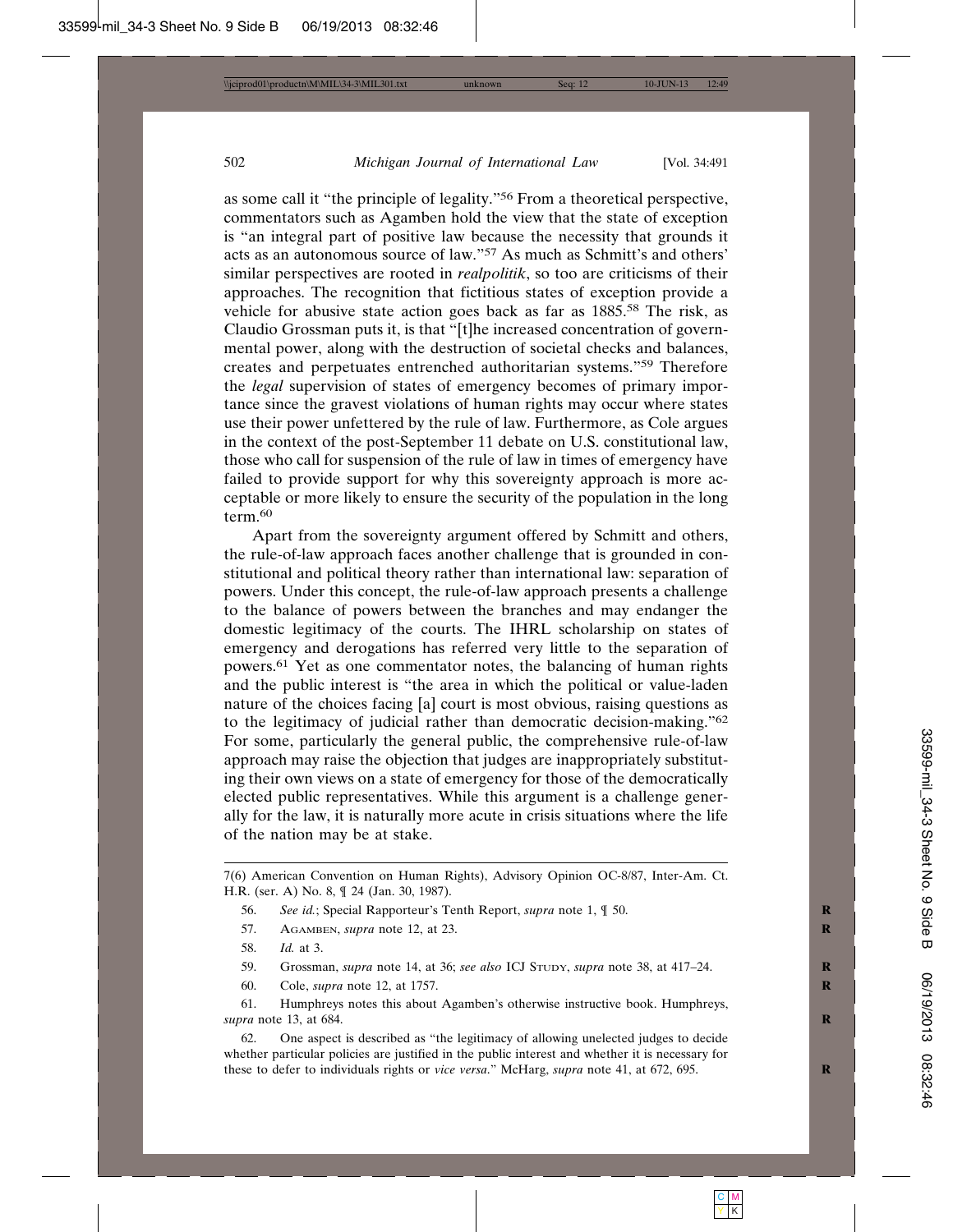$\overline{\text{Niciprodl}}$  10-JUN-13 12:49

#### Spring 2013] *Reconceptualizing States of Emergency* 503

D. *Democratic and Nondemocratic States*

A somewhat overlooked but underlying issue in this debate is the democratic or nondemocratic nature of the state. Agamben notes that "it is important not to forget that the modern state of exception is a creation of the democratic-revolutionary tradition and not the absolutist one."63 It is not surprising therefore that many perspectives on states of emergency are based on an assumption of a democratic state. Rossiter, for example, indicates that "the problem of elaborating systems of crisis government arises *only* within states that have previously achieved some level of democracy and retain at least a symbolic, if not real, attachment to its preservation."64 Underlying this is a suggestion that the democratic nature of government provides a better foundation for strong executive powers in an emergency and, therefore, for the limitation of human rights. Scheppele argues that "[f]or an executive to seize power and suspend rights under a democratic constitutional government is an entirely different matter, normatively speaking, than for a monarch (even a constitutional monarch) to do so."65 This view plays into the rationale and legitimacy of government as the people's democratically elected representative to act potentially beyond the strict confines of the rule of law, and it also resonates with the theory of separation of powers. It implicitly suggests that a pluralistic democracy will better safeguard the rights of its citizens in time of emergency, with rights such as freedom of religion, association and assembly, freedom of expression, and a free press.

This issue of democratic and nondemocratic states is seldom referred to as a factor in IHRL scholarship. This is perhaps not surprising as it is not part of the law as positively expressed in the IHRL treaties. However, Anna-Lena Svensson-McCarthy raises it in the historical context of World War II in her major study on states of emergency and human rights:

There was, on the other hand, a fundamental difference in the way that autocratic methods of government were used by the democracies and the dictatorships [in World War II]: they were used for *entirely different purposes*. The former made *temporary* use of exceptional powers to enable them to defend themselves efficiently and to *return fully* after the war to their democratic constitutional order, wherein their peoples could again enjoy their rights and freedoms. The latter countries did so for *offensive motives*, namely, in order to maintain and expand *permanently* oppressive and racist governments under which individuals would not have been able to be truly free.<sup>66</sup>

C M Y | K

66. SVENSSON-MCCARTHY, *supra* note 33, at 2–3 (footnote omitted). **R**

<sup>63.</sup> AGAMBEN, *supra* note 12, at 5. **R**

<sup>64.</sup> FITZPATRICK, *supra* note 11, at 23. In Rossiter's view, altering government as nec- **R** essary to overcome the peril and restore normal conditions during crisis is predicated on "a democratic, constitutional government." *See* ROSSITER, *supra* note 34, at 5. **R**

<sup>65.</sup> Scheppele, *supra* note 12, at 1005; *see also* NOWAK, *supra* note 38, at 84 (justifying **R** a state of emergency based on a democratically legitimate state).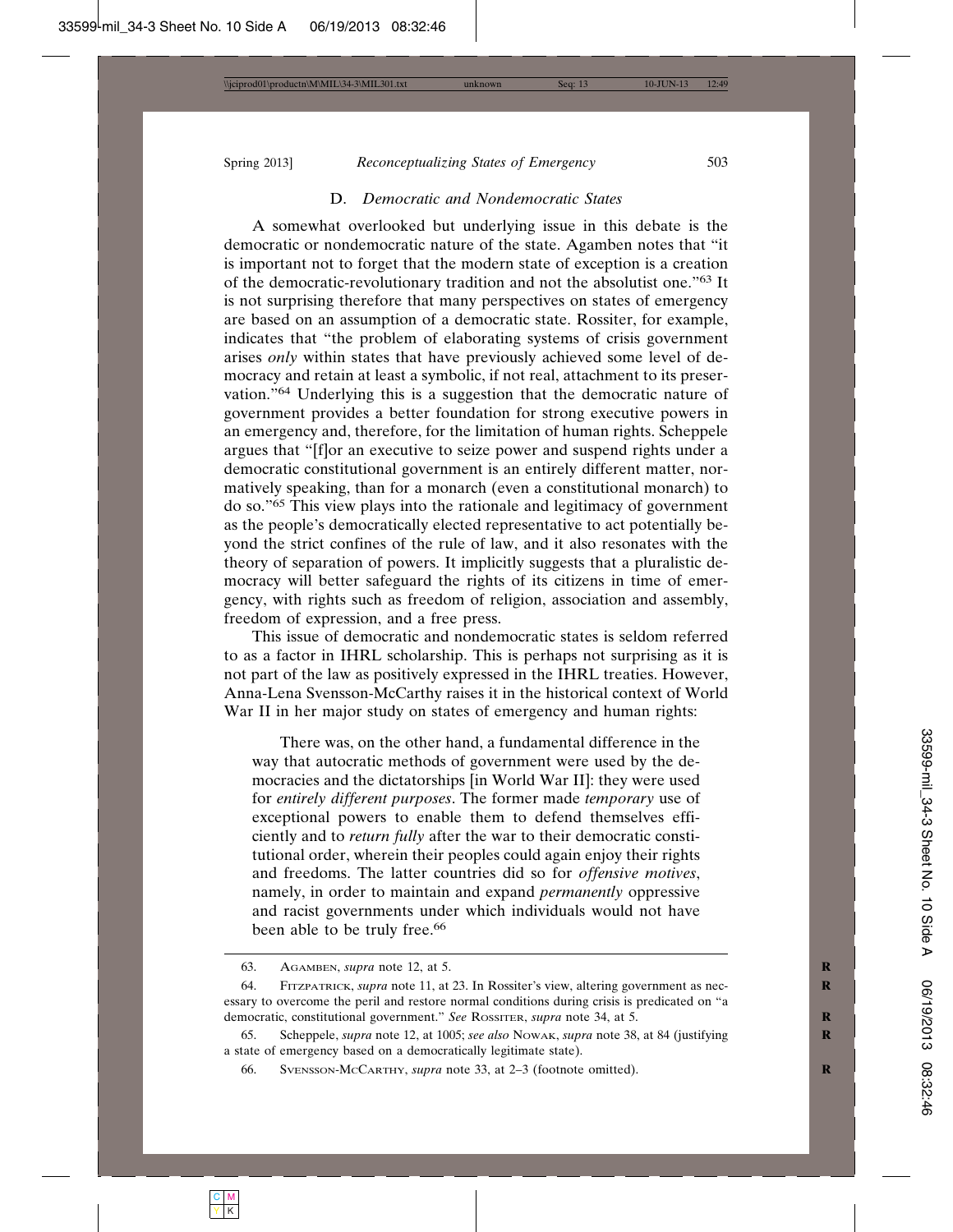\\jciprod01\productn\M\MIL\34-3\MIL301.txt unknown Seq: 14 10-JUN-13 12:49

#### 504 *Michigan Journal of International Law* [Vol. 34:491

Svensson-McCarthy's general view of states of emergency, which is further elaborated below, not surprisingly relies heavily on democracy.67 An implicit point is that democratic government and society can be a constraint on exceptional powers in times of emergency, a constraint that is separate from the law and judiciary. This is an important point that will be taken up further below, but whether or not the point is correct, it appears predicated on a *truly* existential threat to the nation (for example, as faced by many Western European democracies in World War II). In more recent times, the idea of democratic governance and society as a constraint on executive power seems to have permeated the European jurisprudence. For example, the European Commission for Democracy Through Law, the Council of Europe's advisory body on constitutional matters (also known as the Venice Commission), provided the following opinion on human rights in emergency situations: "[t]he security of the State and its *democratic institutions*, and the safety of its officials and its population, are vital public and private interests that deserve protection, *if necessary at high costs*."68 This suggests a balancing of interests between the state and civil and political rights in favor of the former "if necessary."

There are various problems with fully endorsing this "democracy as constraint" perspective for IHRL and states of emergency. It is necessary to acknowledge, as Svensson-McCarthy does, that "excesses and abuses" did and do occur in democracies.<sup>69</sup> As examples above demonstrate, such as U.S. internment of Japanese residents during World War II, democracies are not immune to abuse of states of emergency. It is true that modern practice shows the abuse of states of emergency is most serious in relation to governments that are not truly democratic or responsive to the will of their people. However, while the violations of true democracies may not be of the same magnitude as the violations of nondemocracies, they are human rights violations nonetheless and cannot be easily dismissed or rationalized. Measures put in place in an emergency may also subvert many of the rights that are central to democracy, such as freedom of expression, assembly, and association. Moreover, what is or is not a democracy and whether this distinction may justify differential treatment are difficult questions. The definition of a modern "democracy" is no longer an easy one, and today's international landscape is characterized by great variation of state regimes that possess an equally varied array of human rights challenges. Furthermore, as actors in the international system, no states are immune from self-interested claims and assertions including for states of emergency.

The point of this brief summary is to sketch, rather than elaborate and resolve, some of the underlying themes relating to states of emergency.

<sup>67.</sup> *Id.* at 4–6. Svensson-McCarthy makes it one of three pillars of her arguments in her book. *See id.* at 4–5. *See generally id.* ch. 4.

<sup>68.</sup> Venice Comm'n, *supra* note 40, ¶ 5 (emphasis added). Article 15 on derogations in **R** the ECHR also refers to "measures necessary in a democratic society," which is not found in Article 4 of the ICCPR. *Id.* ¶ 7.

<sup>69.</sup> SVENSSON-MCCARTHY, *supra* note 33, at 2. **R**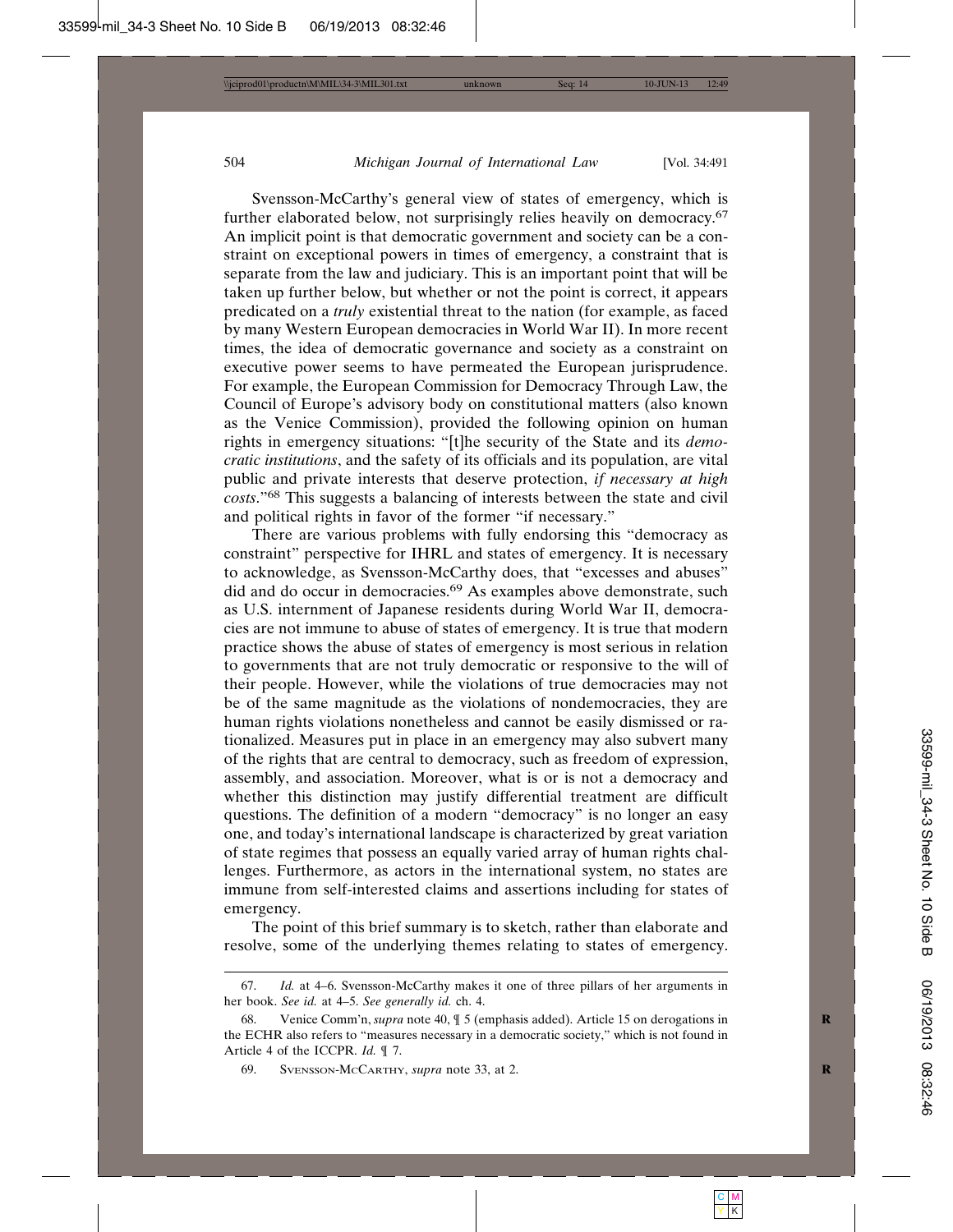\\jciprod01\productn\M\MIL\34-3\MIL301.txt unknown Seq: 15 10-JUN-13 12:49

#### Spring 2013] *Reconceptualizing States of Emergency* 505

These general themes are important for placing the international human rights treaty law and practice in its proper context, and for the thesis that is articulated in this Article.

The modern origins of the state of emergency as a legal concept came from nineteenth-century Western Europe and from the liberal democratic tradition. States of emergency are built on the somewhat artificial dichotomy of norm and exception, which endorses a bifurcated approach to balancing the interests of the collective (for example, national security) and the individual (that is, human rights). "State of emergency" is therefore a label that may provide instant legitimacy to the greater limitation of human rights by government. Yet the concept is not conducive to clear definition; as one political theorist notes, it is an "ambiguous, uncertain, borderline fringe, at the intersection of the legal and the political."70 Many scholars have also predicated their analysis of emergency measures on a democratic form of government. A distinction between democracies and nondemocracies would be difficult to apply in practice, and, in any event, democratic governments are not immune to abuses of states of emergency.

On the question of the two broad schools of thought—*rule of law* and *sovereignty—*and their associated variations, it is not necessary to take a view here on the better approach. This is not an easily resolved issue; as one scholar writing recently on states of emergency has said, "the question of the limits of the rule of law is the central question of jurisprudence."71 There are various attempts to find an intellectual middle ground, but these may not yet provide a convincing solution.<sup>72</sup> Rather the point is that there are different views, and these different views are important for understanding the nature of the doctrinal law on states of emergency, including its contested interpretation and application in practice, as will be shown below.

#### E. *Treaty Regimes and Law*

The general shape and development of the treaty regimes provides an interesting comparison to the underlying themes identified above. The first instrument of the International Bill of Rights, the 1948 Universal Declaration of Human Rights (UDHR),<sup>73</sup> did not even include a specific regime for states of emergency. The UDHR reflected the balance of individual rights and public interest in a general clause on the permissible limitations on the exercise of rights.74 Article 29 recognized the individual's "duties to the community in which alone the free and full development of his personality is possible" and that in exercising rights and freedoms everyone shall be subject only to limitations for the purpose of securing re-

71. DYZENHAUS, *supra* note 12, at 7. **R**

<sup>70.</sup> AGAMBEN, *supra* note 12, at 1 (quoting Alessandro Fontana, *Du droit de resistance* **R** *au devoir d' insurrection*, *in* LE DROIT DE RESISTANCE 16 (Jean-Claude Zancarini ed., 1999)).

<sup>72.</sup> *See, e.g.*, AGAMBEN, *supra* note 12; Humphreys, *supra* note 13. **R**

<sup>73.</sup> Universal Declaration of Human Rights, *supra* note 41. **R**

<sup>74.</sup> *Id.* art. 29.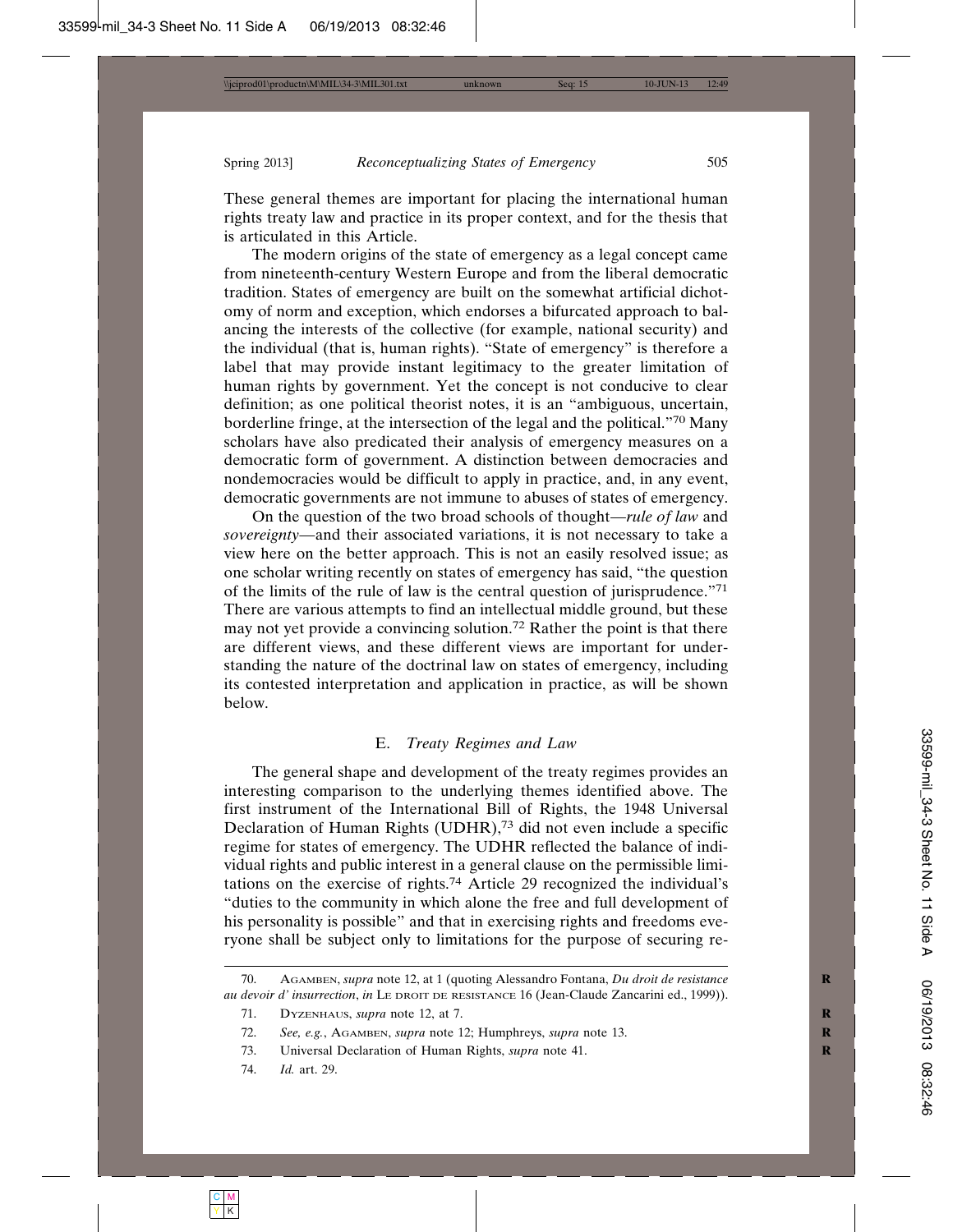\\jciprod01\productn\M\MIL\34-3\MIL301.txt unknown Seq: 16 10-JUN-13 12:49

#### 506 *Michigan Journal of International Law* [Vol. 34:491

spect for the rights of others and "of meeting the just requirements of morality, public order and the general welfare in a democratic society."75

In the negotiation of the two international human rights covenants, it was the United Kingdom that proposed in 1947 a specific derogation regime for states of emergency.76 The British proposal was promoted on the basis that it was necessary to guard against states being forced to suspend human rights *in toto* in time of war.77 The U.K. argument drew on British wartime experiences, but there was also a view among commentators that the argument was connected to the frequent use of emergency rule in the British colonies during this period.78 The central debate concerning the British proposal was whether a limitations clause, as was already contained in the UDHR, was preferable to a derogations clause. The United Kingdom and others argued that "time of war" and other "extraordinary peril or crisis" situations would not fall within the scope of the limitations provided for in the various articles of the Covenant, nor could they be adequately covered by a general limitations clause.79 In the end, Article 4 of the Covenant as agreed to by the Commission was very close to the British draft language. The Commission's final text received only minor amendments in the Third (Human Rights) Committee of the General Assembly, and its final adoption occasioned no great problems.<sup>80</sup> Article 4 provided:

1. In time of *public emergency which threatens the life of the nation* and the existence of which is officially proclaimed, the States Parties to the present Covenant may take measures derogating from their obligations under the present Covenant *to the extent strictly required by the exigencies of the situation*, provided that such measures are not inconsistent with their other obligations under international law and do not involve discrimination solely on the ground of race, colour, sex, language, religion or social origin.

2. No derogation from articles 6, 7, 8 (paragraphs 1 and 2), 11, 15, 16 and 18 may be made under this provision.

77. SVENSSON-MCCARTHY, *supra* note 33, at 202 n.12. **R**

78. SVENSSON-MCCARTHY, *supra* note 33, at 213; *see, e.g.*, FITZPATRICK, *supra* note 11, **R** at 16.

79. U.N. Secretary-General, *supra* note 7, ch. 5, ¶ 37; *see also* FITZPATRICK, *supra* note **R** 11, at 52–53 (discussing drafting history). **R**

80. *See* Rep. of the Comm'n on Human Rights, 10th Sess., Feb. 23–Apr. 16, 1954, annex I(B), art. 4, U.N. Doc. E/CN.4/705 (Apr. 1954); Higgins, *supra* note 33, at 286. **R**

<sup>75.</sup> *Id.*

<sup>76.</sup> *See* Rep. of U.K. to the U.N. Human Rights Comm'n, Letter from Lord Dukeston, the United Kingdom Representative on the Human Rights Commission, to the Secretary-General of the United Nations, annex 1, art. 4(1), U.N. Doc. E/CN.4/AC.1/4 (June 5, 1947). For the drafting history, see FITZPATRICK, *supra* note 11, at 38–40; NOWAK, *supra* note 38, at **R** 88.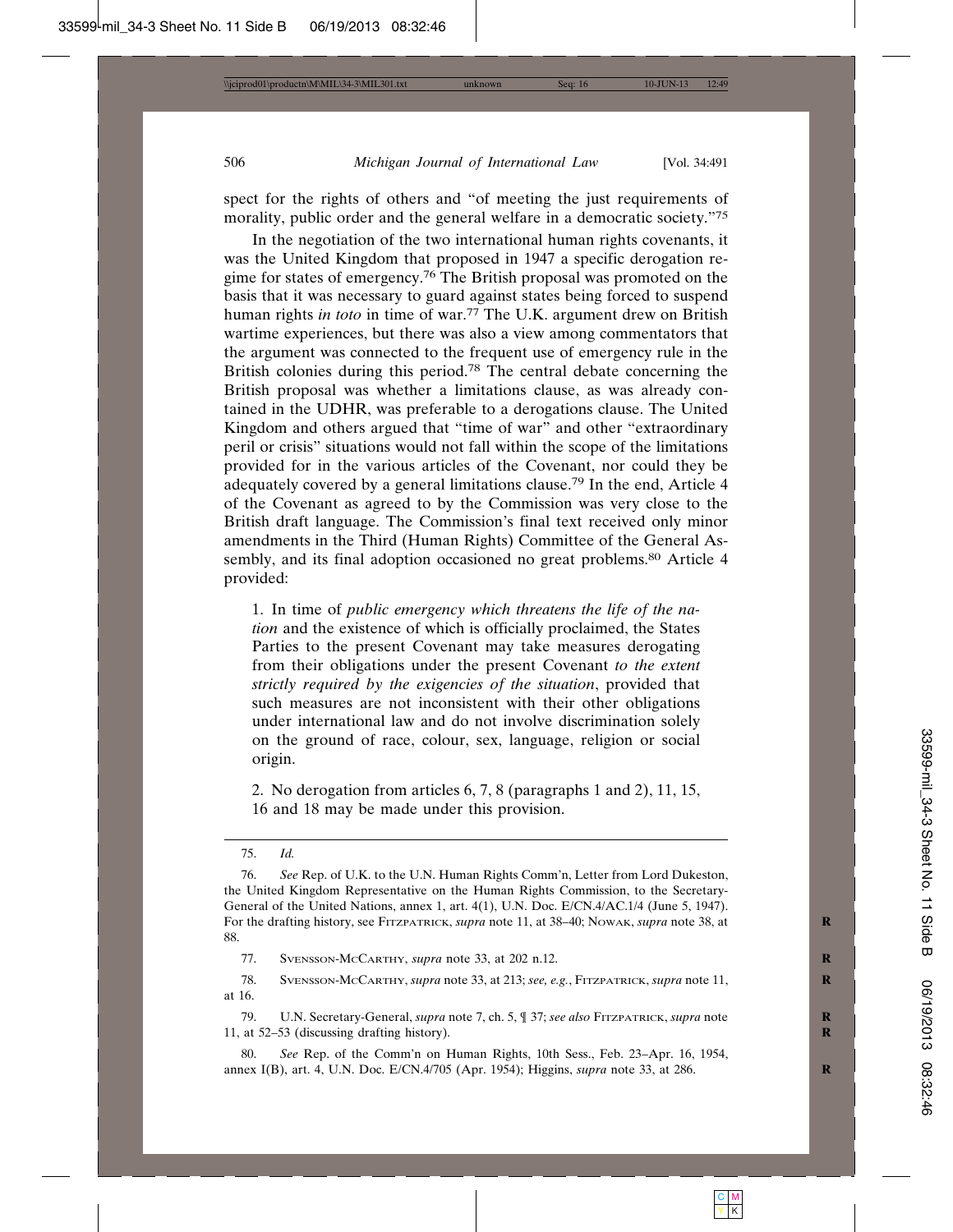\\jciprod01\productn\M\MIL\34-3\MIL301.txt unknown Seq: 17 10-JUN-13 12:49

#### Spring 2013] *Reconceptualizing States of Emergency* 507

3. Any State Party to the present Covenant availing itself of the right of derogation shall immediately inform the other States Parties to the present Covenant, through the intermediary of the Secretary-General of the United Nations, of the provisions from which it has derogated and of the reasons by which it was actuated. A further communication shall be made, through the same intermediary, on the date on which it terminates such derogation.<sup>81</sup>

The essence of the derogations regime in Article 4 is a system allowing states parties to adjust their obligations temporarily under the Covenant in times of public emergency threatening the life of the nation. As demonstrated by the text, the key elements of the new derogation regime included: (i) a threshold of severity cause, (ii) the requirement of national proclamation and international notification to the treaty depositary, (iii) the consistency of the derogation with the state's other international obligations; (iv) the proportionality of the measures to the situation, (v) nondiscrimination in applying the measures, and (vi) the protection of nonderogable rights.82 Article 4 is therefore a mechanism that permits states to temporarily limit and modify the rights and obligations set out in the ICCPR, with the exception of the extent to which those rights are nonderogable.

The Covenant's text thus aimed at striking a balance between the protection of individual rights and the protection of national needs in times of emergency by placing reasonable limits on emergency powers.<sup>83</sup> The 1955 report on the drafting of the two covenants by the U.N. Secretary-General spelled out this rationale:

It was also important that States parties should not be left free to decide for themselves when and how they would exercise emergency powers because it was necessary to guard against States abusing their obligations under the covenant. Reference was made to the history of the past epoch during which emergency powers had been invoked to suppress human rights and to set up dictatorial regimes.84

The Covenant's drafters believed that the obligation to report publicly any recourse to emergency powers would be an effective deterrent to un-

C M Y | K

84. U.N. Secretary-General, *supra* note 7, ch. V, ¶ 37. **R**

<sup>81.</sup> ICCPR, *supra* note 2, art. 4 (emphasis added). **R**

<sup>82.</sup> FITZPATRICK, *supra* note 11, at 55. The other international obligations may include **R** law of armed conflict, which begins to apply when the relevant thresholds are met, for example, and noninternational armed conflict within the state. *See* Special Rapporteur's Tenth Report, *supra* note 1, ¶ 38. **R**

<sup>83.</sup> *See* Hartman, *supra* note 33, at 11. **R**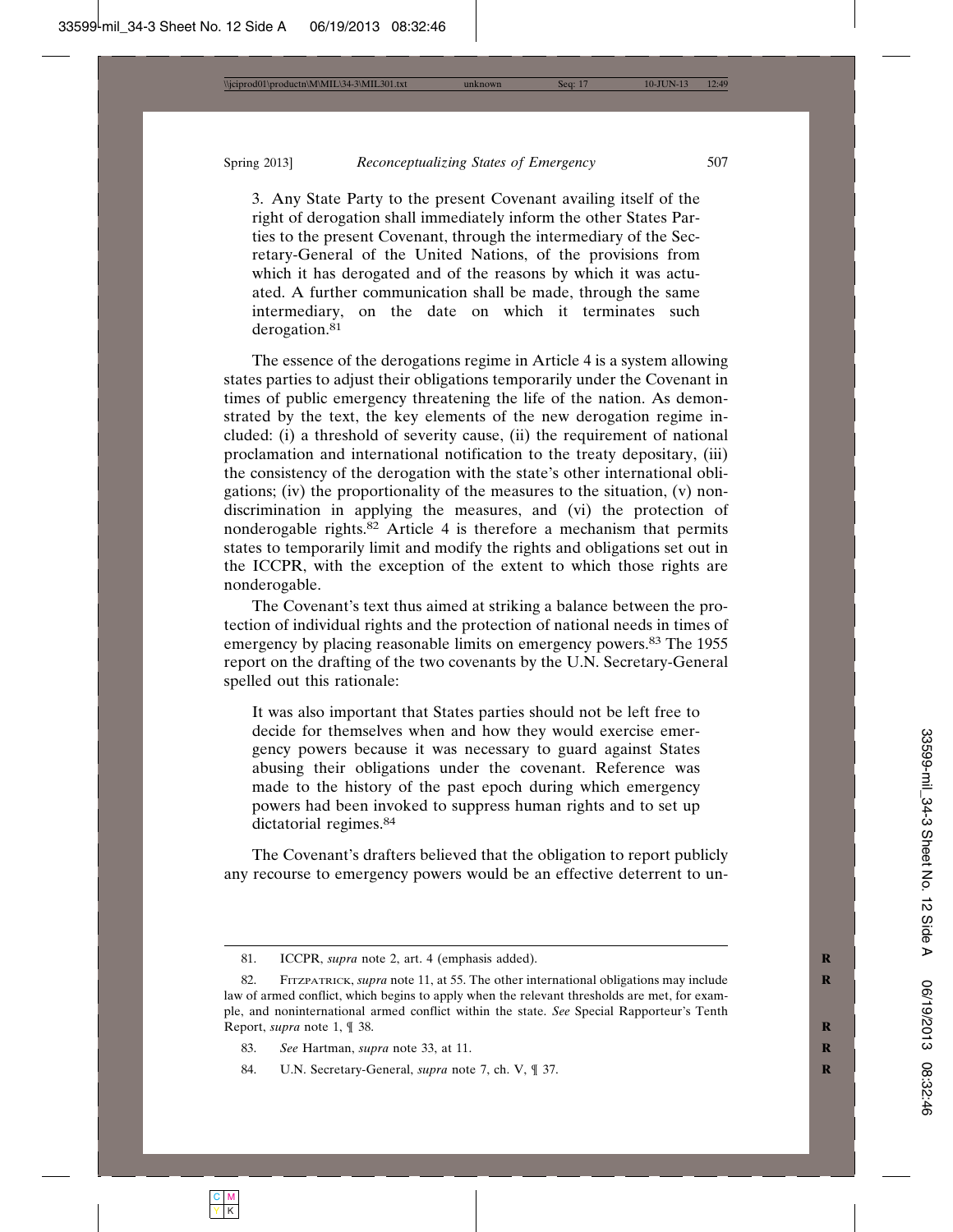\\jciprod01\productn\M\MIL\34-3\MIL301.txt unknown Seq: 18 10-JUN-13 12:49

#### 508 *Michigan Journal of International Law* [Vol. 34:491

warranted derogation.<sup>85</sup> While the derogation regime won out over a general limitations clause, this obviously did not remove other rights-specific limitations from the scope of the Covenant and the individual rights it protected. A large number of individual articles on specific human rights, such as the freedoms of religion and association and the rights to liberty of movement and peaceful assembly, still included the language of general limitations.<sup>86</sup>

The European Convention on Human Rights and the Inter-American Convention on Human Rights also included derogations articles based on similar, though not identical, principles as Article 4 of the Covenant.<sup>87</sup> While the European Convention was concluded in 1950, sixteen years earlier than the Covenant, the negotiation of the Covenant's article on derogation was well developed by that time, and the European article on derogation was also the result of a British initiative.<sup>88</sup> In contrast, the African Charter on Human and Peoples Rights of 1981 did not regulate states of emergency, nor did it contain a derogations provision. The African Charter relied on a general limitations clause similar in nature to that of the UDHR.89 The Arab Charter on Human Rights of 2004 included a derogation regime.90 Accordingly, states may be subject to different emergency derogation regimes depending on the treaties and instruments to which they are party, particularly as the list of nonderogable rights varies from treaty to treaty. The Covenant's derogations article, for example, provides for more nonderogable rights than the correlative article of the European Convention.

As indicated above, there are difficult issues concerning the legal dichotomy between normality and exception, as well as what justifies the derogation as opposed to limitation of human rights. The primary example given of derogation in the Covenant negotiations was the instance of "war."91 Yet, unlike the European Convention, which refers to "war or

89. *Compare* African Charter on Human and Peoples' Rights art. 27(2), June 27, 1981, OAU Doc. CAB/LEG/67/3 ("The rights and freedoms of each individual shall be exercised with due regard to the rights of others, collective security, morality and common interest."), *with* Universal Declaration of Human Rights, *supra* note 41, art. 29(2) ("In the exercise of his **R** rights and freedoms, everyone shall be subject only to such limitations as are determined by law solely for the purpose of securing due recognition and respect for the rights and freedoms of others and of meeting the just requirements of morality, public order and the general welfare in a democratic society.").

90. Arab Charter on Human Rights, League of Arab States, art. 4, May 22, 2004, *reprinted in* 12 INT'L HUM. RTS. REP. 893 (2005).

<sup>85.</sup> For example, see the view of Rene Cassin, representative of France in the Committee charged with drafting the Covenant. Comm'n on Human Rights, Summary Record of the 127th Meeting, 5th Sess., June 14, 1949, 7–8, U.N. Doc E/CN.4/SR.127 (June 17, 1949).

<sup>86.</sup> *See* ICCPR, *supra* note 2, arts. 18(3), 19(3), 22(2), 12(3), 21. **R**

<sup>87.</sup> *See* American Convention on Human Rights art. 27, Nov. 22, 1969, 1144 U.N.T.S. 123 [hereinafter IACHR]; European Convention on Human Rights art. 15, Nov. 4, 1950, 213 U.N.T.S. 221 [hereinafter ECHR]. For the drafting history of the IACHR, see FITZPATRICK, *supra* note 11, at 42–43. **R** 

<sup>88.</sup> FITZPATRICK, *supra* note 11, at 40–41; Higgins, *supra* note 33, at 289. **R**

<sup>91.</sup> *See* U.N. Secretary-General, *supra* note 7, ch. V, ¶¶ 38–39. **R**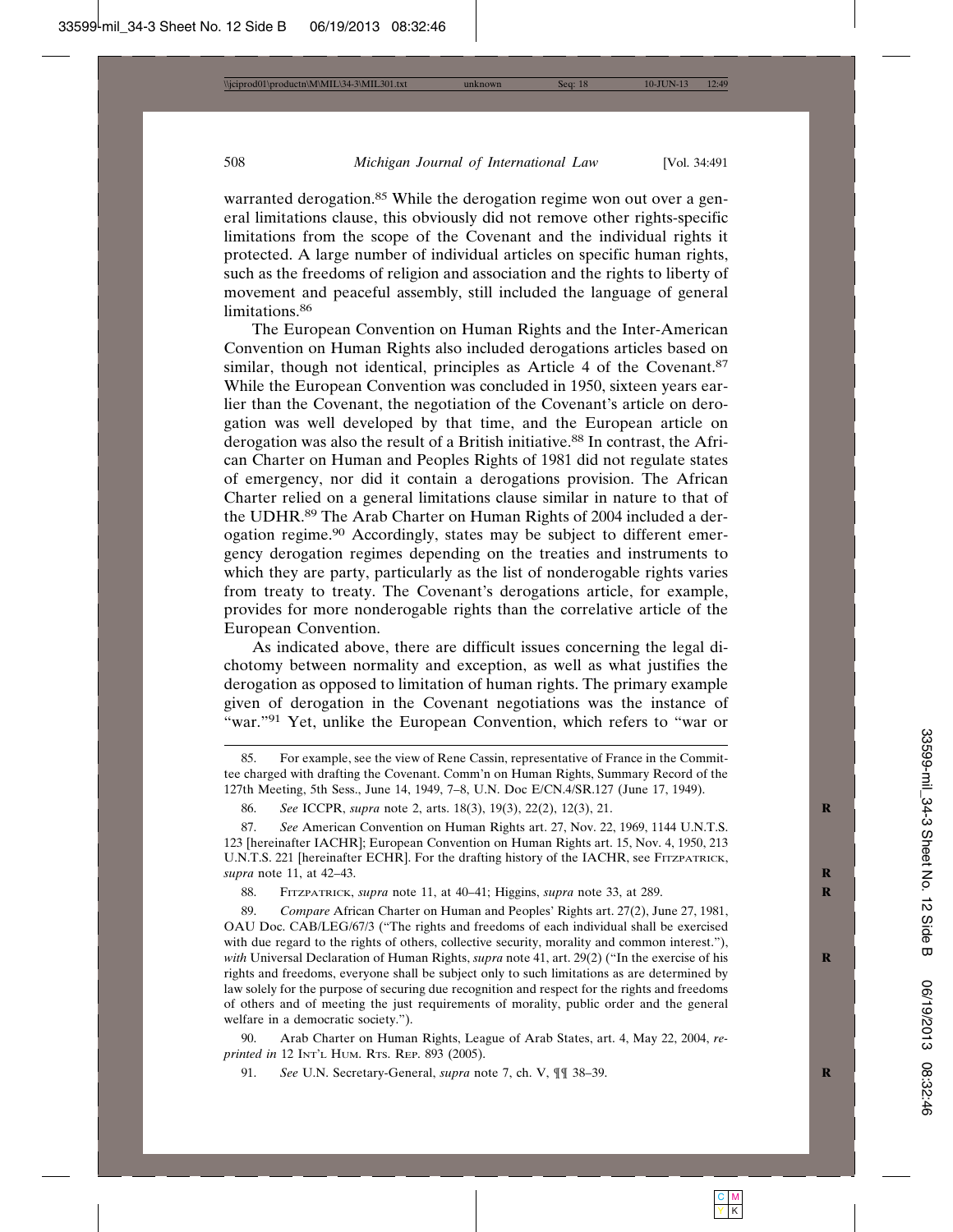\\jciprod01\productn\M\MIL\34-3\MIL301.txt unknown Seq: 19 10-JUN-13 12:49

#### Spring 2013] *Reconceptualizing States of Emergency* 509

other public emergency,"92 or the American Convention, which refers to "war, public danger, or other emergency,"93

the Covenant makes no reference to "war." The [Covenant's] *travaux préparatoires* indicate that the omission was intentional and that it was motivated by an important symbolic concern. "While it was recognized that one of the most important public emergencies was the outbreak of war, it was felt that the covenant should not envisage, even by implication, the possibility of war, as the United Nations was established with the object of preventing war."94

It would seem unlikely though that this was the sole reason for all states negotiating the Covenant. Certainly those seeking a broader interpretation of the right of derogation might have been aided by the exclusion of war from the article. Yet, as Buergenthal pointed out, the omission clearly did not exclude war, as it was the most dramatic public emergency that may "threaten the life of the nation."95 The scope of public emergency also seemed to include "natural catastrophes as well as . . . internal disturbances and strife."96 There was thus an overarching thread concerning the magnitude of emergency that Bossuyt, in his work analysing the Covenant's negotiation, described as follows:

The main concern was to provide for a qualification of the kind of public emergency in which a State would be entitled to make derogations from the rights contained in the covenant which would not be open to abuse. The . . . wording is based on the view that *the public emergency should be of such a magnitude as to threaten the life of the nation as a whole*. 97

This key trigger of Article 4—a public emergency threatening the life of the nation—reflected the idea that a state of emergency only existed *in extremis*, "when the state [faced] a challenge so severe that it [had to] violate its own principles to save itself."98 The vagueness of this concept of public emergency, however, was criticized in the U.N. Commission on

95. Buergenthal, *supra* note 94, at 79. **R**

96. *Id.*; Special Rapporteur's Tenth Report, *supra* note 1, ¶ 35; NOWAK, *supra* note 38, **R** at 79 (referring to serious natural or environmental catastrophes, such as earthquakes, floods, cyclones, or nuclear accidents).

97. MARC J. BOSSUYT, GUIDE TO THE "TRAVEAUX PRÉPARATOIRES" OF THE INTER-NATIONAL COVENANT ON CIVIL AND POLITICAL RIGHTS 85–86 (1987) (emphasis added).



C M Y | K

<sup>92.</sup> ECHR, *supra* note 87, art. 15. **R**

<sup>93.</sup> IACHR, *supra* note 87, art. 27. **R**

<sup>94.</sup> Thomas Buergenthal, *To Respect and Ensure: State Obligations and Permissible Derogations*, *in* THE INTERNATIONAL BILL OF RIGHTS: THE COVENANT ON CIVIL AND POLIT-ICAL RIGHTS 72, 79 (Louis Henkin ed., 1981) (quoting U.N. Secretary-General, *supra* note 7, **R** ¶ 39); *see also* Special Rapporteur's Tenth Report, *supra* note 1, ¶ 35. **R**

<sup>98.</sup> Scheppele, *supra* note 12, at 1004. **R**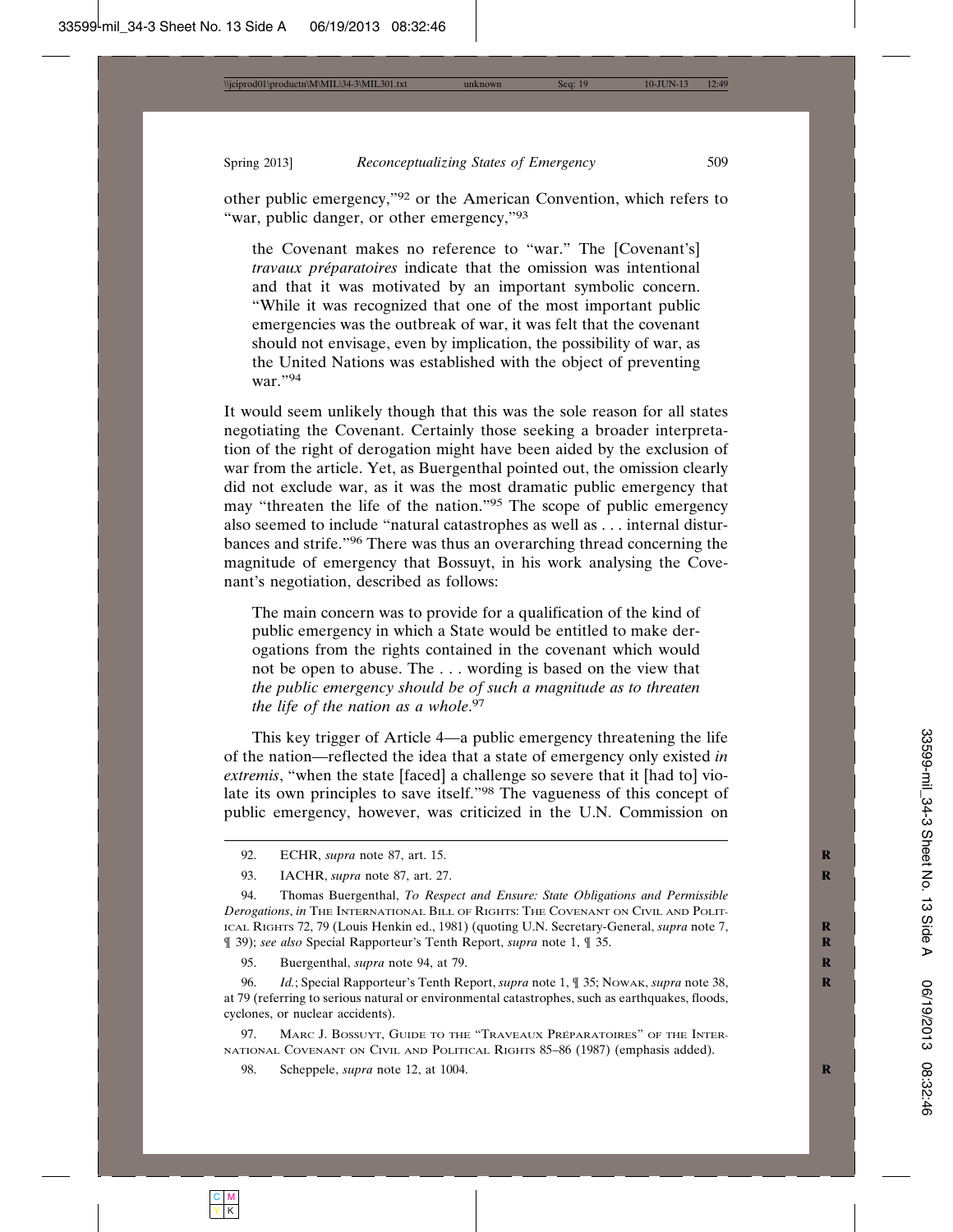\\jciprod01\productn\M\MIL\34-3\MIL301.txt unknown Seq: 20 10-JUN-13 12:49

#### 510 *Michigan Journal of International Law* [Vol. 34:491

Human Rights.99 There was an awareness of the potential for abuse and the negative experiences prior to drafting of the Covenant, particularly in Germany. Those who supported the wording of draft Article 4 made comments on its interpretation that were underpinned by fine, though perhaps not clear or realistic, distinctions. As one state commented, while "it was difficult to give a precise definition to the life of the nation," it "was significant that the text did not relate to the life of the government or of the state."100

This brief review of the background and treaties provides some context to understanding the orientation of the international human rights treaties. The treaties incorporated the artificial dichotomy of norm and exception by introducing a specific derogation regime based on the concept of a public emergency threatening the life of the nation. States of emergency under IHRL are also firmly predicated on the rule-of-law approach (that is, legal and judicial control) for state powers during a time of emergency. There appeared to be no concession in the treaties to the theories of Schmitt and others on the extralegal nature of emergencies and therefore little recognition of the "point of imbalance between public law and political fact"101 for states of emergency. The Covenant, European Convention, and Inter-American Convention also do not differentiate legally between democracies and nondemocracies. In sum, the treaty law is more reflective of one side of the various debates identified above (for example, the dichotomy of norm and exception, the rule of law rather than extralegal measures, the nonrole of democracy); as will be shown below, this has impacted the application, interpretation, and effectiveness of IHRL.

#### II. PRACTICE AND PROBLEMS

#### A. *Overview of Practice and Problems*

State practice in invoking public emergencies and derogating from human rights obligations has been widespread. A large number of states have been in regular and constant states of emergency.102 The reasons most often claimed by states for invoking a state of emergency have been civil war and cases of serious internal unrest.103 As indicated above, over the period of 1985–1997 about half of the states in the world were re-

<sup>99.</sup> *See* SVENSSON-MCCARTHY, *supra* note 33, at 215. **R**

<sup>100.</sup> *Id.* at 211 (quoting the representative from Chile).

<sup>101.</sup> *See infra* note 322. **R**

<sup>102.</sup> In a 1983 study of the ICJ, it was estimated that thirty states were in some form of emergency. ICJ STUDY, *supra* note 38, at 413. By 1986, the number of states estimated to be **R** in an emergency had increased to about seventy. *See* FITZPATRICK, *supra* note 11, at 3–4; *see* **R** *also* Daniel O'Donnell, *States of Exception*, INT'L COMMISSION JURISTS REV., Dec. 1978, at 52, 53. Over the twelve-year period of 1985 to 1997, the U.N. Special Rapporteur for States of Emergency reported that about ninety-five states were subject to a de jure or de facto state of emergency. Special Rapporteur's Final Report, *supra* note 5, ¶ 6. **R**

<sup>103.</sup> NOWAK, *supra* note 38, at 90. **R**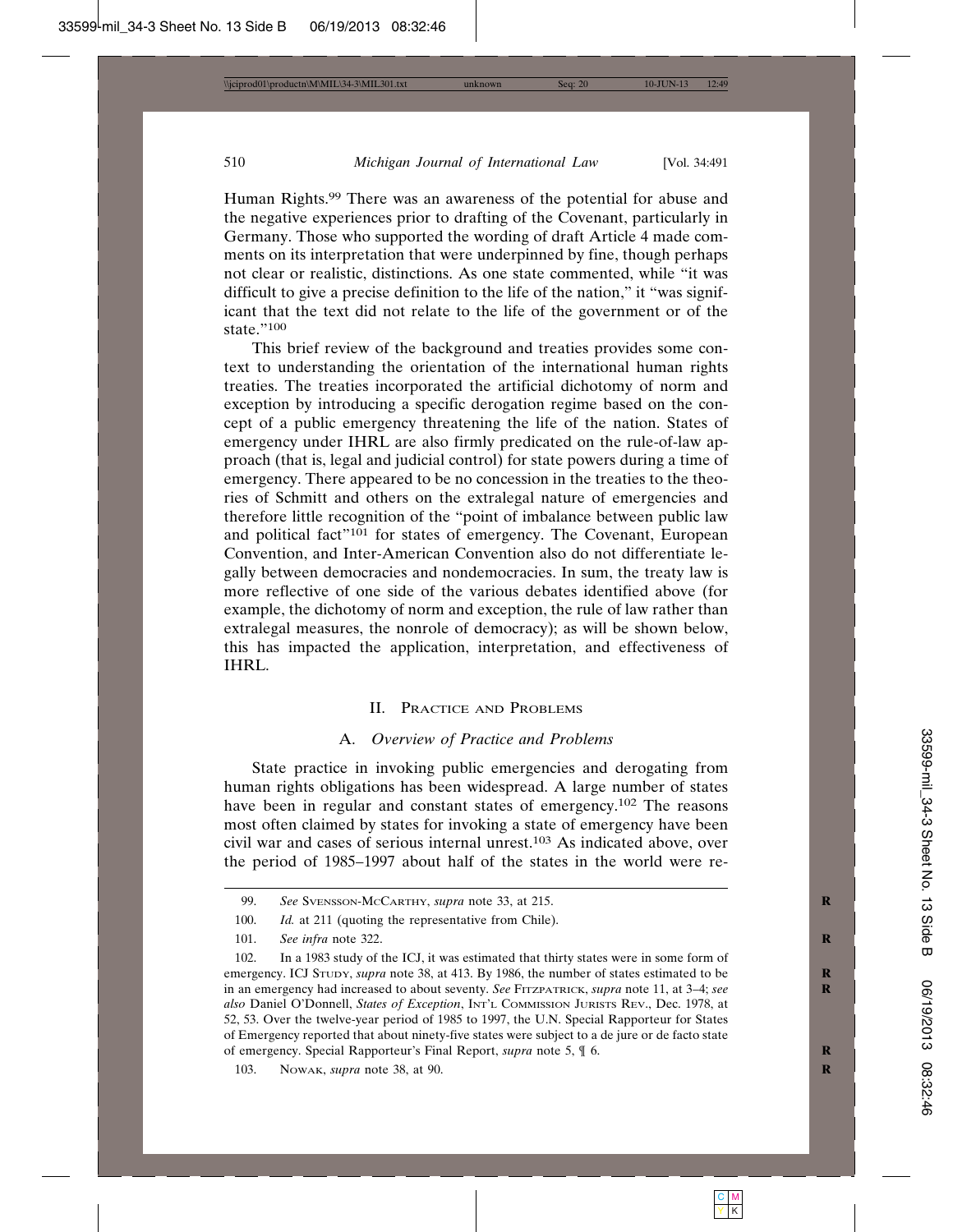\\jciprod01\productn\M\MIL\34-3\MIL301.txt unknown Seq: 21 10-JUN-13 12:49

#### Spring 2013] *Reconceptualizing States of Emergency* 511

ported as subject to a de jure or de facto state of emergency.104 Even more troubling was that many countries in this period had extended or reintroduced their states of emergencies.105 At the time of the Special Rapporteur's final report in 1997, for example, his annual list suggested that thirty states were in a situation "in which exceptional measures had been in force for some time."106

In addition to this practice, the constitutional and legal provision for states of emergency has become almost universal, with one study indicating that over 145 states had constitutional provisions of this nature by 1996.107 Yet, there has been a problem concerning the consistency of many such provisions with IHRL.<sup>108</sup> As the U.N. Human Rights Committee has observed, "[o]n a number of occasions the Committee has expressed its concern over States parties that appear to have derogated from rights protected by the Covenant, or whose domestic law appears to allow such derogation in situations not covered by article 4."109

There unfortunately has been a correlation between emergency situations and grave violations of human rights. Even those human rights from which derogation is not permitted are often affected.<sup>110</sup> This bleak record has included states of emergency frequently accompanied by arbitrary detentions without due process, disappearances, summary executions, torture, and other forms of ill treatment.<sup>111</sup> Freedom from arbitrary

105. *See* Special Rapporteur's Tenth Report, *supra* note 1, ¶¶ 128, 180. *See generally* **R** Special Rapporteur's Final Report, *supra* note 5 (listing the countries that have been in, ex- **R** tended, or reintroduced a state of emergency).

106. Special Rapporteur's Tenth Report, *supra* note 1, ¶ 128; *see also* Special Rap- **R** porteur's Final Report, *supra* note 5, at 2–16. The Final Report contains the tenth annual list **R** of the Special Rapporteur, which comprised countries and territories that he considered, based on various sources of information, to be: (i) countries and territories in which an emergency is in force and (ii) countries and territories in which emergency regimes in various forms have been in force during the period from January 1985 to May 1997.

Linda Camp Keith & Steven C. Poe, *Are Constitutional State of Emergency Clauses Effective? An Empirical Exploration*, 26 HUM. RTS. Q. 1071, 1080 tbl.1 (2004); *see also* NO-WAK, *supra* note 38, at 84. **R**

108. The U.N. Human Rights Committee, for example, has not been restrained in telling states their constitutions are not consistent with Article 4. *See* FITZPATRICK, *supra* note 11, at 85–86; McGoldrick, *supra* note 33, at 386–87; *see also* Special Rapporteur's Tenth Re- **R** port, *supra* note 1, ¶ 184. **R**

109. General Comment No. 29, *supra* note 2, ¶ 3. **R**

C M Y | K

110. A high incidence of grave human rights abuses, particularly of nonderogable rights, will accompany an emergency. Amnesty Int'l, *Torture and Violations of the Right to Life Under States of Emergency*, AI Index POL 30/02/88 (July 1988) (prepared for submission to the U.N. Special Rapporteur for States of Emergency, Leandro Despouy); FITZPATRICK, *supra* note 11, at 35; Special Rapporteur's Tenth Report, *supra* note 1, ¶ 169. **R**

111. Grossman, *supra* note 14, at 36. U.N. Special Rapporteur Despouy writes that the **R** rights engaged include the right to liberty and security of the person, right to liberty of movement and freedom of residence, right to freedom from interference for home and correspondence, right to freedom of opinion and expression, and the right to strike. *See* Special

<sup>104.</sup> Special Rapporteur's Final Report, *supra* note 5. For the typology of the Interna- **R** tional Law Association, see FITZPATRICK, *supra* note 11, at 3–21 (detailing the types and **R** examples of emergency).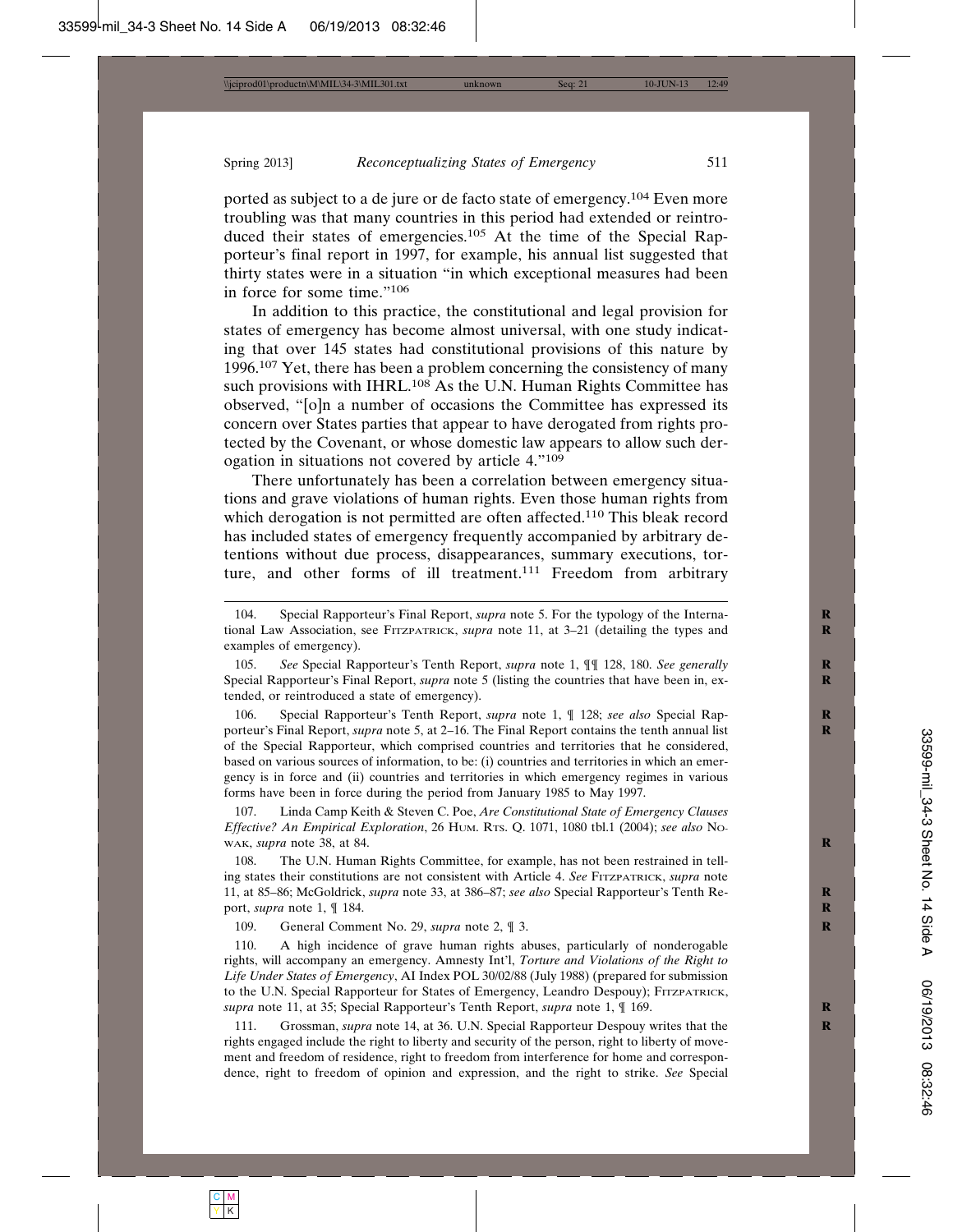\\jciprod01\productn\M\MIL\34-3\MIL301.txt unknown Seq: 22 10-JUN-13 12:49

#### 512 *Michigan Journal of International Law* [Vol. 34:491

detention and fair trial are human rights particularly affected by emergencies.112 The U.N. Working Group on Arbitrary Detention, for example, has described states of emergency as a "root cause" of arbitrary detention.113 States of emergency can impact economic, social, and cultural rights as well as civil and political rights.114 Vulnerable groups may be the most affected by human rights violations, especially minorities and refugees, as well as journalists and human rights workers.115 There is a disturbing tendency, observed in the ICJ's study, for states of emergency to become perpetual or to effect far-reaching authoritarian changes in the ordinary legal system.116 Such semipermanent states of emergency lead to risks of *institutionalizing* the limitations on human rights. This is evidenced by the shift of offending laws from emergency legislation to permanent internal security laws.117 This idea of "institutionalizing the emergency" is well summed up by the U.N. Special Rapporteur for States of Emergency, Mr. Leandro Despouy:

[T]he normal legal order subsists although, parallel to it, a special, para-constitutional legal order begins to take shape . . . allowing the authorities to invoke, according to the needs of the moment, either the normal legal system or the special system, although in

Rapporteur's Tenth Report, *supra* note 1, ¶ 158; *see also* FITZPATRICK, *supra* note 11, at **R** 36–37; NOWAK, *supra* note 38, at 95. **R**

112. *See* FITZPATRICK, *supra* note 11*,* at 38 n.44. **R**

113. Chairperson-Rapporteur of the Working Group on Arbitrary Detention, *Promotion and Protection of All Human Rights, Civil, Political, Economic, Social, and Cultural Rights, Including the Right to Development*, ¶ 64, U.N. Doc. A/HRC/7/4 (Jan. 10, 2008) (by Leïla Zerrougui).

114. Special Rapporteur's Tenth Report, *supra* note 1, ¶ 172. The 1983 ICJ study fo- **R** cused on fifteen states and analysed in-depth the human rights issues and violations. The ICJ study revealed the very broad impact on a society of states of emergency that it described as affecting not only freedom from arbitrary detention and the right to a fair trial, but also

trade union rights, freedom of opinion, freedom of expression, freedom of association, the right of access to information and ideas, the right to an education, the right to participate in public affairs . . . not only individual rights but also collective rights and rights of peoples, such as the right to development and the right to selfdetermination.

ICJ STUDY, *supra* note 38, at 417; *see also* Grossman, *supra* note 14, at 36. **R**

115. Special Rapporteur's Tenth Report, *supra* note 1, ¶¶ 173, 175. **R**

116. *See* ICJ STUDY, *supra* note 38, at 415; Special Rapporteur's Tenth Report, *supra* **R** note 1, ¶ 127. FITZPATRICK, *supra* note 11, refers to Brunei, Egypt, Turkey, Paraguay, the **R** Occupied Palestinian Territory (at 4–5), the United Kingdom (at 6–7), Chile (at 10), and Malaysia (at 17); NOWAK, *supra* note 38, at 91, refers to Paraguay, Haiti, Brazil, Uruguay, **R** Colombia, Cameroon, Zaire, Syria, Thailand, South Korea, Malaysia, Chile, Egypt, Peru, El Salvador, Northern Ireland and the United Kingdom, and Israel.

117. *See, e.g.*, FITZPATRICK, *supra* note 11, at 17–18 (discussing Malaysia); Sri Lankan **R** Introduces New 'Anti-Terror' Legislation, BBC NEWS (Aug. 31, 2001), http://www.bbc.co.uk/ news/world-south-asia-14735405 (discussing Sri Lanka); *supra* text accompanying notes 131–137 (discussing Syria). **R**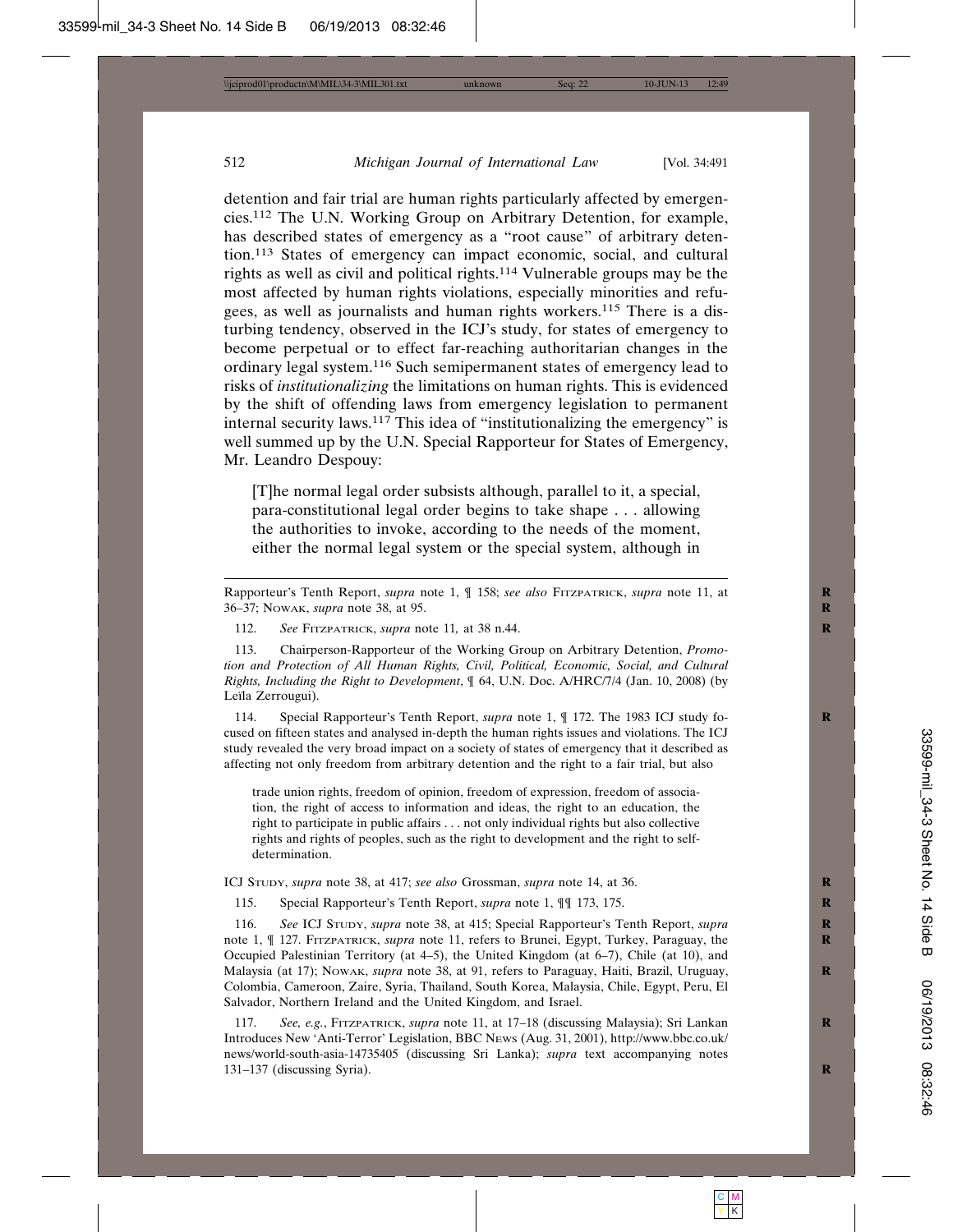\\jciprod01\productn\M\MIL\34-3\MIL301.txt unknown Seq: 23 10-JUN-13 12:49

#### Spring 2013] *Reconceptualizing States of Emergency* 513

practice the former is clearly relinquished in favour of the latter.<sup>118</sup>

Israel, for example, has a large volume of legislation that has been developed as a consequence of its state of emergency and has become an inherent part of its ordinary legal system.119 Israel even stated to the U.N. Human Rights Committee that certain of its fundamental laws, orders, and regulations depend on the existence of a state of emergency and would need to be revised before lifting the emergency so as not to leave crucial matters unregulated.120

States of emergency can become a tool to protect a government or leader by limiting freedom of expression, political assembly, and association and other civil and political rights. "[T]he most serious human rights violations tend to occur in situations of tension when those in power are, or think they are, threatened by forces which challenge their authority" or which they perceive to be a threat.<sup>121</sup> There is a tendency for some governments to regard a challenge to their authority, even if peaceful, as a threat to the life of the nation, and this is particularly so for governments that provide no lawful means for transfer of power.122 As further discussed below, such governments can be quick to use disproportionate force against peaceful protestors, particularly in nondemocracies, and then utilise the resulting violence as a pretext to justify a state of emergency.

Terrorism has also posed a special problem for the law on states of emergency. States, including democratic ones, have used terrorist threats to justify a number of emergencies lasting decades.123 States of emer-

121. ICJ STUDY, *supra* note 38, at i, 274–75. One reason for this is the underlying situa- **R** tion, as the ICJ study comments:

[I]t is the acute social conflicts that arise and will inevitably continue to arise in societies founded on deep-seated disparities that are at the root of various states of exception. . . .

The civil or military groups that rule in this type of society have a tendency to use states of exception as a means of perpetuating situations that are inherently volatile and explosive.

#### *Id.* at 274–75.

C M Y | K

122. *Id.* The Special Rapporteur for States of Emergency in his report refers to "legal instrument[s] used by many dictators to suppress the human rights of most of the population and to crush any form of political opposition," Special Rapporteur's Tenth Report, *supra* note 1,  $\parallel$  5. Fitzpatrick refers to excessive use of force against demonstrators, clandestine **R** murders by security or others, summary execution and torture, and secret trial. FITZPATRICK, *supra* note 11, at 35. **R**

123. *See, e.g.*, ICJ STUDY, *supra* note 38, at 83; *supra* text accompanying notes 131–137 **R** (discussing Syria); *supra* text accompanying notes 138–146 (discussing Egypt); *supra* text ac- **R** companying notes 223–230, 239–245 (discussing the United Kingdom and Ireland). **R**

<sup>118.</sup> Special Rapporteur's Tenth Report, *supra* note 1, ¶¶ 131, 132. **R**

<sup>119.</sup> MENACHEM HOFNUNG, DEMOCRACY, LAW AND NATIONAL SECURITY IN ISRAEL 49–50 (1996).

<sup>120.</sup> Human Rights Comm., *Second Periodic Report of the Government of Israel*, ¶ 72, U.N. Doc. CCPR/C/ISR/2001/2 (Dec. 4, 2001).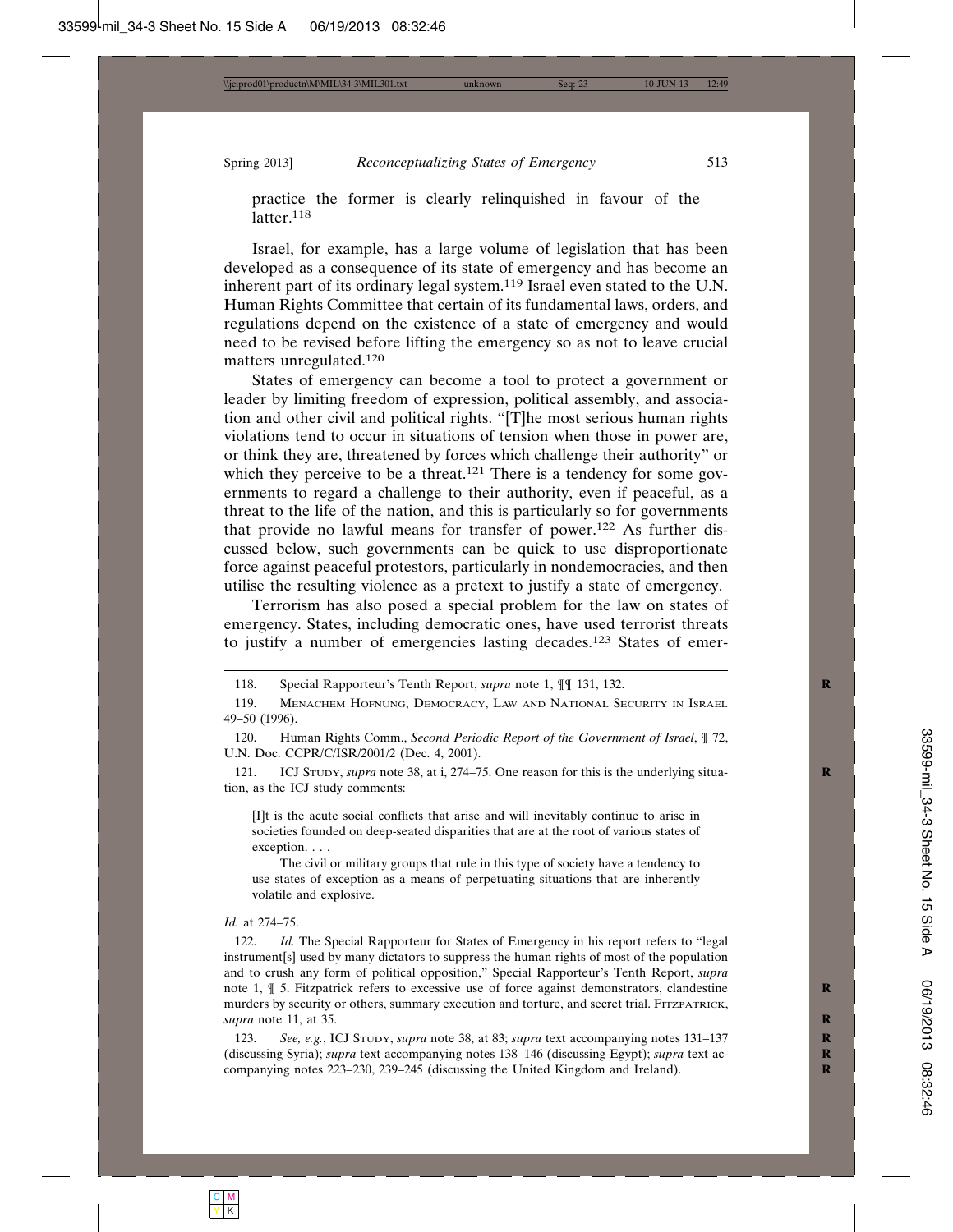\\jciprod01\productn\M\MIL\34-3\MIL301.txt unknown Seq: 24 10-JUN-13 12:49

#### 514 *Michigan Journal of International Law* [Vol. 34:491

gency, coupled with broad-reaching and vague antiterrorism laws, can provide extraordinary powers for governance above the law. Antiterrorism legislation is also a key vehicle for shifting human rights limitations from emergency to ordinary legal systems.124 Furthermore, as terrorism often is perceived by a state's population as an external threat (for example, from foreigners or minorities), the democratic majority may also support a government's crisis mentality for further-reaching but less human rights-compliant measures against the perceived threat.125

In a state of emergency, separation of powers is impacted as executive control can become more dominant, often leading to human rights violations.126 The judiciary and its work can suffer in the conditions that surround these emergencies. A state of emergency can also lead to mass dismissal of judges, to special or military courts, and to the restriction or suspension of judicial review.127 As former U.N. Special Rapporteur Despouy stated, emergencies and their impact on institutions can "replace the concept of the separation and independence of powers with that of a hierarchy of powers."<sup>128</sup>

The problems in the practice of states of emergency are many and varied and combine to create a powerful and severe impact on human rights protection. These problems include the inconsistency of constitutional provisions and IHRL on derogations; the broad range of human rights that are negatively affected, including the rights of minorities; the fact that governments use self-preservation as a pretext for violent repression of peaceful opposition; the institutionalizing of emergency provisions in the normal legal system; terrorism as an ongoing emergency; and distorted separation of powers, which leads to the undermining of judicial review.

<sup>124.</sup> There are also examples where states of emergency have ended and the emergency laws in question have simply shifted or blurred into antiterrorism legislation. For example, the Terrorism Act 2000 rolled back some long-standing emergency powers in Northern Ireland but consolidated many of the measures as permanent features of British antiterrorism law. *See* Terrorism Act 2000, c. 11 (U.K.).

<sup>125.</sup> As Gross and Ní Aoláin comment, violent crises, of which September 11 is a good example, often precipitate a reaction that "legal niceties may be cast aside as luxuries to be enjoyed only in times of peace and tranquility" and a consequent "tranquilizing effect on the public's critical approach toward emergency regimes." *See* GROSS & Ní AOLAIN, *supra* note 12, at 7, 236. Gross and Ní Aoláin also note the surprise that gripped the United Kingdom **R** when the 7/7 bombers were identified as British born and therefore not "outsiders." *Id.* at 224. Israel has reported to the U.N. Human Rights Committee that police searches and other invasions of privacy were accepted by the public itself. *See* H.R. Comm., Summary Record of the 1675th Meeting, 63d Sess., July 15, 1998, ¶ 50, U.N. Doc. CCPR/C/SR.1675 (July 21, 1998).

<sup>126.</sup> FITZPATRICK, *supra* note 11, at 30–31. **R**

<sup>127.</sup> Special Rapporteur's Tenth Report, *supra* note 1, ¶ 149. **R**

<sup>128.</sup> *Id.* ¶ 150.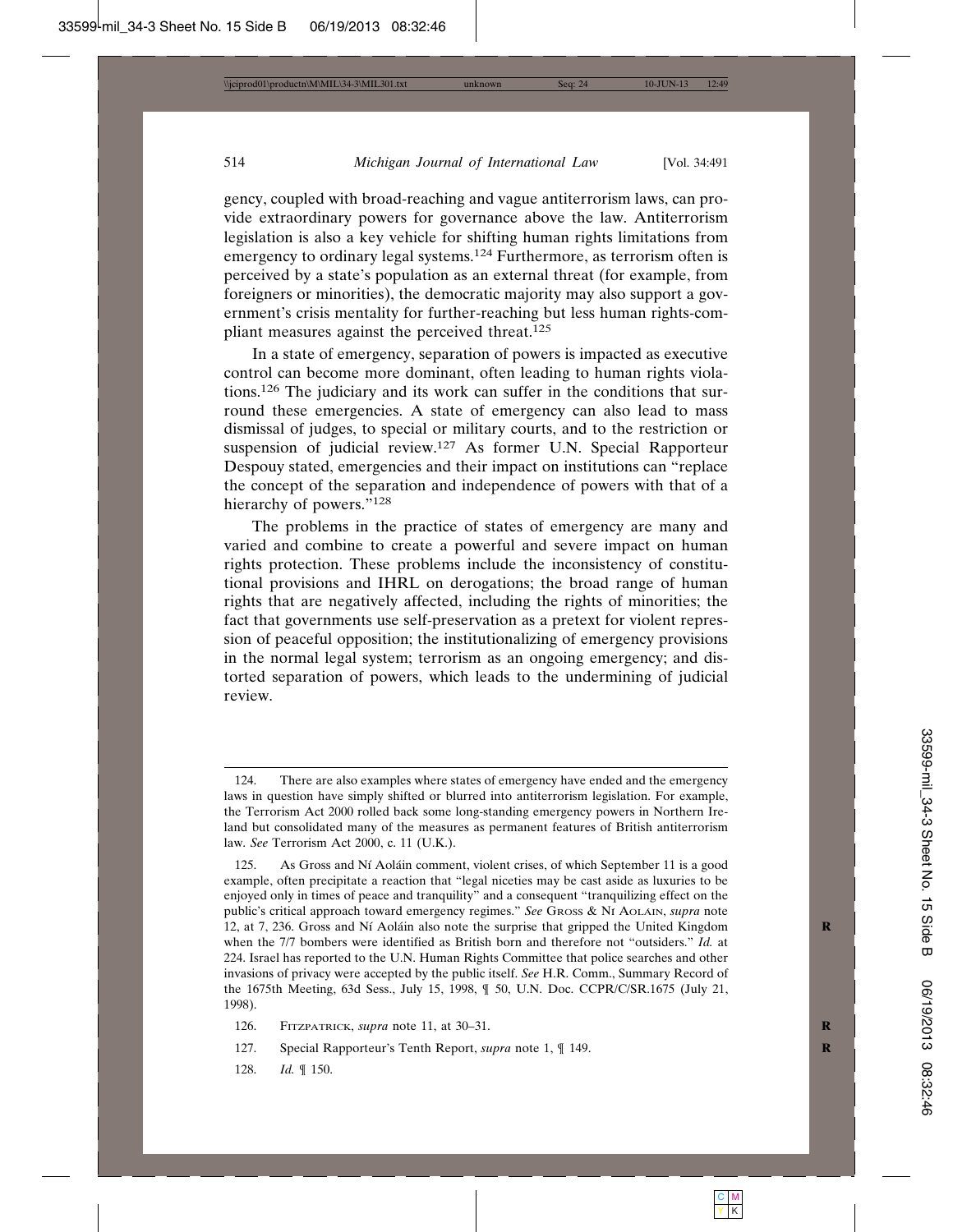\\jciprod01\productn\M\MIL\34-3\MIL301.txt unknown Seq: 25 10-JUN-13 12:49

#### Spring 2013] *Reconceptualizing States of Emergency* 515

#### B. *The Arab Spring—Syria and Egypt*

It is easy to underestimate how problematic states of emergency have been in countries with serious and continuing violations of human rights. The states most central to the Arab Spring—Tunisia, Egypt, Libya, Syria, Bahrain, and Yemen—have all invoked states of emergency to justify repressive actions.129 International human rights treaty–monitoring bodies have repeatedly questioned Algeria, Egypt, and Syria, for example, about the need to maintain their emergency laws.130 As these states' respective emergency laws have been inextricably entwined with repressive political regimes, the repeal of the state of emergency has been a central demand of the popular Arab citizen uprisings. In this regard, the integral role of states of emergency in institutionalizing human rights violations is well illustrated by a closer examination of the cases of Syria and Egypt respectively.

Syria has been subject to forty-eight years of emergency governance under the Ba'thist regime currently led by President Assad. A 1963 emergency decree vested almost total power in the President and the state's military-security apparatus.<sup>131</sup> The Constitution of Syria adopted in 1973 states that "laws enacted prior to the declaration of the Constitution remain in force until they undergo amendments which conform to the Constitution."132 The emergency laws accordingly remain valid while being prima facie unconstitutional and therefore in a sense override the constitution. The U.N. Human Rights Committee criticized Syria in 1978 for failing to provide notification of its state of emergency,133 and subsequently the Committee noted that the Syrian government's laws and actions had put Syria under a "quasi-permanent state of emergency, thereby jeopardizing the guarantees of article 4 of the Covenant."134 The Committee also noted that the public emergency was continued "without any convincing explanations being given as to the relevance of these derogations to the

130. *See* H.R. Comm., *Concluding Observations of the Human Rights Committee: Egypt*, ¶ 6, U.N. Doc. CCPR/CO/76/EGY (Nov. 28, 2002) [hereinafter H.R. Comm., *Egypt*] (questioning Egypt); H.R. Comm., *Concluding Observations of the Human Rights Committee: Syrian Arab Republic*, ¶ 6, U.N. Doc. CCPR/CO/71/SYR (Apr. 24, 2001) [hereinafter H.R. Comm., *Syria 2001*] (questioning Syria).

131. H.R. Comm., *Syria 2001*, *supra* note 130, ¶ 6. **R**

132. ALKARAMA, THE PERMANENT STATE OF EMERGENCY—A BREEDING GROUND FOR TORTURE 1, 5 (2010) (report submitted to the Committee Against Torture in the context of the review of the Initial Periodic Report of the Syrian Arab Republic).

133. Rep. of the H.R. Comm., 7th Sess., July 30–Aug. 17, 1979, ¶ 293, U.N. Doc. A/34/ 40 (Sept. 27, 1979); GAOR, 34th Sess., Supp. No. 40 (1979).

134. H.R. Comm., *Syria 2001*, *supra* note 130, ¶ 6. **R**

<sup>129.</sup> *See, e.g.*, Noura Erakat, *Emergency Laws, the Arab Spring, and the Struggle Against "Human Rights*,*"* JADALIYYA (Aug. 10, 2011), http://www.jadaliyya.com/pages/index/ 2051/emergency-laws-the-arab-spring-and-the-struggle-ag. In Bahrain, for example, it has been estimated that the government's emergency response to predominantly peaceful demonstrators led to forty killed, 1600 arrested and detained and many of those held incommunicado for weeks and even months, and more than 300 convicted and sentenced including some instances of the death penalty. *See* Human Rights Watch, World Report (2011), Bahrain, *available at* http://www.hrw.org/world-report-2012/world-report-2012-bahrain.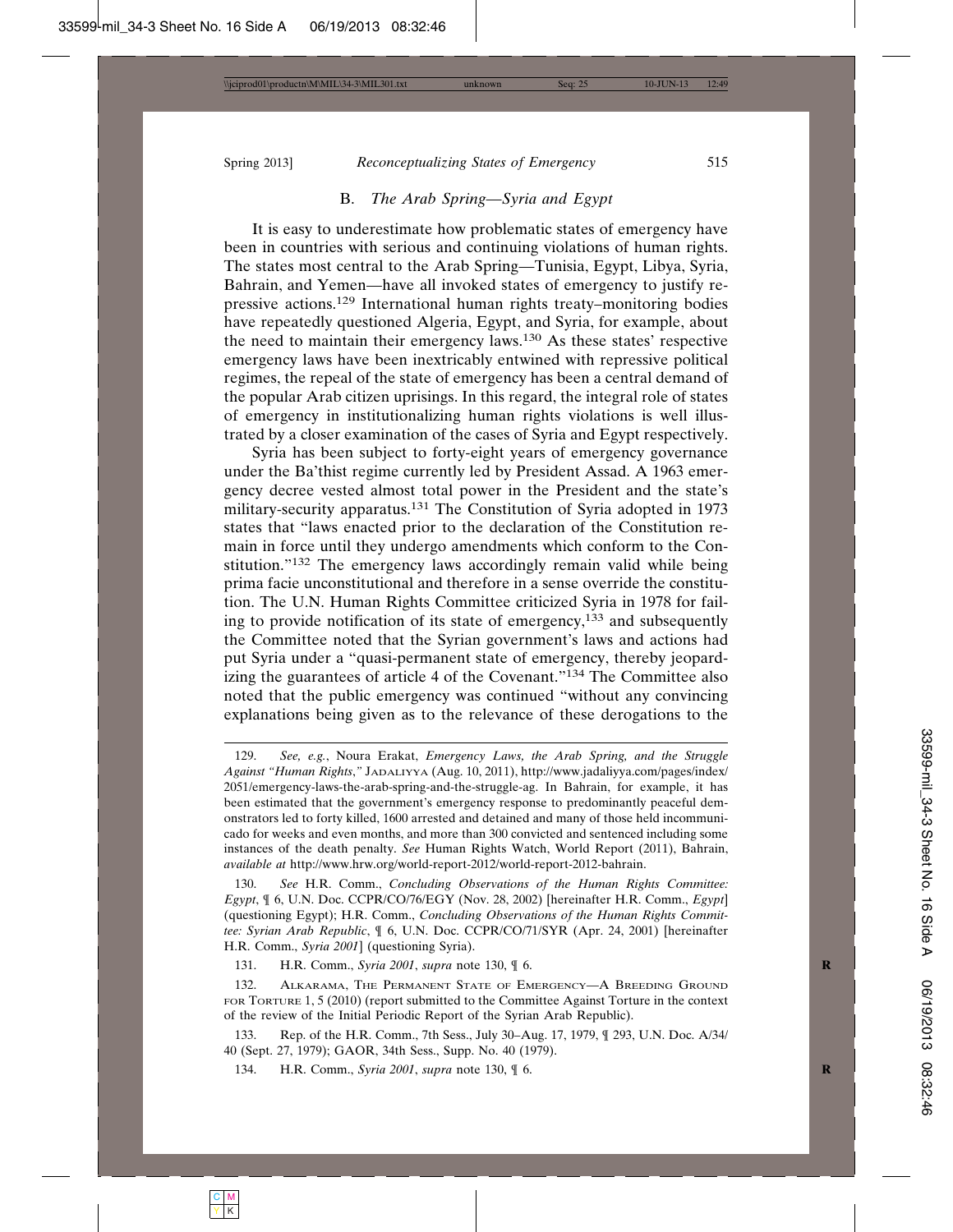\\jciprod01\productn\M\MIL\34-3\MIL301.txt unknown Seq: 26 10-JUN-13 12:49

516 *Michigan Journal of International Law* [Vol. 34:491

conflict with Israel and the necessity for these derogations to meet the exigencies of the situation claimed to have been created by the conflict."135

Syria well illustrates the institutionalization of emergency by the transfer of emergency laws into mainstream security laws. The government lifted the state of emergency laws in April 2011 but little seemed to change in practice.136 This is partly due to general laws having been passed to "entrench the state of emergency," such as "criminalizing expression of opposition to 'the aims of the revolution'"; legally "establish[ing] the State Security apparatus, granting it sweeping powers of arrest and detention, as well as effective impunity for human rights abuses"; and providing officials immunity from prosecution for offenses committed in carrying out their duties.<sup>137</sup>

Egypt demonstrates many of the same issues and problems as Syria. Egypt has been under a state of emergency for most of its modern existence in both its colonial and independence periods. The U.N. Human Rights Committee has criticized Egypt's state of emergency as "semi-permanent."138 The Egyptian Emergency Law of 1958 was invoked after the assassination of President Anwar Sadat in 1981. The law summarily abrogated provisions of the constitution, drastically curbed freedom of expression and association, and institutionalized a parallel justice system comprising specially constituted emergency courts and the trial of civilians by military courts.139 Decree 1/1981, as amended in 2004, was adopted based on the Emergency Law of 1958 and referred a variety of ordinary crimes to state security courts, including "crimes" concerning state security, public incitement (including by newspapers), and public demonstrations and gatherings.140 The Egyptian state of emergency has been used inter alia to detain people administratively without charge or trial; try people before emergency or military courts (the procedures of which do not satisfy international standards of due process); prosecute journalists and

137. AMNESTY INT'L, END HUMAN RIGHTS VIOLATIONS IN SYRIA 1, 3–4 (2011) (prepared for submission to the U.N. Universal Periodic Review, Oct. 2011).

138. H.R. Comm., *Egypt*, *supra* note 130, ¶ 6. It has also been referred to as "endless" **R** and "permanent." Sadiq Reza, *Endless Emergency: The Case of Egypt*, 10 NEW CRIM. L. REV 532, 534–35, 543 (2007); *see also* HUMAN RIGHTS WATCH, ELECTIONS IN EGYPT: STATE OF PERMANENT EMERGENCY INCOMPATIBLE WITH FREE AND FAIR VOTE 28 (2010).

139. Martial law was first declared by the British rule in 1914 and martial law or emergency rule, as it was later called, was declared periodically until 1981. *See* ICJ, ICJ SUBMIS-SION TO THE UNIVERSAL PERIODIC REVIEW OF EGYPT 1 n.1, 2, 4 (2009).

140. *See* ICJ, *supra* note 139, at 1–4. **R**

<sup>135.</sup> H.R. Comm., *Concluding Observations of the Human Rights Committee: Syrian Arab Republic*, ¶ 6, U.N. Doc. CCPR/CO/84/SYR (Aug. 9, 2005).

<sup>136.</sup> *See Syria Protests: Assad to Lift State of Emergency*, BBC NEWS (Apr. 20, 2011), http://www.bbc.co.uk/news/world-middle-east-13134322; *see also* HUMAN RIGHTS WATCH, WE'VE NEVER SEEN SUCH HORROR: CRIMES AGAINST HUMANITY BY SYRIAN SECURITY FORCES 1–11 (2011).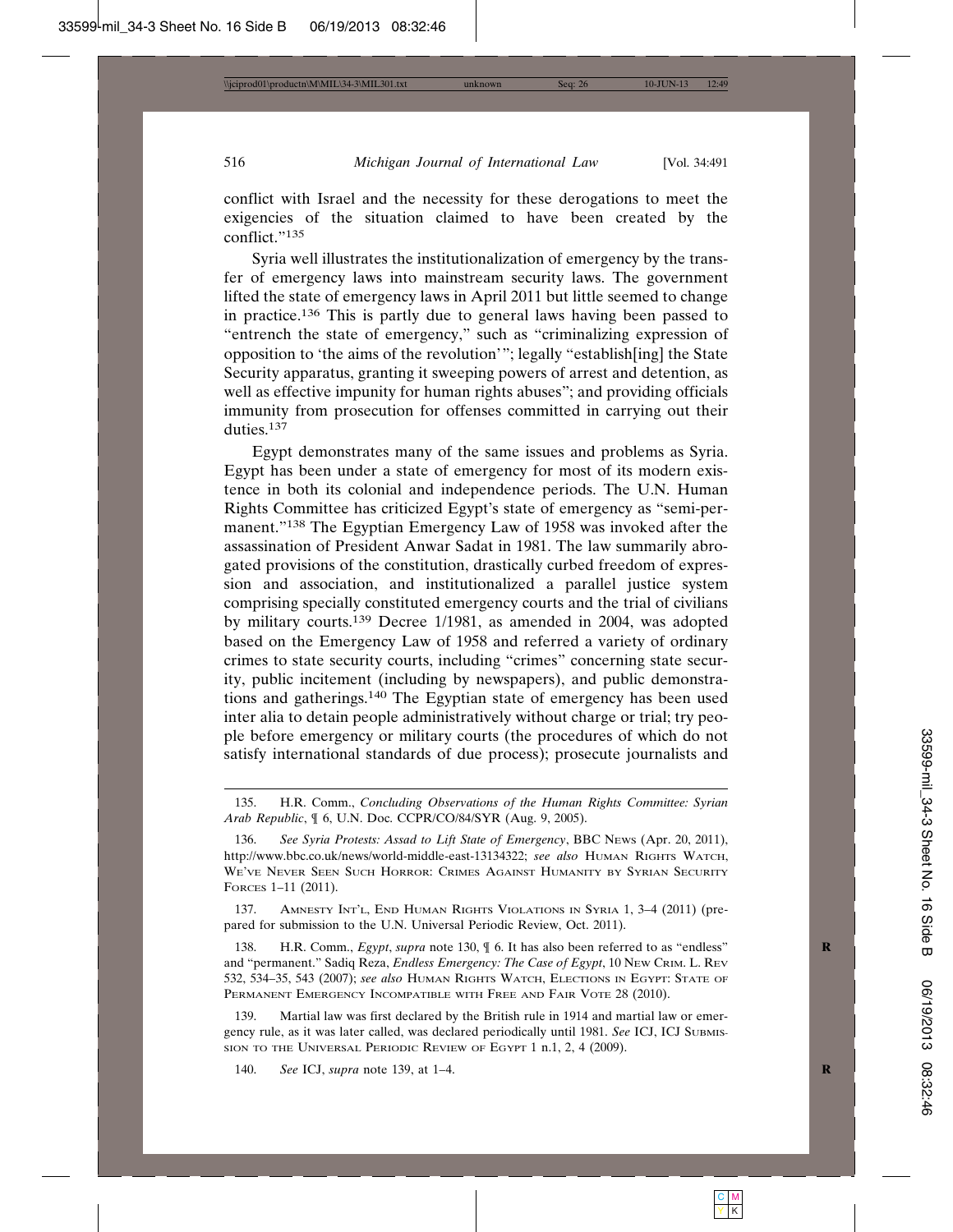\\jciprod01\productn\M\MIL\34-3\MIL301.txt unknown Seq: 27 10-JUN-13 12:49

C M Y | K

#### Spring 2013] *Reconceptualizing States of Emergency* 517

other government critics under criminal defamation legislation; and strictly control freedom of expression, association, and assembly.<sup>141</sup>

Egypt also evidences an *institutionalization* of the state of emergency. The state of emergency was subject to periodic review and renewal by the Egyptian People's Assembly, but this in practice was little more than a pro forma exercise.142 The Emergency Law was renewed every two years with the result that Egypt was under a state of emergency for the past thirty years.143 In 2007, amendments were made to the constitution that effectively rendered certain aspects of the emergency laws immune from judicial review.144 Amnesty International described these amendments as the "most serious undermining of human rights safeguards in Egypt since the state of emergency was re-imposed in 1981."145 The amendments also provided the government with permanent emergency-style powers in national security laws so that "when it then bows at last to international criticism and lifts the state of emergency the impact will be no more than cosmetic."<sup>146</sup>

The Egyptian government has long asserted that its emergency laws are required to combat terrorist threats.147 While Egypt faced high levels of terrorist attacks between the 1970s and the 2000s,<sup>148</sup> more recently this level of terrorism has declined. The Egyptian authorities are still involved in policies aimed at combating the resurgence of terrorism and dismantling alleged terrorist cells. However, the relevant Egyptian law does not limit acts of terrorism to political armed violence; it broadly concerns "any threat or intimidation" used in order to "disturb . . . peace or jeopardiz[e] the safety and security of society."149 After the overthrow of President Mubarak in 2011, the Supreme Council of the Armed Forces indicated

145. Press Release, Amnesty Int'l, Egypt: Proposed Constitutional Amendments Greatest Erosion of Human Rights in Twenty-Six Years (Mar. 18, 2007) [hereinafter 2007 Egypt Press Release], *available at* http://www.amnesty.org/en/library/asset/MDE12/008/2007/en/ c74b5428-d3a5-11dd-a329-2f46302a8cc6/mde120082007en.pdf.

146. Reza, *supra* note 138, at 543; 2007 Egypt Press Release, *supra* note 145. **R**

147. *See* Michael Slackman, *Egyptian Emergency Law is Extended for Two Years*, N.Y. TIMES (May 11, 2010), http://www.nytimes.com/2010/05/12/world/middleeast/12egypt.html.

148. *See* CARYLE MURPHY, PASSION FOR ISLAM: SHAPING THE MODERN MIDDLE EAST: THE EGYPTIAN EXPERIENCE 4, 57, 82–83 (2002).

149. *See* Special Rapporteur on the Promotion and Protection of Human Rights and Fundamental Freedoms While Countering Terrorism, *Rep. on Mission to Egypt*, ¶ 11, U.N. Doc. A/HRC/13/37/Add.2 (Oct. 14, 2009) (by Martin Scheinin) (discussing Article 86 of the Law Amending Some Provisions of the Penal Code, the Criminal Procedure Code, the Law Establishing State Security Courts, the Law on Secrecy of Bank Accounts, and the Law on Weapons and Ammunition adopted in 1992).

33599-mil\_34-3 Sheet No. 17 Side A 06/19/2013 08:32:46 33599-mil\_34-3 Sheet No. 17 Side A 06/19/2013 08:32:46

<sup>141.</sup> *See* HUMAN RIGHTS WATCH, *supra* note 138, at 1. **R**

<sup>142.</sup> *See* INT'L FED'N FOR HUMAN RIGHTS, EGYPT: COUNTER-TERRORISM AGAINST THE BACKGROUND OF AN ENDLESS STATE OF EMERGENCY 5 (2010); Reza, *supra* note 138, at **R** 536–38.

<sup>143.</sup> INT'L FED'N FOR HUMAN RIGHTS, *supra* note 142, at 5. **R**

<sup>144.</sup> *See, e.g.*, NATHAN J. BROWN ET AL., CARNEGIE ENDOWMENT FOR INT'L PEACE, EGYPT'S CONTROVERSIAL CONSTITUTIONAL AMENDMENTS 2 (2007), *available at* http:// www.constitutionnet.org/files/Egypt%20Constitution.pdf.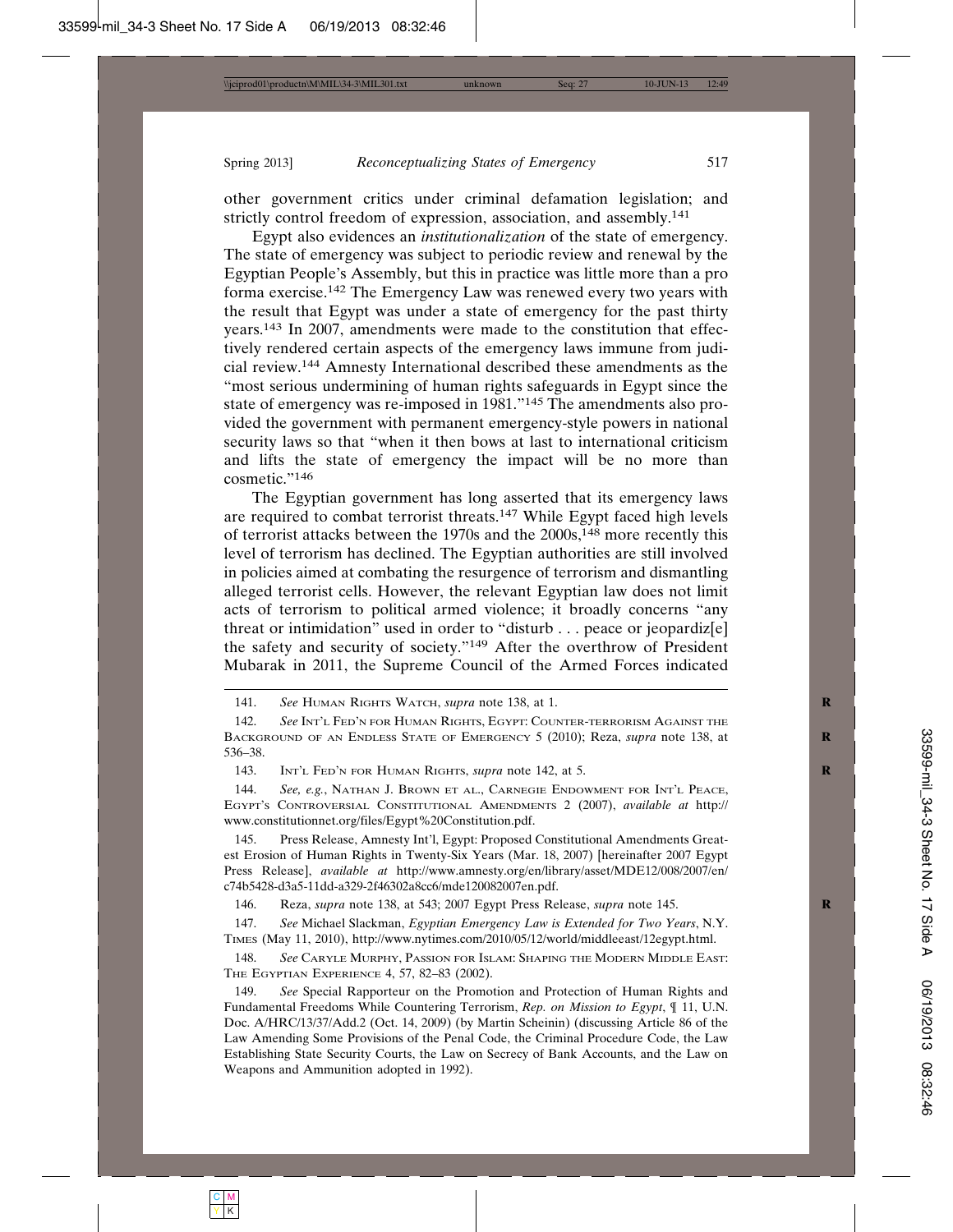\\jciprod01\productn\M\MIL\34-3\MIL301.txt unknown Seq: 28 10-JUN-13

#### 518 *Michigan Journal of International Law* [Vol. 34:491

that it would repeal the emergency laws.150 The Supreme Council initially approved an additional emergency law, prompting fears over the intractability of a mechanism so entrenched in the Egyptian legal and political systems.151 In May 2012, when the emergency laws were up for biannual renewal, the Supreme Council permitted them to expire.152 This expiry, however, has been accompanied by new draft legislation from the Interior Ministry for "safeguarding the gains of the revolution."153 The draft legislation includes emergency-type measures relating to "protect[ing] state supplies," "criminaliz[ing] hindering of work flow and attacking public and private buildings," "protect[ing] places of worship," and "regulat[ing] protests in public streets," as well as a "proposal for a legal authority to help the president pass laws."154 As the Cairo Institute for Human Rights Studies points out, the proposed laws "seek to codify repression by law and enshrine exceptional measures . . . into the ordinary legal code" and suggest that the government may be trying "to find a permanent alternative to the infamous emergency law."155

#### C. *Implementation, Monitoring, and Enforcement*

As recognized above, the legal supervision of states of emergency is of primary importance, as grave human rights violations often occur in this context and states may use the power of derogation as a pretext or to a larger extent than is justified.<sup>156</sup> In this regard, the Covenant's drafters

150. *Egypt Army in Emergency Law Pledge*, AL JAZEERA (Aug. 10, 2011), http:// www.aljazeera.com/news/middleeast/2011/02/201121161511674298.html.

151. *See* OFFICE OF THE U.N. HIGH COMM'R FOR HUMAN RIGHTS, REPORT OF THE OHCHR MISSION TO EGYPT: 27 MARCH – 4 APRIL 2011, ¶¶ 7, 12, 13, 26, 42 (2011), *available at* http://www.ohchr.org/Documents/Countries/EG/OHCHR\_MissiontoEgypt27March\_4 April.pdf; Press Release, Amnesty Int'l, Egypt: Emergency Law Biggest Threat to Rights Since '25 January Revolution' (Sept. 16, 2011), *available at* https://www.amnesty.org/en/formedia/press-releases/egypt-emergency-law-biggest-threat-rights-%E2%80%9825-januaryrevolution%E2%80%99-2011-09-1.

152. *See Egypt State of Emergency Lifted After Thirty-Seven Years,* BBC NEWS (May 31, 2012), http://www.bbc.co.uk/news/world-middle-east-18283635; *Egypt's Infamous Emergency Law Expires*, AL JAZEERA (May 31, 2012), http://www.aljazeera.com/news/middleeast/ 2012/05/2012531134021732460.html.

153. *See* Heba Afify, *The New Faces of the Emergency Law*, EGYPT INDEP. (Oct. 22, 2012), http://www.egyptindependent.com/news/new-faces-emergency-law; *see also* MOHAMED EL ANSARI & MOHAMED AHMED ZAREE, CAIRO INST. FOR HUMAN RIGHTS STUD., SUM-MARY OF THE REPORT: CRIMINALIZING THE EGYPTIAN REVOLUTION 3–4 (2012), *available at* http://www.cihrs.org/wp-content/uploads/2012/11/Report-Summary-commentary-on-5-draftlaws-egypt-oct2012-final.pdf; Lina El-Wardani, *Interior Ministry Aims to Recreate Mubarak-Era Emergency Law: Rights Activists*, AHRAM ONLINE (Oct. 22, 2012), http://english.ahram. org.eg/NewsContent/1/64/56117/Egypt/Politics-/Interior-ministry-aims-to-recreate-Mubarak era-emer.aspx.

- 154. El-Wardani, *supra* note 153. **R**
- 155. EL ANSARI & ZAREE, *supra* note 153, at 5. **R**

156. VENICE COMM'N, SCI. AND TECHNIQUE OF DEMOCRACY, NO. 12: EMERGENCY POWERS (1995); VENICE COMM'N, SCIENCE AND TECHNIQUE OF DEMOCRACY, No. 17: HUMAN RIGHTS AND THE FUNCTIONING OF THE DEMOCRATIC INSTITUTIONS IN EMERGENCY SITUATIONS (1996).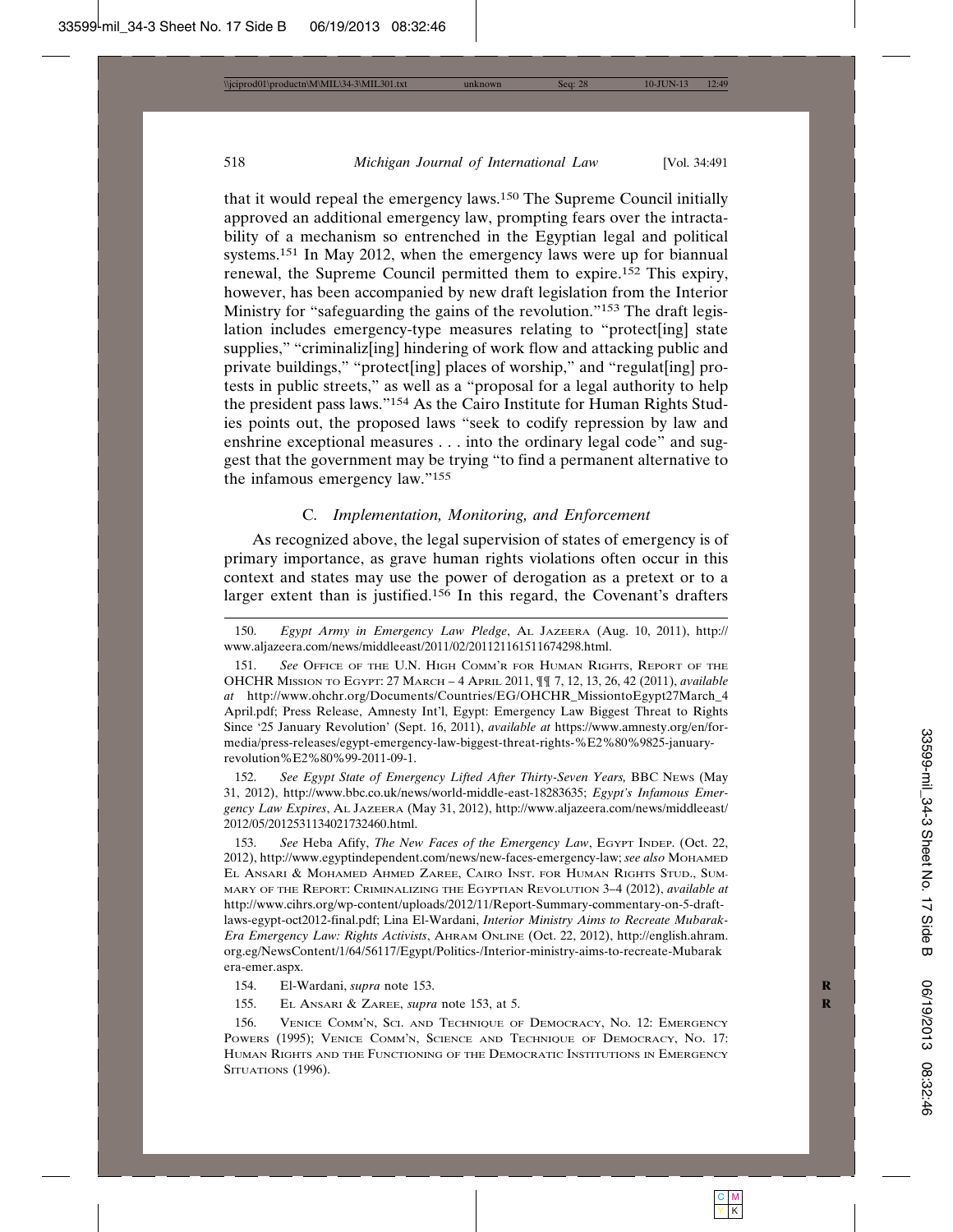\)\jciprod01\productn\M\MIL\34-3\MIL301.txt unknown Seq: 29 10-JUN-13 12:49

#### Spring 2013] *Reconceptualizing States of Emergency* 519

devoted as much time to discussing measures of implementation as to the substantive provisions on derogations.157 Where states of emergency are abused and subvert the rule of law and human rights, the recourse to international review and comment may be the only remedy available. It is therefore worthwhile to reflect a little on the general nature of international monitoring and enforcement for states of emergency.

The ICJ's study, which focused in-depth on around fifteen countries, noted that the efforts to apply international norms "met with a degree of success" in five of those countries.<sup>158</sup> As will be discussed below, it is clear that in practice international human rights law can have a positive impact, though that impact may sometimes be quite limited. Within the current architecture of the international system, there are four main ways in which obligations concerning states of emergency and derogation are monitored and enforced: (a) through general supervisory powers of bodies entrusted with reviewing the implementation of treaty obligations; (b) individual complaints to the treaty bodies, where a state's consent has been provided for this jurisdiction; (c) interstate complaints to treaty bodies where jurisdiction is consented to; and (d) through what may be best described as political processes in bodies of more general human rights and other competence.<sup>159</sup>

The treaty bodies perform the central role in reviewing the implementation of states of emergency by state parties to the relevant treaties. Early on, the U.N. Human Rights Committee asserted its competence to review notifications under Article 4(3); while this was initially controversial, it is now well established.160 The treaty bodies can help stimulate international pressure through national and international publicity, and their reports carry more weight than human rights NGOs. The state parties to the Covenant are required under Article 40 to submit periodic written reports on the implementation of all their obligations under the ICCPR, and the Committee has provided detailed periodic reporting guidelines in respect of Article 4.161 The periodicity of this reporting process may be every five

<sup>157.</sup> FITZPATRICK, *supra* note 11, at 82. **R**

<sup>158.</sup> ICJ STUDY, *supra* note 38, at 442. The country studies focused on Argentina, Ca- **R** nada, Colombia, Eastern Europe, Ghana, Greece, India, Malaysia, Northern Ireland, Peru, Syria, Thailand, Turkey, Uruguay, and Zaire. For review of the five positive case studies, see *id.* at 442–53.

<sup>159.</sup> *Id.* at 441–42 (referring to the articles on page 442).

<sup>160.</sup> *See* NOWAK, *supra* note 38, at 101–02; Buergenthal, *supra* note 94, at 85; Hartman, **R** *supra* note 33, at 29. **R**

<sup>161.</sup> The reporting guidelines state the following requirement: "In the light of article 4 and general comment No. 29 (2001), provide information on the date, extent of, effect of, and procedures for imposing and for lifting any derogation under article 4. Full explanations should be provided in relation to every article of the Covenant affected by the derogation." H.R. Comm., *Guidelines for the Treaty-Specific Document to Be Submitted by States Parties Under Article 40 of the International Covenant on Civil and Political Rights*, ¶ 39, U.N. Doc. CCPR/C/2009/1 (Nov. 22, 2010) [hereinafter *Revised Reporting Guidelines*]. The guidelines go on to request information about national arrangements and institutional procedures for states of emergency, as well as specific and detailed information on any states of emergency that are declared. *See id.* ¶¶ 40–44. The reporting guidelines have not always included refer-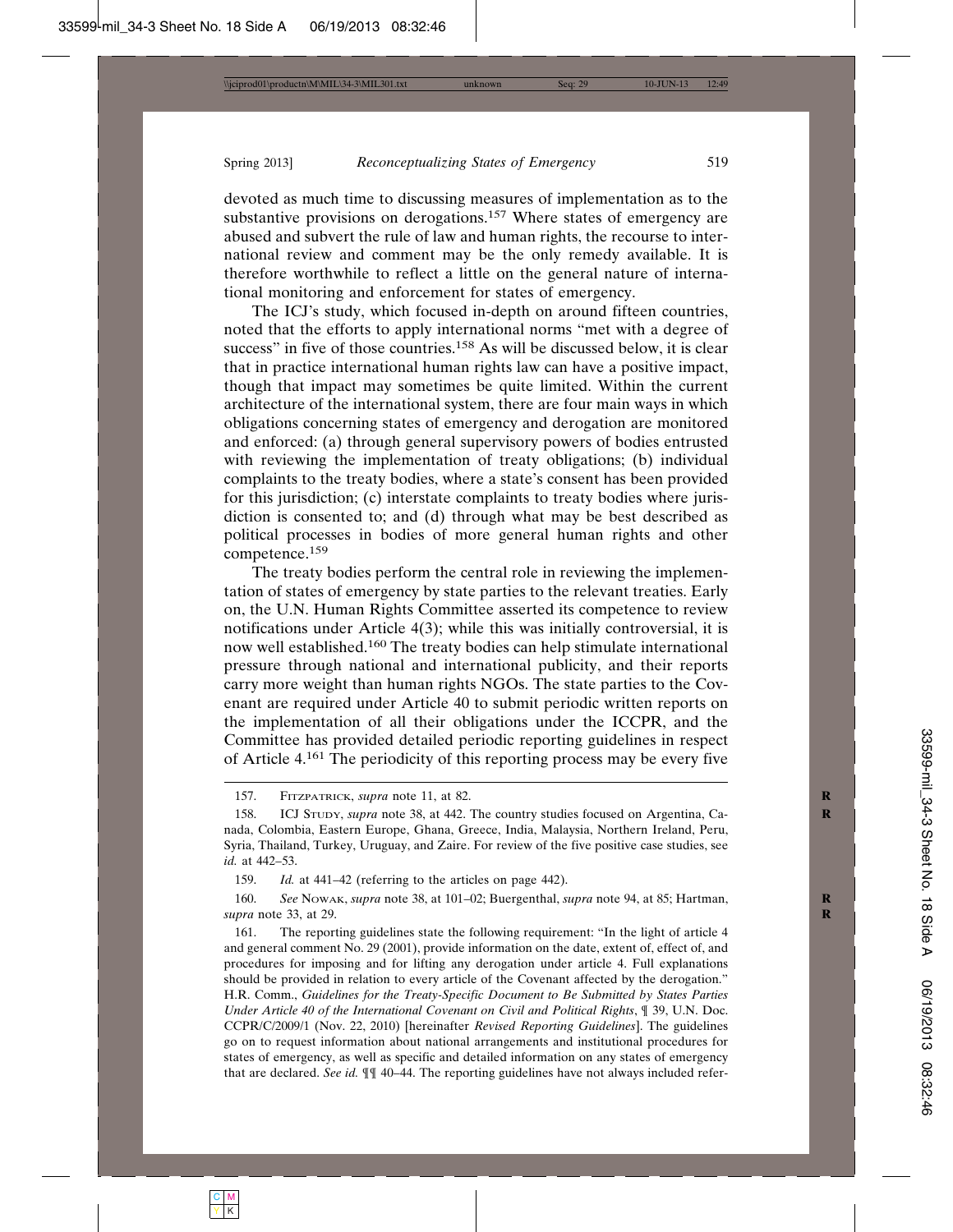\\jciprod01\productn\M\MIL\34-3\MIL301.txt unknown Seq: 30 10-JUN-13 12:49

#### 520 *Michigan Journal of International Law* [Vol. 34:491

years or more.162 The U.N. Human Rights Committee has adopted two general comments163 on the interpretation and implementation of Article 4 on states of emergency; the most recent in 2001 provided a detailed review of the article's requirements.164 The Committee has often identified derogations as a matter of concern in its concluding observations on national reports.165 The European treaty body system, by contrast, has neither a periodic reporting function nor a mechanism such as general comments.

The periodic reporting by states to the U.N. Human Rights Committee allows the Committee to comment on specific states of emergency. However, there are serious weaknesses in periodic reporting on states of emergency under the Covenant. The Committee places the duty to provide information on the state resorting to Article 4,166 a duty not spelled out in the Covenant and that the Committee has few means to enforce. Despite the reporting guidelines, many states' notices of derogation simply do not provide the necessary information.167 Uruguay, for example, provided a notification to the Covenant's depositary effectively three years after it was obligated to do so, and when questioned by the Committee concerning the lack of information provided (such as from which articles the state sought to derogate), the government stated that the emergency was "a matter of universal knowledge" and any substantive justification

162. *See, e.g.*, *Revised Reporting Guidelines*, *supra* note 161, ¶ 12. There is not a set **R** periodicity per se, but the Committee adopts a practice of stating at the end of its concluding observations a date by which the following periodic report should be submitted. The Committee requires the periodic reports usually every five years. This is a matter of practice that can be changed. *See* H.R. Comm., *Consolidated Guidelines for State Reports Under the International Covenant on Civil and Political Rights*, ¶ B, U.N. Doc. CCPR/C/66/GUI/Rev.2 (Feb. 26, 2001).

163. General comments are a practice developed primarily by U.N. human rights treaty bodies. While not a formally binding interpretation of the treaty law, in practice they are often influential. Philip Alston has described the General Comment as the "means by which a UN human rights expert committee distils its considered views on an issue which arises out of the provisions of the treaty whose implementation it supervises and presents those views in the context of a formal statement." Philip Alston, *The Historical Origins of 'General Comments' in Human Rights Law*, *in* THE INTERNATIONAL LEGAL SYSTEM IN QUEST OF EQUITY AND UNIVERSALITY 763, 764 (Laurence Boisson de Chazournes & Vera Gowlland-Debbas eds., 2001).

164. *See generally* Sarah Joseph, *Human Rights Committee: General Comment 29*, 2 HUM. RTS. L. REV. 81 (2002); McGoldrick, *supra* note 33, at 425 n.271. **R**

165. *See, e.g.*, H.R. Comm., *Concluding Observations of the Human Rights Committee: Israel*, ¶ 12, U.N. Doc. CCPR/CO/78/ISR (Aug. 21, 2003) (concerning the "sweeping nature of measures" for Israel's state of emergency in 2003). Other examples include Ecuador in respect of an economic emergency and Guatemala in respect of a prison escape. With respect to the Covenant, the Committee has referred generally in its reporting to a large number of states in connection with states of emergency. *See* McGoldrick, *supra* note 33, at 393–94 **R** (providing examples of Committee reporting).

166. *See id.* at 399.

167. FITZPATRICK, *supra* note 11, at 92; *see also infra* note 281 and accompanying text. **R**

ence to derogations. *See* Buergenthal, *supra* note 94, at 84–85; McGoldrick, *supra* note 33, at **R** 390.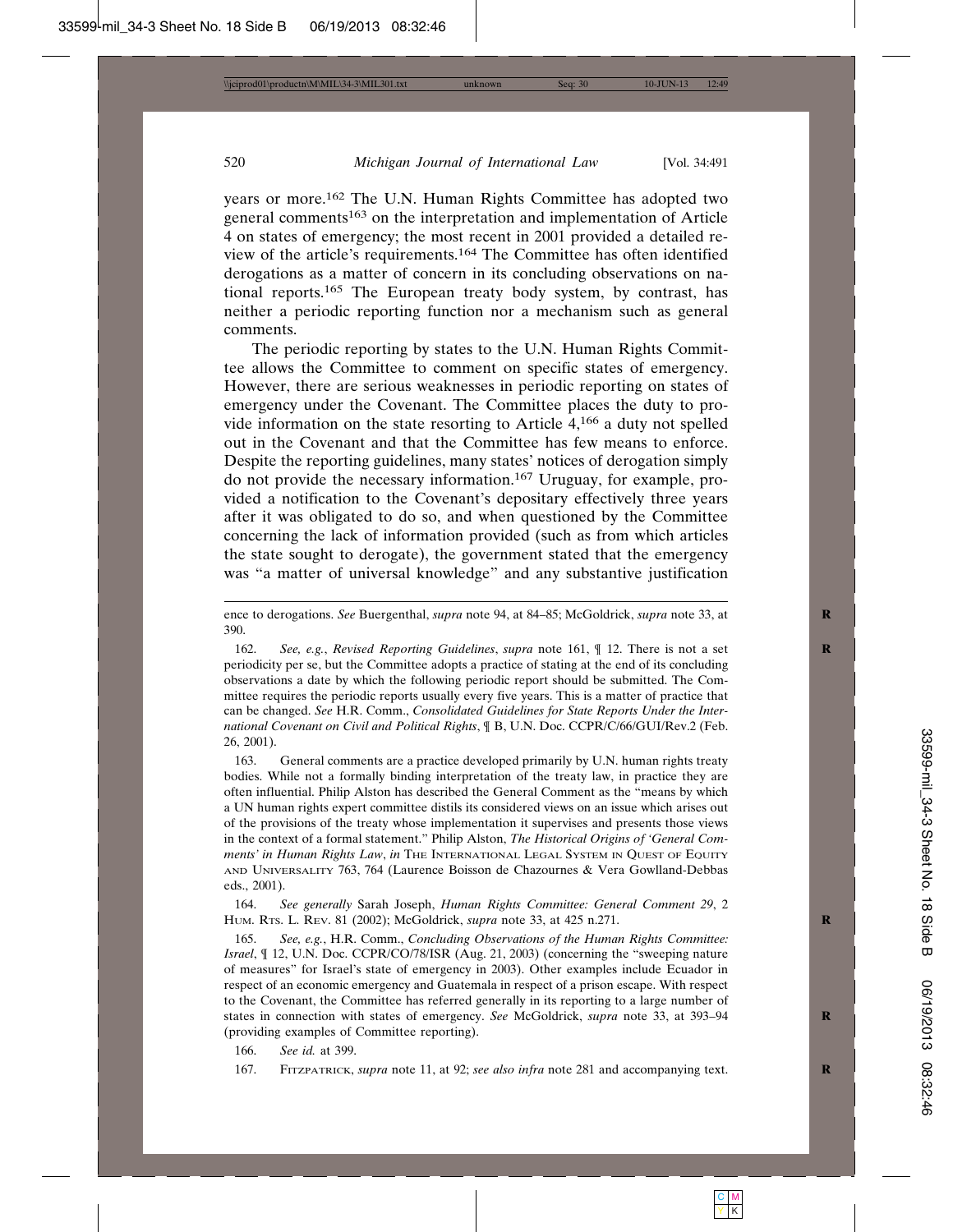\\jciprod01\productn\M\MIL\34-3\MIL301.txt unknown Seq: 31 10-JUN-13 12:49

#### Spring 2013] *Reconceptualizing States of Emergency* 521

would be "superfluous."168 For this reason, the Committee has made clear in General Comment 29 that the "duty of the Committee to monitor the law and practice of a State party for compliance with article 4 does not depend on whether that State party has submitted a notification."169

Moreover, the process of a state's periodic reporting before the Committee on implementation of its ICCPR obligations may also occur a year or two or more after the actual state of emergency has finished.<sup>170</sup> While the Committee has a general power under its rules of procedure to request a supplementary Article 40 report "at any other time the Committee may deem appropriate," states may challenge the legal authority of the Committee to do this, and the power has not been utilized in cases of states of emergency.171 States would naturally argue that their reporting obligations, at least in the short to medium term, do not extend beyond the notification requirements of Article 4. The Committee records in its annual reports those states that have formally reported a derogation, but this is merely a formality, as the Committee provides no substantive comments on the actual or purported derogation.172

Although not designed with states of emergency in mind, the ability of individuals to file complaints against states with the relevant treaty bodies has become an important mechanism for reviewing the implementation of treaty provisions on states of emergency.173 This is the case, for example, for state parties to the First Optional Protocol to the ICCPR, which provides consent to the individual-complaints mechanism of the U.N. Human Rights Committee.174

A number of complaints have concerned state action in not only de jure but also de facto states of emergency. This reflects that, as discussed below concerning de facto emergencies, on many occasions the relevant state party has not formally derogated under Article 4. While the Commit-

C M Y | K

171. H.R. Comm., Rules of Procedure of the Human Rights Committee, r. 66(2), U.N. Doc. CCPR/C/3/Rev.9 (Jan. 13, 2011). U.N. Special Rapporteur Despouy in his report noted that the Committee's Rules of Procedure may permit a request report from a government on a state of emergency. *See* Special Rapporteur's Tenth Report, *supra* note 1, ¶ 186. This au- **R** thority appears to be found in Article  $40(1)(b)$  of the Covenant on further requests for information, and the Committee has discussed the idea of additional or supplementary reports for this purpose. *See* FITZPATRICK, *supra* note 11, at 92–95. **R**

172. *See, e.g.*, Rep. of the H.R. Comm., 97th–99th Sess., Oct. 12–30, 2009, Mar. 8–26, 2010, July 12–30, 2010, ¶¶ 20–27, U.N. Doc. A/65/40; GAOR, 65th Sess., Supp. No. 40 (2010).

173. The system of individual petitions under the Optional Protocol to the Covenant has been used to address issues under Article 4. *See* McGoldrick, *supra* note 33, at 382. As **R** McGoldrick notes, the Committee has determined that notwithstanding the derogation, the state party has violated its obligations. *Id.* at 382.

174. OPTIONAL PROTOCOL to the International Covenant on Civil and Political Rights, *opened for signature* Dec. 16, 1966, 999 U.N.T.S. 302.

<sup>168.</sup> NOWAK, *supra* note 38, at 103 n.119. **R**

<sup>169.</sup> General Comment No. 29, *supra* note 2, ¶ 17; *see also* Joseph, *supra* note 164, at 96 **R** (stating that this means notification is not a substantive requirement).

<sup>170.</sup> Poland's declaration of a state of emergency is such an example. *See* McGoldrick, *supra* note 33, at 391. **R**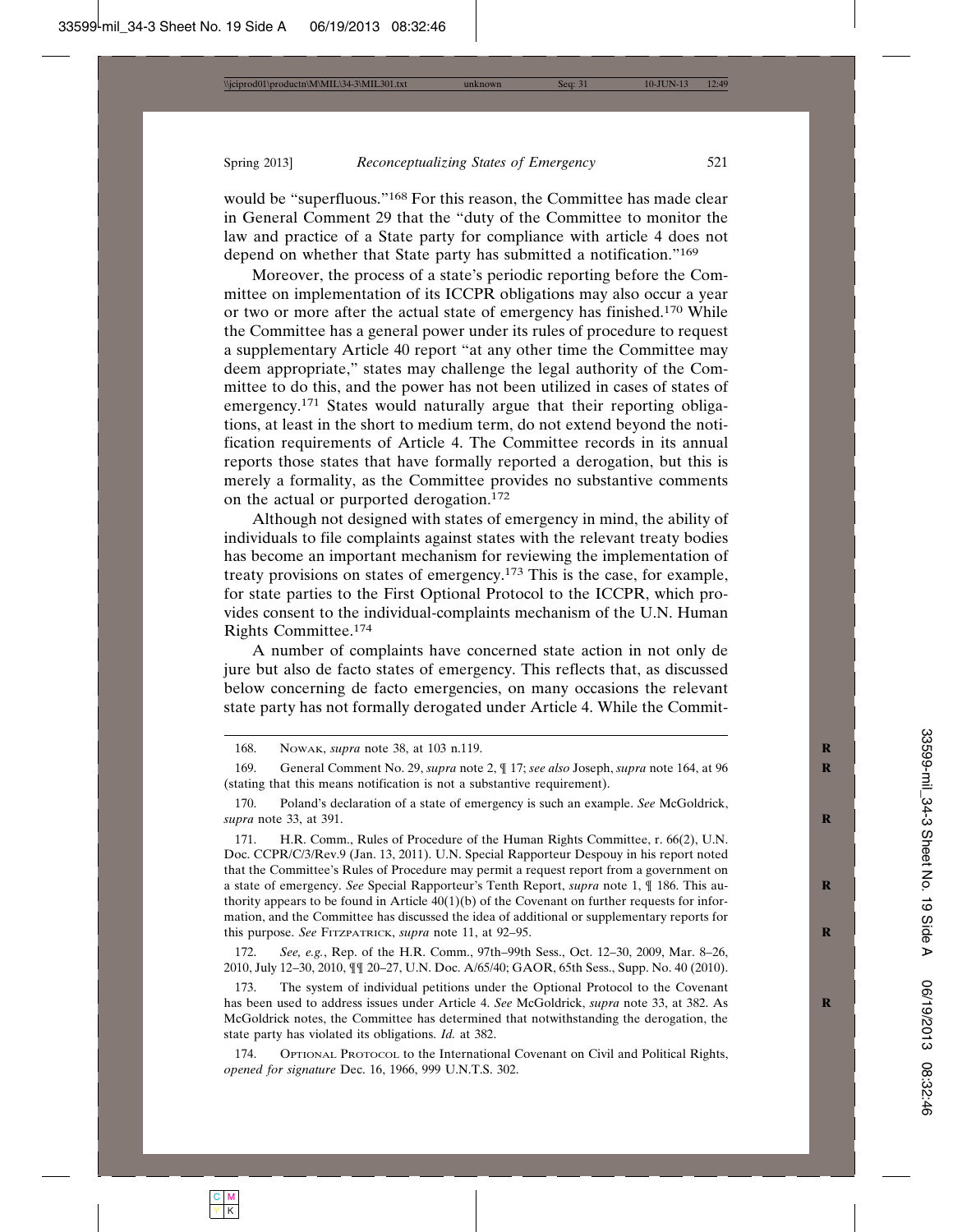\\jciprod01\productn\M\MIL\34-3\MIL301.txt unknown Seq: 32 10-JUN-13 12:49

# 522 *Michigan Journal of International Law* [Vol. 34:491

tee has little ability to enforce its decisions, the European system and its review of decisions by the Committee of Ministers provide a stronger enforcement mechanism.175 Again, however, there is a real problem of timeliness and immediacy, as an ex post facto review several years afterward often may do little to actually protect human rights during the emergency situation. Furthermore, even if there is access to an individual complaints mechanism, the consideration by the treaty body relies on a case being brought, rather than on an automatic review of the derogation and state of emergency and its compliance with the treaty law.

Interstate complaints concerning states of emergency are permissible under both the Covenant and European system but are exceptionally rare.176 The few cases in the European system of interstate complaints have been instances of complaints against Greece by various countries during the Greek military dictatorship in the 1960s, against Turkey in the 1980s, and complaints by the Irish to the European Court of Human Rights concerning U.K. emergency measures in Northern Ireland.177 It is not expected that such processes will be used very much in future, mostly due to the political disincentives and diplomatic ramifications of one state putting another one "in the dock" for human rights issues.

There are also a wide range of relevant political processes and general bodies with a role in reviewing implementation of the relevant treaties. The Universal Periodic Review of the U.N. Human Rights Council is a process that has included a focus on the implementation of Article 4 of the Covenant.178 The Special Procedures of the U.N. Human Rights Council, which include human rights' special rapporteurs and working groups, have addressed states of emergency.179 Various other bodies and commissions

176. For provisions on interstate complaints, see, for example, ICCPR, *supra* note 2, art. **R** 41; ECHR, *supra* note 87, art. 33. **R**

177. The Greek Case, App. Nos. 3321/67, 3322/67, 3323/67, 3344/67, 1969 Y.B. Eur. Conv. on H.R. 1 (Eur. Comm'n on H.R.).

179. Special Rapporteur Despouy, in his annual report, suggested that other special rapporteurs and the Working Group on Arbitrary Detention pay attention to the issue. *See* Special Rapporteur's Tenth Report, *supra* note 1, ¶ 192. For references to states of emer- **R** gency in the Working Group on Arbitrary Detention's reports, see Chairperson-Rapporteur of the Working Grp. on Arbitrary Det., *Rep. of the Working Group on Arbitrary Detention*,

<sup>175.</sup> The Committee of Ministers oversees the states' changes to domestic law to achieve compatibility with the Convention or individual measures taken by the contracting state to redress violations. The European Court's decisions are usually complied with by the states. For general information on the Committee, see *About the Committee of Ministers*, COUNCIL EUR., http://www.coe.int/t/cm/aboutcm\_en.asp (last visited Apr. 2, 2013). For an academic discussion, see generally Philip Leach, *The Effectiveness of the Committee of Ministers in Supervising the Enforcement of Judgments of the European Court of Human Rights*, 3 PUB. L. 443 (2006).

<sup>178.</sup> The U.N. General Assembly in resolution 60/251 (2006) mandated the Council to "[u]ndertake a universal periodic review, based on objective and reliable information, of the fulfillment by each State *of its human rights obligations and commitments* in a manner which ensures universality of coverage and equal treatment with respect to all States." G.A. Res. 60/251, ¶ 5, U.N. Doc. A/RES/60/251 (Mar. 15, 2006) (emphasis added). References to concerns about states of emergencies have already featured in a number of Universal Periodic Review reports.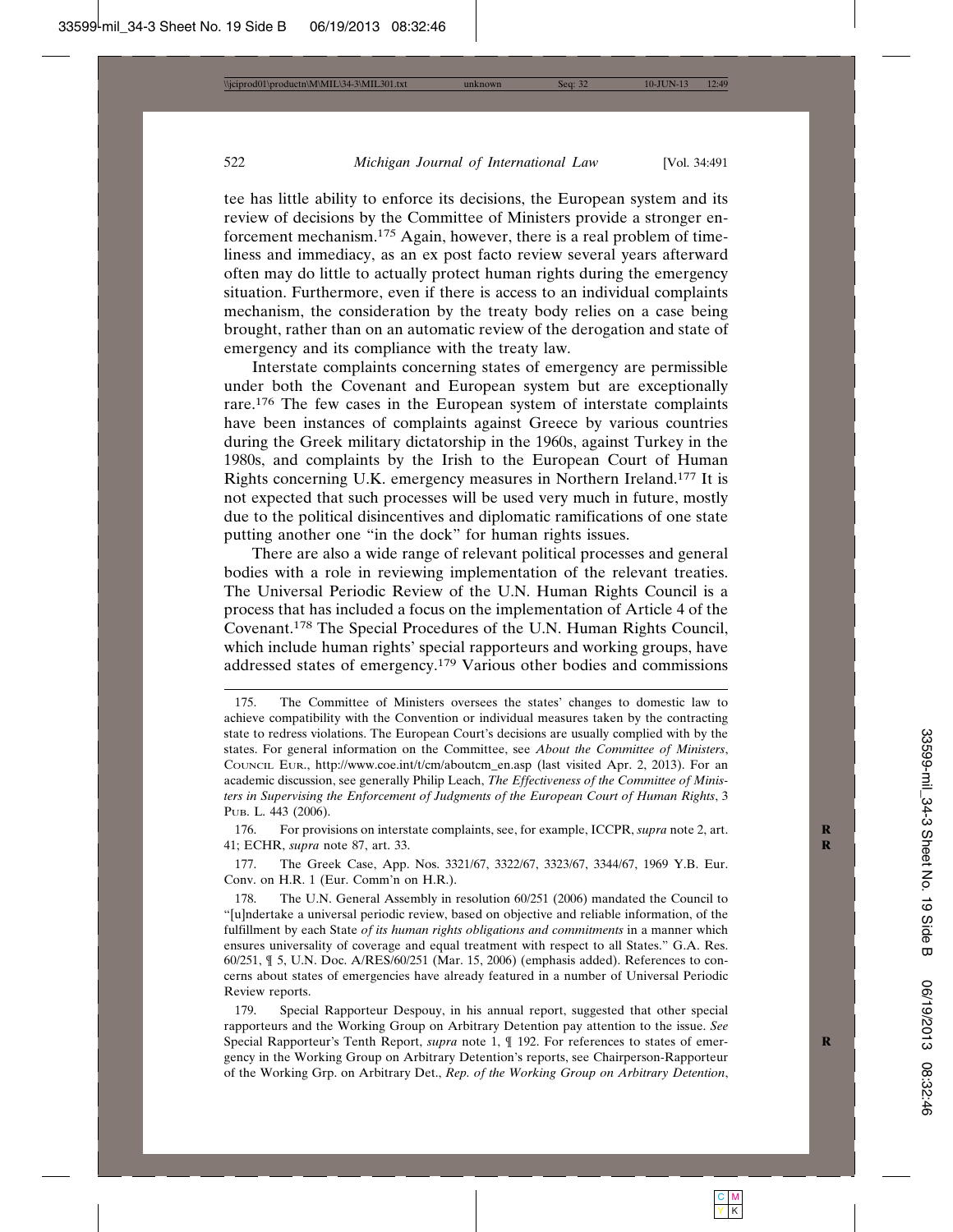\\jciprod01\productn\M\MIL\34-3\MIL301.txt unknown Seq: 33 10-JUN-13 12:49

C M Y | K

#### Spring 2013] *Reconceptualizing States of Emergency* 523

of inquiry, both connected to the United Nations and otherwise, have referred to derogations and states of emergency.180

From 1985 to 1997 there was a Special Rapporteur for States of Emergency mandated by the U.N. Human Rights Commission.181 The details of the mandate are worth explaining, as it had a significant impact on the implementation of Article 4 of the Covenant.182 The mandate in practice included inter alia drawing up an annual list of countries under a state of emergency, examining issues of compliance in an annual report, drawing up guidelines for development of legislation on the issue, and providing technical assistance.183 The Special Rapporteur began an annual practice of publishing a list of the countries subject to a state of emergency, which was not limited to parties to the Covenant.<sup>184</sup> The publication of an annual list was a very important tool for transparency under the auspices of the United Nations. The Special Rapporteur was also active in approaching states and requesting information on actual or potential derogations and

¶ 72, U.N. Doc. A/HRC/13/30 (Jan. 18, 2010) (by El Hadji Malick Sow) [hereinafter *Rep. of the Working Group on Arbitrary Detention*]; Chairperson-Rapporteur of the Working Grp. on Arbitrary Det., *supra* note 113, ¶ 64; Chairperson-Rapporteur of the Working Grp. on **R** Arbitrary Det., *Civil and Political Rights, Including the Questions of Torture and Detention*, ¶ 59, U.N. Doc. E/CN.4/2004/3 (Dec. 15, 2003) (by Le¨ıla Zerrougui); Working Grp. on Arbitrary Det., *Question of the Human Rights of All Persons Subjected to Any Form of Detention or Imprisonment*, ¶ 38, U.N. Doc. E/CN.4/1995/31 (Dec. 21, 1994). There is also currently a U.N. Special Rapporteur for Human Rights in Counter-Terrorism. *See* Human Rights Res. 2005/80, ¶ 14, U.N. Doc. E/CN.4/RES/2005/80 (Apr. 21, 2005).

180. Office of the U.N. High Comm'r for Human Rights, *Rep. of the International Commission of Inquiry on Libya*, ¶ 16, U.N. Doc. A/HRC/19/68 (Mar. 2, 2012); OFFICE OF THE U.N. HIGH COMM'R FOR HUMAN RIGHTS, *supra* note 151; Report of the Secretary-General's **R** Panel of Experts on Accountability in Sri Lanka,  $\P$  186–187 (Mar. 31, 2011), http:// www.un.org/News/dh/infocus/Sri\_Lanka/POE\_Report\_Full.pdf; *UN Human Rights Chief Welcomes Sri Lanka Report, Urges Further Investigation into Conduct of Final Stages of the War*, OFF. U.N. HIGH COMMISSIONER FOR HUM. RTS. (Apr. 26, 2011), http://www.ohchr.org/ en/NewsEvents/Pages/DisplayNews.aspx?NewsID=10962&LangID=E. The U.N. Committee Against Torture, the Committee on Freedom of Association of the International Labour Organization, the Committee on the Human Rights of Parliamentarians of the Inter-Parliamentary Union, and the International Court of Justice have all dealt with these issues. *See* Special Rapporteur's Tenth Report, *supra* note 1, ¶ 23. **R**

181. Special Rapporteur's Tenth Report, *supra* note 1, ¶ 13. **R**

182. The genesis for the special rapporteurship was a request of the now defunct expert body the U.N. Sub-Commission on the Prevention of Discrimination and Protection of Minorities. *See id.* ¶ 12.

183. *Id.* ¶¶ 13, 14; *see also* Special Rapporteur for States of Emergency, *The Administration of Justice and the Human Rights of Detainees: Question of Human Rights and States of Emergency*, annex I, U.N. Doc. E/CN.4/Sub.2/1991/28 (June 24, 1991) (by Leandro Despouy).

184. The first list of states was presented to the U.N. Sub-Commission in 1987. U.N. Special Rapporteur, *The Administration of Justice and the Human Rights of Detainees*, ¶¶ 7–8, U.N. Doc. E/CN.4/Sub.2/1987/19/Rev.1 (Jan. 5, 1988) (by Leandro Despouy). The fourth annual list, presented to the U.N. Sub-Commission in 1991, included sixty-one states in formal and de facto emergencies since 1985. Special Rapporteur for States of Emergency, *supra* note 183,  $\llbracket$  11. Even this list was likely to be incomplete. *See* FITZPATRICK, *supra* note **R** 11, at 170–71. **R**

33599-mil\_34-3 Sheet No. 20 Side A 06/19/2013 08:32:46 33599-mil\_34-3 Sheet No. 20 Side A 06/19/2013 08:32:46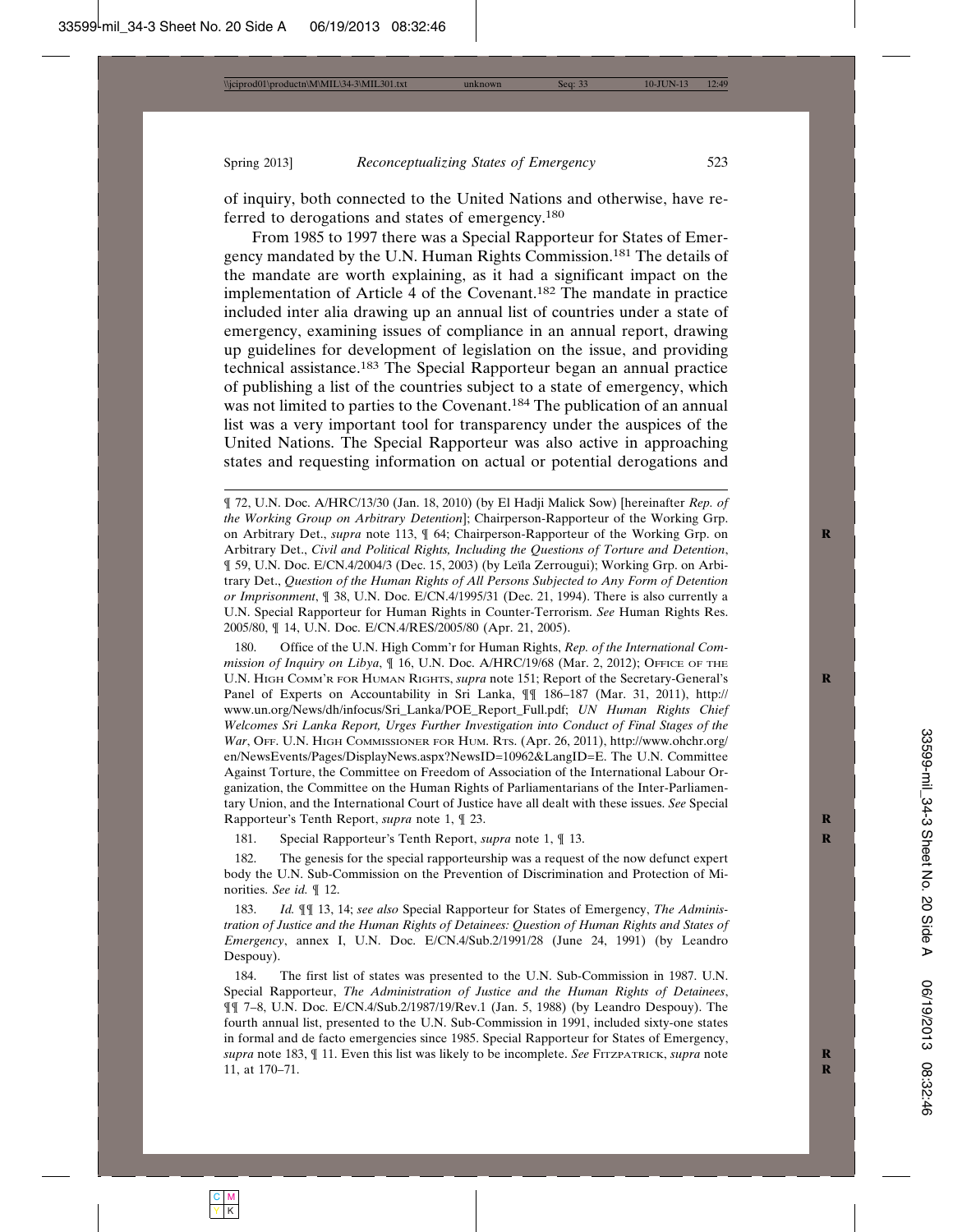\\jciprod01\productn\M\MIL\34-3\MIL301.txt unknown Seq: 34 10-JUN-13 12:49

# 524 *Michigan Journal of International Law* [Vol. 34:491

met with a good level of cooperation, perhaps not surprisingly in light of the annual list.185 This role naturally suffered like many U.N. special rapporteurs, however, from a lack of resources that inhibited the mandate holder's ability to gather and analyze information.<sup>186</sup>

The Special Rapporteur's thematic annual reports were important for setting out issues and making recommendations. The Special Rapporteur's final report in 1997, at the mandate's conclusion, highlighted the serious problems and need to prioritize the issue of human rights and states of emergency. It is regrettable that this mandate has not since been renewed.187 The final report in 1997 included a recommendation for an updated General Comment, which was taken up and adopted by the Committee in 2001.<sup>188</sup> It is fair to say that the Special Rapporteurs' collective research and work on states of emergency moved the conceptual debate forward and provided significant foundations for the updated U.N. Human Rights Committee general comment.

There are a few key problems with monitoring and enforcement that exist both because of and despite the current implementation architecture. The implementation of the Article 4 obligation to declare a state of emergency and notify the Secretary-General as treaty depositary has been seriously deficient. The ICJ's study posits that this is for two main reasons.189 First, there is no effective or permanent procedural mechanism established to deal specifically and systematically with derogations as they arise.190 None of the human rights treaty bodies provide for any substantive action once a notice of derogation is received. In this regard, the U.N. Special Rapporteurs for States of Emergency recommended there be permanent monitoring of states of emergencies and derogations, including a mechanism enabling the Committee to maintain under consideration those countries of relevance.191

187. The Special Rapporteur's work concluded in a final report in 1997. He proposed to the Sub-Commission that it "[m]aintain the study of the question of human rights and states of emergency as one of the highest priority items on its agenda." Special Rapporteur's Tenth Report, *supra* note 1, ¶¶ 16, 190. **R**

- 188. *Id.* ¶ 187.
- 189. ICJ STUDY, *supra* note 38, at 454. **R**

190. *Id.*; *see also* Joan Fitzpatrick, *Speaking Law to Power: The War Against Terrorism and Human Rights*, 14 EUR. J. INT'L L. 241, 263 (2003).

191. Special Rapporteur's Tenth Report, *supra* note 1, ¶¶ 12, 187. **R**

<sup>185.</sup> In preparing reports, the Special Rapporteur made requests of states for information, which to some extent reflected an "adversary procedure" that may develop into public debate. The practice was to send a note verbale to states requesting the fullest possible information and, generally speaking, governments responded positively to the requests. *See* Special Rapporteur's Tenth Report, *supra* note 1, ¶¶ 18, 64–66. **R**

<sup>186.</sup> The Special Rapporteur noted the substantial resources required for the thorough discharge of his mandate in his third annual list of states provided to the U.N. Sub-Commission. *See* Special Rapporteur for States of Emergency, *The Administration of Justice and the Human Rights of Detainees: Question of Human Rights and States of Emergency*, ¶¶ 24–26, U.N. Doc. E/CN.4/Sub.2/1989/30 (Aug. 16, 1989) (by Leandro Despouy).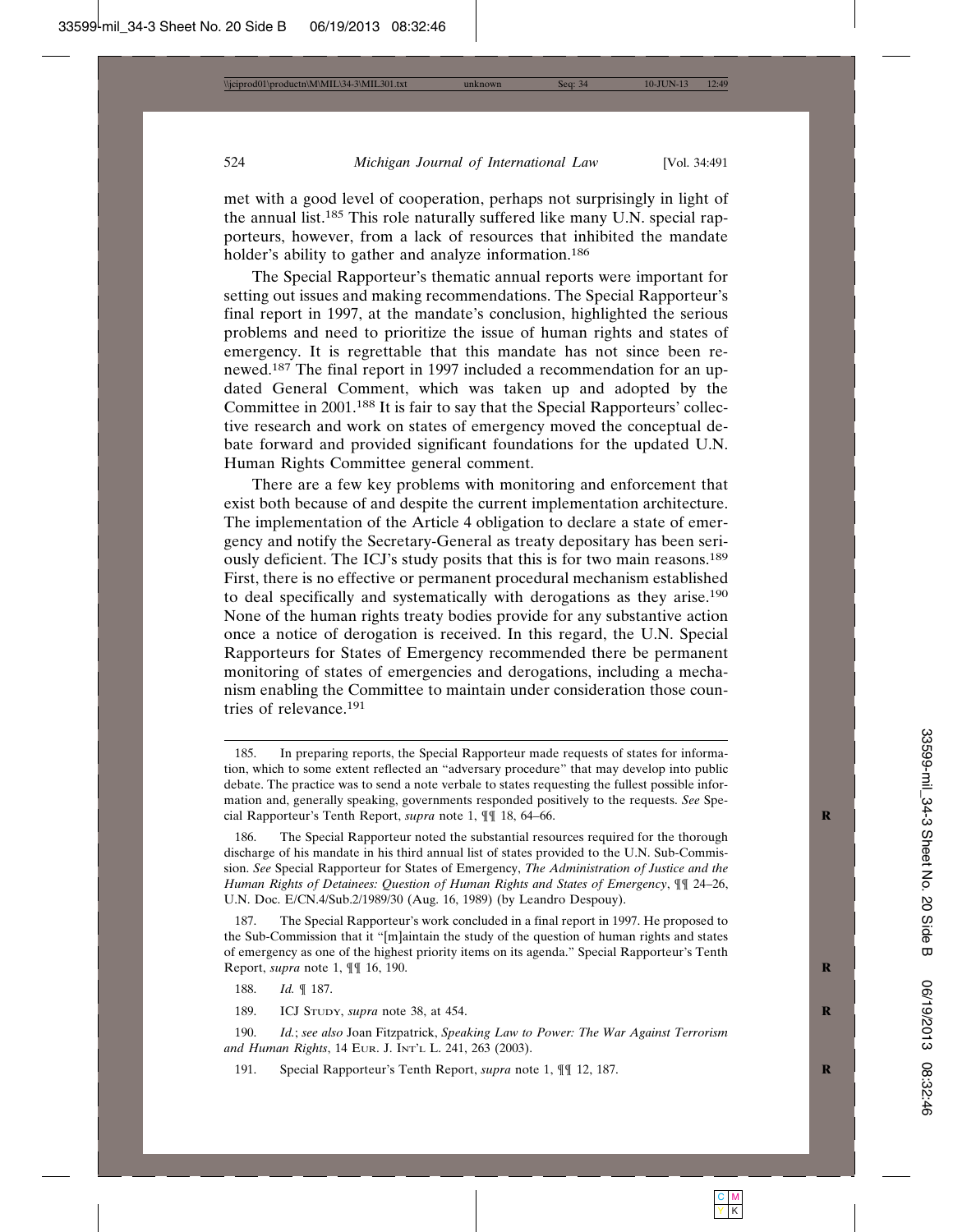\\jciprod01\productn\M\MIL\34-3\MIL301.txt unknown Seq: 35 10-JUN-13 12:49

#### Spring 2013] *Reconceptualizing States of Emergency* 525

In 1982, the Dutch delegation to the Covenant's meetings of state parties suggested inter alia empowering the Human Rights Committee to institute special proceedings in the event of a state of emergency.192 The Dutch suggestion was met with a procedural objection from the Soviet Union delegate, and the suggestion was not taken any further.<sup>193</sup> In 1982 and 1983, Human Rights Committee member Torkel Opsahl of Norway proposed an Article  $40(1)(b)$  special report for states that would be triggered by a state of emergency's declaration.194. This proposal was rejected in the Committee on the basis of differing views on the Committee's authority and competence.195 The first Special Rapporteur, Mrs. Nicole Questiaux, also proposed that the powers of the U.N. Secretary-General as the Covenant's depositary be extended to "seek[ing] additional information and explanations which would be transmitted to the States Parties and to the specialist bodies so that the international surveillance authorities have sufficient material on which to reach a decision."196 This would, however, require a substantive monitoring role for the Secretary-General, who would need to make a judgment that the information provided by the derogating state was insufficient and more was required. This proposal is a large political step forward from current practice that would be strongly resisted by many states.

Second, the notice-of-derogation requirement is often disregarded by states without any real consequences. De facto states of emergency, essentially where states fail to notify at the international level, are a common problem to which the treaty bodies have drawn attention.197 It has been suggested that from 1985 to 1997 at least twenty countries were in a de facto state of emergency.198 The United States, for example, did not submit a notification of derogation under the Covenant after 9/11 "despite the official national proclamation of an emergency and the imposition of a wide range of legislative and executive policies derogating in practice from the rights protected under the Covenant."199 The general problem of

194. *See* FITZPATRICK, *supra* note 11, at 93 (citing Torkel Opsahl, *Emergency Derogation from Human Rights*, 5 NORD. J. HUM. RTS. at 4 (1987)).

196. ICJ STUDY, *supra* note 38, at 454. The U.N. Working Group on Arbitrary Deten- **R** tion, for example, has recommended that as soon as it is informed of such a declaration, or a state invokes an emergency situation, an emergency mission by one of the U.N. special procedures should take place to verify on the ground whether the state of emergency meets the criteria. *See Rep. of the Working Group on Arbitrary Detention*, *supra* note 179, ¶ 98. **R**

197. For a significant list of U.N. Human Rights Committee reports noting the nonreporting of states of emergency, see FITZPATRICK, *supra* note 11, at 91. The Special Rap- **R** porteur has also noted this. *See* Special Rapporteur's Tenth Report, *supra* note 1, ¶ 118. **R**

198. *Id.* ¶ 119.

C M Y | K

199. *See* Fitzpatrick, *supra* note 190, at 263; Frederic L. Kirgis, *Alleged Secret Detentions* **R** *of Terrorism Suspects*, 10 AM. SOC'Y INT'L L. INSIGHTS (2006), *available at* http://www.asil. org/insights060214.cfm. The United States denies that Article 4 was applicable. *See Second and Third Periodic Report of the United States of American to the UN Committee on Human*

<sup>192.</sup> NOWAK, *supra* note 38, at 86. **R**

<sup>193.</sup> *Id.*

<sup>195.</sup> Opsahl, *supra* note 194, at 4. **R**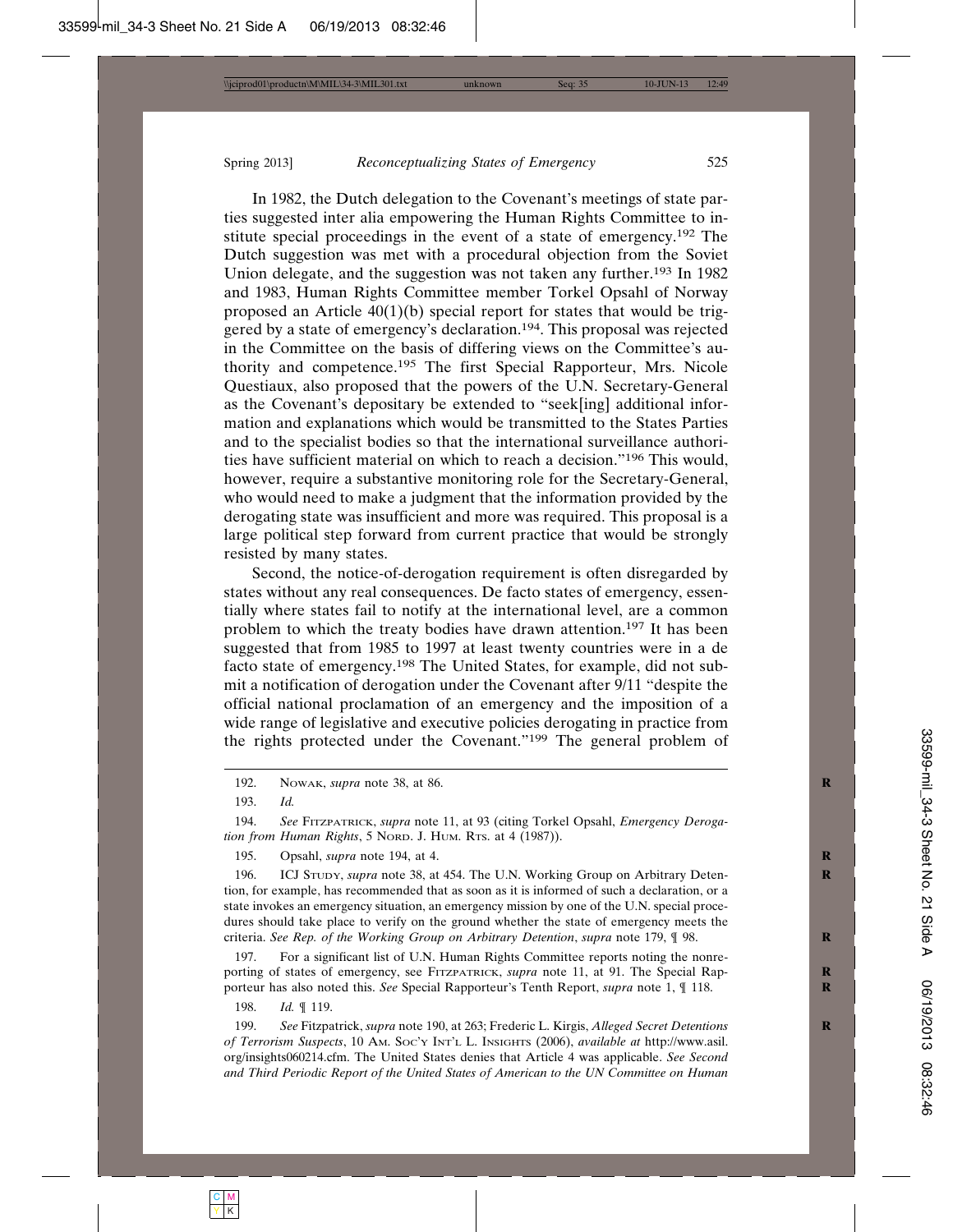\\jciprod01\productn\M\MIL\34-3\MIL301.txt unknown Seq: 36 10-JUN-13 12:49

# 526 *Michigan Journal of International Law* [Vol. 34:491

states failing to provide the required notification makes it very difficult at the international level to obtain the information necessary to complete a meaningful review of the lawfulness of states of emergency and derogations. The lack of information, or any international institutional *trigger*, seriously weakens the efforts to address states of emergency in international fora and bodies.200

In summary, this review of practice demonstrates that the use and abuse of states of emergency is widespread and incongruent with its "exceptional" nature. States of emergency are central to serious human rights violations as illustrated by the cases of Syria and Egypt. States of emergency not only lead to violations of human rights during emergencies, but also can be a tool to institutionalize illegitimate measures to protect a state or government against dissent. As the Special Rapporteur has suggested, "in many cases states of emergency merely became the legal means of 'legalizing' the worst abuses."201 Further, in a democracy, emergency measures that violate the human rights of minorities, for example antiterrorism measures, are often tolerated in part because they enjoy the support of the democratic majority.

There are serious limits to the enforcement of international human rights obligations concerning states of emergency. The power to derogate is recognized in the international human rights treaties, but that power is not easily protected against abuse. The usual challenges for enforcement of IHRL are compounded by the intensity of emergency situations and the lack of timeliness for international monitoring and review. For the treaty bodies, there is no automatic reaction consequent to a state's formal notification of derogation, which may be based on specious assertions and insufficient information. It can be years before the situation is properly scrutinized for its consistency with the treaty obligations. This deficiency is compounded by the fact that many states do not even bother to formally derogate as they are required to do. Dubious assertions of states of emergency therefore are often not seriously challenged, other than by human rights NGOs, despite the fact that they are often closely connected to serious human rights violations.

# III. PROBLEMS WITH BIFURCATING THE LEGAL QUESTION: PUBLIC EMERGENCY AND PROPORTIONAL MEASURES

It is a foundational principle, accepted at least since 1955, that there are two key legal questions for a state of emergency.202 The first asks

- 200. *See* ICJ STUDY, *supra* note 38, at 455. **R**
- 201. *See* Special Rapporteur's Tenth Report, *supra* note 1, ¶ 3. **R**

202. The U.N. Human Rights Committee confirmed this in its General Comment 29. General Comment No. 29, *supra* note 2,  $\P\P$  2, 4; *see also* Gross & Ní Aoláin, *supra* note 45, at **R** 630; Colin Warbrick, *States of Emergency—Their Impact on Human Rights: A Comparative*

*Rights Concerning the International Covenant on Civil and Political Rights*, U.S. DEP'T ST. (Oct. 21, 2005), http://www.state.gov/j/drl/rls/55504.htm. The U.S. position, though, is partly driven by its refusal to accept that the Covenant's obligations may apply extraterritorially. *See id.* ¶¶ 468–469.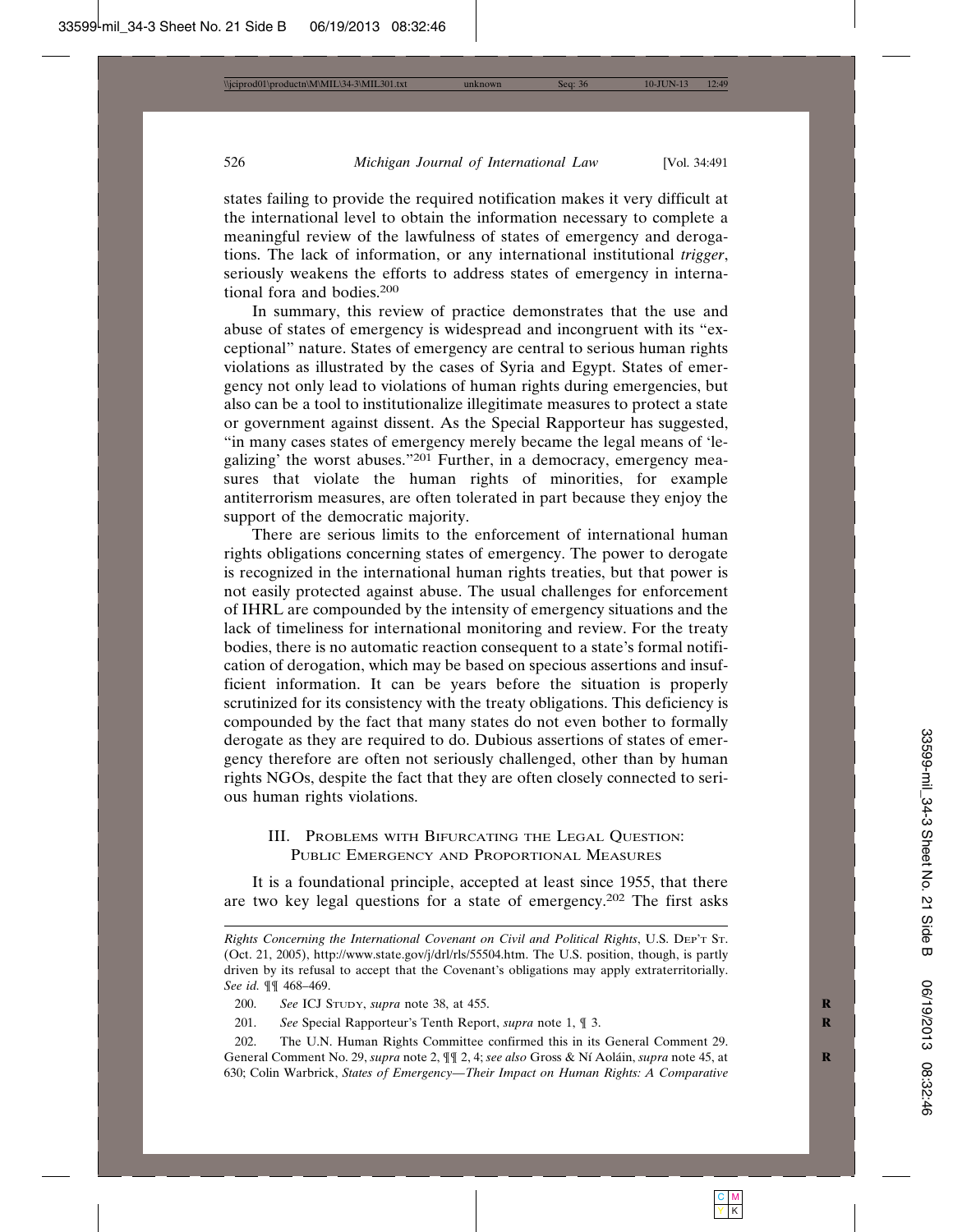\\jciprod01\productn\M\MIL\34-3\MIL301.txt unknown Seq: 37 10-JUN-13 12:49

### Spring 2013] *Reconceptualizing States of Emergency* 527

whether the emergency is of sufficient intensity to justify a derogation of human rights; and the second examines the proportionality of the measures of derogation in response to the threat posed by the emergency situation. These foundations have not been questioned in the literature, and it is also widely accepted that there is a conditional and temporal relationship between these two basic legal questions. As McGoldrick states, the "existence of a situation amounting to a public emergency that threatens the life of the nation is a fundamental condition *that must be met before* a state can invoke article 4."203

### A. *Overview of Jurisprudential Interpretation*

The U.N. Human Rights Committee has dealt with only a limited number of complaints under the Optional Protocol that concerned Article 4 of the Covenant (complaints to the Committee are also known as communications). A high proportion of those complaints came from South America, in particular Uruguay during the 1970s and 1980s. While acknowledging a state's sovereign right to declare a state of emergency, the U.N. Human Rights Committee is generally said to assert "a measure of international supervision over that national determination."204 In practice, it is more accurate to suggest that in communications before it, the Committee will rarely undertake an assessment of whether the emergency situation exists but will instead focus on the measures and alleged violations of the Covenant regardless of any derogation.205

*Landinelli Silva v. Uruguay* is one of the key communications that arose from the time of Uruguay's military dictatorship and state of emergency.206 The complainants had been effectively banned by an emergency law from running for political office for fifteen years, in contravention of Article 25 of the ICCPR. The Uruguayan government had provided no significant information in its derogation notice on the nature of the public emergency or measures taken to address the emergency. The Committee did not find it necessary to clearly determine the existence of a state of emergency. It found that, even based on "*the assumption* that there exists a situation of emergency in Uruguay," the measures in question were not

*Study by the International Commission of Jurists*, 33 INT'L & COMP. L.Q. 233, 234 (1984) (book review) ("It has long been accepted there are two major kinds of decision involved. One is the existence of a situation of sufficient intensity to justify derogation at all; the other is the proportionality of the extent of the derogation made by a government in response to the measure of the threat posed by the emergency.").

<sup>203.</sup> McGoldrick, *supra* note 33, at 392 (emphasis added); *see also* Special Rapporteur's **R** Tenth Report, *supra* note 1,  $\P$  34. **R** 

<sup>204.</sup> McGoldrick, *supra* note 33, at 399–400, 400 n.128. To support this, McGoldrick **R** refers to a number of communications concerning balancing of rights with national security, but none that focused on Article 4. *Id.*

<sup>205.</sup> FITZPATRICK, *supra* note 11, at 101. **R**

<sup>206.</sup> Silva v. Uruguay, Commc'n No. 34/1978, H.R. Comm., ¶¶ 2, 3.1, U.N. Doc. CCPR/ C/12/D/34/1978 (Apr. 8, 1981).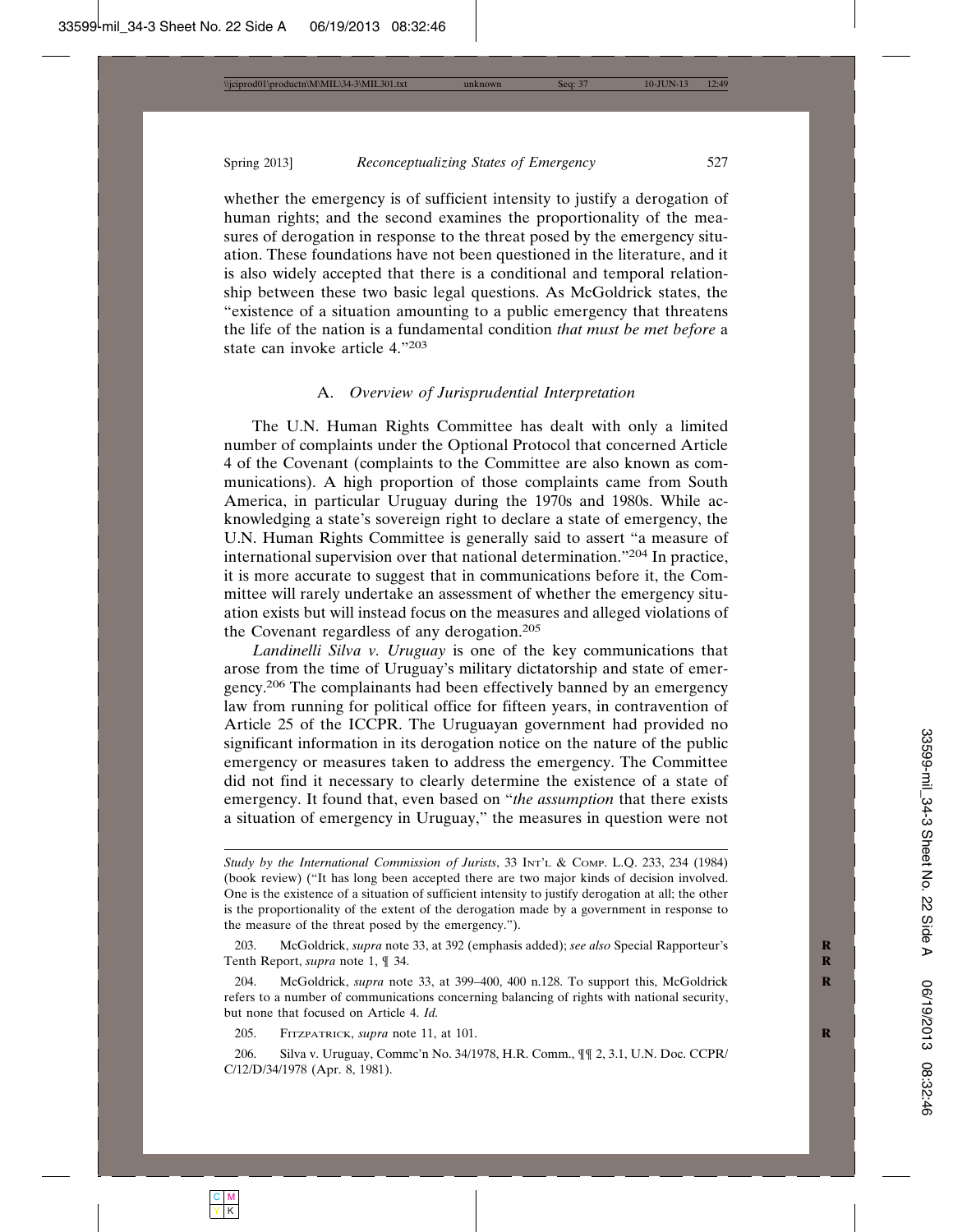\\jciprod01\productn\M\MIL\34-3\MIL301.txt unknown Seq: 38 10-JUN-13 12:49

# 528 *Michigan Journal of International Law* [Vol. 34:491

"necessary."207 In essence, the legal assessment of the public emergency's existence was replaced by an assumption in favor of the state's assertion. Furthermore, in its relatively short decision, the Committee, while saying that Uruguay could not evade the obligations of the ICCPR, further implied its deference on the public emergency by emphasizing that "the sovereign right of a State to declare a state of emergency is not questioned."<sup>208</sup>

In the *Consuelo Salgar de Montejo v. Colombia* communication, the Colombian government submitted a notice of derogation to the treaty depositary in 1980 that made reference to the existence of a state of emergency in place since 1976.209 The government asserted that this emergency "decree was issued because of the social situation created by the activities of subversive organizations which were disturbing public order with a view to undermining the democratic system in force in Colombia."210 In reaching a decision, the Committee again did not determine whether or not there was a public emergency, but instead focused primarily on the government having notified derogation of the incorrect ICCPR articles and substantive rights affected by the derogation.211 While the government had referred to "temporary measures" that limited Articles 19(2) and 21 of the Covenant (freedom of expression, right of peaceful assembly), the Committee found in substance a violation of Article 14(5) on the right of appeal "because Mrs. Consuelo Salgar de Montejo was denied the right to review of her conviction by a higher tribunal."212 The Committee therefore failed again to address the existence of a state of emergency.

A similar approach to *Landinelli Silva* and *Consuelo Salgar de Montejo* has been employed in other communications before the Commit-

208. *Silva*, U.N. Doc. CCPR/C/12/D/34/1978, ¶ 8.3.

209. de Montejo v. Colombia, Commc'n No. R.15/64, H.R. Comm., ¶ 1.2 (Dec. 18, 1979), *in* Rep. of the H.R. Comm., 14th–16th Sess., Oct. 19–30, 1981, Mar. 22–Apr. 9, 1982, July 12–30, 1982, annex XV, U.N. Doc A/37/40 (Sept. 22, 1982); GAOR, 37th Sess., Supp. No. 40 (1982).

210. *Id.* ¶ 7.2.

211. *See id.* ¶ 10.3. General Comment 29 does not provide that notification of the substantive articles derogated is a requirement of notification. However, the U.N. Human Rights Committee's guidelines for Article 40 periodic reports provide that for Article 4, "[f]ull explanations should be provided in relation to every article of the Covenant affected by the derogation." H.R. Comm., *Guidelines for the Treaty-Specific Document to Be Submitted by States Parties Under Article 40 of the International Covenant on Civil and Political Rights*, ¶ 39, U.N. Doc. CCPR/C/2009/1 (Oct. 4, 2010).

212. *de Montejo*, U.N. Doc. A/37/40, annex XV, ¶¶ 10.2, 11.

<sup>207.</sup> *See id.* ¶ 8.4 (emphasis added). The Committee found that there was "no attempt . . . to indicate the nature and the scope of the derogations actually resorted to with regard to the rights guaranteed by the Covenant, or to show that such derogations were strictly necessary." *Id.*  $\llbracket$  8.2. Rather, it found that the measures against the authors "unreasonably restricted their rights under article 25 of the Covenant." *Id.* ¶ 9. This case has been seen by some, such as Fitzpatrick and Ghandi, as asserting the "principle of objective reviewability," *See* FITZPATRICK, *supra* note 11, at 98–100. She notes the Committee's avoidance of **R** the emergency question, and refers to the Uruguay communications as a "missed opportunity" by the Commission. *Id.*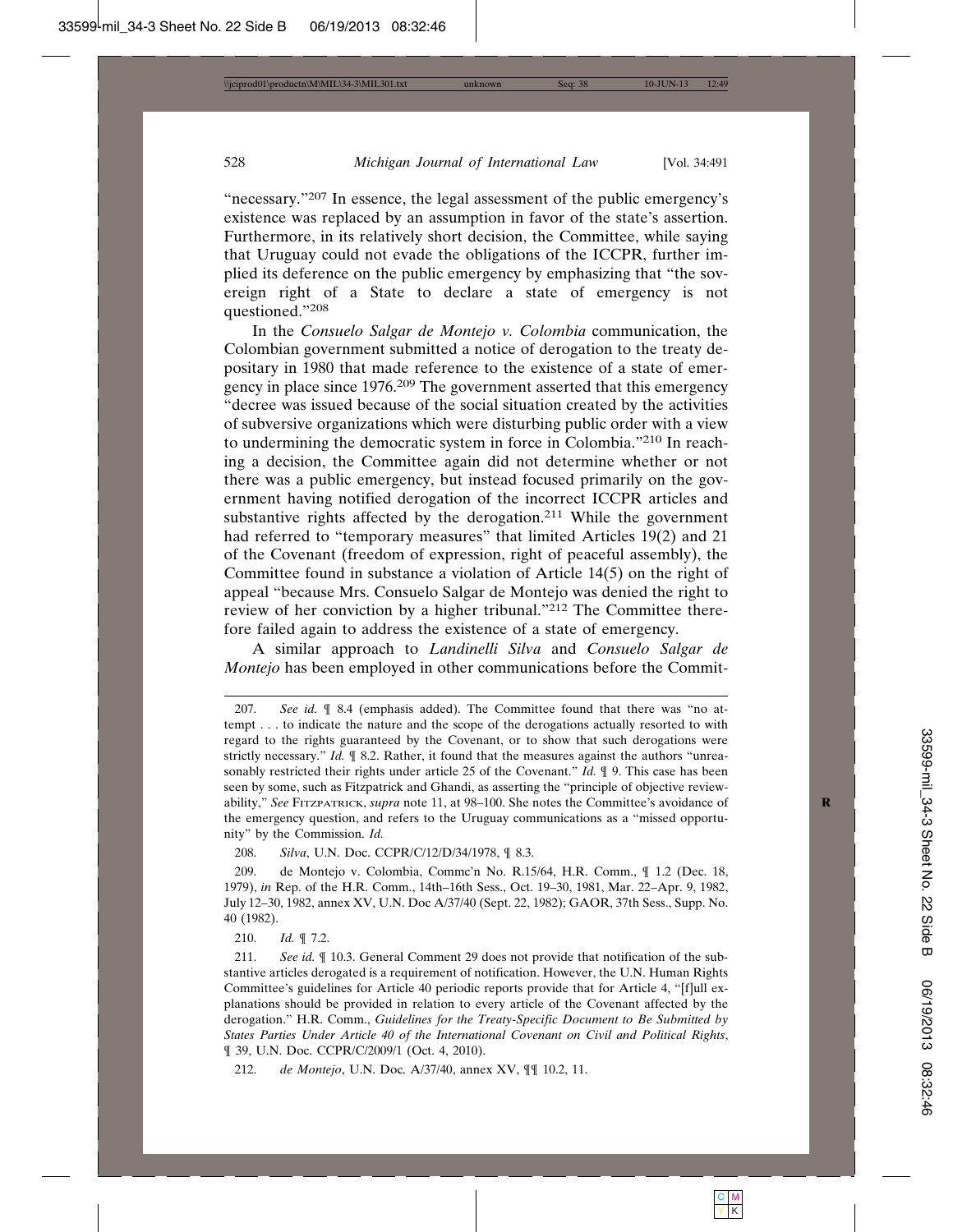\)jciprod01\productn\M\MIL\34-3\MIL301.txt unknown Seq: 39 10-JUN-13 12:49

# Spring 2013] *Reconceptualizing States of Emergency* 529

tee.213 Additionally, states of emergency have been used by states to engage in violations of rights that are nonderogable under the ICCPR (such as Article 7's prohibition against torture), meaning that the purported derogation itself is irrelevant.214 In some instances, individual Committee members have expressed concerns as to the justification for a particular public emergency, while in other instances some members have "suggested that Article 4 allows states considerable latitude in deciding when a public emergency justifie<sup>[s]</sup> derogation and that the determination concerning the emergency situation [is] a sovereign act."215 While the Committee has formally preserved its ability to engage in reviewing states of emergency, in actual fact has been reluctant to do so and has dealt with decisions in other ways.

The main general statement on the Committee's interpretation of Article 4 is found in its General Comment 29 of 2001.216 This superseded an earlier and more limited general comment that was adopted in 1981 in the context of state reports and communications from Chile, Syria, Colombia, and Uruguay.217 The more recent General Comment addresses a wide range of issues, which for present purposes are not central to this Article. In terms of what constitutes a public emergency, the Committee tried to grapple with this issue but struggled to go much beyond the general principles already articulated in Article 4. The Committee did not attempt to provide a comprehensive definition for a public emergency (unlike in the *Greek Case* in European Convention jurisprudence, which is described below). However, some of the characteristics of a public emergency that threatens the life of the nation were described, including "armed conflict," "a natural catastrophe, a mass demonstration including instances of violence [and] a major industrial accident."218 The Committee restated that

214. *de Guerrero*, U.N. Doc. CCPR/C/15/D/45/1979, ¶ 12.2; Silva v. Uruguay, Commc'n No. 34/1978, H.R. Comm., ¶ 17, U.N. Doc. CCPR/C/12/D/34/1978 (Apr. 8, 1981). The Colombian cases of state-of-emergency decrees often involved nonderogable rights, so the Committee saw no need to analyze Article 4.

C M Y | K

216. *See generally* Joseph, *supra* note 164 (providing a detailed review of General Com- **R** ment 29).

217. H.R. Comm., General Comment 5: Article 4 (Derogations) (1981), *reprinted in* United Nations, *International Human Rights Instruments*, U.N. Doc. HRI/GEN/1/Rev.9 (Vol. I) (May 27, 2008); NOWAK, *supra* note 38, at 86, 88. **R**

218. General Comment No. 29, *supra* note 2, ¶¶ 3–5. **R**

<sup>213.</sup> *See, e.g.*, Motta v. Uruguay, Commc'n No. R.2/11, H.R. Comm., ¶ 15 (Apr. 25, 1977), *in* Rep. of the H.R. Comm., 8th–10th Sess., Oct. 15–26, 1979, Mar. 17–Apr. 3, 1980, Aug. 1–July 14, 1980, annex X, U.N. Doc. A/35/40 (Sept. 18, 1980); GAOR, 35th Sess., Supp. No. 40 (1980) (stating that the government had not "made any submissions of fact or law to [j]ustify" derogations under Article 4); *see also* de Guerrero v. Columbia, Commc'n No. 45/ 1979, H.R. Comm., ¶ 3.2, U.N. Doc. CCPR/C/15/D/45/1979 (Mar. 31, 1982); Touron v. Uruguay, Commc'n No. 32/1978, H.R. Comm., ¶ 10 (Mar. 31, 1981), *reprinted in* H.R. COMM., SELECTED DECISIONS UNDER THE OPTIONAL PROTOCOL, at 61, U.N. Doc. CCPR/C/OP/1, U.N. Sales No. E.84.XIV.2 (1985); de Bouton v. Uruguay, Commc'n No. 37/1978, H.R. Comm., ¶ 7 (Mar. 27, 1981), *reprinted in* H.R. COMM., *supra*, at 72.

<sup>215.</sup> *See* McGoldrick, *supra* note 33, at 401. **R**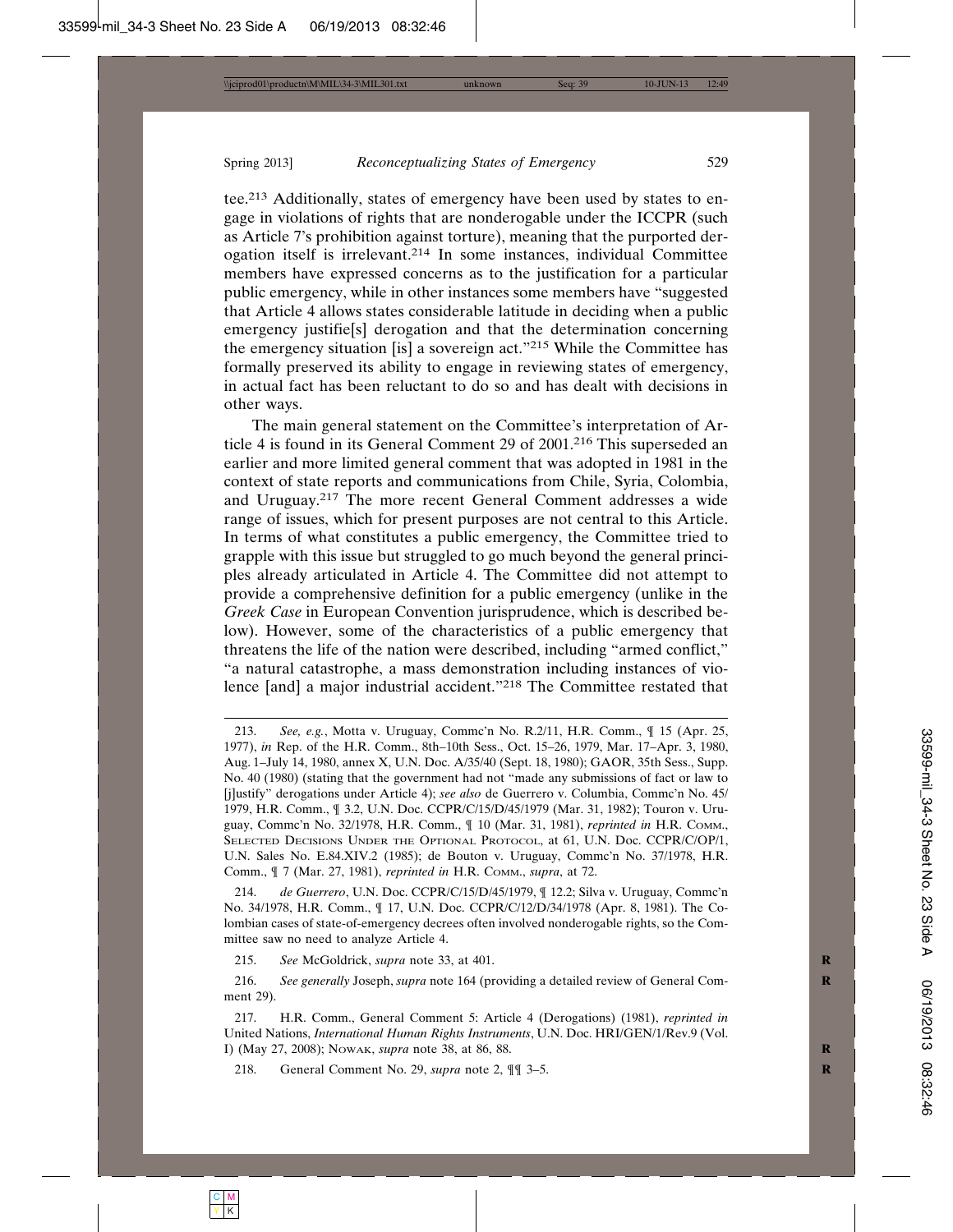\\jciprod01\productn\M\MIL\34-3\MIL301.txt unknown Seq: 40 10-JUN-13 12:49

# 530 *Michigan Journal of International Law* [Vol. 34:491

the emergency must threaten "the life of the nation" but did not elaborate further on the meaning of this central phrase.

The Committee's key statement on the proportionality test was that "the extent strictly required by the exigencies of the situation" concerns the "*duration, geographical coverage and material scope of the state of emergency* and any measures of derogation resorted to because of the emergency."219 Importantly, this statement clarifies that the question of proportionality includes an assessment of the nature of the public-emergency situation.

The General Comment's overall effect in elaborating the public-emergency question is more modest than is at first apparent, especially compared to the rest of the General Comment, which is quite progressive. The Committee's general statements also reflected much of what had been developed in the various codification and progressive development projects in IHRL. However, the Committee's limited further elaboration of public emergency has not featured centrally in any subsequent communications. In the absence of a well-developed interpretation of the exact definition of a public emergency, the General Comment's restatement of general principles on public emergency provided little further clarity and left significant discretion.

In contrast, the jurisprudence of the European system is more developed as a result of a number of cases on derogations under Article 15 of the European Convention. As indicated above, the Convention text is quite similar to the Covenant. The first derogations issues before the European Commission of Human Rights were the *Cyprus* cases, which concerned two interstate applications by Greece brought against the United Kingdom in 1956 that alleged mistreatment of prisoners.<sup>220</sup> The Commission declared itself competent to review the derogation and found in favor of the United Kingdom, holding that "the Government should be able to exercise *a certain measure of discretion* in assessing the extent [of measures] strictly required by the exigencies of the situation."<sup>221</sup> The Commission's measure of discretion, which was not argued by the parties, applied only to the secondary legal question concerning proportionality, *not* to the existence of the public emergency.222

*Lawless v. Ireland* was the next Article 15 case, and it concerned the government's extrajudicial detention of Irish Republican Army members

222. Gross & Ní Aoláin, *supra* note 45, at 631. **R** 

<sup>219.</sup> *Id.* ¶ 4 (emphasis added). The impact of the emergency can clearly be geographically contained, which is implicit in the Committee's indication that emergency measures can be limited in geographic coverage. *See* Joseph, *supra* note 164, at 83. **R**

<sup>220.</sup> Greece argued that the alleged mistreatment of prisoners in Cyprus related to obligations that could not be derogated from under Article 15. Greece v. United Kingdom (*First Cyprus*), App. No. 176/56, 1958–1959 Y.B. Eur. Conv. on H.R. 174, 174 (Eur. Comm'n on H.R.).

<sup>221.</sup> *Id.* at 176 (emphasis added); *see also* Higgins, *supra* note 33, at 296–97. **R**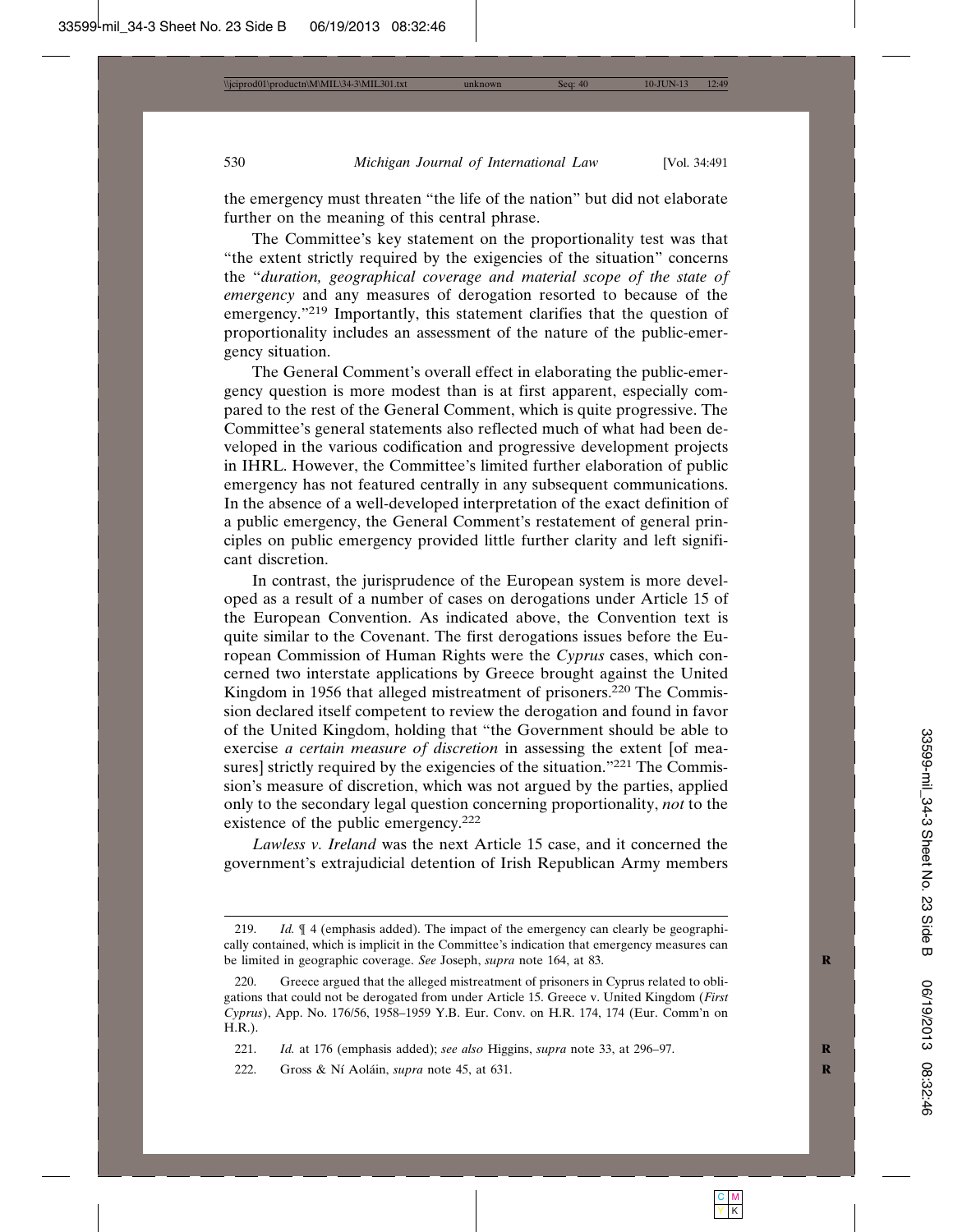\\jciprod01\productn\M\MIL\34-3\MIL301.txt unknown Seq: 41 10-JUN-13 12:49

### Spring 2013] *Reconceptualizing States of Emergency* 531

in Ireland (and not in Northern Ireland, a part of the United Kingdom).223 The majority of the Commission members in the report had accepted that a "certain discretion—*a certain margin of appreciation*—must be left to the [Irish] Government" in determining a public emergency that threatens the life of the nation (that is, an extension of the measure of discretion from the *Cyprus* cases to the public-emergency question).224 The minority of members, however, did not support this new "margin of appreciation" concept, and argued either that the situation in Ireland did not reach the threshold of a public emergency, or that there was no need legally for such a determination.225

After it was heard by the Commission, the *Lawless* case was then considered in the European Court of Human Rights. The Court's decision in *Lawless* made clear that "it is for the Court to determine" if a government has complied with Article 15.226 It indicated that the "natural and customary meaning" of the words of Article 15(1) were sufficiently clear as "they refer to *an exceptional situation of crisis or emergency* which affects the *whole population* and constitutes *a threat to the organised life of the community* of which the State is composed."<sup>227</sup> The Court did not refer specifically to the margin of appreciation, although it upheld the Irish government's position even though its emergency measures would have otherwise violated the Convention. The Court's reasoning was that terrorist activity in Northern Ireland (that is, in the United Kingdom) was an exceptional crisis threatening the life of Ireland as a nation.<sup>228</sup> There are

- 224. *Lawless*, Eur. Ct. H.R. (ser. B) at 82, 90 (emphasis added).
- 225. *Id.* at 93–94, 98,99, 101–02.

C M Y | K

226. *Lawless*, 1961 Y.B. Eur. Conv. on H.R. ¶ 22.

227. *Id.* ¶ 28 (emphasis added). The Commission's President also raised the margin of appreciation with the Court in the hearing. *See Lawless*, Eur. Ct. H.R. (ser. B) at 408. The French version of this statement, which was the authoritative judgment, included the word that corresponded with "imminence." *Lawless*, 1961 Y.B. Eur. Conv. on H.R. ¶ 28.

228. The Court found the emergency was

reasonably deduced by the Irish government from a combination of several factors, namely: in the first place, the existence in the territory of the Republic of Ireland of a secret army engaged in unconstitutional activities and using violence to attain its purposes; secondly, the fact that this army was also operating outside the territory of the State, thus seriously jeopardising the relations of the Republic of Ireland with its neighbour; thirdly the steady and alarming increase in terrorist activities from the autumn of 1956 and throughout the first half of 1957 . . . .

*Id.*  $\parallel$  28. In terms of the measures' proportionality, the Court concluded that the administrative detention "of individuals suspected of intending to take part in terrorist activities, appeared, despite its gravity, to be a measure required by the circumstances" for five key reasons: (i) the ordinary law was unable to check the "growing danger," (ii) ordinary courts did not "suffice to restore peace and order," (iii) the gathering of evidence was meeting with

<sup>223.</sup> Both the Commission and Court found a violation of Article 5 of the right to liberty and security, which therefore raised the question of applicability of Article 15 on derogations. *See* Lawless v. Ireland (No. 3), App. No. 332/57, 1961 Y.B. Eur. Conv. on H.R. 438, ¶¶ 15, 20 (Eur. Ct. H.R.); Lawless v. Ireland, App. No. 332/57, Eur. Ct. H.R. (ser. B) at 66 (Eur. Comm'n on H.R. 1960–1961).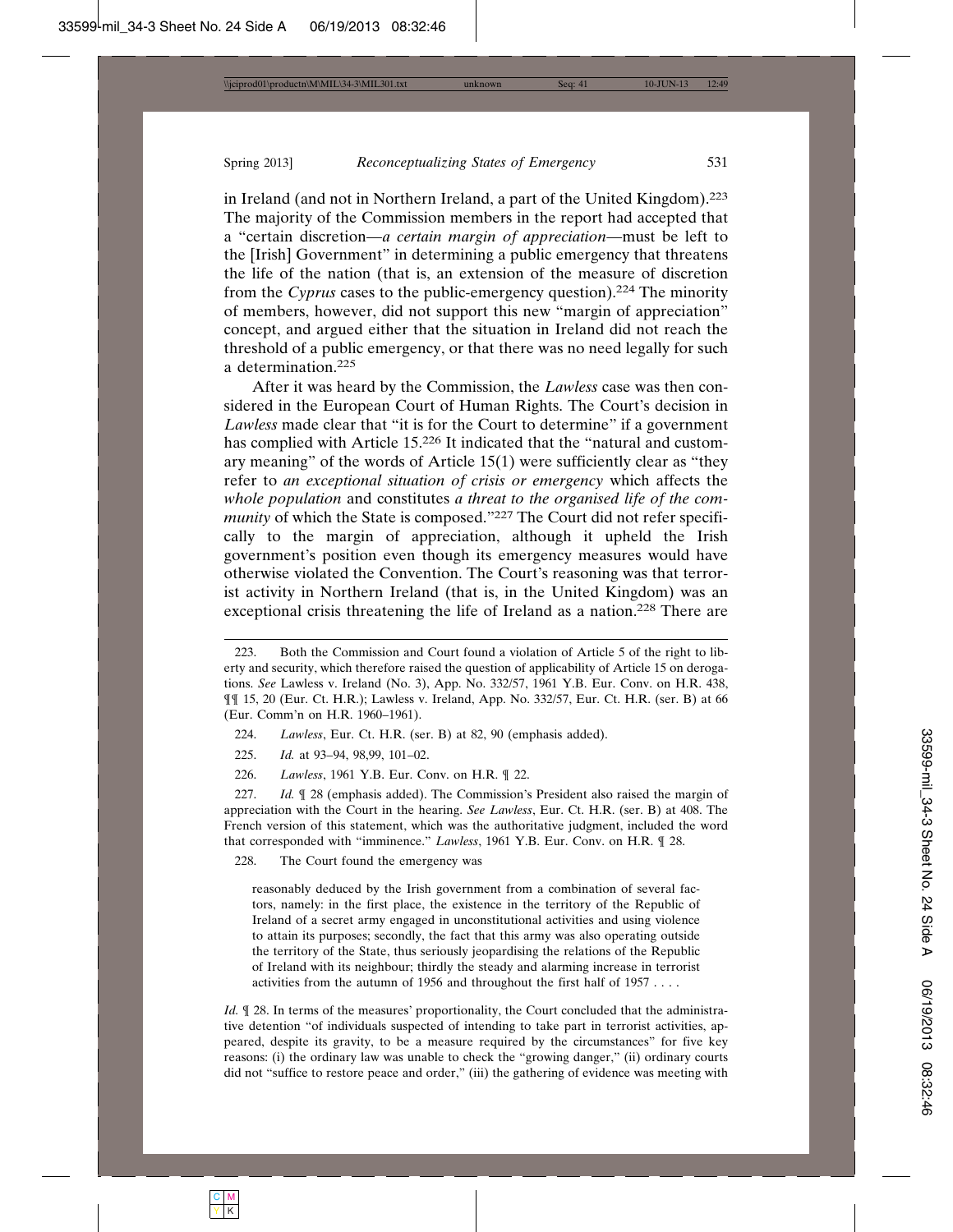\\jciprod01\productn\M\MIL\34-3\MIL301.txt unknown Seq: 42 10-JUN-13 12:49

532 *Michigan Journal of International Law* [Vol. 34:491

various commentators who argue (quite reasonably) that terrorism in Northern Ireland did not constitute an actual or imminent serious threat to Ireland.229 As one commentator noted, despite not referring to the margin of appreciation the Court's "whole approach to the matter was consistent with that of the Commission."230

The *Greek Case* followed and were concerned with the suspension of aspects of the Greek Constitution and rule by martial law after a military coup in 1967.231 The Commission was faced with the unusual situation that a military government had seized power by force. The Commission expressly acknowledged the margin of appreciation concept under Article 15 after it was pleaded by Greece.<sup>232</sup> This was before Greece eventually withdrew from the Convention's jurisdiction, and the case was able to be heard by the European Court. In a key statement of principle from the *Greek Case*, the Commission, after quoting the *Lawless* definition of public emergency, declared that a public emergency must have the following characteristics:

- (1) It must be actual or imminent.
- (2) Its effects must involve the whole nation.

(3) The continuance of the organised life of the community must be threatened.

(4) The crisis or danger must be exceptional, in that the normal measures or restrictions, permitted by the Convention for the maintenance of public safety, health and order, are plainly inadequate.233

The Greek military government argued that the "revolution" (that is, the military coup) was necessary to protect the state from communists and their allies, and that the threat from these groups had brought about the state of emergency and the need for derogation. While the Commission found "it established beyond dispute" that Greece had experienced political instability, tension, and public disorder,234 it rejected the military gov-

231. The Greek Case, App. Nos. 3321/67, 3322/67, 3323/67, 3344/67, 1969 Y.B. Eur. Conv. on H.R. 1 (Eur. Comm'n on H.R.).

232. *Id.* ¶ 152 (quoting *Lawless*, 1961 Y.B. Eur. Conv. on H.R. ¶ 28).

233. *Id.* ¶ 153.

234. *Id.* ¶¶ 59, 156.

great difficulties, (iv) the raids were carried out in Northern Ireland but prepared in Ireland, and (v) sealing the border would have serious and disproportionate consequences. *See id.* ¶ 36.

<sup>229.</sup> *See, e.g.*, FITZPATRICK, *supra* note 11, at 197; SVENSSON-MCCARTHY, *supra* note **R** 33, at 293–94. **R**

<sup>230.</sup> A.H. Robertson, Lawless *v.* the Government of Ireland *(*Second Phase*)*, 37 BRIT. Y.B. INT'L L. 536, 544 (1961). The weakness of the Court's reasoning becomes clearer reviewing the votes of the Commission, in which five out of fourteen members concluded the special powers were not justified by Article 15(1). *Lawless*, Eur. Ct. H.R. (ser. B) at 81.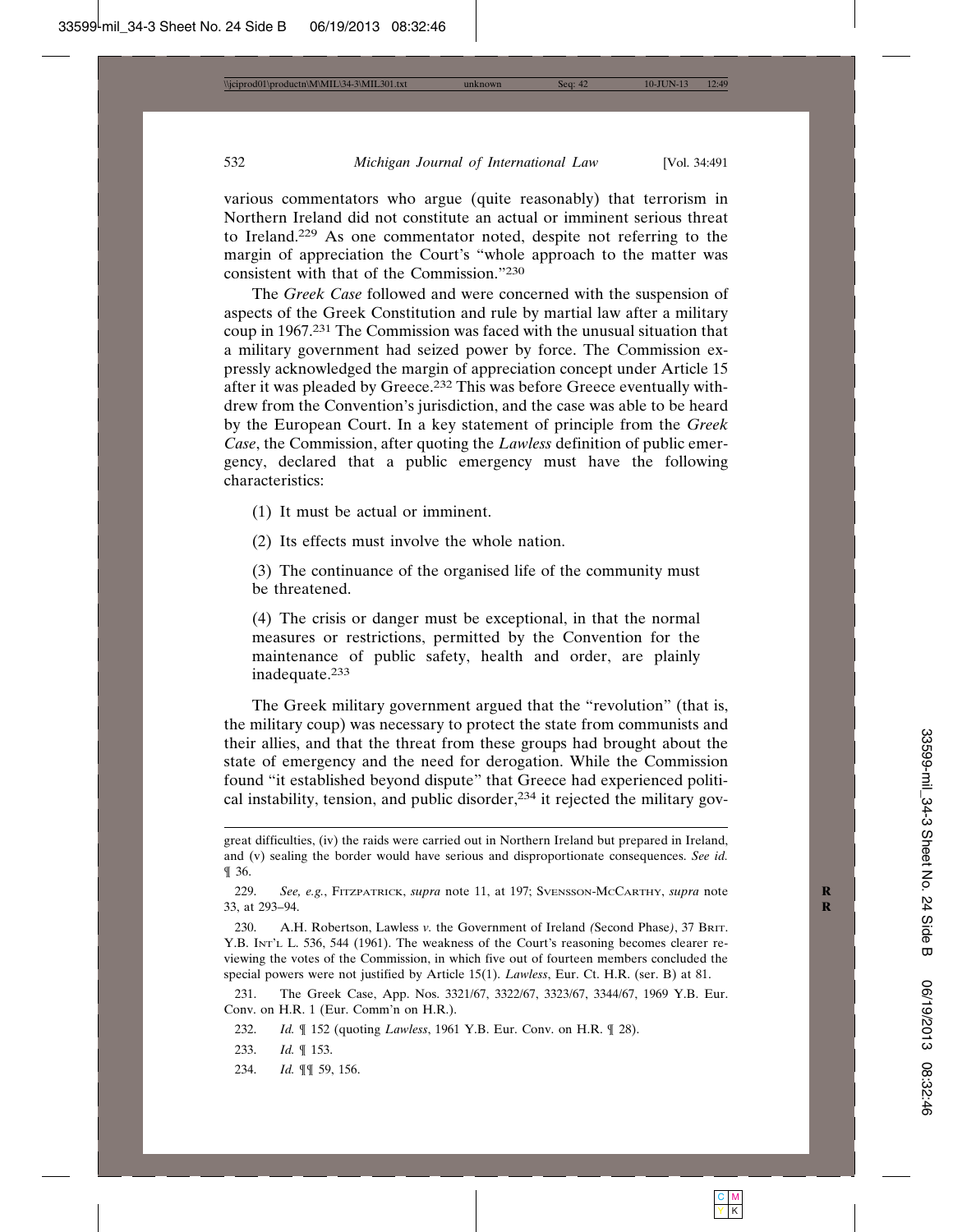\\jciprod01\productn\M\MIL\34-3\MIL301.txt unknown Seq: 43 10-JUN-13 12:49

### Spring 2013] *Reconceptualizing States of Emergency* 533

ernment's arguments.<sup>235</sup> The conclusion adopted by ten of fifteen Commission members was that there was no public emergency.236 Therefore, the Commission applied similar principles as it and the Court applied in the *Lawless* case, although it reached the opposite result. As Svensson-McCarthy points out, though, as "compared to the *Lawless* case, the Greek situation was . . . marked by much more violence and unrest within the national borders."237 In addressing the "public emergency" in Greece, the Commission effectively "lifted the veil" by considering the *causation* of the public emergency. This point was recognized by the dissenting opinion of Judge Ermacora, who observed that there was a public emergency as defined by the Convention, but that it seemed "incompatible" for the government to have resort to Article 15 since it was the government itself that was responsible for the situation.<sup>238</sup>

There have been various European cases since the *Lawless* and *Greek* cases that have built on the jurisprudential foundations of these early cases.239 *Ireland v. United Kingdom* is one worth explaining, as it sheds some further light on the test of proportionality. This was an interstate case concerning various measures adopted in Northern Ireland by the British government. The two state parties had agreed there was a state of emergency, and the Court found that the "degree of violence, with bombing, shooting and rioting was on a scale far beyond what could be called minor civil disorder."240 In this case, the Commission and Court modified one aspect of their prior reasoning by accepting that the emergency was limited to Northern Ireland and therefore did not need to affect the entire nation (as set out in the *Greek Case*).

The Court in *Ireland* then developed the discussion on proportionality in such a way as to demonstrate the close connection between the publicemergency situation and the emergency measures. It stated that in view of the "massive wave of violence and intimidation," the government was "reasonably entitled to consider that normal legislation offered insufficient resources for the campaign against terrorism and that recourse to measures outside the scope of the ordinary law, in the shape of extrajudicial deprivation of liberty, was called for."241 At the same time as considering the measures in light of the public emergency, the Court stated that it was not its "function to substitute for the British Government's assessment any

C M Y | K

240. Ireland v. United Kingdom, 23 Eur. Ct. H.R. (ser. B) at 117 (1976).

241. *Ireland*, 25 Eur. Ct. H.R. (ser. A) at 81.

<sup>235.</sup> The Commission did not find that there was a real risk of a creation of a communist government at the pending elections, nor that there would be public disorder beyond the capability of the powers of police to control. *See id.* ¶¶ 159, 164.

<sup>236.</sup> *Id.* ¶ 165 n.290.

<sup>237.</sup> SVENSSON-MCCARTHY, *supra* note 33, at 305. **R**

<sup>238.</sup> *The Greek Case*, 1969 Y.B. Eur. Conv. on H.R. ¶¶ 213–215 (dissenting opinion of Mr. Ermacora).

<sup>239.</sup> *E.g.*, Aksoy v. Turkey, 1996-VI Eur. Ct. H.R. 2260; Brannigan v. United Kingdom, 258 Eur. Ct. H.R. (ser. A) at 30 (1993); Ireland v. United Kingdom, 25 Eur. Ct. H.R. (ser. A) (1978).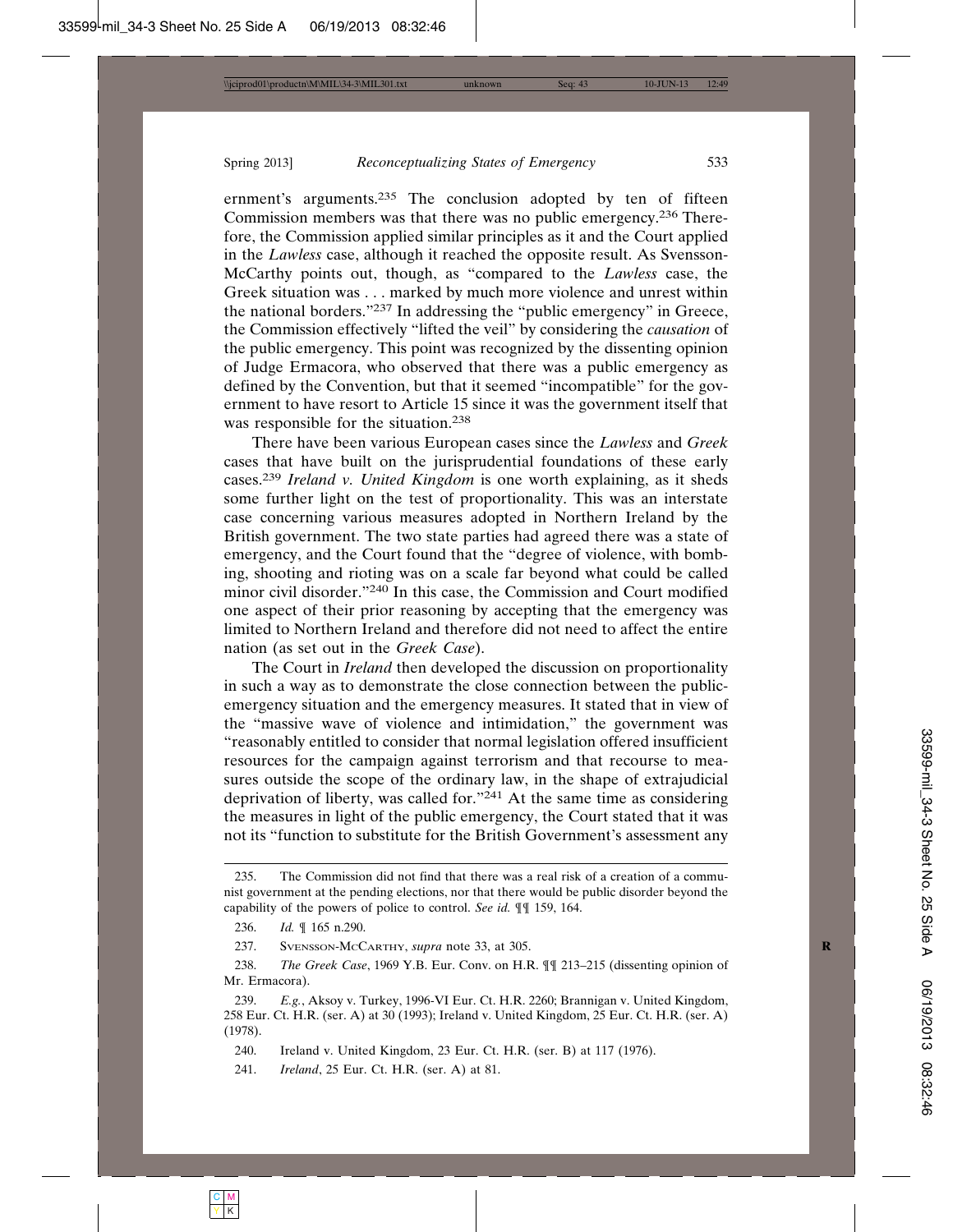\\jciprod01\productn\M\MIL\34-3\MIL301.txt unknown Seq: 44 10-JUN-13 12:49

# 534 *Michigan Journal of International Law* [Vol. 34:491

other assessment of what might be the most prudent or most expedient policy to combat terrorism."242 The Court concluded that "the limits of the margin of appreciation left to the Contracting States by Article 15 § I were not overstepped by the United Kingdom when it formed the opinion that extrajudicial deprivation of liberty was necessary from August 1971 to March 1975."<sup>243</sup> The Court accordingly left no doubt concerning the degree of its deference to the derogating state.<sup>244</sup> In subsequent cases, the Court has continued to provide only cursory analysis of the factual basis for the state of emergency and has not overruled any government's assertion of a public emergency.245

The Court's decision in 2009 in *A & Others v. United Kingdom,* the Belmarsh Detainees case, was therefore eagerly awaited as an opportunity to settle the jurisprudence. It was the Court's first pronouncement for some time on Article 15, including after the September 11 terrorist attacks, and also ultimately resulted in a unanimous decision of the Grand Chamber (the highest level within the Court). The case concerned legislation providing for indefinite detention without trial of foreign nationals suspected of terrorism that the United Kingdom was unable to deport. The detention framework had been established pursuant to an Article 15 derogation by the United Kingdom. In the House of Lord's decision of 2004, it was held that the existence of the public emergency was a "political question" not for the court, but that the proposed measures would not

243. *Id.*

244. The Court stated:

It falls in the first place to each Contracting State, with its responsibility for "the life of [its] nation", to determine whether that life is threatened by a "public emergency" and, if so, how far it is necessary to go in attempting to overcome the emergency. By reason of their direct and continuous contact with the pressing needs of the moment, the national authorities are in principle in a better position than the international judge to decide both on the presence of an emergency and on the nature and scope of derogations necessary to avert it. In this matter Article 15 . . . leaves those authorities a wide margin of appreciation.

*Id.* at 78–79. Yet as a claw back, although perhaps not a convincing one, the Court added that states "do not enjoy an unlimited power in this respect," and the "domestic margin of appreciation is . . . accompanied by a European supervision." *See id.* For discussion, see FITZPAT-RICK, *supra* note 11, at 198. **R**

245. For example, the full treatment of the situation of emergency issues was as follows in the Aksoy case: "The Court considers, in light of all the material before it, that the particular extent and impact of PKK terrorist activity in South-East Turkey has undoubtedly created, in the region concerned, a 'public emergency threatening the life of the nation.'" *See* Aksoy v. Turkey, 1996-VI Eur. Ct. H.R. 2260, ¶ 70. In other cases such as *Brannigan*, the Court has noted generally that it "must give appropriate weight to such relevant factors as the nature of the rights affected by the emergency derogation, the circumstances leading to, and the duration of, the emergency situation." Brannigan v. United Kingdom, 258 Eur. Ct. H.R. (ser. A) at 50,  $\parallel$  43 (1993). This is applied questionably in practice. *See* SvENSSON-MCCARTHY, *supra* note 33, at 591. **R**

Y | K

<sup>242.</sup> *Id.* at 82.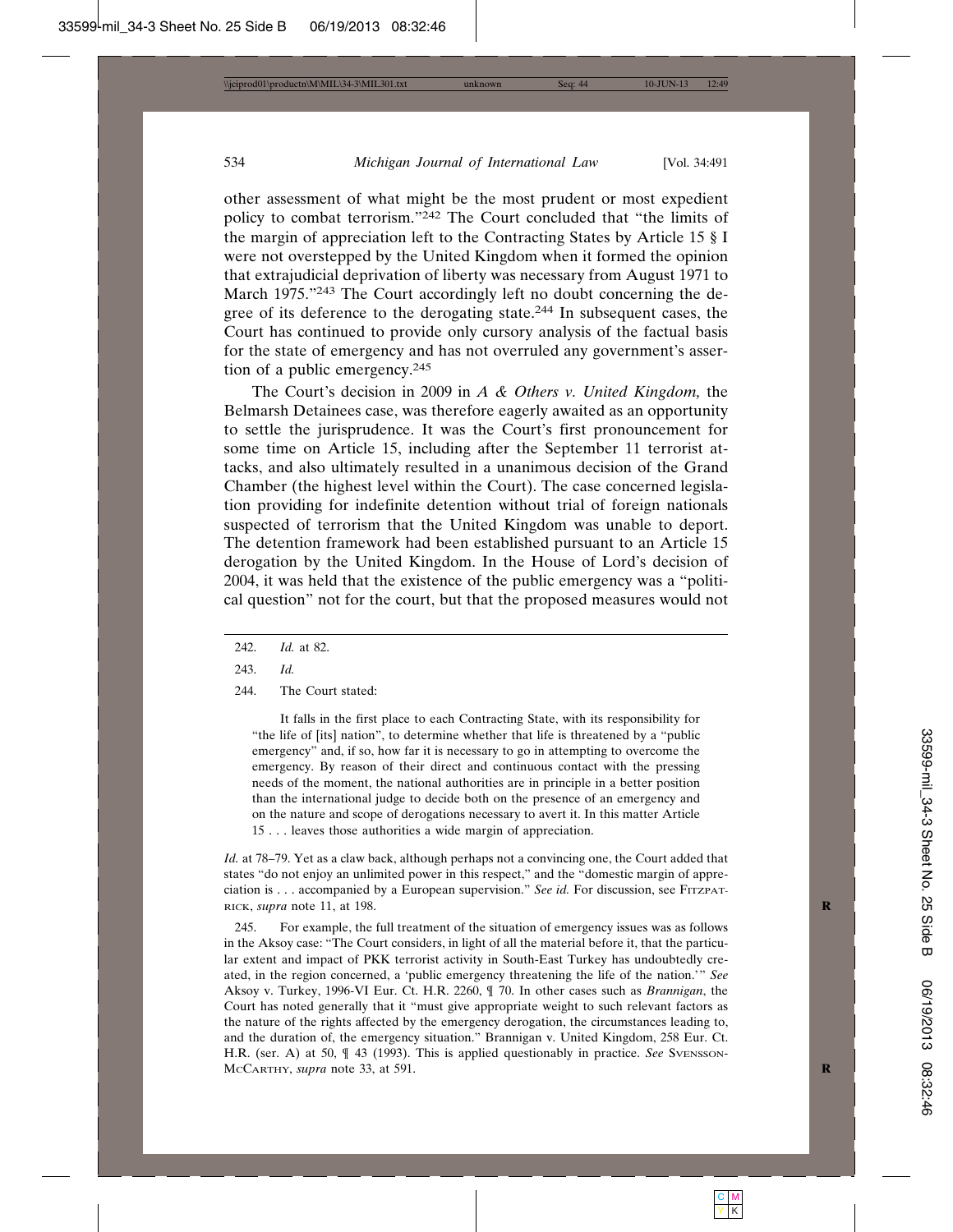\\jciprod01\productn\M\MIL\34-3\MIL301.txt unknown Seq: 45 10-JUN-13 12:49

#### Spring 2013] *Reconceptualizing States of Emergency* 535

be proportionate and therefore were a violation.<sup>246</sup> There was a vocal dissenting judgment by Lord Hoffman asserting that the terrorist threat was indeed a question for the court and did not amount to a threat to the life of the nation. In Hoffman's view, "[t]errorist violence, serious as it is, does not threaten our institutions of government or our existence as a civil community."<sup>247</sup>

The European Court of Human Rights dealt with the case in a quite different way from the House of Lords. It endorsed a general position for a wide *margin of appreciation*, both on existence of the emergency *and* the proportionality of measures. It stated:

The Court recalls that it falls to each Contracting State, with its responsibility for "the life of [its] nation", to determine whether that life is threatened by a "public emergency" and, if so, how far it is necessary to go in attempting to overcome the emergency. By reason of their direct and continuous contact with the pressing needs of the moment, the national authorities are in principle better placed than the international judge to decide both on the *presence of such an emergency* and on the *nature and scope of the derogations necessary* to avert it. Accordingly, in this matter a *wide* margin of appreciation should be left to the national authorities.<sup>248</sup>

The European Court was deferential to, rather than concerned by, the fact that the United Kingdom was the only European government that felt it necessary to derogate under the Convention post-9/11.249 The Court dismissed the dissenting opinion of Lord Hoffman, relied on by the applicant, by stating that Hoffman had "interpreted the words as requiring a threat

247. *Id.* ¶ 96. Lord Hoffman stated:

This is a nation which has been tested in adversity, which has survived physical destruction and catastrophic loss of life. I do not underestimate the ability of fanatical groups of terrorists to kill and destroy, but they do not threaten the life of the nation. Whether we would survive Hitler hung in the balance, but there is no doubt that we shall survive Al-Qaeda. . . . The real threat to the life of the nation, in the sense of a people living in accordance with its traditional laws and political values, comes not from terrorism but from laws such as these.

*Id.* ¶¶ 96, 97.

C M Y | K

248. A & Others v. United Kingdom, App. No. 3455/05, ¶ 173 (Eur. Ct. H.R. 2009), http://hudoc.echr.coe.int/sites/eng/pages/search.aspx?i=001-91403 (emphasis added); *see also id.* ¶ 184.

249. *Id.* ¶ 180. The Court said:

While it is striking that the United Kingdom was the only Convention State to have lodged a derogation in response to the danger from al'Qaeda, although other States were also the subject of threats, the Court accepts that it was for each Government, as the guardian of their own people's safety, to make their own assessment on the basis of the facts known to them.

<sup>246.</sup> *See* A & Others v. Sec'y of State for the Home Dep't, [2004] UKHL 56, [2005] 2 A.C. 68, ¶¶ 29, 43 (appeal taken from Eng.).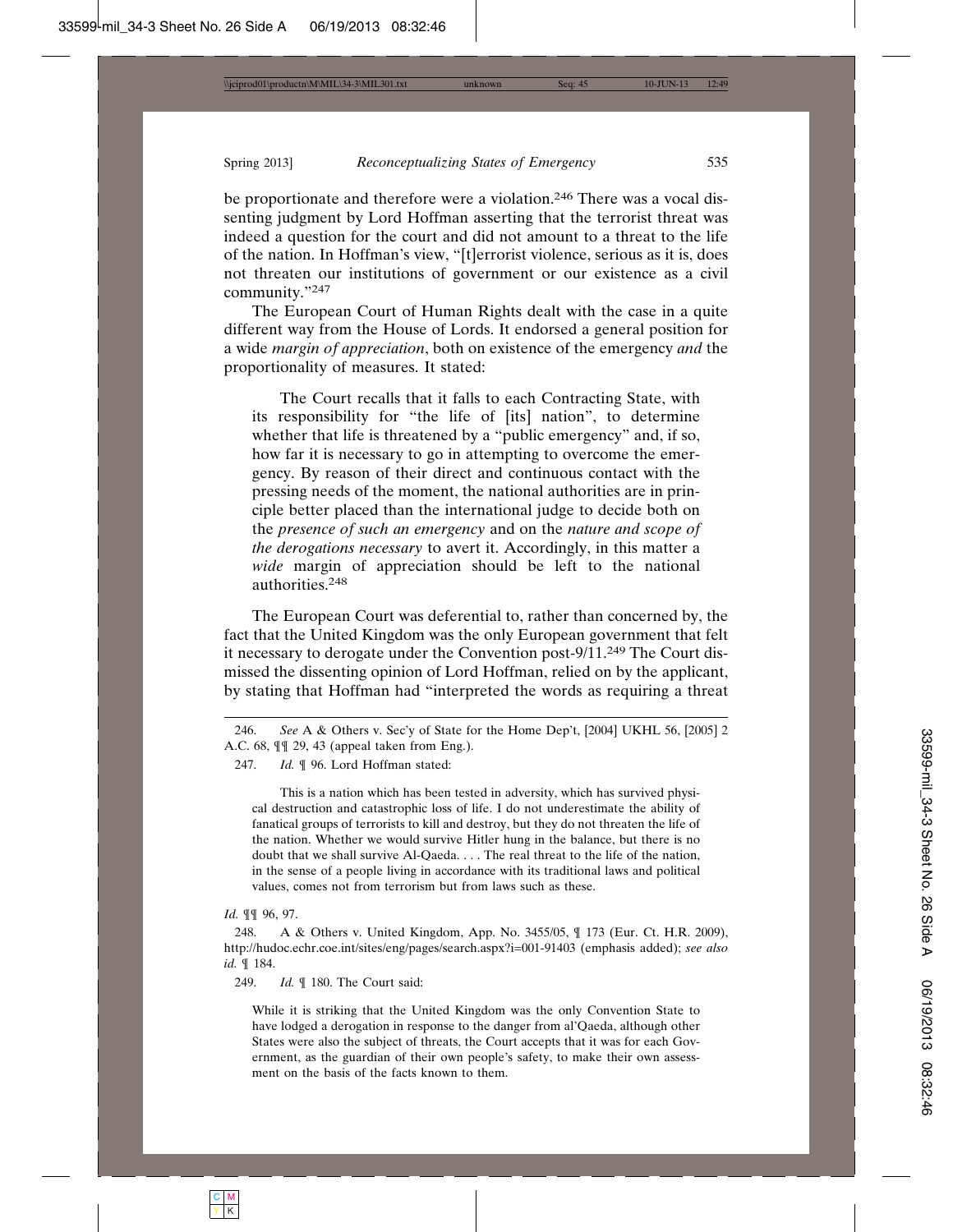\\jciprod01\productn\M\MIL\34-3\MIL301.txt unknown Seq: 46 10-JUN-13 12:49

# 536 *Michigan Journal of International Law* [Vol. 34:491

to the organised life of the community which went beyond *a threat of serious physical damage and loss of life*."250 The Court said it had in the past concluded emergency situations existed even though "the institutions of the State did not appear to be imperilled to the extent envisaged by Lord Hoffman."251 However, the Court said little regarding the interpretation of its own threshold (that is, "a threat of serious physical damage and loss of life") and merely referred to taking into account a "broader range of factors" than Hoffman.252

This acceptance of a state of emergency in the United Kingdom before any actual terrorist attack by Al Qaeda or its sympathizers provided a broad precedent for the applicable threshold in many other situations. The public emergency did not threaten the United Kingdom's institutions, but rather it seemed (judging from Hoffman's dissent and the fact that the court did not reject this point) based in substance on a threat to the safety of the British people. Most concerning, however, was the Court's conclusion that it "accordingly shares the view of the majority of the House of Lords that there was a public emergency threatening the life of the nation."253 This assessment was simply incorrect. The House of Lords had made it clear that it deferred to the British executive and legislature as the public emergency was a political question of "relative institutional competence," rather than applying a margin of appreciation and retaining the ultimate power to judicially review (as the European Court did).254

The European Court agreed with the House of Lords (accurately this time) that "the question of proportionality is ultimately a judicial decision,"255 though for the Court this was complemented by a professed *wide* margin of appreciation.<sup>256</sup> This is reflected in the threshold the Court erected for interfering with the national determination of the public emergency: "the Court considers that it would be justified in reaching a contrary conclusion only if satisfied that the national court had *misinterpreted or misapplied* Article 15 or the Court's jurisprudence under that Article or reached a conclusion which was *manifestly unreasonable*."<sup>257</sup>

254. A & Others v. Sec'y of State for the Home Dep't, [2004] UKHL 56, [2005] 2 A.C. 68, ¶ 29 (appeal taken from Eng.); *see also infra* note 330 (quoting Lord Bingham of Cornwall).

255. *A & Others*, App. No. 3455/05, ¶ 184.

256. *Id.*

257. *Id.* ¶ 174 (emphasis added). To add to the conceptual confusion, the Court states that for a "fundamental right," such as the right to liberty, the Court will consider whether it is a "genuine response to the emergency situation," to ensure is the measures are "*fully justified* by the special circumstances of the emergency," and whether "adequate safeguards were provided against abuse." *Id.* ¶ 184 (emphasis added). The right to liberty has been engaged in

*Id.* The Court also indicated that the House of Lords is part of the "national authorities" for the purposes of the margin of appreciation and takes the position of being deferential to the House of Lord's decision. *Id.* ¶ 174.

<sup>250.</sup> *Id.* ¶ 179 (emphasis added).

<sup>251.</sup> *Id.*

<sup>252.</sup> *Id.*

<sup>253.</sup> *Id.* ¶ 181.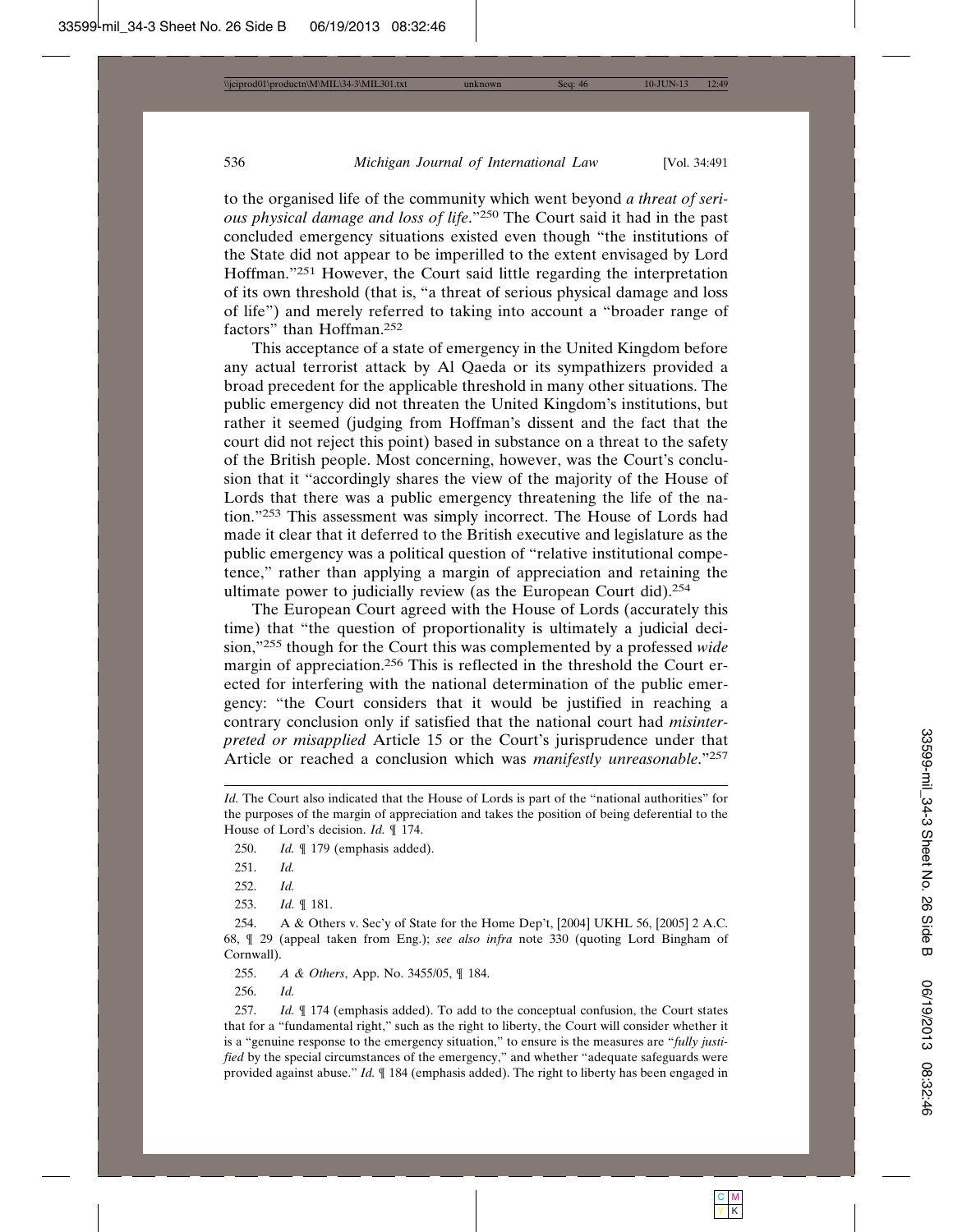\\jciprod01\productn\M\MIL\34-3\MIL301.txt unknown Seq: 47 10-JUN-13 12:49

#### Spring 2013] *Reconceptualizing States of Emergency* 537

This regrettably suggested that misinterpretation, misapplication, or manifest abuse were the real standards by which the Grand Chamber would set aside the deferential margin of appreciation, rather than measures that cannot be shown as "strictly required by the exigencies of the situation" (that is, the wording of Article 15). Finally, the Court also rejected the U.N. Human Rights Committee's view that measures must be exceptional and temporary in nature. The Court stated that it "has never, to date, explicitly incorporated the requirement that the emergency be temporary, although the questions of proportionality of the response may be linked to the duration of the emergency."258

The unanimous decision by the Grand Chamber of the European Court in *A & Others* served only to consolidate the problems in the European jurisprudence on Article 15. The case stands for general principles that simply do not work, are not able to protect human rights during an emergency, and are internally inconsistent. It provided a weak threshold for both the emergency situation and proportionality of measures, including by expressly endorsing a wide margin of appreciation on both legal questions—public emergency and proportionality of measures. However, the foundations of the Grand Chamber's reasoning in *A & Others,* including on margin of appreciation, are not rock solid, due to a feeling that perhaps the Court would have reasoned differently if there had been no House of Lords decision to rely on. Even if so, the judicial reasoning is hardly satisfying.

In summation, a review of the European jurisprudence evidences a pattern of caution and deference in which the Court has failed to impose strict and objective standards for derogations.259 Since *Lawless,* the margin of appreciation has featured in all cases before the Commission and the Court on derogations, and more recently it has usually been a *wide* margin of appreciation. Aside from the *Greek Case*, the Commission and Court have consistently adopted a deferential approach to governments' assertions of a public emergency.260 The European judiciary "chose to defer to the 'better position' of the national authorities both to determine the

259. As Svensson-McCarthy comments on the European jurisprudence, "[c]onsiderable uncertainty also surrounds the question of the burden of proof and the level of evidence required to show the existence of a public emergency." SVENSSON-MCCARTHY, *supra* note 33, at 324, 618. The ostensibly robust standards discussed above—that is, "strictly required by **R** the exigencies of the situation," *see* ECHR, *supra* note 87, art. 15, "the crisis or danger must **R** be exceptional," The Greek Case, App. Nos. 3321/67, 3322/67, 3323/67, 3344/67, 1969 Y.B. Eur. Conv. on H.R. 1, ¶ 153 (Eur. Comm'n on H.R.)—have fallen by the wayside. Hartman states that the use of the margin of appreciation has "prevented interpretation of 'strictly required' meaning essential or indispensable." Hartman, *supra* note 33, at 31, 32, 35. **R**

260. *See* FITZPATRICK, *supra* note 11, at 197. **R**

nearly all the Article 15 cases, and these tests and principles if applied would be inconsistent with any margin of appreciation.

<sup>258.</sup> *Id.* ¶ 178. The U.N. Human Rights Committee by contrast states that the "[m]easures derogating from the provisions of the Covenant must be exceptional and *temporary* in nature." *See* General Comment No. 29, *supra* note 2,  $\parallel$  2 (emphasis added).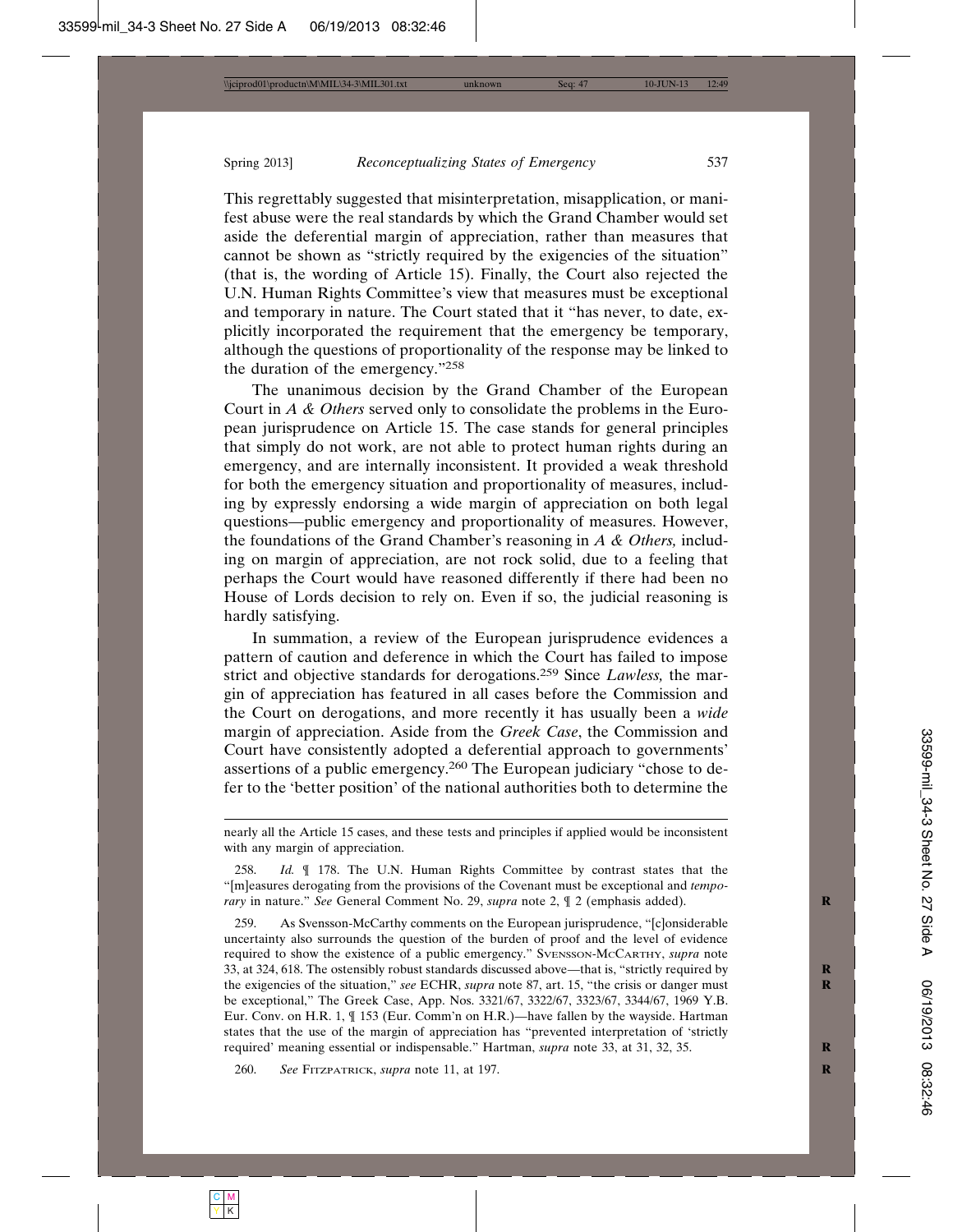\\jciprod01\productn\M\MIL\34-3\MIL301.txt unknown Seq: 48 10-JUN-13 12:49

# 538 *Michigan Journal of International Law* [Vol. 34:491

existence of an emergency and to select measures."261 This makes it difficult to see how the Convention can protect human rights in an emergency in Europe, or more importantly to see how people may be protected from abuse by governments in a state of emergency. Furthermore, with the Grand Chamber decision in *A & Others*, it is now settled case law that a *wide* margin of appreciation applies to *both* the determination of an emergency *and* proportionality of measures.

#### B. *Conceptual Challenges in the Jurisprudence*

The U.N. and European jurisprudence on states of emergency and derogations reveal a number of key themes and issues that challenge the effective interpretation and application of IHRL. There are three particular issues that engage conceptual problems and that may also concern the underlying theoretical debates mentioned above in Part I. These issues will each be discussed in turn below: (a) the margin of appreciation, (b) terrorism as a public emergency, and (c) causation and protection of the government from opposition.

### 1. Margin of Appreciation

The margin of appreciation is commonly explained as the idea that each European society is "entitled to certain latitude in resolving the inherent conflicts between individual rights and national interests or different moral convictions."262 The margin of appreciation is the central conceptual problem of the European jurisprudence on states of emergency. While not mentioned in the *travaux préparatoires* of the European Convention, $263$  it has become integral to the cases and has also been endorsed in the Venice Commission opinion concerning the protection of

<sup>261.</sup> *Id.* at 201 (referring to the *Lawless* and *Ireland* cases).

<sup>262.</sup> Benvenisti, *supra* note 8, at 843–44; *see also* Jeffrey A. Brauch, *The Margin of* **R** *Appreciation and the Jurisprudence of the European Court of Human Rights: Threat to the Rule of Law*, 11 COLUM. J. EUR. L. 113, 115–16 (2005); Lord Lester, *The European Convention on Human Rights in the New Architecture of Europe: General Report*, *in* 8th International Colloquy on the European Convention on Human Rights, Budapest, Hung., Sept. 20–23, 1995, at 227, 237. Its supporters "endors[e] the doctrine as a realistic and appropriate tool by which an international court facilities its dialogue concerning sensitive matters with national legal and political systems and with their unique values and particular needs, . . . reflect[ing] the twin aspects of subsidiarity and cultural diversity." Gross & Ní Aoláin, *supra* note 45, at 627. It has been seen as balancing the *sovereignty* of states with the need to ensure **R** the observance of the human rights obligations in the Convention. *See* R. St. J. Macdonald, *The Margin of Appreciation*, *in* THE EUROPEAN SYSTEM FOR THE PROTECTION OF HUMAN RIGHTS 83, 123 (R. St. J. Macdonald et al. eds., 1993).

<sup>263.</sup> *See, e.g.*, HOWARD CHARLES YOUROW, THE MARGIN OF APPRECIATION DOC-TRINE IN THE DYNAMICS OF EUROPEAN HUMAN RIGHTS JURISPRUDENCE 14 (1996); *see also* Michael R. Hutchinson, *The Margin of Appreciation Doctrine in the European Court of Human Rights*, 48 INT'L & COMP. L.Q. 638, 639 (1999); Nicholas Lavender, *The Problem of the Margin of Appreciation*, 4 EUR. HUM. RTS. L. REV. 380, 381 (1997); McHarg, *supra* note 41. **R**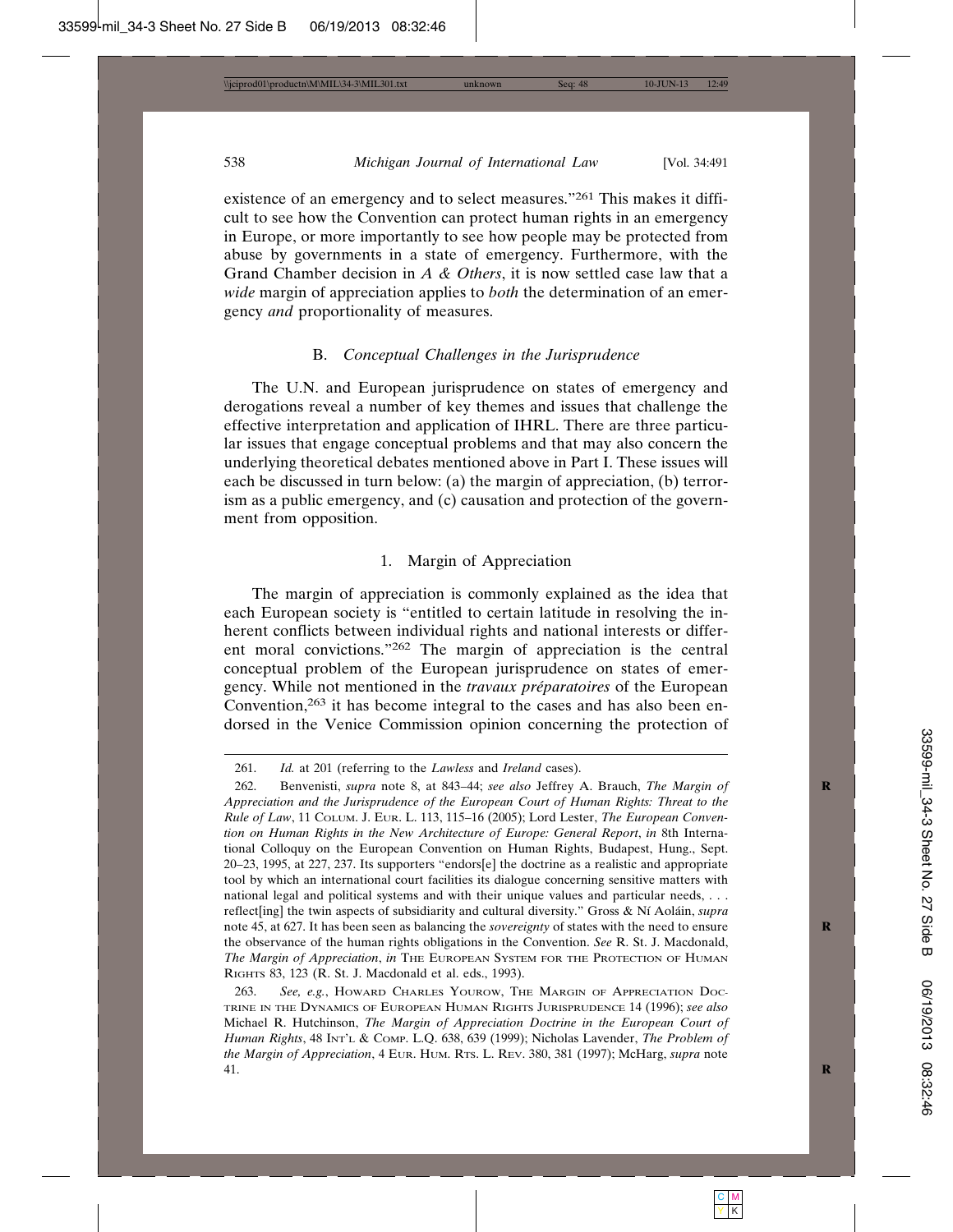\\jciprod01\productn\M\MIL\34-3\MIL301.txt unknown Seq: 49 10-JUN-13 12:49

C M Y | K

# Spring 2013] *Reconceptualizing States of Emergency* 539

human rights in emergency situations.<sup>264</sup> By contrast, the U.N. Human Rights Committee has rejected the margin of appreciation for interpretation of the Covenant.265 While the concept is used now in a range of ways in European Convention cases,266 its genesis was the *Cyprus*, *Lawless*, and *Greek* cases concerning states of emergency. A key second and subsequent use of the concept has been to apply a margin of appreciation to the different social values in Europe in cases on freedom of expression and religion. This use may be seen as advancing judicial self-restraint on difficult issues.267 It is also said to be closely connected to the *democratic* nature and processes of the states parties to the Convention.268 This rationale engages some of the more theoretical debates in Part I above, such as separation of powers and democracy as a check on emergency powers.

While the margin of appreciation is now a well-established part of European jurisprudence, its "exact ambit and role are far from being fully developed."269 As evidenced above, in the *A & Others* case, the margin of appreciation and Article 15's requirements are prima facie not easily reconciled despite the desire for them to be perceived as such. The Venice Commission unfortunately succumbed to these inherent contradictions when it stated that "[a]lthough the state authorities enjoy a margin of appreciation, *they must not go beyond* what is necessary or proportionate."270 There is strong inconsistency in the application of this concept,

265. This is the case even though express reference to this doctrine was made during the early discussions the Third (Human Rights) Committee in 1963. *See* Rep. of the 3d Comm., *Draft International Covenants on Human Rights*, ¶ 49, U.N. Doc. A/5655 (Dec. 10, 1963) (by Refslund Thomsen); YUTAKA ARAI-TAKAHASHI, THE MARGIN OF APPRECIATION DOC-TRINE AND THE PRINCIPLE OF PROPORTIONALITY IN THE JURISPRUDENCE OF THE EHCR 17 (2002).

266. Examples include for the protection of public morals and children's literature. *See* Handyside v. United Kingdom, 24 Eur. Ct. H.R. (ser. A) at 28 (1976). For an extensive list of the cases, issues, and articles, see *The Margin of Appreciation*, COUNCIL EUR., http:// www.coe.int/t/dghl/cooperation/lisbonnetwork/themis/ECHR/Paper2\_en.asp (last visited Apr. 2, 2013).

267. *See* Higgins, *supra* note 33, at 313. *But see* Gross & Ní Aoláin, *supra* note 45, at **R** 628.

268. Gross & Ní Aoláin, *supra* note 45, at 628. "James Fawcett has suggested that the **R** margin of appreciation occupies a middle position between what a democratic State considers necessary and what is objectively necessary to attain a permitted end." Higgins, *supra* note 33, at 313; *see also* SVENSSON-MCCARTHY, *supra* note 33, at 305. **R**

269. SVENSSON-MCCARTHY, *supra* note 33, at 318. It has also frustrated attempts at **R** universal standards. *See* Benvenisti, *supra* note 8, at 845; *see also* Gross & Ní Aoláin, *supra* **R** note 45, at 635 ("There are few cases, relatively speaking, in which the Court has made any **R** real effort to delineate the criteria and parameters that are taken into consideration when deciding the actual use of the doctrine in a given case.").

270. Venice Comm'n, *supra* note 40, ¶ 39 (emphasis added) (speaking in the context of **R** freedom of assembly).

<sup>264.</sup> Venice Comm'n, *supra* note 40, ¶ 19 ("Nonetheless, Contracting States are allowed **R** a '*margin of appreciation*' being the latitude or discretion allowed to a State in its laws and how it enforces them. This margin of appreciation extends to the choice of means to be used by the authorities to ensure that lawful demonstrations take place peacefully and to what extent interference is necessary.").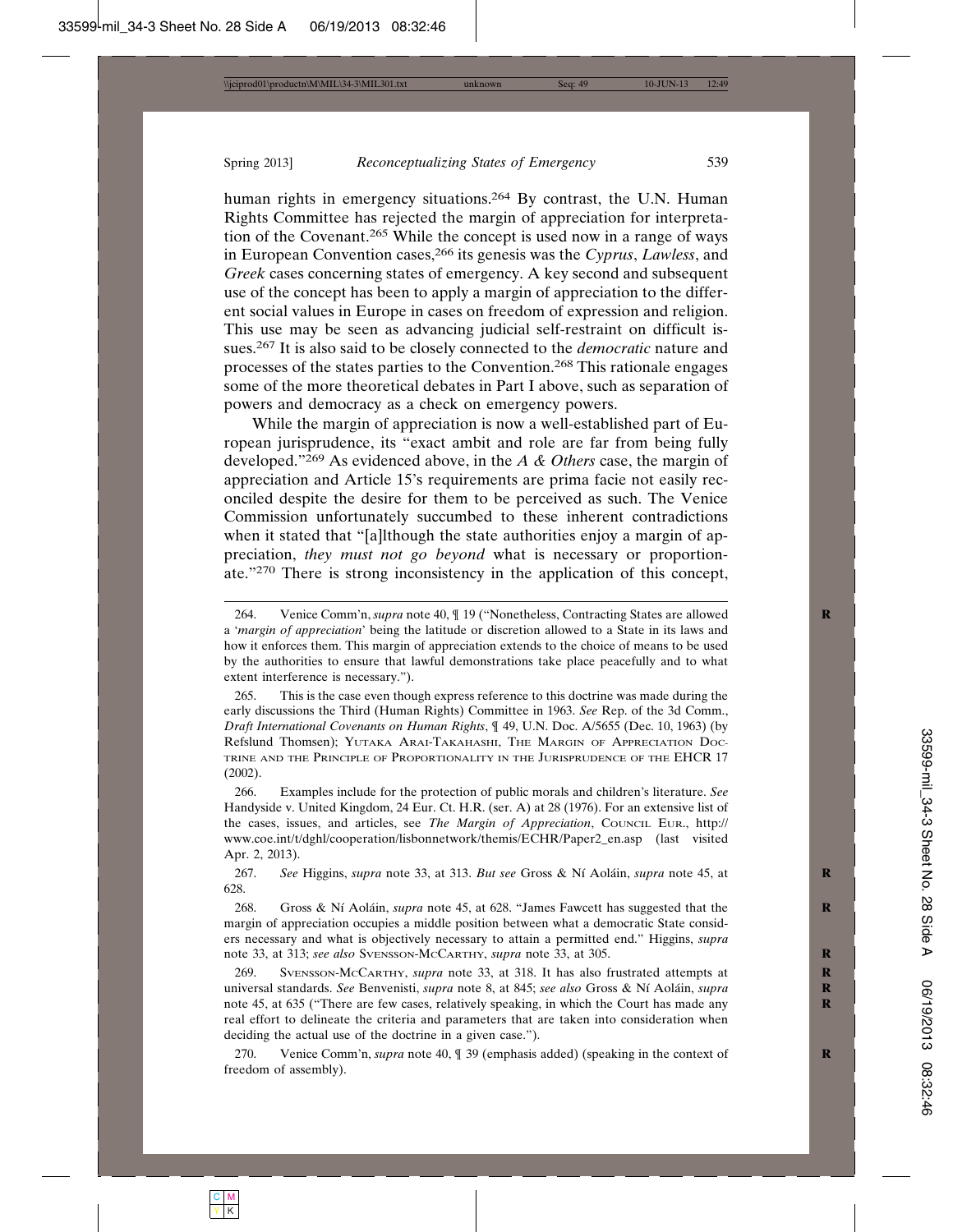\\jciprod01\productn\M\MIL\34-3\MIL301.txt unknown Seq: 50 10-JUN-13 12:49

# 540 *Michigan Journal of International Law* [Vol. 34:491

and the results range from an objective examination of the limitations of the margin to a total abdication by the courts and tribunals of their role in assessing states' compliance. The heart of the problem is the subjectivity and elasticity of the margin of appreciation concept, which is further compounded by invoking either a *wide* or *narrow* margin.

The margin of appreciation concept has become a tool that provides an easy way out for the European Court when faced with difficult state-ofemergency cases. As Svensson-McCarthy accurately sums it up:

[W]hen the Court emphasises the limits of its powers of review under Art. 15 at the same time as it grants a "wide" margin of discretion to the High Contracting Parties, it inevitably conveys the impression of wanting to avoid having to make rulings against governments except in manifestly abusive cases.271

In this regard, the Court "essentially reverts difficult policy questions back to national institutions, in complete disregard of their weaknesses."272 The margin of appreciation's inherent deference to states to resolve difficult political and moral decisions is in part justified by the liberal democratic nature of the states, and thus an inherent faith by the courts in the legitimacy and lawfulness of their decisions rooted in liberal democratic theory. Yet the context in which the margin is most frequently applied illustrates an inherent contradiction between this rationale and another inherent aspect of liberal democracy: the role of the judicial branch and the law in safeguarding the minority against a "tyranny of the majority." Thus, as Eyal Benvenisti points out, a doctrine grounded in the legitimacy of democratic decision making is inappropriate where the conflict concerns treatment of the minority by the majority—a province of the judiciary in liberal democratic theory.273 Nearly all the European cases on states of emergency can be cast as involving treatment of minorities by majorities (for example, Northern Ireland and Catholics, Turkey and the Kurds, the United Kingdom and foreigners of Arab origins).

273. *See id.* at 853–54.

<sup>271.</sup> SVENSSON-MCCARTHY, *supra* note 33, at 314–15; *see also* Benvenisti, *supra* note 8, **R** at 844 ("Inconsistent applications in seemingly similar cases due to different margins allowed by the court might raise concerns about judicial double standards."). As the ICJ report states, there is potential for a "'double standard' or a reluctance to scrutinize closely the actions of a country enjoying a generally positive image with regard to human rights practices." *See* ICJ STUDY, *supra* note 38, at 455. Gross and Ní Aoláin in their major study suggested that the **R** "deep reasons for the [European jurisprudence] according the widest margin of appreciation . . . are not explicitly stated in the Court's judgments." Gross & Ní Aoláin, *supra* note 45, at 637. These seem to include the difficulty in replicating the conditions for the decision that the government faced at the time, the "considerations of the Court's own legitimacy particularly as a supranational body seeming to intervene in matters so close to 'raw' nerves of national sovereignty," and the "realization that proper functioning of the Convention system depends on the cooperation of states in the absence of meaningful enforcement mechanisms." *Id.*

<sup>272.</sup> Benvenisti, *supra* note 8, at 853. **R**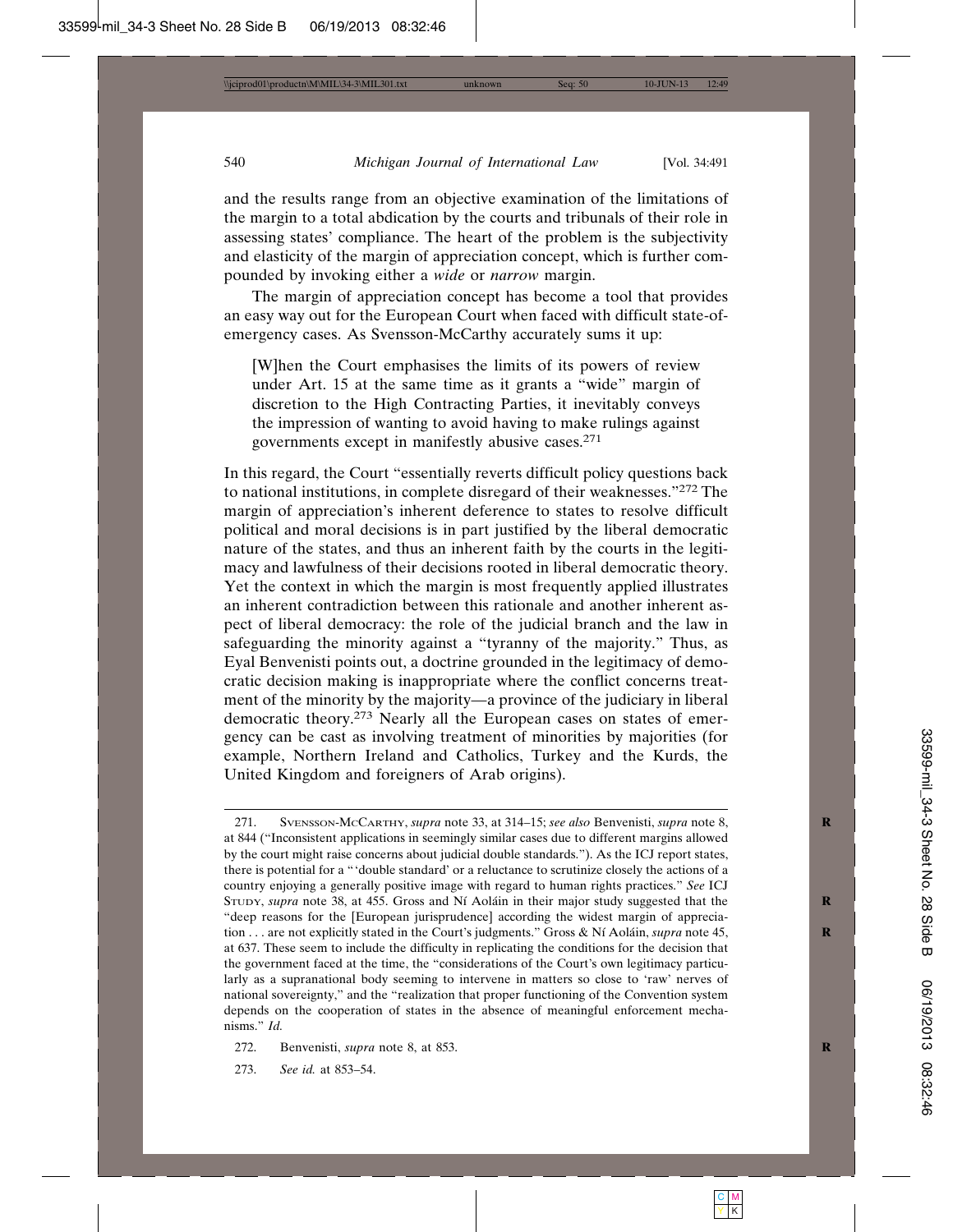\\jciprod01\productn\M\MIL\34-3\MIL301.txt unknown Seq: 51 10-JUN-13 12:49

### Spring 2013] *Reconceptualizing States of Emergency* 541

Despite the problems with the margin of appreciation, even some of its strongest critics do not advocate that it be done away with entirely, but rather applied restrictively.274 Higgins, for example, criticizes the concept but suggests that the margin of appreciation applies to the existence of the state of emergency *only* and not to the proportionality of measures.275 The challenge to this suggestion is determining whether the two questions public emergency and proportionality of measures—are sufficiently mutually exclusive to apply the margin of appreciation to one and not the other. As demonstrated above, the judicial assessment of proportionality requires the "exigencies of the situation" to be the yardstick against which the proportionality of any measures are considered. Where there is judicial deference (that is, through the margin of appreciation) or avoidance in assessing the emergency situation, there is a risk that the proportionality assessment takes place in the context of a government's inaccurate and unsubstantiated assertion of a public emergency. In other words, a court may need to consider the proportionality of measures that might be justified by a legitimate public emergency, but in a context where the court has already deferred to a government's unjustified assertion of public emergency. This can lead to a substantive deference to the government's assessment, which in turn corrupts the juridical assessment of proportionality since in reality the threshold of public emergency has not even been met.

Svensson-McCarthy is the sole commentator of IHRL who has begun to grapple with this complex issue and recognizes the symbiotic relationship between the two legal questions. She notes in the *Ireland v. United Kingdom* context that the reasoning "contains a fundamental contradiction, which follows from the fact that the Court expressly declined to make its own assessment of the strict necessity of the emergency measures on the ground that its task was limited to reviewing the 'lawfulness' of the derogatory measures under the Convention."276 The problem with Higgins's and others' suggestion is that it does provide some logical support for the *A & Others* finding by the European Court that the margin of appreciation is applied to both questions, since it is not really possible to apply it only to the public-emergency question.

### 2. Terrorism: Threat, Duration, and Imminence

Terrorism poses a significant conceptual challenge to avoiding the abuse of states of emergency. In interpreting the ICCPR, the U.N. Human Rights Committee's General Comment 29 does not even mention terrorism as one of the frequent bases invoked for a state of emergency. However, while not discussed at the time of the negotiations of the Covenant

<sup>274.</sup> *See, e.g.*, Gross & Ní Aoláin, *supra* note 45, at 648–49 ("Only the narrowest of **R** margins should be accorded the derogating government.").

<sup>275.</sup> *See* Higgins, *supra* note 33, at 299–300 ("This writer believes that there are good **R** reasons for not embracing the notion of margin of appreciation in regard to the existence of a public emergency, if that phrase amounts to anymore more than a mere reminder to the Commission that it may be difficult for it to verify all its facts.").

<sup>276.</sup> SVENSSON-MCCARTHY, *supra* note 33, at 600. **R**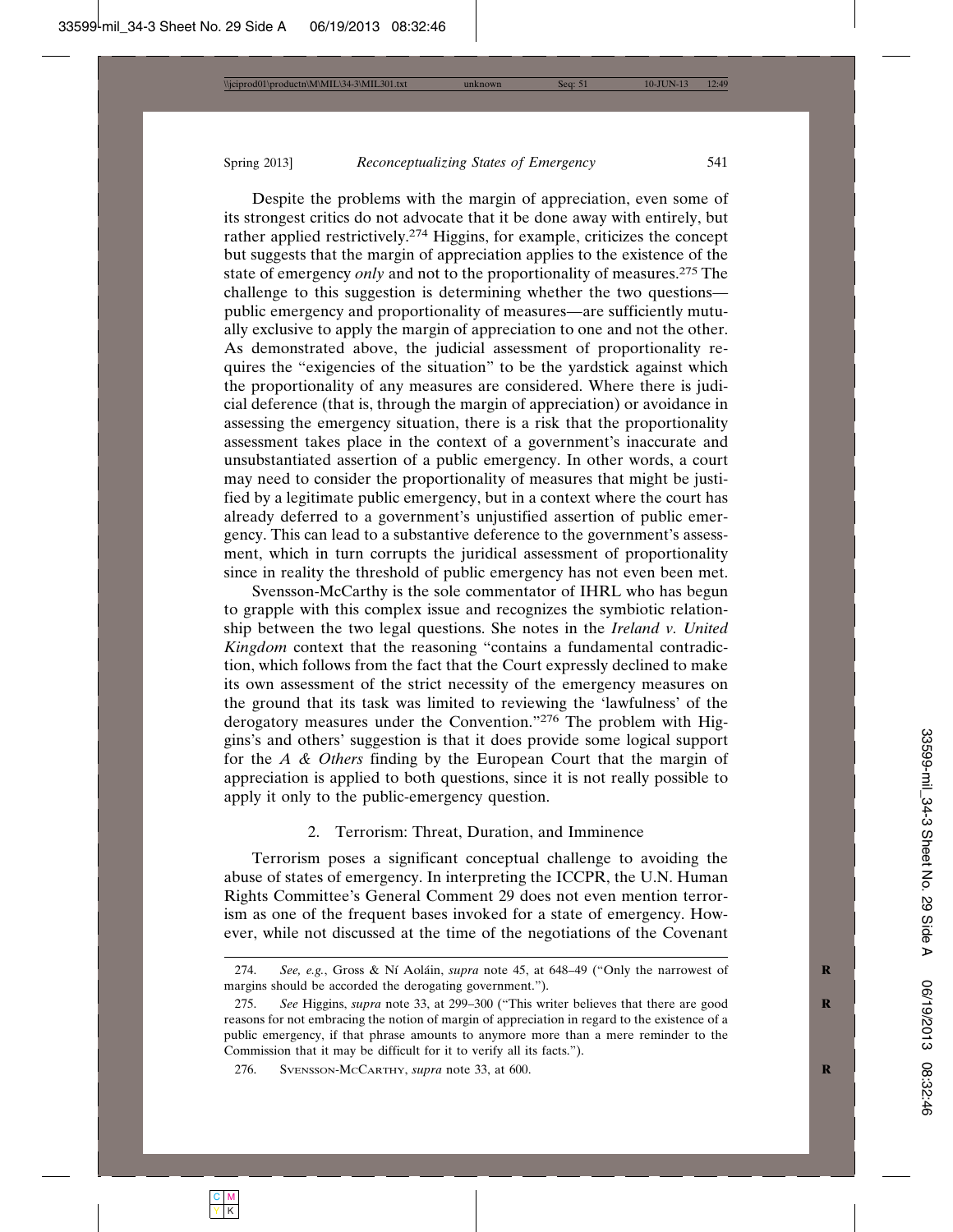\\jciprod01\productn\M\MIL\34-3\MIL301.txt unknown Seq: 52 10-JUN-13 12:49

# 542 *Michigan Journal of International Law* [Vol. 34:491

and European Convention, terrorism has become frequently invoked by states as the basis of an emergency and is the mainstay of the relevant cases in the European system. As is well known, the meaning of terrorism is controversial and it is not a clearly defined term under international law.277 The distinction between "terrorists" and "freedom fighters" was contentious in the context of colonial oppression and states of emergency and still is today in situations such as the Occupied Palestinian Territories, the Kurds in Turkey, and the Tamils in Sri Lanka.

While opposing views exist, $278$  it is not controversial to accept that terrorism may form the basis of a state of emergency. Terrorism may be viewed as a threat to the life of the nation, where "life of the nation" may refer to the physical population, the state's territorial integrity, or the function of the organs of the state.279 It is very likely there are points in the history of Northern Ireland and Israel, for example, where terrorism has provided sufficient justification for the derogation of human rights under the relevant treaties. The robust focus of states on combating terrorism is well justified, but it has become mixed up with other issues, and whether or not it forms a justified basis of derogation in any particular situation is often problematic. The heart of the problem is that most terrorism is targeted at creating ongoing fear in the civilian population, and, as such, it often may not threaten the institutions of state and governance, nor be exceptional or temporary in nature. The point at which the threat of terrorism reaches the threshold necessary to satisfy a public emergency that requires derogation of human rights obligations is unclear.

In *A & Others*, the European Court of Human Rights drew a parallel between Northern Ireland and the British situation post-9/11 to justify the argument that terrorism may constitute a state of emergency. In making the comparison, the Court, quoting from *Ireland v. United Kingdom*, referred to "a particularly far-reaching and acute danger for the territorial integrity of the United Kingdom."280 The British notice of derogation post-9/11 used the terminology of a "terrorist threat" and "national security" to describe the public emergency but did not go beyond this to identify the nature or impact of the threat. Additionally, the derogation was at a time prior to any attacks on the United Kingdom.281 As mentioned above, Lord Hoffman provided a dissenting opinion and focused on the lack of threat to "our institutions of government or our existence as a civil

280. A & Others v. United Kingdom, App. No. 3455/05, ¶ 184 (Eur. Ct. H.R. 2009), http://hudoc.echr.coe.int/sites/eng/pages/search.aspx?i=001-91403.

281. The U.K. government states in its derogation order that

33599-mil\_34-3 Sheet No. 29 Side B 06/19/2013 08:32:46

 $\pmb{\varpi}$ 

06/19/2013 08:32:46

33599-mil\_34-3 Sheet No. 29 Side

<sup>277.</sup> *See, e.g.*, Interlocutory Decision on the Applicable Law: Terrorism, Conspiracy, Homicide, Perpetration, Cumulative Charging, Case No. STL-11-01/I/AC/R176bis, at 3 (Special Trib. for Leb. Feb. 16, 2011).

<sup>278.</sup> *See, e.g.*, Sub-Comm'n on the Promotion and Protection of Human Rights, *Specific Human Rights Issues: New Priorities, in Particular Terrorism and Counter-terrorism*, ¶ 37, U.N. Doc. A/HRC/Sub.1/58/30 (Aug. 3, 2006) (by Kalliopi K. Koufa) ("In general, only certain mercenary groups, not terrorist groups, have the capacity to threaten the existence of a State, and then only a small or poorly defended one.").

<sup>279.</sup> *See* Siracusa Principles, *supra* note 11, princ. 39(b). **R**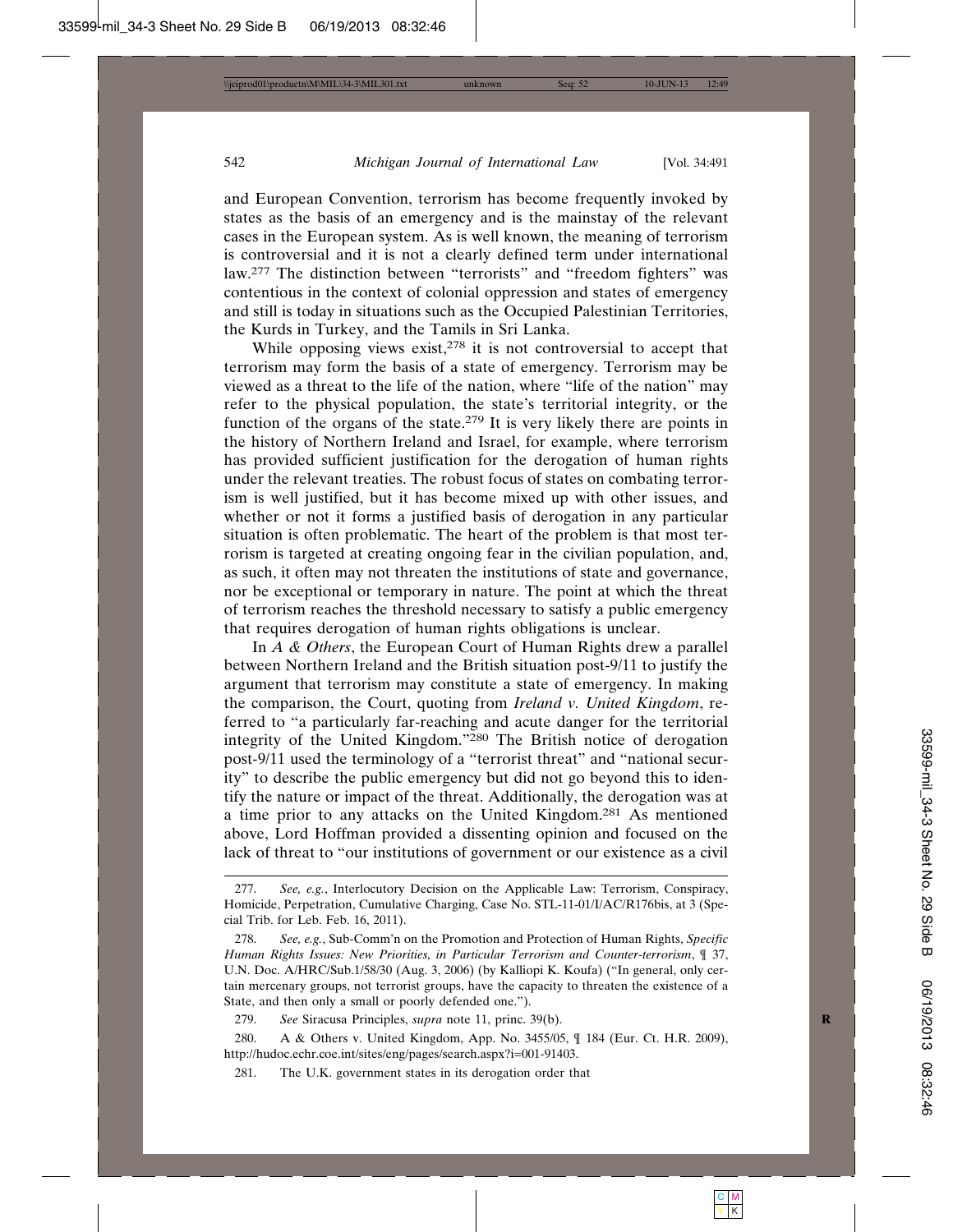\\jciprod01\productn\M\MIL\34-3\MIL301.txt unknown Seq: 53 10-JUN-13 12:49

# Spring 2013] *Reconceptualizing States of Emergency* 543

community."282 The European Court in *A & Others* rejected his argument and indicated that there was an "urgent need to protect the population of the United Kingdom from terrorist attack."283 While there were similarities in the *Ireland* and *A & Others* cases, there were also great differences, particularly in the material impact that the Irish Republican Army had on the U.K. nation and its people as compared to the nascent Al Qaeda threat at that time.

The *level* of threat also needs to be considered alongside the *nature* of the threat in the context of proportionality of measures directed at that threat. The *A & Others* case, for example, illustrates a misconception by the United Kingdom of the threat forming the basis of its derogation. The British derogation identified "foreign nationals" in particular as the threat, and they were the target of the measures complained of and ultimately found in violation of the Convention. The Grand Chamber in *A & Others* referred to the 2005 London bombings, four years after the British derogation, to demonstrate that the public emergency was real and justified.284 What the Chamber did not acknowledge was that the bombers were all British nationals and therefore not subject to the derogation actually in question (as the derogation addressed foreigners only). These finer but important points tend to get lost in the rhetoric of the "war on terror," which is used to justify extensive recourse by government to emergency powers.<sup>285</sup>

The principle that proportionality in part relies on the imminence of the threat posed by the public emergency, which has its origins in the *Greek Case*, has been repeatedly endorsed by commentators, including in scholarly IHRL projects. The Siracusa Principles ON THE LIMITATION AND

[t]here exists a terrorist threat to the United Kingdom from persons suspected of involvement in international terrorism. In particular, there are foreign nationals present in the United Kingdom who are suspected of being concerned in the commission, preparation or instigation of acts of international terrorism, of being member of organisations or groups which are so concerned or of having links with members of such organisations or groups, and who are a threat to the national security of the United Kingdom.

Human Rights Act 1998 (Designated Derogation) Order 2001, S.I. 2001/3644 (U.K.), *available at* http://www.legislation.gov.uk/uksi/2001/3644/made. The United Kingdom also justified its state of emergency by referring to U.N. Security Council resolutions 1368 and 1373, where the attacks were explicitly recognized as a "threat to international peace and security" and a "serious challenge and threat to international security." *Id.* art. 2, ¶ 2 (referring to S.C. Res. 1368, ¶ 1, U.N. Doc. S/RES/1368 (Sept. 12, 2012) and S.C. Res 1373, ¶ 4, U.N. Doc. S/RES/ 1373 (Sept. 28, 2001)).

282. A & Others v. Sec'y of State for the Home Dep't, [2004] UKHL 56, [2005] 2 A.C. 68, ¶ 96 (appeal taken from Eng.).

- 283. *A & Others,* App. No. 3455/05, ¶ 216.
- 284. *See id.* ¶ 177.

C M Y | K

285. This point has been the subject of significant literature. *See, e.g.*, AGAMBEN, *supra* note 12, at 15–19; Fitzpatrick, *supra* note 190, at 252; Humphreys, *supra* note 13, at 679–80. **R**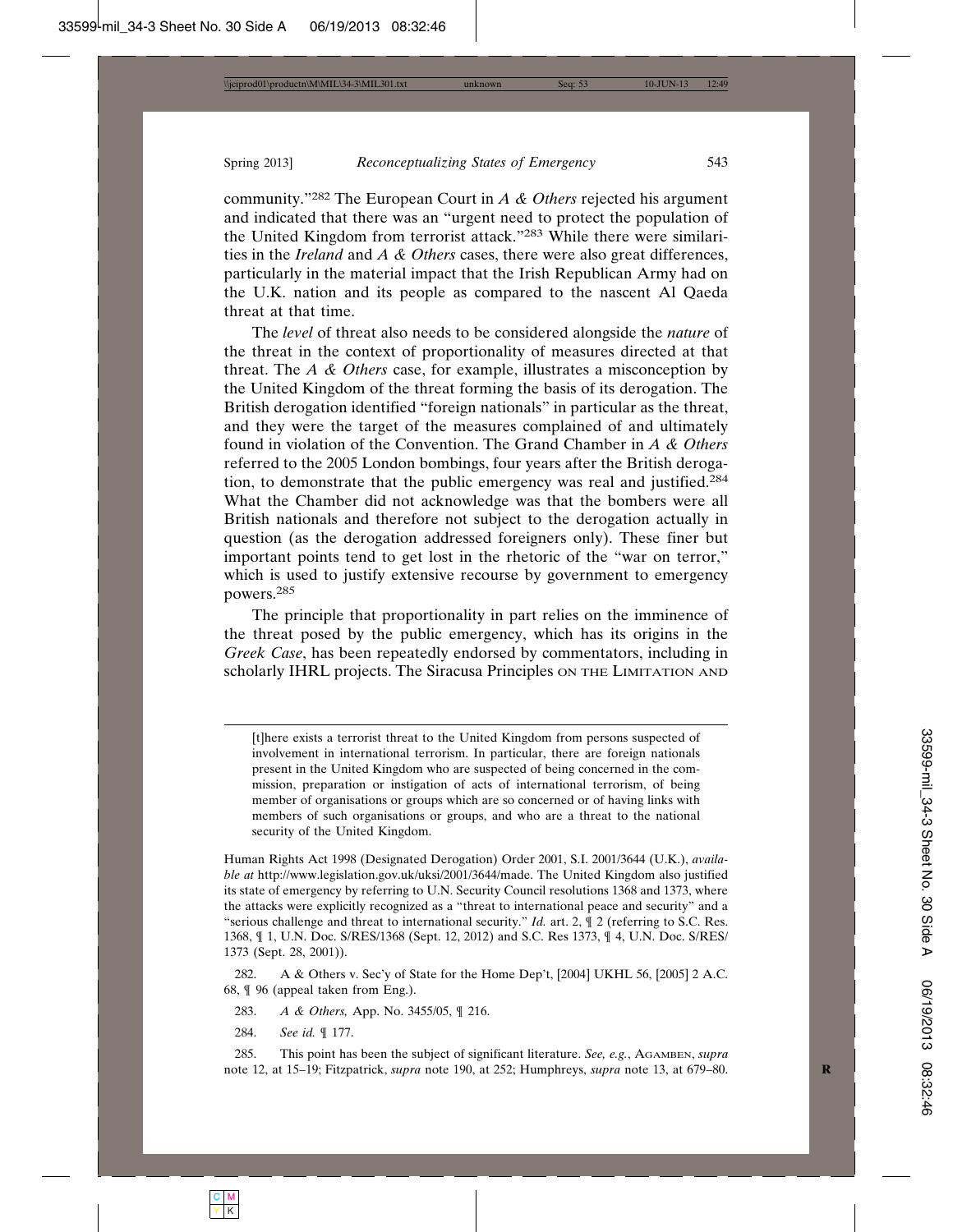\\jciprod01\productn\M\MIL\34-3\MIL301.txt unknown Seq: 54 10-JUN-13 12:49

## 544 *Michigan Journal of International Law* [Vol. 34:491

DEROGATION OF PROVISIONS IN THE ICCPR,<sup>286</sup> for example, provide that "[e]ach measure shall be directed to an actual, clear, present or *imminent* danger and may not be imposed merely because of an apprehension of *potential* danger."<sup>287</sup> The juridical application of this principle and the precise and somewhat arbitrary distinction between imminence and potentiality is fraught. There is no example of a case involving terrorism where a treaty body has dealt seriously with this imminence issue, although it has featured in dissenting opinions. In the *Lawless* case, for example, five European Commission on Human Rights members dissented against the finding that the terrorist threat was a public emergency. Four of the members effectively suggested that the situation had not reached the threshold of public emergency, as it had persisted in a virtually unchanged form for years, and that the Commission had been overly deferential to the Irish Government's assertion.288 The other Commission member adopted a similar position, but also indicated that he was not convinced it was necessary as a general matter to even make a legal determination of a public emergency.289

The essentially temporary nature of a state of emergency is part of its philosophical heritage and is also a confirmed principle in the literature.290 The U.N. Human Rights Committee stated in General Comment 29 that "[t]he restoration of a state of normalcy where full respect for the Covenant can again be secured must be the *predominant objective* of a State party derogating from the Covenant."291 As discussed above in Part II

289. *Id.* at 93.

290. Special Rapporteur's Tenth Report, *supra* note 1, ¶ 69; Special Rapporteur of the **R** Sub-Comm'n on Prevention of Discrimination and Protection of Minorities, *Question of the Human Rights of Persons Subjected to Any Form of Detention or Imprisonment*, ¶ 69, U.N. Doc. E/CN.4/Sub.2/1982/15 (July 27, 1982) (by N. Questiaux); SUBRATA ROY CHOWDHURY, RULE OF LAW IN A STATE OF EMERGENCY: THE PARIS MINIMUM STANDARDS OF HUMAN RIGHTS NORMS IN A STATE OF EMERGENCY 5 (1989); PARIS MINIMUM STANDARDS, *supra* note 11,  $\mathbb{I}$  3(a); ORAA, *supra* note 15, at 30. **R** 

291. General Comment No. 29, *supra* note 2, ¶ 1 (emphasis added). Special Rapporteur **R** Questiaux had stated something similar: "After this analysis, one clear fact emerges: above and beyond the rules which have just been enunciated, one principle, namely, the principle of provisional status, dominates all others. The right of derogation can be justified solely by the

<sup>286.</sup> Siracusa Principles, *supra* note 11, ¶ (i). The Siracusa Principles were the output of **R** a group of thirty-one experts in international law, convened in 1984 by the ICJ, the International Association of Penal Law, the American Association for the ICJ, and the Urban Morgan Institute for Human Rights, and the International Institute of Higher Studies in Criminal Sciences. *Id.*

<sup>287.</sup> *Id.* ¶ 54 (emphasis added). Svensson-McCarthy, for example, defines an imminent threat as one "on the verge of breaking out at any moment." SVENSSON-MCCARTHY, *supra* note 33, at 299 (emphasis omitted); *see also id.* at 3, 292. Grossman states: "[T]he cause must **R** be a real or imminent event. Mere potential dangers, latent or speculative in nature, do not warrant the proclamation of emergency conditions." Grossman, *supra* note 14, at 42. Oraá, for example, considers "imminent" to exclude any crisis situations that, however dangerous, are still only *potentially* so serious as to actually threaten the life of the nation. ORAA, *supra* note 15, at 27.

<sup>288.</sup> Lawless v. Ireland, App. No. 332/57, Eur. Ct. H.R. (ser. B) at 94–102 (Eur. Comm'n on H.R. 1960–1961).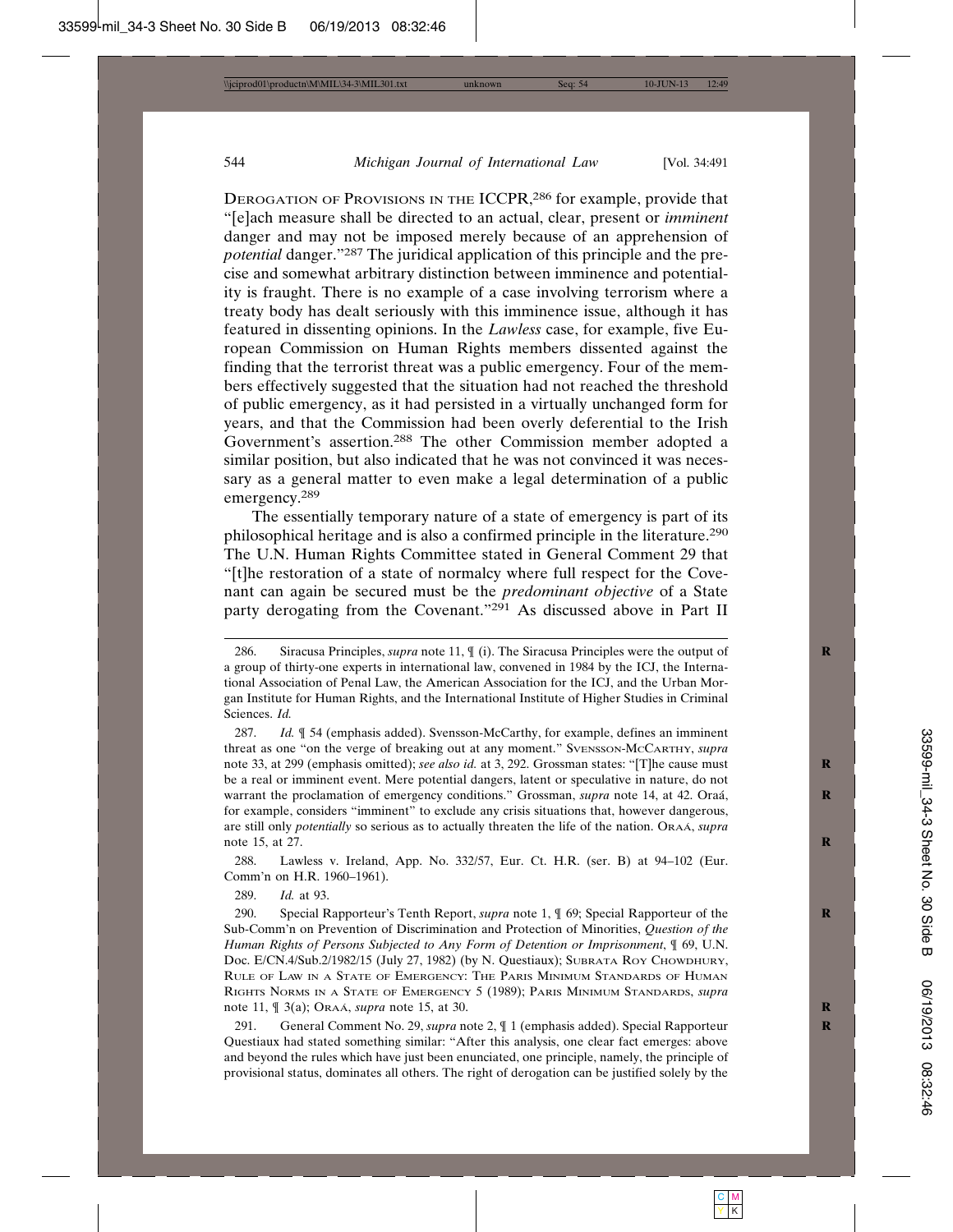\\jciprod01\productn\M\MIL\34-3\MIL301.txt unknown Seq: 55 10-JUN-13 12:49

# Spring 2013] *Reconceptualizing States of Emergency* 545

concerning practice and problems, this suggestion has been honored in the breach, particularly for public emergencies based on terrorist threats. The European jurisprudence, for example, has focused mostly on the United Kingdom and Turkey and their respective terrorist emergencies.<sup>292</sup> Northern Ireland was subject to an entrenched terrorist emergency for nearly thirty years, and Turkey was engaged in a similar conflict for most of the time between 1970 and 1987, including almost the entirety of the seven years from 1980 to 1987.

More recently, the temporality issue has become important since 9/11, Al Qaeda, and the "war on terror."293 The war against terrorism has risked becoming an entrenched state of emergency or "the permanent emergency."294 As Fitzpatrick commented, "[n]o territory is contested; no peace talks are conceivable; progress is measured by the absence of attacks, and success in applying control measures (arrests, intercepted communications, interrogations, and asset seizures). The duration of 'hostilities' is measured by the persistence of fear that the enemy retains the capacity to strike."295 In this regard, with a semiperpetual nature and the difficulty of threat assessment, terrorism poses a great problem for juridical assessment based on the agreed principles for states of emergency. Terrorism can become a form of entrenched public emergency that breaks down the theoretical distinction between the normal and the exceptional or even stretches the exceptional to become the norm.296 The justification offered to the U.N. Human Rights Committee by Israel in 1998 on its state of emergency demonstrates the point well:

[O]n the one hand, the State and its citizens have been subjected without cease to a grimly real existential threat, to an ongoing state of war with some of its neighbours whose policies still aim at Israel's destabilization or destruction, to campaigns of political violence which continue to exact a dreadful toll, and to full-scale armed conflict six times in nearly 50 years. On the other hand, aside from those periods of all-out war, Israel's civil and governmental institutions generally function uninterruptedly in normal fashion in the midst of the continuing conflict. As a matter of political reality, Israel's needs for a formal state of emergency will

concern to return to normality." Special Rapporteur of the Sub-Comm'n on Prevention of Discrimination and Protection of Minorities, *supra* note 290, ¶ 69. **R**

<sup>292.</sup> See the examples provided by Gross & Ní Aoláin, *supra* note 45, at 645–46.

<sup>293.</sup> As pointed out, 9/11 and the "war on terror" were not new for issues of state emergency; rather, as Dyzenhaus says, "all that is new is the prevalence of the claim that this emergency has no foreseeable end and so is permanent." DYZENHAUS, *supra* note 12, at 2. **R**

<sup>294.</sup> Fitzpatrick, *supra* note 190, at 251. **R**

<sup>295.</sup> *Id.*

<sup>296.</sup> *See* Gross & Ní Aoláin, *supra* note 45, at 645.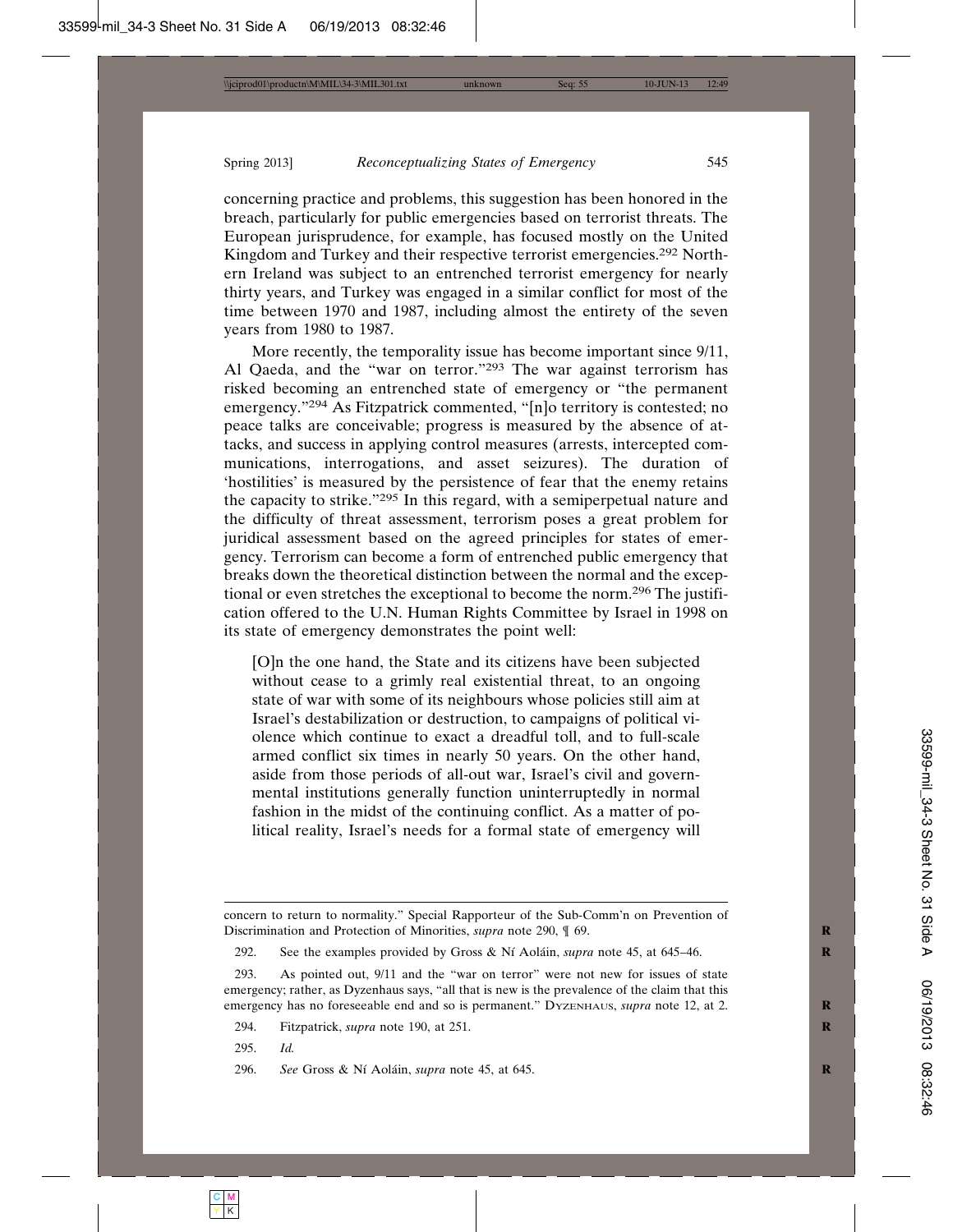\\jciprod01\productn\M\MIL\34-3\MIL301.txt unknown Seq: 56 10-JUN-13 12:49

# 546 *Michigan Journal of International Law* [Vol. 34:491

C M Y | K

abate when it succeeds in concluding and implementing formal peace arrangements in the region.297

For entrenched states of emergency, in particular ones founded on threats of terrorism, time limits are often mentioned as a tool of mitigation. The U.N. Sub-Commission's updated *Preliminary Framework Draft of Principles and Guidelines on Human Rights and Terrorism* provided that "[g]reat care should be taken to ensure that exceptions and derogations that might have been justified because of an act of terrorism meet strict time limits and do not become perpetual features of national law or action."298 This conflicts obviously with the Israeli government's arguments set out above. The idea of limited duration for states of emergency is reflected in many states' legal systems,<sup>299</sup> but as has been the case in Egypt, the United Kingdom, Sri Lanka, and other states, this is not an effective constraint, as often the emergency measures continue to be periodically renewed without much difficulty. The slippery slope from exception to norm illustrated by the use of terrorism to justify a state of emergency has also provided many states with a strong pretext for entrenched, institutionalized, and unjustified states of emergency. While it is a comfort that normal laws can address new terrorist threats, it has also meant that antiterrorism laws have in some cases become a safe haven for de facto emergency laws.300

### 3. Causation and Protection of the Government

The literature and jurisprudence on states of emergency does not focus on the issue of causation of the state of emergency. To the extent that a government is responsible for a violent crackdown on generally peaceful protests, triggering a state of emergency, there may be an inherent problem with causation of the public emergency. The U.N. Commission on Human Rights' debates in the 1950s recognized that it was difficult to give a precise definition to "the life of the nation" but it "was significant that

300. *See, e.g.*, Uniting and Strengthening America by Providing Appropriate Tools Required to Intercept and Obstruct Terrorism Act (USA PATRIOT Act) of 2001, Pub. L. No. 107-56, § 213, 115 Stat. 272, 285–86 (2001) (outlining the Act's "sneak and peak" provisions); Anti-Terrorism, Crime and Security Act, 2001, c. 24, §§ 24–31 (Eng.) (prescribing special immigration procedures for suspected terrorists), considered in case cited *supra* note 246. **R**

<sup>297.</sup> H.R. Comm., *Initial Report of States Parties Due in 1993: Israel*, ¶ 123, U.N. Doc. CCPR/C/81/Add.13 (June 2, 1998).

<sup>298.</sup> *See* Sub-Comm'n on the Promotion and Protection of Human Rights, *supra* note 278, ¶¶ 24, 37(b), 42. **R**

<sup>299.</sup> *See, e.g.*, 1958 CONST. art. 16 (Fr.) (permitting referral of the emergency after thirty days to the Constitutional Council, the President of the Senate, sixty Members of the National Assembly, or sixty Senators, and requiring a decision by them after sixty days on the continuance of the state of emergency); Emergencies Act, R.S.C. 1985, c. 22 (Can.) (referring to "special temporary measures"); Emergency Act 67 of 1977 § 2(1)(a) (S. Afr.) ("The President may . . . make such regulations as are necessary or expedient to restore peace and order and to make adequate provision for terminating the state of emergency.").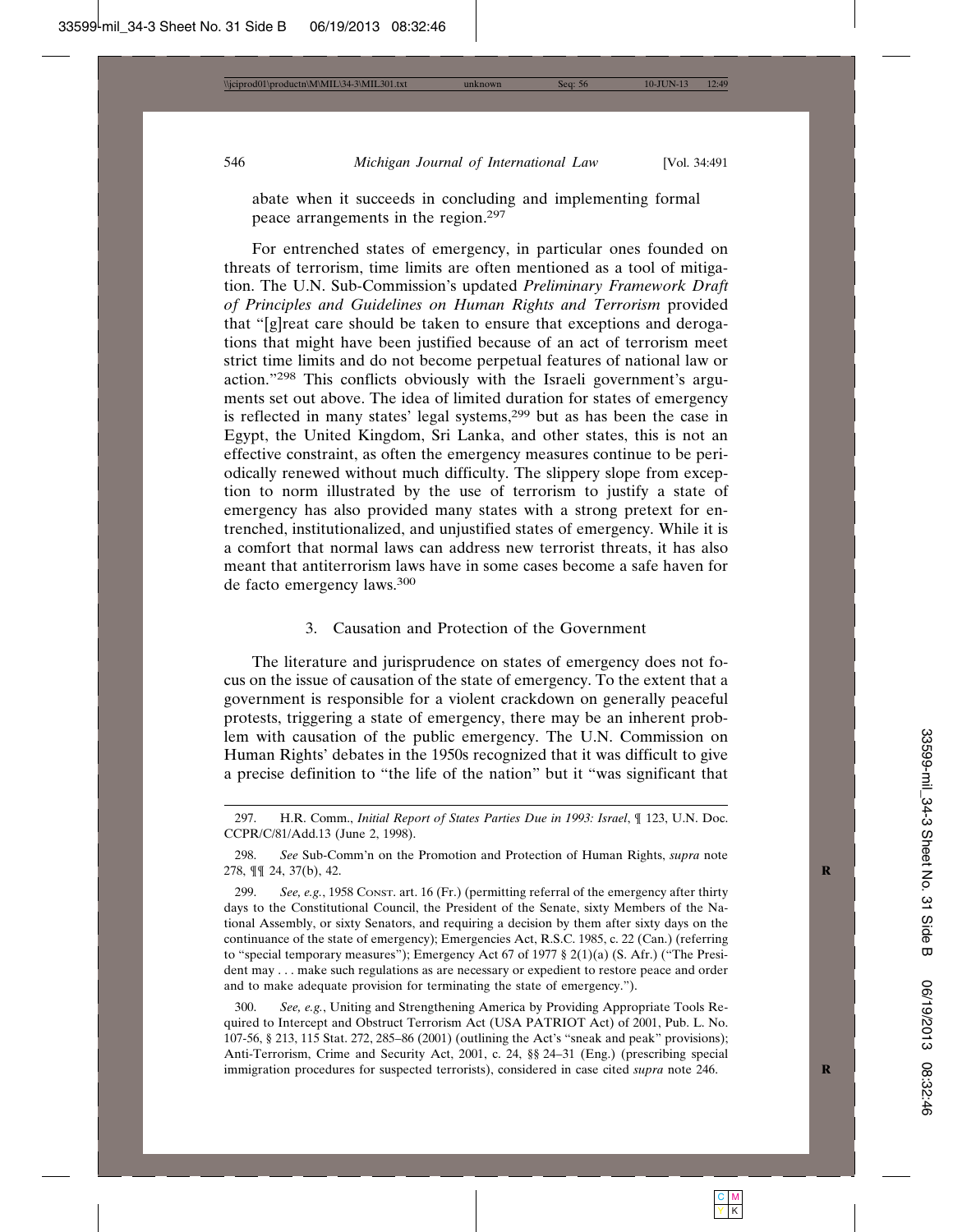\\jciprod01\productn\M\MIL\34-3\MIL301.txt unknown Seq: 57 10-JUN-13 12:49

### Spring 2013] *Reconceptualizing States of Emergency* 547

the text did not relate to the life of the government or of the state."301 This feeds into the point made by some commentators that a state of emergency cannot be invoked merely to defend a government against its political opponents.302 While the *Greek Case* is a key example, the causation issue (that is, the military coup or revolution) was only raised in a few of the dissenting opinions of the European Commission members.303 Similarly, the U.N. Human Rights Committee has only once recognized the causation issue, and then only impliedly, when in 1979 it examined Chile's continuing state of emergency and implied that the cause of the emergency was the military junta itself.304

In practice, the suppression of political dissent is unfortunately a rather common use of emergency measures, as demonstrated to varying degrees by Arab Spring countries such as Syria and Egypt. A government can use force to create a situation of violence that it utilizes as a pretext for derogating human rights. An even broader issue is that a government may use states of emergency to entrench control over a population that does not support its leaders. U.N. Special Rapporteur for States of Emergency Despouy, in his final report and after reviewing twelve years of practice on states of emergency, referred to "a growing tendency [by governments] to invoke ethnic issues and/or internal disturbances caused by social tensions due to economic factors linked to poverty, impoverishment or the loss of social benefits by significant sectors of the population."305 The extensive report of the recent Bahrain Independent Commission of Inquiry also well demonstrates the nexus between longer-term social problems, government repression, and the existence of a state of emergency.306

# C. *Enlarging the Scope of States of Emergency*

There is clearly a disconnect between the principles cited by international treaty bodies in the relevant international cases, periodic reviews, and general comments and those same bodies' actual practice in determin-

304. Rep. of the H.R. Comm., *supra* note 133, ¶ 78. **R**

C M Y | K

305. Special Rapporteur's Tenth Report, *supra* note 1, ¶ 36. **R**

33599-mil\_34-3 Sheet No. 32 Side A 06/19/2013 08:32:46

06/19/2013 08:32:46

33599-mil\_34-3 Sheet No. 32 Side A

<sup>301.</sup> Comm'n on H.R., Summary Record of the 330th Meeting, 8th Sess., June 10, 1952, at 4, U.N. Doc. E/CN.4/SR.330 (July 1, 1952).

<sup>302.</sup> Svensson-McCarthy states that "the concept of public emergency cannot be invoked merely to defend the government in power at the price of muzzling political opponents." SVENSSON-MCCARTHY, *supra* note 33, at 240. Nowak refers to "dictatorships" that **R** "misuse the tool of emergencies to maintain their own positions of power." NOWAK, *supra* note 38, at 84. **R** 

<sup>303.</sup> *E.g.*, The Greek Case, App. Nos. 3321/67, 3322/67, 3323/67, 3344/67, 1969 Y.B. Eur. Conv. on H.R. 1, ¶ 214 (Eur. Comm'n on H.R.) (dissenting opinion of Mr. Ermacora) (observing that there was a public emergency as defined by the ECHR, but that it seemed "incompatible" for the Greek government to have resort to Article 15 since it was the government itself that was responsible for the situation).

<sup>306.</sup> *See generally* BAHR. INDEP. COMM'N OF INQUIRY, REPORT OF THE BAHRAIN INDE-PENDENT COMMISSION OF INQUIRY ch. II (2011), *available at* http://www.bici.org.bh/BICIreportEN.pdf (discussing the historical background).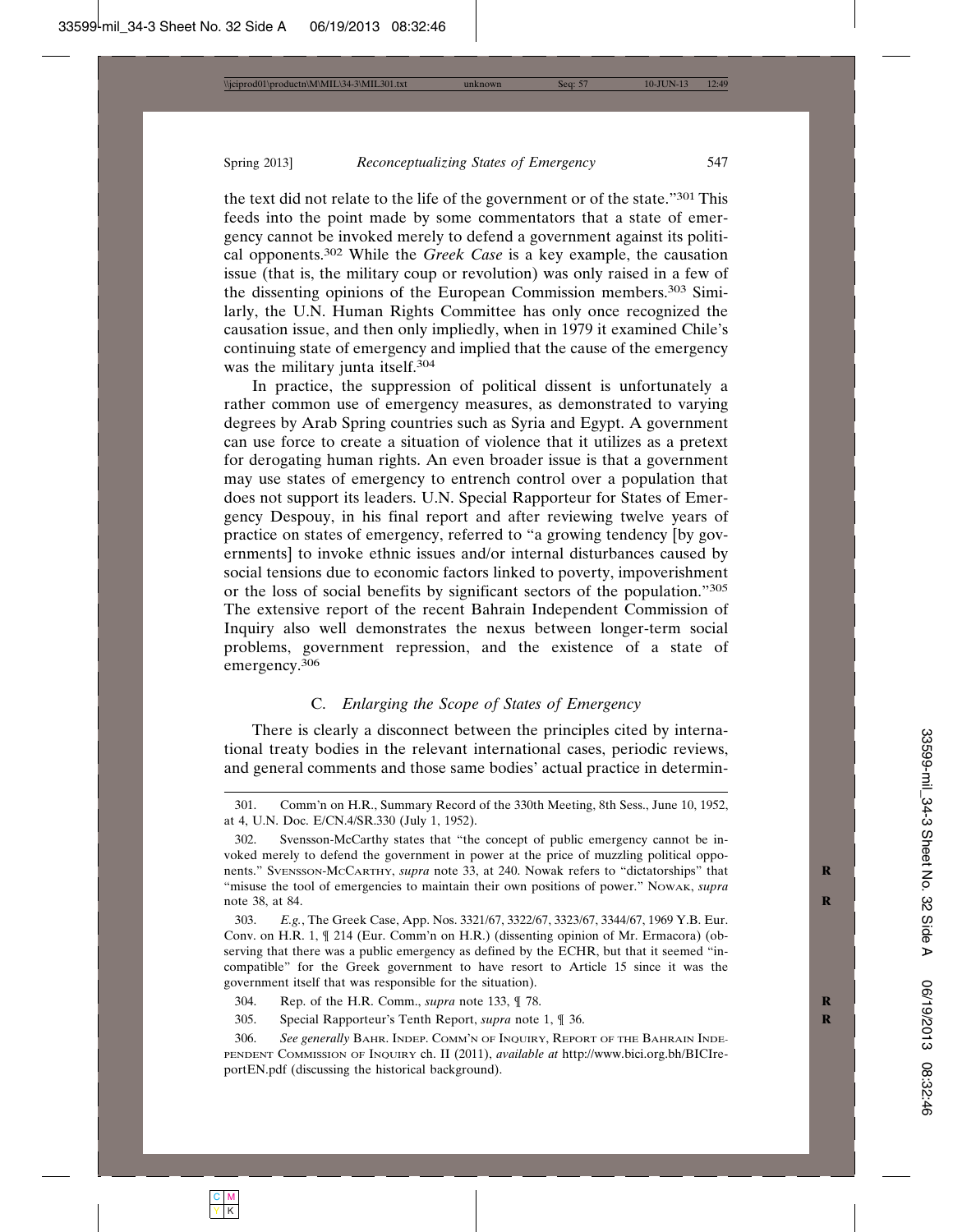\\jciprod01\productn\M\MIL\34-3\MIL301.txt unknown Seq: 58 10-JUN-13 12:49

# 548 *Michigan Journal of International Law* [Vol. 34:491

ing a state of emergency and assessing the proportionality of emergency measures. Almost every complaint and case of the international treaty bodies has implicitly accepted the government assertion of a state of emergency. This cannot reflect reality. As Green comments, "a critical onlooker would be justified in concluding that the chances of a state being found guilty of wrongly declaring an emergency are somewhat remote."307 The fine distinctions in the law—for example, imminence versus potentiality, temporality versus normality—are not upheld in practice. The problem is well summed up by Svensson-McCarthy, who notes that "[a]lthough the notion of a public emergency might be defined in the abstract with relative ease, the application *in concreto* of such definition gives rise to numerous legal problems to which, so far, either only partial solutions have been found, or none at all."308

The judicial reluctance or indifference to assess de novo the state of emergency, while retaining the formal legal authority to do so, has contributed to a dilution of the law's normativity.309 Each time a court or treaty body only enters into an assessment on proportionality, even if it comments very little on the state of emergency, it often implicitly concedes the government's position and contributes to the enlargement of the scope of what may be deemed a public emergency. As demonstrated above, this is reflected in state practice and arguments. It leads to a body of jurisprudence under which probably a significant portion of the world's states at any given time could plausibly, but unjustifiably, assert a state of emergency—in relation to terrorist threats, for example—and derogate from their human rights obligations. Moreover, this approach also opens itself to deeper criticisms concerning the role of law in an emergency, which is linked to the theoretical debates in Part I. As Dyzenhaus comments after analysing the case law, "[t]he judicial record largely support's Schmitt's claims, albeit not through the idea that the rule of law has no place in an emergency, but through the idea that only a formal or wholly procedural conception of the rule of law is appropriate for emergencies."310

#### IV. RECONCEPTUALIZING THE LEGAL DOCTRINE

It is clear that the current state of the jurisprudence and practice is not acceptable from the standpoint of a defensible articulation of international treaty obligations and the protection of human rights. There is a need to reduce the normative expansionism and abuse of states of emergency. As discussed above, there are ideas for improving the implementation mechanisms, but there is little immediate prospect of significant change in this

<sup>307.</sup> Green, *supra* note 33, at 100. **R**

<sup>308.</sup> SVENSSON-MCCARTHY, *supra* note 33, at 195. **R**

<sup>309.</sup> FITZPATRICK, *supra* note 11, at 197 (recognizing that the tendency of courts to **R** shrink from assessing government emergency is a key factor in the violations).

<sup>310.</sup> DYZENHAUS, *supra* note 12, at 35. The latter, according to Dyzenhaus, allow a **R** government "to have its cake and eat it too" and are "worse than grey holes," as they give official lawlessness "the facade of legality," and in substance they are black holes. *Id.* at 42; *see also id.* at 59.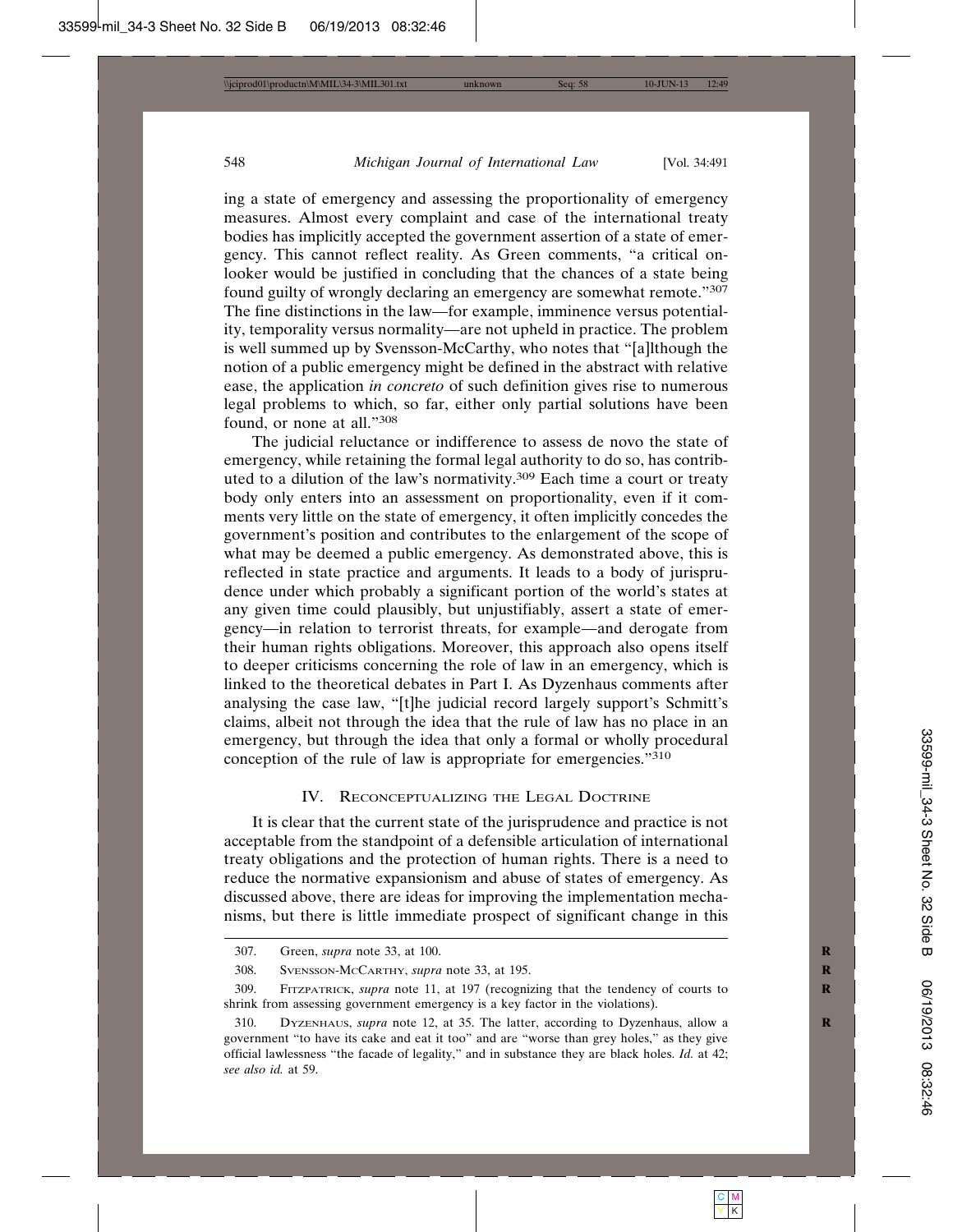\\jciprod01\productn\M\MIL\34-3\MIL301.txt unknown Seq: 59 10-JUN-13 12:49

# Spring 2013] *Reconceptualizing States of Emergency* 549

area. The majority of commentators state that the treaty bodies should apply a more restrictive approach. They should be "critical," not "deferential," should adopt a "scrupulous judicial attitude," and should subject state governments' claims to "rigorous analysis."311 The calls for a stricter approach overarch many commentators' proposals for progress and reform, including those such as clarifying the threshold of severity for an emergency,<sup>312</sup> eliminating the margin of appreciation,<sup>313</sup> clarifying the "temporal element" (that is, imminence),<sup>314</sup> and "developing phases" within the emergency, each with differentiated measures,<sup>315</sup> and so on.

However, where the existing norms are not being respected or implemented in practice, the question arises what might be the effect of adopting additional norms of specificity. Fitzpatrick at least recognizes that this higher standard setting for states of emergencies will reach a "threshold of counterproductivity."316 To strengthen and clarify the standards and international supervision is appealing in its simplicity, but it ignores the underlying factors that have driven the jurisprudence to its current parlous state. Other commentators in IHRL scholarship try to develop broader theses. For example, Svensson-McCarthy in her study argues that a state of emergency must be guided by key principles, including the principle of legality and the balance of the notions of national security and public order.<sup>317</sup> These are the general principles that underpin the jurisprudence, but they do little to resolve the current problems faced. There is a need for a new and broader approach at the level of theory, legal doctrine, and politics that has both prescriptive and descriptive value. The ICJ's study notes in the context of improving implementation that "[t]his question must be approached with *realism*."<sup>318</sup>

311. *E.g.*, McGoldrick, *supra* note 33, at 425 ("It was crucially important for the **R** [Human Rights Committee] to take a critical and restrictive approach to the implementation of article 4 . . . in view of its very limited powers both under the reporting and individual communications procedures, '[t]he most the implementation bodies can do is to adopt a scrupulous judicial attitude that will influence world opinion by its objectivity and thoroughness.'" (quoting Hartman, *supra* note 33, at 49)); *see also* Fitzpatrick, *supra* note 190, at 263; **R** Joseph, *supra* note 163. There is support for the opposite view, that is, that the Court is best **R** placed to make the decisions on both the existence of an emergency and on the nature and scope of the derogations, being detached from the turmoil and making decisions ex post facto. See Gross & Ní Aoláin, *supra* note 45, at 639, 643. **R** 

- 312. FITZPATRICK, *supra* note 11, at 224. **R**
- 313. *E.g.*, SVENSSON-MCCARTHY, *supra* note 33, at 319. **R**
- 314. Fitzpatrick, *supra* note 190, at 252. **R**

315. In terms of duration of a state of emergency, there is no specific case law, but one commentator suggests that "if the intensity of the danger is of various developing phases or degrees, the measures taken during each phase must vary accordingly." Aly Mokhtar, *Human Rights Obligations v. Derogations: Article 15 of the European Convention on Human Rights*, 8 INT'L J. HUM. RTS. 65, 71 (2004).

316. FITZPATRICK, *supra* note 11, at 73. **R**

C M Y | K

317. SVENSSON-MCCARTHY, *supra* note 33, at 93. **R**

318. ICJ STUDY, *supra* note 38, at 439 (emphasis added). Grossman states that "it must **R** be acknowledged that because the problem is not solely juridical, neither is its solution." Grossman, *supra* note 14, at 38. **R**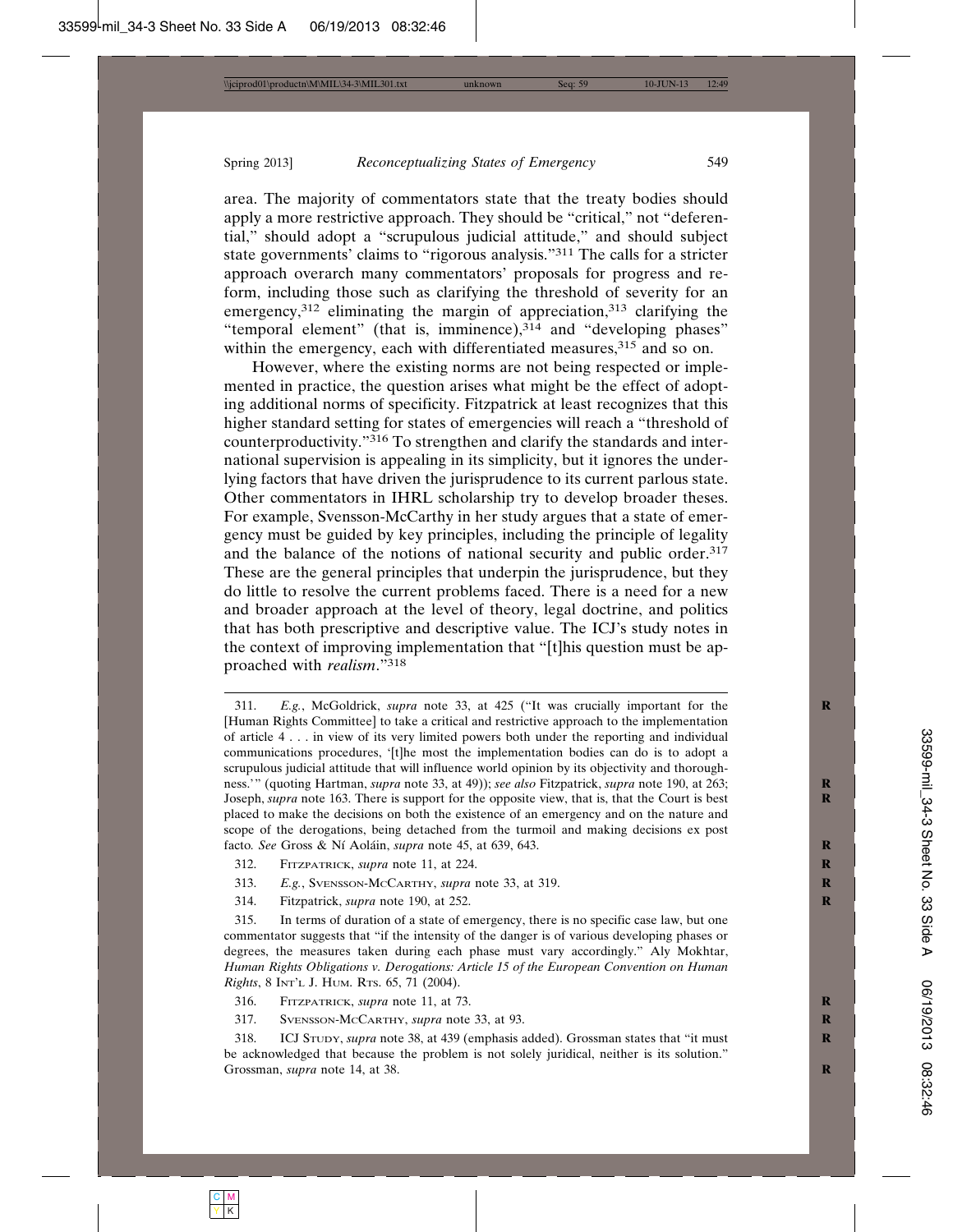\\jciprod01\productn\M\MIL\34-3\MIL301.txt unknown Seq: 60 10-JUN-13 12:49

# 550 *Michigan Journal of International Law* [Vol. 34:491

C M Y | K

On review of the preceding Parts and analysis, this Article proposes that the traditional *substantive* question of a public emergency should be reconceived and subsumed into the *procedural* questions of declaration and notification, both of which are clear requirements of Article 4. The substantive assessment and threshold for a public emergency are not eliminated, however, as they will always form an essential part of the proportionality assessment of the emergency measures vis- $\lambda$ -vis the public emergency. There are a number of reasons that this proposal is sound from theoretical, legal, doctrinal, and political perspectives, each of which are set out below.

The bifurcation of the two traditional legal questions is based on a false assumption that the existence of a state of emergency is an objective and stand-alone legal question. Instruments such as the Paris Minimum Standards perpetuate this assumption: "The existence of a public emergency which threatens the life of the nation, and which is officially proclaimed, *will justify* the declaration of the state of emergency."319 In the international human rights treaties, however, the concept of declaring a state of emergency has no independent legal meaning or effect unless it is accompanied by lawful measures of derogation. In other words, the point of declaring a state of emergency is to justify lawful derogations from the human rights treaties, and thus the *real* question is whether a particular derogation is itself justified and thus lawful under the relevant treaty. It therefore may not mean anything to have a lawful state of emergency if the measures are unlawful, and there cannot be an unlawful declaration of a state of emergency in a situation where in substance there is no derogation of human rights obligations. It is also difficult to conceive of an objective and stand-alone threshold (that is, for public emergency) that would justify derogation and could exist entirely independent of any reference to the emergency measures themselves. The emergency measures provide the necessary *context* to the existence and justification for the state of emergency. Furthermore, the borderline between exception and normality is far more complex than suggested by the general and abstract principles articulated by the treaty bodies. While the European jurisprudence tried to develop general standards on a public emergency in the *Greek Case*, these have been honored in the breach. As the analysis of General Comment 29 demonstrated above, the U.N. Human Rights Committee has largely steered clear of articulating any comparable and useful standards. U.N. Special Rapporteur Despouy, who studied such situations closely for many years and engaged in extensive dialogue with states, noted that the arguments provided by governments for their respective emergencies were "highly dissimilar."<sup>320</sup> The idea of some kind of concrete abstract threshold for establishing a state of emergency is alluring but ultimately misleading.

320. Special Rapportuer's Tenth Report, *supra* note 1, ¶ 36. **R**

<sup>319.</sup> PARIS MINIMUM STANDARDS, *supra* note 11, ¶ 1(a) (emphasis added). **R**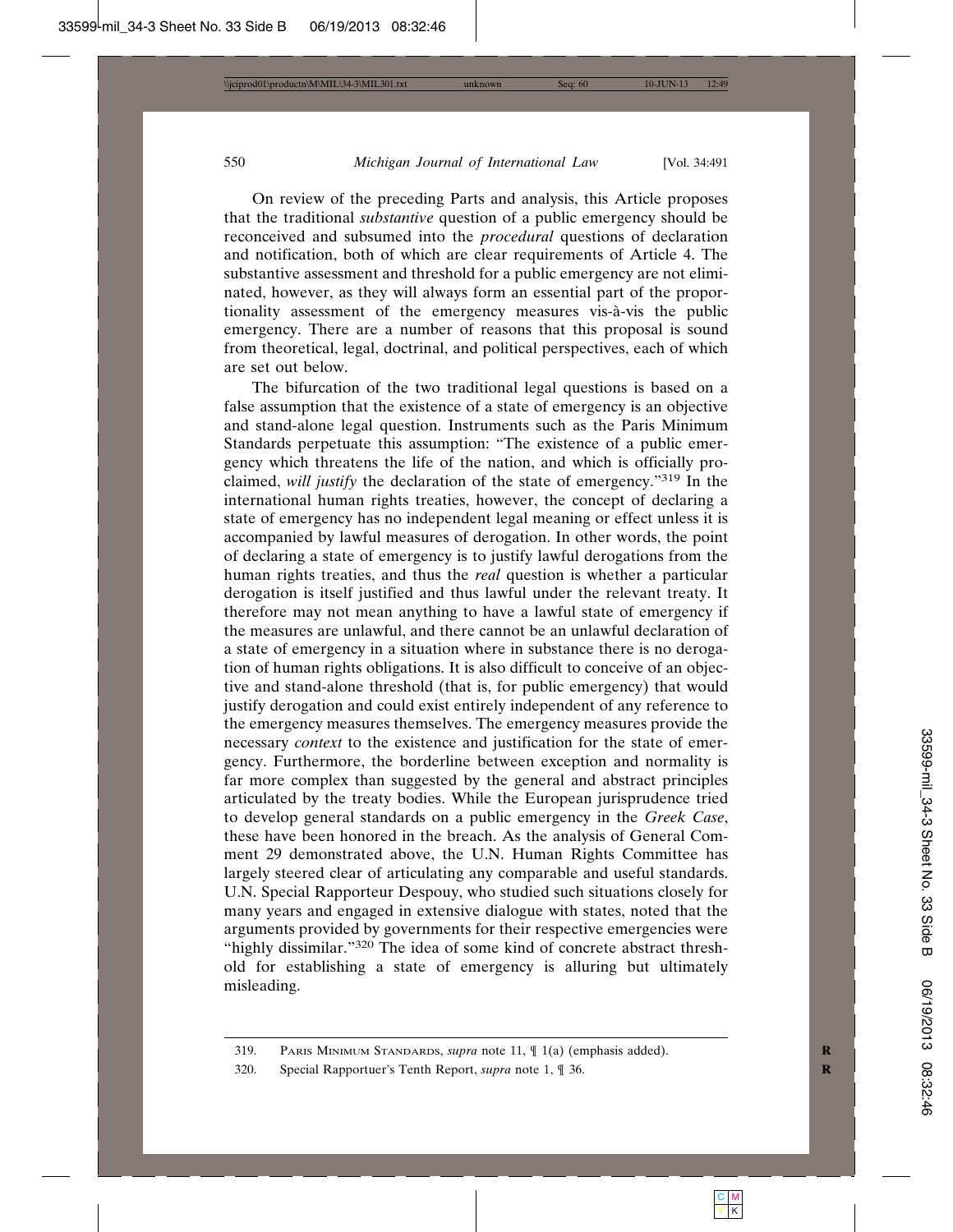\\jciprod01\productn\M\MIL\34-3\MIL301.txt unknown Seq: 61 10-JUN-13 12:49

C M Y | K

### Spring 2013] *Reconceptualizing States of Emergency* 551

It has to be acknowledged also that the subject matter of a threat to the life of a nation is highly politically charged. As suggested by Schmitt and others, such an assessment can be seen as a value judgment that goes to the very heart of a state's decision-making autonomy and sovereignty. In promoting the margin of appreciation in the *Lawless* case, Sir Humphrey Waldock emphasized the "context of the rather special subjectmatter with which it deals: the responsibilities of a Government for maintaining law and order in a time of war or any other public emergency threatening the life of the nation."321 This subject matter has been without doubt difficult for the treaty bodies. Assessment of factual questions as to whether there are emergency conditions that threaten the life of the nation is difficult for international and transnational human rights courts and lawyers. Such issues, for example in the context of war powers and foreign policy, are not typically highly judicialized in most states' national legal systems and also stretch the fact-finding capacities of treaty bodies. It is a reality that governments will have access to entirely different sources of information, including some that are arguably unsuitable for judicial consideration such as classified intelligence information.

While not often mentioned expressly, the concept of separation of powers has a role to play in states of emergency under IHRL. The margin of appreciation, for example, is partly geared toward promoting this separation of powers and avoiding damaging confrontations between the Court and states party to the Convention. It is difficult for judicial or legal review, at least within current IHRL architecture, to make and implement determinations that distinguish between real and fictitious states of emergency. As one author put it, the state of emergency or exception constitutes a "point of imbalance between public law and political fact."322 As much as this author would prefer not to acknowledge the point, the current situation demonstrates a mismatch of law and politics and of principle and reality, a mismatch that undermines the law's normativity and promotion of human rights. This is reflected in the stronger implementation context of national laws, where the executives and legislatures are usually given the power to declare a state of emergency and judicial review usually pertains to the emergency measures rather than the assessment of the public emergency.323 To the extent that the IHRL mechanisms appropriate the right to determine a public emergency, this does not actually replicate the typical allocation of powers at the national level. This is well demon-

<sup>321.</sup> Gross & Ní Aoláin, *supra* note 45, at 632 (quoting Sir Humphrey Waldock). **R** 

<sup>322.</sup> *E.g.*, Higgins, *supra* note 33, at 299 ("There is a constant counterpoising of two **R** elements, and the balance is not easy. On the one hand, the Commission must not, in the exercise of its functions under Article 15, set itself up as a super-State; on the other hand, it does not suffice that a State acted reasonably in finding that a public emergency exists. The emergency must exist in fact.").

<sup>323.</sup> The work of the U.N. Special Rapporteur for States of Emergency found that it is often the legislature that declares the emergency, the executive that carries it out, and judiciary that is able to decide the legality of the measures. Only in some countries is the judiciary empowered to review the state of emergency. *See* Special Rapporteur's Tenth Report, *supra* note 1, ¶¶ 145, 148. **R**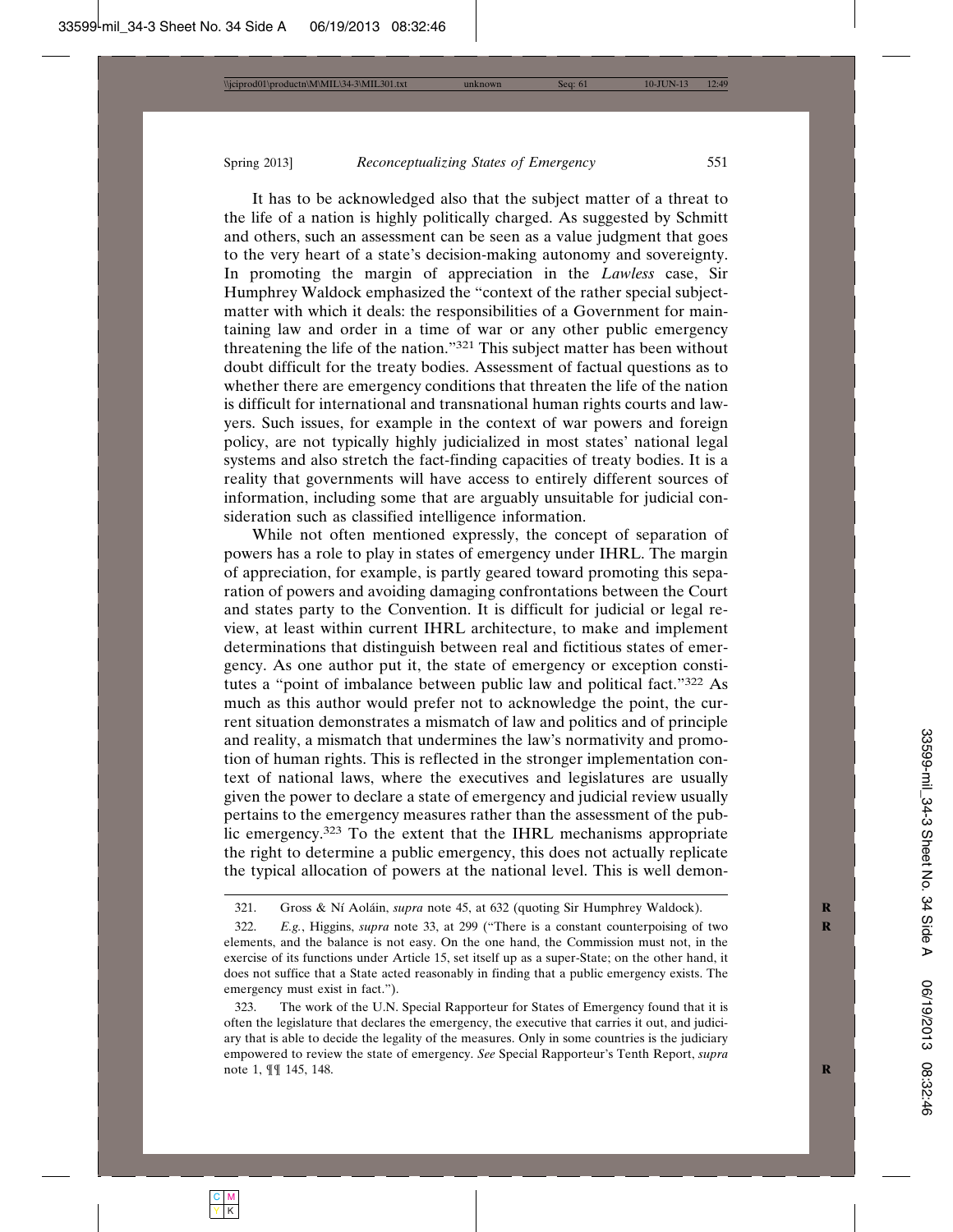\\jciprod01\productn\M\MIL\34-3\MIL301.txt unknown Seq: 62 10-JUN-13 12:49

552 *Michigan Journal of International Law* [Vol. 34:491

strated by the *A & Others v. Secretary of State for the Home Department* decision of the House of Lords, in which Lord Bingham for the majority wrote on the question of the existence of a state of emergency:

It is perhaps preferable to approach this question as one of demarcation of functions or . . . "relative institutional competence". The more purely political (in a broad or narrow sense) a question is, the more appropriate it will be for political resolution and the less likely it is to be an appropriate matter for judicial decision. . . . *It is the function of the political and not judicial bodies to resolve political questions*. Conversely, the greater the legal content of any issue, the greater the potential role of the court, because under our constitution and subject to the sovereign power of Parliament it is the function of the courts and not of political bodies to resolve legal questions. The present question seems to me to be very much at the political end of the spectrum.324

It is notable that the European Court's Grand Chamber refused to recognize this position—essentially the political-question doctrine—or to endorse the House of Lords' reasoning.325 The European Court associated (incorrectly) the House of Lords' decision with the margin of appreciation under which the judiciary retains the authority to legally determine the public emergency. With respect to the *A & Others case*, although some commentators sought a more stringent burden on the British government to provide "clear and convincing evidence" of the need for derogation, few questioned the basic principle articulated by the House of Lords of a division of legal responsibility based on separation of powers.326

The interaction and conflict of governments and treaty bodies is not dissimilar to the constitutionalist dynamic and its constant dialogue of law and power, and of authority and legitimacy.327 This general dynamic is both relevant to, and perhaps more pronounced for, states of emergency under international human rights law. As the ICJ's study recognizes, there is a need to evaluate states of emergency with the limitations of international law in mind, including recognition of the lack of adjudicative juris-

325. A discussion of this doctrine is a large subject, both in cases and commentary, and is beyond the scope of this present Article.

326. *See* Hickman, *supra* note 12, at 622–66; Humphreys, *supra* note 13, at 685. **R**

<sup>324.</sup> A & Others v. Sec'y of State for the Home Dep't, [2004] UKHL 56, [2005] 2 A.C. 68, ¶ 29 (appeal taken from Eng.) (emphasis added) (citing Lord Hoffman in Sec'y of State for the Home Dep't v. Rehman, [2001] UKHL 47, [2003] 1 A.C. 153, ¶ 62). Lord Bingham also said: "I would accept that great weight should be given to the judgment of the Home Secretary, his colleagues and Parliament on this question, because they were called on to exercise a pre-eminently political judgment." *Id.* ¶ 29.

<sup>327.</sup> This is a very large subject beyond the scope of this Article, but in the U.S. constitutional law context, it is discussed in writings such as ERWIN CHEMERINSKY, CONSTITU-TIONAL LAW: PRINCIPLES AND POLICIES (1997); LOUIS HENKIN, FOREIGN AFFAIRS AND THE U.S. CONSTITUTION (2nd ed., 1972); ALPHEUS T. MASON & DONALD G. STEPHENSON, JR., AMERICAN CONSTITUTIONAL LAW (8th ed., 1987); T. Alexander Aleinikoff, *Constitutional Law in the Age of Balancing*, 96 YALE L.J. 943 (1987).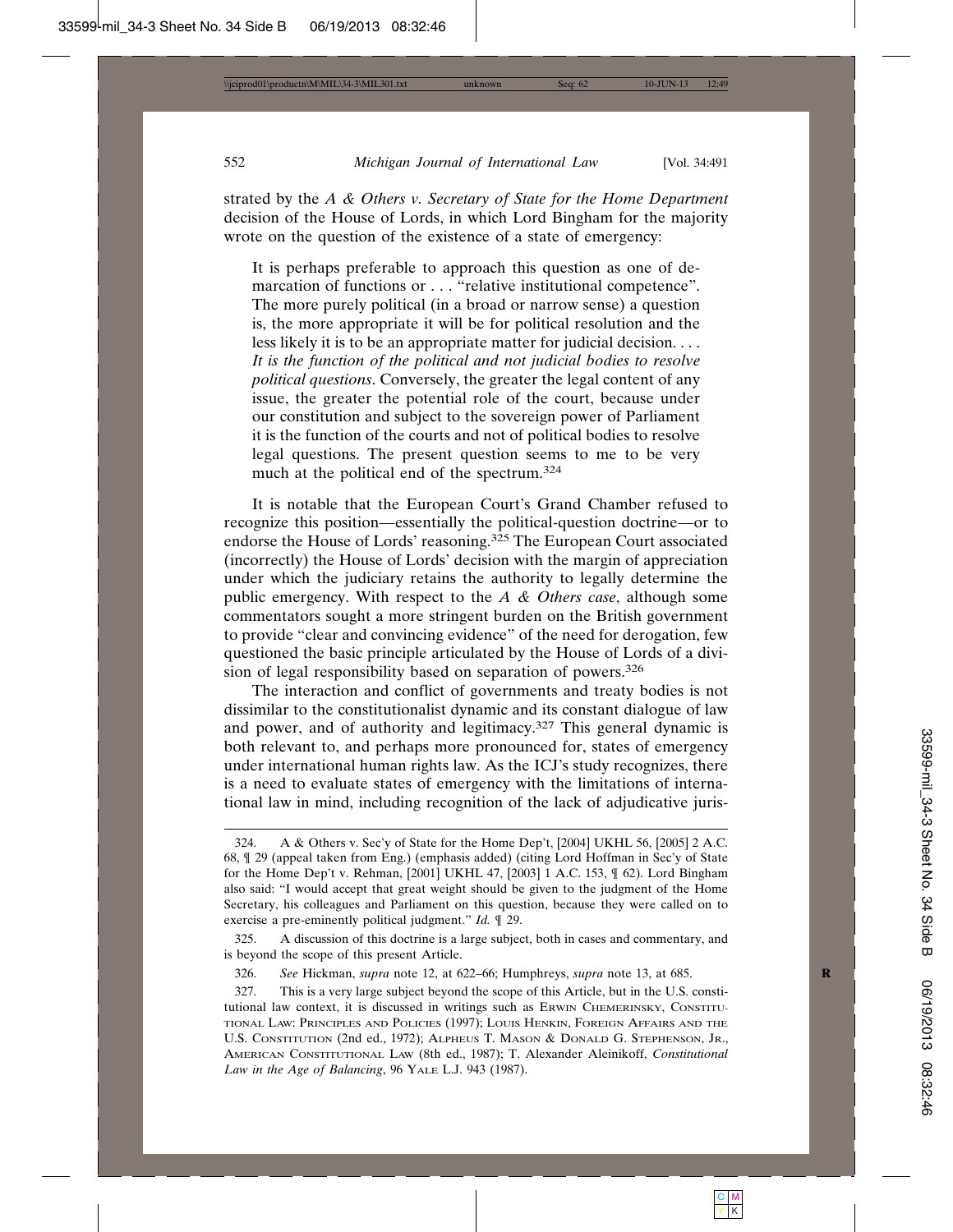\\jciprod01\productn\M\MIL\34-3\MIL301.txt unknown Seq: 63 10-JUN-13 12:49

### Spring 2013] *Reconceptualizing States of Emergency* 553

diction, enforcement mechanisms, and resources.<sup>328</sup> This constitutionaltype dialogue takes place against the risk that states will withdraw their effective support from the system.329 States are also able to leverage a narrative that international lawyers and human rights experts in distant lands try to overrule a government's assessment of whether there is an emergency in their country in order to compel treaty bodies to accept their assessments of internal emergency situations. There is no shortage of states under scrutiny that would wish to discredit and undermine the U.N. Human Rights Committee and its views on human rights in their state.

As indicated above, by insisting on the substantive legal determination of a public emergency, the treaty bodies have inadvertently enlarged the permissible scope of the exception. One way to deal with this is to remove the public-emergency determination from the sphere of legal review. This is an unfortunate but necessary concession addressing a dichotomy of scope and normativity at the very heart of states of emergency. This dichotomy is illustrated by Aileen McHarg's comment in the context of derogations and balancing human rights and national security that "[m]ore pragmatically, courts have to choose between giving strong protection to rights, but with a relatively narrow jurisdiction to hear disputes, or alternatively, a more extensive jurisdiction, but one where rights have to give way in persistent conflicts with public interest goals."330 The latter could be an apt description of the margin of appreciation and states of emergency. The "extensive jurisdiction" choice can be dangerous, as demonstrated in the European system's desire to defer but ultimately retain the legal review of the public emergency. It is better for courts and treaty bodies to avoid this slippery slope, as the House of Lords did in the *A & Others v. Secretary of State for the Home Department* case, by identifying the public-emergency question as a political one, therefore providing for a clearer separation of powers.

The suggestion that there is no separate legal determination of the existence of a state of emergency should not be taken to indicate that the substantive threshold of public emergency is no longer relevant. This is a very important point. Rather, this threshold is incorporated and protected in the assessment of the emergency measures through the prisms of notification and proportionality. The national declaration and international no-

329. *See* Higgins, *supra* note 33, at 315. **R**

One is also aware of the fact that, beyond the real difficulties . . . in making judgments on certain issues (difficulties that are probably more real in the national security area than under normal '*ordre public*' clauses), the [treaty body] is exposed to the power of member States to renew or not to renew their recognition of [its] competence . . . .

### *Id.* at 313.

C M Y | K

330. McHarg, *supra* note 41, at 683. As Humphreys also points out, a key criticism is **R** that "[a]ttempts to impose legal controls will merely infect ordinary rights protections with extraordinary elasticity." Humphreys, *supra* note 13, at 679. **R**

<sup>328.</sup> ICJ STUDY, *supra* note 38, at 439. **R**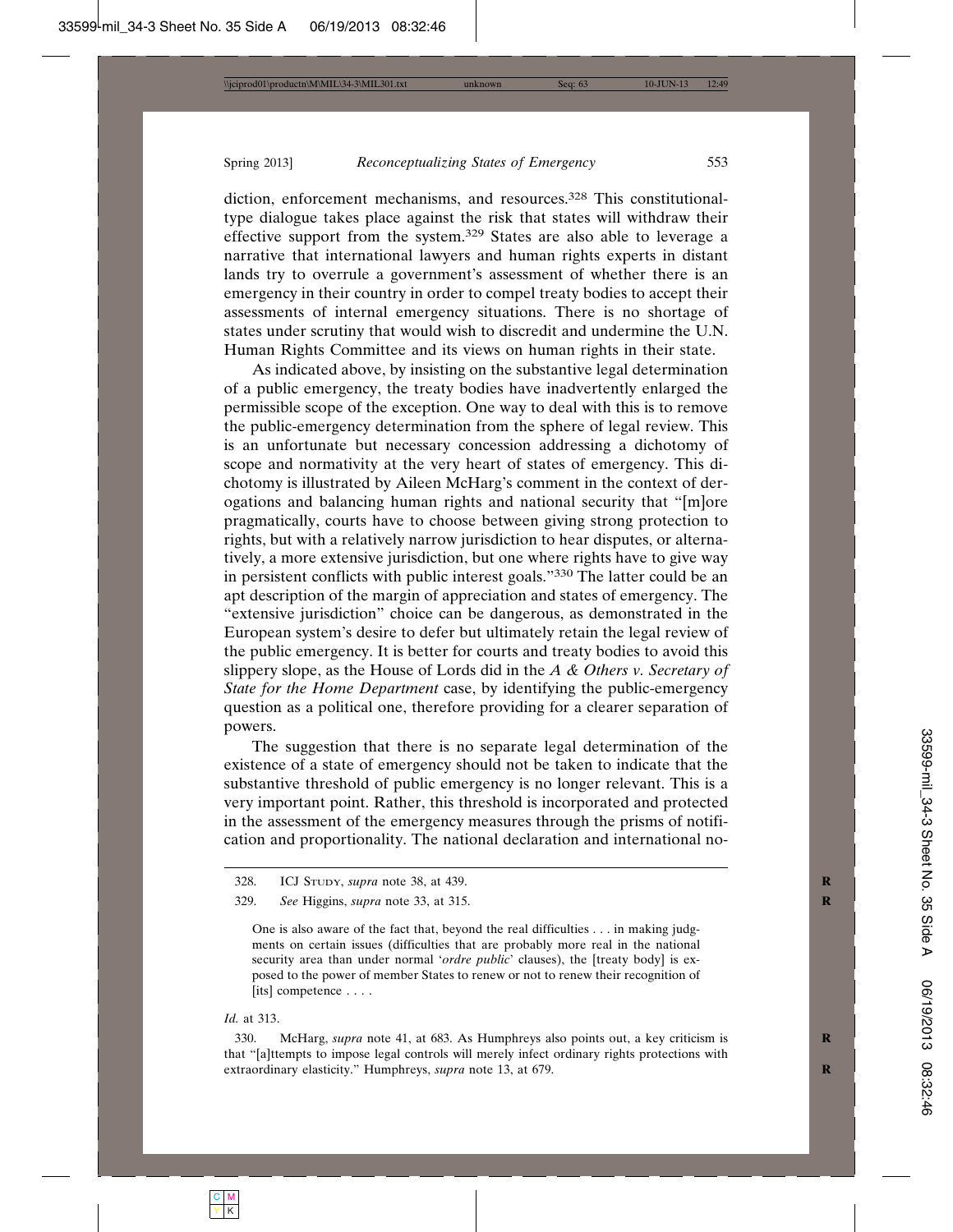\\jciprod01\productn\M\MIL\34-3\MIL301.txt unknown Seq: 64 10-JUN-13 12:49

# 554 *Michigan Journal of International Law* [Vol. 34:491

tification of a public emergency is still a procedural requirement to be satisfied under the relevant treaties. As identified above, many juridical determinations of proportionality of measures include an assessment, express or implied, of the nature of the public emergency. Despite the questionable ability to actually define by legal means the difference between "normality" and "exception," there is logic to the concept of a threshold and differentiation. Norm and exception are difficult principles that will always be hard to assess in the absence of the concrete measures. In practice, this Article's proposal would lead to an implied and contextual definition of a public emergency. A state of emergency would be a situation in which measures of derogation in accordance with the human rights treaty may be justified by that situation. For example, where the treaty body determined that derogations were lawful, there obviously would be a public emergency. Where it ruled that all of the state's purported derogations were unlawful, the treaty body might provide guidance as to whether the measures could be made lawful and in doing so would implicitly indicate that the situation had reached the level of a public emergency. In essence, this means conceding the (losing) battle of whether or not a public emergency exists and focusing on ensuring that the measures taken to combat the threat are proportionate to any emergency.

This new approach is more defensible and may help to reverse the creeping normative expansion of what justifies a state of emergency. It would help break the cycle of judicial deference in relation to public-emergency questions—or rather the deference to government assertions which has also led to dilution of the proportionality assessment (for example, as evidenced by the European Court applying a wide margin to both legal questions). Proportionality will also provide better "legal cover" to the judicial function from which to dissect the dubious but highly politically charged assertions of governments. The importance and appeal of this methodology is recognized by McHarg: "As the very stuff of politics, such decisions are bound to be hotly contested. Accordingly, judges need to find a method for resolving conflicts between rights and the public interest which is conceptually defensible and hence allows them to preserve their claim to neutrality."331 It becomes easier for judges and treaty body members to deal with the lack of information and unclear burdens of proof if there is no stand-alone *legal* determination of the emergency situation, as rather it is incorporated within the proportionality assessment. The pressure on courts to reach precise and factually founded legal determinations whether or not there is a public emergency will simply no longer exist. In reality, as well demonstrated in many of the cases and situations discussed above, treaty bodies have strongly avoided the determination of public emergency anyway but are quite willing to find measures disproportionate.332 It is probably the case that many findings of emergency mea-

<sup>331.</sup> McHarg, *supra* note 41, at 672 (emphasis omitted). **R**

<sup>332.</sup> It should also be noted that, in the case of individual complaints, the proportionality of the measures *in toto* may be assessed, rather than just how they applied to the individual. This approach was spelled out and endorsed by the European Court in *A & Others*. A &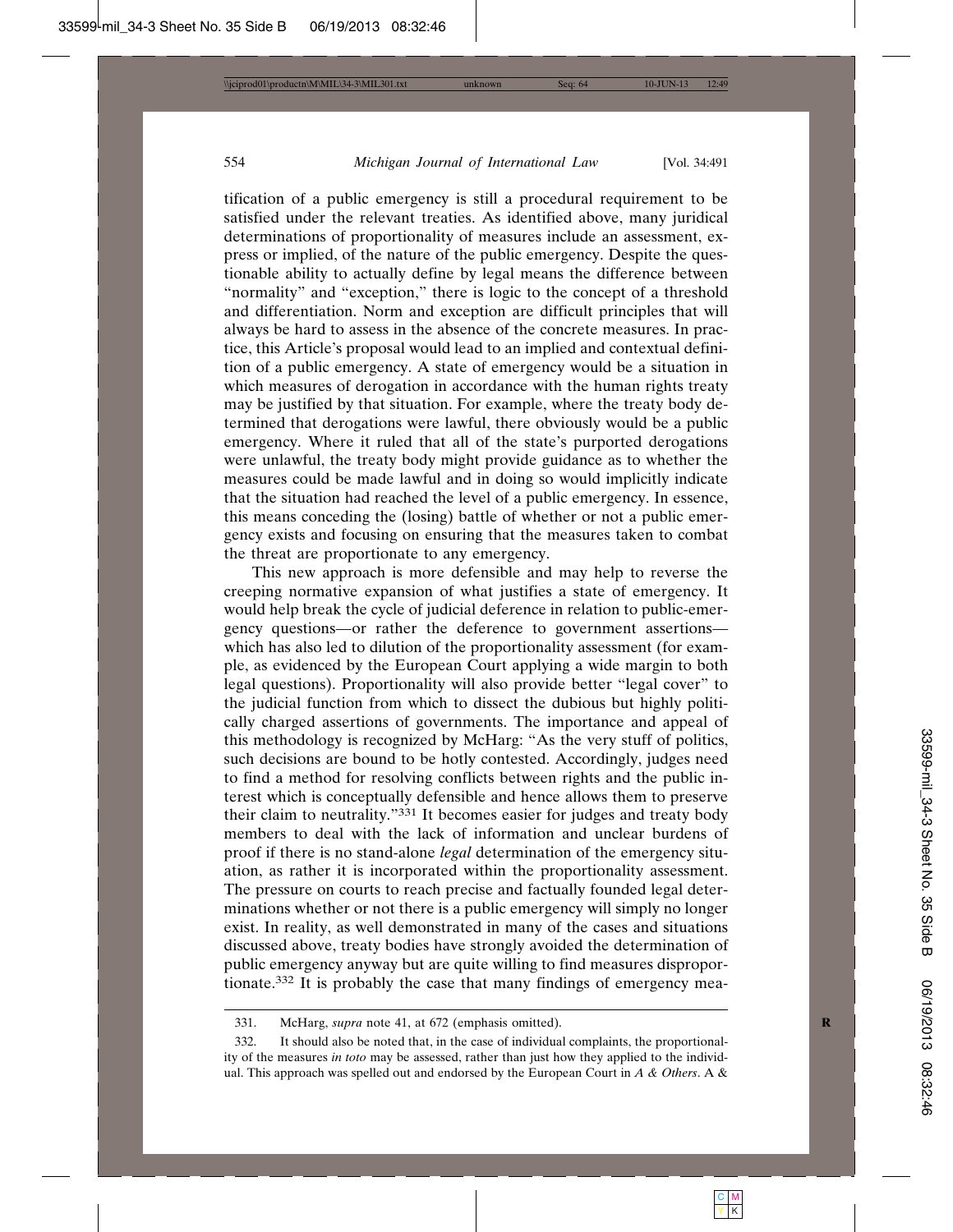\\jciprod01\productn\M\MIL\34-3\MIL301.txt unknown Seq: 65 10-JUN-13 12:49

# Spring 2013] *Reconceptualizing States of Emergency* 555

sures that are disproportionate are also underpinned by unstated concerns about the public emergency. This might also change the incentives for states to provide better information at the international level on the nature of the public emergency.

Other commentators have not previously suggested redefining the bifurcation of the legal question as proposed in this Article. Yet there are signs, in trying to grapple with the issues, that others have taken steps down this pathway. The 1990 Copenhagen Document on Human Rights, the product of an interstate process, restated basic principles of IHRL including detailed standards on states of emergency.333 The Copenhagen Document provided a description of states of emergency and derogations that included a *procedural* but not *substantive* assessment of the state of emergency.334 The Paris Minimum Standards, prepared by a group of scholars, provided in significant detail the power and jurisdiction of the judicial function but did not provide within this framework for any assessment of the existence of the state of emergency.335 This Article's "implied and contextual definition" approach, in which the state of emergency is effectively defined in relation to the proportionality assessment, has also been taken up implicitly by the U.N. Special Rapporteur Despouy:

[T]he competent authority may declare a state of emergency . . . [i]n the event of severe disturbances that endanger the vital interests of the population and constitute a threat to the organized life of the community, *in the face of which* the restrictive measures permitted by the Constitution and laws in ordinary circumstances are clearly inadequate . . . .336

In the context of the cases and specific situations, many courts and treaty bodies' majority judgments or views have skirted the legal determination of the existence of a public emergency, and the dissenting opinions have taken issue with the government assertions. The House of Lords judgment in *A & Others* is consistent with this approach. The most striking recent example supportive of this Article's thesis is the highly substantive, detailed, and focused review by the Bahrain Independent Commission on Inquiry of Bahrain's unrest and state of emergency from March to April 2011. The Commission's otherwise very thorough 513-page report essentially avoids analyzing the legal question of the public emergency and re-

- 335. *See* PARIS MINIMUM STANDARDS, *supra* note 11, ¶ 7. **R**
- 336. Special Rapporteur's Tenth Report, *supra* note 1, ¶ 82 (emphasis added). **R**

Others v. United Kingdom, App. No. 3455/05, ¶¶ 175–181, 185 (Eur. Ct. H.R. 2009), http:// hudoc.echr.coe.int/sites/eng/pages/search.aspx?i=001-91403.

<sup>333.</sup> Conference on Security and Co-operation in Europe, *Document of the Copenhagen Meeting of the Conference on the Human Dimension of the CSCE* ¶ 25.1–.4 (1990), *available at* http://www.osce.org/odihr/19394.

<sup>334.</sup> *Id.* ¶ 25.1, 25.3.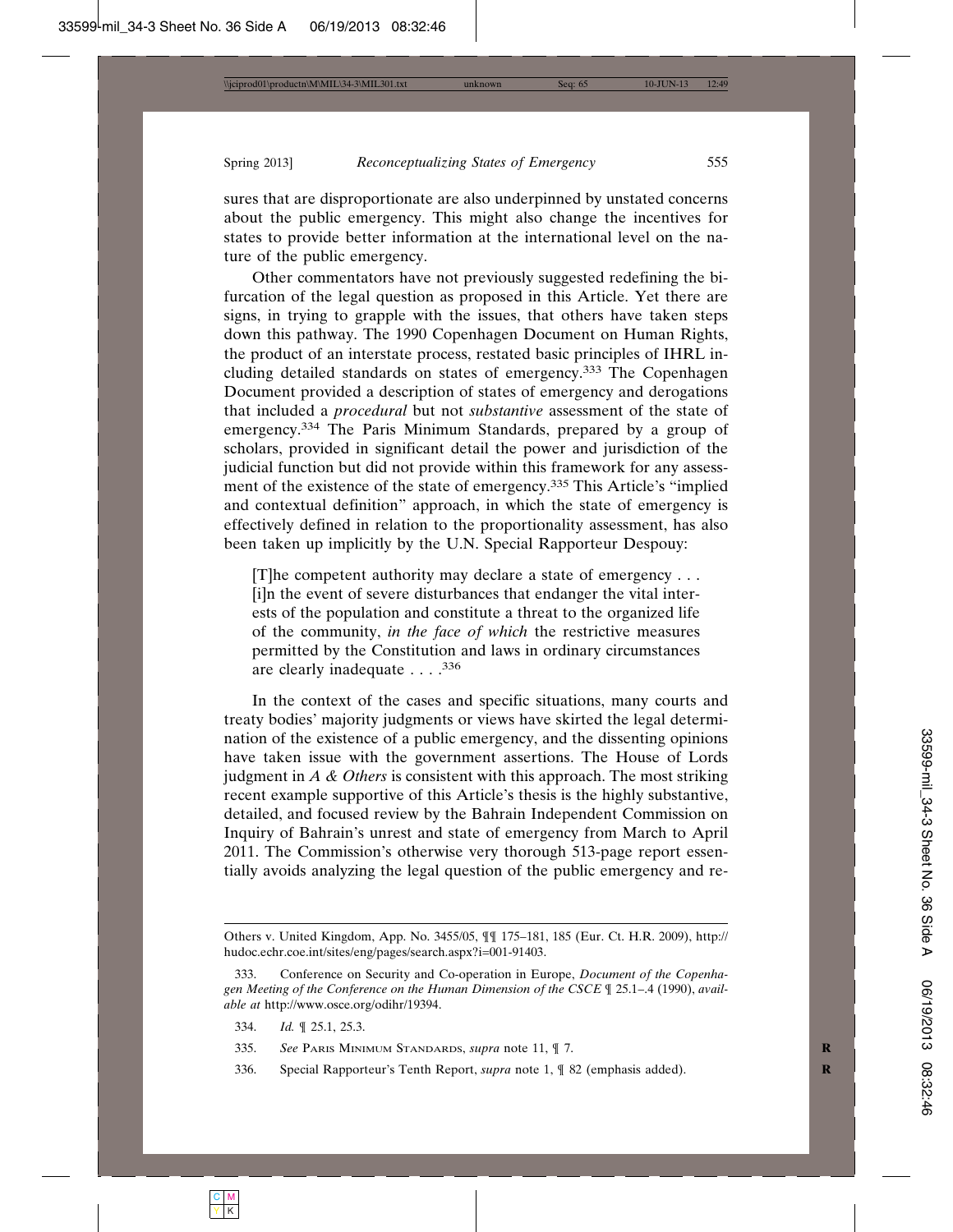\\jciprod01\productn\M\MIL\34-3\MIL301.txt unknown Seq: 66 10-JUN-13 12:49

# 556 *Michigan Journal of International Law* [Vol. 34:491

markably did not even provide or analyze the text of Bahrain's derogation under the Covenant.337

This Article's proposed reconceptualization of the legal doctrine could help to reverse the trend of enlarging the scope of states of emergency. It would do so by minimizing the number of cases in which there is acceptance, implicit or express, of states' broad or specious assertions of a public emergency threatening the life of the nation. Unlike some of the other suggestions in the literature, it need not cause major implementation problems for courts, treaty bodies, or states. As discussed above, the *substantive* determination of a public emergency cannot have a stand-alone legal effect or consequence in isolation of the emergency measures. The qualitative change in the legal determinations would be that the public emergency must be seen in the context and through the prism of the proportionality of the measures.

The general effect of this reconceptualization is well illustrated by reference to the *A & Others* decision of the European Court. That case currently stands for the idea that there was a state of emergency and so derogations in principle were permitted, but that the actual measures adopted were not proportionate. The British government, after losing in the House of Lords, had legislated to remove the offending measures from its emergency-powers regime.338 The British government found a way to deal with the issue without invoking Article 15 of the Convention at all. Under the proposed approach in this Article, the ratio decidendi of the European Court decision in *A & Others* would be different; most importantly, it would not have been legally affirmed that there was a state of emergency that was fully justified by the circumstance of a nascent terrorist threat. This was because there was no legal justification under Article 15 for the measures taken in response to the state of emergency that the United Kingdom had declared. This Article's proposed approach would thus also support the general logic that "if possible, states should limit rights rather than derogate from them."339 A number of countries have not derogated in arguable instances of states of emergency on the basis that limitations, rather than derogations, gave them sufficient scope to deal with the situation.340

339. McGoldrick, *supra* note 33, at 384. **R**

340. *See, e.g.*, H.R. Comm, Rep. of the H.R. Comm., 66th Sess., July 12–30, 1999, ¶ 324, U.N. Doc. A/54/40; GAOR, 54th Sess., Supp. No. 40 (1999); H.R. Comm., Rep. of the H.R. Comm., 42nd Sess., July 8–26, 1991, ¶¶ 618–656, U.N. Doc. A/46/40; GAOR, 46th Sess., Supp. No. 40 (1991); H.R. Comm., Rep. of the H.R. Comm., 10th Sess., July 14–Aug. 11, 1980, ¶ 297, U.N. Doc A/35/40; GAOR, 35th Sess., Supp. No. 40 (1980); H.R. Comm, *supra* note 133, ¶ 383. **R**

<sup>337.</sup> BAHR. INDEP. COMM'N OF INQUIRY, *supra* note 306, ¶ 105. Other than recanting **R** Article 4, the report's main substantive reference is to state that the violations of the rights of arbitrary detention go beyond what could ever be derogated. *Id.*

<sup>338.</sup> Sangeeta Shah, *From Westminster to Strasbourg:* A and Others v United Kingdom, 9 HUM. RTS. L. REV. 473, 476 (2009).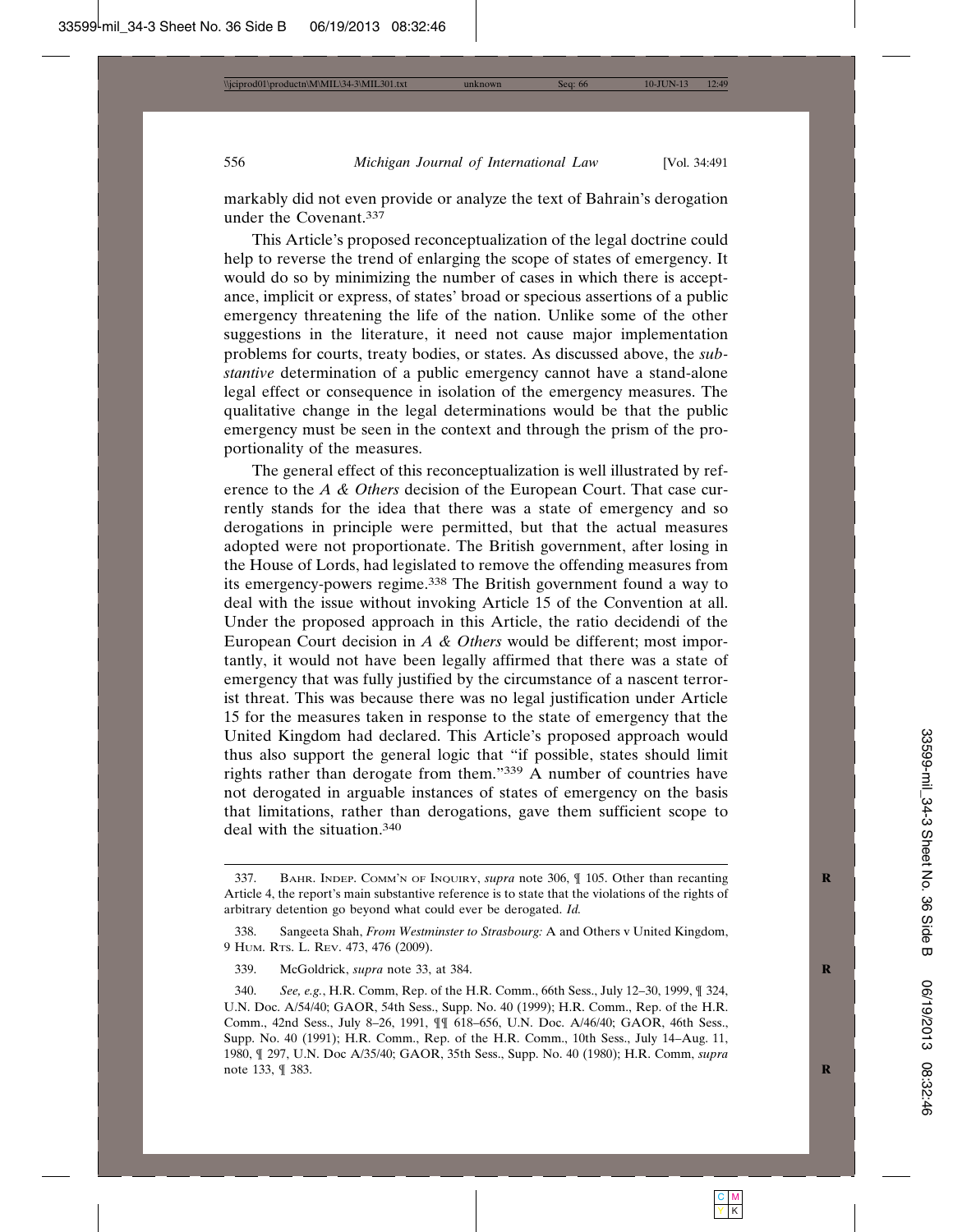\\jciprod01\productn\M\MIL\34-3\MIL301.txt unknown Seq: 67 10-JUN-13 12:49

Spring 2013] *Reconceptualizing States of Emergency* 557

## **CONCLUSION**

This Article has offered an enriched account and reinterpretation of the international human rights law on states of emergency and the derogation of human rights. The need for this account is driven by the serious human rights violations often connected with states of emergency, the significant gap between human rights law and practice, and inconsistent and divergent jurisprudence. A key problem for courts and treaty bodies is that they continue to affirm, either directly or indirectly, unfounded government assertions of a state of emergency, thereby diluting the law's normativity and its positive influence. The analysis of the underlying theory of states of emergency, coupled with the practical limits of implementation under IHRL, provides the context and foundation for a new approach. This Article's more holistic analysis brings to light key themes that act as undercurrents to the treaty law—the legal dichotomy of normality and exception, the role of separation of powers, the rule of law as compared to extralegal measures, democracy as a check on emergency powers, emergencies based on continued terrorist threats, and government causation of emergencies. These key legal themes illustrate that there needs to be a middle course for IHRL that better balances the legitimate position of sovereign states to defend their constitutional order *with* preventing misuse and abuse of emergency powers.341

This Article argues the most effective solution is to understand that the traditional *substantive* question of the existence of a public emergency should be reconceived and subsumed into the *procedural* question of declaration and notification. There is no need for an artificial stand-alone legal determination of whether or not there is a public emergency. With this reinterpretation, the substantive concept of a public-emergency precondition and threshold is still preserved, as the proportionality-of-measures assessment will always include the nature and scope of the public emergency. This leads in effect to an implied and contextual definition for public emergency and one that avoids the constant legal reification of states' dubious claims. Finally, this reconceptualization of the legal doctrine for state of emergencies in IHRL, which can be reconciled with both theory and practice, is one important opportunity for tackling the serious problem of human rights abuses in times of emergency.

341. *See* NOWAK, *supra* note 38, at 85. **R**

C M Y | K

33599-mil\_34-3 Sheet No. 37 Side A 06/19/2013 08:32:46 33599-mil\_34-3 Sheet No. 37 Side A 06/19/2013 08:32:46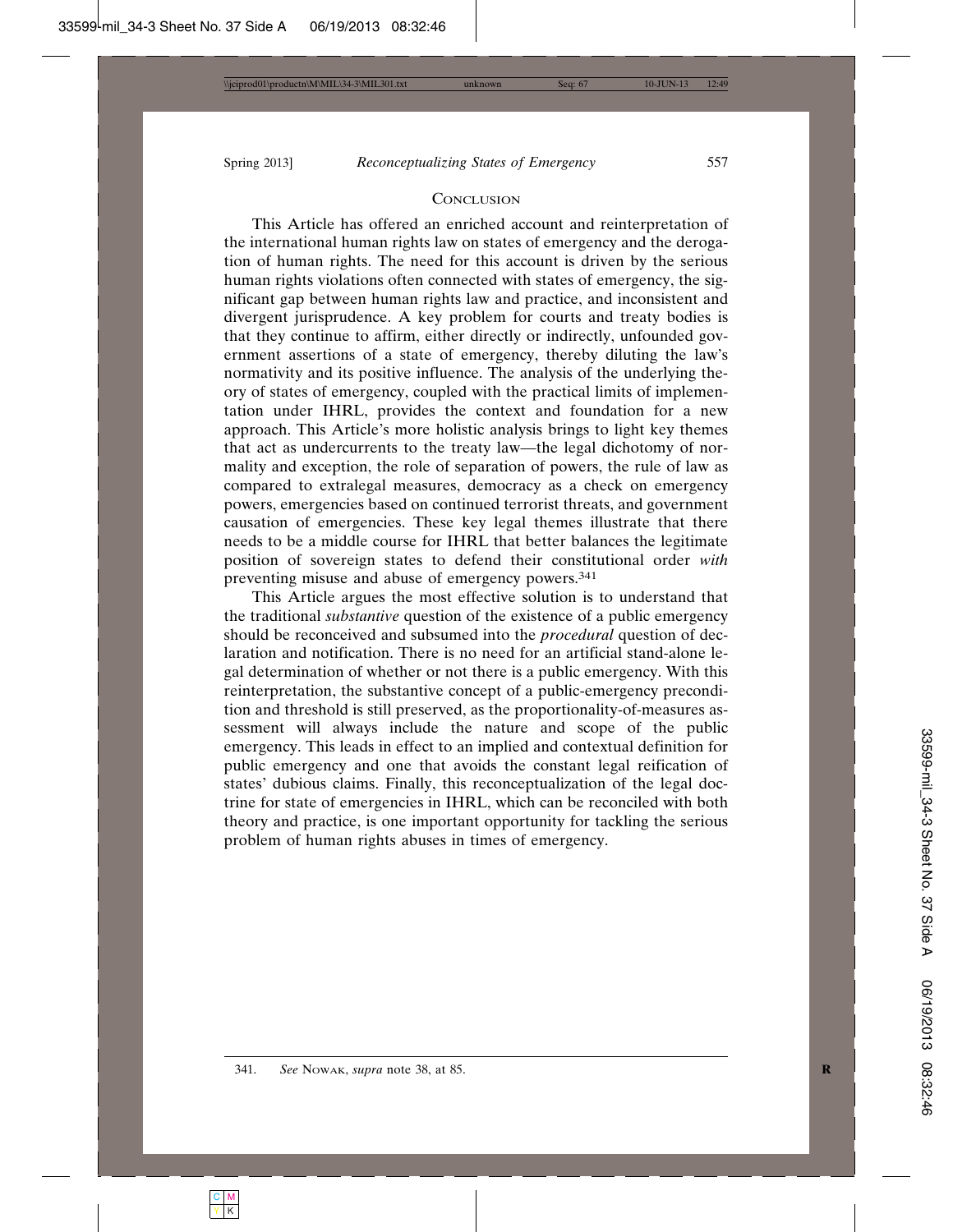|  | Wiciprod01\productn\M\MIL\34-3\MIL301.txt | $\ensuremath{\mathsf{unknown}}$ | Seq: 68 | $10-JUN-13$ | 12:49 |  |
|--|-------------------------------------------|---------------------------------|---------|-------------|-------|--|
|  |                                           |                                 |         |             |       |  |
|  |                                           |                                 |         |             |       |  |
|  |                                           |                                 |         |             |       |  |
|  |                                           |                                 |         |             |       |  |
|  |                                           |                                 |         |             |       |  |
|  |                                           |                                 |         |             |       |  |
|  |                                           |                                 |         |             |       |  |
|  |                                           |                                 |         |             |       |  |
|  |                                           |                                 |         |             |       |  |
|  |                                           |                                 |         |             |       |  |
|  |                                           |                                 |         |             |       |  |
|  |                                           |                                 |         |             |       |  |
|  |                                           |                                 |         |             |       |  |
|  |                                           |                                 |         |             |       |  |
|  |                                           |                                 |         |             |       |  |
|  |                                           |                                 |         |             |       |  |
|  |                                           |                                 |         |             |       |  |
|  |                                           |                                 |         |             |       |  |
|  |                                           |                                 |         |             |       |  |
|  |                                           |                                 |         |             |       |  |
|  |                                           |                                 |         |             |       |  |
|  |                                           |                                 |         |             |       |  |
|  |                                           |                                 |         |             | $C$ M |  |

Y | K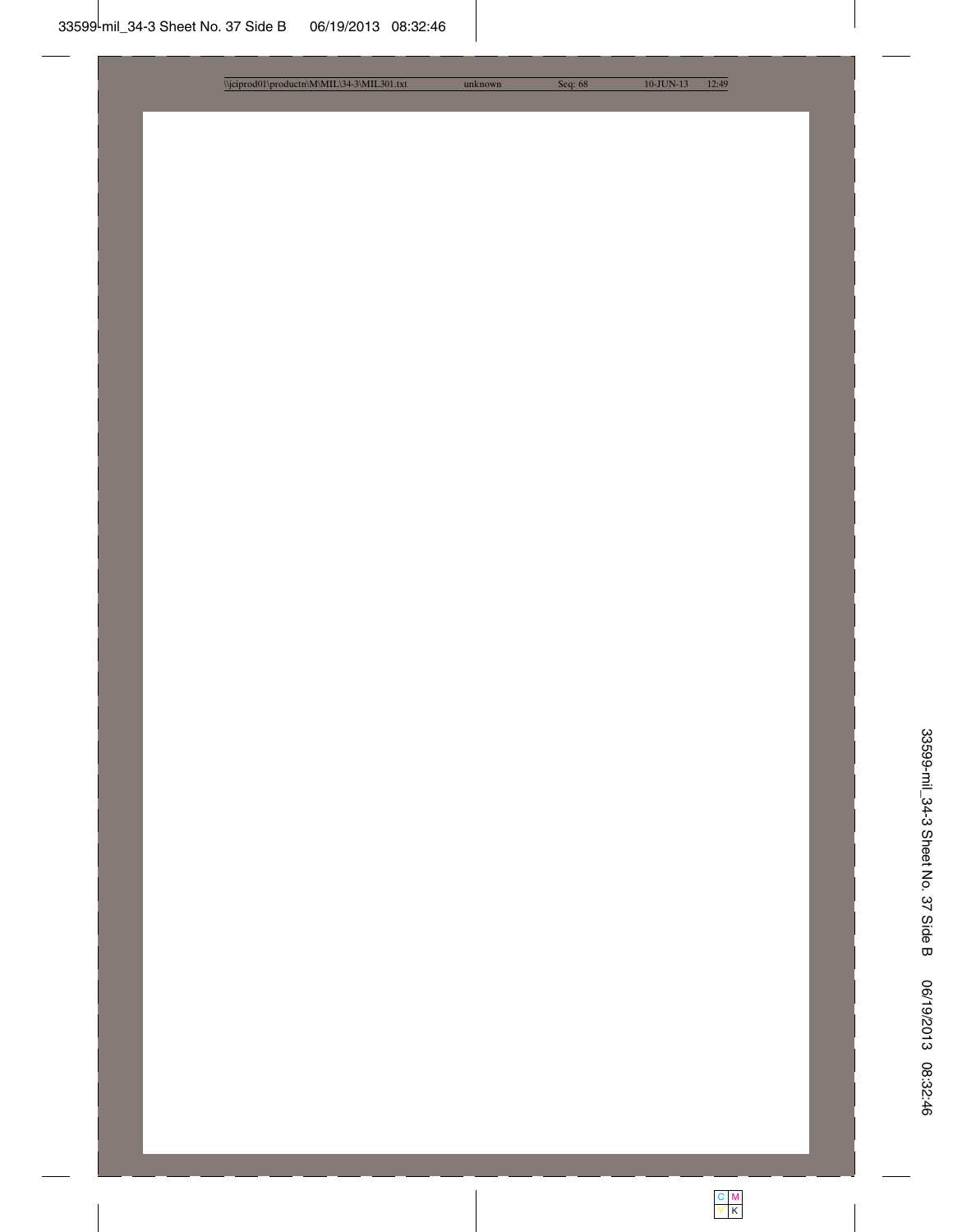| "SHE MAKES ME ASHAMED TO BE A             |
|-------------------------------------------|
| <b>WOMAN": THE GENOCIDE CONVICTION OF</b> |
| <b>PAULINE NYIRAMASUHUKO, 2011</b>        |

\\jciprod01\productn\M\MIL\34-3\MIL302.txt unknown Seq: 1 23-MAY-13 10:26

*Mark A. Drumbl\**

| INTRODUCTION                                             | 559 | R |
|----------------------------------------------------------|-----|---|
| I. PAULINE NYIRAMASUHUKO: BACKGROUND, ASCENT,            |     |   |
|                                                          | 564 | R |
|                                                          | 571 | R |
| III. MYTH AS STRATEGY, TRIAL AS SENSATION                | 580 | R |
|                                                          | 583 | R |
|                                                          | 586 | R |
|                                                          | 587 | R |
|                                                          | 589 | R |
| And How She Lords over That Son of Hers<br>$\mathcal{F}$ | 590 | R |
| IV. LESSONS FOR INTERNATIONAL LAW IN POST-CONFLICT       |     |   |
|                                                          | 593 | R |
| A. International Justice As First-Best Justice           | 593 | R |
| B. Connivance and Collective Violence                    | 597 | R |
| C. Femininities, Masculinities, and Individual Agency    | 598 | R |
|                                                          | 601 | R |
|                                                          | 602 | R |
|                                                          |     |   |

## **INTRODUCTION**

In 1994, 500,000 to 800,000 Rwandans were massacred in genocidal pogroms.1 At least 250,000 women were raped.2 Orchestrated by an ex-

Class of 1975 Alumni Professor, Law Alumni Faculty Fellow, and Director, Transnational Law Institute, Washington and Lee University, School of Law. Many thanks to Karima Bennoune and participants in the Gendering Conflict and Post-Conflict Terrains Conference (Univ. of Minn. School of Law, Minneapolis, Minn., May 18–19, 2012) for helpful insights and feedback; my gratitude to the Frances Lewis Law Center for its support of this project; and hearty appreciations to Lisa Markman and Ron Fuller for research and library assistance. The titular quote is attributed to Angelina Muganza, a Rwandan Minister in a government that came into power after the genocide. *See* Elizabeth Barad, *Never Go Back*, MS. MAG., Summer 2005, at 24; Elizabeth Barad, *Mother and Son Genocidaires*, ARUSHA TIMES (Sept. 24–30, 2011), http://www.arushatimes.co.tz/2011/36/Tribunal\_1.html.

1. Joe Stumpe, *Kansas Trial Will Recall Genocide in Rwanda*, N.Y. TIMES, Apr. 27, 2011, at A18.

2. Princeton N. Lyman, *Preface* to THE FOUND. FOR AIDS RESEARCH, WOMEN, SEX-UAL VIOLENCE, AND HIV 2 (2005), *available at* http://www.amfar.org/uploadedFiles/ In\_the\_Community/Publications/Women%20Sexual%20Violence%20and%20HIV.pdf. Mass rape was central to the genocidal strategy to demoralize, terrorize, and destroy entire communities. *Id.* Women were often raped before being killed. Agnès Binagwaho, *HIV Risk Related to Sexual Violence During War and Conflict: Rwanda's Solutions*, *in* WOMEN, SEXUAL VIOLENCE AND HIV, *supra*, at 13, 13. The violence was pervasively sadistic. *See, e.g.*, Carrie

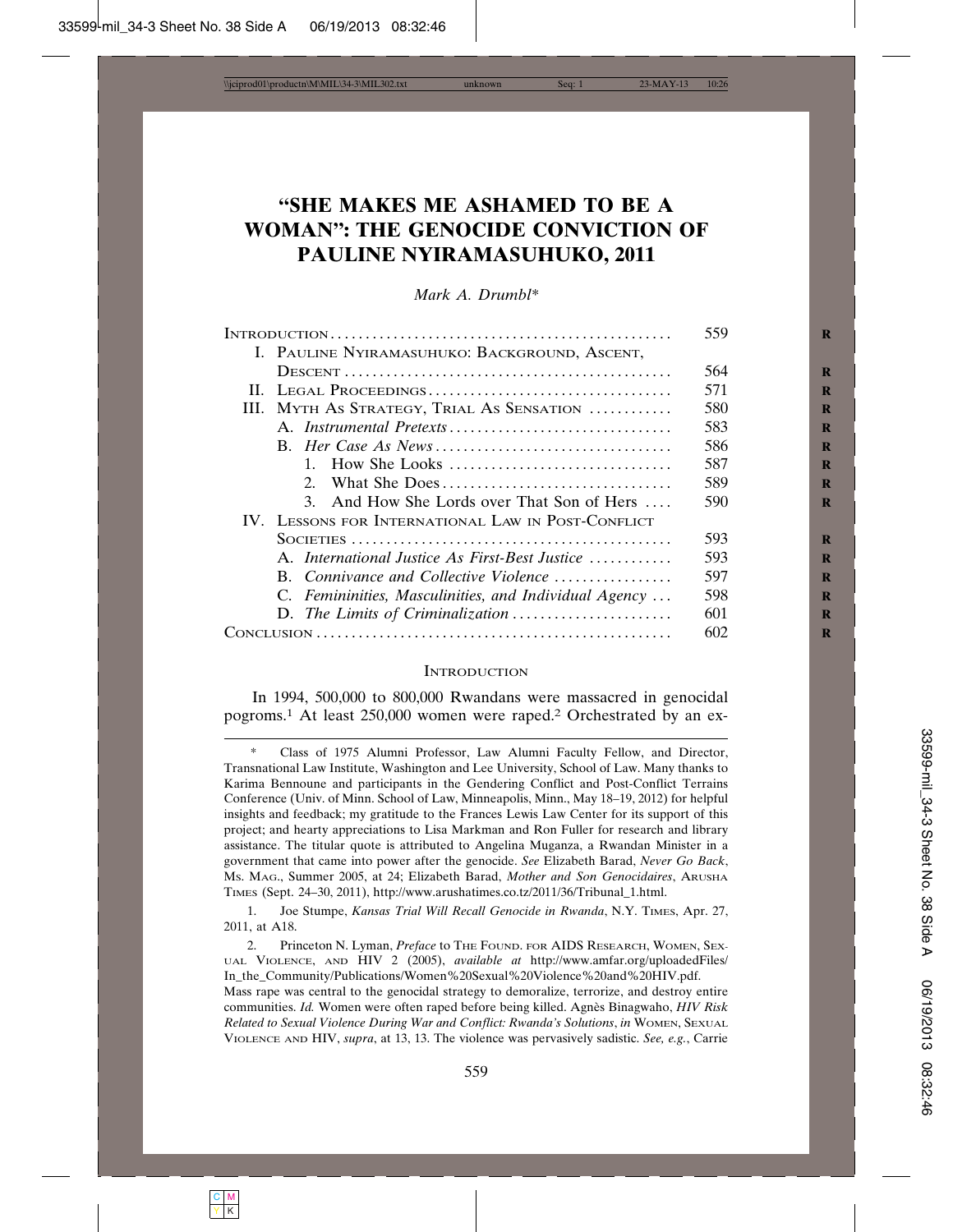\\jciprod01\productn\M\MIL\34-3\MIL302.txt unknown Seq: 2 23-MAY-13 10:26

# 560 *Michigan Journal of International Law* [Vol. 34:559

tremist Hutu government, the genocide intended the extirpation of the country's ethnic Tutsi minority population.

The genocide began in the month of April. Its trigger event was the downing (on April 6, 1994) of an airplane carrying Rwandan President Juvénal Habyarimana, among others, outside the country's capital of Kigali.3 Habyarimana's death enabled a more radical political faction to assume control.4 The genocide ended in July of that year, when the military arm of an extraterritorially based Tutsi political party, the Rwandese Patriotic Front (RPF), ousted the genocidal regime and installed itself as the new government.5 The RPF remains in power today.6 Rwanda's President, Paul Kagame, retains a firm grip on public life throughout the country.<sup>7</sup>

In the nearly twenty years since 1994, the international community and the Rwandan government have pushed to hold individual perpetrators accountable for the genocide. Judicialization has occurred at multiple levels. Over ninety persons—those deemed most responsible—have been indicted by the International Criminal Tribunal for Rwanda (ICTR), an ad hoc institution established by the U.N. Security Council in November 1994.8 Approximately ten thousand individuals have been prosecuted in specialized chambers of national courts in Rwanda.<sup>9</sup> According to the Rwandan government, nearly two million people have faced neo-traditional *gacaca* proceedings conducted by elected lay judges throughout the

3. Alexandra A. Miller, Comment, *From the International Criminal Tribunal for Rwanda to the International Criminal Court: Expanding the Definition of Genocide to Include Rape*, 108 PENN ST. L. REV. 349, 350 (2003); *Rwanda Genocide: Kagame 'Cleared of Habyarimana Crash*,*'* BBC NEWS (Jan. 10, 2012, 2:38 PM), http://www.bbc.co.uk/news/world-africa-16472013 [hereinafter *Kagame Cleared*].

4. It is believed that Habyarimana was assassinated by Hutu extremists who were opposed to power sharing. *See Kagame Cleared*, *supra* note 3. **R**

5. MARK A. DRUMBL, ATROCITY, PUNISHMENT, AND INTERNATIONAL LAW 72 (2007).

6. *Rwanda*, CIA WORLD FACTBOOK, https://www.cia.gov/library/publications/theworld-factbook/geos/rw.html (last updated Mar. 15, 2013).

7. Matteo Fagotto, *Wary Rwandans Choose Strongman Paul Kagame—and Peace over Democracy*, OBSERVER, (July 31, 2010), http://www.guardian.co.uk/world/2010/aug/01/ dispatch-rwanda-election-peace-takes-priority.

8. S.C. Res. 955, ¶ 1, U.N. Doc. S/RES/955 (Nov. 8, 1994); Adama Dieng, *Capacity-Building Efforts of the ICTR: A Different Kind of Legacy*, 9 NW. J. HUM. RTS. 403, 404 (2011).

9. *See* DRUMBL, *supra* note 5. **R**

Sperling, *Mother of Atrocities: Pauline Nyiramasuhuko's Role in the Rwandan Genocide*, 33 FORDHAM URB. L.J. 637, 644–45 (2006) ("Victims of rape were often sexually mutilated including the pouring of boiling water or acid into women's vaginas; mutilating their vaginas with machetes, spears, and sharp banana leaves; cutting off women's breasts; and cutting open pregnant women's wombs and killing the fetus before killing the mother." (footnotes omitted)).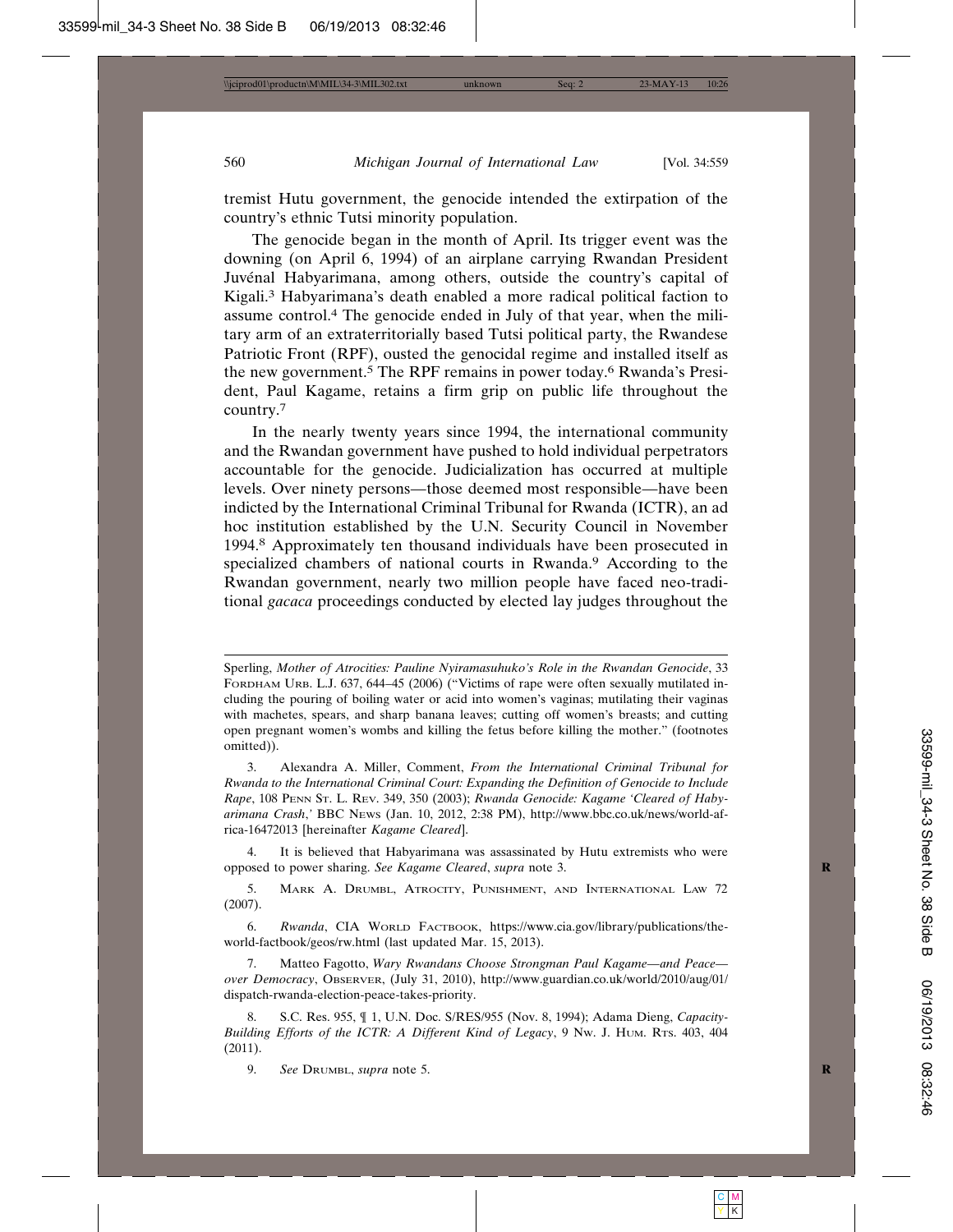\\jciprod01\productn\M\MIL\34-3\MIL302.txt unknown Seq: 3 23-MAY-13 10:26

## Spring 2013] *"She Makes Me Ashamed to Be a Woman"* 561

country.<sup>10</sup> *Gacaca* proceedings concluded in 2012.11 A handful of Rwandan defendants have been prosecuted by foreign national courts, including through assertions of universal jurisdiction.12

On June 24, 2011, ICTR Trial Chamber II convicted Pauline Nyiramasuhuko, formerly Rwanda's Minister of Family and Women's Development, of conspiracy to commit genocide and of genocide; of the crimes against humanity of extermination, rape, and persecution; and of the war crimes of violence to life and outrages upon personal dignity.13 She was sentenced to the harshest punishment possible, namely, life imprisonment.14 At the time of her conviction, she was sixty-five years old.15

Although much of the literature on gender and conflict focuses, appropriately, on women as victims of violence, women also act as agents of violence, including mass atrocity, during conflict situations. The Nyiramasuhuko case offers an opportunity to more carefully examine this textured, and largely underappreciated, aspect of the metastasis of atrocity. This is the central preoccupation of this Article.

The proceedings that implicated Nyiramasuhuko were among the most complex ever undertaken by the ICTR. She was prosecuted jointly with five other defendants, including her son, Arsène Shalom Ntahobali (who was also given a life sentence).16 All the defendants were from Butare, a *préfecture* in southern Rwanda.<sup>17</sup> The defendants became colloquially known as the "Butare Group" or the "Butare Six."18 The other four members were Sylvain Nsabimana and Alphonse Nteziryayo, both former (and successive) *pr´efets* of Butare, and Joseph Kanyabashi and Elie Ndayambaje, two former local *bourgmestres* (mayors).19 All were charged with acting in concert to massacre the Tutsi population and moderate Hutus in Butare.20 All six were found guilty, albeit the specific charges and convictions varied inter se.21 The other four defendants received

- 18. Miller, *supra* note 3, at 366. **R**
- 19. *Nyiramasuhuko Judgement*, Case No. ICTR-98-42-T, ¶¶ 8–72.
- 20. *Id.* ¶ 1.
- 21. *Id.* ¶ 6186.

<sup>10.</sup> Edwin Musoni, *The Legacy of Gacaca*, NEW TIMES (Apr. 10, 2012), http://www. newtimes.co.rw/news/index.php?i=14958&a=52323. This number is contested, however. *See* E-mail from Phil Clark, SOAS, University of London, to Mark A. Drumbl (June 21, 2012) (on file with author). In any event, officially, over 1.2 million of the nearly two million in total were prosecuted only for property offenses. *See* Musoni, *supra*.

<sup>11.</sup> Gerd Hankel, Book Review, 23 EUR. J. INT'L L. 1192, 1192 (2012) (reviewing PAUL CHRISTOPH BORNKAMM, RWANDA'S GACACA COURTS: BETWEEN RETRIBUTION AND REPARATION (2012)).

<sup>12.</sup> *See, e.g.*, Luc Reydams, *Belgium's First Application of Universal Jurisdiction: The* Butare Four *Case*, 1 J. INT'L CRIM. JUST. 428 (2003).

<sup>13.</sup> Prosecutor v. Nyiramasuhuko (*Nyiramasuhuko Judgement*), Case No. ICTR-98- 42-T, Judgement and Sentence, ¶ 6186 (June 24, 2011).

<sup>14.</sup> *Id.* ¶ 6271.

<sup>15.</sup> *Id.* ¶ 8.

<sup>16.</sup> *Id.*

<sup>17.</sup> *Id.* ¶ 1.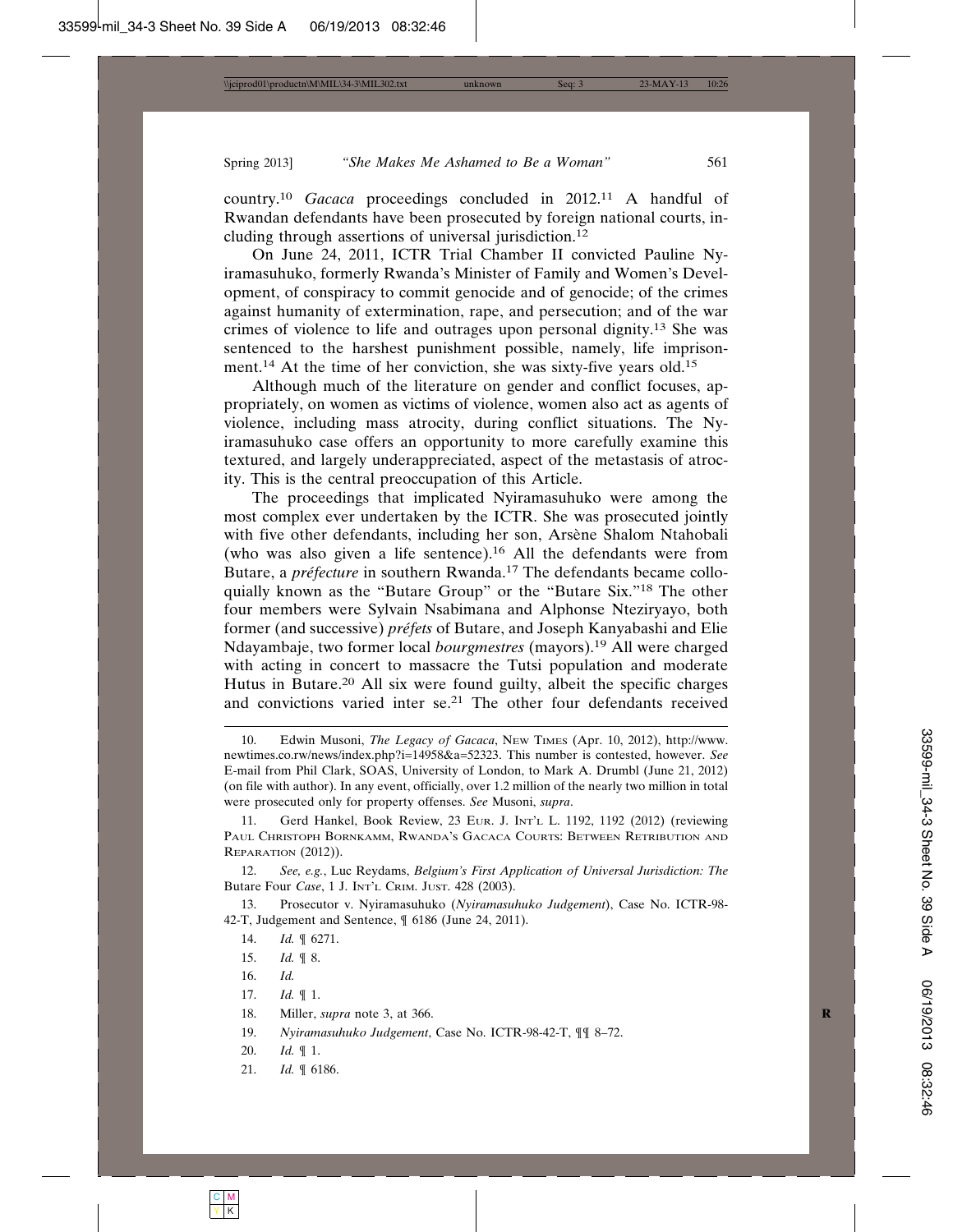\\jciprod01\productn\M\MIL\34-3\MIL302.txt unknown Seq: 4 23-MAY-13 10:26

562 *Michigan Journal of International Law* [Vol. 34:559

C M Y | K

sentences of twenty-five years, thirty years, thirty-five years, and life imprisonment, respectively.22

Nyiramasuhuko is the ICTR's only female accused.23 She is, moreover, the only woman tried and convicted by an international criminal tribunal for genocide and the only woman tried and convicted by an international criminal tribunal for rape as a crime against humanity.24 The only other woman convicted by an international criminal tribunal (in that case, the International Criminal Tribunal for the Former Yugoslavia) is Biljana Plavšiæ.<sup>25</sup> A leading Bosnian Serb politician with de facto control and authority over members of the Bosnian Serb armed forces, Plavšiæ pleaded guilty in 2002 to one count of persecutions on political, racial, and religious grounds as crimes against humanity.26 She was sentenced in 2003 to eleven years' imprisonment,<sup>27</sup> which she served in Sweden.<sup>28</sup> Plavšiæ was released in 2009, pursuant to early release guidelines, after completing two-thirds of her term.29

The outsize attention showered upon *Prosecutor v. Nyiramasuhuko* is animated neither by its jurisprudential novelty nor by its progressive de-

23. *Rwanda: Ex-women's Minister Guilty of Genocide, Rape*, BBC NEWS (June 24, 2011, 11:07 AM), http://www.bbc.co.uk/news/world-africa-13507474.

24. Marlise Simons, *Official Gets Life Sentence for Genocide in Rwanda*, N.Y. TIMES, June 25, 2011, at A4.

25. Marlise Simons, *Bosnian Ex-leader Sentenced to 11 Years for Her War Role*, N.Y. TIMES, Feb. 28, 2003, at A4. On April 30, 2012, Rasema Handanoviæ, a Bosnian Muslim woman and naturalized U.S. citizen, was convicted (after a plea bargain) by a Bosnian court for killing six Bosnian Croats in April 1993. Maja Zuvela, *Bosnian War Crimes Court Jails First Woman*, REUTERS, Apr. 30, 2012, *available at* http://www.reuters.com/article/2012/04/30/ us-bosnia-warcrimes-idUSBRE83T0KK20120430. Handanoviæ was the first woman convicted by Bosnian courts for crimes committed during the 1992-1995 armed conflict in Bosnia and, according to media reports, only the second woman (other than Plavšiæ) to be convicted for atrocity crimes perpetrated during that conflict. *Id.* Handanoviæ was a victim of wartime rape before committing the crimes for which she was convicted. *Id.* She was sentenced to 5.5 years' imprisonment. *Id.* In late 2012, the International Criminal Court unsealed an arrest warrant for Simone Gbagbo, wife of former Côte d'Ivoire President and International Criminal Court detainee Laurent Gbagbo, alleging her to be an indirect coperpetrator of crimes against humanity. Prosecutor v. Simone Gbagbo, Case No. ICC-02/11-01/12, Warrant of Arrest, ¶¶ 2, 9 (Feb. 29, 2012), http://www.icc-cpi.int/iccdocs/doc/doc1344439.pdf. The Extraordinary Chambers in the Courts of Cambodia prosecuted another woman, Ieng Thirith, but these proceedings were discontinued owing to her dementia. Paul Armstrong, *'First Lady' of Khmer Rouge Ruled Unfit for Genocide Trial*, CNN (Sept. 13, 2012), http://articles.cnn.com/2012-09-13/asia/world\_asia\_cambodia-khmer-rouge-ieng-thirith.

26. Prosecutor v. Plavšiæ, Case No. IT-00-39  $& 40/1$ -ES, Decision on the Application for Pardon or Commutation of Sentence, ¶ 5 (Int'l Crim. Trib. for the Former Yugoslavia Sept. 14, 2009), http://www.icty.org/x/cases/plavsic/presdec/en/090914.pdf. Plavšiæ had initially been charged with genocide, but these charges later were dropped as part of a plea bargain she concluded with the ICTY Prosecutor. *Id.*

27. *Id.*  $\parallel$  6. For a discussion of the role that gender apparently played in Plavšiæ's sentencing, see LAURA SJOBERG & CARON E. GENTRY, MOTHERS, MONSTERS, WHORES: WOMEN'S VIOLENCE IN GLOBAL POLITICS 154, 156 (2007).

28. *Plav˘siæ*, Case No. IT-00-39 & 40/1-ES, ¶ 6.

29. *Id.* ¶ 14.

<sup>22.</sup> *Id.* ¶ 6271.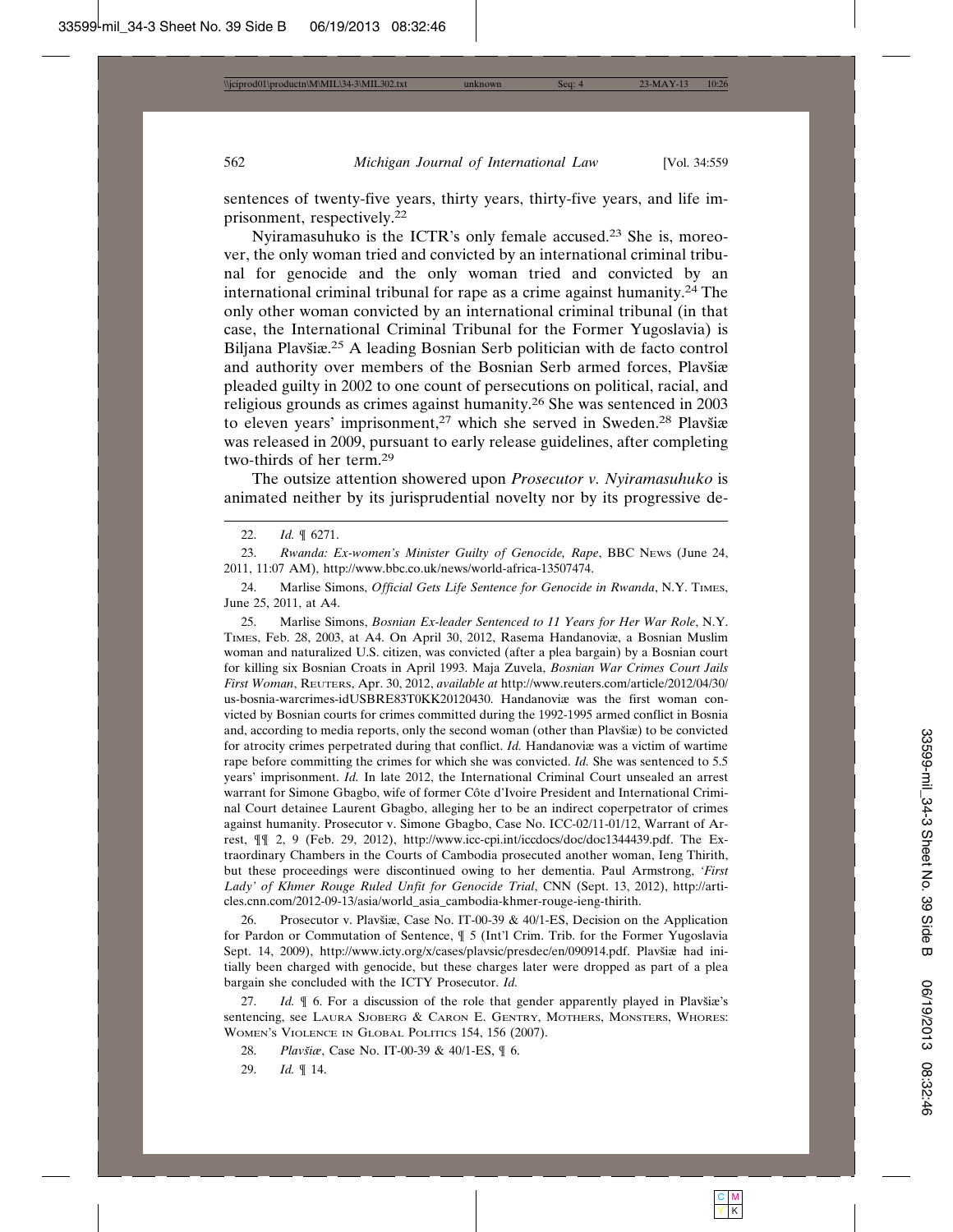C M Y | K

\\jciprod01\productn\M\MIL\34-3\MIL302.txt unknown Seq: 5 23-MAY-13 10:26

Spring 2013] *"She Makes Me Ashamed to Be a Woman"* 563

velopment of the law. This attention, rather, is fueled by the fact that the case concerns a purportedly novel kind of subject—a so-called "new kind of criminal,"30 according to a 2002 cover story in the *New York Times Magazine*—to wit, the female atrocity perpetrator. Much of this media buzz belies the fact that other Rwandan women—thousands, in fact—have been convicted for genocide or crimes against humanity.<sup>31</sup> These convictions have arisen, overwhelmingly, from legal proceedings in Rwandan national courts and in *gacaca* proceedings held throughout Rwanda.32 This carnivalesque media novelty also belies the fact that other women served powerful leadership roles in the genocide—such as Agnès Ntamabyaliro, the Minister of Justice in the genocidal regime, who is currently imprisoned in Rwanda.33 Nyiramasuhuko may reflect a new kind of international convict, but she is far from a new kind of perpetrator, whether in Rwanda or wherever episodes of mass atrocity erupt.

Motherhood also suffuses broadcasted perceptions of Nyiramasuhuko. She is not just a woman who ordered rape, after all, but she is a mother and grandmother—who ordered women to be raped in front of their own children. And among the rapists was her son, and codefendant, Shalom. The relationship between "mother and son *génocidaires*"<sup>34</sup> has attracted greater media fascination than the relationship between another parentchild duo convicted for genocide at the ICTR, namely, Elizaphan Ntakirutimana (father) and Gérard Ntakirutimana (son), who were sentenced to ten and twenty-five years' imprisonment respectively in 200335 and whose sentences were affirmed on appeal in 2004.<sup>36</sup>

Part I of this Article sets out Nyiramasuhuko's background. Part II carefully examines the trial judgment, including the bases for conviction and the specific factual allegations. The judgment itself, at 1500 pages in

32. *Id.* In 1998, when I worked in the Kigali prison, I represented some women detainees who were housed in a separate unit (at times with their children).

33. Nicole Hogg, *Women's Participation in the Rwandan Genocide: Mothers or Monsters?*, 92 INT'L REV. RED CROSS 69, 75 (2010).

34. Elizabeth Barad, *Mother and Son Genocidaires*, ARUSHA TIMES (Sept. 24–30, 2011), http://www.arushatimes.co.tz/2011/36/Tribunal\_1.html ("I was able to speak to Nyiramasuhuko alone which no other journalist or lawyer, other than her own, has been able to do. She was incarcerated at the Detention Center of the [International Criminal Tribunal for Rwanda (ICTR)] . . . . She complained that she was lonely, being the only woman there. 'It's very difficult for me. I don't have my own doctor. I do get to see Shalom, but only once a week,' she said. It was reported that Nyiramasuhuko's main concern was for Shalom.").

35. Prosecutor v. Elizaphan & Gerard Ntakirutimana, Case Nos. ICTR-96-10 & ICTR-96-17-T, Judgement and Sentence, ¶¶ 919, 922 (Feb. 21, 2003).

36. Prosecutor v. Elizaphan & Gerard Ntakirutimana, Case Nos. ICTR-96-10-A & ICTR-96-17-A, Judgement, ¶¶ 554, 565 (Dec. 13, 2004).

<sup>30.</sup> Peter Landesman, *A Woman's Work*, N.Y. TIMES, Sept. 15, 2002, (Magazine), at 82, 87.

<sup>31.</sup> News Release, Amnesty Int'l, *Gacaca* Tribunals Must Conform with International Fair Trial Standards (Dec. 17, 2002), *available at* http://www.amnestyusa.org/news/2002/ rwandal2172002.html.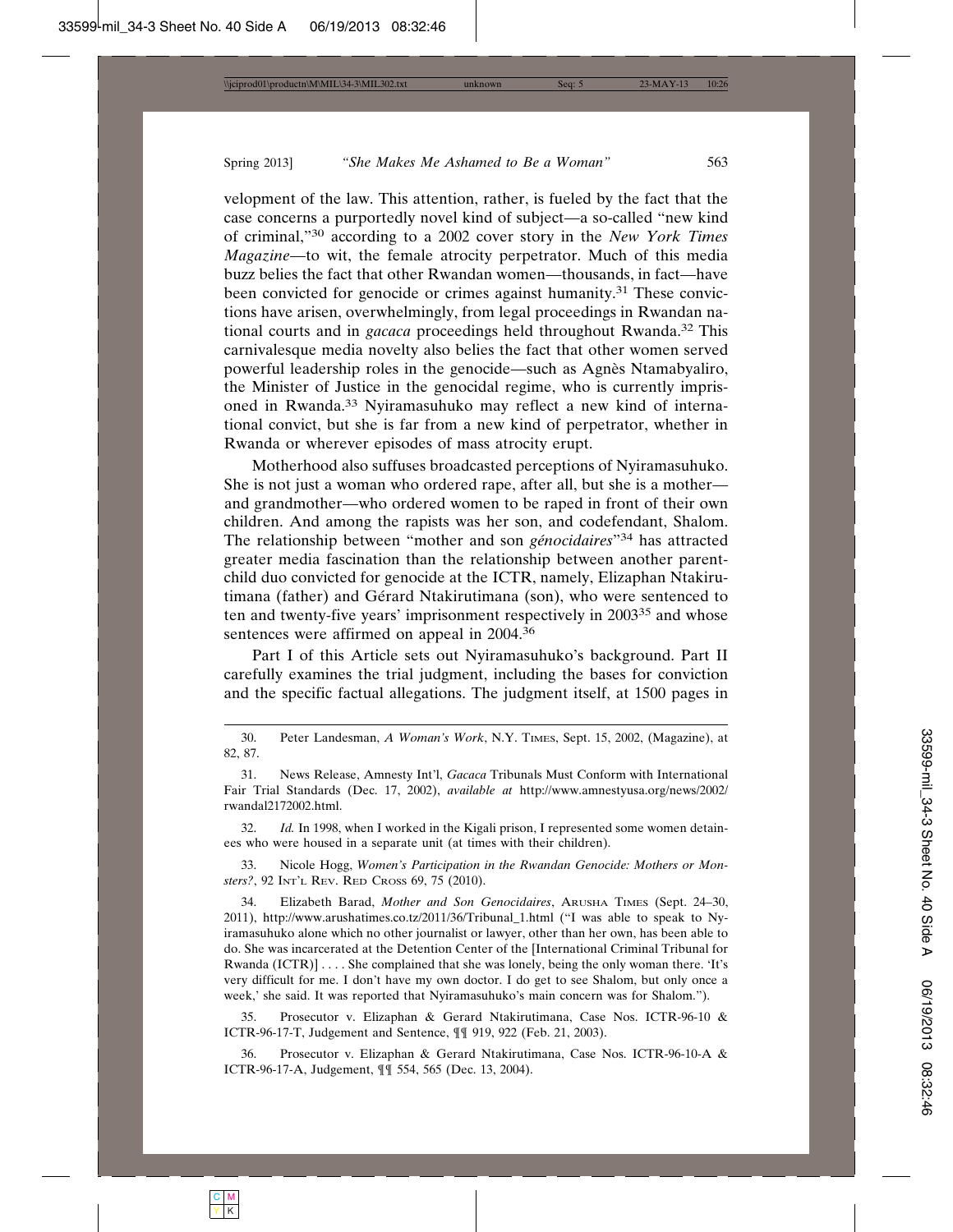\\jciprod01\productn\M\MIL\34-3\MIL302.txt unknown Seq: 6 23-MAY-13 10:26

## 564 *Michigan Journal of International Law* [Vol. 34:559

length, is gender neutral in terms of its depiction of Nyiramasuhuko. She is presented as a perpetrator indifferently from her male coperpetrators.

Part III explores, in contrast, how public portrayals of Nyiramasuhuko exude problematic essentialisms, stereotypes, and imagery of women and mothers. These caricatures emerge at two distinct levels. First, they are invoked by the media to sensationalize and spectacularize the trial itself in short, to titillate. Second, they are instrumentally invoked to favor strategic operational outcomes. For example, those stakeholders who condemn Nyiramasuhuko's conduct turn to her status as woman and mother to accentuate her personal culpability and individual deviance (that is, she is a worse perpetrator, a greater disappointment, and a more shocking offender because she is a woman, mother, and grandmother). Those who defend her conduct, including Nyiramasuhuko herself, pretextually invoke tropes rooted in imagery of womanhood and motherhood to emphasize the impossibility of her culpability (that is, she can't be a perpetrator, in particular of rape, because she is a woman, mother, and grandmother). In this end, this Part critically discusses these disabling gender-based stereotypes that trail the proceedings.

Part IV identifies several valuable insights that Nyiramasuhuko's trial and conviction offer for the development and effectiveness of international law's interventions in post-conflict spaces. These proceedings, therefore, can be read didactically. The adulation heaped on her case belies a shadow side, to wit, that the veneration of international justice can lead to neglect of national justice. The proceedings against Nyiramasuhuko also demonstrate the need to rethink the role of femininities and masculinities in the propagation of atrocity. Recognizing women as agents of violence, as bystanders to violence, as resisters of violence, and as victims of violence informs a more nuanced understanding of atrocity and, thereby, solidifies preventative and deterrent efforts. In this vein, this Article advocates for a more nuanced, grounded, and sublime approach to victims and victimizers, at times the two being one, in mass atrocity. The proceedings against Nyiramasuhuko also reveal the limits to criminalization in the process of transitional justice more generally, and important components thereof such as emboldening the status of women in post-conflict societies. The Article then concludes by connecting Nyiramasuhuko's trial to the social, economic, and political challenges faced by women in Rwanda today.

#### I. PAULINE NYIRAMASUHUKO: BACKGROUND, ASCENT, DESCENT

Nyiramasuhuko was born "in humble circumstances" in 1946 in Rugara *cellule*, Ndora *secteur* and *commune*, Butare *préfecture*.<sup>37</sup> She com-

<sup>37.</sup> *Nyiramasuhuko Judgement*, Case No. ICTR-98-42-T, Judgement and Sentence, ¶ 8 (June 24, 2011) (regarding date, time and location). Her father was a subsistence farmer. Sperling, *supra* note 2, at 647. Nyiramasuhuko is frequently referred to by her given name, **R** Pauline, both inside and outside of Rwanda. The judgment itself refers to her by her surname Nyiramasuhuko; the male coaccused also are referred to by their surnames. *Nyiramasuhuko Judgement*, Case No. ICTR-98-42-T. This is the approach I take in this Article. It has been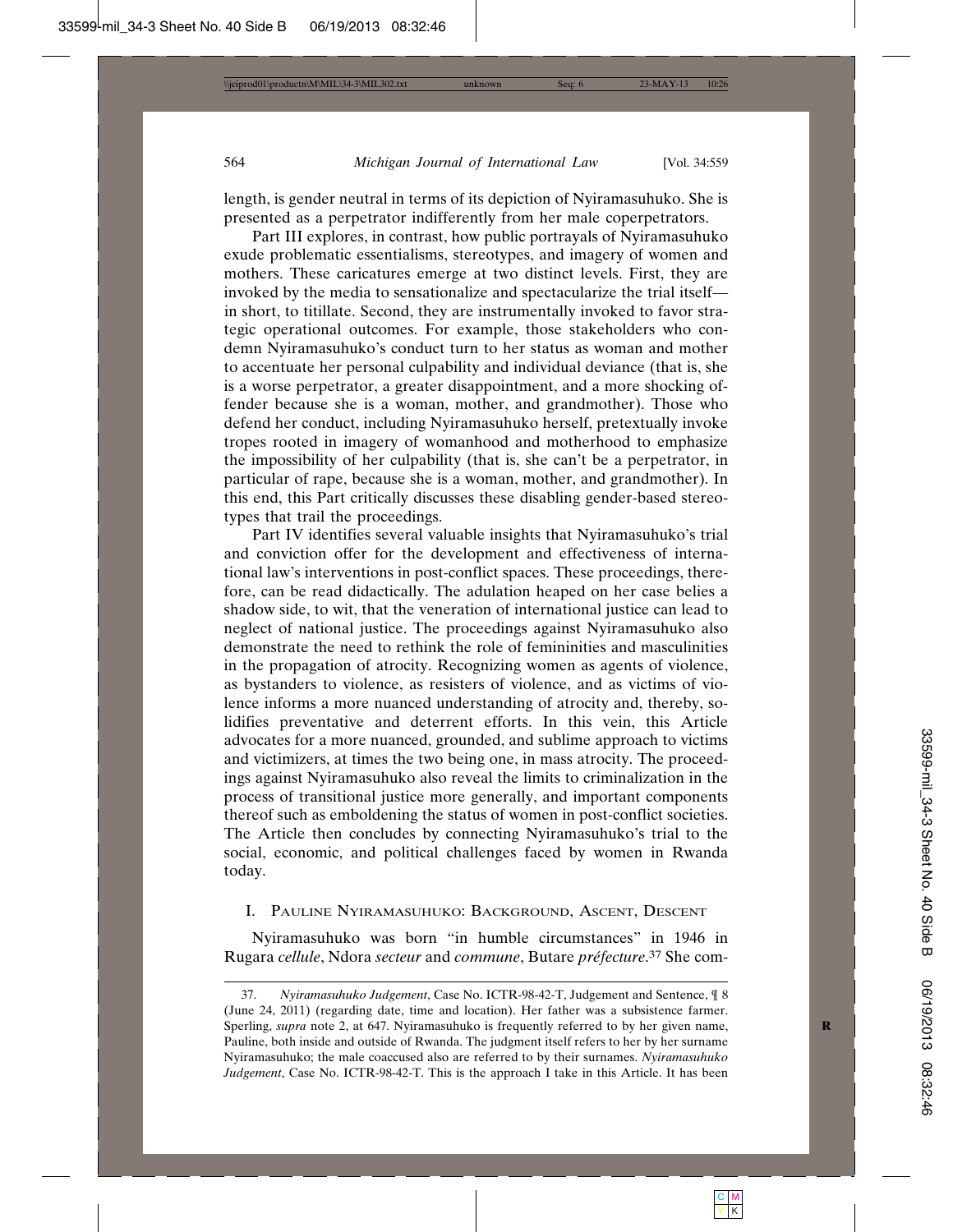\\jciprod01\productn\M\MIL\34-3\MIL302.txt unknown Seq: 7 23-MAY-13 10:26

#### Spring 2013] *"She Makes Me Ashamed to Be a Woman"* 565

pleted her studies in 1964.38 A social worker, she was employed in various capacities (including as a trainer) in a number of locations throughout Rwanda until 1973.39

In 1968, she married Maurice Ntahobali.<sup>40</sup> During the genocide, Ntahobali was Rector of the National University in Butare.41 Formerly, he had served as President of the Rwandan National Assembly and as Minister of Higher Education. Maurice Ntahobali moved to Antwerp, Belgium, following the genocide. He testified as a defense witness at his wife's trial.42 A BBC report published at the time of her conviction characterized Nyiramasuhuko as exercising the upper hand in the marriage: she "was the complete opposite of the man she married," who, in turn, was described as "quiet and humble."43

Nyiramasuhuko worked with the Ministry of Health from 1973 to 1981, until her husband was appointed as a Minister in Kigali.44 In 1986, she returned to Butare, enrolled in university, and in two years obtained a law degree.<sup>45</sup>

Nyiramasuhuko has four children—Denise, Shalom, Clarisse, and Brigitte—and several grandchildren.46 Denise, Shalom, and Clarisse were present in Rwanda during the genocide.47 Brigitte, who was in Europe at that time pursuing her education, has never returned to Rwanda.<sup>48</sup> Ny-

- 38. *Nyiramasuhuko Judgement*, Case No. ICTR-98-42-T, ¶ 9.
- 39. *Id.* ¶ 10.
- 40. *Id.*
- 41. *Id.* ¶ 753.

42. *Nyiramasuhuko's Husband Takes the Witness Stand in Defence of His Wife*, ARUSHA TIMES (Sept. 17–23, 2005), http://www.arushatimes.co.tz/2005/36/un\_tribunal\_2.htm.

43. Josephine Hazeley, *Profile: Female Rwandan Killer Pauline Nyiramasuhuko*, BBC NEWS (June 24, 2011, 3:58 PM), http://www.bbc.co.uk/news/world-africa-13907693; *see also* Landesman, *supra* note 30, at 87 (">'Maurice was like the woman; he didn't say anything,' said Jean-Baptist [sic] Sebukangaga, a professor of art at National University who has known Pauline since her childhood. 'Pauline directed everything. She got Maurice his job as rector at the university.' A friend and neighbor told me that she once saw Pauline screaming at Maurice for not being more committed to the politics of the MRND . . . .").

- 44. *Nyiramasuhuko Judgement*, Case No. ICTR-98-42-T, ¶ 10.
- 45. *Id.* ¶ 11.
- 46. SJOBERG & GENTRY, *supra* note 27, at 165–66. **R**

47. Clarisse and Denise testified at the trial as defense witnesses; Shalom also testified in his own defense. As an aside, Denise's husband, presumably Nyiramasuhuko's son-in-law, worked as an investigator for the Nyiramasuhuko defense team from August 1999 to the beginning of 2005. *Nyiramasuhuko Judgement*, Case No. ICTR-98-42-T,  $\parallel$  2503. Céline Nyiraneza, Nyiramasuhuko's sister, also testified in her defense. At one point the Trial Chamber noted that because "many of the Nyiramasuhuko and Ntahobali Defence witnesses are related to or have close ties with Nyiramasuhuko and Ntahobali . . . . appropriate caution must be exercised when evaluating the Defence evidence." *Id.* ¶ 3101. Notwithstanding this caveat, at times the Trial Chamber found this evidence to be credible. *See, e.g.*, *id.*

48. *Id.* ¶ 3054.

suggested that the popular tendency to refer to Nyiramasuhuko by her given name reflects gender-based differential treatment since male accused are referred to by their full names. *See, e.g.*, SJOBERG & GENTRY, *supra* note 27, at 163. **R**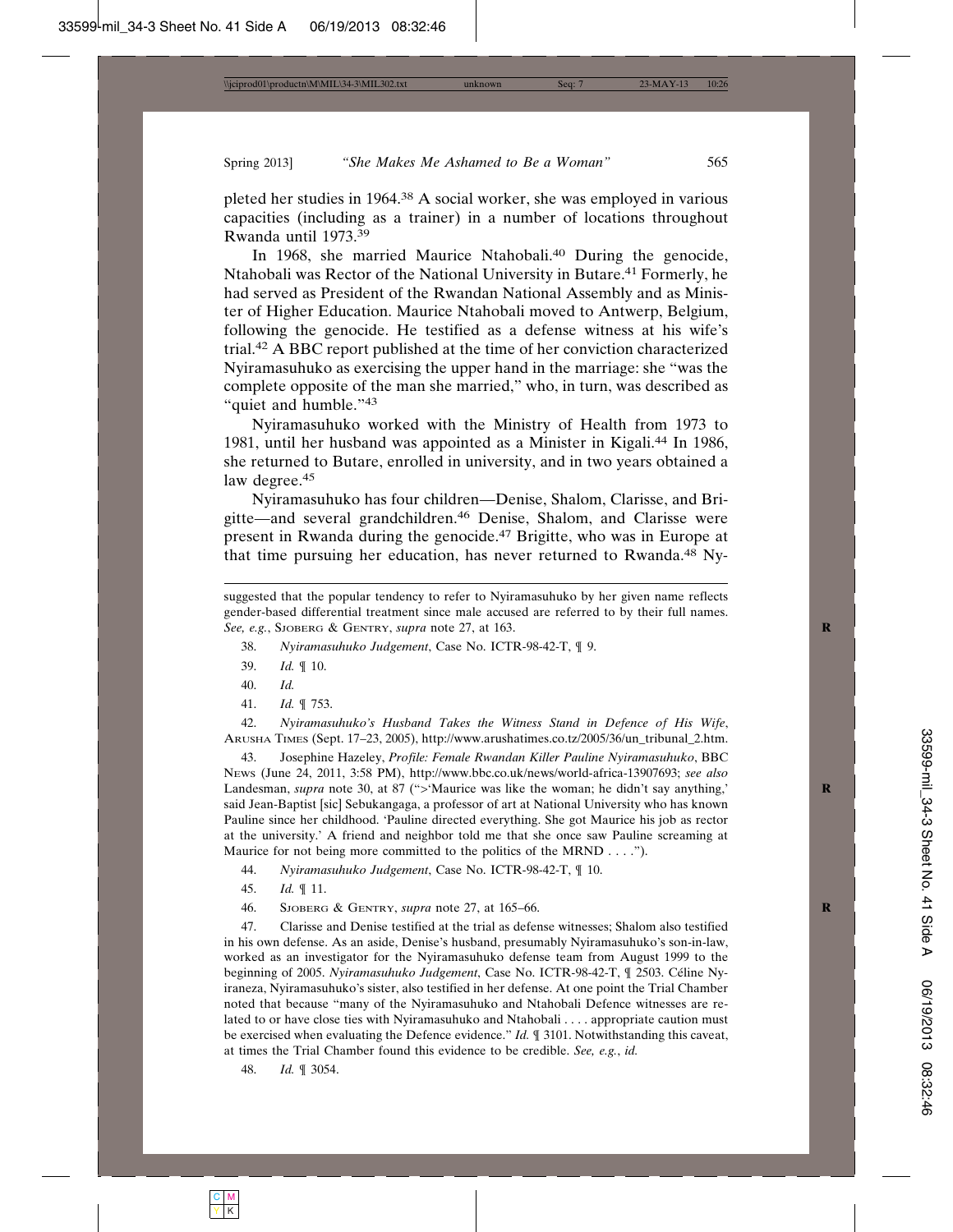\\jciprod01\productn\M\MIL\34-3\MIL302.txt unknown Seq: 8 23-MAY-13 10:26

## 566 *Michigan Journal of International Law* [Vol. 34:559

iramasuhuko gave birth to Shalom (hereinafter referred to as Ntahobali) while in Israel on an exchange in 1970.<sup>49</sup> During the genocide, Ntahobali was a university student and part-time hotel manager.<sup>50</sup> In Butare, he exercised control over a local group of the *Interahamwe*, the national youth militia.51 The *Interahamwe* operated in tandem with the Rwandan armed forces and were notorious for their extreme cruelty in committing acts of genocide and crimes against humanity.52 At the time of the genocide, Ntahobali had a baby and his wife was pregnant.<sup>53</sup>

Nyiramasuhuko advanced within the most influential Hutu political party, the *Mouvement révolutionnaire national pour la démocratie et le d´eveloppement* (MRND). Nicknamed "Butare's favorite daughter," she became a prominent political figure.<sup>54</sup> Drawing from a close high school friendship with Agathe Kanziga, who would later become the wife of President Juvénal Habyarimana and serve an influential role in extremist Hutu politics, Nyiramasuhuko gradually wove her way into the highest echelons of power.55 She served as Minister of Family and Women's Development in Prime Minister Jean Kambanda's genocidal government (also known as the Interim Government, which constituted itself immediately after Habyarimana's death).56 Nyiramasuhuko had been appointed to that ministerial portfolio on April 16, 1992, so had served in the previous government (a multiparty arrangement) as well.57 Interim Prime Minister Kambanda pled guilty at the ICTR to charges of genocide and crimes against humanity.58 In his confession, he named Nyiramasuhuko as among the five members of his inner sanctum "where the blueprint of the genocide was first drawn up."59

52. *RIC Query—Rwanda*, U.S. CITIZENSHIP & IMMIGR. SERVS., (Aug. 14, 2001), http:// www.uscis.gov/portal/site/uscis/template.PRINT/menuitem.5af9bb95919f35e66f614176543f6d 1a/?vgnextoid=d35653bc46d8d010VgnVCM10000048f3d6a1RCRD&vgnextchannel=d2d1e89 390b5d010VgnVCM10000048f3d6a1RCRD.

53. *Nyiramasuhuko Judgement*, Case No. ICTR-98-42-T, ¶ 21.

54. Landesman, *supra* note 30, at 82; *see also* Danna Harman, *A Woman on Trial for* **R** *Rwanda's Massacre*, CHRISTIAN SCI. MONITOR (Mar. 7, 2003), http://www.csmonitor.com/ 2003/0307/p09s01-woaf.html ("Nyiramasuhuko was, once, the pride of Butare.").

55. Ephrem Rugiririza, *Pauline Nyiramasuhuko: From Women's Rights to Rape*, AGENCE FRANCE PRESSE, June 24, 2011 (on file with author); Hazeley, *supra* note 43. **R**

56. The Interim Government was officially sworn in on April 9, 1994. Nyiramasuhuko was among the nineteen cabinet members. Prosecutor v. Pauline Nyiramasuhuko & Shalom Ntahobali, Case No. ICTR-97-21-1, Amended Indictment, ¶ 6.7 (Aug. 10, 1999).

57. *Nyiramasuhuko Judgement*, Case No. ICTR-98-42-T, ¶ 8.

58. On appeal, he unsuccessfully challenged the validity of the guilty plea. *See* Jean Kambanda v. Prosecutor, Case No. ICTR-97-23-A, Judgement (Oct. 19, 2000).

59. Landesman, *supra* note 30, at 88. Kambanda is serving a life sentence in prison in **R** Mali. Nancy Amoury Combs, *Procuring Guilty Pleas for International Crimes: The Limited Influence of Sentence Discounts*, 59 VAND. L. REV. 69, 115 n.231 (2006).

<sup>49.</sup> *Id.* ¶ 10.

<sup>50.</sup> *Id.* ¶ 18.

<sup>51.</sup> *Id.* ¶ 2150.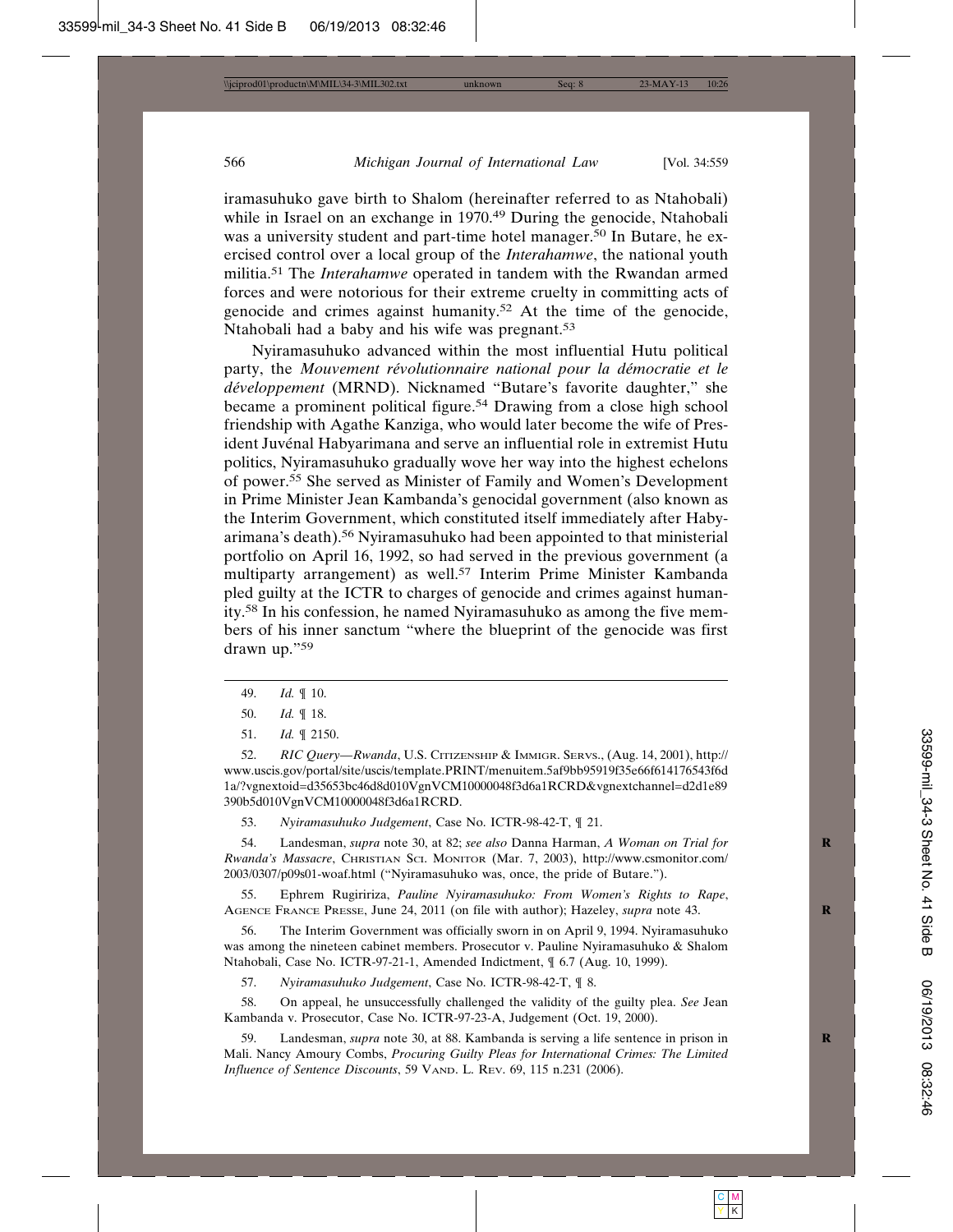\\jciprod01\productn\M\MIL\34-3\MIL302.txt unknown Seq: 9 23-MAY-13 10:26

Spring 2013] *"She Makes Me Ashamed to Be a Woman"* 567

Butare *préfecture* lies in southern Rwanda. At the time of the genocide, it "was one of the most populated *préfectures* in Rwanda."<sup>60</sup> Butare city (*Butare-ville*), reputed to be the intellectual heart of Rwanda, is its largest center.<sup>61</sup> A progressive and integrated place, with a moderate Hutu population, Butare housed the National University of Rwanda. Butare *préfecture* was also among the regions of the country with the largest Tutsi population.62 Twenty-five percent of Rwanda's Tutsi population lived there; in two of the *préfecture's communes*, Tutsis comprised forty to fortyfive percent of the total population (in contrast to approximately fourteen percent nationally).63 The MRND was relatively weak in Butare.

At the start of the genocide, in fact, Butare *préfecture* was the only *préfecture* in Rwanda to be led by a Tutsi, Jean-Baptiste Habyalimana, a politician who openly opposed massacres.<sup>64</sup> While genocide raged elsewhere, Butare remained relatively calm and even welcomed refugees.<sup>65</sup> This aberration caught the attention of the Interim Government, which sacked *préfet* Habyalimana on April 17.<sup>66</sup> Nyiramasuhuko played a key role in this process.67 Habyalimana then was disappeared. His replacement, Sylvain Nsabimana (who eventually became another of Nyiramasuhuko's codefendants), initiated vigorous anti-Tutsi public campaigns in which Nyiramasuhuko played a supportive role.68 On April 19, at Nsabimana's swearing-in ceremony, senior Rwandan leaders, including Interim President Théodore Sindikubwabo and Interim Prime Minister Kambanda, made incendiary speeches exhorting violence against the local Tutsi population.69 Nyiramasuhuko, who was present, did not dissociate herself from this inflammatory invective.<sup>70</sup> She remained silent. Although she was found to tacitly approve of the policies delineated in the speeches,<sup>71</sup> Trial Chamber II held that this tacit approval did not substan-

- 60. *Nyiramasuhuko Judgement*, Case No. ICTR-98-42-T, ¶ 226.
- 61. *Id.* ¶ 2.
- 62. *Id.*
- 63. *Id.* ¶¶ 226.
- 64. *Id.* ¶¶ 2, 636.
- 65. *Id.* ¶ 587.
- 66. *Id.* ¶¶ 539, 584.
- 67. *Id.* ¶ 638.
- 68. *Id.* ¶ 585.

C M Y | K

69. *Id.* ¶¶ 584–585.

70. Prosecutor v. Pauline Nyiramasuhuko & Shalom Ntahobali, Case No. ICTR-97-21- 1, Amended Indictment, ¶¶ 6.21–.22 (Aug. 10, 1999).

71. *Nyiramasuhuko Judgement*, Case No. ICTR-98-42-T, ¶¶ 920–921 ("The Chamber finds that Nyiramasuhuko ascribed to and supported the policies of the Government of which she was a member, as set forth in Sindikubwabo's speech. Accordingly, her silence constituted tacit approval of those policies. . . . [T]he Chamber finds that Nyiramasuhuko's presence at the swearing-in ceremony and her failure to dissociate herself from the statements made by the President and Prime Minister, constituted tacit approval of their inflammatory statements.").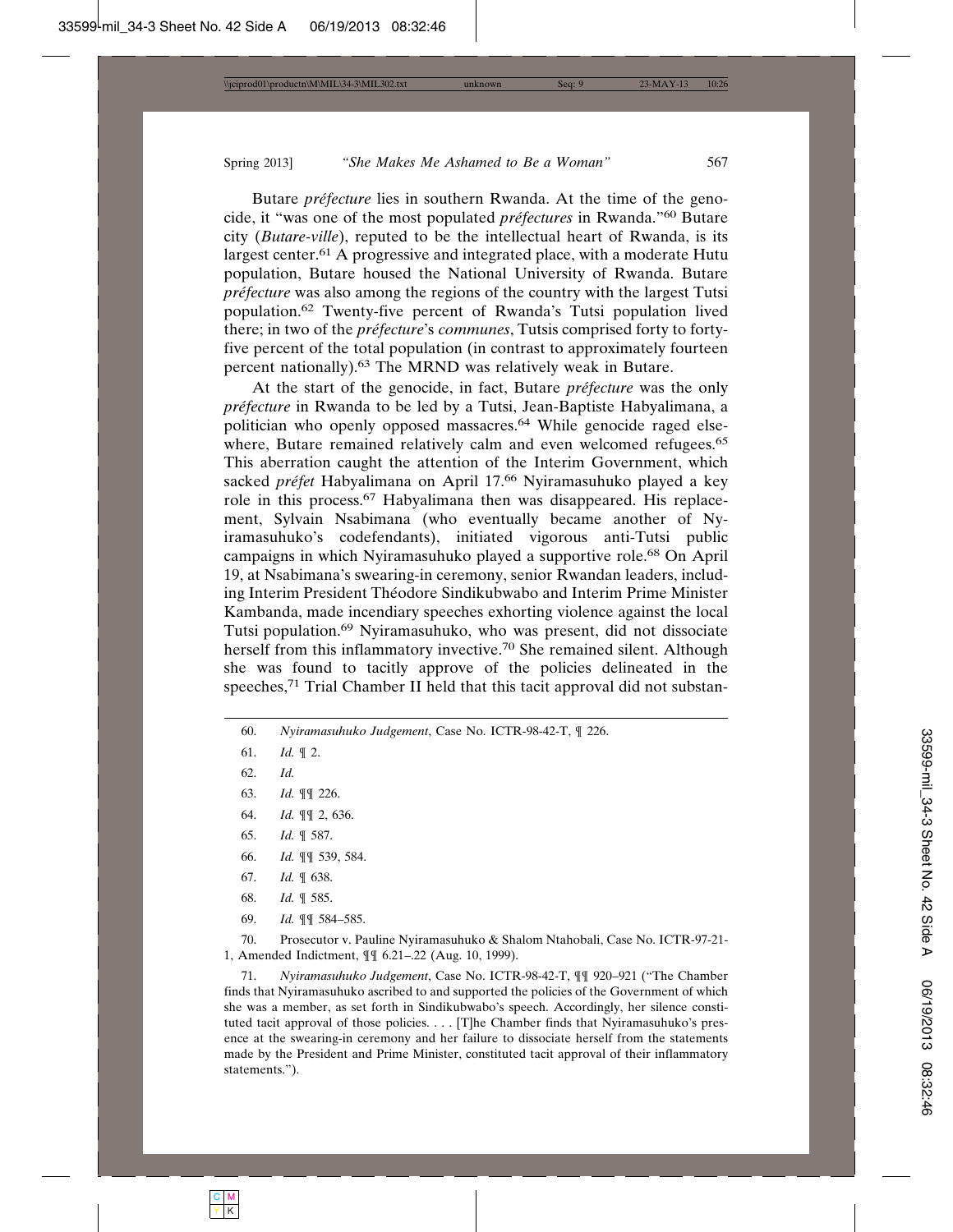\\jciprod01\productn\M\MIL\34-3\MIL302.txt unknown Seq: 10 23-MAY-13 10:26

568 *Michigan Journal of International Law* [Vol. 34:559

tially contribute to the genocide.72 Hence, Nyiramasuhuko did not bear criminal responsibility for her actions at the swearing-in ceremony.

In any event, on April 20, Nyiramasuhuko asked Nsabimana for military assistance in undertaking massacres in her home *commune*, Ngoma.<sup>73</sup> That same day, widespread killings began in Butare.74 Nyiramasuhuko was a centrifugal force in the unfolding terror. On April 27, the Interim Government issued a directive encouraging the public to establish and maintain roadblocks.75 A barricade was established near the Hotel Ihuliro. This hotel was owned by Maurice Ntahobali and served as a family residence of sorts during the genocide.76

Nyiramasuhuko was disturbed by the many Tutsi refugees huddled at the Butare *préfecture* office (BPO). She ordered the Tutsi women at the BPO to be raped and then killed—this specific conduct comprised a linchpin of her ultimate criminal convictions.77 At trial, one witness, QBP, testified that Nyiramasuhuko

told the soldiers and *Interahamwe* "these are the accomplices who are here . . . there's still a lot of dirt at the BPO, such as these Tutsi women, who previously were arrogant and did not want to marry Hutu men. Now it's up to you [the Hutus] to do whatever you want with them.78

Metaphoric phrases, such as "there's a lot of dirt here," have since been exposed as balefully doubling as code words for eliminationism.79

Following the ouster of the genocidal regime in July 1994, Nyiramasuhuko promptly left Rwanda.80 RPF forces razed the Hotel Ihuliro. Nyiramasuhuko traveled and worked "undisturbed in the region for three years" until she was arrested in Nairobi, Kenya, on July 18, 1997.<sup>81</sup> She

77. *See, e.g.*, *id.* ¶ 2605 n.7301 (reporting Witness FAP as testifying that "Nyiramasuhuko stood by the vehicle and told the *Interahamwe* to take the young girls and the women who are not old, to rape them before killing them because they had refused to marry Hutus"). Witness FAP's testimony was found credible. *Id.* ¶ 5101.

78. *Id.* ¶ 2268. This witness's testimony was found to be credible. *Id.* ¶¶ 2304, 2773.

79. Recurrent testimony notes Nyiramasuhuko's plea that the "dirt should be removed," a euphemism for the Tutsi refugees at the Butare *préfecture* office (BPO). *See, e.g.*, *id.*  $\parallel$  2177. Testimony also suggested that Nyiramasuhuko often wore military fatigues in public during the genocide. *See id.* ¶ 2696.

80. *Id.* ¶ 12.

81. Stephanie K. Wood, *A Woman Scorned for the "Least Condemned" War Crime: Precedent and Problems with Prosecuting Rape As a Serious War Crime in the International Criminal Tribunal for Rwanda*, 13 COLUM. J. GENDER & L. 274, 288 (2004); Barad, *supra* note 34; *see also Nyiramasuhuko Judgement*, Case No. ICTR-98-42-T, ¶¶ 14, 6295. Ny- **R** iramasuhuko left Rwanda on July 18, 1994. *Id.* ¶ 12.



<sup>72.</sup> *Id.* ¶ 6034.

<sup>73.</sup> *Id.* ¶ 588.

<sup>74.</sup> *Id.* ¶ 692.

<sup>75.</sup> *Id.* ¶ 1457.

<sup>76.</sup> *Id.* ¶ 3107.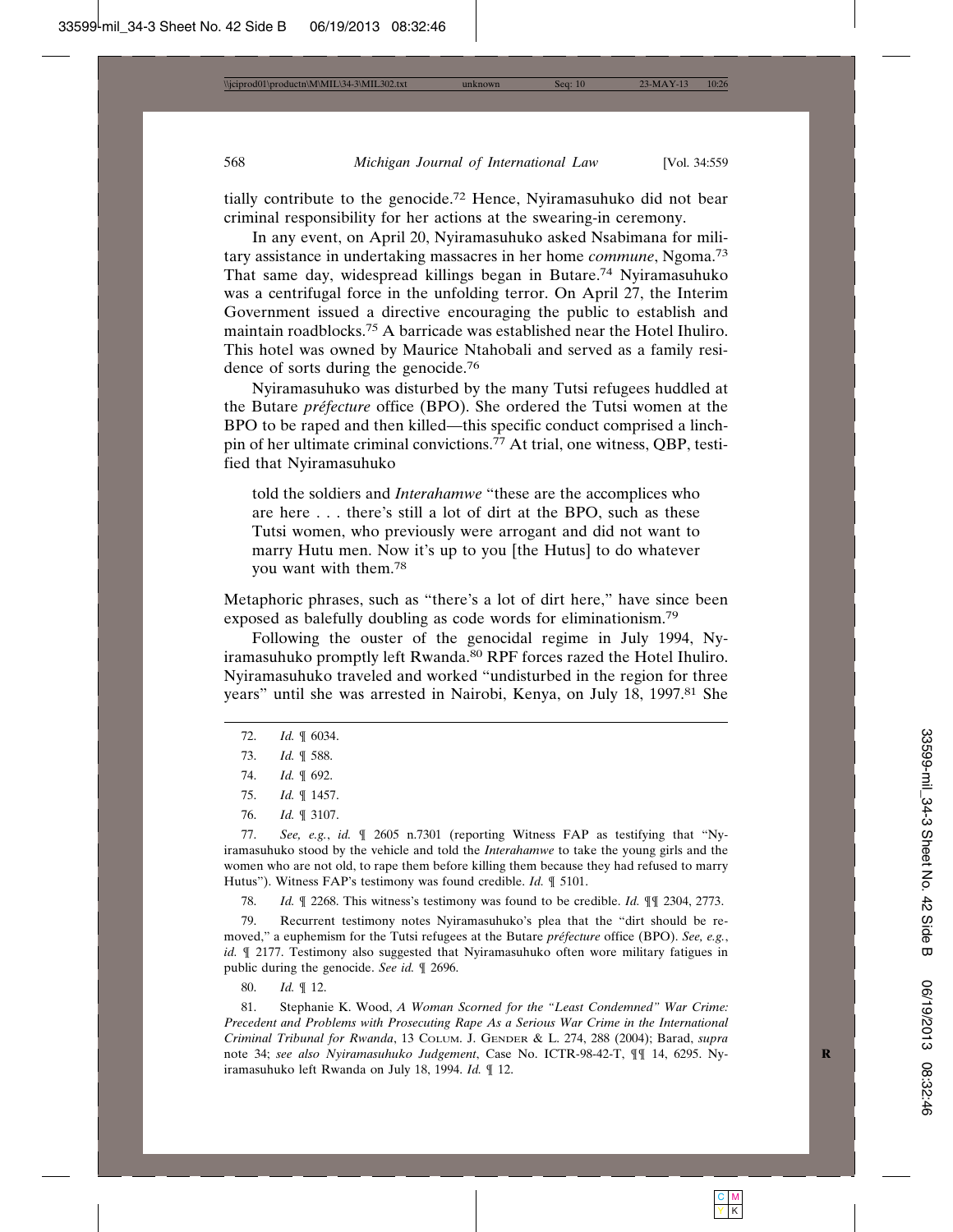\\jciprod01\productn\M\MIL\34-3\MIL302.txt unknown Seq: 11 23-MAY-13 10:26

## Spring 2013] *"She Makes Me Ashamed to Be a Woman"* 569

never hid or assumed a different identity.82 She worked in a refugee camp in Zaïre (now the Democratic Republic of the Congo) run by the Catholic charity Caritas, where she helped trace refugee children who had become separated from their families.83 Transferred to the ICTR, she made her initial appearance on September 3, 1997.<sup>84</sup> She pleaded not guilty to the five charges initially brought against her in an indictment submitted May 26, 1997.85 On August 12, 1999, prosecutors added more counts—raising the total to eleven—to which she also pled not guilty.86 These indictments charged her as well as Ntahobali.87 During the many years between her initial capture and eventual conviction, she spent her time at a U.N. detention facility in Arusha, Tanzania, "tending a flower bed and sometimes singing to herself and concerned mainly, according to sources, about her beloved son Shalom."88

In the 2002 *New York Times Magazine* cover story, the author, Peter Landesman, interviewed Nyiramasuhuko's mother, who informed him that Nyiramasuhuko's great-grandfather was a Tutsi but had been redesignated as a Hutu because he had become poor.89 Owing to patrilineal kinship in Rwanda, this meant that Nyiramasuhuko descended from Tutsi roots and, arguably, was Tutsi herself.<sup>90</sup> The judgment itself does not touch upon this aspect, though it explicitly—albeit briefly—refers to her husband Maurice as Hutu and her daughters Denise and Clarisse as Hutu.<sup>91</sup> The ethnic aspect of Nyiramasuhuko as a defendant, whether factually plausible or not, has not galvanized public attention the way her gender has. On a broader note, other than the Landesman article, few media or academic reports endeavor to grapple with—or even explore what fueled Nyiramasuhuko's violence in the first place: was it opportunism, ethnic hatred, a quest for self-purification, or fear of being exposed as being of Tutsi descent? Also unexplored is the role, if any, that gender may have played in her own socialization into and leadership over collective violence.

The rape accusations against Nyiramasuhuko have proven to be particularly attention grabbing.92 On the one hand, this might suggest that

- 89. Landesman, *supra* note 30, at 130–31. **R**
- 90. *Id.*

<sup>82.</sup> Wood, *supra* note 81, at 288. **R**

<sup>83.</sup> Helen Vespirini, *'Matron' Told Killers to Rape Tutsis*, SUNDAY TIMES (Oct. 6, 2002), http://allafrica.com/stories/200210060176.html.

<sup>84.</sup> *Nyiramasuhuko Judgement*, Case No. ICTR-98-42-T, ¶ 14.

<sup>85.</sup> *Id.* ¶¶ 13–14.

<sup>86.</sup> *Id.* ¶ 15.

<sup>87.</sup> Ntahobali had brought motions requesting that he be tried separately from Nyiramasuhuko, though these were unsuccessful. *Id.* ¶¶ 6300, 6434.

<sup>88.</sup> Rugiririza, *supra* note 55; *see also* Landesman, *supra* note 30, at 86. **R**

<sup>91.</sup> *Nyiramasuhuko Judgement*, Case No. ICTR-98-42-T, ¶¶ 3053, 3062, 3067.

<sup>92.</sup> *See, e.g.*, Wood, *supra* note 81, at 287 ("[H]er case has received disproportionate **R** media attention in comparison to her male counterparts. Presumably, rape warfare is not newsworthy in itself, but a female leader advocating violence against women is a less com-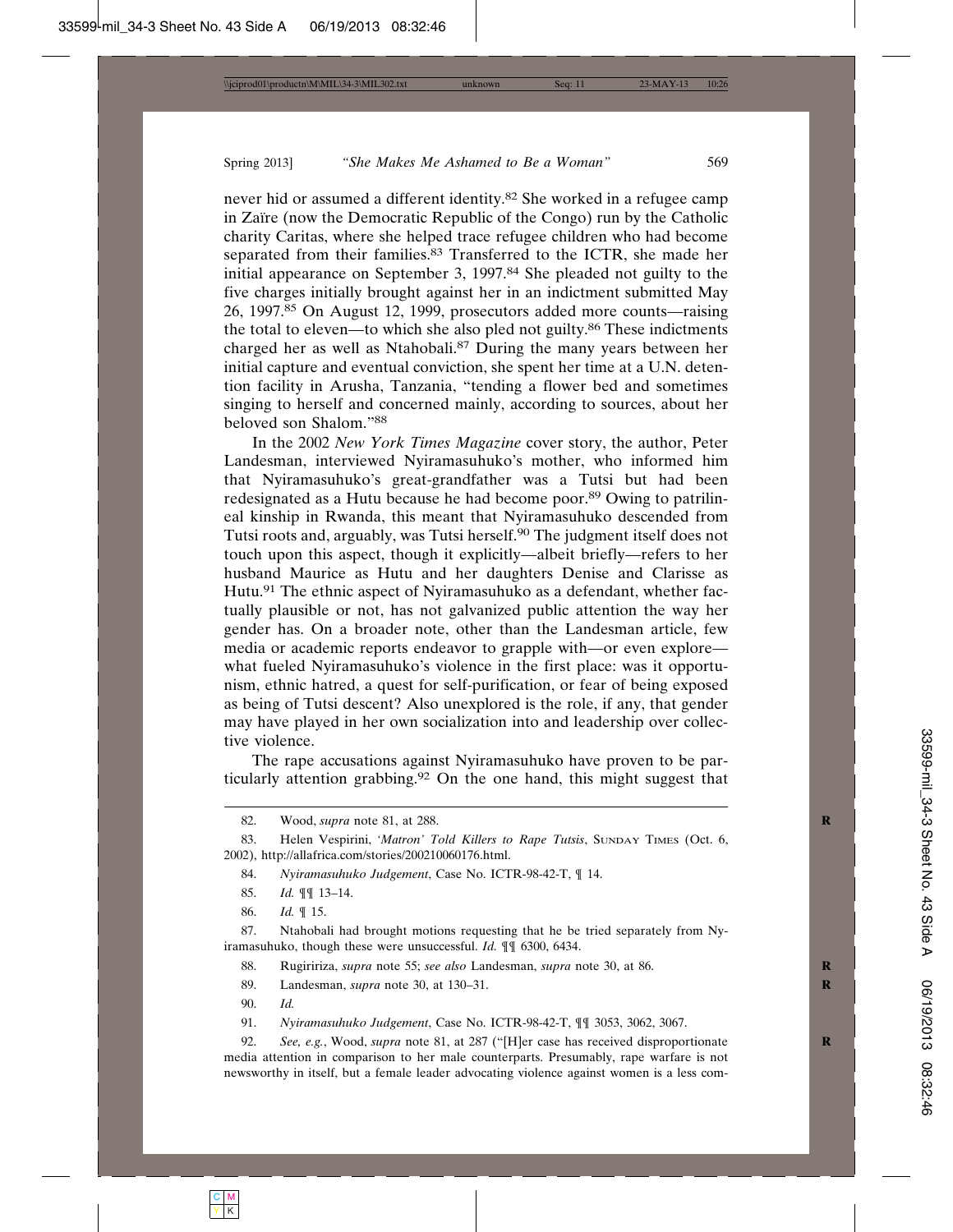\\jciprod01\productn\M\MIL\34-3\MIL302.txt unknown Seq: 12 23-MAY-13 10:26

# 570 *Michigan Journal of International Law* [Vol. 34:559

rape is treated seriously among international crimes (even though, in this case, the Prosecution slipped and failed to properly charge rape as genocide93). On the other hand, though, the fact that a woman was charged with mass-rape crimes, and has now been convicted, has become sensationalized. In this vein, Canadian journalist Michele Landsberg was sharply critical of the *New York Times Magazine*'s decision to feature Nyiramasuhuko as opposed to any of the many Rwandan men prosecuted and convicted for mass rape (including rape as genocide). According to Landsberg:

Ever since the feminist breakthroughs of the mid-twentieth century, when male violence against females (from sexual harassment to rape, wife battering, incest and sex trade trafficking) was finally exposed, named and labelled as criminal, the media have never been more relieved and satisfied than when they can point to a woman who is "just as bad" or "even worse."<sup>94</sup>

Carrie Sperling, a U.S. law professor, posits how reaction to the Nyiramasuhuko trial "says more about our continued resistance to view women as equals than it says about her uniqueness among her female peers."95 Sperling argues that

[t]hose who view [Nyiramasuhuko's] actions during the genocide as somehow inexplicable because of her gender engage in the stereotypical thinking that perpetuates the special victimization of women. . . . [T]his arbitrary role of women as "the other," "the pure," and "the innocent" permits, if not perpetuates, the brutal and degrading treatment specifically forced on women in times of conflict.<sup>96</sup>

This Article, in turn, explores how both of these perspectives are suspect and, in response, ultimately posits a more nuanced approach.

mon occurrence."); Vespirini, *supra* note 83, at 2 ("Nuns, mothers, schoolgirls and even **R** grandmothers all took part in the slaughter in Rwanda. Where Nyiramasuhuko is alleged to stand out from other female killers is in having encouraged militia to rape Tutsi women before killing them."). It may be that the purported novelty that electrifies her case emanates more from what Nyiramasuhuko did as a woman than from the fact she is a woman. Regardless, her gender remains in the forefront.

93. *Nyiramasuhuko Judgement*, Case No. ICTR-98-42-T, ¶ 25.

94. Michele Landsberg, *Men Behind Most Atrocities, but Women Are Singled Out*, TO-RONTO STAR, Sept. 21, 2002, at K01.

95. Sperling, *supra* note 2, at 638. **R**

96. *Id.* at 638, 658.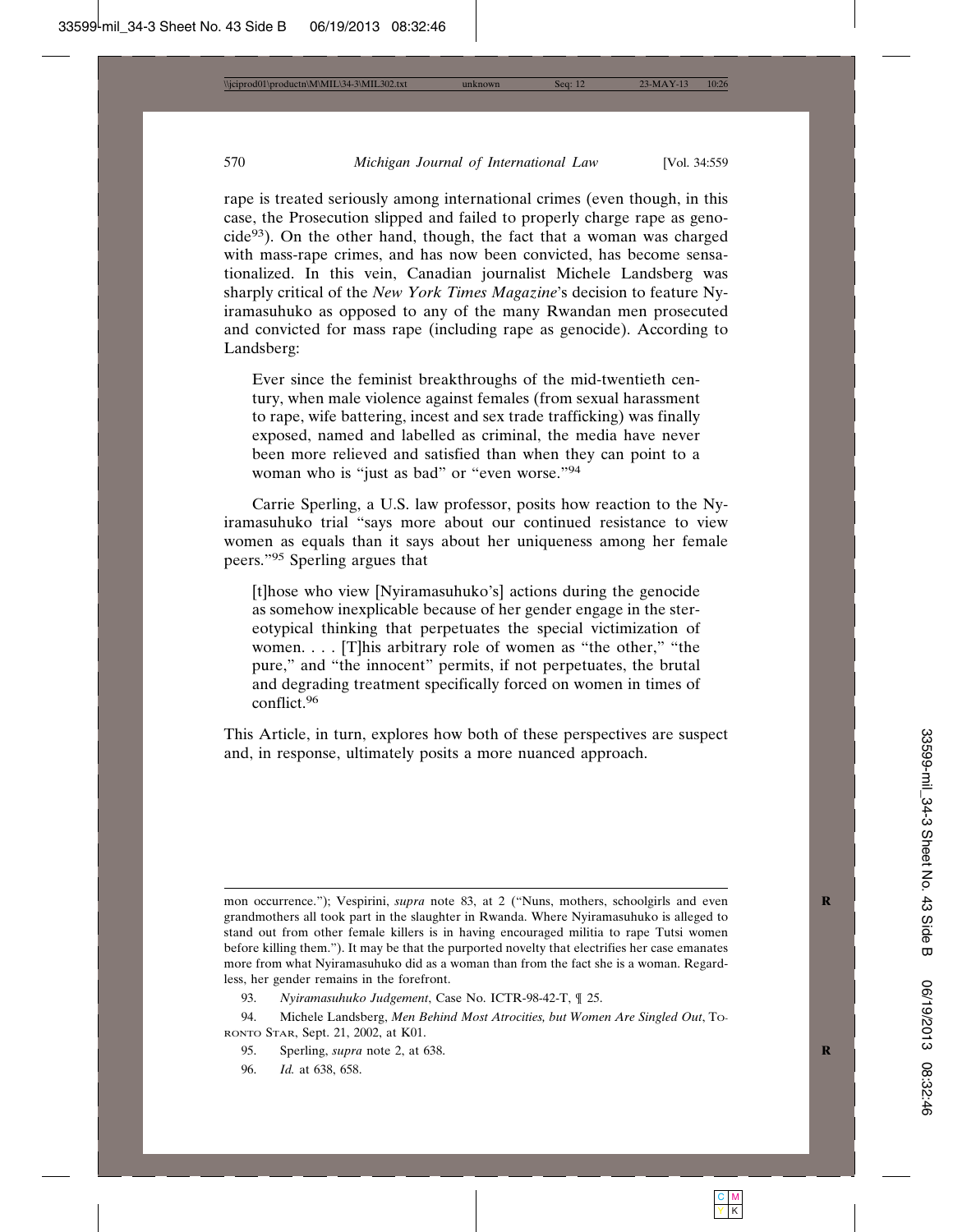\\jciprod01\productn\M\MIL\34-3\MIL302.txt unknown Seq: 13 23-MAY-13 10:26

# Spring 2013] *"She Makes Me Ashamed to Be a Woman"* 571

### II. LEGAL PROCEEDINGS

Nyiramasuhuko and Ntahobali were initially indicted together.97 The case subsequently was expanded when the other defendants were joined.98 The joint trial commenced on June 12, 2001, and concluded on December 2, 2008.99 Post-trial proceedings then ensued. In total, 726 days were taken up in trial and post-trial proceedings.100

Each of the Butare Six defendants has appealed the convictions.101 Judges have been assigned to the case before the Appeals Chamber.102 Should the Appeals Chamber affirm Nyiramasuhuko's sentence, then she will be transferred to one of the eight states that have concluded agreements with the ICTR to incarcerate convicts.<sup>103</sup>

The charges against Nyiramasuhuko dryly read as follows:

| Conspiracy to Commit Genocide                   |
|-------------------------------------------------|
| Genocide                                        |
| Complicity in Genocide                          |
| Direct and Public Incitement to Commit Genocide |
| Murder as a Crime Against Humanity              |
| Extermination as a Crime Against Humanity       |
| Rape as a Crime Against Humanity <sup>104</sup> |
| Persecution as a Crime Against Humanity         |
|                                                 |

97. Prosecutor v. Pauline Nyiramasuhuko & Shalom Ntahobali, Case No. ICTR-97-21- 1, Amended Indictment (Aug. 10, 1999) (listing both individuals as indicted). This indictment opens with a succinct, and elegantly written, historical background to the Rwandan genocide. *Id.*  $\P$  1.1–.30. In a separate section, it offers a summary of the power structure present in Rwanda in the lead-up to genocide. *Id.* ¶¶ 3.1–.10. These historical and political understandings, in turn, have become authenticated through ICTR judicialization.

98. The order that the six cases be tried together was made on October 5, 1999. *See Nyiramasuhuko Judgement*, Case No. ICTR-98-42-T, ¶ 6320 (June 24, 2011).

99. *Id.* ¶¶ 6341, 6597.

C M Y | K

100. The ICTR website provides case minutes for each day of the proceedings. *See Status of Cases*, INT'L CRIM. TRIBUNAL FOR RWANDA, http://www.unictr.org/Cases/tabid/204/ Default.aspx (last visited Mar. 24, 2013). Because these minutes are quite skeletal in nature, they provide little in the way of texture or detail.

101. Le TPIR terminera ses travaux au 31 décembre 2014, comme prévu [ICTR to Com*plete Its Work by December 31, 2014*], FRANCE-RWANDA TRIB. (Nov. 13, 2012), http://www. france-rwanda.info/article-le-tpir-terminera-ses-travaux-au-31-decembre-2014-comme-prevu-112393578.html.

102. Nyiramasuhuko v. Prosecutor, Case No. ICTR-98-42-A, Order Assigning Judges to a Case Before the Appeals Chamber (July 15, 2011).

103. These states are Senegal, Rwanda, Sweden, Italy, France, Swaziland, Bénin, and Mali. *Dakar and the UN Sign an Agreement on Enforcement of ICTR Sentences*, HIRONDELLE NEWS AGENCY (Nov. 23, 2010), http://www.hirondellenews.org/ictr-rwanda/ 408-collaboration-with-states/collaboration-with-states-other-countries/24638-en-en-231110 ictrsenegal-dakar-and-the-un-sign-an-agreement-on-enforcement-of-ictrsentences1368913689.

104. The initial indictment drawn up against Nyiramasuhuko did not include rape charges. These were added upon subsequent amendment. *See* Wood, *supra* note 81, at 289. **R**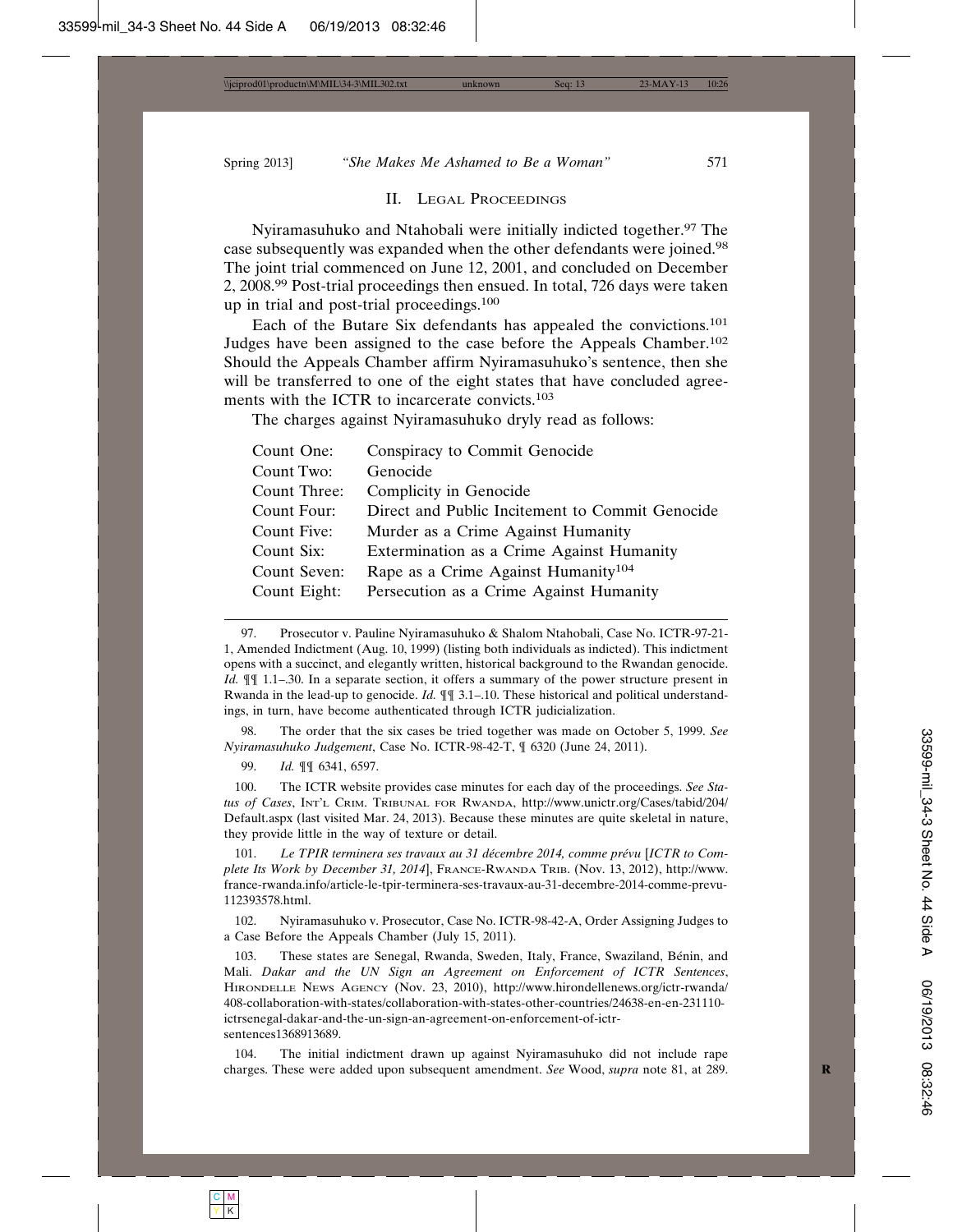\\jciprod01\productn\M\MIL\34-3\MIL302.txt unknown Seq: 14 23-MAY-13 10:26

572 *Michigan Journal of International Law* [Vol. 34:559 Count Nine: Other Inhumane Acts as a Crime Against Humanity Count Ten: Violence to Life as a War Crime Count Eleven: Outrages Upon Personal Dignity as a War Crime105

A person commits genocide, stipulated by Article 2 of the ICTR Statute, when he or she commits a listed act (killing members of the group, for example, or causing them serious bodily or mental harm) with the specific "intent to destroy, in whole or in part, a national, ethnical, racial, or religious group as such."106

Crimes against humanity, pursuant to the specific language of Article 3 of the ICTR Statute, involve specified acts that must be "committed as part of a widespread or systematic attack against any civilian population on national, political, ethnic, racial, or religious grounds."107 Nyiramasuhuko was charged with extermination (namely, the act of killing on a mass scale), murder, persecution, rape, and other inhumane acts as crimes against humanity.108

War crimes (Article 4 of the ICTR Statute) concern certain acts when committed in international or noninternational armed conflict (the latter being the case for Rwanda) when there is a nexus between the act and the armed conflict.109 Nyiramasuhuko was charged with two counts of war crimes, namely (1) violence to life, health, and physical or mental wellbeing and (2) outrages upon personal dignity.<sup>110</sup>

Article 6 of the ICTR Statute enumerates the bases upon which a person can be found responsible for committing the proscribed criminal conduct.<sup>111</sup> Articles  $6(1)$  and  $6(3)$  both figured in the charges against Nyiramasuhuko. Article 6(1) states that "[a] person who planned, instigated, ordered, committed or otherwise aided and abetted in the planning, preparation or execution of a crime referred to in articles 2 to 4 of the present Statute, shall be individually responsible for the crime."112 Article 6(3) addresses the responsibility of superiors for the acts of subordi-

- 110. *Nyiramasuhuko Judgement*, Case No. ICTR-98-42-T, ¶ 6146.
- 111. ICTR Statute, *supra* note 106, art. 6. **R**
- 112. *Id.* art. 6(1).

C M Y | K

33599-mil\_34-3 Sheet No. 44 Side B 06/19/2013 08:32:46

 $\pmb{\varpi}$ 

06/19/2013 08:32:46

33599-mil\_34-3 Sheet No. 44 Side

<sup>105.</sup> *See Nyiramasuhuko Judgement*, Case No. ICTR-98-42-T, ¶ 6186.

<sup>106.</sup> S.C. Res. 955, Annex, art. 2, U.N. Doc. S/RES/955 (Nov. 8, 1994) [hereinafter ICTR Statute].

<sup>107.</sup> *Id.* art. 3.

<sup>108.</sup> *Nyiramasuhuko Judgement*, Case No. ICTR-98-42-T, ¶ 6039. The interplay among these crimes against humanity is complex and well beyond the scope of the present discussion. For example, "where the Chamber has entered a conviction for extermination as a crime against humanity, it will not consider the same underlying conduct as a basis for a conviction for murder as a crime against humanity." *Id.* ¶ 6070. "The crime of other inhumane acts was deliberately designed as a residual category for sufficiently serious acts which are not otherwise enumerated in Article 3 of the Statute." *Id.* ¶ 6127.

<sup>109.</sup> ICTR Statute, *supra* note 106, art. 4. **R**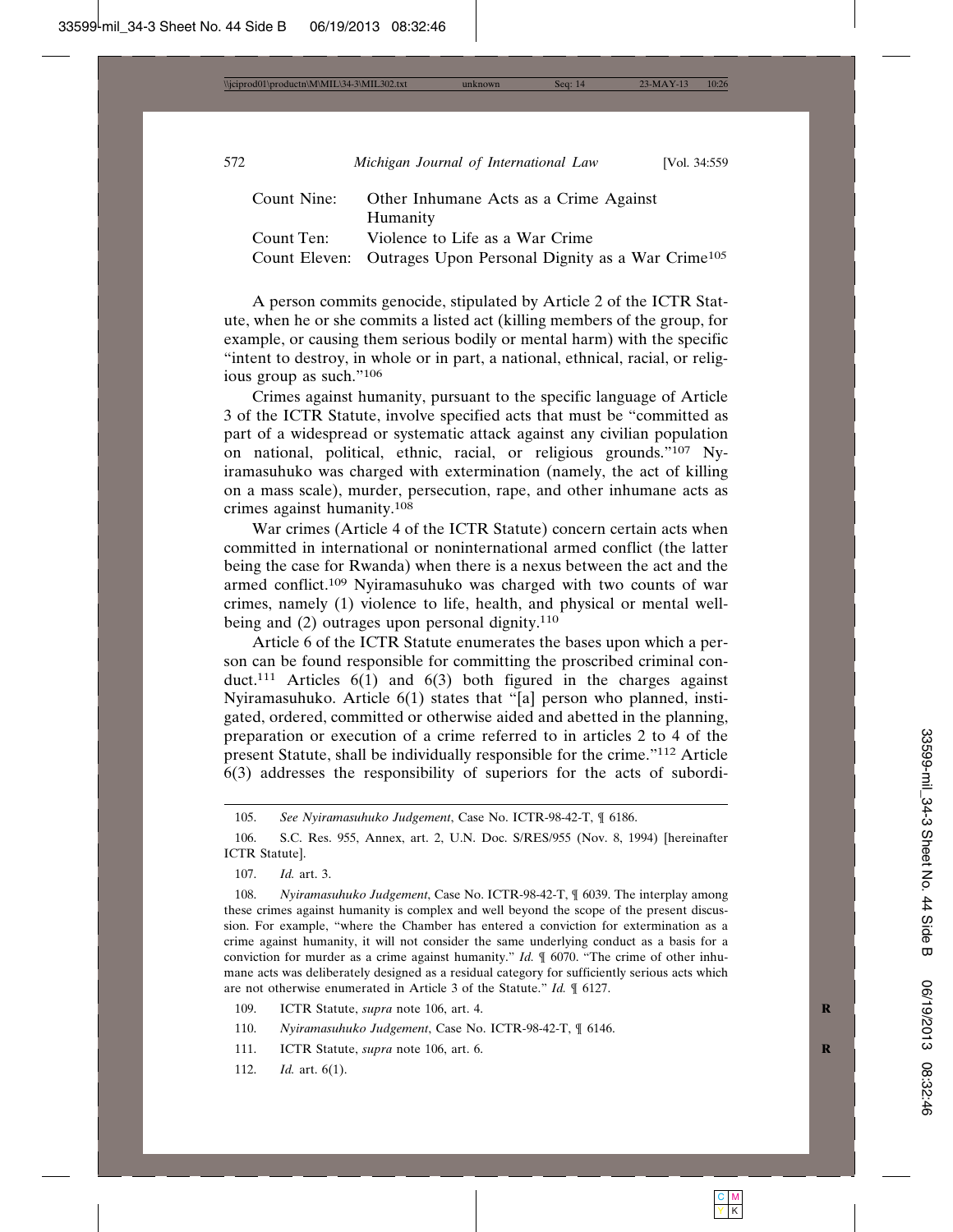\\jciprod01\productn\M\MIL\34-3\MIL302.txt unknown Seq: 15 23-MAY-13 10:26

## Spring 2013] *"She Makes Me Ashamed to Be a Woman"* 573

nates.113 Pursuant to Article 6, then, the Trial Chamber had to consider whether Nyiramasuhuko directly committed the crimes for which she was charged, in the case of each charge, or had superior responsibility over others.

Defense counsel—Nicole Bergevin (from Canada, who served as lead counsel for many years) and Guy Poupart—put in place a multifaceted strategy.<sup>114</sup> They challenged the credibility of Prosecution witnesses.<sup>115</sup> At times they succeeded, but mostly they did not.<sup>116</sup> They also focused heavily on alibi evidence<sup>117</sup> and prevailed in refuting some of the Prosecution's allegations regarding Nyiramasuhuko's presence at massacre sites. In the case of the Hotel Ihuliro roadblock, although the Prosecution established "that Nyiramasuhuko was present at the roadblock . . . during occasions in the relevant time period," the Chamber found that "it ha[d] not been proven beyond a reasonable doubt that Nyiramasuhuko also manned that roadblock."118 Both she and Ntahobali were spared responsibility for rapes committed by soldiers at the École Évangeliste du Rwanda.<sup>119</sup> But many of the Prosecution allegations were proven beyond a reasonable doubt, in particular Nyiramasuhuko's critical presence at killings at the BPO and the yard in front of it, where many Tutsi had sought refuge only to be treated with "unfathomable depravity and sadism."120 Also proven was the factual allegation that Nyiramasuhuko distributed, and ordered the distribution of, condoms to Hutu men to rape Tutsi women before killing them, so as to protect the men from AIDS.<sup>121</sup> On this latter note, the Chamber found that Nyiramasuhuko ordered a woman (presumably a supporter of genocide) to distribute the condoms with the following exhortation: "Let no Tutsi woman survive because they take away our hus-

- 116. *Id.* ¶¶ 4, 249, 346, 356, 359, 382.
- 117. For some flavor of the level of detail involved, see, for example, *id.* ¶ 2577.

118. *Id.* ¶ 3150 ("Nor is the Chamber satisfied that the Prosecution has proven beyond a reasonable doubt that during the relevant time period, Nyiramasuhuko utilised the roadblock with the assistance of soldiers and other unknown persons, to abduct and kill members of the Tutsi population."). Ntahobali was found beyond a reasonable doubt to have manned the roadblock. *Id.* ¶ 3128.

- 119. *Id.* ¶ 6186.
- 120. *Id.* ¶ 21.

C M Y | K

121. *Id.* ¶ 4985. Although established, these facts proved insufficient when it came to justifying a conviction since there was not "reliable evidence to show a link between Nyiramasuhuko's actions in distributing the condoms on this occasion . . . and actual rapes committed against said Tutsi women." *Id.* ¶¶ 5939, 6091.

<sup>113.</sup> *Id.* art. 6(3) ("The fact that any of the acts referred to in articles 2 to 4 of the present Statute was committed by a subordinate does not relieve his or her superior of criminal responsibility if he or she knew or had reason to know that the subordinate was about to commit such acts or had done so and the superior failed to take the necessary and reasonable measures to prevent such acts or to punish the perpetrators thereof.").

<sup>114.</sup> *Nyiramasuhuko Judgement*, Case No. ICTR-98-42-T, ¶ 4. Each defendant sequentially put on his or her defense. Nyiramasuhuko's defense case ran from January 31, 2005, to November 24, 2005. *Id.*  $\P$  $\P$  77, 6473. She began testifying in her own defense on August 31, 2005. *Id.* ¶ 6462.

<sup>115.</sup> *Id.* ¶ 4.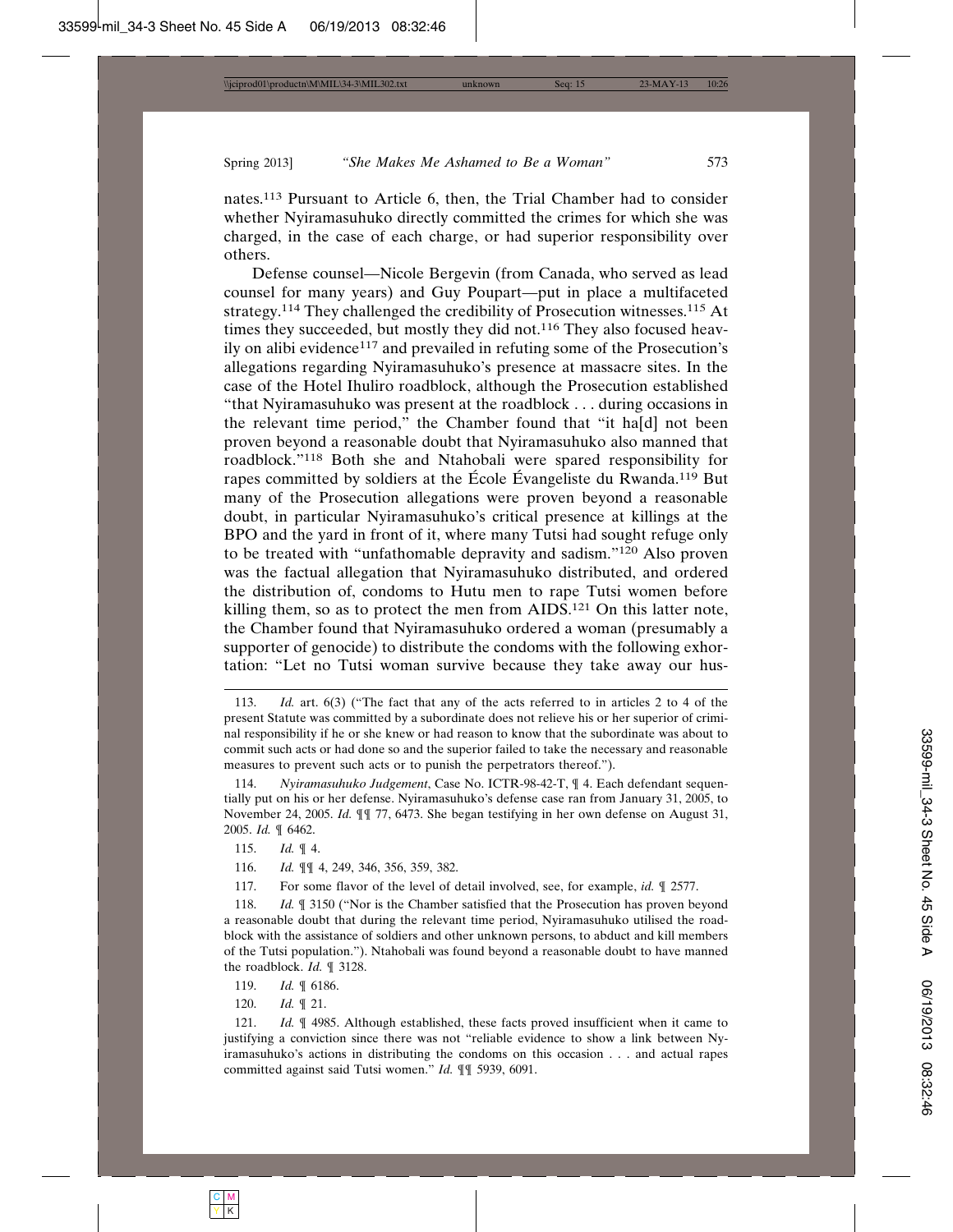\)\iciprod01\productn\M\MIL\34-3\MIL302.txt unknown Seq: 16 23-MAY-13 10:26

# 574 *Michigan Journal of International Law* [Vol. 34:559

bands."122 Paradoxically, during the genocide, hundreds of male AIDS patients were released from hospitals and assembled into rape squads.123 Their goal was to rape and thereby cause a slow, inexorable death.

On June 24, 2011, Trial Chamber II, composed of Judges Willam Sekule (Presiding Judge, from Tanzania), Arlette Ramaroson (Madagascar), and Solomy Balungi Bossa (Uganda),124 delivered the following verdicts:

| Count One:   | Guilty for entering into an agreement with members<br>of the Interim Government on or after April 9, 1994,<br>to kill Tutsis in Butare préfecture. <sup>125</sup>                                                                                                                                                                                       |
|--------------|---------------------------------------------------------------------------------------------------------------------------------------------------------------------------------------------------------------------------------------------------------------------------------------------------------------------------------------------------------|
| Count Two:   | Guilty for ordering the killing of Tutsis taking refuge<br>at the BPO. $126$                                                                                                                                                                                                                                                                            |
| Count Three: | Charge dismissed because it had been pleaded as an<br>alternative to Genocide. <sup>127</sup>                                                                                                                                                                                                                                                           |
| Count Four:  | Not guilty. $128$                                                                                                                                                                                                                                                                                                                                       |
| Count Five:  | Charge dismissed because it is cumulative of<br>Extermination as a Crime Against Humanity. <sup>129</sup>                                                                                                                                                                                                                                               |
| Count Six:   | Guilty for ordering the killing of Tutsis taking refuge<br>at the BPO. <sup>130</sup>                                                                                                                                                                                                                                                                   |
| Count Seven: | Guilty as a superior of the <i>Interahamwe</i> who raped<br>Tutsis taking refuge at the BPO. Trial Chamber II<br>stated that the elements of the crime of genocide had<br>been met but, because this crime had not been<br>properly charged owing to a defect in the indictment,<br>it was therefore not possible to enter a conviction. <sup>131</sup> |
| Count Eight: | Guilty for ordering the killing of Tutsis taking refuge<br>at the BPO. <sup>132</sup>                                                                                                                                                                                                                                                                   |
| Count Nine:  | Not guilty. $133$                                                                                                                                                                                                                                                                                                                                       |

122. *Id.* ¶ 4985. Although established, these facts proved insufficient to convict Nyiramasuhuko on the charge of direct and public incitement to commit genocide because this speech was directed only to one woman and not broadly. *Id.* ¶ 6016 (finding the speech "more akin to a 'conversation'").

123. Landesman, *supra* note 30, at 89, 116. **R**

124. Judge Bossa replaced Judge Winston Maqutu in 2003. *International Criminal Tribunal for Rwanda: Chronology*, AM. U. WAR CRIMES RES. OFF., http://www.wcl.american. edu/warcrimes/2003ictr\_status.cfm (last visited Mar. 24, 2013).

- 125. *Nyiramasuhuko Judgement*, Case No. ICTR-98-42-T, ¶ 5727.
- 126. *Id.* ¶ 5969.
- 127. *Id.* ¶ 5981.
- 128. *Id.* ¶ 6034.
- 129. *Id.* ¶¶ 6071–6072.
- 130. *Id.* ¶¶ 6049–6051.
- 131. *Id.* ¶¶ 6087–6088.
- 132. *Id.* ¶ 6120.
- 
- 133. *Id.* ¶ 6145.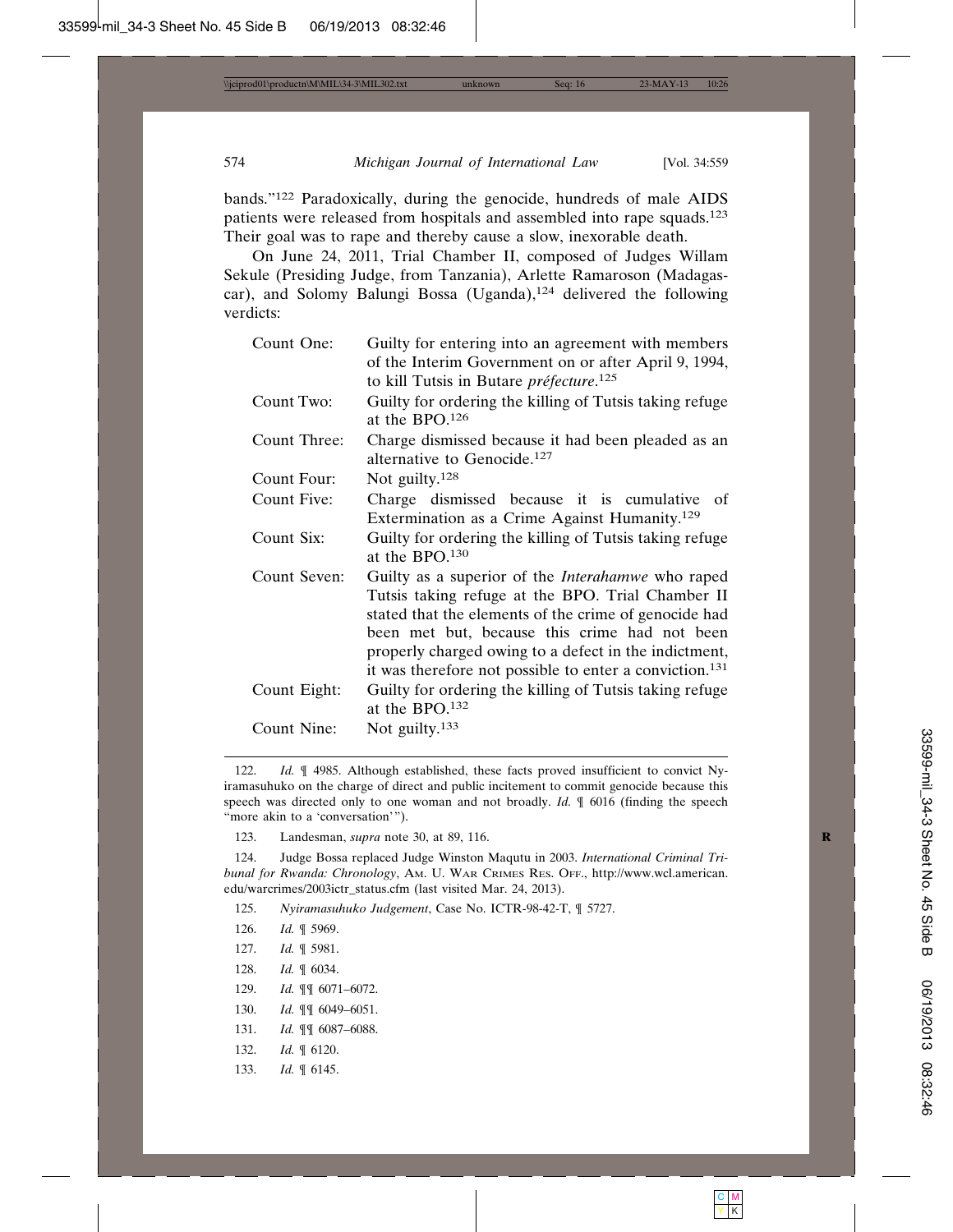| Spring $2013$ | "She Makes Me Ashamed to Be a Woman"                                                  | 575 |
|---------------|---------------------------------------------------------------------------------------|-----|
| Count Ten:    | Guilty for ordering the killing of Tutsis taking refuge<br>at the BPO. <sup>134</sup> |     |

\\jciprod01\productn\M\MIL\34-3\MIL302.txt unknown Seq: 17 23-MAY-13 10:26

Count Eleven: Guilty as a superior of the *Interahamwe* who raped Tutsis taking refuge at the BPO.135

The official, authoritative judgment is over 1500 pages long. Understandably, the ICTR published an unofficial summary of the judgment and sentence, which was read out by the Chamber. The summary, which distills the judgment to eighteen pages, addresses the central findings.136 Producing these summaries has become common practice among international criminal tribunals.

The *Nyiramasuhuko* judgment is incredibly detailed (although at times quite repetitive). Hundreds upon hundreds of pages are given over to a comprehensive analysis of the specifics of witness testimony. Careful assessments are rendered of witness credibility and reliability—as they must be, given the salience of precepts of due process and the need to connect senior leaders to the actual crimes. That said, the sterility of these assessments, even when the result is favorable to the witness, interfaces awkwardly with what is at times the most poignant of testimony.137

In these proceedings, the Prosecution and the accused presented 189 witnesses and introduced 913 exhibits into evidence.<sup>138</sup> Nyiramasuhuko called twenty-six witnesses in her defense, including herself.139 The trial transcript is over 125,000 pages long.140 Witnesses were examined by each of the six defendants' counsel.141

The judgment often identifies defects in the Prosecution's indictment and, in this regard, queries whether or not those defects can or have been cured. One concern in this regard is whether the material facts that support a charge are pleaded with sufficient precision and specificity so as to provide adequate notice to the accused to be able to prepare a defense.142

- 140. *Nyiramasuhuko Summary*, Case No. ICTR-98-42-T, ¶ 5.
- 141. Barad, *supra* note 34. **R**
- 142. *Nyiramasuhuko Judgement*, Case No. ICTR-98-42-T, ¶ 100.

<sup>134.</sup> *Id.* ¶¶ 6166–6167.

<sup>135.</sup> *Id.* ¶ 6183.

<sup>136.</sup> Prosecutor v. Nyiramasuhuko (*Nyiramasuhuko Summary*), Case No. ICTR-98-42- T, Summary of Judgement and Sentence (June 24, 2011).

<sup>137.</sup> *See, e.g.*, *Nyiramasuhuko Judgement*, Case No. ICTR-98-42-T, ¶ 2185 ("Before raping Immaculée, Shalom took the youngest child from her arms and threw the child to the side. Witness TA picked up the child and consoled it to keep it quiet. After raping Immaculée, Shalom placed two heavy logs on her legs, one above the knee and one below knee.... Witness TA testified that she went to visit Immaculée at a hospital and Immaculée told Witness TA that she had contracted AIDS during the 1994 events. Immaculée died in January 2001." (footnotes omitted)); *id.* ¶¶ 2756–2757 ("Witness SU showed them her aged breasts to discourage the men from raping her as she was very thin. . . . One night, an *Interahamwe* woke up Witness SU who removed her clothes, showed him her breasts and told him '[p]lease, don't take me with you, I'm an old lady and my breasts are falling.'").

<sup>138.</sup> *Id.* ¶¶ 139, 142.

<sup>139.</sup> *Id.* ¶ 77.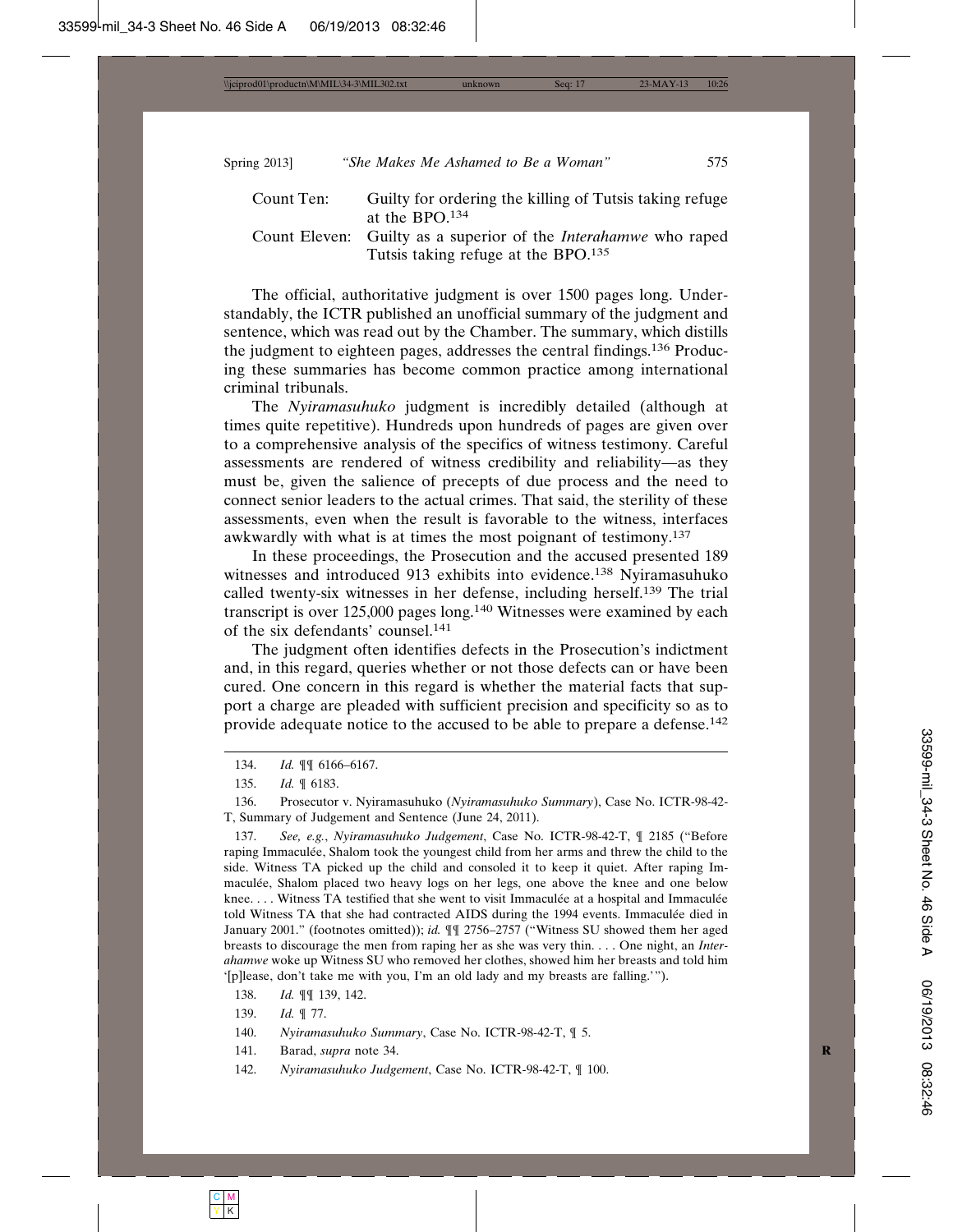\\jciprod01\productn\M\MIL\34-3\MIL302.txt unknown Seq: 18 23-MAY-13 10:26

# 576 *Michigan Journal of International Law* [Vol. 34:559

Another concern is whether Nyiramasuhuko had received adequate notice of the legal basis of her alleged criminal responsibility, that is, whether she was charged on the basis of superior responsibility.143 One way to cure any initial defects is for the Prosecution to subsequently disclose timely, clear, and consistent information that precludes prejudice for the defendant.144 In the case of some charges, the judges found that initial defects had been cured, but not in others.145 Concerns regarding the clarity and precision of the pleaded charges have arisen in other ICTR cases, as well.<sup>146</sup>

Nyiramasuhuko was found to be at the core of the genocidal campaign in Butare, a pivotal region of the country. She conspired with the Interim Government, of which she formed a core part, to kill Tutsis within Butare *préfecture* with the intent to destroy the Tutsi ethnic group in whole or in part.147 Nyiramasuhuko's participation in Cabinet meetings, support of Habyalimana's ouster and replacement, and agreement with Cabinet policy each constituted key facts inferentially supporting this conviction. When informed of the massacres of the Tutsi population, the Cabinet did nothing to quell them but, instead, encouraged them through the use of directives and instructions.148 None of the other five defendants were convicted on the charge of conspiracy to commit genocide (Count 1), only Nyiramasuhuko.<sup>149</sup>

The Trial Chamber found insufficient proof establishing Nyiramasuhuko's responsibility for violence at the Hotel Ihuliro road-

146. On this note, the judgment and sentence of Trial Chamber III in the *Prosecutor v. Ndahimana* case offers an informative explanation of the concerns in this regard:

The charges against an accused and the material facts supporting those charges must be pleaded with sufficient precision in an indictment so as to provide notice to the accused. The Prosecution is expected to know its case before proceeding to trial, and cannot mould the case against the accused in the course of the trial depending on how the evidence unfolds. Defects in an indictment may come to light during the proceedings because the evidence turns out differently than expected; this calls for the Trial Chamber to consider whether a fair trial requires an amendment of the indictment, an adjournment of the proceedings, or the exclusion of evidence outside the scope of the indictment. In reaching its judgement, a Trial Chamber can only convict the accused of crimes that are charged in the indictment.

Prosecutor v. Ndahimana, Case No. ICTR-01-68-T, Judgement and Sentence, ¶ 35 (Dec. 30, 2011) (footnotes omitted); *see also* Gaspard Kanyarukiga v. Prosecutor, Case No. ICTR-2-78- A, Judgement, ¶ 73 (May 8, 2012) ("The Prosecution is expected to know its case before it goes to trial and cannot omit material aspects of its main allegations in the indictment with the aim of moulding the case against the accused in the course of the trial depending on how the evidence unfolds.").

- 147. *Nyiramasuhuko Judgement*, Case No. ICTR-98-42-T, ¶ 5678.
- 148. *Id.* ¶ 5669.
- 149. *Id.* ¶ 6186.

<sup>143.</sup> *See, e.g.*, *id.* ¶ 5615.

<sup>144.</sup> *See, e.g.*, *id.* ¶ 1836.

<sup>145.</sup> *See, e.g.*, *id.* ¶¶ 105–131, 4044, 4057, 4763, 5122.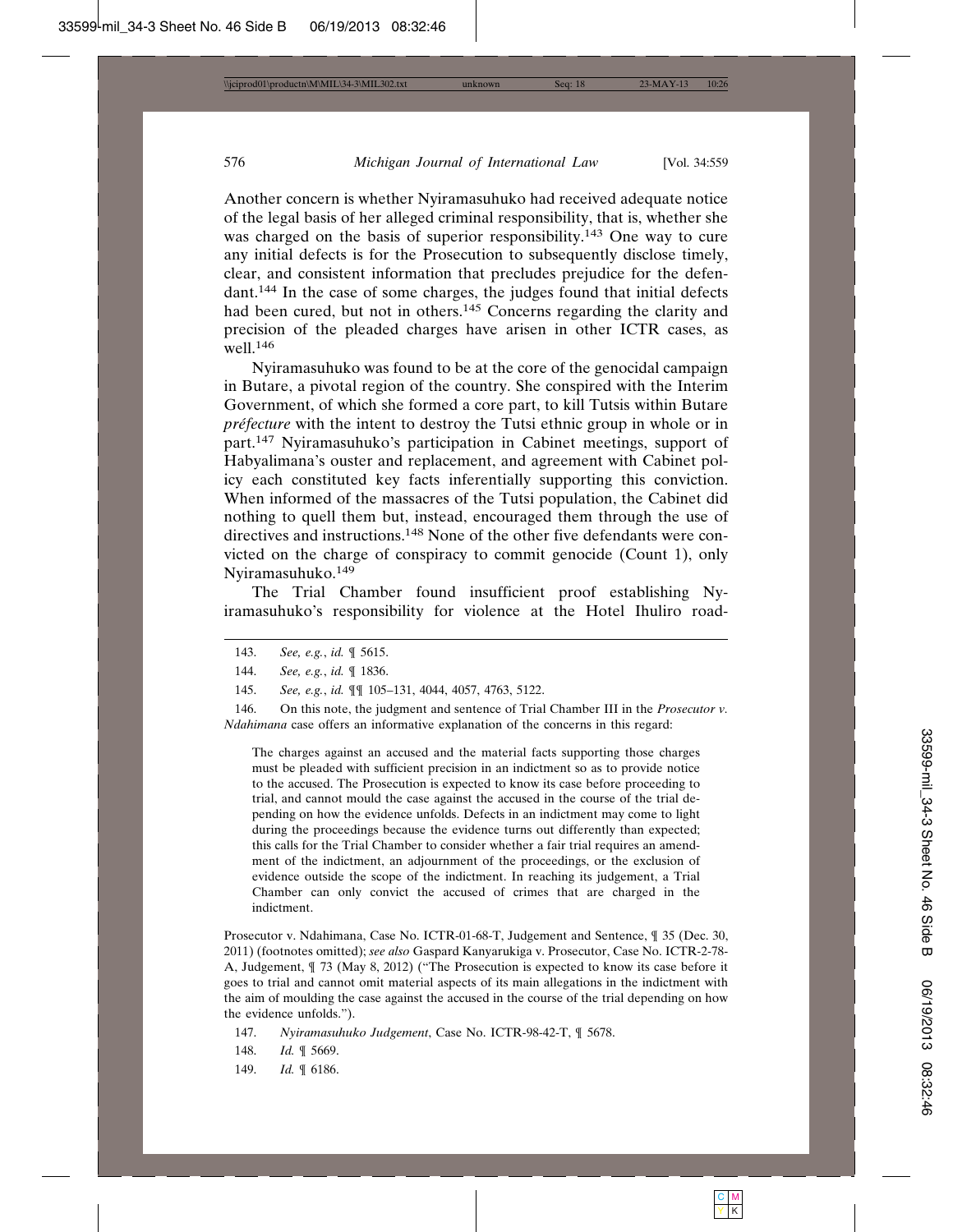\\jciprod01\productn\M\MIL\34-3\MIL302.txt unknown Seq: 19 23-MAY-13 10:26

#### Spring 2013] *"She Makes Me Ashamed to Be a Woman"* 577

block.150 But it found sufficient proof to link her to the terrible events that occurred at the BPO.151 In sum, the Trial Chamber found "beyond a reasonable doubt that: between 19 April and late June 1994 Nyiramasuhuko, Ntahobali, *Interahamwe* and soldiers went to the BPO to abduct hundreds of Tutsis; the Tutsi refugees were physically assaulted and raped; and the Tutsi refugees were killed in various locations throughout Ngoma *commune*."<sup>152</sup>

Regarding genocide (Count 2), the Trial Chamber again addressed Nyiramasuhuko's involvement in Cabinet meetings, attendance at the Kambanda and Sindikubwabo speeches, and removal of *préfet* Habyalimana.153 The Trial Chamber did not find that this conduct provided a basis for responsibility under Article 6(1) of the ICTR Statute.154 On this note, the law requires the conduct of an accused to substantially contribute to a crime in order for aiding or abetting to be found.155 Nyiramasuhuko's tacit approval of the messages in the speeches did not rise to that level.156 Nor did her involvement offer a legal basis for the charge of incitement to commit genocide, specifically Count 4, for which she was found not guilty.<sup>157</sup> However, she was found responsible under Article  $6(1)$  for genocide (Count 2) for ordering killings at the BPO office.158 This conduct also established her guilt for ordering extermination as a crime against humanity (Count 6) and ordering persecution as a crime against humanity (Count 8).<sup>159</sup>

Turning to Count 7, the ICTR defines rape as "the non-consensual penetration, however slight, of the vagina or anus of the victim by the penis of the perpetrator or any other object used by the perpetrator, or of the mouth of the victim by the penis of the perpetrator."160 Trial Chamber II chided the Prosecution for failing to properly plead rape as genocide.161 It found no basis to conclude that the Prosecution had cured this defect through subsequent adjustments. According to Trial Chamber II, "[a]lthough the evidence establishes in this case that rape was utilized as a

156. *Id.* ¶ 6186. A contrast arises with the *Ndahimana* judgment, released late in 2011, in which a *bourgmestre* in Kibuye *préfecture* was found guilty of genocide and extermination as a crime against humanity in part because his on-site physical presence at the time a church full of refugees was demolished—which resulted in the death of 1500 to 2000 Tutsi—accorded tacit approval to the demolition. Prosecutor v. Ndahimana, Case No. ICTR-01-68-T, Judgement and Sentence, ¶¶ 824–828 (Dec. 30, 2011).

157. *Nyiramasuhuko Judgement*, Case No. ICTR-98-42-T, ¶ 6186.

- 158. *Id.* ¶¶ 5876, 5969.
- 159. *Id.* ¶¶ 6051, 6099, 6120.
- 160. *Id.* ¶ 6075.
- 161. *Id.* ¶ 5828.

<sup>150.</sup> *Id.* ¶ 2577.

<sup>151.</sup> *Id.*

<sup>152.</sup> *Id.* ¶ 2781.

<sup>153.</sup> *Id.* ¶ 5746.

<sup>154.</sup> *Id.* ¶ 6186.

<sup>155.</sup> *Id.* ¶ 5596.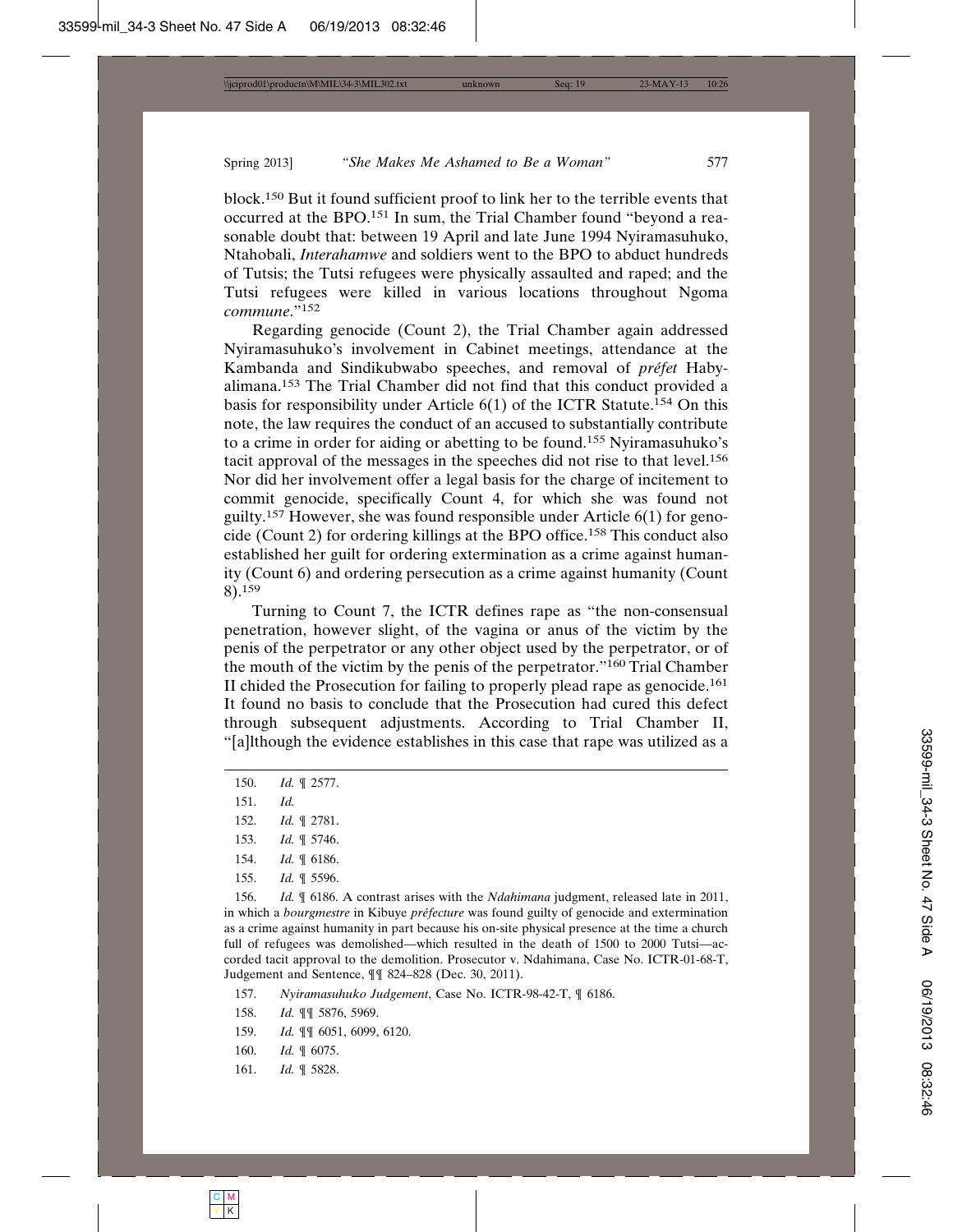\\jciprod01\productn\M\MIL\34-3\MIL302.txt unknown Seq: 20 23-MAY-13 10:26

# 578 *Michigan Journal of International Law* [Vol. 34:559

C M Y | K

form of genocide . . . it would be prejudicial to the Accused to hold them responsible for a charge of which they had insufficient notice."162 Hence, it did not enter a conviction for genocide on the basis of rape.163 Convictions were entered on the basis of rape as a crime against humanity (on ethnic grounds) and outrages upon personal dignity as a war crime.164 By her "presence and position of authority," Nyiramasuhuko was found guilty of aiding and abetting the rapes at the BPO.165 The ICTR found on the facts that she issued instructions to rape the women gathered at the BPO<sup>166</sup> and, hence, that she ordered rapes.<sup>167</sup> Ntahobali was convicted for committing multiple rapes himself and for ordering *Interahamwe* personnel to rape.168

Yet another perplexing obstacle arose, however, in terms of the Prosecution's pleading strategy regarding rape. This difficulty involved the question of whether Nyiramasuhuko's responsibility could be located under Article 6(1) or Article 6(3). According to Trial Chamber II:

Although the evidence clearly established Nyiramasuhuko's direct role in ordering *Interahamwe* to rape Tutsi women at the Butare *préfecture* office, the Prosecution only charged Nyiramasuhuko with responsibility as a superior for rape. Therefore the Chamber has only assessed Nyiramasuhuko's superior responsibility for the rapes at the Butare *préfecture* office.<sup>169</sup>

Trial Chamber II identified this as a "serious omission on the part of the Prosecution."170 In any event, Trial Chamber II found Nyiramasuhuko re-

163. Nonetheless "[t]he Chamber notes . . . that it will mention rapes in the course of its legal findings on genocide. This will be done to convey the entire set of facts in a coherent fashion, and will not be taken into account by the Chamber in assessing genocide. Instead, they will be considered when assessing the counts of rape as a crime against humanity, and outrages upon personal dignity as a serious violation of Article 3 common to the Geneva Conventions and of Additional Protocol II thereto." *Id.* ¶ 5837; *see also id.* ¶ 5865 (regarding events at BPO).

- 164. *See id.* ¶¶ 6076, 6185, 6200.
- 165. *Id.* ¶ 5869.
- 166. *Id.* ¶ 5870.
- 167. *Id.* ¶ 5877.
- 168. *Id.* ¶¶ 6075, 6210.

169. *Nyiramasuhuko Summary*, Case No. ICTR-98-42-T, ¶ 26 (June 24, 2011); *see also Nyiramasuhuko Judgement*, Case No. ICTR-98-42-T, ¶¶ 6087, 6093.

170. *Nyiramasuhuko Judgement*, Case No. ICTR-98-42-T, ¶ 6087. After all, it had "already found that Nyiramasuhuko ordered *Interahamwe* to rape Tutsi women at the BPO." *Id.*

<sup>162.</sup> *Nyiramasuhuko Summary*, Case No. ICTR-98-42-T, ¶ 25 (June 24, 2011). For the discussion of this matter in the judgment, see *Nyiramasuhuko Judgement*, Case No. ICTR-98- 42-T, ¶¶ 5828–5837 (regarding events at roadblock); *id.* ¶¶ 5857–5865 (regarding events at BPO). The defect in the Prosecutor's charge could not be cured; the Prosecution "provided insufficient notice of its intention to pursue rape as genocide." *Id.* ¶ 5835; *see also id.* ¶ 5864 (regarding events at BPO). This defect also affected the charges against Ntahobali. *Id.* ¶¶ 5835–5836.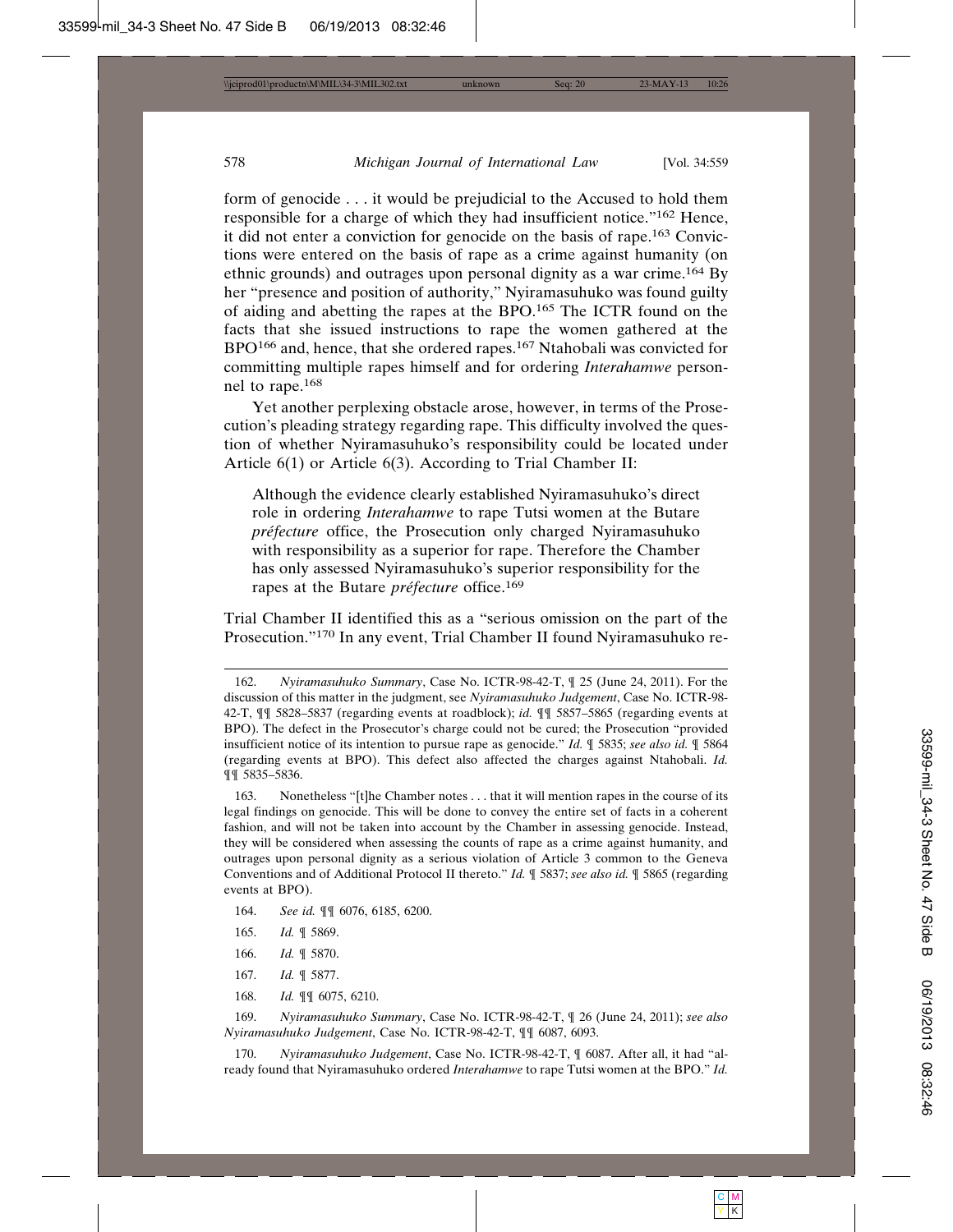\\jciprod01\productn\M\MIL\34-3\MIL302.txt unknown Seq: 21 23-MAY-13 10:26

#### Spring 2013] *"She Makes Me Ashamed to Be a Woman"* 579

sponsible under Article  $6(3)$ .<sup>171</sup> She was determined to have had a superior-subordinate relationship with the *Interahamwe*. 172

Regarding Count 9, other inhumane acts, Trial Chamber II considered only the allegation that Nyiramasuhuko had forced victims to undress, including before abducting and killing them.173 Trial Chamber II found that the Prosecution had not adduced sufficient evidence to support this allegation and, hence, entered a finding of not guilty.174 It is imprudent to conceptualize this dismissal as incidental or as merely reflecting an ancillary part of the violence inflicted upon women in Rwanda. Incidents of forced nudity, whether as precursors to rape and murder or simply as humiliating ends in themselves, demonstrate the widespread and public nature of the violence. Discussing gender-based crimes committed in the Holocaust, for example, Monica Tulchinsky reports on female concentration camp detainees having no "provisions for menstruation" so that they "would be forced to allow the blood to run down their legs, or would be told to collect it with their hands," as well as being forced "to urinate in the latrines in the presence of SS men or male prisoners" and "to stand naked at roll call as punishment."175 Tulchinsky concludes: "A large emphasis is placed by survivor testimonies on these humiliating experiences, and they represent the pervasive nature of the sexual degradation of women that contributed to the environment of widespread sexual violence."176 The final two counts (10 and 11) concern war crimes. Nyiramasuhuko was found guilty—because of her having ordered the killings of Tutsi refugees at the BPO—for ordering violence to life, health, and physical or mental wellbeing of persons.177 She was found guilty of outrages to personal dignity for her superior responsibility for rapes at the BPO.178

Trial Chamber II delivered its sentence at the same time as its judgment. When it comes to sentencing, the ICTR "has considerable, though not unlimited, discretion on account of its obligation to individualize penalties to fit the individual circumstances of an accused and to reflect the gravity of the crimes for which the accused has been convicted."179 The Trial Chamber's discretion is to be contoured by several considerations. The gravity of the offenses committed is "the deciding factor in the determination of the sentence."180 Although similar cases (that is, prior

175. Monica Tulchinsky, Sexual Violence in the Holocaust: Shame, Silence, and Scholarship 8 (Apr. 2012) (unpublished paper submitted for research seminar at Washington and Lee University School of Law) (on file with author).

176. *Id.*

C M Y | K

177. *Nyiramasuhuko Judgement*, Case No. ICTR-98-42-T, ¶¶ 6166–6167.

- 178. *Id.* ¶ 6183.
- 179. *Id.* ¶ 6188.
- 180. *Id.* ¶ 6189.

<sup>171.</sup> *Id.* ¶ 6093.

<sup>172.</sup> *Id.* ¶ 6088.

<sup>173.</sup> *Id.* ¶ 6186.

<sup>174.</sup> *Id.* ¶ 6137.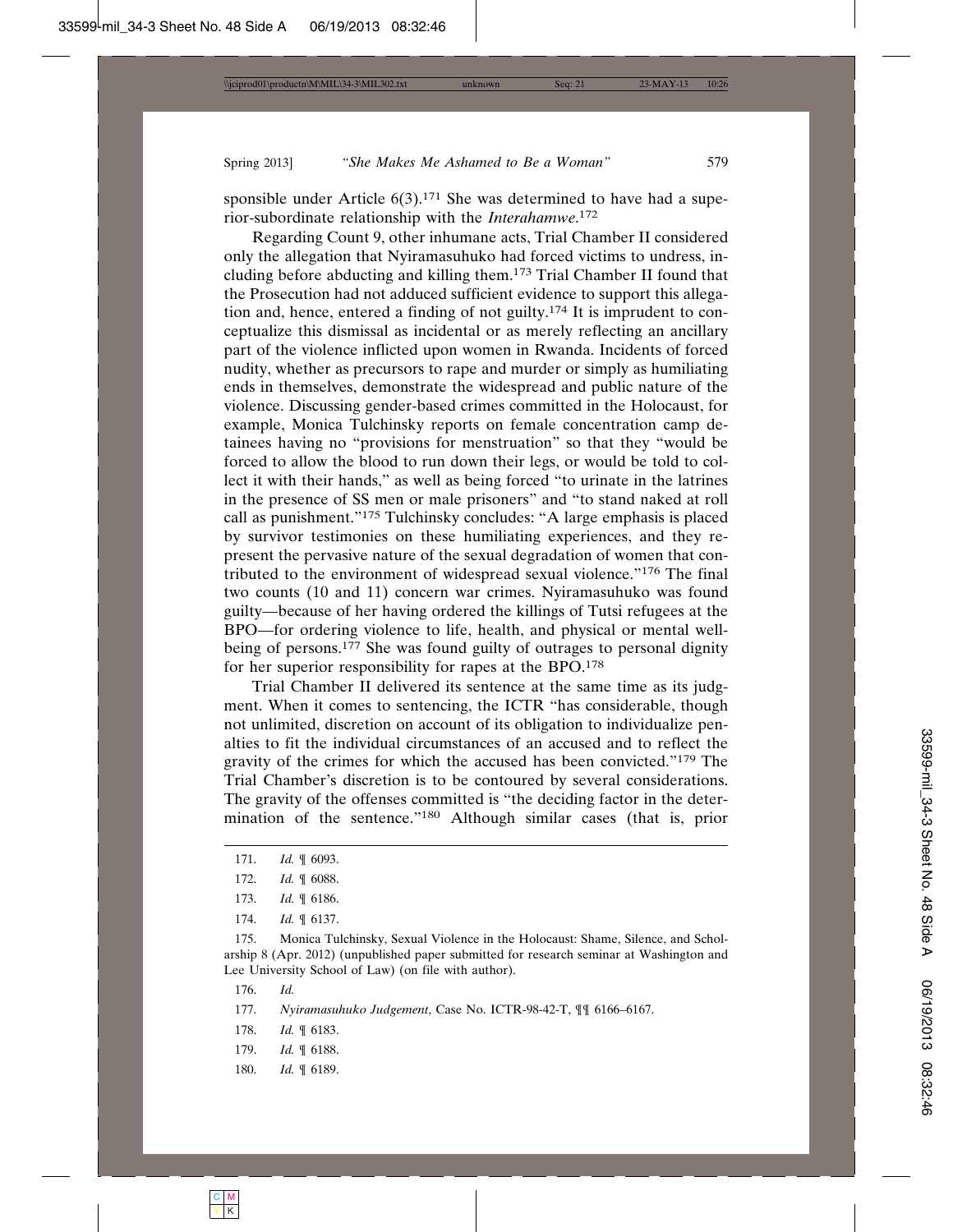\\jciprod01\productn\M\MIL\34-3\MIL302.txt unknown Seq: 22 23-MAY-13 10:26

580 *Michigan Journal of International Law* [Vol. 34:559

sentences awarded) are instructive, they are not binding as benchmarks.<sup>181</sup> Also, the ICTR Statute and the Rules provide that sentencing judges shall take into account the general practice regarding prison sentences in Rwanda, as well as any aggravating and mitigating circumstances.182

The Prosecution requested a sentence of life imprisonment.183 Trial Chamber II granted this request.<sup>184</sup> It emphasized the vast number of victims, Nyiramasuhuko's abuse of her superior position, and the vulnerable nature of the victims (particularly at the BPO).<sup>185</sup>

#### III. MYTH AS STRATEGY, TRIAL AS SENSATION

In Rwanda, the endemic nature of rape was motored by gender-based hatred in addition to ethnic hatred—the two brutally intersected in the demonization of Tutsi women.186 Trial testimony, authenticated by the text of the judgment, demonstrates how Nyiramasuhuko ordered the rape of those "arrogant" Tutsi women who, alternately, tempted and stole Hutu men (an image aimed at galvanizing female support for the rapes) or, on the other hand, spurned and humiliated them (an image aimed at men to commit rape).187 These taunts, discontinuous in rhetoric—depending on the gender of the audience—are, nonetheless, unified in result, regardless of the audience.188 Overall, the trial judgment carefully pursues a neutral approach to the gender of the lead defendant. Her gender, in fact, is never discussed. How to evaluate this neutrality through silence? Arguably, it avoids tabooifying Nyiramasuhuko as defendant or scandalously accentuating her guilt just because she is a woman.189 And, arguably, the silence as to gender reflects what a criminal court is supposed to do—that is, mi-

184. *Id.* ¶ 6271.

185. In mitigation, the Trial Chamber considered Nyiramasuhuko's service as a Government Minister and previously in the Ministry of Health, but accorded these "very limited weight." *Id.* ¶ 6209.

186. In Rwanda, sexual violence overwhelmingly targeted women. *See* HUMAN RIGHTS WATCH, SHATTERED LIVES: SEXUAL VIOLENCE DURING THE RWANDAN GENOCIDE AND ITS AFTERMATH (1996), *available at* http://www.hrw.org/sites/default/files/reports/1996\_Rwanda\_ %20Shattered%20Lives.pdf. Whether in Rwanda, or elsewhere, I do not mean to overlook sexual violence committed against men and boys. Sexual violence against men and boys remains underreported and inadequately redressed. *See* Sandesh Sivakumaran, *Sexual Violence Against Men in Armed Conflict*, 18 EUR. J. INT'L L. 253, 255 (2007).

187. *Nyiramasuhuko Judgement*, Case No. ICTR-98-42-T, ¶¶ 2268, 2764, 4985.

188. *Cf.* Adam Jones, *Gender and Genocide in Rwanda*, 4 J. GENOCIDE RES. 65, 65, 84 (2002) (noting generally "the bluntness of the *g´enocidaires*' appeals to gendered expectations and aspirations, again including women as active agents of the slaughter" and also that "there appears to have been a kind of gendered jubilation at the 'comeuppance' of Tutsi females, who had for so long been depicted in Hutu propaganda as Rwanda's sexual elite").

189. In this regard, the judges defied the pessimistic, if not downright dire, predictions of one commentator that

<sup>181.</sup> *Id.* ¶ 6190.

<sup>182.</sup> *Id.* ¶ 6191. Whereas aggravating circumstances need to be proven beyond a reasonable doubt, mitigating circumstances need only be established on the balance of probabilities. *Id.* ¶¶ 6193, 6197.

<sup>183.</sup> *Id.* ¶ 6201.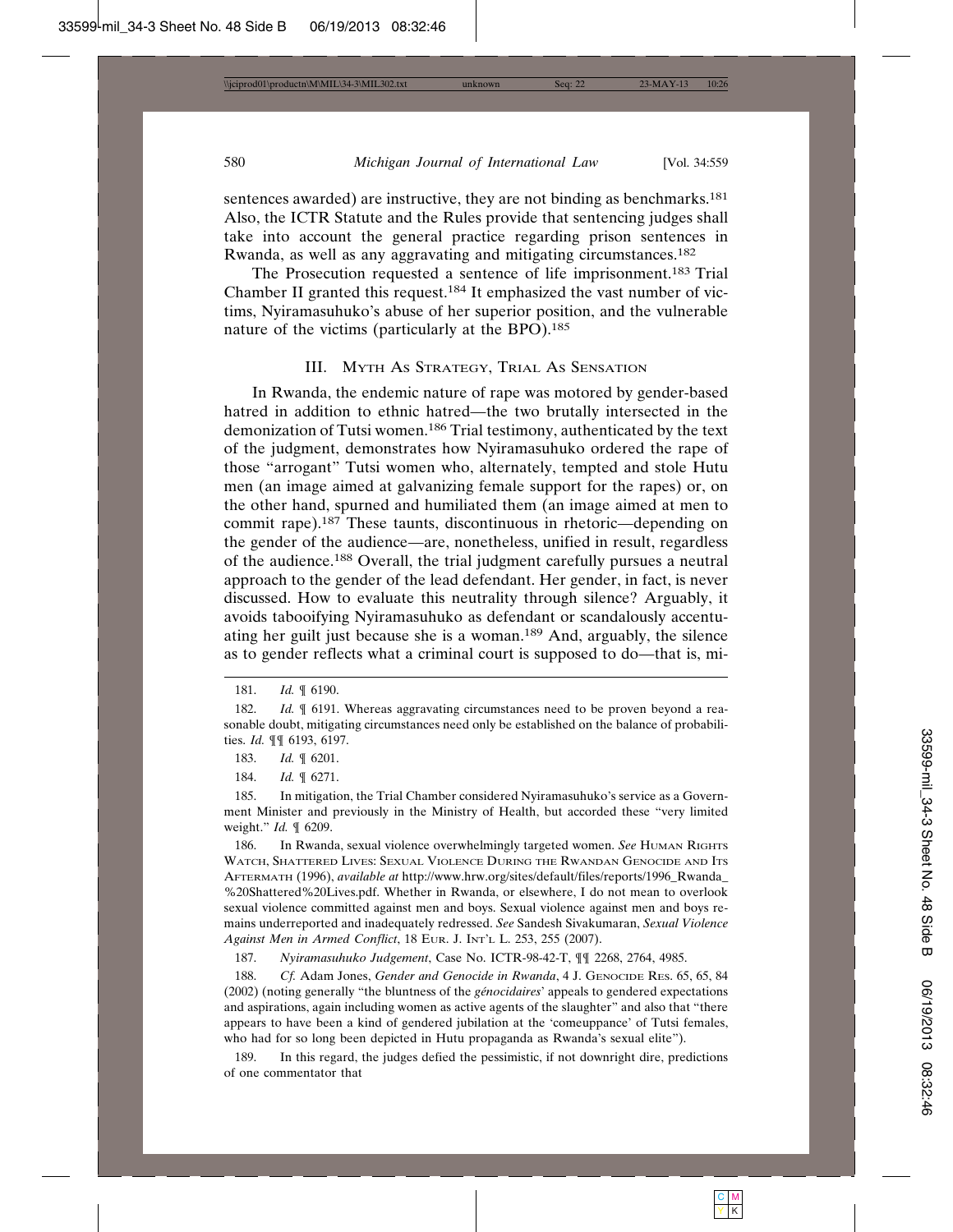\\jciprod01\productn\M\MIL\34-3\MIL302.txt unknown Seq: 23 23-MAY-13 10:26

## Spring 2013] *"She Makes Me Ashamed to Be a Woman"* 581

croscopically assess the guilt or innocence of the person in the dock on the basis of what that person is alleged to have done. The degendering of the lead perpetrator might additionally permit a clearer assessment of the criminal responsibility of the five other accused, all men, including her son. This silence also brings into sharper relief the judgment's vivid exposition of the gender-based nature of many of the crimes, in particular mass rape of Tutsi women, for which Nyiramasuhuko was found responsible. That said, on this latter note, the judges chose not to cure the Prosecutor's problematic shortcomings in failing to properly plead rape of Tutsi women at the BPO as genocide.190 Had the Trial Chamber chosen to cure this defect, it would have further authenticated the use of rape as a tool of genocide in Rwanda. The Trial Chamber, after all, *said* that her superior responsibility for rape amounted to genocide.191 But it chose not to *convict* on this basis, because it felt compelled to protect the due process rights of the defendant and, by logical extension, the integrity of the trial process.<sup>192</sup>

On the other hand, this conscious textual gender neutrality may present shortcomings and lost opportunities. For example, neutrality skips over the reality that, when disaggregating the multiple motivations that prompt a person to commit atrocity, it is somewhat stilted (perhaps even scripted) not to consider the role of gender in that process. Moreover, degendering runs the risk of glossing over the acute etiological need to better understand the role of femininities and masculinities in how mass atrocity emerges and, by logical extension, the cultivation of more effective reintegrative and preventative efforts in its aftermath.

Public representations of the trial, in any event, are rife with problematic essentialisms of femininity and motherhood.193 These caricatures informed the way in which the media expressively telegraphed the trial to the public. Essentialisms also suffuse the strategic discourse of those invested in Nyiramasuhuko's conviction and, conversely, those invested in her acquittal (including Nyiramasuhuko herself). Although trial lawyers

Miller, *supra* note 3, at 372–73. **R**

- 190. *Nyiramasuhuko Summary*, Case No. ICTR-98-42-T, ¶ 26 (June 24, 2011).
- 191. *Nyiramasuhuko Judgement*, Case No. ICTR-98-42-T, ¶ 6180.
- 192. *Id.* ¶ 5835.

C M Y | K

193. For a lucid overview and incisive commentary regarding academic and media representations of Nyiramasuhuko up until 2007, see SJOBERG & GENTRY, *supra* note 27, at **R** 158–71. These authors conclude: "Gendered descriptions of Nyiramasuhuko and her role in the genocide permeate media and academic accounts of her case." *Id.* at 164. Some of the media and academic articles discussed by Sjoberg and Gentry also inform my discussion herein, although I include several other probative articles they do not consider. The discussion herein also builds upon their analysis by incorporating academic and media responses to the 2011 conviction, which postdates publication of their book.

<sup>[</sup>t]he idea of finding a woman . . . guilty of such atrocities performed on her own gender may prove to be too controversial for the Tribunal. . . .

On the other hand, the outrage over discovering that a woman could commit such atrocities may provide Pauline with little defense. She could be found guilty because of her classification as a woman, rather than as a war criminal.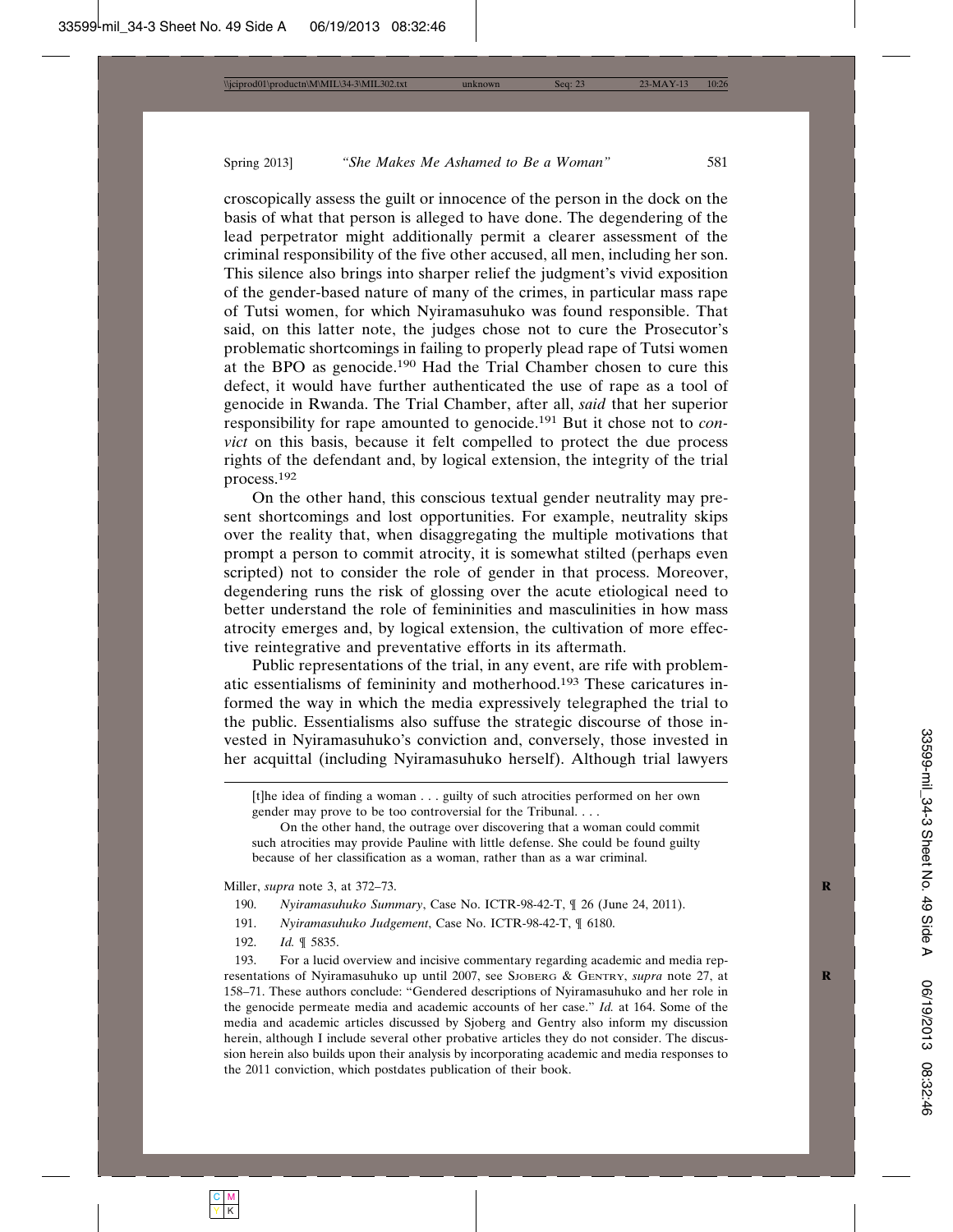\\jciprod01\productn\M\MIL\34-3\MIL302.txt unknown Seq: 24 23-MAY-13 10:26

# 582 *Michigan Journal of International Law* [Vol. 34:559

refrained from blatant excesses in this regard, they are far from the only stakeholders in the trial process. Stakeholders who condemn Nyiramasuhuko's conduct, including victims, turned to her status as woman and mother to underscore her personal culpability and individual deviance (that is, she is a worse perpetrator because she is a woman, mother, and grandmother).194 Those who defend her conduct, including Nyiramasuhuko herself, invoked womanhood and motherhood tropes to emphasize the impossibility of her culpability (that is, she can't be a perpetrator, in particular of rape, because she is a woman, mother, and grandmother).195 Either way, however, the outcome is unsettling. In this vein, as legal scholar Nicole Hogg observes, "[b]oth seeking to excuse [women's] behaviour and condemning it for breaching gender norms draws us into stereotyping women and undermines the complex realities of women's experiences of mass violence."<sup>196</sup> It is, assuredly, deeply disturbing when a minister in part tasked with promoting women's interests exhorts policies of mass rape. Sensationalizing her conduct, however, may be counterproductive and, as explored below, may occasion troublesome externalities.

Political scientists Laura Sjoberg and Caron E. Gentry develop a heuristic that identifies the deployment of paradigmatic narratives of the mother, the monster, and the whore to stylize those women who commit political violence, including women who participate in genocide such as Nyiramasuhuko. Sjoberg and Gentry argue that "[m]any stories about women's participation in genocide employ the mother, monster and whore narratives to deny women's agency in their own heinous violence."<sup>197</sup> Sjoberg and Gentry trace the emergence of motherhood imagery before and during Nyiramasuhuko's trial proceedings until 2007, when their book was published. As this Article demonstrates, this same imagery has persisted since 2007, including in the post-trial phase. That said, unlike Sjoberg and Gentry, I believe the analysis is not well served by classing, and often shoehorning, media representations into one of the monster, whore, or mother narratives. Rather, all three narratives overlap, whether synergistically or discordantly, and conspire to fuel gender-based tropes that both disturb and distort conversations about women as atrocity perpetrators. One effect of Sjoberg and Gentry's siloing of these narratives into three separate categories, and the resultant need to code evidence and pigeonhole it into a particular category, is a tendency toward redundancy

197. SJOBERG & GENTRY, *supra* note 27, at 147. Sjoberg and Gentry's pioneering work **R** on women's political violence concerns itself with how stereotypes about women who commit atrocity ultimately deny, as a collective matter, women's agency and subordinate women's choice. Hogg—writing specifically on Rwanda—argues that "[w]omen in leadership positions played a particularly important role in the genocide, and gendered imagery, including of the 'evil woman' or 'monster', is often at play in their encounters with the law." Hogg, *supra* note 33, at 69. **R**

<sup>194.</sup> *See* Hogg, *supra* note 33, at 100; Sperling, *supra* note 2, at 652–53. **R**

<sup>195.</sup> *See* Hogg, *supra* note 33, at 82; Sperling, *supra* note 2, at 652–53. **R**

<sup>196.</sup> Hogg, *supra* note 33, at 101. **R**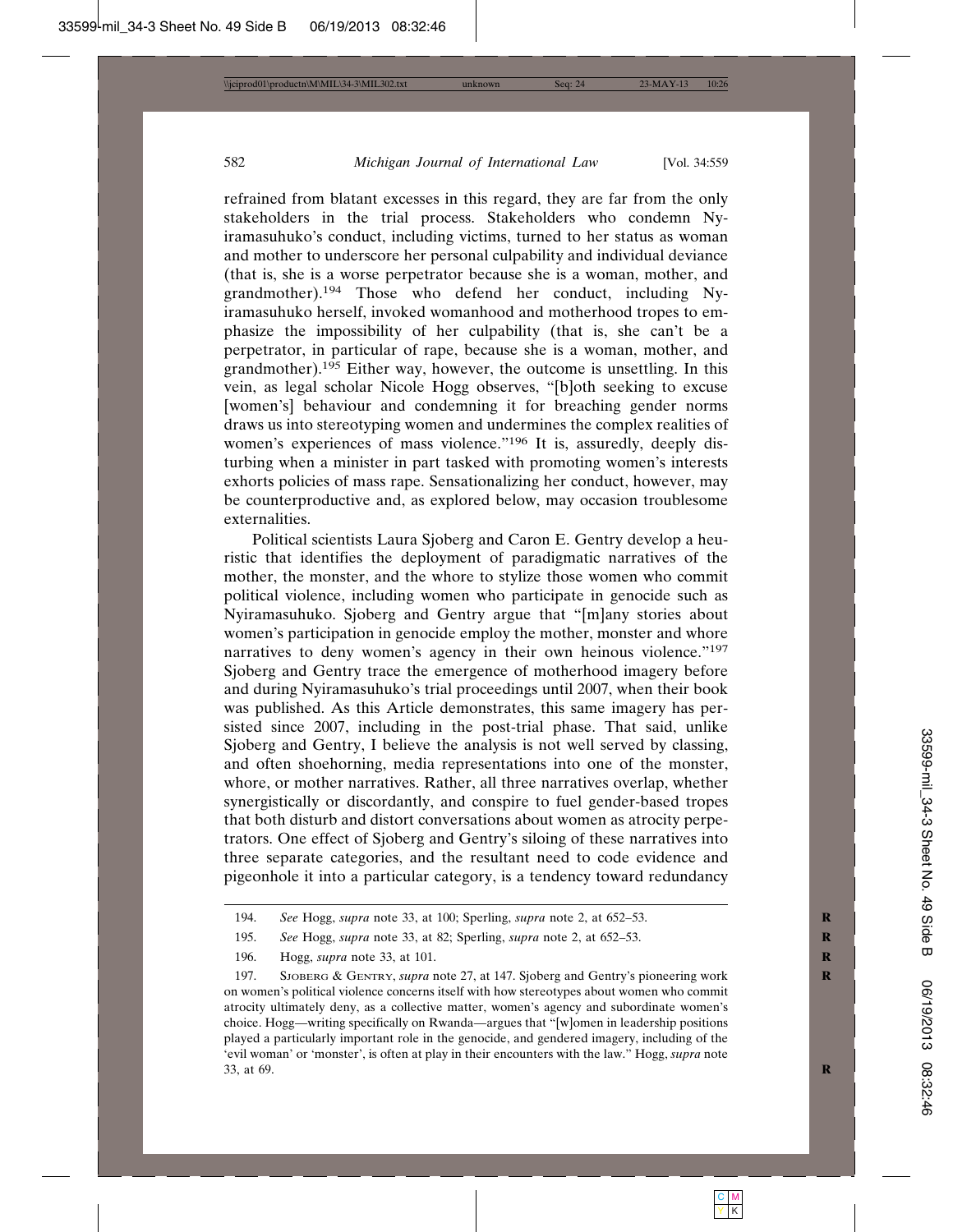\\jciprod01\productn\M\MIL\34-3\MIL302.txt unknown Seq: 25 23-MAY-13 10:26

# Spring 2013] *"She Makes Me Ashamed to Be a Woman"* 583

in their book and, also, a fair bit of hairsplitting as these three narratives are, in practice, not so readily distinguishable.198 This quibble, however, in no way unsettles Sjoberg and Gentry's crucial observation that the turn to stereotype and myth dehumanizes the implicated women and, by extension, all women.

### A. *Instrumental Pretexts*

Protagonists, antagonists, and apologists in the proceedings invoked myth to favor operational outcomes.

Although the final judgment was carefully gender neutral, gendered themes flitted about the trial proceedings. The Prosecution's opening statement, delivered by Silvana Arbia of Italy, emphasized Nyiramasuhuko as a "woman who had lost every sense of feeling."199 The *Hirondelle News Agency* reports that, when she learned of the conviction, Prosecutor Holo Makwaia, who "led the prosecutions team in the case," said: "I am very happy because according to the law even when a woman commits offences like rape could [sic] also be convicted and sentence[d]."200 Nyiramasuhuko's defense lawyers are quoted—in interviews conducted by Hogg—as describing her as "very nice, a mother hen" and as denying that she had any power in the genocidal government, owing in part to her being relatively new to politics.201

Prosecuting the case in a court of law is one thing. Prosecuting it in the court of public opinion is quite another. And, on this latter note, stakeholders embraced well-worn, and wooly, gender-based stereotypes.

While in a Congolese refugee camp, Nyiramasuhuko—when informed that she had been accused of murder—told the BBC that "she was not involved in the killings."202 Why? Because, in Nyiramasuhuko's own words: "I couldn't even kill a chicken. If there is a person who says that a woman, a mother, could have killed, I'll tell you truly then I am ready to confront that person."203

200. *Rwanda: ICTR Prosecutor Welcomes Judgement Against Nyiramasuhuko*, HIRONDELLE NEWS AGENCY (June 24, 2011), http://allafrica.com/stories/201107042152.html.

- 201. Hogg, *supra* note 33, at 93. **R**
- 202. Hazeley, *supra* note 43. **R**

C M Y | K

203. *Id.*; *see also* Rugiririza, *supra* note 55 (very similar quotation, with some slight **R** textual differences). Sperling argues that Nyiramasuhuko's response to the accusations "exhibits precisely the kind of gender bias that portrays women as weak, subservient, or pure, incapable of committing the kinds of atrocities for which she stands accused." Sperling, *supra* note 2, at 650. Hogg, commenting generally, argues that "[w]omen who participated in the **R** genocide should not hide behind their sex to claim their innocence," but also that "women

<sup>198.</sup> The tendency toward repetition has been identified by a reviewer. Pamela Grieman, Book Review, 38 WOMEN'S STUD. 490, 491 (2009) (reviewing SJOBERG & GENTRY, *supra* note 27), *available at* http://dx.doi.org/10.1080/00497870902837596. **R**

<sup>199.</sup> *See Nyiramasuhuko Judgement*, Case No. ICTR-98-42-T, ¶ 2165 n.5754 (June 24, 2011). Arbia currently serves as the Registrar of the International Criminal Court. *See The Registrar*, INT'L CRIM. CT., http://www.icc-cpi.int/en\_menus/icc/structure%20of%20the%20 court/registry/the%20registrar/Pages/the%20registrar.aspx (last visited Mar. 24, 2013).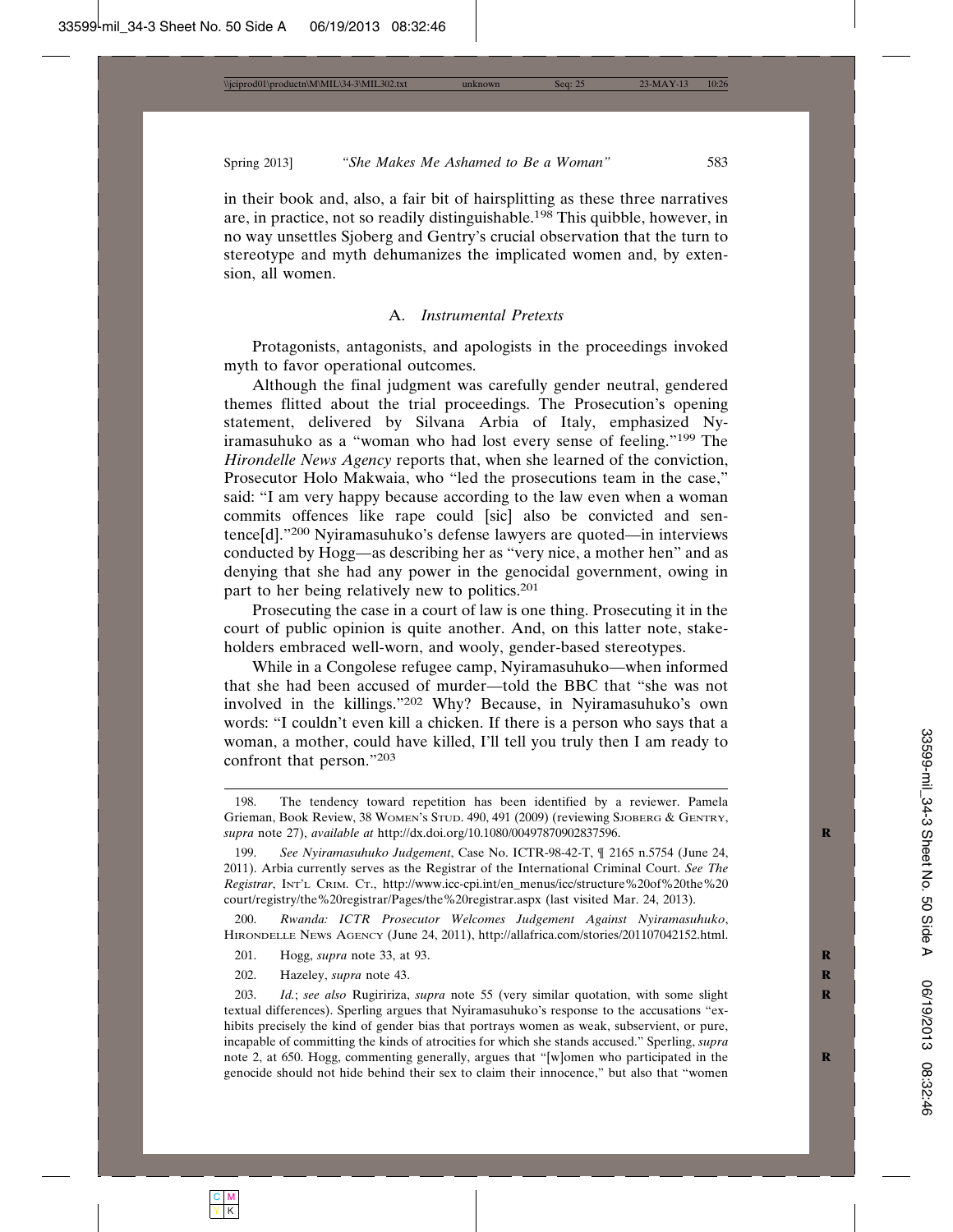\\jciprod01\productn\M\MIL\34-3\MIL302.txt unknown Seq: 26 23-MAY-13 10:26

# 584 *Michigan Journal of International Law* [Vol. 34:559

When asked whether women killed during the genocide, Nyiramasuhuko pithily responded: "I have no example [of that]. It's not possible because one did not know [how] to massacre like that."204 These apparently aphoristic claims were echoed by Maurice Ntahobali, who told Landesman in 2002: "'[Nyiramasuhuko] was committed to promoting equality between men and women . . . . It is not culturally possible for a Rwandan woman to make her son rape other women. It just couldn't have taken place.'"205 Nyiramasuhuko's mother, Theresa Nyirakabue, also chimed in on a strikingly similar note,<sup>206</sup> although she later acknowledged that Nyiramasuhuko might have participated in genocide—albeit not because she wanted to but, rather, because of fear.207

Sperling also reports that Nyiramasuhuko "claimed to be a victim of sexism, targeted for persecution precisely because she is an educated woman."208 Nyiramasuhuko's argument also resurfaced—and may actually have been bolstered—by some media and academic discussion of the trial. One commentator posits that the case against Nyiramasuhuko raises the possibility that "[m]en may have found an ideal way to assuage their guilt over the rape of women: blame a woman instead."209 Landsberg, the Canadian journalist previously quoted for having identified how Nyiramasuhuko's prosecution may provide succor for those who wish to blame women for women's plights, further unpacks this theme in grandiloquent terms that, whether inadvertently or intentionally, render her somewhat of an apologist for Nyiramasuhuko:

In truth, the whole sexist, patriarchal culture of Rwanda should be on the stand. . . .

. . . In every culture where men are dominant, and where patriarchal values hold sway over minds and hearts, many women help perpetuate unspeakable cruelties against vulnerable girls and young women. Female genital mutilation, dowry burnings, honour killings—women play their roles in all these crimes, not only because they are powerless and have no choice, but also because

who do not conform to gender expectations should also not be demonized and treated as aberrations." Hogg, *supra* note 33, at 102. **R**

204. Sperling, *supra* note 2, at 651. **R**

. . . .

205. Landesman, *supra* note 30, at 87. **R**

206. "'It is unimaginable that she did these things . . . . She wouldn't order people to rape and kill. After all, Pauline is a mother.'" *Id.* at 125.

207. Landesman, *supra* note 30, at 132. **R**

208. Sperling, *supra* note 2, at 650. Sperling also notes that Nyiramasuhuko stated: "The **R** [Rwandese Patriotic Front] have put on their list all intellectual Hutus. I'm amongst those Hutu who have been to university. I studied law. All women who went to university are seen as killers." *Id.* (citing AFRICAN RIGHTS, RWANDA, NOT SO INNOCENT: WHEN WOMEN BE-COME KILLERS (1995)).

209. Miller, *supra* note 3, at 373. **R**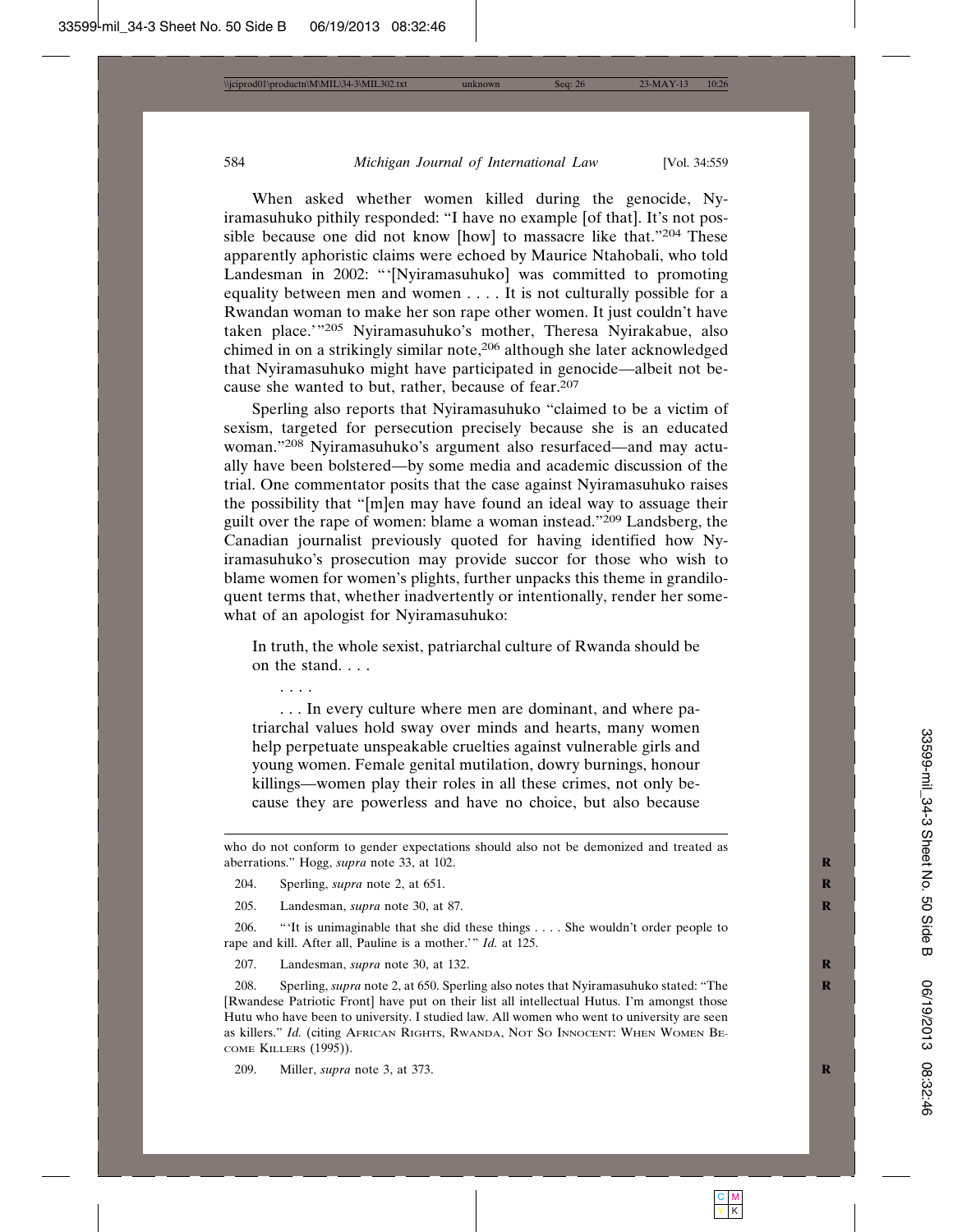\\jciprod01\productn\M\MIL\34-3\MIL302.txt unknown Seq: 27 23-MAY-13 10:26

# Spring 2013] *"She Makes Me Ashamed to Be a Woman"* 585

they have drunk deeply of patriarchy's poisons and thoroughly digested them.210

This argument is excessively reductionist. Although far from coequal, gender relations in pregenocidal Rwanda, and genocidal Rwanda, were considerably more nuanced, complex, and dynamic. Rakiya Omaar, Co-Director of African Rights, has been quoted as bluntly stating that "the argument that women were helpless to act against the genocide is bullshit."211 In any event, pathologizing—and othering—an entire culture for sexism hearkens back to nativist rhetoric. Furthermore, the application of this logic to Nyiramasuhuko erases her individual agency in her own conduct. It also voids the agency of women in general—an outcome that is certainly not conducive to sustaining a political context of gender equality, human rights, and women's empowerment. Nyiramasuhuko was a very powerful woman, which suggests the inaptness of caricaturizing her as nothing more than a passive tool of culture, a robotic automaton of patriarchy, or a marionette manipulated by a cabal of men.

Unsurprisingly, a genocide survivor responded to Landsberg's polemic. In a rebuttal piece, Chantal Mudahogora rejects the analysis that Nyiramasuhuko was nothing more than a cudgel motored by structural sexism over which she had no control.<sup>212</sup> For Mudahogora, each and every person with responsibility for genocide in Rwanda should face the consequences, regardless of gender—including Nyiramasuhuko.213 In making her case, Mudahogora marshals different gender-based memes. Mudahogora writes:

Where I disagree with Landsberg is that I believe it is very important to focus on Nyiramasuhuko in particular, not only because of her alleged active participation in genocide and her crucial position in the government, but also and above all because she is a mother, with all the social criteria and expectations that that entails.214

Mudahogora therefore turns to motherhood to underscore how much worse of a perpetrator Nyiramasuhuko is. In this regard Mudahogora, too, obscures Nyiramasuhuko's political agency, occupational authority, and

213. Mudahogora, *supra* note 212. **R**

214. *Id.*

<sup>210.</sup> Landsberg, *supra* note 94. **R**

<sup>211.</sup> Hogg, *supra* note 33, at 80 n.66 (citing Interview by Hogg with Rakiya Omaar, Co- **R** Director, African Rights, in Kigali, Rwanda (June 13, 2001)).

<sup>212.</sup> Chantal Mudahogora, *When Women Become Killers*, HAMILTON SPECTATOR, Oct. 19, 2002, (Magazine), at M13. Mudahogora was responding to an article written by Michele Landsberg that also appeared in the *Hamilton Spectator*. *See* Michele Landsberg, *Misplaced Blame: With Many Men Behind the Rwanda Atrocities, Why Does the Media Single Out a Woman As a Unique Monster*, HAMILTON SPECTATOR, Sept. 28, 2002, (Magazine), at M13. *Misplaced Blame* is nearly the same article that Michele Landsberg published in the *Toronto Star*. *See* Landsberg, *supra* note 94. **R**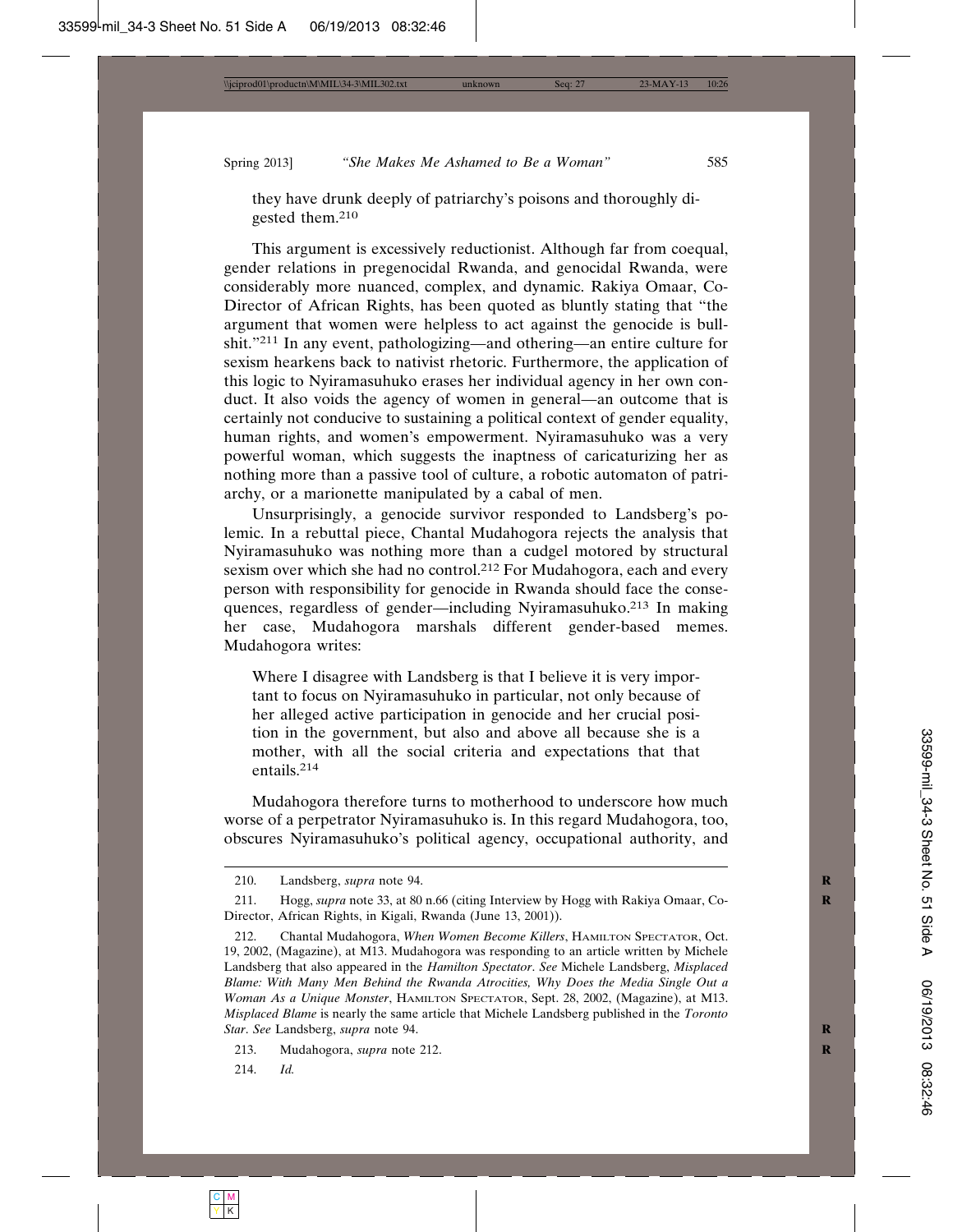\\jciprod01\productn\M\MIL\34-3\MIL302.txt unknown Seq: 28 23-MAY-13 10:26

## 586 *Michigan Journal of International Law* [Vol. 34:559

professional responsibilities. Despite her prominent public role, Nyiramasuhuko is tugged back into the private realm, where her real evil lies:

As I said, Nyiramasuhuko was a government minister and politician, but first of all she was the mother of a family. It was a huge shock to all of us who survived the atrocities to see educated women who were supposed to save lives but who instead became involved in the genocide and, on top of it, in some cases forced their own male children to rape and kill other children and parents. It is unbelievable.<sup>215</sup>

This discussion about Nyiramasuhuko and motherhood departs from Sjoberg and Gentry's conceptualization of the content of motherhood as a narrative paradigm. In a nutshell, Sjoberg and Gentry depict the motherhood narrative as one in which a woman's maternal instincts drive her to support the violence of others or, alternately, to act violently in order to avenge perceived betrayals or losses (for example, a previously murdered husband).216 Either way, the narrative's effect is to dull the mother's responsibility for her crimes—she is either a helpless supplicant or emotionally crazed. Echoes of the supportive-mother construct redound in Landsberg's portrayal if applied to Nyiramasuhuko, in the sense that Nyiramasuhuko would be seen as compelled to support the genocide because she was powerless in the face of patriarchy. Nevertheless, Mudahogora presents motherhood in a more exigent and punitive fashion. Because she is a mother, Nyiramasuhuko is a bigger disgrace. Motherhood, in this regard, is not a shield so much as it is a sword. Motherhood presents a basis for Nyiramasuhuko to be cast as an even greater pariah—all the more abnormal than her male counterparts. A female perpetrator, then, becomes more of a monster if she is a mother—suggesting the malleability of Sjoberg and Gentry's narratives, rather than their severability.

# B. *Her Case As News*

Gender-based platitudes—even the most hackneyed ones—have been routinely invoked to mythologize, sensationalize, and spectacularize Nyiramasuhuko's prosecution. Consider the titles of a number of published articles on the trial—whether in the academic or popular press: "A Woman Scorned,"217 "Mother of Atrocities,"218 and "A Woman's

<sup>215.</sup> *Id.* Sjoberg and Gentry note similar tendencies in public descriptions of Plavšiæ. *See* SJOBERG & GENTRY, *supra* note 27, at 155. **R**

<sup>216.</sup> *Id.* at 33 ("Within the mother narrative women are characterized as acting either in a support role (the nurturing mother) or out of revenge (the vengeful mother).").

<sup>217.</sup> Wood, *supra* note 81. **R**

<sup>218.</sup> Sperling, *supra* note 2. **R**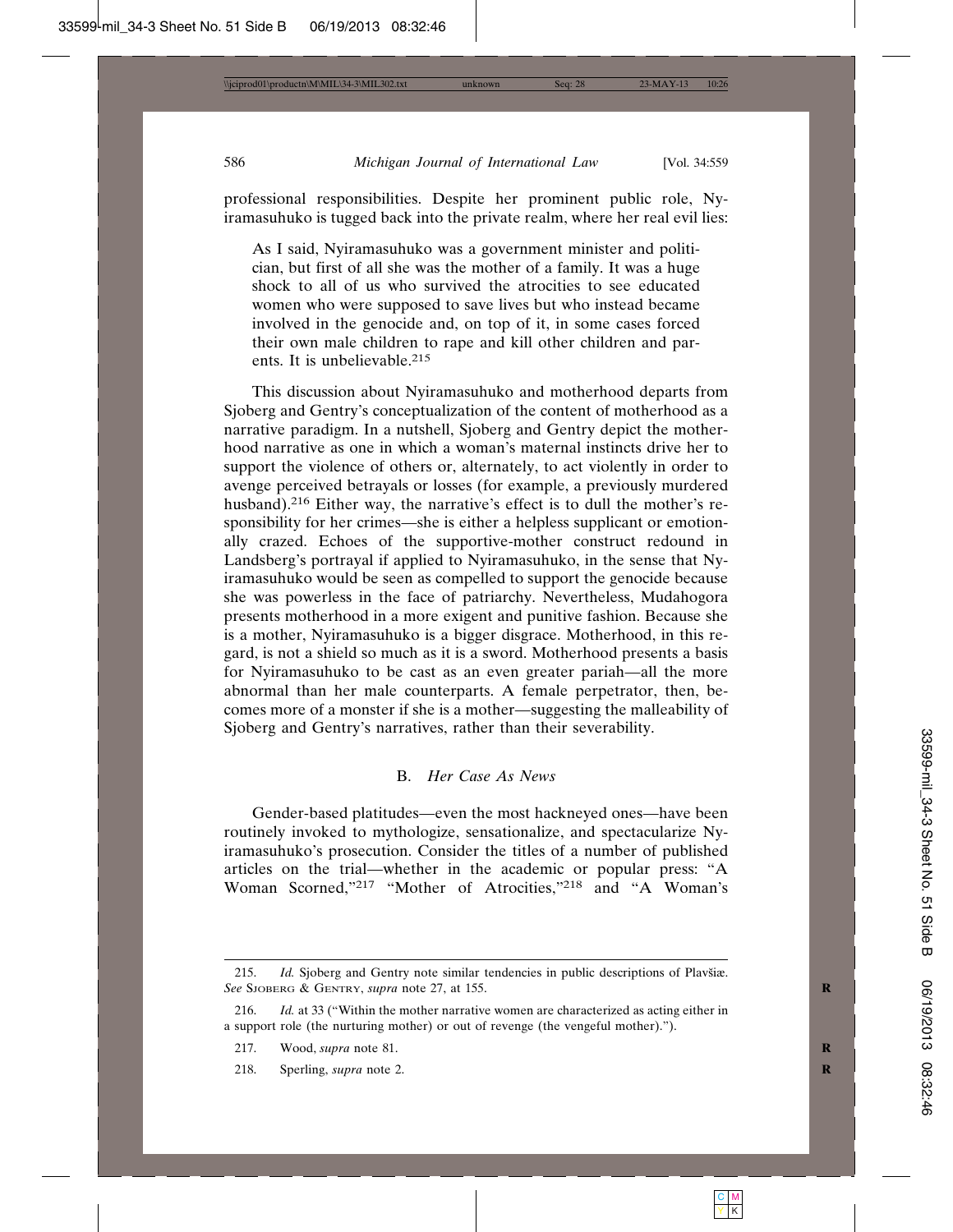\\jciprod01\productn\M\MIL\34-3\MIL302.txt unknown Seq: 29 23-MAY-13 10:26

### Spring 2013] *"She Makes Me Ashamed to Be a Woman"* 587

Work."219 Ironically, the "Mother of Atrocities" law review article laments how "the press seems . . . fixated on [Nyiramasuhuko's] gender."220

## 1. How She Looks

Nyiramasuhuko's physical appearance routinely arises in media coverage. For example, Elizabeth Barad, who conducted a clandestine interview with Nyiramasuhuko in 2003, describes her as "portly" and "[d]ressed in a navy-blue, nondescript dress only brightened by a floral scarf around her throat."221 Barad observes how, at the time, she had a "warm attitude," only to elaborate further:

In the years since that meeting Nyiramasuhuko's appearance changed dramatically and accusations against her were increasingly proven. She gradually lost a great deal of weight and dressed in brighter, more flattering colours with her head wrapped in African fashion. One of her judges, Arlette Ramaroson, told me in her chambers, "She's now wearing a gold cross around her neck . . . ."222

Barad adds, on the theme of Nyiramasuhuko as enigmatic paradox, that she "even included in her diary, admitted as an exhibit, lists of victims killed during the genocide, with, in a different ink, checkmarks after each name. On the same pages there were also domestic jottings detailing what she spent on vegetables, sugar and rice."223

Barad is not alone when it comes to being fulsomely drawn to Nyiramasuhuko's physical appearance and wardrobe preferences. Landesman describes Nyiramasuhuko's courtroom presence as suggesting "a schoolteacher" and notes that she prefers "plain high-necked dresses" that draw attention to "the gleaming gold crucifix she usually wears."224 Danna Harman, writing for the *Christian Science Monitor*, opens a 2003 piece on Nyiramasuhuko with the following:

221. Barad, *supra* note 34. According to the byline of her article, Barad "practices inter- **R** national human rights law, gender and intellectual property law. As Chair of the New York City Bar's Rwanda Legal Task Force, Elizabeth organised two ethics seminar [sic] and a gender-sensitivity workshop for the Rwandan justice system." *Id.* The trial judgment very occasionally refers to some witness statements that reference Nyiramasuhuko's appearance, although in the spirit of the witness knowing her before the genocide so as to emphasize the credibility of the witness placing her at a particular location during the genocide. *See, e.g.*, *Nyiramasuhuko Judgement*, Case No. ICTR-98-42-T, ¶¶ 2697–2698 (June 24, 2011) ("She described Nyiramasuhuko as somewhat fat with a dark complexion."). Similar occasional discussion arises regarding Ntahobali. *See id.* ¶ 2995.

222. Barad, *supra* note 34. **R**

223. *Id.*

C M Y | K

224. Landesman, *supra* note 30, at 86. **R**

<sup>219.</sup> Landesman, *supra* note 30. **R**

<sup>220.</sup> Sperling, *supra* note 2, at 637 (also lampooning media queries such as "how could a **R** woman, a mother, a female that looks so feminine commit such atrocities"); *see also id.* at 651 ("The press seems more focused on Pauline's womanly attributes than any other aspect of the case against her.").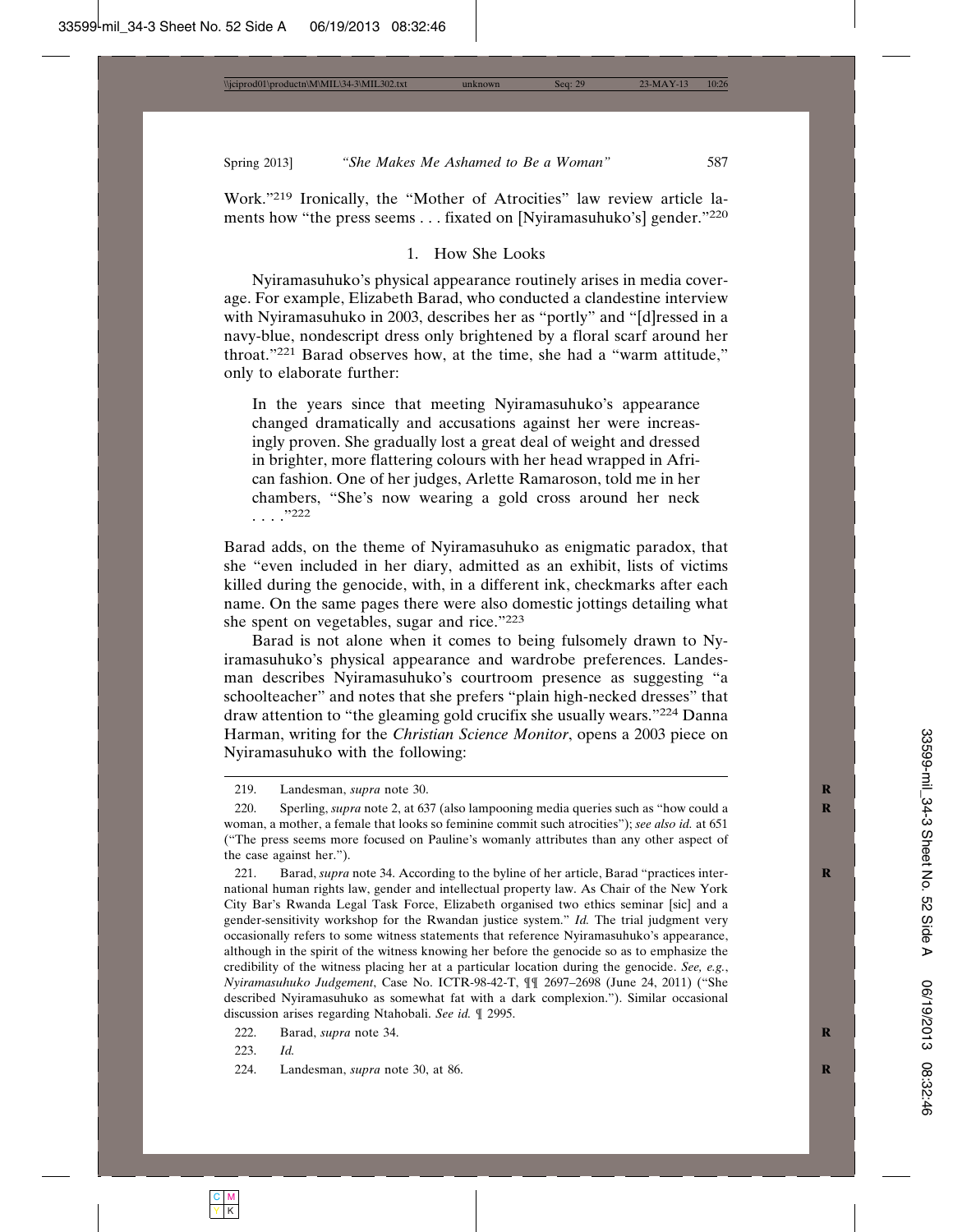\\jciprod01\productn\M\MIL\34-3\MIL302.txt unknown Seq: 30 23-MAY-13 10:26

# 588 *Michigan Journal of International Law* [Vol. 34:559

With her hair pulled neatly back, her heavy glasses beside her on the table, she looks more like someone's dear greataunt than what she is alleged to be: a high-level organizer of Rwanda's 1994 genocide who authorized the rape and murder of countless men and women. Wearing a green flowery dress one day, a pressed creamcolored skirt and blouse set the next, the defendant listens stoically to the litany of accusations against her. $225$ 

In contrast, Ntahobali is described in the same article as "sit[ting] a row ahead of her in the courtroom, cleaning his fingernails with the edge of a briefing paper. During the breaks in proceedings he sits still, avoiding eye contact with his mother."226

In the penultimate paragraph of her article, Harman discusses the cross-examination of a prosecution witness.227 She then concludes the article, in a new paragraph, somewhat pithily: "Nyiramasuhuko adjusts one of the shoulder pads of her pretty dress and jots a note. She is listening, but it is impossible to know what she hears of the pain."228

Reporting for the BBC on the 2011 conviction, Josephine Hazeley remarks that Nyiramasuhuko was "[l]ooking younger than her 65 years."229 Agence France Presse picks up this same theme in its reporting on the 2011 conviction,230 while also noting her attire.231

Assuredly, the physical appearances of prominent male defendants, along with their dressing habits, also surface when the media reports on their trials.232 Perhaps invariably, these aspects of trials inveigle and titillate the public. Such references, however, tend to be more ancillary and

229. Hazeley, *supra* note 43. **R**

230. Rugiririza, *supra* note 55 ("The mother of four, who looks markedly younger than **R** her 65 years, was sentenced to life in jail Friday.").

231. *See id.* ("Her attire has ranged from colourful African prints to sober dresses with a large cross.").

232. Some reports of Thomas Lubanga's conviction, for example, mention that he wore a ceremonial white robe at the time the verdict was announced and that he wore a grayish blue tie and suit at his sentencing hearing. *See, e.g.*, Marlise Simons, *Congolese Rebel Convicted of Using Child Soldiers*, N.Y. TIMES, Mar. 15, 2012, at A12 (mentioning, in an approximately one-thousand-word article, his appearance only briefly: "Mr. Lubanga, 51, dressed in an elegant white ceremonial robe"); *Thomas Lubanga Sentenced to 14 Years in Prison for Congo War Crimes, Use of Child Soldiers*, CBSNEWS.COM (July 10, 2012), http://www.cbsnews.com/8301-202\_162-57469235/thomas-lubanga-sentenced-to-14-years-in-prison-forcongo-war-crimes-use-of-child-soldiers/ (reporting that Lubanga was "[w]earing a gray suit and tie," but also that the judge "praised Lubanga for being 'respectful and cooperative' throughout the case despite it twice being held up by prosecutors defying court orders linked to identifying witnesses."). Reports of the trial of Ratko Mladiæ, while mentioning the cap he has worn to court, tend to focus more on how he acts—his obstructionism, in particular than how he looks. *See, e.g.*, Peter Biles, *Mladiæ's Courtroom Antics*, BBC NEWS (July 4, 2011, 12:03 PM), http://www.bbc.co.uk/news/world-europe-14016622.

<sup>225.</sup> Harman, *supra* note 54. **R**

<sup>226.</sup> *Id.*

<sup>227.</sup> *Id.*

<sup>228.</sup> *Id.*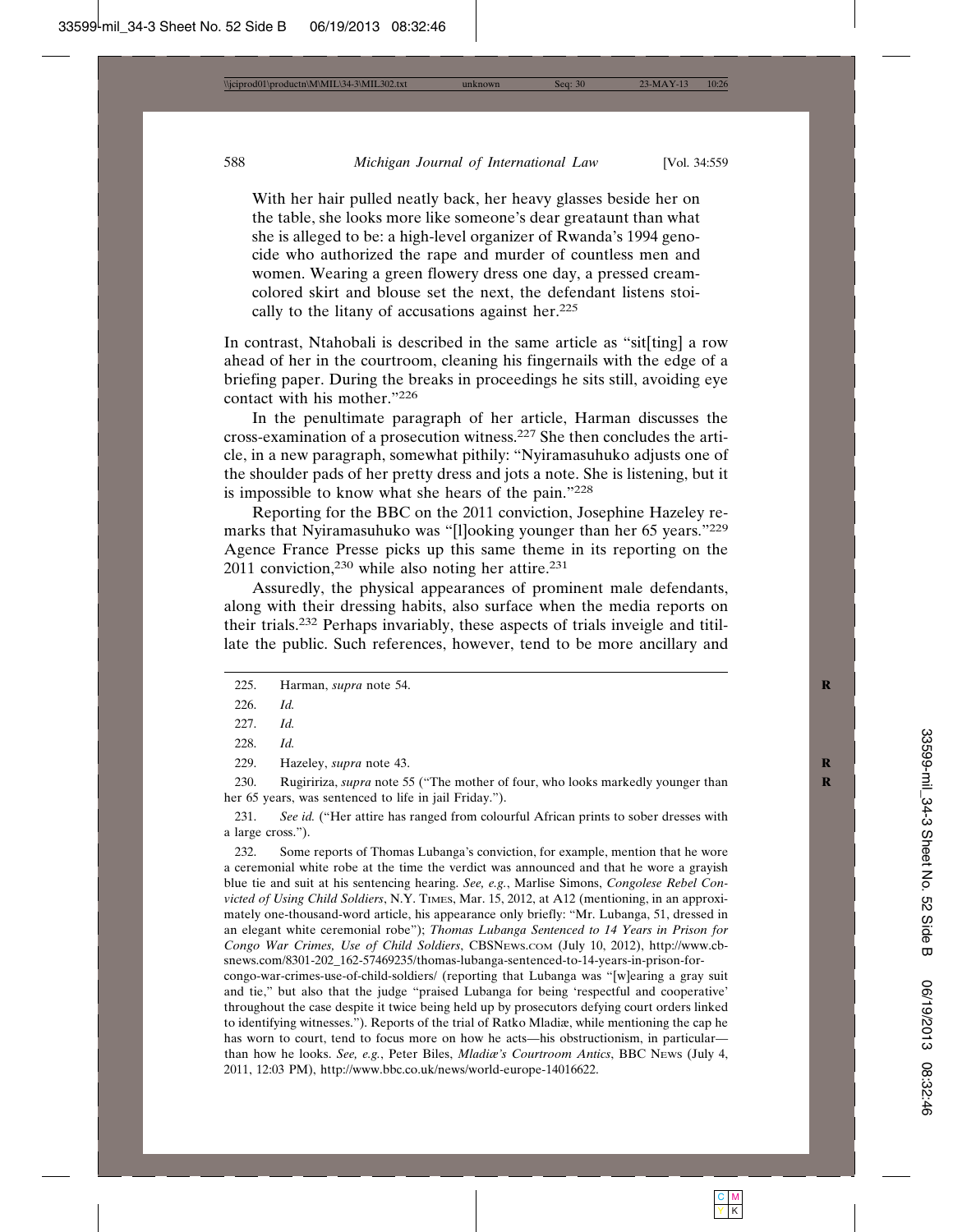\\jciprod01\productn\M\MIL\34-3\MIL302.txt unknown Seq: 31 23-MAY-13 10:26

#### Spring 2013] *"She Makes Me Ashamed to Be a Woman"* 589

less central to these reports than the discussion of clothes and looks to reports of the Nyiramasuhuko trial.233

## 2. What She Does

As an influential minister, Nyiramasuhuko exercised an obligation to promote the best interests of the Rwandan people, with specific responsibilities in matters of both family and women's affairs. The breadth of her responsibilities, however, tapers off in public discourse. Her general obligations fade, as does the "family" aspect of her specific portfolio. Instead, she is projected as the "women's" minister—which makes her choice to order women to be raped and killed all the more incomprehensible and the gravity of her crimes all the more extreme. Examples of this reductionism, and concomitant bewilderment, are plentiful:

Though it was Nyiramasuhuko's duty to promote the rights of women, she will be recorded in history as the first woman ever convicted by an international court of genocide and for ordering rape as a crime against humanity.234

The shocking thing about her trial is that her ministerial brief was to promote and protect women's human rights.235

As the former minister of Family and Women's Affairs, Nyiramasuhuko, instead of protecting women, incited her son and others to rape and kill Tutsi women as she stood in a military uniform at roadblocks, sometimes carrying a machine gun.236

These facts are harrowing. More shocking still is that so many of these crimes were supposedly inspired and orchestrated by Pauline Nyiramasuhuko, whose very job was the preservation, education and empowerment of Rwanda's women.237

The media projection of the shocking nature of her crimes, owing to her betrayal of her portfolio to protect women, departs from the more careful presentation advanced by the Prosecution. For example, on the question of sentencing, the Prosecution submitted that Nyiramasuhuko "held one of the highest positions in the country as Minister," and "[o]ne

235. L. Muthoni Wanyeki, *Self-Defence Is Not Murder*, ALLAFRICA.COM (Sept. 21, 2005), http://allafrica.com/stories/200509210429.html.

236. Barad, *supra* note 34. **R**

C M Y | K

237. Landesman, *supra* note 30, at 85. **R**

<sup>233.</sup> *See supra* note 232. **R**

<sup>234.</sup> Gregory Townsend, *Epilogue to* Hotel Rwanda, 15 AM. SOC'Y INT'L L. INSIGHTS (2011), *available at* http://www.asil.org/insights111207.cfm; *see also* Wood, *supra* note 81, at **R** 287 (noting that, in her ministerial capacity, "Nyiramasuhuko's official duties before the 1994 genocide included the preservation, education, and empowerment of Rwanda's women"); Rugiririza, *supra* note 55; *Rwandan Woman Jailed for Genocide*, AL JAZEERA (June 24, **R** 2011), http://www.aljazeera.com/news/africa/2011/06/2011624105433809153.html ("Former minister of women's affairs becomes first female to be convicted of genocide by UN court for Rwanda.").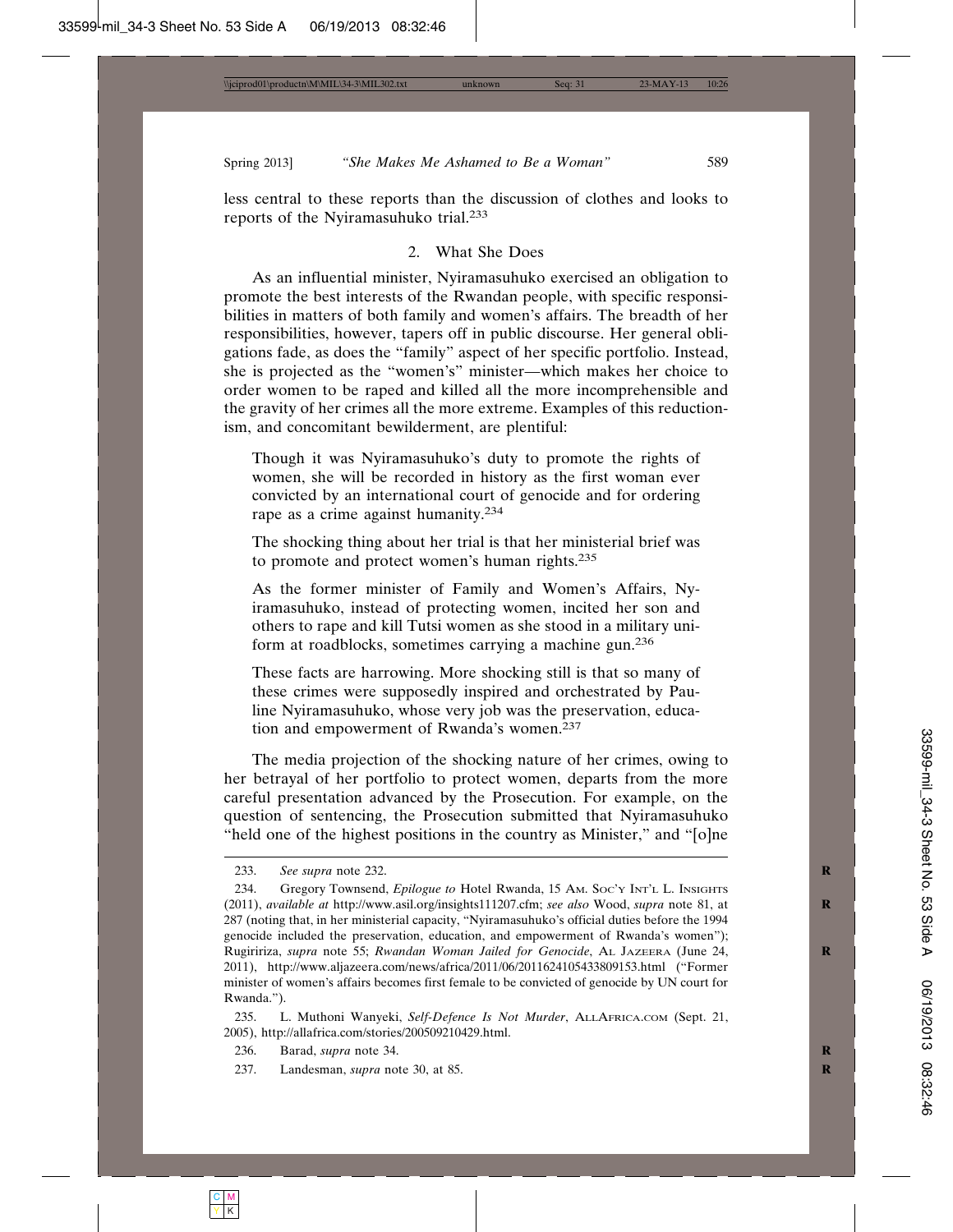\\jciprod01\productn\M\MIL\34-3\MIL302.txt unknown Seq: 32 23-MAY-13 10:26

590 *Michigan Journal of International Law* [Vol. 34:559

of her roles was to protect the population."238 In determining the sentence, moreover, the Trial Chamber followed this lead and eschewed a reductionist focus on Nyiramasuhuko's ministerial role as one geared only to women's affairs:

Nyiramasuhuko's position as Minister for Family and Women's Affairs during the events made her a person of high authority, influential and respected within the country and especially in Butare *préfecture* from where she hails. Instead of preserving the peaceful co-existence between communities and the welfare of the family, Nyiramasuhuko, on a number of occasions, used her influence over *Interahamwe* to commit crimes such as rape and murder. This abuse of general authority *vis-à-vis* the assailants is an aggravating factor.239

In sum, the careful text of the judgment, focusing on Nyiramasuhuko as a Minister (whose portfolio included women's issues) rather than Nyiramasuhuko as a protector of women (who also was a Minister), palpably departs from the more essentialized treatment prevalent in the media and public commentary on the case.

#### 3. And How She Lords over That Son of Hers

Another mythologized aspect of the trial is Nyiramasuhuko's relationship with her son. Undertones of control linger in descriptions of the mother-son relationship. The agency of the pliant son—her only son thereby emaciates.240 Ntahobali is presented as a university student, or even just as a student, at the time of the genocide.<sup>241</sup> This presentation is accurate, to be sure, but still has the effect of infantilizing him, insofar as he was roughly twenty-four years old at the time, worked as a part-time hotel manager (albeit in the family hotel), and—most crucially—had command over *Interahamwe* forces in Butare.<sup>242</sup> Although not mentioning him

241. *See, e.g.*, Landesman, *supra* note 30, at 84; *Witness Claims Former Minister Or-* **R** *dered Militia to Rape Refugees*, HIRONDELLE NEWS AGENCY (Feb. 3, 2003), http://www. hirondellenews.org/ictr-rwanda/333-appeals/butare-trial/20101-en-en-witness-claims-formerminister-ordered-militia-to-rape-refugees91529152.

242. On this latter point, Nyiramasuhuko and Ntahobali both were found to have "wielded effective control over the *Interahamwe* at the BPO" such that "[t]he only reasonable conclusion is that [they] had a superior-subordinate relationship over these *Interahamwe*." *Nyiramasuhuko Judgement*, Case No. ICTR-98-42-T, ¶¶ 5884–5885. The legal import of these findings is that is that the two accused had superior responsibility under Article 6(3) for the acts of the *Interahamwe* at the BPO—including abductions, rapes, and killings. ICTR Statute, *supra* note 106, art. 6(3). **R** 33599-mil\_34-3 Sheet No. 53 Side B 06/19/2013 08:32:46

06/19/2013 08:32:46

33599-mil\_34-3 Sheet No. 53 Side B

<sup>238.</sup> *Nyiramasuhuko Judgement*, Case No. ICTR-98-42-T, ¶ 6202 (June 24, 2011). 239. *Id.* ¶ 6207.

<sup>240.</sup> SJOBERG & GENTRY, *supra* note 27, at 168 ("Most accounts of Pauline's conduct **R** include the fact that her son, Shalom, was one of the men she commanded to commit rape and mass murder . . . . [T]he narratives always tell of Shalom *actually committing* the violence, but often relieve him of responsibility in whole or in part because his mother made him do it.").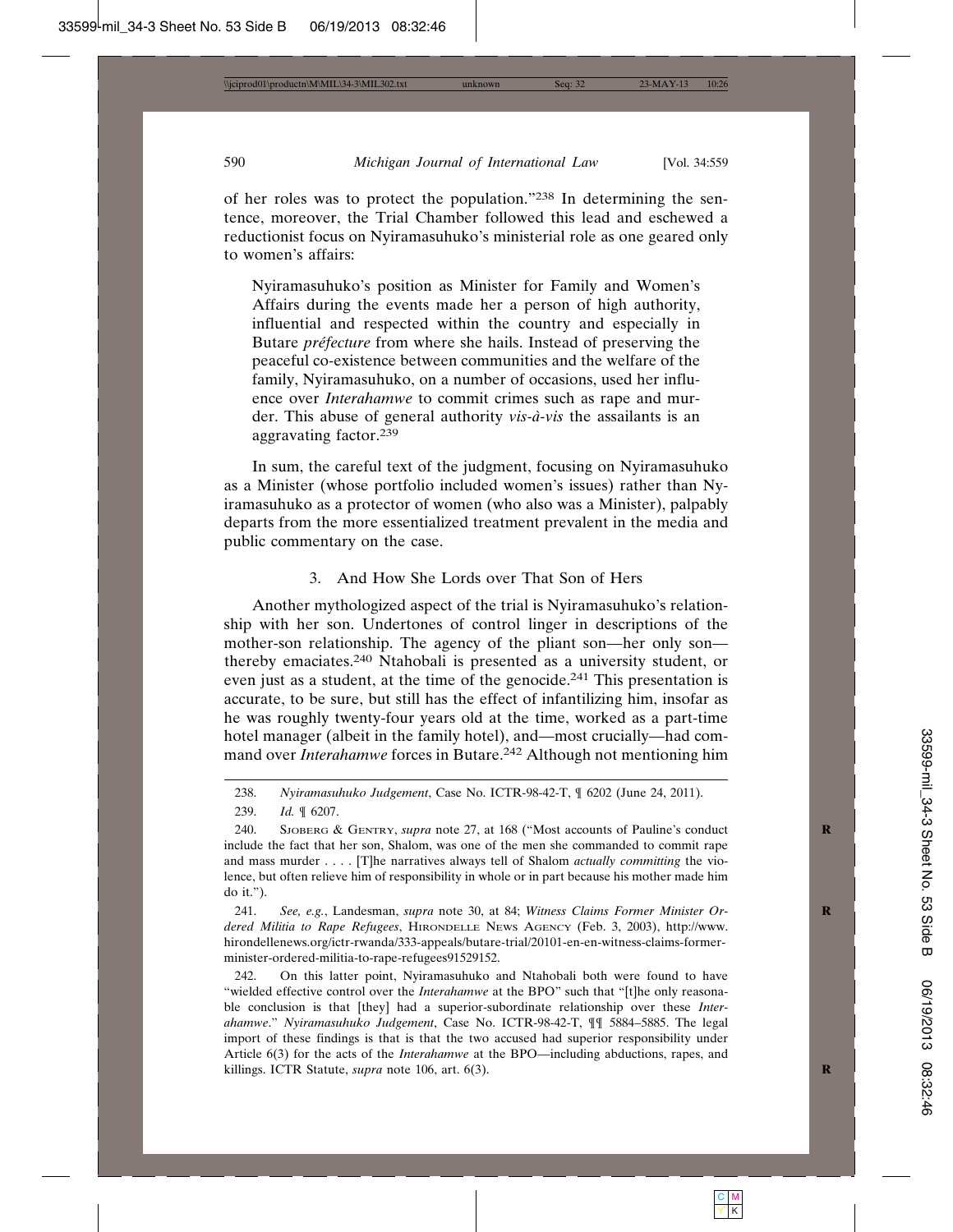\\jciprod01\productn\M\MIL\34-3\MIL302.txt unknown Seq: 33 23-MAY-13 10:26

Spring 2013] *"She Makes Me Ashamed to Be a Woman"* 591

explicitly in this regard, Mudahogora seems to have Ntahobali (and Nyiramasuhuko as the manipulative domineering mother) in mind in her commentary of how "educated women . . . forced their own male children to rape and kill other children and parents."243

Interestingly, Trial Chamber II had to address these questions of control and agency when it came to assessing whether Nyiramasuhuko stood in a superior-subordinate relationship with Ntahobali.244 It found that such a relationship did not exist:

[T]he Chamber considers that the relationship between Nyiramasuhuko and Ntahobali in 1994 was complex, owing in part to the familial and interpersonal relationship shared by these two Accused. This complexity, however, cannot be confused for a superior-subordinate relationship. Cognisant that the burden of proof falls on the Prosecution to establish this element, the Chamber finds that there is insufficient evidence to enter a finding of a superior-subordinate relationship between Nyiramasuhuko and Ntahobali beyond a reasonable doubt.245

The controlling mother trope, therefore, did not explicitly arise when it came to sentencing Ntahobali. The Trial Chamber underscored Ntahobali's responsibility as a superior at the Hotel Ihuliro roadblock.246 It sentenced both Ntahobali and Nyiramasuhuko to life.<sup>247</sup> Nor does it appear that the Ntahobali defense even raised this trope in mitigation, based on the judgment's summary of the defense submissions as to mitigating factors.248 Hence, the public narrative of the controlling mother is not sourced in, nor does it derive support from, the actual legal findings. In the end, judicial text cannot control how others appropriate the content of that text.

- 245. *Id.* ¶ 5883.
- 246. *See id.* ¶¶ 5847–49.
- 247. *Id.* ¶ 6271.

C M Y | K

248. *Id.* ¶ 6215 (noting instead his willingness to surrender to the ICTR, his young age during the events and at the time of his arrest, that he is the father of three young children, and his good character). *But see* Peter Landesman, *The Minister of Rape*, TORONTO STAR, Sept. 21, 2002, at K1 ("Ntahobali, then a 24-year-old member of the Interahamwe, repeatedly announced he had 'permission' from his mother to rape Tutsis at a hospital.").

<sup>243.</sup> Mudahogora, *supra* note 212. **R**

<sup>244.</sup> For discussion of the elements of superior responsibility, see *Nyiramasuhuko Judgement*, Case No. ICTR-98-42-T, ¶ 5645 ("For an accused to incur criminal responsibility under Article 6 (3) of the Statute, in addition to establishing beyond a reasonable doubt that his or her subordinate is criminally responsible, the following elements must be established beyond a reasonable doubt: (1) the existence of a superior-subordinate relationship and that the superior had effective control over this subordinate; (2) that the superior knew or had reason to know that his or her subordinate was about to commit a crime or had done so; and (3) that the superior failed to take necessary and reasonable measures to prevent or punish the commission of the crime by his or her subordinate. The accused need not have the same intent as the perpetrator of the criminal act.").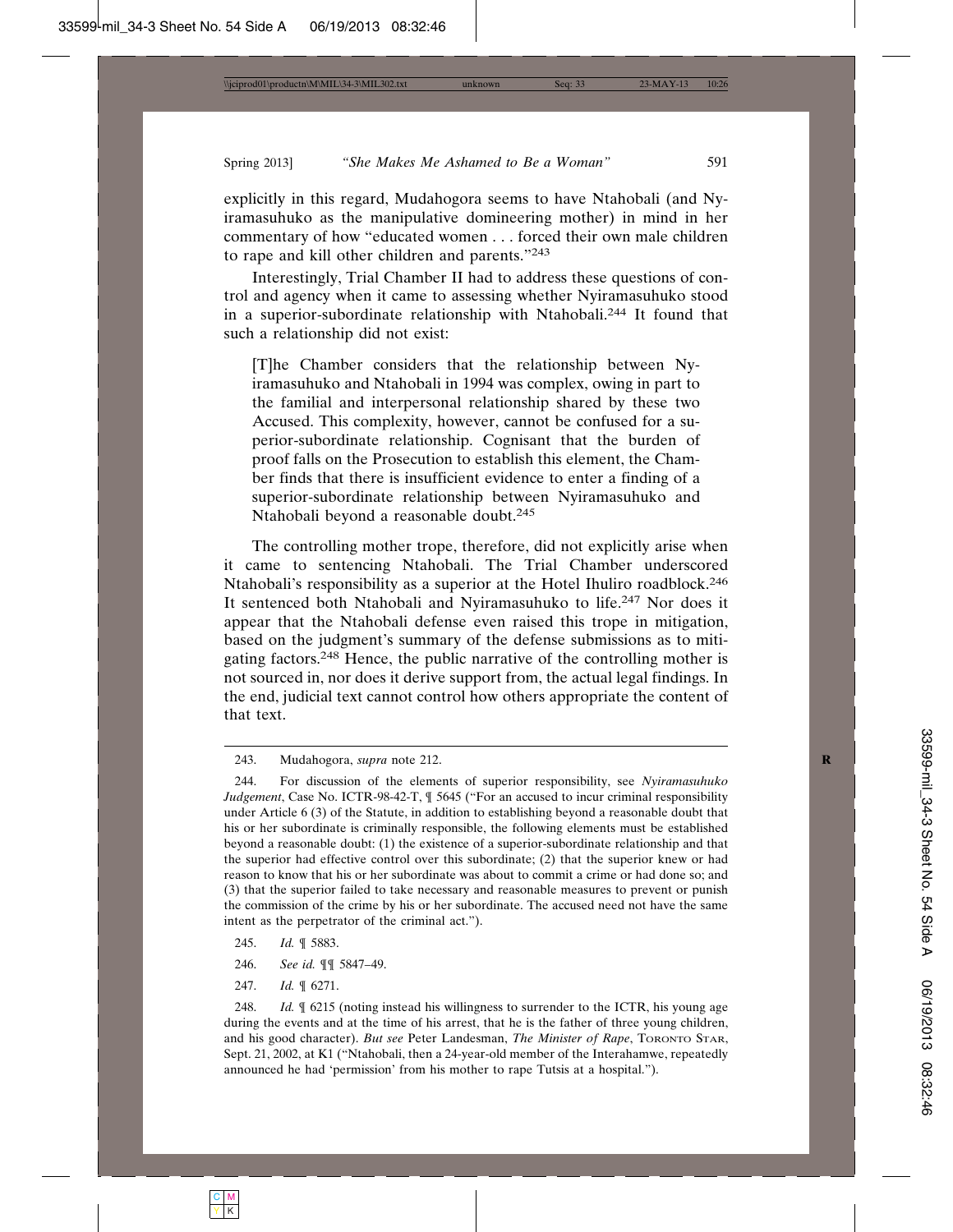\\jciprod01\productn\M\MIL\34-3\MIL302.txt unknown Seq: 34 23-MAY-13 10:26

# 592 *Michigan Journal of International Law* [Vol. 34:559

In 2003, an ICTR Trial Chamber convicted Reverend Elizaphan Ntakirutimana, a Seventh-day Adventist pastor, and his son, Gérard Ntakirutimana, a physician, of genocide.249 In 2004, in Elizaphan's case, the ICTR Appeals Chamber upheld one of the genocide convictions and added a conviction for extermination as a crime against humanity, in both counts on a theory of aiding and abetting; $250$  in Gérard's case, it entered convictions for genocide, aiding and abetting genocide, and murder and extermination as crimes against humanity.251 Elizaphan Ntakirutimana was the first—albeit since then not the last<sup>252</sup>—clergy member convicted of genocide by an international criminal tribunal, although other clergy had been convicted at the time by national courts in Rwanda and in Belgium.253 His case acquired considerable notoriety insofar as he had moved to Laredo, Texas, after the Rwandan genocide and his extradition from the United States to the ICTR proved to be a complex matter.254 Furthermore, the letter that six Tutsi clergy in his flock wrote to him, unsuccessfully imploring his help, contained the provocative words—"We wish to inform you that we have heard that tomorrow we will be killed with our families"<sup>255</sup>—which U.S. journalist Philip Gourevitch adopted as the title for his widely read account of the Rwandan genocide.256

Whereas the Ntahobali and Nyiramasuhuko proceedings tended to become telegraphed to the public as "mother and son," the proceedings concerning the Ntakirutimanas tended to become telegraphed as "pastor and

250. Prosecutor v. Elizaphan & Gérard Ntakirutimana, Case No. ICTR-96-10-A & ICTR-96-17-A, Judgement, ¶ 877 (Dec. 13, 2004).

251. *Id.*

252. *See, e.g.*, Prosecutor v. Seromba, Case No. ICTR-2001-66-A, Judgement (Mar. 12, 2008).

254. *See* Barbara Crossette, *Way Clear for U.S. to Deliver Rwanda War Crimes Suspect*, N.Y. TIMES, Jan. 25, 2000, at A3.

255. *See* Marlise Simons, *Rwandan Pastor and His Son Are Convicted of Genocide*, N.Y. TIMES, Feb. 20, 2003, at A3 ("[T]his case became known above all because of the astonishing letter that six Tutsi pastors wrote to him while they were at the church compound caring for refugees . . . saying 'We wish to inform you that we have heard that tomorrow we will be killed with our families.'").

256. *See* PHILIP GOUREVITCH, WE WISH TO INFORM YOU THAT TOMORROW WE WILL BE KILLED WITH OUR FAMILIES: STORIES FROM RWANDA (1999).

<sup>249.</sup> Prosecutor v. Elizaphan & Gérard Ntakirutimana, Case No. ICTR-96-10 & ICTR-96-17-T, Judgement and Sentence,  $\P$  919, 922 (Feb. 21, 2003). Gérard Ntakirutimana had additionally been convicted at trial of murder as a crime against humanity. *Id.* ¶ 810. At the time of conviction, Elizaphan Ntakirutimana was seventy-eight years old. *Id.* ¶ 35. He was released in early December 2006 and died in late January 2007. Press Release, Int'l Crim. Tribunal for Rwanda, Former Pastor Ntakirutimana Dies, ICTR/INFO-9-2-512.EN (Jan. 23, 2007). Gérard Ntakirutimana, forty-four years old at the time of conviction, *Ntakirutimana*, Case No. ICTR-96-10 & ICTR-96-17-T, Judgement and Sentence, ¶ 37, remains incarcerated in Bénin. *Ntakirutimana, Gérard*, HAGUE JUST. PORTAL, http://www.haguejusticeportal.net/ index.php?id=9515 (last visited Mar. 24, 2013).

<sup>253.</sup> *See, e.g.*, *Belgian Jury Convicts 4 in '94 Rwanda Massacre*, N.Y. TIMES (June 8, 2001), http://www.nytimes.com/2001/06/08/world/belgian-jury-convicts-4-in-94-rwanda-massacre.html; *Rwandan Nuns in Genocide Trial*, BBC NEWS (Apr. 17, 2001, 3:44 PM), http:// news.bbc.co.uk/2/hi/europe/1280947.stm.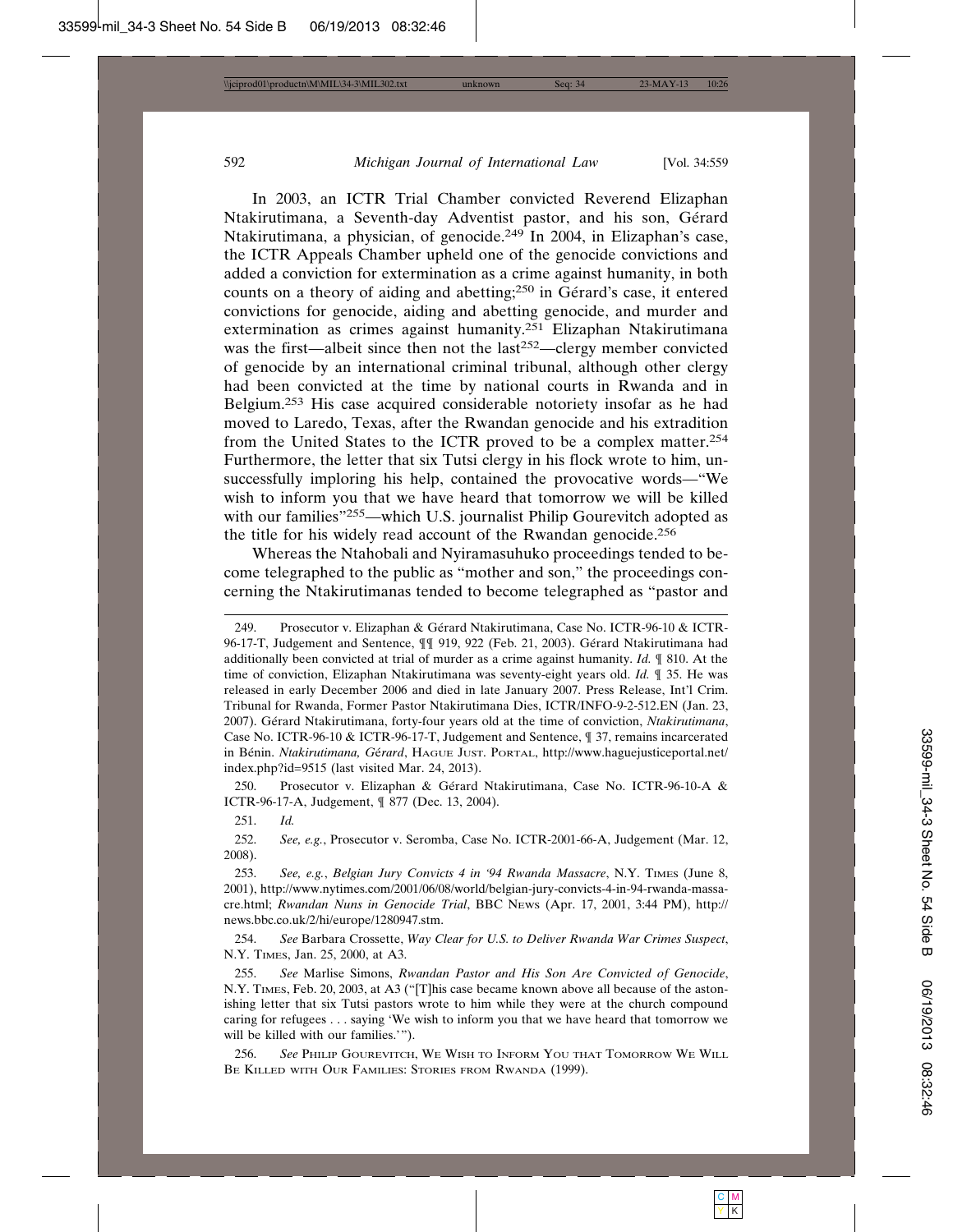\\jciprod01\productn\M\MIL\34-3\MIL302.txt unknown Seq: 35 23-MAY-13 10:26

C M Y | K

# Spring 2013] *"She Makes Me Ashamed to Be a Woman"* 593

son."257 When it came to the elder parent figure, Ntakirutimana was reduced to his profession, not his fatherhood. Nyiramasuhuko, on the other hand, was reduced to her motherhood, not her profession. The father remains in the public domain, then, his fatherhood seen as being of low titillation value; the mother remains in the private domain, as mother. Her case is not presented as "Minister and son *g´enocidaires*," nor is his case presented as "father and son *génocidaires*."

#### IV. LESSONS FOR INTERNATIONAL LAW IN POST-CONFLICT SOCIETIES

The proceedings against Nyiramasuhuko offer a number of important lessons regarding the effectiveness of international legal interventions within societies transitioning from mass atrocity. These proceedings, for instance, exemplify the inordinate veneration—at times bordering on the hagiographic—that accrues to international justice as opposed to, and often at the expense of, national and local justice. Recognizing women as agents of violence, as bystanders to violence, as resisters of violence, and as victims of violence grounds a more nuanced understanding of the mechanization of atrocity and, thereby, solidifies deterrent, dissuasive, and reintegrative goals. The Nyiramasuhuko proceedings also point to the acute need to carefully examine the role of femininities and masculinities in the metastasis of atrocity. And, finally, these proceedings signal the limits of criminalization—in particular, at a distant international tribunal—in the process of transitional justice.

# A. *International Justice As First-Best Justice*

Nyiramasuhuko is far from the first woman convicted for atrocity crimes committed in Rwanda.258 She may have been the first such conviction *at an international tribunal*, but the novelty begins and ends there. The

258. This reality eludes some media reports. *See, e.g.*, Sukhdev Chhatbar, *Pauline Nyiramasuhuko, Rwandan Woman and First Ever Convicted of Genocide, Given Life Sentence*, HUFFINGTON POST (June 24, 2011, 12:13 PM), http://www.huffingtonpost.com/2011/06/24/ pauline-nyiramasuhuko-rwanda-first-woman-convicted-genocide-life-sentence-\_n\_883857. html (reporting an "international law researcher" in The Hague as saying "she is the first woman convicted anywhere in the world of genocide"); *Rwandan Woman Jailed for Geno-*

<sup>257.</sup> *See, e.g.*, Simons, *supra* note 255; *Chamber One Retires to Deliberate on Pastor and* **R** *Son Judgment*, HIRONDELLE NEWS AGENCY (Jan. 31, 2003), http://www.hirondellenews.org/ ictr-rwanda/380-trials-ended/ntakirutimana-gerard/19223-en-en-chamber-one-retires-to-deliberate-on-pastor-and-son-judgement82748274; *Hutu Pastor on Trial for Genocide*, CNN WORLD (Sept. 17, 2001, 10:31 AM), http://europe.cnn.com/2001/WORLD/africa/09/17/ rwanda.pastor/index.html ("A Rwandan pastor and his son are due to stand trial on genocide charges."); *Pastor Aided Rwanda Genocide*, BBC NEWS (Feb. 19, 2003, 11:40 AM), http:// news.bbc.co.uk/2/hi/africa/2778839.stm ("The pastor and his son, who pleaded not guilty to all charges, are the ninth and tenth people to be convicted by the [ICTR] . . . ."); *Pastor and Son Genocide Trial Closes on August 22nd*, HIRONDELLE NEWS AGENCY (July 12, 2002), http://www.hirondellenews.org/ictr-rwanda/380-trials-ended/ntakirutimana-gerard/18611-enen-pastor-and-son-genocide-trial-closes-on-august-22nd76627662; *Prosecution Closes Case in Pastor and Son Trial*, HIRONDELLE NEWS AGENCY (Aug. 21, 2003), http://www.hirondelle news.org/ictr-rwanda/380-trials-ended/ntakirutimana-gerard/18567-en-en-prosecution-closescase-in-pastor-and-son-trial76187618.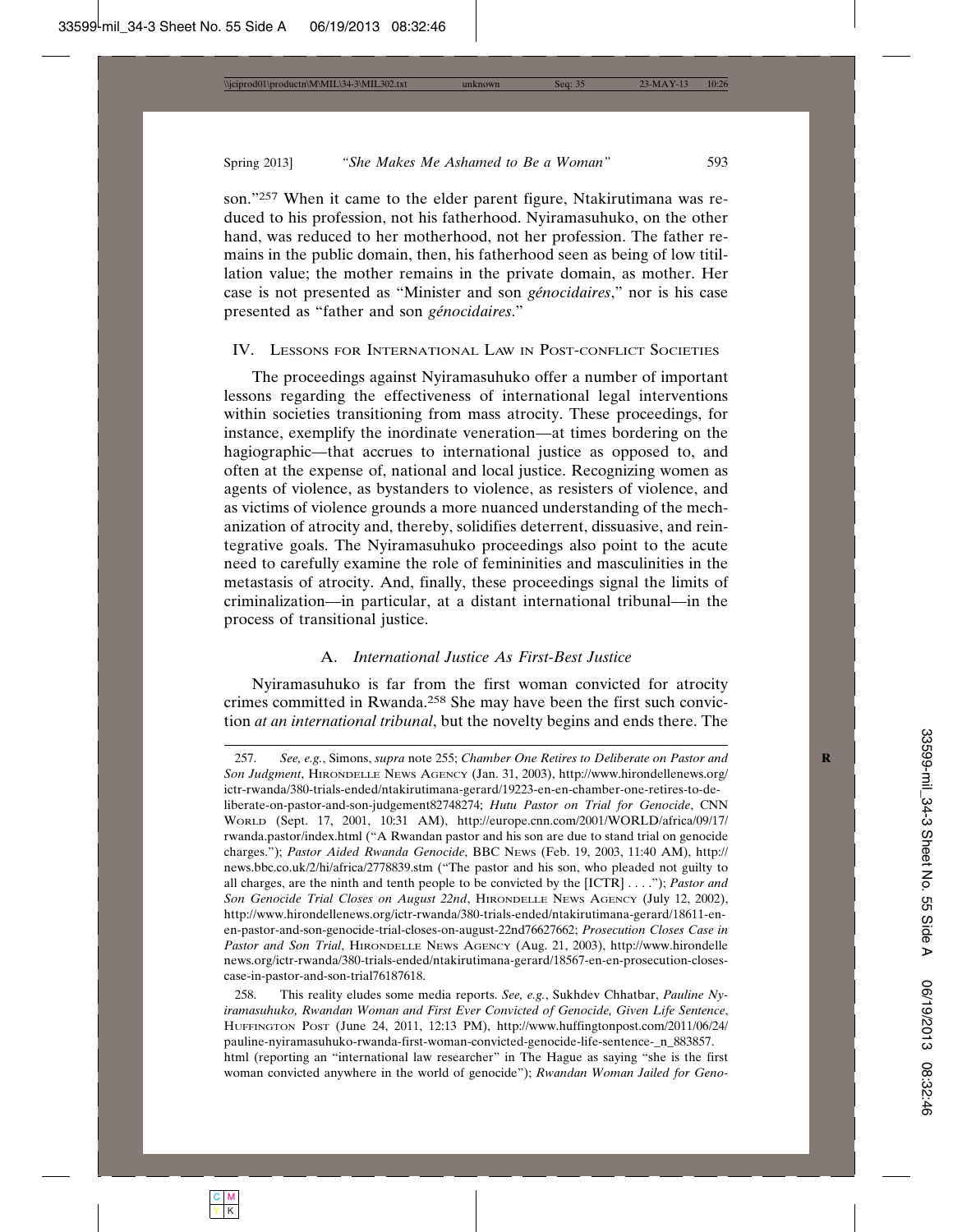\\jciprod01\productn\M\MIL\34-3\MIL302.txt unknown Seq: 36 23-MAY-13 10:26

# 594 *Michigan Journal of International Law* [Vol. 34:559

fact that her conviction is presented in such overheated fashion, however, reveals the powerful tendency to view internationalized justice as the only justice, or at least iconically as the first-best form thereof, which fuels the disregard often accorded national initiatives, especially those undertaken within the post-conflict society itself. The response to the Nyiramasuhuko conviction, therefore, reflects not only problematic gender-based essentialisms, but also vexing nostrums regarding the much-vaunted superiority of enlightened internationalism over clumsy localism. International trials, nonetheless, are not the only indicia of progress, justice, or accuracy. It is, therefore, somewhat disturbing that a Google search of "women convicted for genocide in Rwanda" turns up pages and pages and pages of articles about Nyiramasuhuko (in multiple languages, and often in English), often incorrectly positing her as the first female genocide convict ever, with barely any mention of the many other Rwandan women prosecuted, convicted, acquitted, or serving sentences.259

In fact, within Rwanda, when all modalities of post-conflict justice are considered, there are likely several thousand women at diverse levels of responsibility who have been prosecuted for genocide-related offenses.260

Turning to individual examples: Agnès Ntamabyaliro—formerly Minister of Justice in the Interim Government—"is detained in Rwanda and has received a life sentence in isolation for her alleged role in the genocide."261 Yet her case has barely received any mention, certainly not in the international media, even though *exactly like* Nyiramasuhuko she was a high-profile Minister and another woman in the Cabinet. Undoubtedly, the fact that she was prosecuted in Rwanda, as opposed to at the ICTR, contributes to this disparate reaction. Looking beyond the kernel of power, other women who participated in the genocide at an influential level were Rose Karushara (a local official in Kigali), Odette Nyirabagenzi (known as "the terror of Rugenge," a *secteur* of Kigali), and Athanasie

259. *See* GOOGLE, http://www.google.com (last visited Mar. 24, 2013) (search "women convicted for genocide in Rwanda").

260. Hogg, writing in 2010 and citing evidence from 2008, notes that almost 2000 women convicted of genocide-related offenses remain in Rwandan prisons. Hogg, *supra* note 33, at 70. Hogg excludes from this figure those "many more" women who would have been **R** convicted of property offenses (which do not carry a prison term). *See id.* Moreover, Hogg's article focuses on "trials of female genocide suspects through the national courts, and not through the complementary 'traditional' justice system called *gacaca*." *Id.* It has been estimated by others that, in 2004, approximately 3000 women, representing 3.4% of the Rwandan prison population, were incarcerated for genocide-related crimes. Reva N. Adler et al., *A Calamity in the Neighborhood: Women's Participation in the Rwandan Genocide*, 2 GENOCIDE STUD. & PREVENTION 209, 212 (2007). Phil Clark, a distinguished Rwanda expert whose estimate of four hundred thousand total persons prosecuted by *gacaca* is among the most conservative (in contrast, the Rwandan government claims two million persons), estimates that between twelve thousand and twenty thousand women have been prosecuted through *gacaca* for genocide-related crimes. *See* E-mail from Phil Clark, *supra* note 10. **R**

261. Hogg, *supra* note 33, at 75. **R**

*cide*, *supra* note 234 ("Nyiramasuhuko, 65, is the first women [sic] to be ever convicted of **R** genocide.").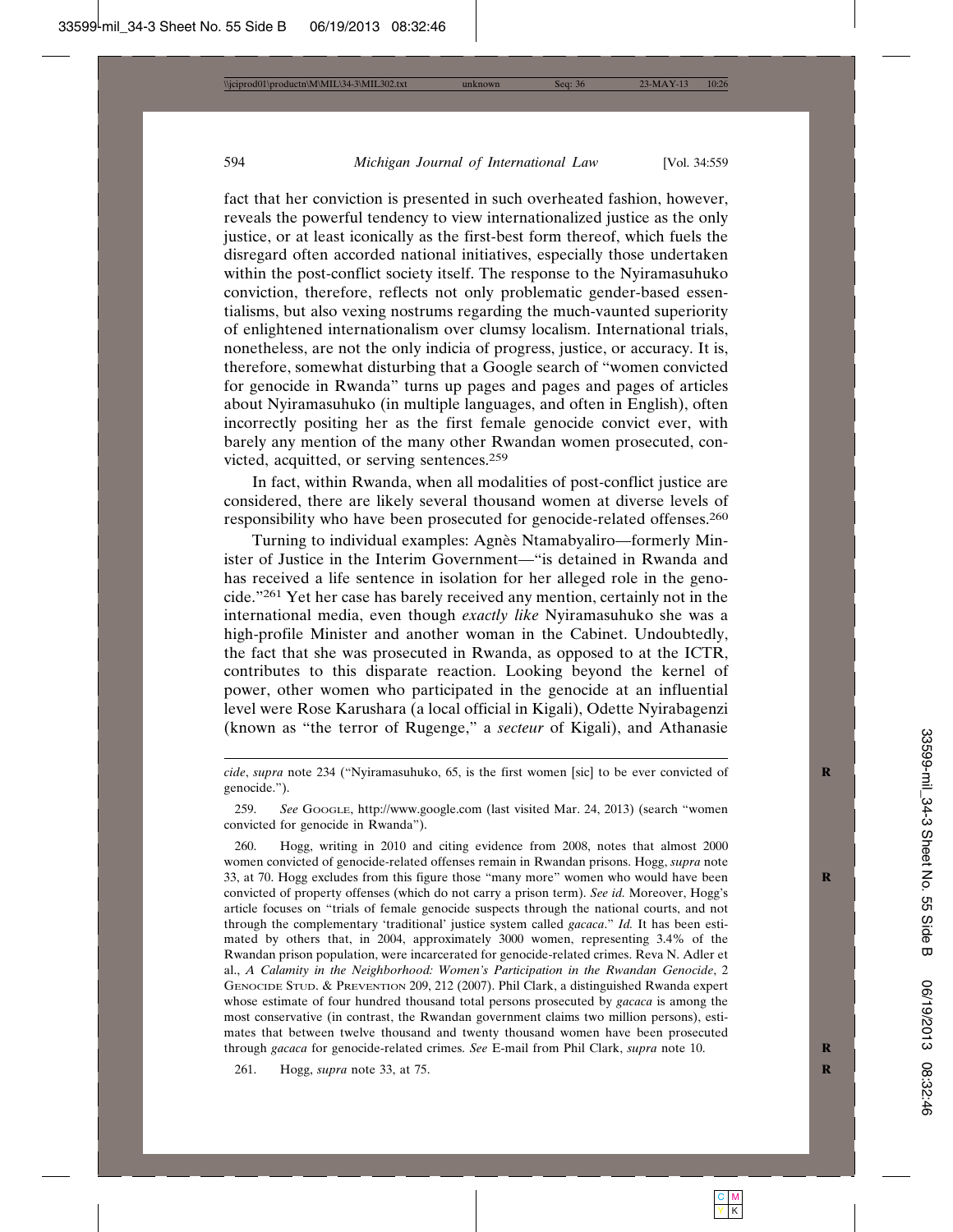\\jciprod01\productn\M\MIL\34-3\MIL302.txt unknown Seq: 37 23-MAY-13 10:26

Spring 2013] *"She Makes Me Ashamed to Be a Woman"* 595

Mukabatana (a nursing school teacher).262 Euphrasie Kamatamu, a local political official in Kigali, was convicted in 1998; she was awarded the death penalty but ultimately died in prison three years later of natural causes.263 Anne-Marie Nyirahakizimana, a major in the armed forces and a physician, was convicted in 1999 by a military court and sentenced to death.264 She was retried a decade later—after the death penalty had been abolished in Rwanda—by a *gacaca* tribunal and sentenced to life imprisonment in isolation.265 African Rights additionally identifies a number of other women as responsible for leading killings, for having cruelly turned against their neighbors, and as being journalists who preached genocide, as well as girls who were complicit in the murder of their fellow pupils.<sup>266</sup>

A fulsome focus on international proceedings also distracts from the penological and rehabilitative needs of women convicted in Rwanda for genocide-related offenses. In Rwanda, women prisoners (who in 2002 numbered about two to three percent of the total prison population, but in 2008 were estimated to represent nearly six percent) face steep reintegrative challenges and, as I have argued elsewhere, are among the most isolated demographic segments in contemporary Rwanda.267 Women accused of genocide-related offenses, but acquitted at trial, also face obstacles upon release.<sup>268</sup> Emphasizing these obstacles, to be sure, must not come at the expense of redressing the ongoing challenges that victims of these crimes face in terms of their social reintegration, economic welfare, and health.

A few Rwandan women, moreover, have also faced, and continue to face, legal process at the national level outside of Rwanda. Sister Gertrude (Consolata Mukangango) and Sister Maria Kizito (Julienne Mukabutera) were convicted in Belgium in 2001 for their role in the murders of thousands of Tutsi refugees in Butare in 1994.269 Both nuns had sought asylum in Belgium.270 They were sentenced to fifteen and twelve years' imprisonment, respectively.<sup>271</sup> Ntahobali's wife, Béatrice Munyenyezi (who testified at his trial) moved to the United States in 1998, where she

<sup>262.</sup> Jones, *supra* note 188, at 83. **R**

<sup>263.</sup> Hogg, *supra* note 33, at 94 ("Like Nyiramasuhuko, Kamatamu specifically argued **R** she *had no power* to prevent the genocide.").

<sup>264.</sup> *Id.* at 96.

<sup>265.</sup> *Id.* at 96 n.156.

<sup>266.</sup> AFRICAN RIGHTS, *supra* note 208, at 14–22, 31–36, 36–69, 79–84. **R**

<sup>267.</sup> Mark A. Drumbl, *The ICTR and Justice for Rwandan Women*, 12 NEW ENG. J. INT'L & COMP. L. 105, 115 (2005); Hogg, *supra* note 33, at 70. **R**

<sup>268.</sup> For women, the acquittal rate has been estimated at forty percent. Adler et al., *supra* note 260, at 212 (citing Hogg's research). **R**

<sup>269.</sup> *See* Hogg, *supra* note 33, at 98. **R**

<sup>270.</sup> *Id.*

<sup>271.</sup> *Id.*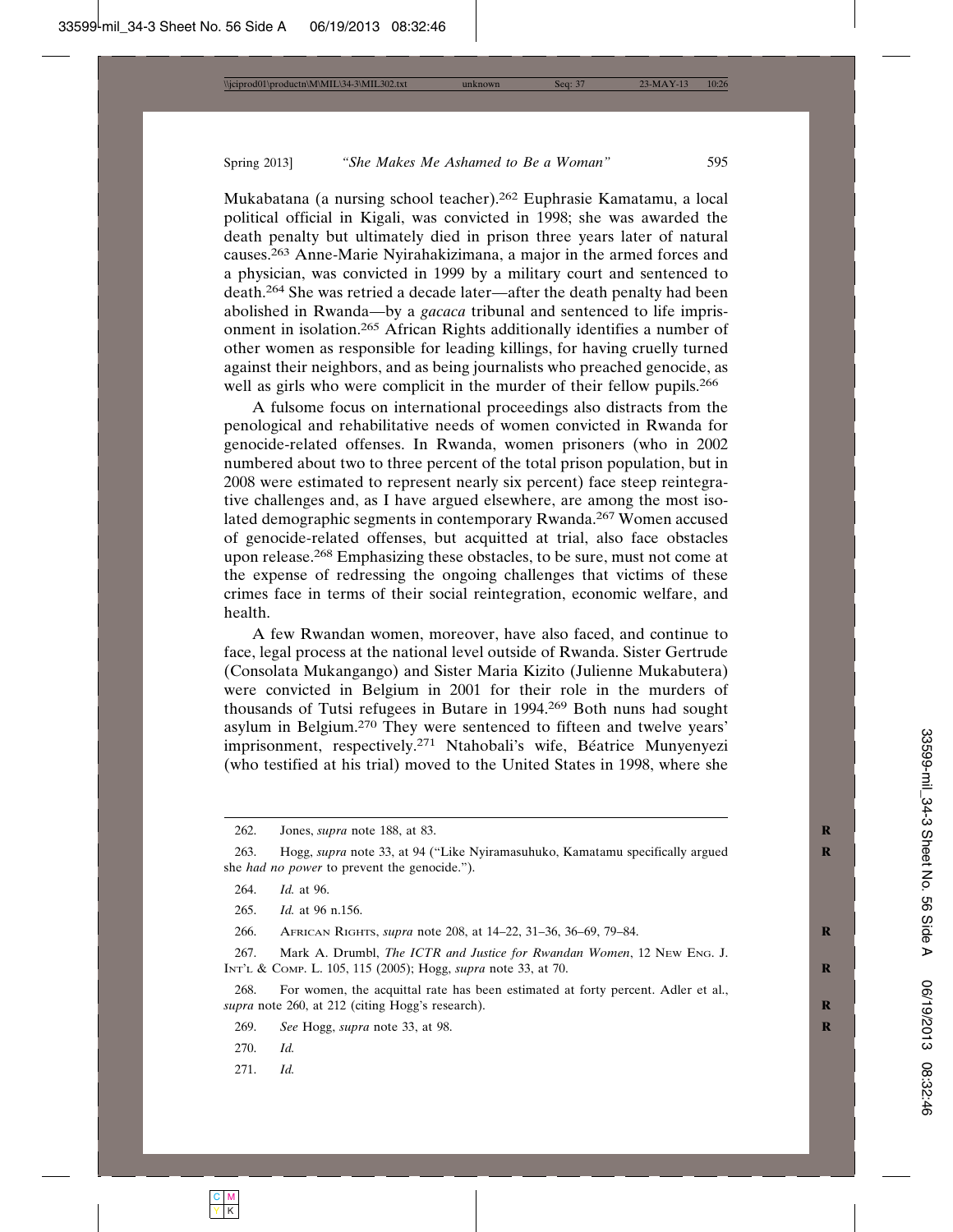\\jciprod01\productn\M\MIL\34-3\MIL302.txt unknown Seq: 38 23-MAY-13 10:26

#### 596 *Michigan Journal of International Law* [Vol. 34:559

claimed asylum and became a citizen in 2003.272 In 2010, she was indicted in the United States for allegedly falsifying her refugee (and citizenship) application by covering up her role in the 1994 genocide. Prosecutors "produced witnesses from Rwanda who testified that Munyenyezi was a Hutu extremist who helped orchestrate the rapes and killings . . . at a roadblock near her home."273 The jury deadlocked; a mistrial was declared, and a trial is set for early 2013.274 In the interim, Munyenyezi has been released from custody; under strict conditions, she has returned to her home in Manchester, New Hampshire.275 Agathe Habyarimana (Kanziga), whose influence catalyzed Nyiramasuhuko's own political ascent, continues to elude formal criminal prosecution, despite her place at the very heart of the extremists who incubated the genocidal campaign (ironically, she was airlifted out of Rwanda only days after her husband's assassination and brought to France).276 Now seventy years old, she still lives in France, although the precise status of her legal residency in that country remains fluid and under challenge. In December 2009, Rwandan prosecutors requested Habyarimana's extradition back to Kigali to face seven counts of genocide.<sup>277</sup> French authorities arrested her.<sup>278</sup> In 2010,

273. *Id.*

274. *Trial for Woman in Genocide Case Put Off 5 Months*, FOSTER'S DAILY DEMOCRAT (Sept. 6, 2012), http://www.newhampshire.com/article/20120907/AGGREGATION/ 120909751/0/0.

275. Tom Haines, *Did Beatrice Munyenyezi Lie to Get into This Country?*, Bos. GLOBE, Aug. 26, 2012, (Magazine), *available at* http://www.bostonglobe.com/magazine/2012/08/25/ did-beatrice-munyenyezi-lie-get-into-this-country/sJbnzCe2QOc6t35ufR8lxO/story.html. Incidentally, her sister, Prudence Kantengwa, was convicted in Boston—on charges of visa fraud, fraud in immigration documents, perjury, and obstruction—for lying about her role in the Rwandan genocide to gain U.S. citizenship. Kathryn Marchocki, *Boston Jury Convicts Sister of NH Woman Accused of Rwanda Genocide Role*, N.H. UNION LEADER (May 7, 2012, 10:39 PM), http://www.unionleader.com/article/20120508/NEWS03/120509895.

276. Chris McGreal, *Profile: Agathe Habyarimana, the Power Behind the Hutu Presidency*, GUARDIAN (Mar. 2, 2010, 2:52 PM), http://www.guardian.co.uk/world/2010/mar/02/ rwanda-france. She was the pivot of an extremist clique of Northern Rwandan Hutus known as the Akazu, believed to have conceived the plans for genocide. *Id.* Nonetheless, and ironically, Hogg notes that in her pleadings before the French Refugee Commission, Habyarimana (Kanziga) invoked gender essentialisms: she "stressed her role as mother of eight children," she "claim[ed] to have passed her time preparing meals for her family and taking care of the garden and livestock," she "argued [that] she never listened to the radio or read newspapers, and never discussed politics with her husband." Hogg, *supra* note 33, at 91. Hogg **R** sums up by opining that "[t]he image thus presented was of a simple woman, a motherly figure, who was ignorant of political affairs." *Id.* In many ways, this posture is similar to that Nyiramasuhuko advanced at her own trial.

277. *Rwanda: France Will Not Extradite Agathe Habyarimana*, HIRONDELLE NEWS AGENCY (Sept. 28, 2011), http://www.hirondellenews.org/ictr-rwanda/410-rwanda-othercountries/25589-en-en-280911-francerwanda-france-will-not-extradite-agathe-habyarimana14 64014640.

278. *Rwanda President's Widow Held in France over Genocide*, BBC NEWS (Mar. 2, 2010, 4:35 PM), http://news.bbc.co.uk/2/hi/europe/8545120.stm.

<sup>272.</sup> Tina Susman, *Jury Deadlocks in Case of Rwandan Immigrant Accused of Genocide*, L.A. TIMES (Mar. 16, 2012), http://articles.latimes.com/2012/mar/16/nation/la-na-nn-genocide-trial-20120316.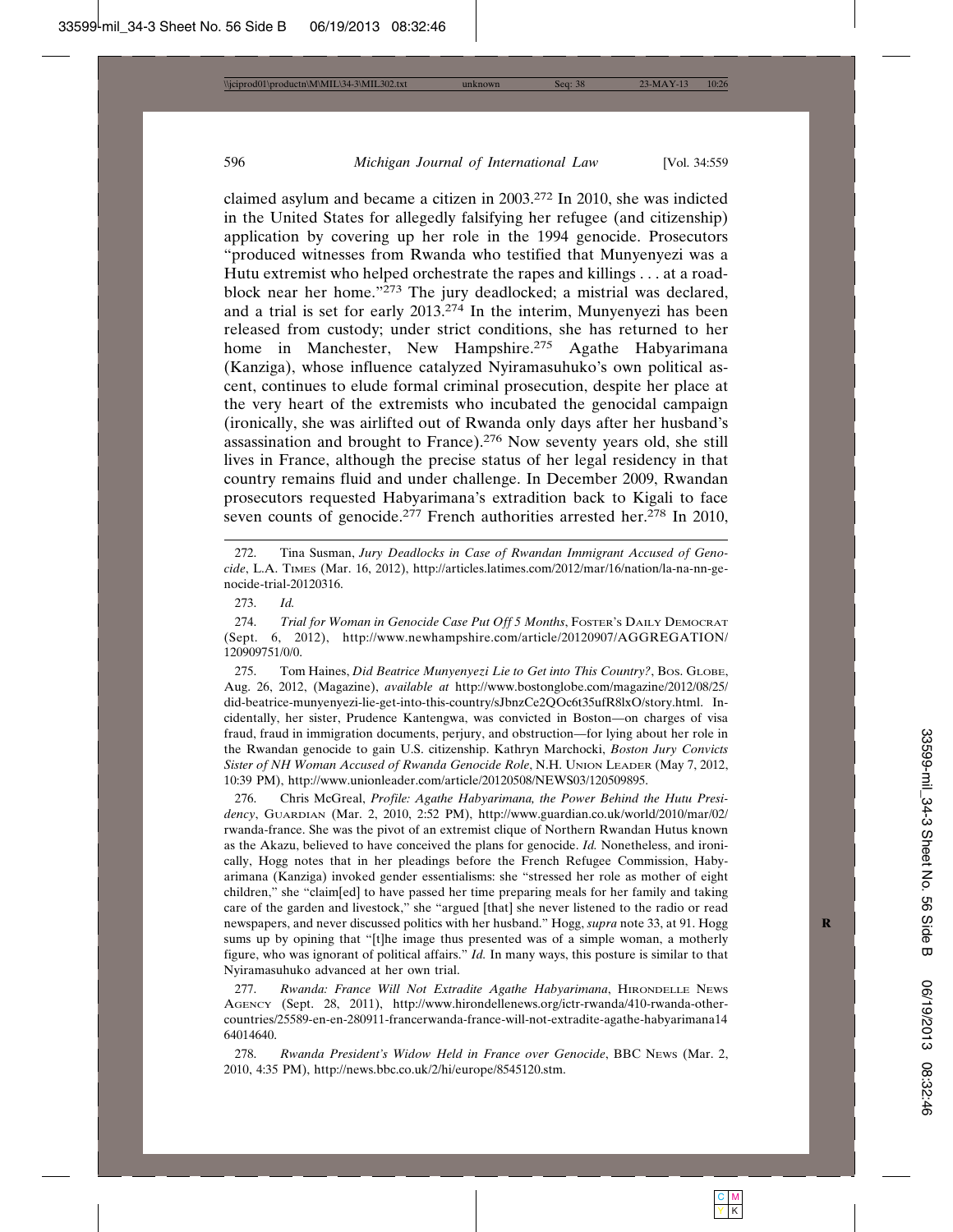\\jciprod01\productn\M\MIL\34-3\MIL302.txt unknown Seq: 39 23-MAY-13 10:26

C M Y | K

# Spring 2013] *"She Makes Me Ashamed to Be a Woman"* 597

however, the extradition request was dismissed by an appeals court in Paris.279 Nonetheless, Habyarimana does face civil proceedings in France that have been brought by a victims' organization, and has been summoned as a witness in this regard,<sup>280</sup> but no criminal charges have yet been brought.

#### B. *Connivance and Collective Violence*

African Rights' groundbreaking 1995 report, *Rwanda, Not So Innocent: When Women Become Killers*, details the involvement of women in genocide.281 This report provides a trove of evidence of how women (and even girls) participated in atrocity at multiple levels: by leading killings, by directly killing, by publicizing the names of victims, by singing genocidal songs in support of the massacres, by serving as spies, by looting corpses, by pilfering from the morbidly injured, and by destroying homes.282 Public portrayals of the Nyiramasuhuko conviction—which highlight her deviance in burlesque fashion—do not reflect these much more textured, and even routine, realities of women's involvement in the Rwandan genocide.

Hogg, who has written elegantly about the role of women in the Rwandan genocide, notes that many "'ordinary' women" were involved in the genocide.283 According to Hogg, these women did directly take part in killings, but they "committed significantly fewer acts of overt violence than men."284 Genocide, however, would not have metastasized without these structural and systemic contributions. Hogg posits that, notwithstanding the broad conception of the crime of complicity in applicable domestic Rwandan law, women "may be under-represented among those

282. *See* AFRICAN RIGHTS, *supra* note 208. This report is critical of the notion that all **R** women were helpless victims or bystanders during the genocide. *See id.* at 1; *see also* Jones, *supra* note 188, at 84. In the case of Darfur, see Blake Evans-Pritchard & Zakia Yousif, **R** *Sudan: Female Singers Stir Blood in Darfur*, INST. FOR WAR & PEACE REPORTING (Jan. 4, 2012), http://iwpr.net/report-news/female-singers-stir-blood-darfur (discussing "influential female singers" known as Hakamat, whose songs allegedly goad men into committing acts of violence against other tribes).

283. Hogg, *supra* note 33, at 69. Hogg argues that when women conformed to gender **R** expectations and participated indirectly in the genocide, the legal system attributed them less moral blame, but when women played a more direct role (thereby challenging gender and cultural stereotypes), they became "regarded as 'evil' or 'non-women' and treated with the full force of the law." *Id.* at 70–71.

284. *Id.* at 69. It has been estimated that fewer than one in ten members of the *Interahamwe* were women who had received "civil defense" training. Adler et al., *supra* note 260, at 223.

<sup>279.</sup> *See Rwanda: France Will Not Extradite Agathe Habyarimana*, *supra* note 277. **R**

<sup>280.</sup> Plainte avec constitution de partie civile (Le collectif des parties civiles pour le Rwanda), Tribunal de grande instance [TGI] [ordinary court of original jurisdiction] Evry, Feb. 13, 2007 (Fra.), *available at* http://cec.rwanda.free.fr/informations/CPCR-plainteAHK. pdf.

<sup>281.</sup> *See* AFRICAN RIGHTS, *supra* note 208; *see also* Sperling, *supra* note 2, at 638, 653 **R** ("Women, girls, and mothers also willingly and enthusiastically played important roles in the Rwandan genocide. . . . [T]housands of Rwandan women directly participated in the murder, torture and rape of their Tutsi neighbors.").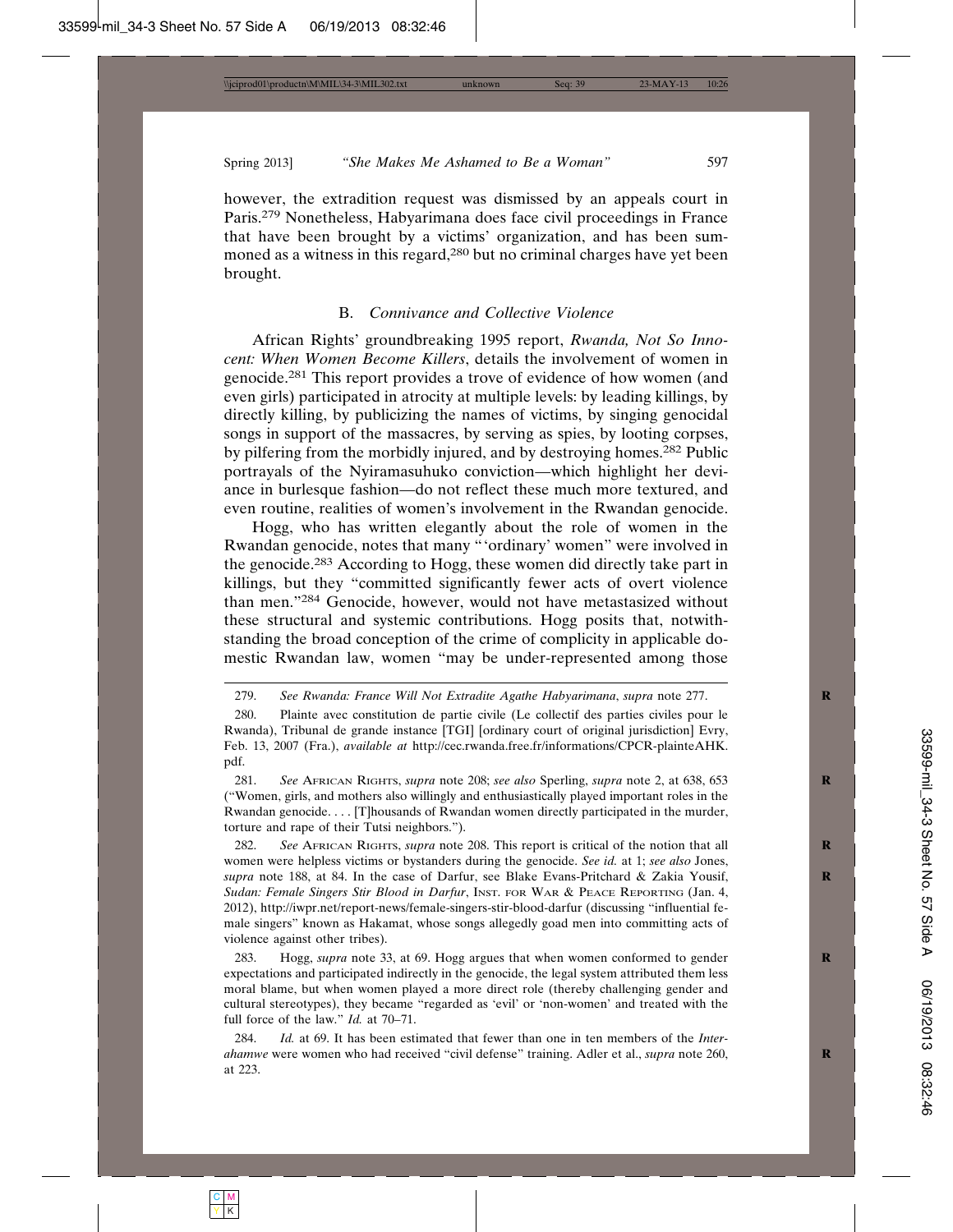\\jciprod01\productn\M\MIL\34-3\MIL302.txt unknown Seq: 40 23-MAY-13 10:26

#### 598 *Michigan Journal of International Law* [Vol. 34:559

pursued for genocide-related crimes."285 She attributes this to the indirect nature of their crimes coupled with the prevalence of male chivalry.286 To this, I would add that the language of the criminal law generally has great difficulty in articulating these forms of prosaically impersonal contributions to mass crime. One response to this quandary is for the criminal law to develop vicarious liability theories, abandon strict causal-contribution requirements, and expand its reach through doctrines such as joint criminal enterprise and coperpetration. A bolder answer is to transcend the criminal law as the formal *sine qua non* of accountability, and instead earnestly pursue other forms of justice, restoration, and reconciliation such as truth commissions, customary ceremonies, and reparations. The reflexive answer to perceived justice shortfalls is to work criminal law tools harder and faster. Perhaps the time has come to revisit this conventional wisdom. Perceived justice shortfalls can be filled with many things other than more of the same criminal law and penal process.

Hogg's work, moreover, adds a fascinating gender dynamic to the discussion of what, exactly, international criminal law covers and offers a fecund basis for further extrapolation. For decades, activists have lamented that international criminal law failed to adequately cover the many crimes committed against women in bouts of mass atrocity.287 These activists are right. And their efforts have succeeded in bringing the horrors of sexual violence, rape, forced marriage, and sexual slavery—crimes that affect both men and women, although disproportionately women—into the judicial frame. Yet if international criminal law should be lauded for its expansion to cover crimes against women, then does it not remain awkwardly asymmetrical for international criminal law to undercapture crimes committed by women or, if it captures them, to do so amid great sensationalism that stylizes the situation as aberrant?

#### C. *Femininities, Masculinities, and Individual Agency*

Sjoberg and Gentry conclude that "all decisions are contextual and contingent, not only women's, and . . . all decisions are made, not only

[I]nvestigators, prosecutors and judges are so infected by gender stereotypes that they either cannot perceive of women as criminals or feel protective towards them in spite of their suspected or proven criminality. Men therefore, perhaps unwittingly, exercise their discretion in women's favour at each level of the criminal justice system—during reports, arrests, prosecution and sentencing.

*Id.* at 81 (footnotes omitted). In response, perhaps one notable advantage of the gender neutrality of the Nyiramasuhuko judgment is that it eschews the apparent contagion of "chivalry theory."

287. CATHARINE A. MACKINNON, ARE WOMEN HUMAN?: AND OTHER INTERNA-TIONAL DIALOGUES 266, 271 (2006); ANDREW ALTMAN & CHRISTOPHER HEATH WELLMAN, A LIBERAL THEORY OF INTERNATIONAL JUSTICE 207 n.50 (2009).

33599-mil\_34-3 Sheet No. 57 Side B 06/19/2013 08:32:46

 $\pmb{\varpi}$ 

06/19/2013 08:32:46

33599-mil\_34-3 Sheet No. 57 Side

<sup>285.</sup> Hogg, *supra* note 33, at 69. Hogg contends that women's participation in genocide, **R** therefore, "was more widespread than detention statistics indicate." *Id.* at 71.

<sup>286.</sup> Chivalry theory is controversial, which Hogg acknowledges, although she finds it conveys some relevant insights. According to this theory: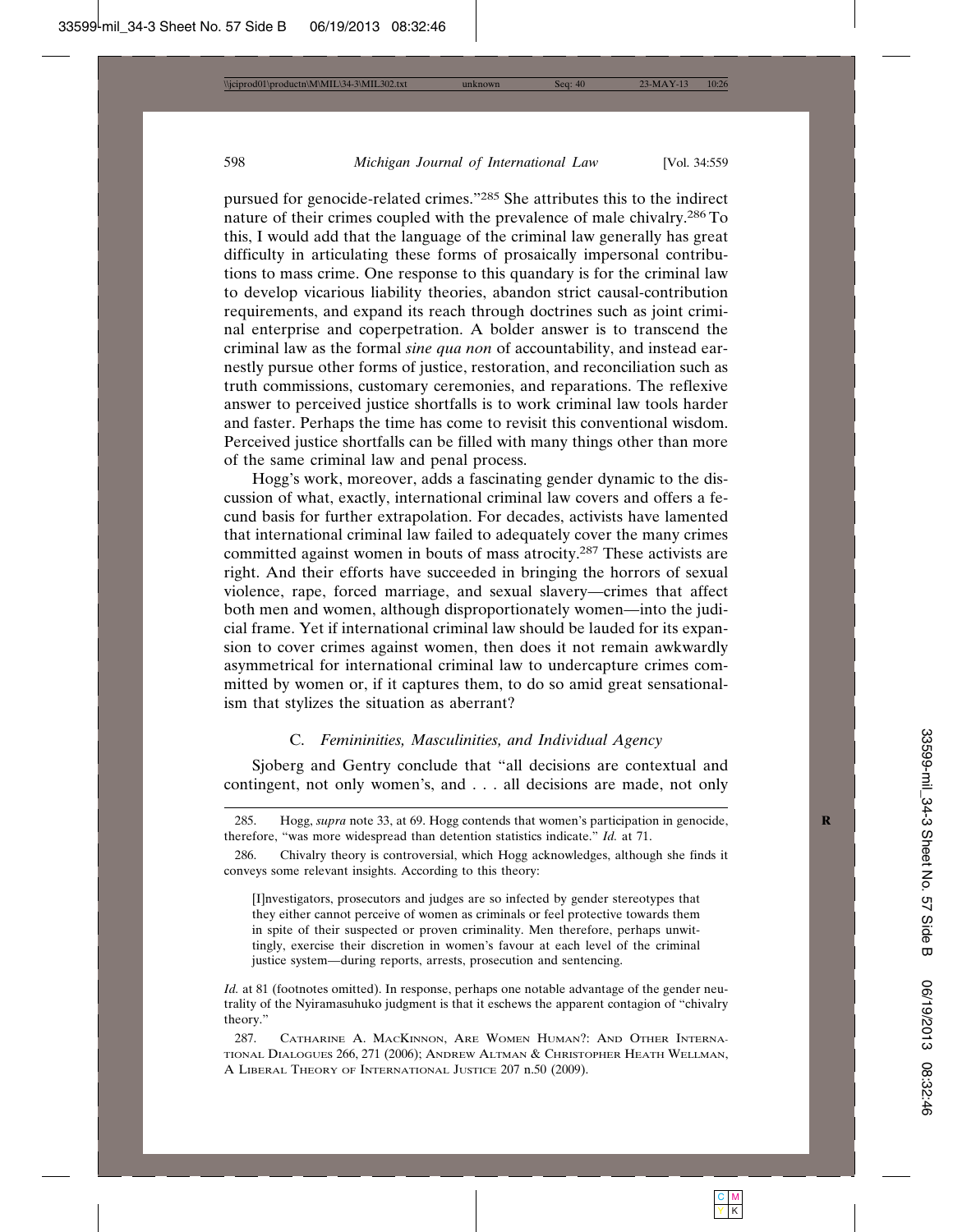\\jciprod01\productn\M\MIL\34-3\MIL302.txt unknown Seq: 41 23-MAY-13 10:26

# Spring 2013] *"She Makes Me Ashamed to Be a Woman"* 599

men's."288 An acute need arises for such agile analysis in order to grasp the role of the individual—any individual—within the cauldron of collective violence. This quest remains a focus of my own research, for example, even in the most poignant cases of child soldiers and low-level perpetrators. Believing that a refusal to pursue such a direction underachieves the critical goal of deterring future atrocities, I advocate for a more nuanced, grounded, and sublime approach to victims and victimizers, at times the two being one within necropolitical contexts.289

Undoubtedly, in understanding why any individual woman perpetrates atrocity, gender matters in terms of deracinating socialization into violence, hate, mythology, and group-based superiority. In understanding why any individual man perpetrates atrocity, masculinities discourse equally helps shed light on possible individual motivations and justifications.290 I am not arguing in favor of gender-neutral vocabularies to elucidate individual participation in collective violence. Those vocabularies are incomplete. They depersonalize and ring artificially hollow. Rather, I am arguing in favor of an alternative discourse that eschews both stereotype and reductionism and instead embraces the reality that individual participation in collective massacre arises from a complicated admixture of dispositional, situational, structural, and ideological factors—one of which is gender.291 Only by approaching the subject matter from this angle can a true etiology of atrocity be delineated, and a rich epistemology cultivated, with the concomitant benefits when it comes to enhancing post-conflict reconciliation and actual prevention. I have elsewhere developed the analytic tool of atrocity perpetrators as occupying interstitial positions on a spectrum of circumscribed action.292 Others develop different approaches,

C M Y | K

290. LENE HANSEN, SECURITY AS PRACTICE: DISCOURSE ANALYSIS AND THE BOSNIAN WAR 169–72 (2006); Henri Myrttinen, *Violence, Masculinities and Patriarchy in Post-conflict Timor-Leste*, *in* MEN AND MASCULINITIES IN SOUTHEAST ASIA 103, 103–20 (Michele Ford & Lenore Lyons eds., 2012).

291. I also argue that a gendered analytic framework should focus on *both* men and women. In this regard, I echo Adam Jones, who posits: "The Rwandan genocide offers important evidence that 'gendering' genocide can provide powerful insights into the outbreak, evolution, and defining character of genocidal killing. For this approach to bear full fruit, however, the 'gendering' must be both *careful* and *inclusive*." Jones, *supra* note 188, at 87. **R**

292. MARK A. DRUMBL, REIMAGINING CHILD SOLDIERS IN INTERNATIONAL LAW AND POLICY 98 (2012) ("A circumscribed actor has the ability to act, the ability not to act, and the ability to do other than what he or she actually had done."). Circumscribed action is presented as a spectrum or continuum, thereby encouraging "procedural inquiry into the specific histories and experiences of the individuals located within its contours." *Id.* at 99.

<sup>288.</sup> SJOBERG & GENTRY, *supra* note 27, at 197. **R**

<sup>289.</sup> On "necropolitics," see Achille Mbembe, *Necropolitics*, 15 PUB. CULTURE 11, 40 (Libby Meintjes trans. 2003) ("I have put forward the notion of necropolitics and necropower to account for the various ways in which, in our contemporary world, weapons are deployed in the interest of maximum destruction of persons and the creation of *death-worlds*, new and unique forms of social existence in which vast populations are subjected to conditions of life conferring upon them the status of *living dead*.").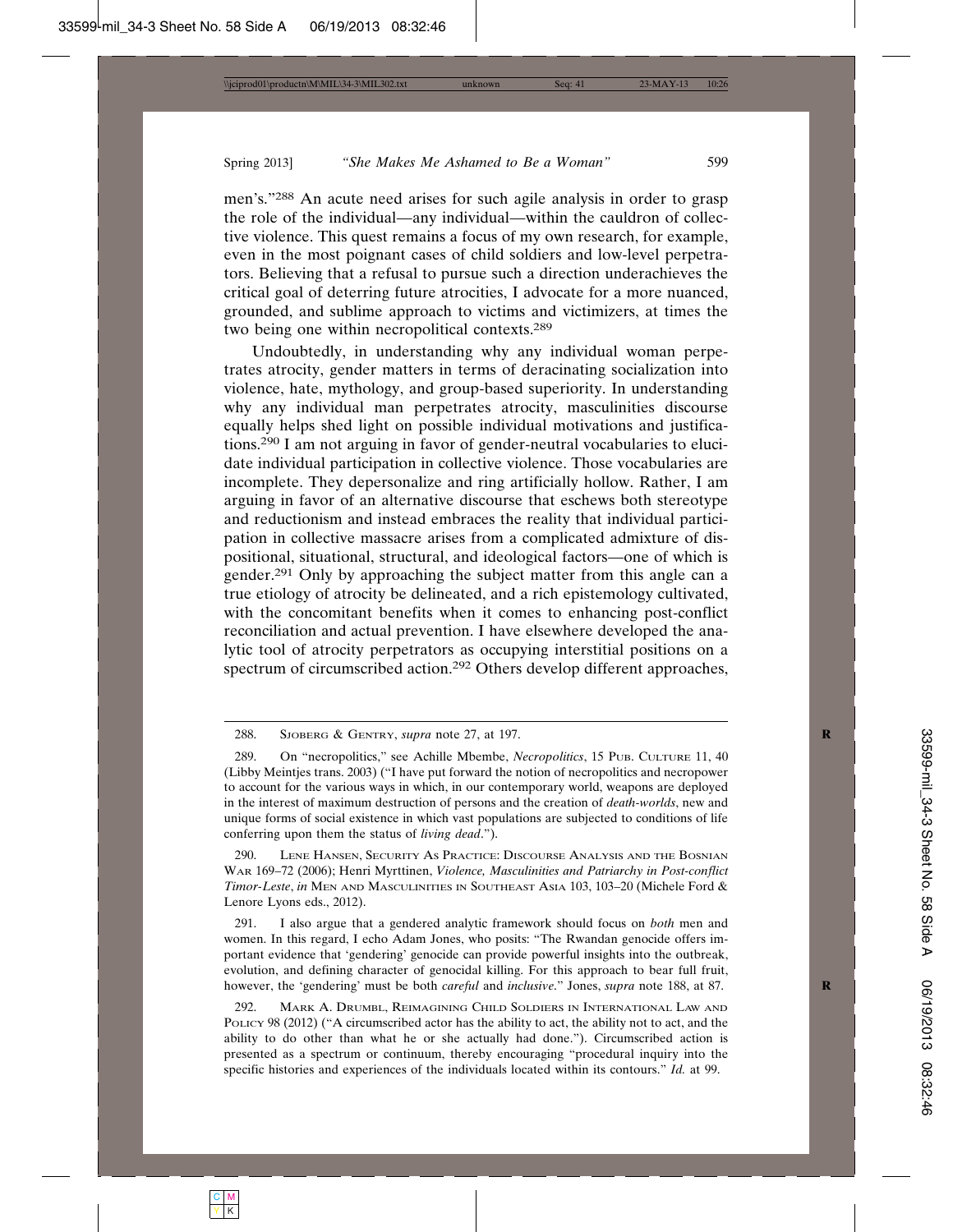\\jciprod01\productn\M\MIL\34-3\MIL302.txt unknown Seq: 42 23-MAY-13 10:26

#### 600 *Michigan Journal of International Law* [Vol. 34:559

rooted in tactical agency as opposed to strategies<sup>293</sup> or—as is the case for Sjoberg and Gentry—based on relational autonomy theory.294 Regardless of the specifics, I believe these endeavors each present fruitful trajectories for future research, especially insofar as they move away from the polarizing binomials of victim or perpetrator.295 In the case of lower-level offenders, whose agency may be ambiguous but nonetheless tangible, modalities of justice other than criminal trials may be particularly apt at promoting accountability, reparation, and reintegration. In this vein, it is also important to recognize general cross-national survey data that indicates that the international activist community may excessively focus on sexual violence perpetrated by armed forces or groups during conflict and, consequently neglect the pervasiveness of domestic sexual violence—in other words, acts perpetrated by family members, partners, and acquaintances—during wartime.<sup>296</sup>

Obversely, Rwandan women also exercised agency in *opposing* the genocide. It is not evident whether women helped Tutsis any more or less than men did, but, regardless, some women contested the genocidal narrative.297 Much of their resistance was private, operationalized through empathetic gestures and discreet—albeit highly risky—acts. At the highest level, nonetheless, the elimination of Prime Minister Agathe Uwilingiyimana—the third woman (of three) in the Cabinet—permitted genocide to metastasize.298 A political moderate, and perceived as a foil to the genocidal movement, Uwilingiyimana was tracked down, sexually assaulted, and killed by Rwandan army personnel (including members of the Presidential Guard) on April 7, 1994.299 Her brutal murder allowed the most extreme group of *g´enocidaires* to cement their grip on the highest

295. For discussion of these themes within the context of Muslim fundamentalism, see Karima Bennoune, *Remembering the Other's Other: Theorizing the Approach of International Law to Muslim Fundamentalism*, 41 COLUM. HUM. RTS. L. REV. 635, 677 (2010).

296. HUMAN SEC. RESEARCH GRP., HUMAN SECURITY REPORT 2012, at 2 (2012) ("[T]he mainstream narrative systematically neglects domestic sexual violence in war-affected countries, even though it is far more pervasive than the conflict-related sexual violence that is perpetrated by rebels, militias, and government forces, and which receives the overwhelming majority of media and official attention.").

297. Hogg, *supra* note 33, at 77–80. **R**

298. Prior to becoming Prime Minister, Uwilingiyimana served as Minister of Education. In that capacity, she abolished quotas for school admission (which in the colonial period had favored Tutsi, but in the republics [circa 1964 to 1994] had favored Hutu) and replaced them with a merit-based system. Elisabeth King, From Classroom to Conflict? 151–52 (2012) (unpublished manuscript) (on file with author).

299. Max L. Rettig, *Transnational Trials As Transitional Justice: Lessons from the Trial of Two Rwandan Nuns in Belgium*, 11 WASH. U. GLOB. STUD. L. REV. 365, 377 (2012).

<sup>293.</sup> *See* ALCINDA HONWANA, CHILD SOLDIERS IN AFRICA (2006). For Honwana, tactical agency, or agency of the weak, involves short-term decisions undertaken to cope with and maximize the concrete, immediate circumstances of the surrounding militarized environments. *Id.* at 51, 70, 73.

<sup>294.</sup> SJOBERG & GENTRY, *supra* note 27, at 196 ("According to a feminist understand- **R** ing of relational autonomy, human choice is never entirely free, but it is also never entirely constrained.").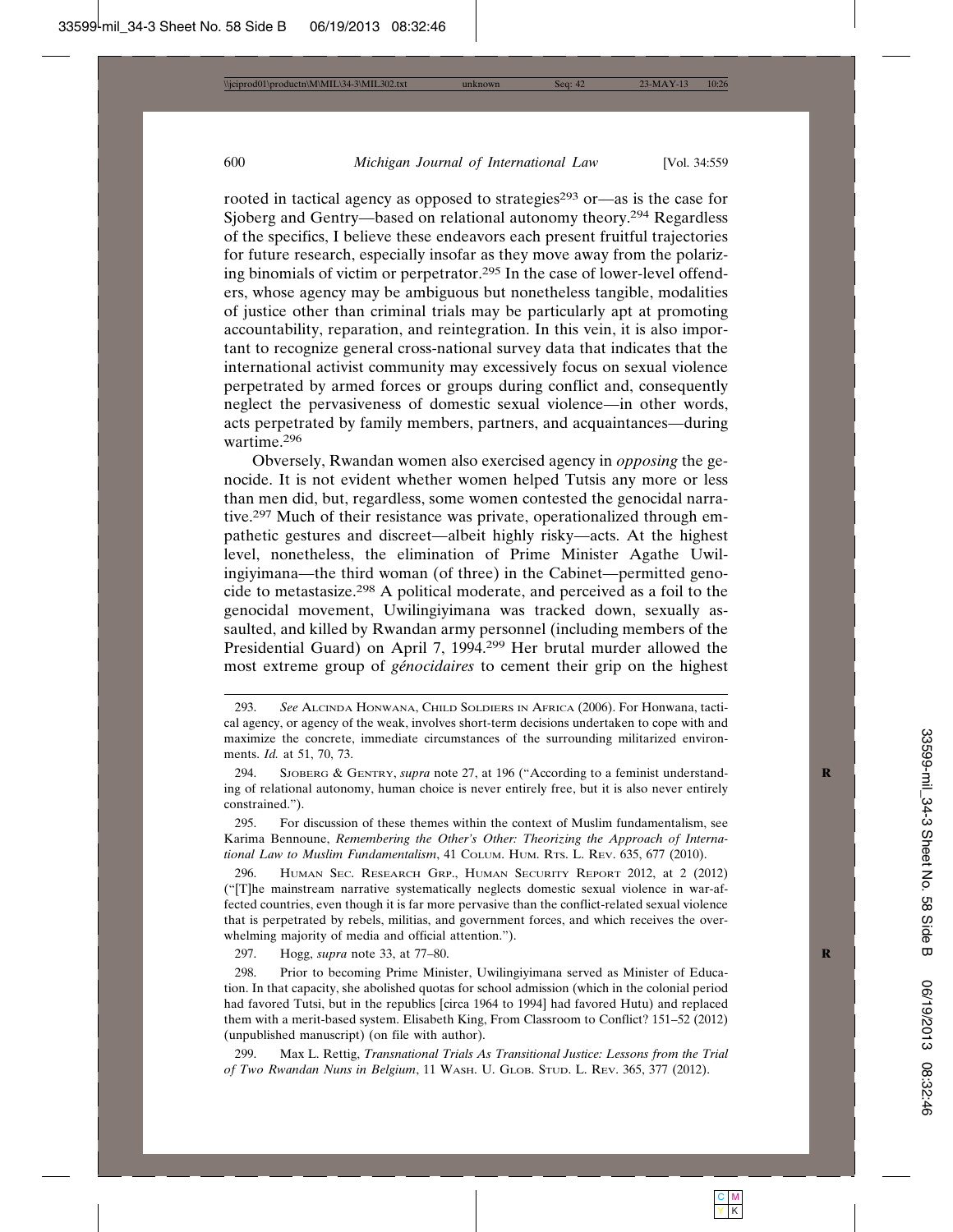\\jciprod01\productn\M\MIL\34-3\MIL302.txt unknown Seq: 43 23-MAY-13 10:26

#### Spring 2013] *"She Makes Me Ashamed to Be a Woman"* 601

echelons of power.300 Unremitting portrayals of women as victims nourish prejudicial stereotypes of helplessness and, thereby, gloss over the reality that some women are victimized *because they exercise the agency of resistance* and, thereby, threaten the normalization of massacre.

### D. *The Limits of Criminalization*

Survivors of mass rape and collective massacre certainly obtain a measure of justice from ICTR convictions, including the convictions of the Butare Six. These convictions, however, represent only a small step in the arc of justice. The value of these convictions, while significant, should not be overstated. Many survivors require ongoing physical and occupational therapy, medical care, and assistance with their children (including children conceived from acts of rape), poverty, stigma, and education. Many of these requirements are pressing. They matter a great deal to survivors. Criminal convictions, however, do not deliver on these fronts. Unlike the International Criminal Court, the ICTR is unable to award collective reparations.301 ICTR proceedings, furthermore, are very costly—estimated at \$U.S. eighteen million per indictment and \$U.S. twenty-one million per case completed.302 Since it began its operations, the ICTR's total budget has consumed over \$U.S. 1.4 billion.<sup>303</sup> Criminal trials receive a great deal of attention, to be sure, but they also entail a great deal of expense—this is not justice on the cheap.

Nor do ICTR convictions address the reality of human rights abuses prevalent in Rwanda today. The state is dominated by the RPF government's tight grip on power. The fact that the ICTR, as a matter of law in practice, examines only the crimes committed by Hutu, and not crimes committed by the RPF in its ousting of the genocidal government, consolidates the ethnocratic nature of governance in contemporary Rwanda.

Notwithstanding the Rwandan government's official focus on putatively draining ethnicity from public discourse,<sup>304</sup> ethnicity is sustained in public discourse by the vast number of convictions entered for genocide and crimes against humanity. These convictions pivot off proof of ethnicity among the targeted group and in the mind of the perpetrator and, as a result, collectivize the crime. Hence, Rwandanness becomes myth when

<sup>300.</sup> *Id.*

<sup>301.</sup> ICTR Statute, *supra* note 106, art. 23(1), 23(3) (providing as remedies the impris- **R** onment of the convict and, in addition thereto, an order obliging the convict to "return . . . any property and proceeds acquired by criminal conduct").

<sup>302.</sup> JOHN CIORCIARI & ANNE HEINDEL, HYBRID JUSTICE: THE EXTRAORDINARY CHAMBERS IN THE COURTS OF CAMBODIA 150 (2012) (monograph on file with the author) (noting costs per indictment of \$U.S. thirteen million and \$U.S. thirty-five million at the International Criminal Tribunal for the Former Yugoslavia and the International Criminal Court, respectively, and costs of \$U.S. sixteen million and \$U.S. 974 million per case completed, respectively).

<sup>303.</sup> *International Justice: In the Dock, but for What?*, ECONOMIST (Nov. 25, 2010), http://www.economist.com/node/17572645.

<sup>304.</sup> SCOTT STRAUS, THE ORDER OF GENOCIDE: RACE, POWER, AND WAR IN RWANDA 14 (2006).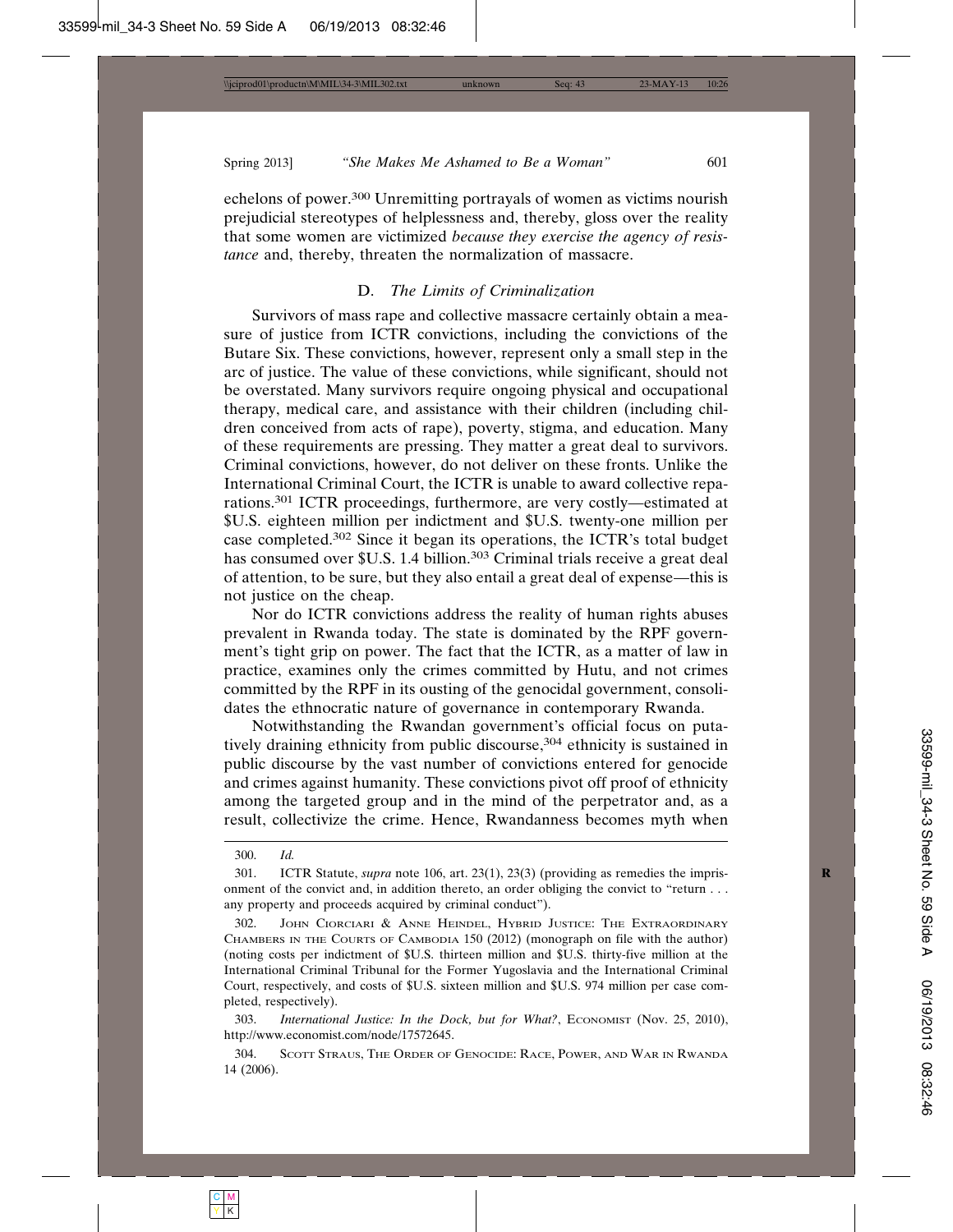\\jciprod01\productn\M\MIL\34-3\MIL302.txt unknown Seq: 44 23-MAY-13 10:26

602 *Michigan Journal of International Law* [Vol. 34:559

trials are used to promote retrospective justice so long as those trials target only one group as defendants.

#### **CONCLUSION**

The *Nyiramasuhuko* trial judgment was issued nearly fifteen years after Rwanda had tumbled into a genocidal abyss. Much has changed strikingly for the better—over these fifteen years. From the depths of dilapidation, Rwanda's economy has grown considerably.305 The country has innovated greatly in technology and transportation.<sup>306</sup> Quality of life for many Rwandans has improved substantially.307 This economic growth, however, is not without a disquieting shadow side. The Kagame government's grip on power is tightening, while the international community is growing increasingly critical of what it perceives as its many human rights abuses both within Rwanda and in neighboring countries, in particular the Democratic Republic of the Congo.308

Genocide destroys but, in the Rwandan case, it also ironically generated new socioeconomic possibilities for survivors, bystanders, and returnees—in particular women. In postgenocidal Rwanda, women face many challenges but play more prominent roles in public life than they ever have historically.309 Rwanda's population was estimated as being seventy percent female immediately following the genocide.310 Although that figure quickly became dated as many men in the diaspora or who had become refugees returned, in 2000 it still was estimated that over fifty-seven percent of the economically active population was female.311 Customary land laws and practices that discriminated against women have been scaled

306. Sarah Lacy, *How to Cross the Digital Divide, Rwanda-Style*, TECH CRUNCH (June 24, 2009), http://techcrunch.com/2009/06/24/how-to-cross-the-digital-divide-rwanda-style (discussing the extensive funding allocated to fiber optics, computers, and other technology in Rwanda).

307. Terrill, *supra* note 305 ("At least 1 million Rwandans have been lifted out of pov- **R** erty in just five years . . . . Economic growth between 2006 and 2011 reduced the number of Rwanda's 11 million people living in poverty from 57 to 45 percent.").

308. Robyn Dixon, *U.S. Under Pressure over Rwanda Involvement in Congo Fighting*, L.A. TIMES (Dec. 20, 2012), http://articles.latimes.com/2012/dec/20/world/la-fg-congorwanda-20121221.

309. For a discussion of these challenges, see Drumbl, *supra* note 267. **R**

310. CATHARINE NEWBURY & HANNAH BALDWIN, AFTERMATH: WOMEN IN POSTGE-NOCIDE RWANDA 12 n.19 (2000).

311. Heather B. Hamilton, *Rwanda's Women: The Key to Reconstruction*, J. HUMANI-TARIAN ASSISTANCE, Jan. 10, 2000, at 1.

<sup>305.</sup> Josh Ruxin, *Rwanda 15 Years On*, N.Y. TIMES: ON THE GROUND (Apr. 11, 2009, 10:18 PM), http://kristof.blogs.nytimes.com/2009/04/11/rwanda-15-years-on; Steve Terrill, *Economic Growth Pulls Rwandans Out of Poverty*, GLOBAL POST, (Apr. 1, 2012, 7:55 AM), http://www.globalpost.com/dispatch/news/regions/africa/120328/rwanda-economic-growthpulling-rwandans-out-poverty ("In the past 17 years Rwanda has pulled its economy up from the ruins to become one of Africa's most dynamic and fastest growing, registering at least 8 percent GDP growth for the past 5 years.").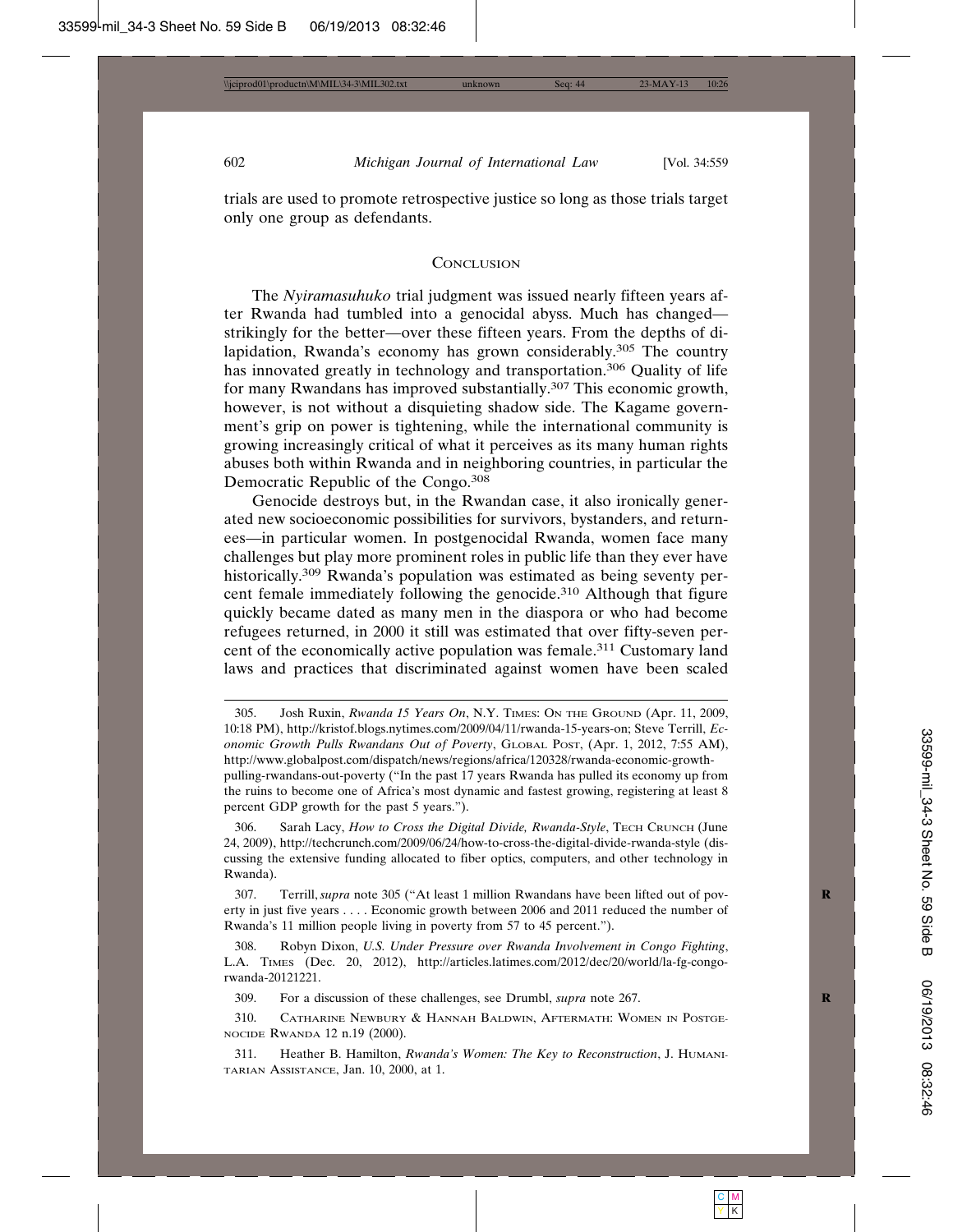C M Y | K

\\jciprod01\productn\M\MIL\34-3\MIL302.txt unknown Seq: 45 23-MAY-13 10:26

Spring 2013] *"She Makes Me Ashamed to Be a Woman"* 603

back.312 Rwandan schools "have achieved gender parity in primary enrollment, although fewer girls complete primary school than boys."313 Women sit in the Rwandan Parliament in percentage numbers that well exceed the percentage of women in the U.S. House of Representatives or Senate and that also transcend international averages. In 2007, King noted that "Rwanda now holds the world record for the highest proportion of women in parliament, at 56% in the lower house."314

One way to consolidate these advances for Rwandan women is to demystify those Rwandan women—such as Nyiramasuhuko—who perpetrated atrocity.

But women's advances also need to be demystified, as well. What women *actually do* in public roles and as public officials matters greatly. Post-conflict transitions are not always elegantly democratic. The autocratic nature of Rwanda's government should not be denied; neither should the fact that empowered women enthusiastically support this autocracy and thrive within it. Women's rights can expand in contexts where other human rights may shrink, shrivel, or remain under siege. Gender relations can equalize while other civic rights—freedom of expression, for example—wither. Even among the winners in the game of ethnocratic politics, moreover, gains can be uneven. It is crucial to hone in on which women have seen their opportunities expand in the post-conflict phase. In contemporary Rwanda, arguably, it is the rights of educated anglophone Tutsi former *émigrées* that have become most robustly actualized, whereas the rights of Tutsi genocide survivors—largely francophone—remain underachieved. Just as the role of women during atrocity calls out for more careful and less assumptive or categorical analysis, so, too, does the role of women as change agents after atrocity.

<sup>312.</sup> ERNEST UWAYEZU & THEODOMIR MUGIRANEZA, LAND POLICY REFORM IN RWANDA AND LAND TENURE SECURITY FOR ALL CITIZENS: PROVISION AND RECOGNITION OF WOMEN'S RIGHTS OVER LAND (paper presented at Int'l Fed'n of Surveyors, "Bridging the Gap Between Cultures," Marrakech, Morocco, May 18–22, 2011), *available at* http://www. fig.net/pub/fig2011/papers/ts04g/ts04g\_uwayezu\_mugiraneza\_4914.pdf.

<sup>313.</sup> King, *supra* note 298, at 195 ("This achievement is particularly significant, as less **R** than 30% of the thirty-nine sub-Saharan African countries studied by UNESCO have achieved gender parity in primary education.").

<sup>314.</sup> *Id.* at 179 (noting also that the global average is nineteen percent and the sub-Saharan African average barely over eighteen percent).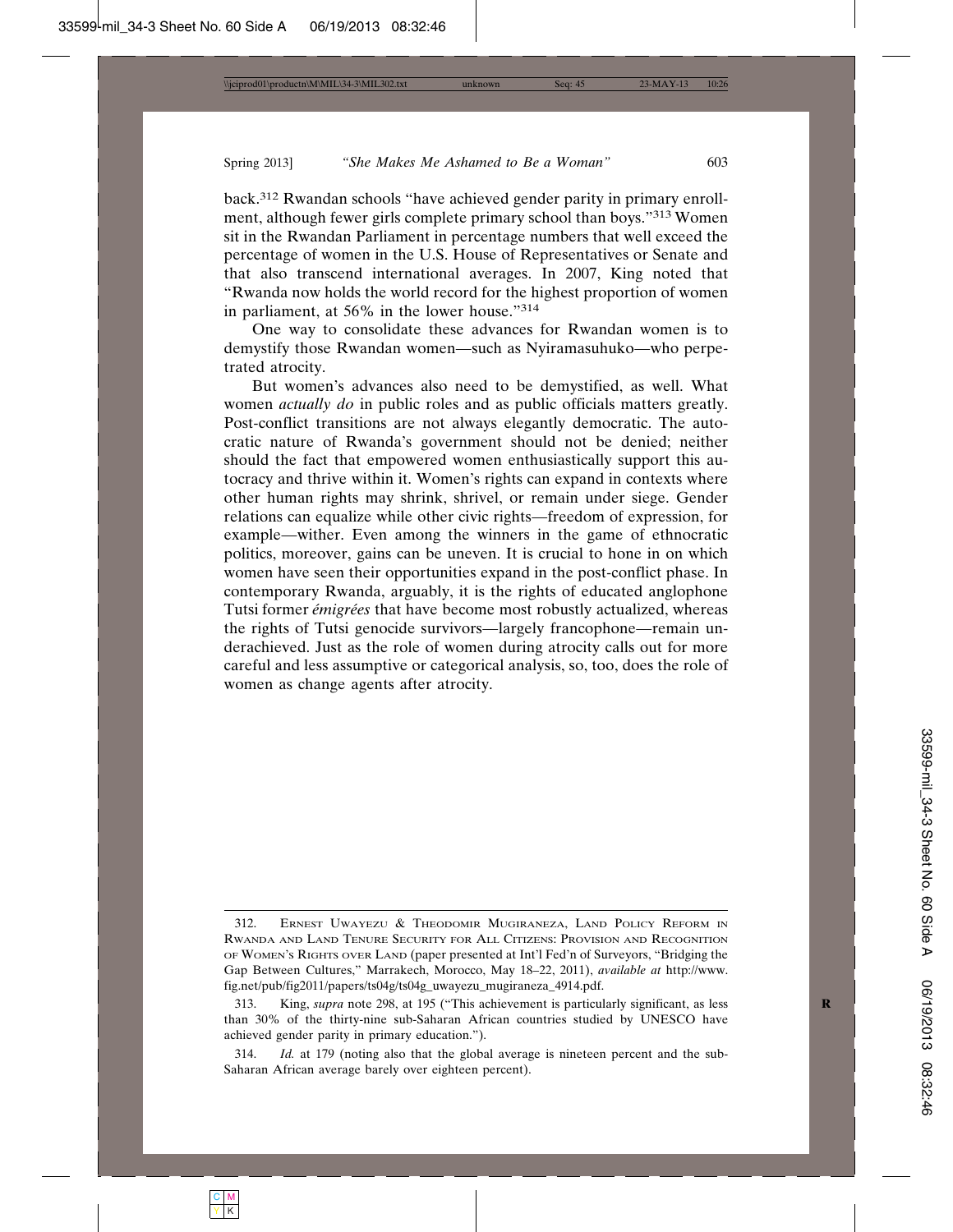|  | \\jciprod01\productn\M\MIL\34-3\MIL302.txt | unknown | Seq: 46 | $23-MAY-13$<br>10:26 |       |  |
|--|--------------------------------------------|---------|---------|----------------------|-------|--|
|  |                                            |         |         |                      |       |  |
|  |                                            |         |         |                      |       |  |
|  |                                            |         |         |                      |       |  |
|  |                                            |         |         |                      |       |  |
|  |                                            |         |         |                      |       |  |
|  |                                            |         |         |                      |       |  |
|  |                                            |         |         |                      |       |  |
|  |                                            |         |         |                      |       |  |
|  |                                            |         |         |                      |       |  |
|  |                                            |         |         |                      |       |  |
|  |                                            |         |         |                      |       |  |
|  |                                            |         |         |                      |       |  |
|  |                                            |         |         |                      |       |  |
|  |                                            |         |         |                      |       |  |
|  |                                            |         |         |                      |       |  |
|  |                                            |         |         |                      |       |  |
|  |                                            |         |         |                      |       |  |
|  |                                            |         |         |                      |       |  |
|  |                                            |         |         |                      |       |  |
|  |                                            |         |         |                      |       |  |
|  |                                            |         |         |                      |       |  |
|  |                                            |         |         |                      |       |  |
|  |                                            |         |         |                      |       |  |
|  |                                            |         |         |                      |       |  |
|  |                                            |         |         |                      |       |  |
|  |                                            |         |         |                      |       |  |
|  |                                            |         |         |                      |       |  |
|  |                                            |         |         |                      |       |  |
|  |                                            |         |         |                      |       |  |
|  |                                            |         |         |                      |       |  |
|  |                                            |         |         |                      |       |  |
|  |                                            |         |         |                      |       |  |
|  |                                            |         |         |                      |       |  |
|  |                                            |         |         |                      |       |  |
|  |                                            |         |         |                      |       |  |
|  |                                            |         |         |                      |       |  |
|  |                                            |         |         |                      |       |  |
|  |                                            |         |         |                      | $C$ M |  |

Y | K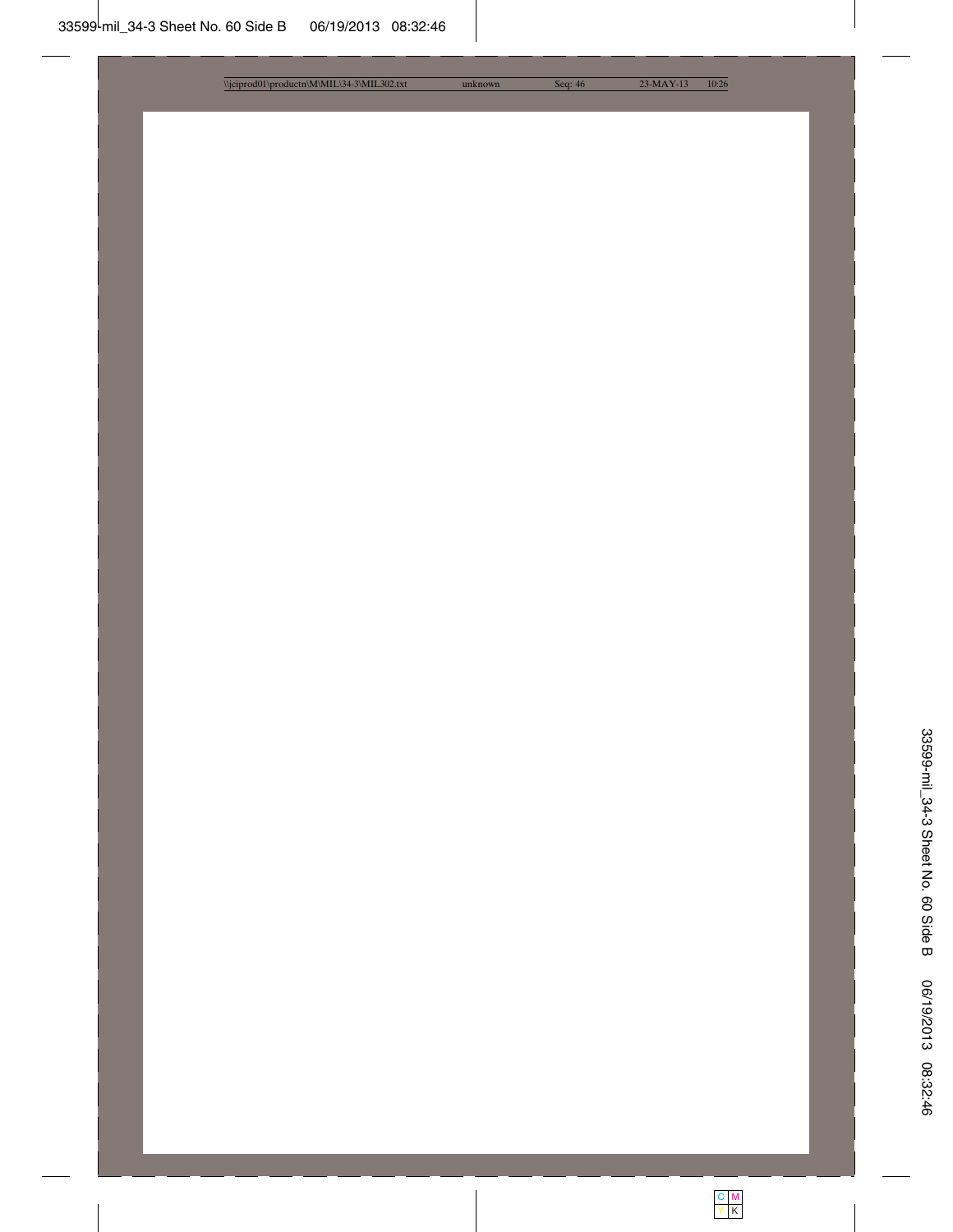C M Y | K

# **CONCEPTIONS OF CIVIL SOCIETY IN INTERNATIONAL LAWMAKING AND IMPLEMENTATION: A THEORETICAL FRAMEWORK**

 $\overline{\text{Niciprodl}}$  10-JUN-13 12:22

*Laura Pedraza-Fari ˜na\**

|                                                            | 606 | R |
|------------------------------------------------------------|-----|---|
| I. CIVIL SOCIETY AND THE STATE: A THEORETICAL              |     |   |
| FRAMEWORK FOR ANALYSIS                                     | 613 | R |
| A. Inward-Looking Functions of Civil Society               | 613 | R |
| B. Inward-Outward Boundary Functions                       | 614 | R |
| Outward-Looking Functions<br>C.                            | 614 | R |
| D. Boundary-Crossing Functions                             | 615 | R |
| E.                                                         | 616 | R |
| Inward-Looking Theories: Market Liberal and<br>1.          |     |   |
| Social Capital/Civic Republican Theories                   | 617 | R |
| Outward-Looking Theories: Habermasian<br>2.                |     |   |
|                                                            | 628 | R |
| Inward-Outward Theories: Feminist, Minority,<br>3.         |     |   |
| and Third World Critical Theories                          | 632 | R |
| Boundary-Crossing Theories: New Governance,<br>4.          |     |   |
| State-Society Synergy Theories                             | 637 | R |
| II. APPLYING THE THEORETICAL FRAMEWORK: THE HIV/           |     |   |
| AIDS DECLARATION OF COMMITMENT AND UNAIDS                  |     |   |
| MONITORING PROCESS                                         | 641 | R |
| A. History and Content of UNGASS Commitments               | 641 | R |
| B. Inconsistent Definitions of Civil Society; Lack of an   |     |   |
| Analytical Framework                                       | 644 | R |
| C. Applying the Theoretical Framework: Consequences        |     |   |
|                                                            | 647 | R |
| Inclusion of the Market in the Concept of Civil<br>$1_{-}$ |     |   |
|                                                            | 647 | R |
| Monitoring Process Design<br>2.                            | 650 | R |
| D. UNGASS's Implicit Theoretical Underpinnings             | 654 | R |
|                                                            |     |   |

\* Law Research Fellow, Georgetown University Law Center; J.D. Harvard Law School, 2009; Ph.D. Yale University, 2005; B.A. Oberlin College, 1997. For helpful comments, discussion, and suggestions, special thanks to William Alford, Francesca Bignami, M. Gregg Bloche, Edith Brown-Weiss, James Cavallaro, Laura Donohue, Dov Fox, Neha Jain, Gregory Klass, David Landau, David Luban, Balakrishnan Rajagopal, Mindy Jane Roseman, Alvaro Santos, Robin West, members of Georgetown Law School Fellows' Collaborative, and participants in Harvard Law School International Law Workshop. I owe a special debt of gratitude to Ryan Goodman and Lawrence Solum for encouraging me to write this Article and for reading and commenting on multiple drafts.

33599-mil\_34-3 Sheet No. 61 Side A 06/19/2013 08:32:46

06/19/2013 08:32:46

33599-mil\_34-3 Sheet No. 61 Side A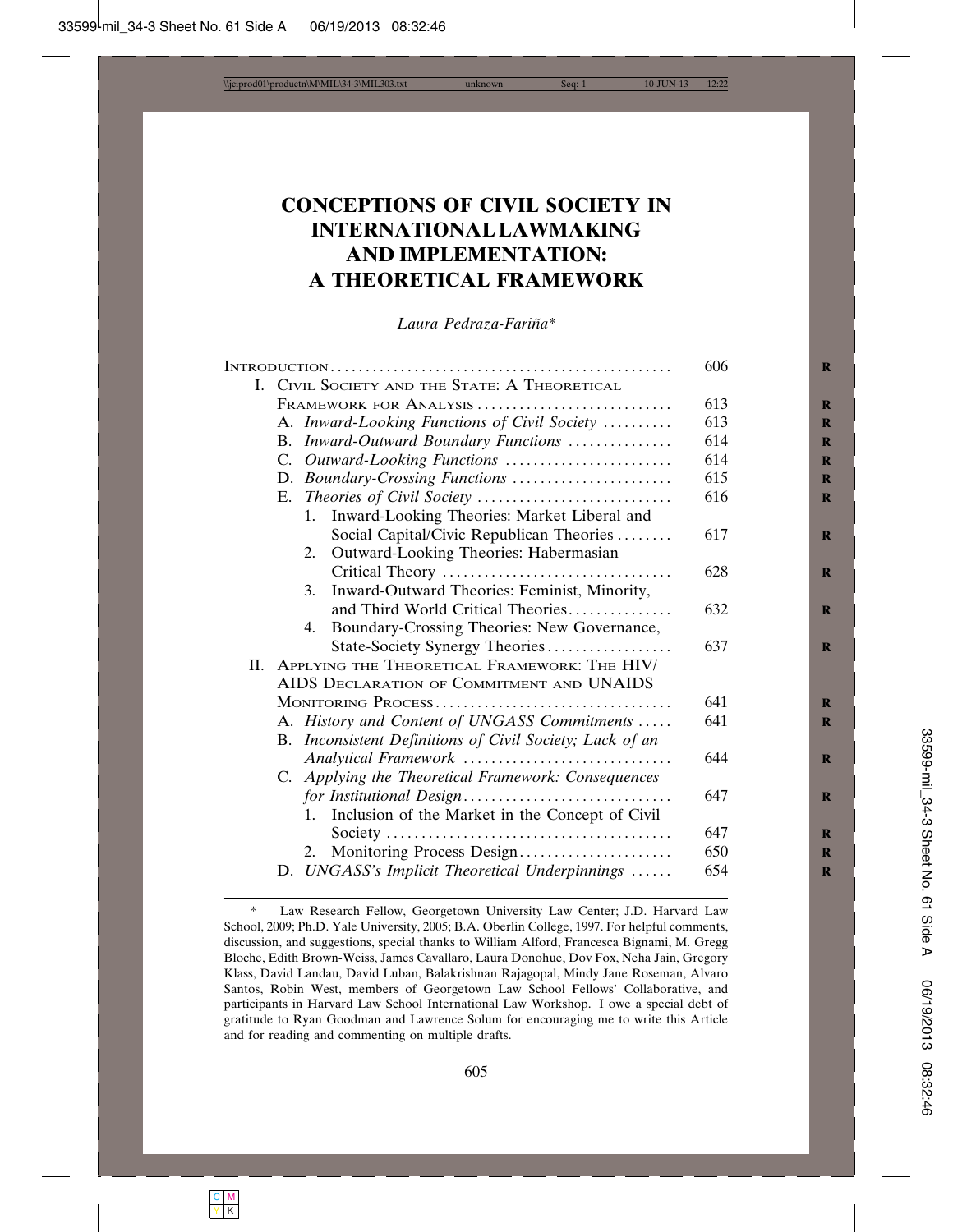| III. TOWARD A MODEL OF CIVIL SOCIETY IN<br>INTERNATIONAL LAWMAKING AND NATIONAL<br>657<br>A. The Legitimacy Problem of International<br>658<br>State Delegation and the Democratic Deficit of<br>$1_{\cdot}$<br>International Organizations<br>658<br>The Legitimacy Debate: Celebratory vs.<br>2.<br>Skeptical Views of Civil Society<br>659<br>Implicit Conceptions of Civil Society in<br>3.<br>Celebratory and Skeptical Views<br>661<br>4. The Importance of Normative Legitimacy for<br>International Organizations<br>663<br>B. The Relational, Contested, and Dynamic Legitimacy<br>of International Organizations<br>664<br>C. Toward a Legitimacy-enhancing Theory of Civil<br>666<br>1. Habermasian Foundation<br>667<br>Feminist/Third World and Social Capital<br>2.<br>668<br>670<br>3. | 606 | Michigan Journal of International Law | [Vol. 34:605] |
|-------------------------------------------------------------------------------------------------------------------------------------------------------------------------------------------------------------------------------------------------------------------------------------------------------------------------------------------------------------------------------------------------------------------------------------------------------------------------------------------------------------------------------------------------------------------------------------------------------------------------------------------------------------------------------------------------------------------------------------------------------------------------------------------------------|-----|---------------------------------------|---------------|
|                                                                                                                                                                                                                                                                                                                                                                                                                                                                                                                                                                                                                                                                                                                                                                                                       |     |                                       |               |
|                                                                                                                                                                                                                                                                                                                                                                                                                                                                                                                                                                                                                                                                                                                                                                                                       |     |                                       |               |
|                                                                                                                                                                                                                                                                                                                                                                                                                                                                                                                                                                                                                                                                                                                                                                                                       |     |                                       |               |
|                                                                                                                                                                                                                                                                                                                                                                                                                                                                                                                                                                                                                                                                                                                                                                                                       |     |                                       |               |
|                                                                                                                                                                                                                                                                                                                                                                                                                                                                                                                                                                                                                                                                                                                                                                                                       |     |                                       |               |
|                                                                                                                                                                                                                                                                                                                                                                                                                                                                                                                                                                                                                                                                                                                                                                                                       |     |                                       |               |
|                                                                                                                                                                                                                                                                                                                                                                                                                                                                                                                                                                                                                                                                                                                                                                                                       |     |                                       |               |
|                                                                                                                                                                                                                                                                                                                                                                                                                                                                                                                                                                                                                                                                                                                                                                                                       |     |                                       |               |
|                                                                                                                                                                                                                                                                                                                                                                                                                                                                                                                                                                                                                                                                                                                                                                                                       |     |                                       |               |
|                                                                                                                                                                                                                                                                                                                                                                                                                                                                                                                                                                                                                                                                                                                                                                                                       |     |                                       |               |
|                                                                                                                                                                                                                                                                                                                                                                                                                                                                                                                                                                                                                                                                                                                                                                                                       |     |                                       |               |
|                                                                                                                                                                                                                                                                                                                                                                                                                                                                                                                                                                                                                                                                                                                                                                                                       |     |                                       |               |
|                                                                                                                                                                                                                                                                                                                                                                                                                                                                                                                                                                                                                                                                                                                                                                                                       |     |                                       |               |
|                                                                                                                                                                                                                                                                                                                                                                                                                                                                                                                                                                                                                                                                                                                                                                                                       |     |                                       |               |
|                                                                                                                                                                                                                                                                                                                                                                                                                                                                                                                                                                                                                                                                                                                                                                                                       |     |                                       |               |
|                                                                                                                                                                                                                                                                                                                                                                                                                                                                                                                                                                                                                                                                                                                                                                                                       |     |                                       |               |
|                                                                                                                                                                                                                                                                                                                                                                                                                                                                                                                                                                                                                                                                                                                                                                                                       |     |                                       |               |
|                                                                                                                                                                                                                                                                                                                                                                                                                                                                                                                                                                                                                                                                                                                                                                                                       |     |                                       |               |
|                                                                                                                                                                                                                                                                                                                                                                                                                                                                                                                                                                                                                                                                                                                                                                                                       |     |                                       |               |
|                                                                                                                                                                                                                                                                                                                                                                                                                                                                                                                                                                                                                                                                                                                                                                                                       |     |                                       |               |
|                                                                                                                                                                                                                                                                                                                                                                                                                                                                                                                                                                                                                                                                                                                                                                                                       |     |                                       | 672           |

### **INTRODUCTION**

The last two decades have seen an unprecedented explosion in the number of civil society organizations seeking to influence national and international policy making and implementation.<sup>1</sup> Global leaders, activists, scholars, and policy experts have increasingly called for the inclusion of civil society in international governance and in the national implementation of international commitments.2 Most recently, the wave of civil uprisings that swept the Middle East and North Africa has put fostering civil

<sup>1.</sup> The number of nongovernmental organizations (NGOs) that sought to impact policy in issues ranging from human rights to the environment nearly doubled in the 1990s, growing from 23,600 in 1991 to 44,000 in 1999, and has continued to grow at a similar pace since then. U.N. DEV. PROGRAM, HUMAN DEVELOPMENT REPORT 8 (2000), *available at* http://hdr.undp.org/en/media/HDR\_2000\_EN.pdf; 5 Y.B. INT'L ORGS. 33, fig.2.9 (Union of Int'l Ass'ns ed., 2011). http://www.uia.be/yearbook-international-organizations-online

<sup>2.</sup> These actors have emphasized the importance of civil society participation in myriad contexts, which are too many to list here. See, e.g., THE WORLD BANK, Issues AND OP-TIONS FOR IMPROVING ENGAGEMENT BETWEEN THE WORLD BANK AND CSOS ix (2005) (proposing "options for promoting more effective civic engagement in Bank-supported activities"); Sophie Thoyer & Benoît Martimort-Asso, *Introduction: Participation for Sustainability in Trade*, *in* PARTICIPATION FOR SUSTAINABILITY IN TRADE 1, 5 (Sophie Thoyer & Benoît Martimort-Asso eds., 2007) (describing the demands of civil society organizations for "more direct citizen participation in the international rule-making process" at the IMF, World Bank, and WTO); Hillary Clinton, U.S. Sec'y of State, Remarks to the Community of Democracies: Civil Society: Supporting Democracy in the 21st Century (June 3, 2010) (arguing that a strong civil society "undergirds both democratic governance and broad-based prosperity" and exhorting the United Nations to "do more to protect civil society").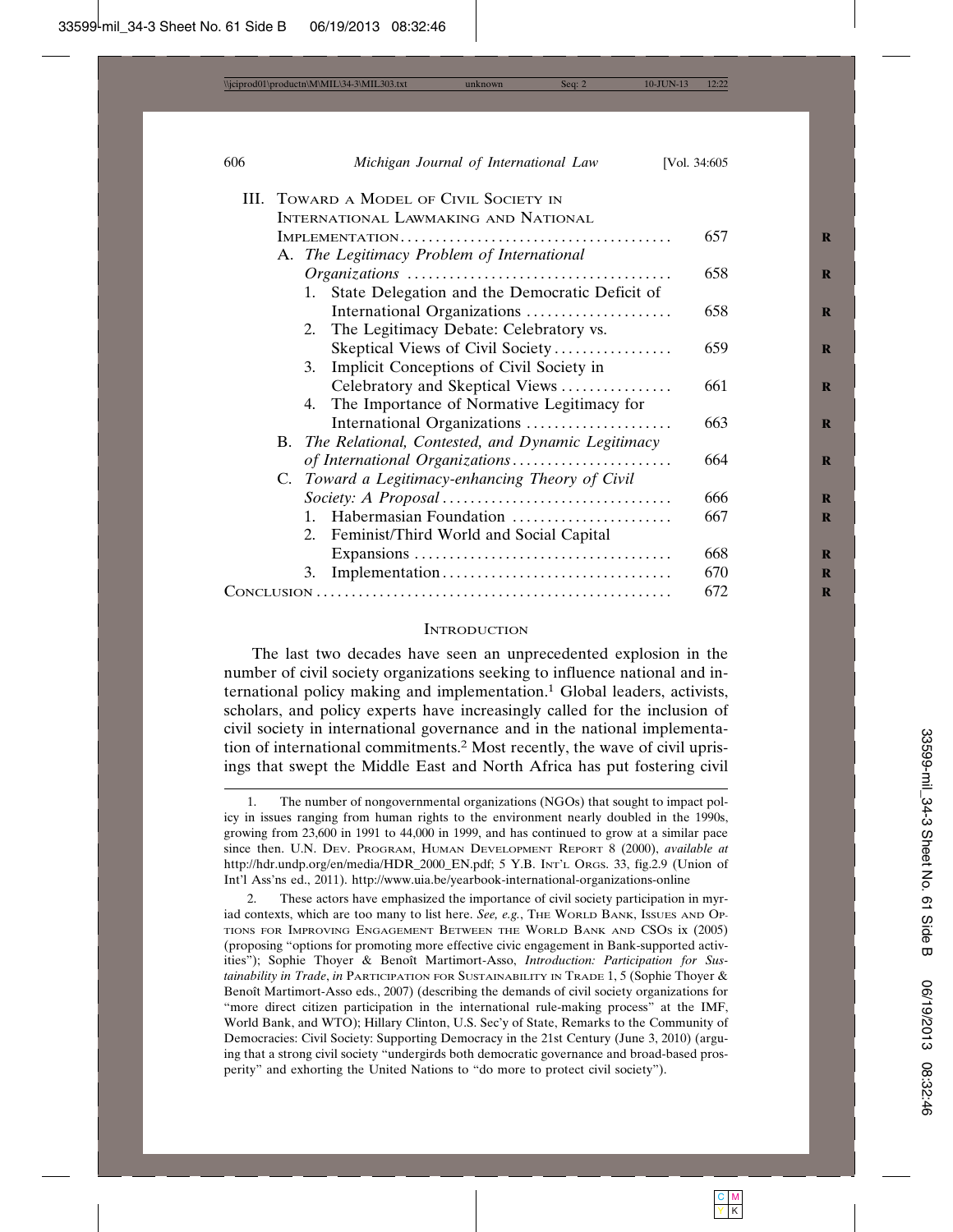\)jciprod01\productn\M\MIL\34-3\MIL303.txt unknown Seq: 3 10-JUN-13

C M Y | K

Spring 2013] *Conceptions of Civil Society* 607

society participation high on the agenda of national governments and international organizations. Indeed, most international organizations have devised mechanisms to engage with civil society<sup>3</sup> and regard civil society participation as contributing to their legitimacy, accountability, and effectiveness.<sup>4</sup>

The meaning of "civil society," however, is deeply ambiguous. It has been interpreted in a variety of ways reflecting conflicting underlying normative values and commitments.<sup>5</sup> International organizations have used the term "civil society" inconsistently, betraying this lack of consensus and clarity about its meaning. For example, in his address to the General Assembly urging international organizations to engage civil society in global governance, then U.N. Secretary-General Boutros Boutros-Ghali defined civil society as encompassing all nongovernmental entities, including business and industry.6 In contrast, the International Monetary Fund (IMF) excludes individual profit-oriented enterprises from its definition of civil society but includes "business forums" that aggregate and lobby on behalf of private, for-profit business interests.7 An official U.N. Report on United Nations-Civil Society relations (the *Cardoso Report*) adopts a nar-

4. Reflecting a growing consensus that civil society participation contributes to the legitimacy, accountability, and effectiveness of international organizations and national governments, former U.N. Secretary General Kofi Annan has recently characterized civil society involvement as "not an option but a necessity." Kofi Annan, U.N. Secretary-General, Opening Address to Fiftieth DPI/NGO Conference (Sept. 10, 1997). Numerous other examples of international organizations endorsing civil society participation as increasing their legitimacy and accountability could be cited. *See, e.g.*, U.N. Panel of Eminent Persons on United Nations–Civil Society Relations, *We the Peoples: Civil Society, the United Nations and Global Governance*, *transmitted by letter dated June 7, 2004 from the Chairman of the Panel*, ¶ 9, U.N. Doc. A/58/817 (June 11, 2004) [Hereinafter *Cardoso Report*] (arguing that civil society was one of the "emerging pillars" of a new, stronger framework of global governance with enhanced "democratic accountability to citizens everywhere"). In the global trade context, Pascal Lamy applauded civil society organizations for "joining hands to better influence the work of the WTO." Pascal Lamy, Dir. Gen., WTO, Keynote Address to WTO Public Forum (Oct. 4, 2007). In the field of development, the World Bank credited its consultations with civil society with "improv[ing] the quality of policymaking . . . and promot[ing] public sector transparency and accountability." WORLD BANK, CONSULTATIONS WITH CIVIL SOCIETY OR-GANIZATIONS, GENERAL GUIDELINES FOR WORLD BANK STAFF 3 (2000).

5. *See, e.g.*, MICHAEL EDWARDS, CIVIL SOCIETY 4 (2004) (likening civil society to "a concept that seems so unsure of itself that definitions are akin to nailing jelly to the wall"); Robert C. Post & Nancy L. Rosenblum, *Introduction*, *in* CIVIL SOCIETY AND GOVERNMENT 1, 1 (Nancy L. Rosenblum & Robert C. Post eds., 2002) ("Civil society is so often invoked in so many contexts that it has acquired a strikingly plastic moral and political valence."). For a comprehensive historical account of the concept of civil society, see generally JOHN EHREN-BERG, CIVIL SOCIETY: THE CRITICAL HISTORY OF AN IDEA (1999).

6. U.N. Secretary-General, *An Agenda for Democratization*, ¶ 85, U.N. Doc. A/51/ 761 (Dec. 20, 1996).

7. *Factsheet: The IMF and Civil Society Organizations*, INT'L MONETARY FUND (Sept. 2012), *available at* http://www.imf.org/external/np/exr/facts/pdf/civ.pdf.

<sup>3.</sup> Jan Aart Scholte, *Civil Society and Democratically Accountable Global Govern*ance, 39 Gov't & Opposition 211, 215 (2004) (noting that "[m]ost global governance agencies have now devised mechanisms of one kind or another to engage . . . with . . . initiatives from civil society associations" and giving examples).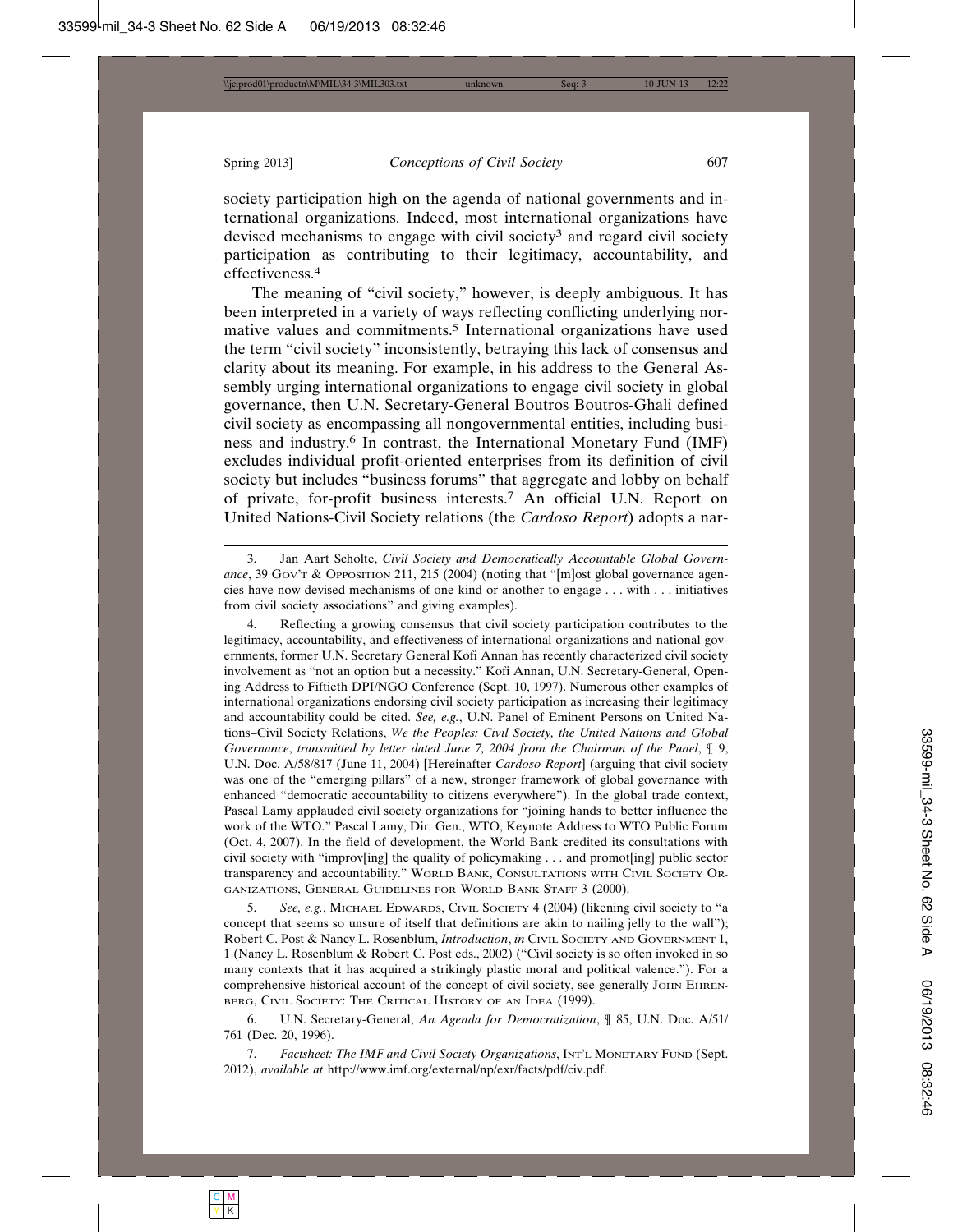\\jciprod01\productn\M\MIL\34-3\MIL303.txt unknown Seq: 4 10-JUN-13

#### 608 *Michigan Journal of International Law* [Vol. 34:605

rower definition that excludes industry lobby groups and business federations.8 Some international organizations and supranational bodies, such as the World Health Organization, appear to use the terms "civil society" and "non-governmental organizations" (NGOs) interchangeably, and to favor the participation of nationally and internationally recognized NGOs in policy making and enforcement.9 Yet other international bodies, such as the World Bank, focus on the role of local civic associations in developing the capacity of citizens to participate in public life.10

The wide range of definitions and uses of "civil society" and the diversity of actors encompassed by each definition has prompted some to doubt its worth as an analytical category.11 But calls to do away with the concept of civil society are misguided. First, the idea of civil society remains of crucial practical importance, as it is embedded in the language of international organizations and national governments; thus, current scholarship must engage with the varied meanings ascribed to it. Second, although critics of the use of the term "civil society" as an analytical category are correct that current uses of the term provide little guidance for how the wide variety of groups that make up civil society should interact with international bodies and national implementation mechanisms, this deficiency stems from a thin, poorly theorized understanding of the concept of civil society, not from its analytical futility. Third, different normative understandings of civil society counsel different prescriptive outcomes, including different institutional designs.

Two strands of scholarship have studied the relationship between nonstate actors and international organizations. The first seeks to reconcile the reality of the growing impact of nonstate actors with international law

9. *See* Christophe Lanord, World Health Organization Civil Society Initiative [WHO-CSI], *A Study of WHO's Official Relations System with Nongovernmental Organizations*, ¶¶ 1-3, CSI/2002/WP4 (June 2002). Several other documents authored by the WHO's Civil Society Initiative also use the terms civil society and NGO interchangeably. *See, e.g.*, Rene Loewenson, WHO-CSI & Training & Res. Support Ctr. [TARSC], *Overview of Issues from the Bibliography on Civil Society and Health*, 4, CSI/2003/BI1 (Apr. 2003), *available at* http:// www.tarsc.org/WHOCSI/overview.php ("In this bibliography the term non government organisation (NGO) is used to mean the same thing as CSOs.").

10. The World Bank has designed a variety of initiatives to "empower vulnerable and marginalized groups." World Bank, *Demand for Good Governance: Global Call for Proposals*, WORLD BANK, http://go.worldbank.org/T7KOXEQLI0 (last visited Mar. 2, 2013).

11. *See, e.g., John Grimond, Civil Society, ECONOMIST, Oct. 2001, at 18 (urging that the* concept of civil society be abandoned because the concept has little foundation in established theory). Krishan Kumar voiced similar concerns, characterizing current scholarly writing on civil society as "an interesting exercise in intellectual history but it [nevertheless] evades the real political challenges at the end of the twentieth century." Krishan Kumar, *Civil Society:* An Inquiry into the Usefulness of an Historical Term, 44 BRIT. J. Soc. 375, 392 (1993).

33599-mil\_34-3 Sheet No. 62 Side B 06/19/2013 08:32:46 33599-mil\_34-3 Sheet No. 62 Side  $\pmb{\varpi}$ 06/19/2013 08:32:46

<sup>8.</sup> *Cardoso Report*, *supra* note 4, at 7, 13. The *Cardoso Report* differentiates "civil society" from the "private sector" and explicitly emphasizes the "public benefit" functions of civil society, that is "a type of civil society organization that is formally constituted to provide a benefit to the general public or the world at large through the provision of advocacy or services." *Id.* This definition excludes both industry lobby groups and business federations. *Id.*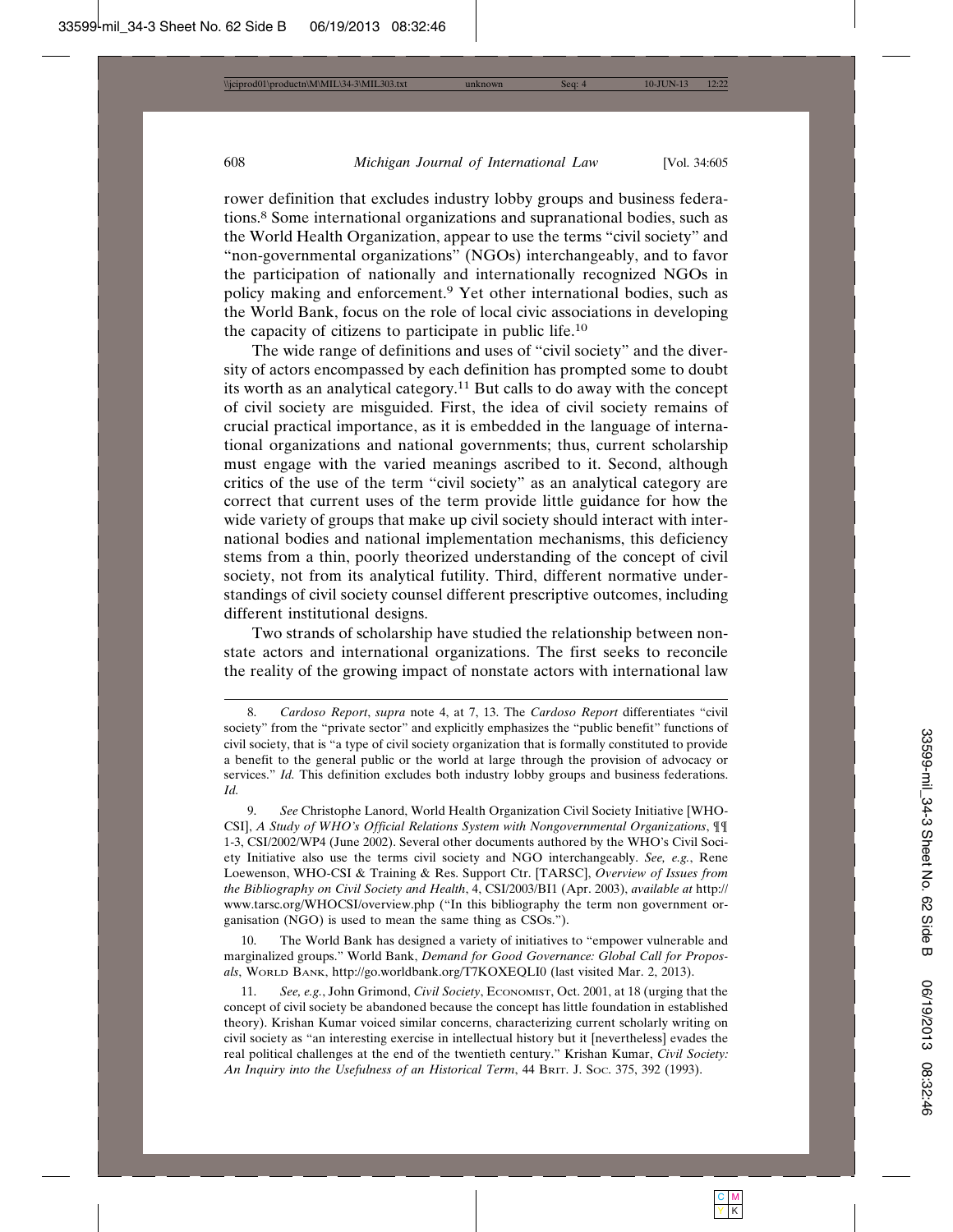\)jciprod01\productn\M\MIL\34-3\MIL303.txt unknown Seq: 5 10-JUN-13

### Spring 2013] *Conceptions of Civil Society* 609

theory, which has traditionally focused on relationships between sovereign states. This debate has centered on whether nonstate actors can be considered subjects of international law—thus possessing international legal personality with both global rights and responsibilities—and on the development of international law theories that would account for the actual influence of nonstate actors in international lawmaking and implementation.<sup>12</sup>

A second strand of scholarship has focused on the legitimacy and accountability of both nonstate actors and the international legal system itself. These scholars are concerned with two types of democratic deficits. The first relates to nonstate actors themselves and asks whether they are legitimate participants in the international legal system. Concerns regarding their legitimacy stem from their perceived lack of accountability to the global system on which they exert increasing political power.13 The second type of democratic deficit relates to what Robert Keohane and Joseph Nye have termed the "club model" of international law, in which a relatively small number of cabinet ministers from a relatively small number of countries (primarily from the North) get together in international institutions to make rules of international law.14 "Club model" institutions suffer from a democratic deficit because they lack transparency and accountability mechanisms.15 In this context, some scholars view civil society engagement

13. For a discussion of the legitimacy and accountability of civil society organizations, see generally the articles in the symposia on civil society organizations organized by the Brooklyn Journal of International Law, the Chicago Journal of International Law, and Chicago-Kent Law School. Symposium, *Governing Civil Society: NGO Accountability, Legitimacy and Influence*, 36 BROOK. J. INT'L L. 813, 813-1074 (2011); Symposium, *Paradise Lost? NGOs and Global Accountability*, 3 CHI. J. INT'L L. 155, 155-206 (2002); Symposium, *Legal and Constitutional Implications of the Calls to Revive Civil Society*, 75 CHI.-KENT L. REV. 289, 289-612 (2000).

14. Robert O. Keohane & Joseph S. Nye, Jr., *The Club Model of Multilateral Cooperation and Problems of Democratic Legitimacy*, *in* POWER AND GOVERNANCE IN A PARTIALLY GLOBALIZED WORLD 219, 220 (Robert O. Keohane ed., 2002).

15. *Id.* at 212.

<sup>12.</sup> Both adherents of the process school of international law (the "New Haven School") and transnational process scholars criticize the doctrine of international legal personality as unsuited to describe the role of nonstate actors in lawmaking and implementation. The New Haven School prefers the term "participants" to describe how multiple actors engage with international law. *See, e.g.*, ROSALYN HIGGINS, PROBLEMS AND PROCESS: INTERNA-TIONAL LAW AND HOW WE USE IT 49–51 (1999); W. Michael Reisman, Siegfried Wiessner & Andrew R. Willard, *The New Haven School: A Brief Introduction*, 322 YALE J. INT'L L. 575 (2007). Transnational Process scholars employ the dynamic concept of "transnational legal personality" to describe those actors whose actions, through any number of social interactions, influence the content of international law norms. *See, e.g.*, Harold Hongju Koh, *Transnational Legal Process*, 75 NEB. L. REV. 181, 181-207 (1996). In contrast, international law "skeptics" both on the right and on the left have cautioned against the expansion of nonstate actors' participation in international law. *See, e.g.*, JACK GOLDSMITH & ERIC POSNER, THE LIMITS OF INTERNATIONAL LAW (2005) (arguing that international law emerges from and is sustained by nations acting rationally to maximize their interests); DAVID KENNEDY, THE DARK SIDES OF VIRTUE 20-21 (2008) (arguing that the human rights movement, and NGOs associated with it, have promoted an interventionist agenda based on Western models that impoverishes local political discourse in developing countries).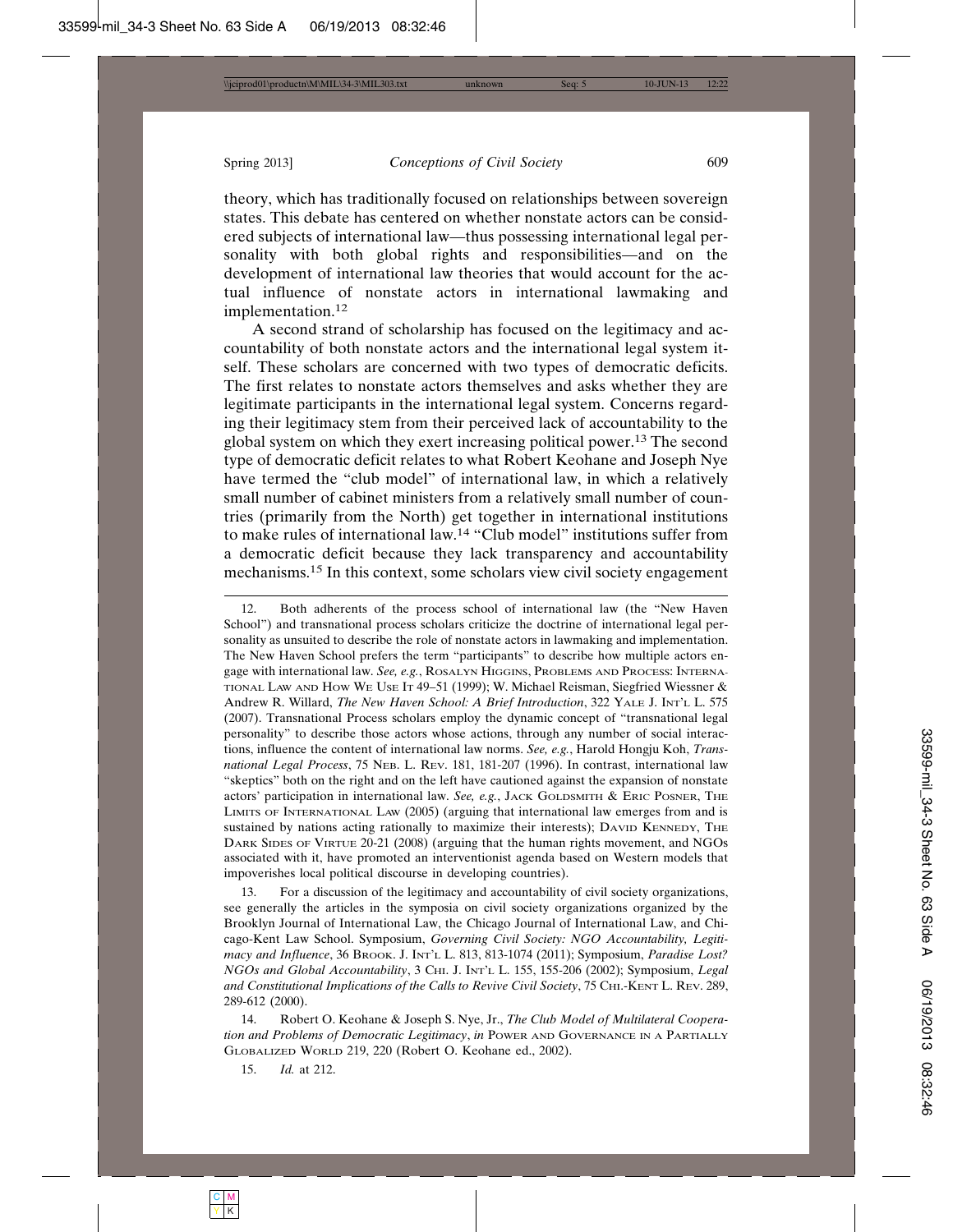\\jciprod01\productn\M\MIL\34-3\MIL303.txt unknown Seq: 6 10-JUN-13 12:22

610 *Michigan Journal of International Law* [Vol. 34:605

with international organizations as (partially) curing this democratic deficit by channeling the concerns of the relevant public(s) and increasing institutional transparency.16 Others think civil society participation exacerbates this deficit by allowing special interest groups to bypass national democratic decision-making procedures.17

These two strands of scholarship, however, have failed to engage directly with the varying, and often conflicting, theories about civil society.18 This Article seeks to fill this gap in the literature by developing a theoretical framework that provides a more fine-grained description of civil society. I propose a typology that distinguishes civil society organizations into their possible functions and purposes, ranging from apolitical and individualistic to policy-oriented and state-integrated. I argue that five groups of theories of civil society, each espousing different value systems and thus emphasizing particular functions of civil society while minimizing others, map onto this framework: (1) market liberal; (2) civic republican and social capital; (3) Habermasian critical; (4) Third World, feminist, and minority critical; and (5) new governance and state-society synergy theories. These distinctive theories provide strikingly different answers to fundamental questions, such as: Why should international organizations and national governments encourage civil society participation? Which civil society actors should participate? Which institutional designs best foster such participation and result in successful implementation? Does civil society participation contribute to or detract from the legitimacy of international organizations?

Seeing civil society through the lens of each of these theories leads to distinct consequences for the design of international institutions and national implementation mechanisms that seek to interface with civil society. Adoption of this theoretical framework would sharpen the debate about

17. *See, e.g.*, John R. Bolton, *Should We Take Global Governance Seriously?*, 1 CHI. J. INT'L L. 205, 221 (2000) (describing globalism as "a kind of worldwide cartelization of governments and interest groups").

18. Although a few scholars have examined political science theories of civil society in discussions about global governance and national implementation, none have reorganized and synthesized the set of political science and sociological theories examined here. More importantly, none have advanced the theoretical framework and typology of civil society I describe, which identifies and illuminates conflicting, unstated conceptions of civil society as a special problem for international governance and national implementation, allows for their systematic analysis, and reveals divergent possible institutional designs. *See, e.g.*, MARY KALDOR, GLOBAL CIVIL SOCIETY (2003); Francesca E. Bignami, Civil Society and International Organizations: A Liberal Framework for Global Governance (2007) (unpublished manuscript), *available at* http://scholarship.law.duke.edu/faculty\_scholarship/1126.

<sup>16.</sup> *See, e.g.*, Steve Charnovitz, *The Illegitimacy of Preventing Civil Society Participation*, 36 BROOK. J. INT'L L. 891, 894 (2011) ("In my view, the value-added from NGOs on the international plane is that they correct for the pathologies of governments and IOs [International Organizations]."); Anne Peters, *Dual Democracy*, *in* THE CONSTITUTIONALIZATION OF INTERNATIONAL LAW 263, 318 (Klabbers et al. eds., 2009) ("The legitimacy gains of NGO involvement are apt to outweigh the legitimacy problems. Overall, a further democratization of the international legal order requires that the participation of NGOs in law-making and law-enforcement be strengthened.").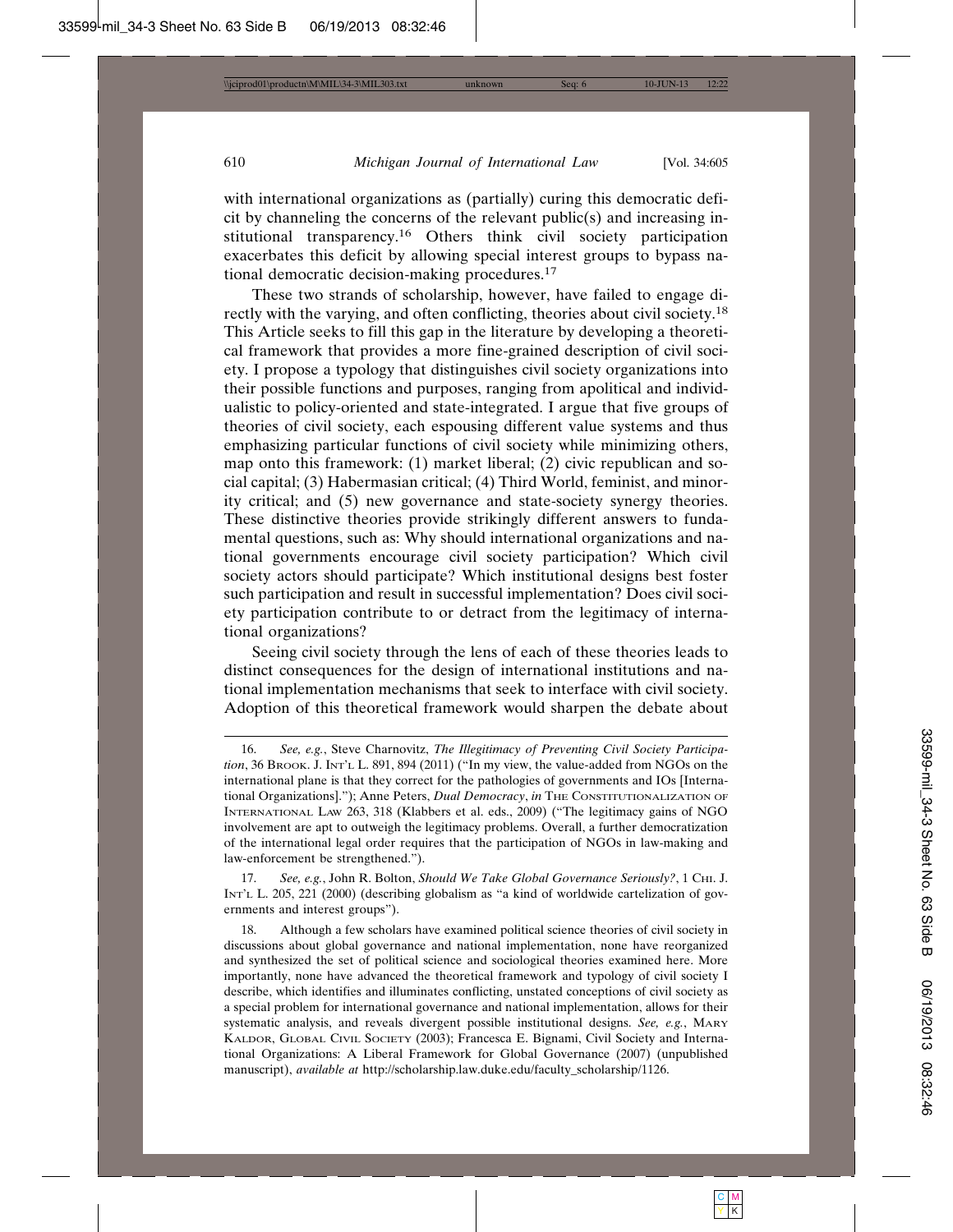\\jciprod01\productn\M\MIL\34-3\MIL303.txt unknown Seq: 7 10-JUN-13 12:22

#### Spring 2013] *Conceptions of Civil Society* 611

how civil society should interact with the state and with international organizations and what type of civil society organizations should participate in these interactions; pinpoint shortcomings of existing institutional designs; and expand the range of possible design options. It would do so by providing conceptual clarity and a shared language to guide policy debates, by illuminating different understandings of civil society already implicit in some international organizations' policies vis-à-vis civil society, and by showing other perspectives not considered in existing institutional designs.

The theoretical framework I propose also contributes normatively to debates regarding the legitimacy of international organizations. Whether international organizations can legitimately constrain state action is a question of pressing importance, as international organizations have acquired increasing independence from the nation states that created them.19 The legitimacy of international organizations is important for both pragmatic and normative reasons. As a practical matter, belief in the legitimacy of international organizations is a critical element in motivating state compliance with international law. The legitimacy of international organizations is also important normatively to justify their increasing autonomy and authority.20 Yet, traditional conceptions of what it means for a state to be legitimate—that is, having a democratically elected government with direct delegation and accountability relationships—do not easily translate to international organizations.<sup>21</sup> In the absence of a global parliament and global elections, a conception of what the legitimacy of international organizations requires must be broader than democratic electoral legitimacy.22

Several scholars have postulated that civil society can play a crucial role in the development of a theory of legitimacy for international organizations.23 But procedures for civil society participation that are inattentive to power disparities within civil society itself and inattentive to the need for fostering the expression of all relevant interests, may paradoxically increase the democratic deficit of international organizations and hinder implementation. In other words, an undertheorized mechanism for civil society participation may undermine the very legitimacy it is designed to provide. In Part III, I rely on the theoretical framework outlined in this Article to develop a theory of civil society—which I label *inclusive-contestatory*—that best explains and justifies a role for civil society participation in international lawmaking and implementation.

- 20. *See infra* Part III.A.4.
- 21. *See infra* Part III.B.
- 22. *See infra* Part III.B.

C M Y | K

23. *See, e.g.*, Allen Buchanan & Robert O. Keohane, *The Legitimacy of Global Governance Institutions*, 20 ETHICS & INT'L AFF. 405, 406 (2006); Charnovitz, *supra* note 16, at 894-95; Peters, *supra* note 16, at 313-18; *see also infra* Part III.B.

<sup>19.</sup> *See, e.g.*, José E. Alvarez, International Organizations as Law Makers (2005) (examining the role international organizations play in international law, multilateral treaties, and the institutionalized dispute settlements).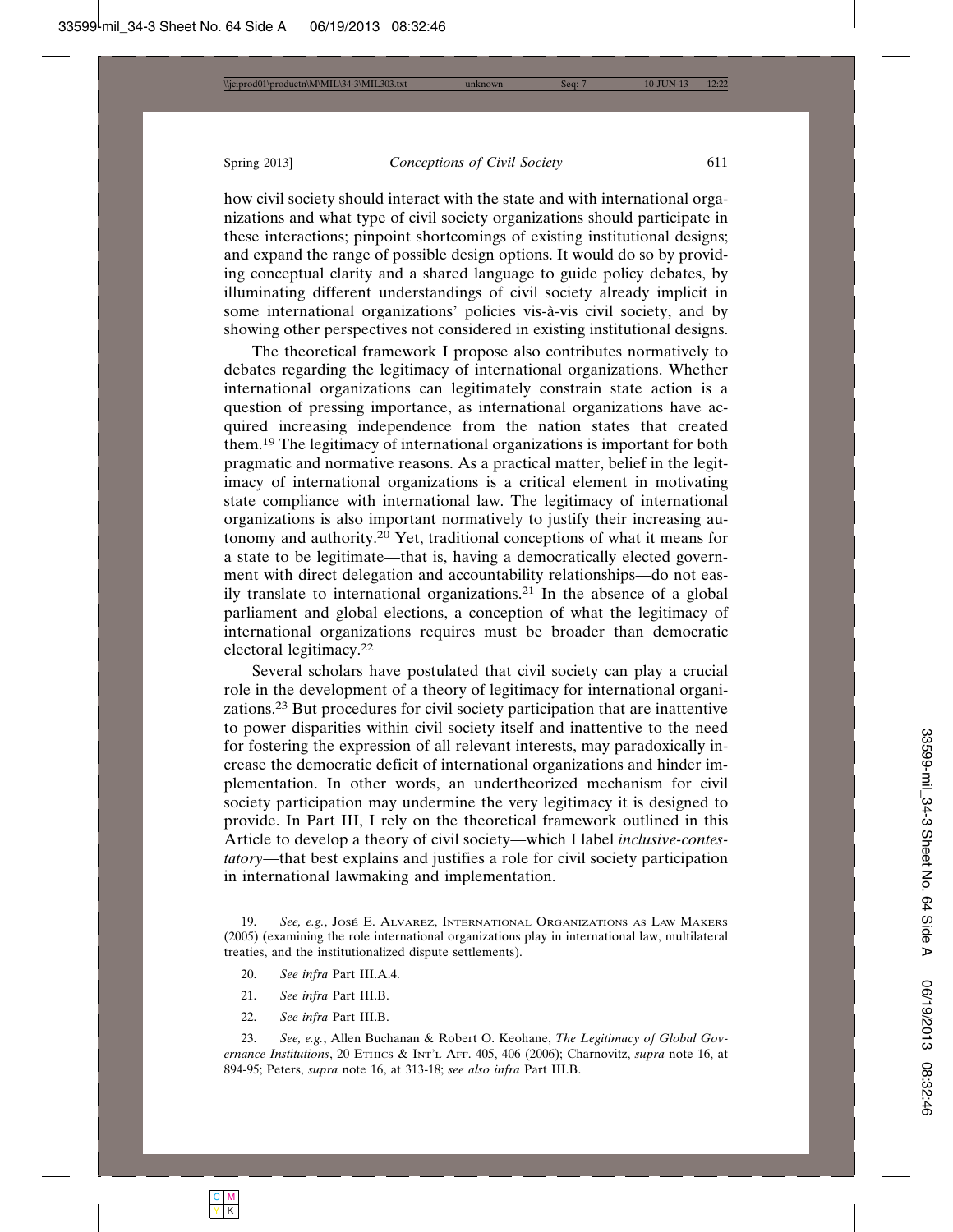\ligiprod01\productn\M\MIL\34-3\MIL303.txt unknown Seq: 8 10-JUN-13 12:22

### 612 *Michigan Journal of International Law* [Vol. 34:605

C M Y | K

My argument proceeds in three parts: Part I is diagnostic. It develops a framework to analyze the relationships among civil society, the state, and international organizations that classifies the functions and purposes of civil society as inward–looking, outward-looking, or boundary-crossing. It analyzes and maps five groups of theories of civil society onto this framework—(1) market liberal; (2) civic republican and social capital; (3) Habermasian critical; (4) Third World, feminist, and minority critical; and (5) new governance and state-society synergy—exposing fundamentally different normative understandings of civil society.24

Part II works out in more detail how choosing one theoretical interpretation of civil society over another will lead to different prescriptive outcomes. It relies on a case study of the international regime that seeks to implement the U.N. General Assembly Declaration of Commitment on HIV/AIDS (UNGASS). It first provides a brief overview of the global efforts to address the HIV/AIDS epidemic, focusing on the role of the UNGASS monitoring process. It then illustrates how UNGASS provides inconsistent definitions of civil society that reveal the lack of an underlying analytical framework to guide policy prescriptions. It concludes by showing how the five groups of theories generate distinct monitoring-regime designs, applicable not only to UNGASS but also more broadly to many international monitoring regimes: (1) *delegation* to market-ordered, apolitical, private associations; (2) *deference* to the state; (3) *participation* of minority voices; (4) *criticism* of state action; and (5) *collaboration* among all stakeholders.25 This Part pays particular attention to civil society participation in the national implementation of international commitments. This emphasis on implementation is driven by documented implementation gaps in a variety of fields, including human rights law.26

Part III relies on the theoretical framework developed in Part I to engage normatively with the scholarly debate surrounding the legitimacy of international organizations. I show how debates about civil society's contribution to the legitimacy of international organizations are confounded by different underlying conceptions of civil society, which are seldom explicitly articulated or explored. I then show how my framework can contribute to the debate by suggesting that an outward-looking theory of civil society, based on a capacious reading of Habermasian critical theory, can best justify a legitimizing role for civil society participation in international lawmaking and national implementation. This understanding of civil

<sup>24.</sup> *See infra* figs.1 & 2.

<sup>25.</sup> *See infra* tbl.1.

<sup>26.</sup> *See, e.g.*, TODD LANDMAN, STUDYING HUMAN RIGHTS (2006); TODD LANDMAN, PROTECTING HUMAN RIGHTS: A COMPARATIVE STUDY (2005); Oona Hathaway, *Do Human Rights Treaties Make a Difference?*, 111 YALE L.J. 1935, 1938 (2002); Christof Heyns & Frans Viljoen, *The Impact of the United Nations Human Rights Treaties on the Domestic Level*, 23 HUM. RTS. Q. 483, 487-88 (2001). *But see* Ryan Goodman & Derek Jinks, *Measuring the Effects of Human Rights Treaties*, 14 EUR. J. INT'L L 171, 171-72 (2003) (arguing that the empirical effect of human rights treaties show minimal, and sometimes no reduction in human rights violations).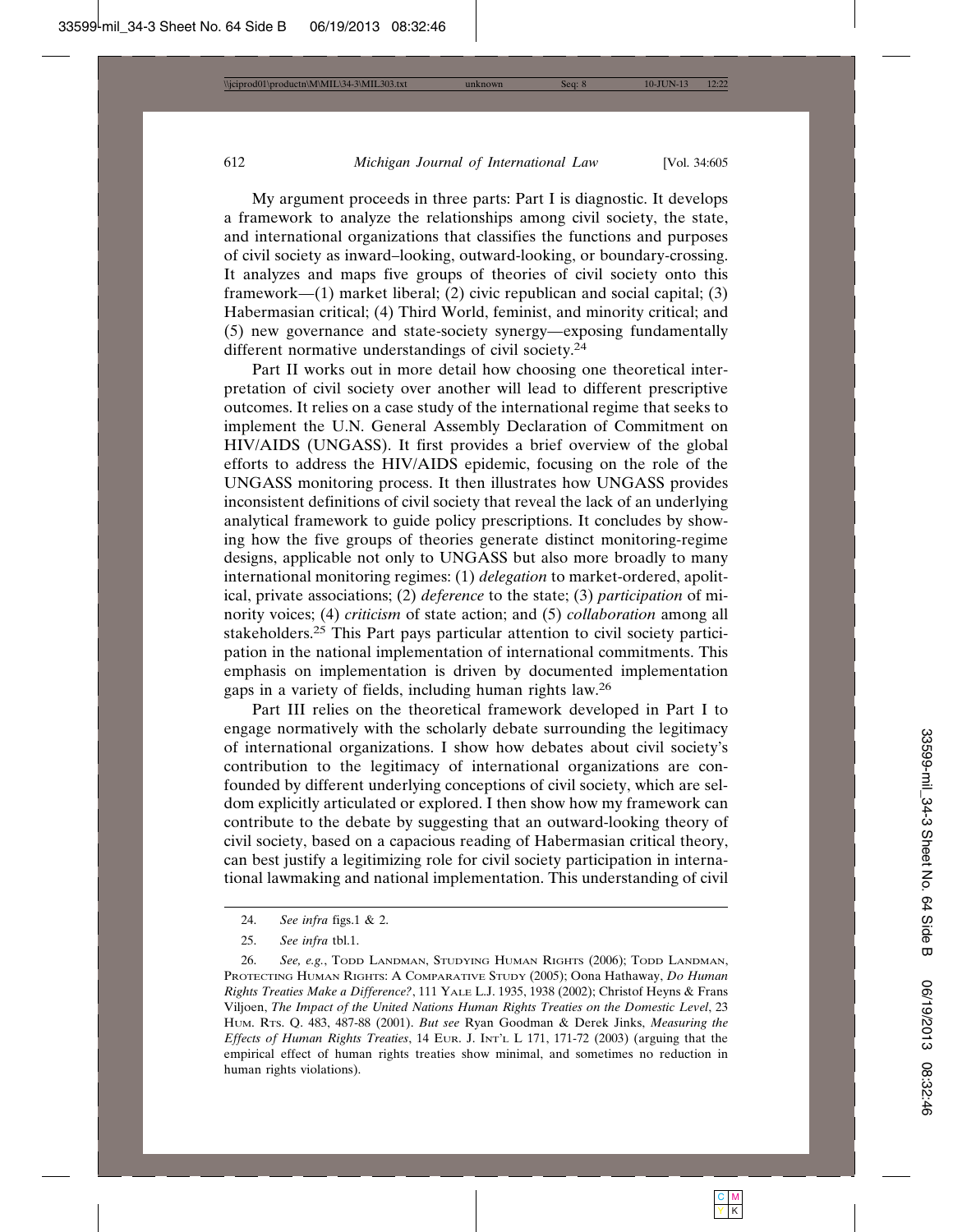\)\jciprod01\productn\M\MIL\34-3\MIL303.txt unknown Seq: 9 10-JUN-13 12:22

C M Y | K

### Spring 2013] *Conceptions of Civil Society* 613

society is particularly important in areas likely to engender normative disagreement about the proper role of international institutions, where legitimacy questions are most salient.

# I. CIVIL SOCIETY AND THE STATE: A THEORETICAL FRAMEWORK FOR ANALYSIS

What is civil society? The term often evokes the emancipatory movements in Latin America of the 1980s and Eastern Europe of the 1990s.27 More recently, it has been used to describe the wave of popular protests that sparked the "Arab Spring."28 This understanding of civil society equates civil society to social movements engaged in political opposition. But civil society is also used to describe groups with shared interests or identities, which effectively create cohesive ties among individuals without any explicit political agenda.29 Civil society may include lobbying groups that represent powerful business interests, NGOs with international reach, and local community associations. Political scientists and sociologists have long grappled with this slippery concept and proposed multiple ways of characterizing the diverse assortment of groups and interests that can be said to make up civil society. I draw from these two fields to create a typology of civil society that, I argue, is particularly well suited to describe and understand the multiple ways in which international organizations have (often implicitly) conceived of civil society. Each category in my proposed typology corresponds to a particular theory or groups of theories of civil society described in detail in Section E. Thus, theories of civil society can be understood as emphasizing the different functions of civil society depicted in this typology. Specifically, I propose that different types of civil society organizations range from inward-looking to outward-looking in their purposes and effects. At one end of the spectrum, civil society is apolitical and serves only individualistic aims. At the other, it is explicitly political, interacting with the state to shape public policy.

#### A. *Inward-Looking Functions of Civil Society*

Inward-looking functions are directed toward the individual. They include personal psychological advantages derived from being a member of a community; the development of an individual's identity through interac-

<sup>27.</sup> *See, e.g.*, Michael Ignatieff, *On Civil Society: Why Eastern Europe's Revolutions Could Succeed*, 74 FOREIGN AFF. 128, 128 (1995); Michael Foley & Bob Edwards, *The Paradox of Civil Society*, J. DEMOCRACY, July 1996, at 38, 38.

<sup>28.</sup> *Arab Spring: Challenges during Political Transitions and Comparative Lessons for Civil Societies in the Middle East and North Africa*, THE GRADUATE INSTITUTE, http://graduateinstitute.ch/ccdp/ccdp-research/projects/current-projects/arabspring.html(last updated Jan. 7, 2013) (arguing that "civil society" has been in the "driving seat" of the Arab Spring).

<sup>29.</sup> The clearest articulation of this apolitical view of civil society comes from Robert Putnam and Francis Fukuyama, who emphasize the role of civil society in building social capital by fostering ties among individuals. Francis Fukuyama, *Social Capital, Civil Society and Development*, 22 THIRD WORLD Q. 7, 11 (2001); Robert Putnam, *Bowling Alone: America's Declining Social Capital*, J. DEMOCRACY, Jan. 1995, at 65, 67.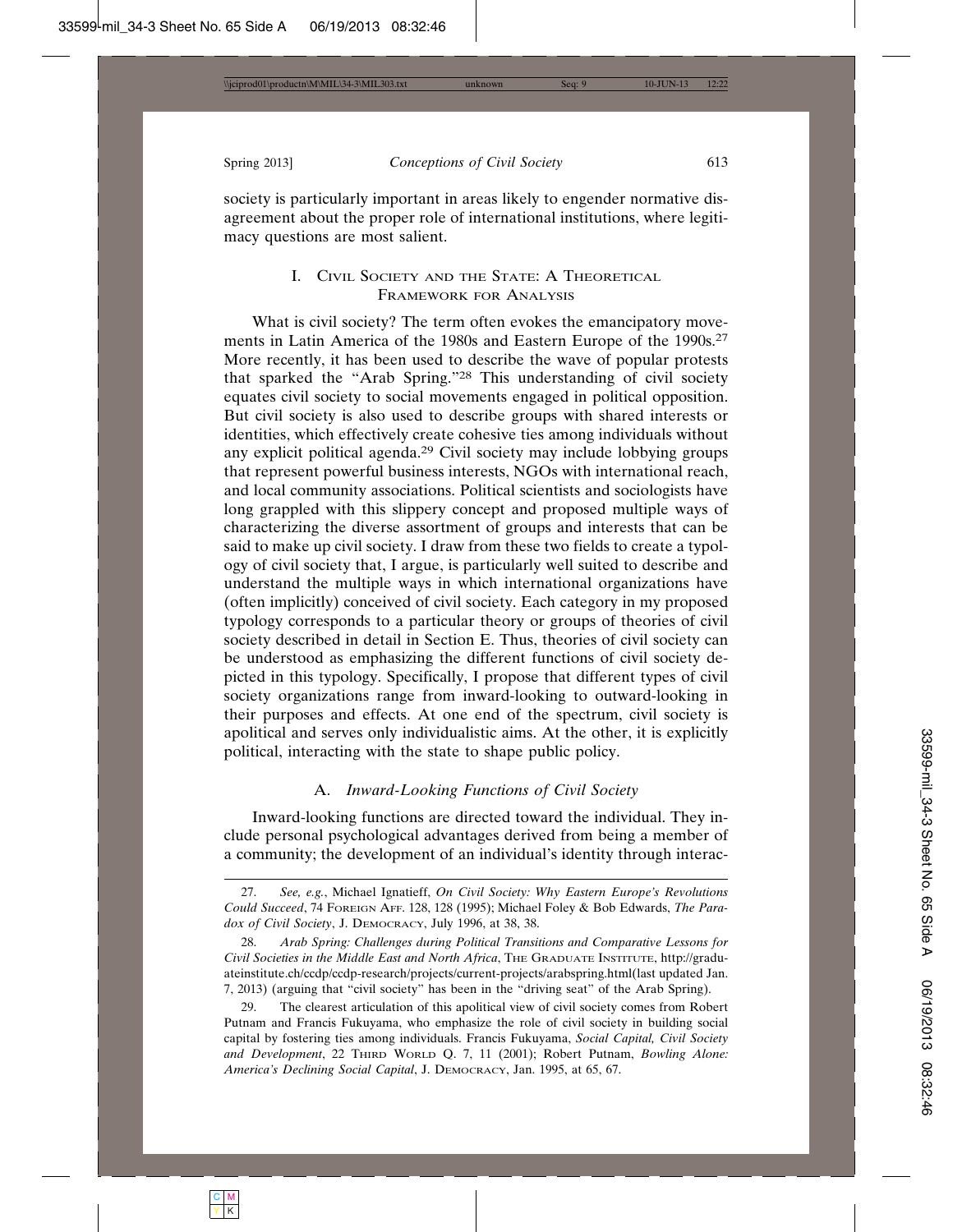\\jciprod01\productn\M\MIL\34-3\MIL303.txt unknown Seq: 10 10-JUN-13 12:22

# 614 *Michigan Journal of International Law* [Vol. 34:605

tions and debates about group goals and policies; the development and adoption of a set of moral values; and the development of self-respect and self-sufficiency. Additionally, civil society associations may foster specific inward-looking individual qualities that tend to prepare citizens for participation in public life, such as trust toward and cooperation with fellow citizens. Associations that foster these qualities may lead indirectly to higher levels of citizen engagement in public life, by "broaden[ing] participants' sense of self [and] developing the 'I' into the 'we.'"30 Examples of this associational type include voluntary civic associations such as churchrelated groups, parent-teacher associations, sports groups, and fraternal groups. What all of these inward-looking groups have in common is the lack of an explicit political agenda that seeks to influence governmental decisions.<sup>31</sup>

# B. *Inward-Outward Boundary Functions*

At the inward-outward boundary are those instances in which civil society has a dual role as a space for fostering both inward-looking characteristics and outward-looking public discourse. For example, civil society as a "subaltern counterpublic[ ]" (a term coined by feminist critical scholar Nancy Fraser) functions as a space where groups with minority views not (yet) accepted by the wider public can come together to (1) develop and formulate their "identities, interests, and needs" (an inward-looking goal) and (2) deliberate about and develop alternative and often contestatory interpretations of accepted norms (an outward-looking goal).32

#### C. *Outward-Looking Functions*

Outward-looking functions are directed toward others (be it societyat-large or a section of society). Outward-looking aspects of civil society seek to impact opinion-formation in the realm of civil society (for example, through public debate and media campaigns) and decision making in the realm of the state (for example, through monitoring, criticism, and lobbying). In addition, they include "service" aspects of associational life. The monitoring or watchdog role of civil society seeks to hold the state accountable to its national and international commitments and to point out those instances in which it has fallen short. Criticism entails an analysis of

<sup>30.</sup> Putnam, *supra* note 29, at 67; *accord* Fukuyama, *supra* note 29, at 11 (arguing that **R** voluntary associations of civil society that promote generalized social trust are able to instill in individuals "the habits of cooperation that would eventually carry over into public life").

<sup>31.</sup> The groups listed *typically* carry out inward-looking functions. But this does not rule out that some of these groups may be engaged in outward-looking activities at specific time points. The functional approach described here requires an analysis of the *type* of activity a particular association is engaged in. *See infra* Part I.E.1.

<sup>32.</sup> *See* Nancy Fraser, *Rethinking the Public Sphere: A Contribution to the Critique of Actually Existing Democracy*, SOC. TEXT, no. 25/26, 1990, at 56, 67-68 ("[S]ubaltern counterpublics have a dual character. On the one hand, they function as spaces of withdrawal and regroupment; on the other hand, they also function as bases and training grounds for agitational activities directed towards wider publics."); *infra* Part I.E.3.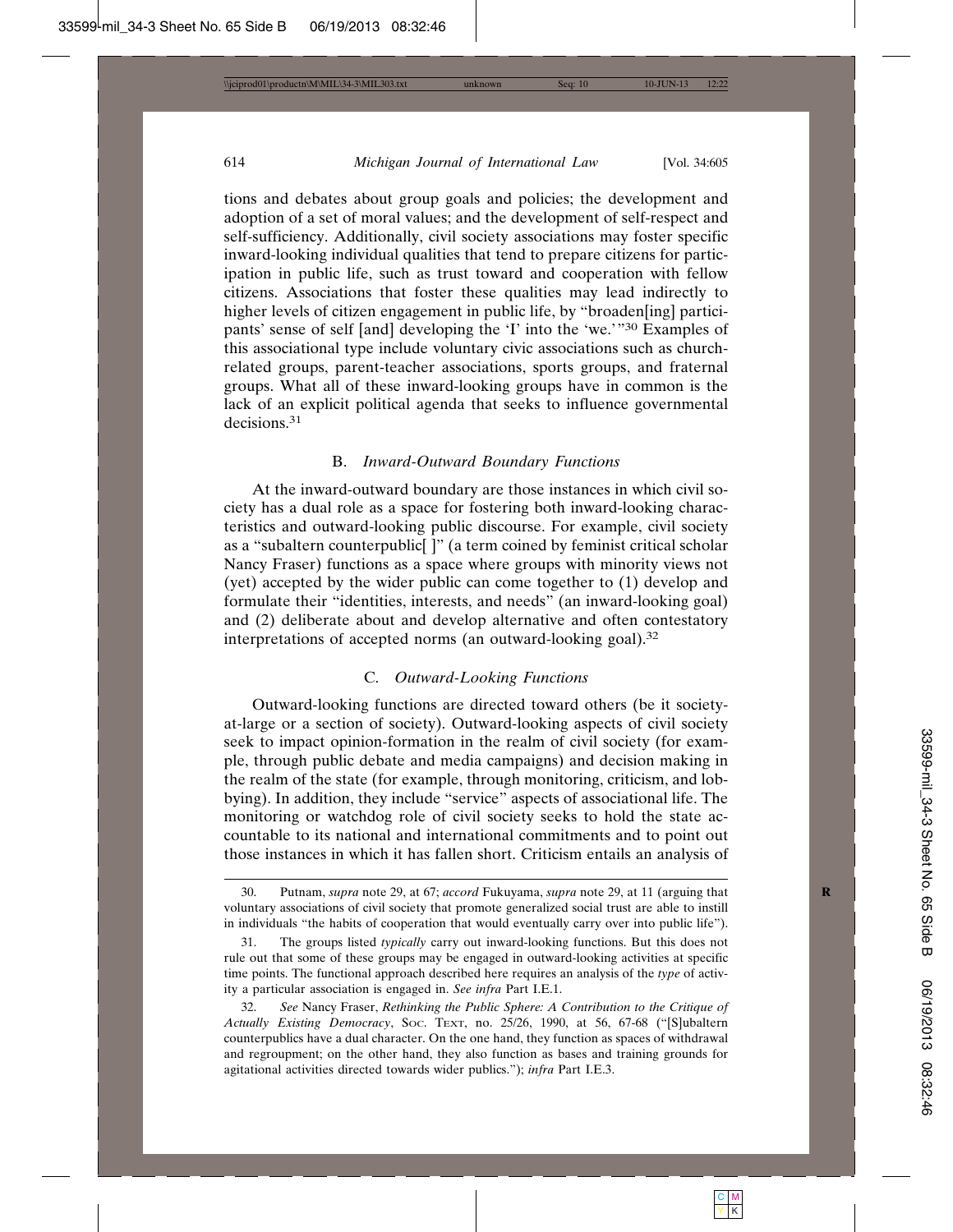\\jciprod01\productn\M\MIL\34-3\MIL303.txt unknown Seq: 11 10-JUN-13 12:22

Spring 2013] *Conceptions of Civil Society* 615

the state's actions either through the lens of currently applicable law and norms, or under an alternative paradigm (for example, formulated in counterpublics). Through criticism and mobilization of public opinion and resources, civil society can challenge existing norms or interpretative frameworks and eventually replace them with alternative ones.33

#### D. *Boundary-Crossing Functions*

Finally, civil society could participate in decision and policy making in collaboration with the state. In contrast, all other functions described *above* situate civil society outside political life (by focusing on inwardlooking functions) or in opposition to the state (by providing alternative interpretations of dominant norms or by serving as a check on government power through its role as watchdog and critic). Most liberal theories of civil society, in fact, consider that a sharp separation between the state and civil society is necessary for the latter to maintain its independence and its ability to represent a legitimate check on state power.34 Nevertheless, as I explain in detail below, a boundary-crossing function is increasingly being ascribed to civil society in critical theory and new governance scholarship.35 This typology is depicted below in Figure 1:



33. *See infra* Part I.E.2.

C M Y | K

34. *See generally* Post & Rosenblum, *supra* note 5, at 90 (explaining that a separation between state and civil society exists); *see infra* Part I.E.4.

35. *See, e.g.*, Joshua Cohen & Joel Rogers, *Secondary Associations and Democratic Governance*, 20 POL. & SOC'Y 393, 443 (1992) (positing that the "fuller and more explicit incorporation of groups into governance might actually enhance the exercise of popular sovereignty through the traditional institutions and practices of territorial representation"); Gráinne de Búrca, *EU Race Discrimination Law: A Hybrid Model?*, *in* NEW GOVERNANCE AND CONSTITUTIONALISM IN EUROPE AND THE U.S. (Gráinne de Búrca & Joanne Scott eds., 2006).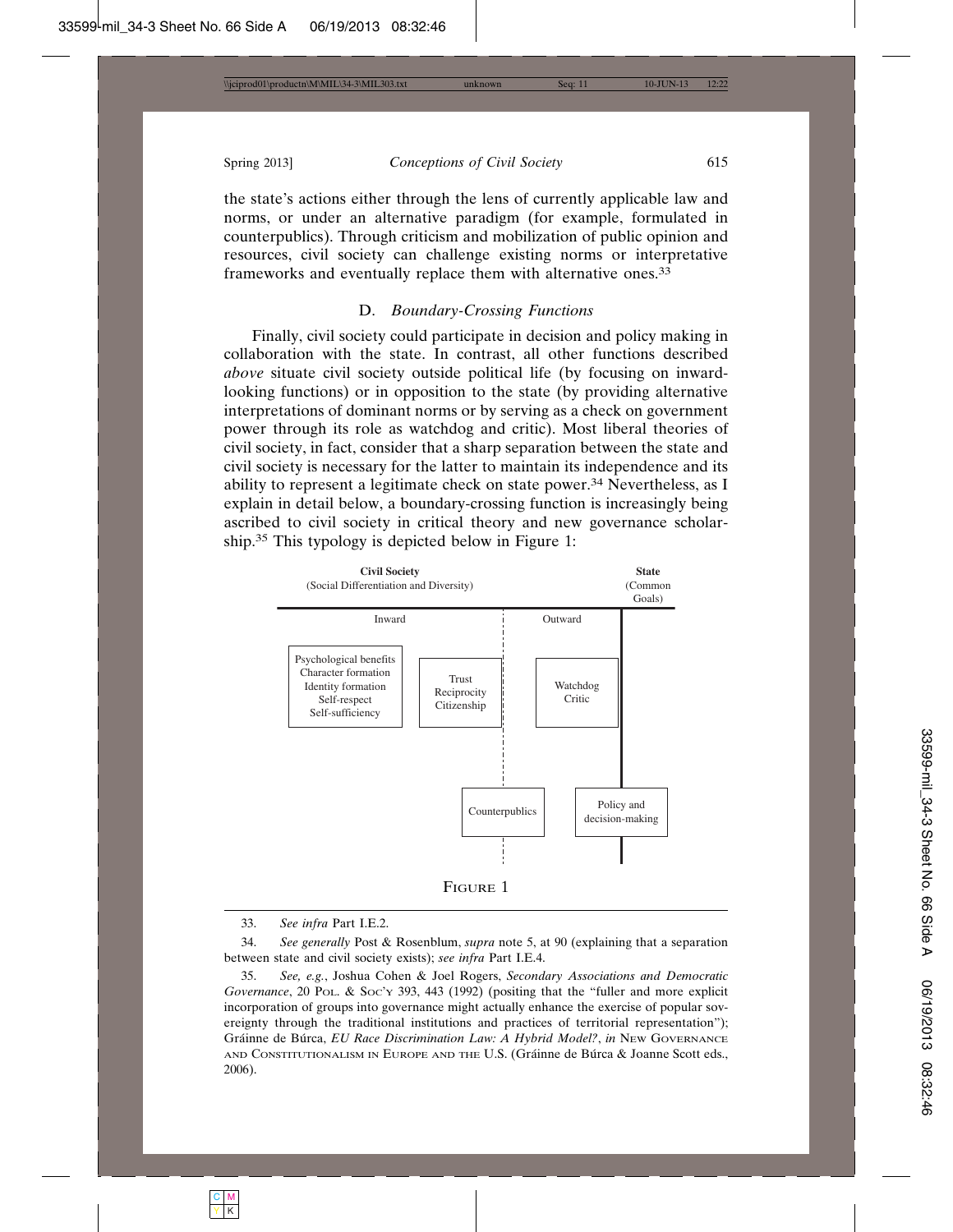\\jciprod01\productn\M\MIL\34-3\MIL303.txt unknown Seq: 12 10-JUN-13 12:22

# 616 *Michigan Journal of International Law* [Vol. 34:605

The typology of civil society functions described *above* can begin to provide a "thicker" understanding of civil society organizations by distinguishing among key functions performed by different associational types. Emphasis on particular inward- or outward-looking functions of civil society will have consequences for institutional design. For example, international organizations that monitor compliance with international agreements may choose different reporting guidelines depending on whether they are interested in  $(1)$  fostering cooperation among members of local communities (an inward-looking function); (2) eliciting independent, critical information to evaluate state performance (a watchdog, outward-looking function); or (3) fostering close civil society-state collaboration at the national level (a boundary-crossing, outward-looking function).<sup>36</sup> The creation of thicker community ties to encourage cooperation among local communities may best be fostered by encouraging individual associations of civil society to develop their own monitoring reports and by providing flexible reporting guidelines, in which a plurality of means of communication is considered valid. In contrast, if the international organization is seeking an independent and credible critique of state reports, standardized reporting guidelines may be preferable, as they would allow comparisons between state and civil society reports to be made efficiently. Additionally, in this situation, reports by national NGOs with both technical expertise and a solid reputation may provide the most reliable information to evaluate state performance. Finally, fostering close collaboration between civil society and the state may require the preparation of a single report to be presented internationally and the development of mechanisms to ensure a broad national consultation process.37 I explore in more detail the consequences of emphasizing particular functions of civil society for the design of monitoring and implementation regimes with the aid of a case study in Part II.

While this analytical framework provides a useful tool to classify different civil society organizations, it cannot answer *which* types of civil society organizations should engage with international organizations and national governments in international lawmaking and implementation, or *how* they should do so. The following Section engages with normative theories of civil society that map onto this framework and provide support for emphasizing specific functions of civil society over others.

# E. *Theories of Civil Society*

All democratic perspectives of civil society share some fundamental assumptions. They all agree that civil society and the state represent two realms that are in opposition but also interdependent.<sup>38</sup> They are in oppo-

<sup>36.</sup> *See infra* Part II.C.2.

<sup>37.</sup> *See infra* Part II.C.2.

<sup>38.</sup> *See, e.g.*, Post & Rosenblum, *supra* note 5, at 11 (arguing that civil society and government are in productive tension, because while there must always exist a boundary between them, "civil society requires government to survive, and government, at least democratic government, draws deeply from the strengths of civil society").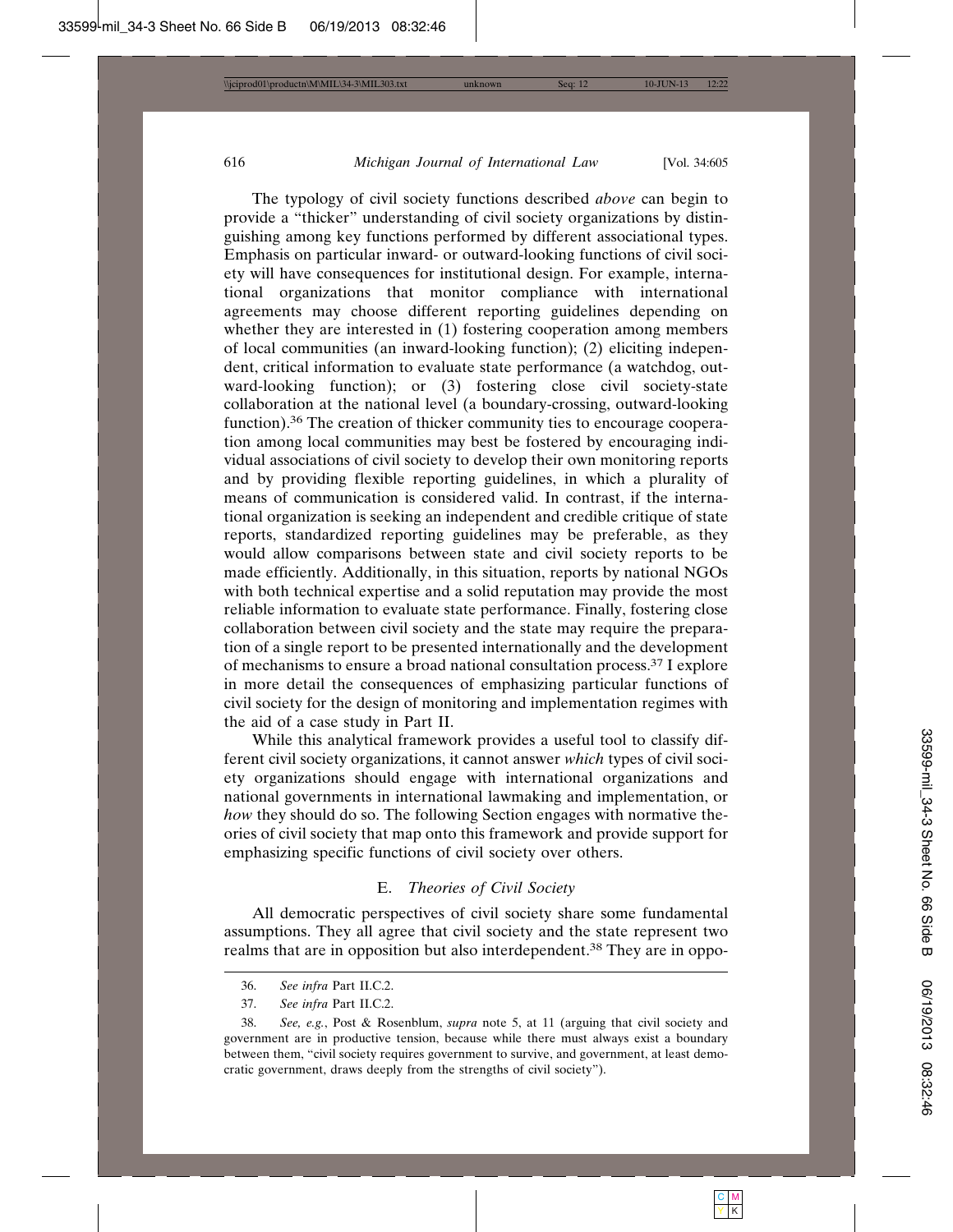\\jciprod01\productn\M\MIL\34-3\MIL303.txt unknown Seq: 13 10-JUN-13 12:22

Spring 2013] *Conceptions of Civil Society* 617

sition because civil society fosters the development of different individual and group identities, based on a variety of moral conceptions of the good life, while the state is the realm of shared norms and identities that reflect society's common purposes or compromises. Because of this oppositional relationship, civil society and the state can also pose a threat to each other. Civil society can undermine public discourse about the common good and efforts to reach compromises when particularist groups impose their own conceptions of the good life by capturing state mechanisms of norm creation and enforcement.39 This can happen, for example, if groups representing dominant economic, religious, or ethnic interests come to dominate governmental policy making, conflating the "common good" with the interests of that particular group. Conversely, the government threatens the plurality of civil society if it seeks to impose a uniform conception of the good life on all civil society associations. Imposed convergence on a single common purpose flowing from this conception can pave the way to totalitarianism by eroding the realm of civil society as a space where alternative or novel ways of life can be developed and tested.<sup>40</sup> But civil society and the democratic state also depend on each other, as both a plurality of identities and shared purposes (or compromises) are essential to the creation of a legitimate democratic government.41 Beyond these areas of agreement, however, theories of civil society differ sharply in their conceptualization of the proper role of civil society, including how it should interact with state institutions.

The following sections engage with five theories of civil society. For each theory I analyze how it maps onto a distinct portion of the functionbased typology introduced *above* thus providing support for emphasizing particular functions of civil society over others. I begin to explore how each theory provides different answers to *which* types of civil society organizations should engage in international lawmaking and implementation, and *how* they should do so. I also engage with key criticisms.

# 1. Inward-Looking Theories: Market Liberal and Social Capital/Civic Republican Theories

#### a. Market Liberal Theory

Loren Lomasky provides the flagship definition of civil society adopted by market liberals; he defines civil society as "the realm of voluntary association that stands between the individuals . . . and the state."42

C M Y | K

42. Loren Lomasky, *Classical Liberalism and Civil Society*, *in* ALTERNATIVE CONCEP-TIONS OF CIVIL SOCIETY 50, 50 (Simone Chambers & Will Kymlicka eds., 2002).

<sup>39.</sup> *See, e.g.*, *id.* ("Government's claim that it is not simply the mirror and agent of the most powerful forces in society must be credible.").

<sup>40.</sup> *See* Post & Rosenblum, *supra* note 5, at 16 (discussing Hannah Arendt's characterization of totalitarianism "as the end point of unremitting congruence"). Thus, to remain legitimate, democratic governments cannot simply be "the mirror and agent of the most powerful forces in society." *Id.* at 11. A pluralist civil society is a precondition for democratic decision making. *Id.*

<sup>41.</sup> *See, e.g.*, Post & Rosenblum, *supra* note 5, at 11.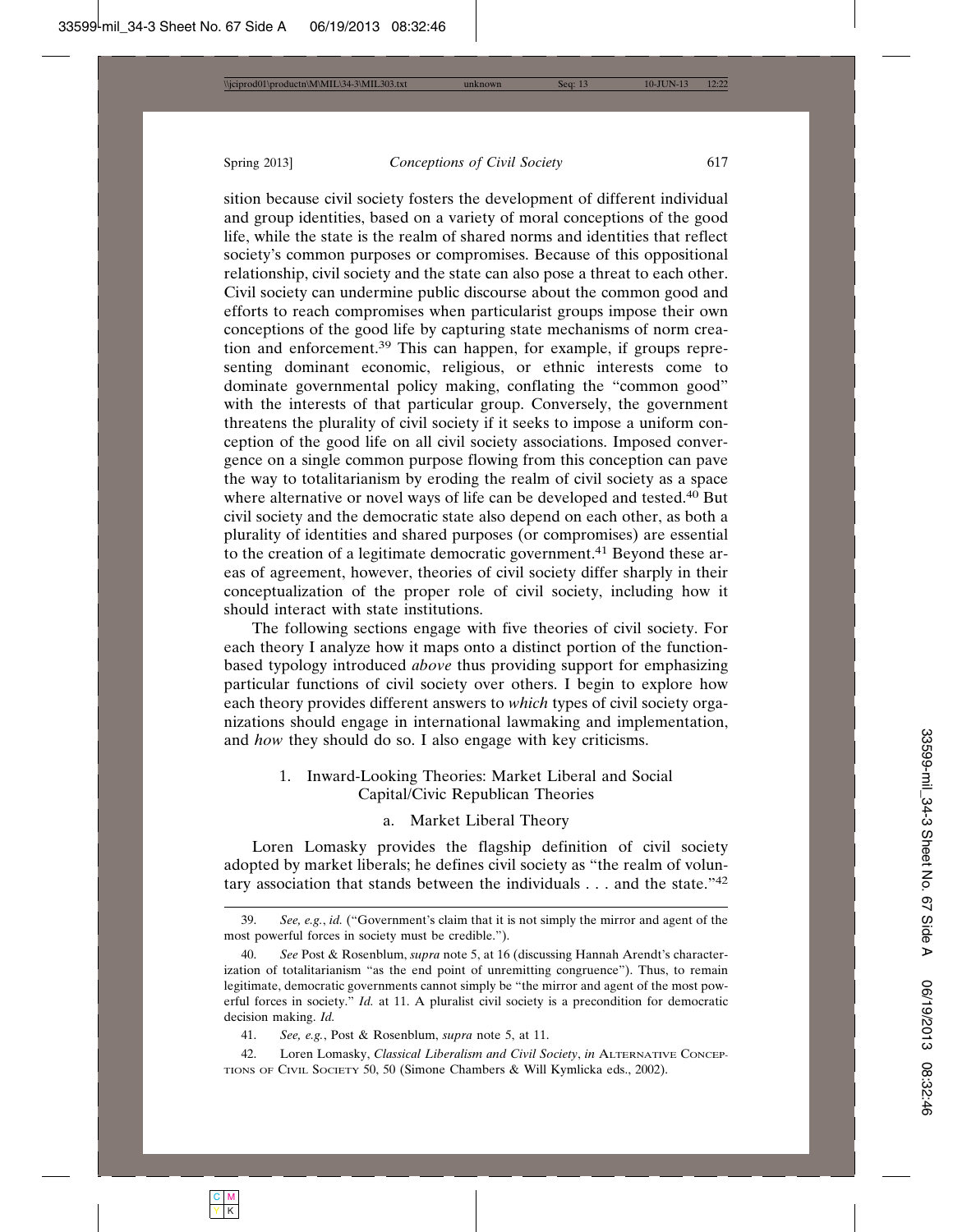\\jciprod01\productn\M\MIL\34-3\MIL303.txt unknown Seq: 14 10-JUN-13

#### 618 *Michigan Journal of International Law* [Vol. 34:605

Market liberals construct a dualistic model of civil society that places all voluntary associations in opposition to the state.43 Market liberals emphasize the values of choice, liberty and efficiency. In this context, competitive markets are a crucial component of civil society because they function as a mechanism that coordinates social interests based on individual choice.<sup>44</sup> The market functions as the main engine of human flourishing, enabling individuals to pursue their self-interest, become self-sufficient, and "take responsibility for their lives and to develop meaningful social roles."45 Because they prioritize economic aspects of social life, market liberal theories emphasize associations that promote the inward-looking goals of selfreliance and responsibility. Thus, market liberals consider associations of civil society *outside the political realm*, where individuals come together for personal reasons, as vital places where individuals have a chance to be free and flourish.46

In contrast to a civil society organized around market competition, which is imagined as the realm where human flourishing can and does take place, the state, according to market liberals, is best kept in the background.47 Because the government holds the power of coercion, limiting governmental expansion is crucial to securing individual liberties. Thus, the role of the state is limited to enforcing the coercive mechanisms necessary to "secure a framework that encourages productive competition within the private sector."<sup>48</sup> There is a strong presumption against affirmative state action, rebuttable only if "the regulatory means are minimally restrictive of choice, and if they can reasonably be expected to work a substantial improvement in the general welfare."49

44. *See, e.g.*, Cohen & Rogers, *supra* note 35, at 398 (describing choice and liberty as **R** the core values in U.S. neoliberal constitutionalism).

- 45. Scalet & Schmidtz, *supra* note 43, at 34. **R**
- 46. *Id.* at 30.

47. *See id.* (characterizing civil society as constituting the forefront, and the state the background, of classical liberal theory).

48. Richard B. Miller, *Overview: The Virtues and Vices of Civil Society*, *in* CIVIL SOCI-ETY AND GOVERNMENT, *supra* note 5, at 370, 383 (internal quotation marks omitted).

49. Cohen & Rogers, *supra* note 35, at 399. Market liberals support governmental pro- **R** vision of services (or governmental regulation of services provided by private firms) in some situations of market failure, understood as the failure of a system of price-market institutions to lead to Paretian efficiency, that is a situation in which it is impossible to make anyone better off without making someone else worse off. Classical examples are governmental provision of public goods (or governmental intervention to foster the private creation of public goods), for example through intellectual property rights, and governmental intervention when imperfect information prevents the public as customers from making informed choices, for example through overseeing and regulating testing of pharmaceutical products. *See gener*ally, Francis Bator, *The Anatomy of Market Failure*, 72 Q. J. Econ. 351 (1958) (discussing market failures within different types of regulatory models); Michael J. Trebilcock & Edward M. Iacobucci, *Privatization and Accountability*, 116 HARV. L. REV. 1422 (2003) (discussing motivational benefits that private firms have over public sector counterparts, resulting in increased efficiency in some sectors). Nevertheless, market failure alone is insufficient to

<sup>43.</sup> Steven Scalet & David Schmidtz, *State, Civil Society, and Classical Liberalism*, *in* CIVIL SOCIETY AND GOVERNMENT, *supra* note 5, at 26.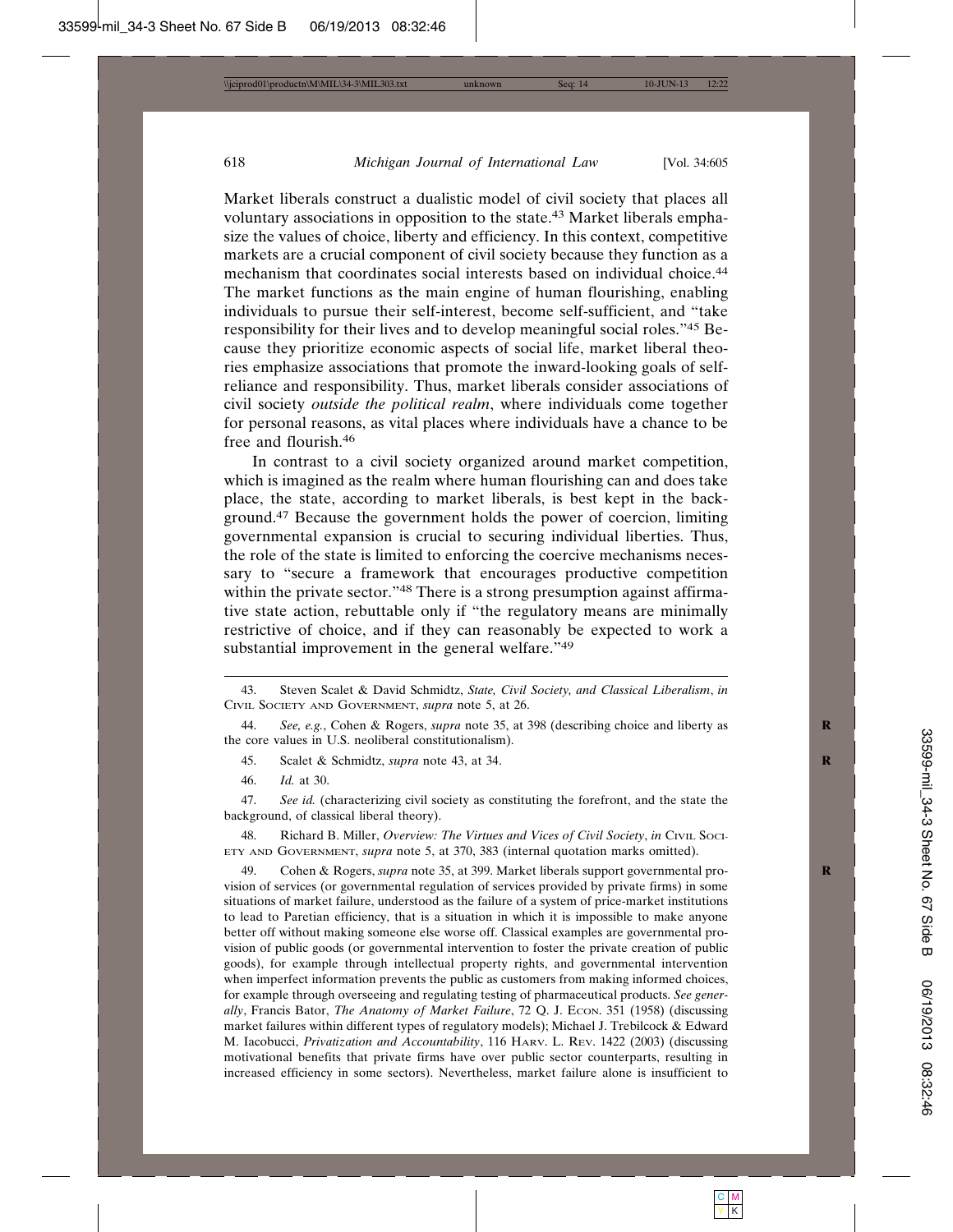\\jciprod01\productn\M\MIL\34-3\MIL303.txt unknown Seq: 15 10-JUN-13

C M Y | K

#### Spring 2013] *Conceptions of Civil Society* 619

Market liberals justify governmental restraints on individual choice and liberty only when necessary to protect the very existence of these values. In this context, market liberals decry the affirmative state as corrupting voluntary associations by encouraging rent-seeking behavior by organized interests. That is, when particular civil society organizations are able to use the affirmative power of the state to secure special advantages (which are subsidized by the public purse), state policies come to be defined by the agendas of special interest groups.<sup>50</sup> In turn, special interest politics lead to decreased efficiency. Efficiency losses take place because political activity "divert[s] the energy of citizens away from economically productive contributions,"51 and because governments are not as sensitive as private actors to poor performance.52 For this reason, market liberals are "inclined to define civil society in terms of private associations, and to ignore or be skeptical about associations involved in political advocacy."53 Market liberals are generally skeptical of organizations involved in political advocacy (or "special interest groups") because the process of political organization and advocacy is thought to produce inefficiencies both by diverting energies from economically productive activities and by using the public purse to subsidize a group's private aims.<sup>54</sup> Partly because of this

justify government intervention, because market liberals argue that political action is often likely to lead to greater inefficiencies. *See, e.g.*, Kenneth A. Shepsle & Barry R. Weingast, *Political Solutions to Market Problems*, 78 AM. POL. SCI. REV. 417, 417 (1981).

50. FRIEDRICH A. HAYEK, 3 LAW, LEGISLATION AND LIBERTY: THE POLITICAL OR-DER OF A FREE PEOPLE 13–15 (1979) ("[The] domination of government by coalitions of organized interests [is] . . . . the inescapable result of a system in which government has unlimited powers to take whatever measures are required to satisfy the wishes of those on whose support it relies."); *see also* Cohen & Rogers, *supra* note 35, at 404. **R**

51. Cohen & Rogers, *supra* note 32, at 401–02. **R**

52. *See* Trebilcock & Iacobucci, *supra* note 49, at 1436–39. Trebilock and Iacobucci **R** argue that governments are likely inefficient providers of goods and services even when the goal of these services is not profit-maximization but rather other, public purposes (such as educating students on the virtues of citizenship). This is because governments are "insulated from the risk of failure," *id.* at 1439, while other private actors (be it for-profit or nonprofit entities) have "incentives to perform well to ensure their organization's survival and retain their employment." *Id.* at 1436. As a consequence, the competitive provision of services by nonstate actors is generally preferred. If the desired goal is not profit-maximization, it is more efficient for the state to set performance standards and allow competition among different providers than to provide the service itself. *Id.* at 1437.

53. Will Kymlicka, *Civil Society and Government: A Liberal-Egalitarian Perspective*, *in* CIVIL SOCIETY AND GOVERNMENT, *supra* note 5, at 83. Market liberals also view positively those apolitical, voluntary, nonprofit associations that focus on service provision, because these organizations are likely to curtail the expansion of the welfare state. *See* FRIEDRICK A. HAYEK, 2 LAW, LEGISLATION AND LIBERTY: THE MIRAGE OF SOCIAL JUSTICE 150-52 (1976).

54. *See, e.g.*, Loren Lomasky, *Classical Liberalism and Civil Society*, *in* ALTERNATIVE CONCEPTIONS OF CIVIL SOCIETY (Simone Chambers & Will Kymlicka eds., 2002). Market liberals object particularly to civil society associations that seek to use the public purse to subsidize their own economic activities and to interfere with the operation of the free market, such as business associations that engage in restrictive market practices. They do not object to those civil society organizations with educative or coordinating functions that do not attempt to use public funds to subsidize their own activities and that act "in ways consistent with a commitment to a minimal state." *See* Cohen & Rogers, *supra* note 35, at 400. **R**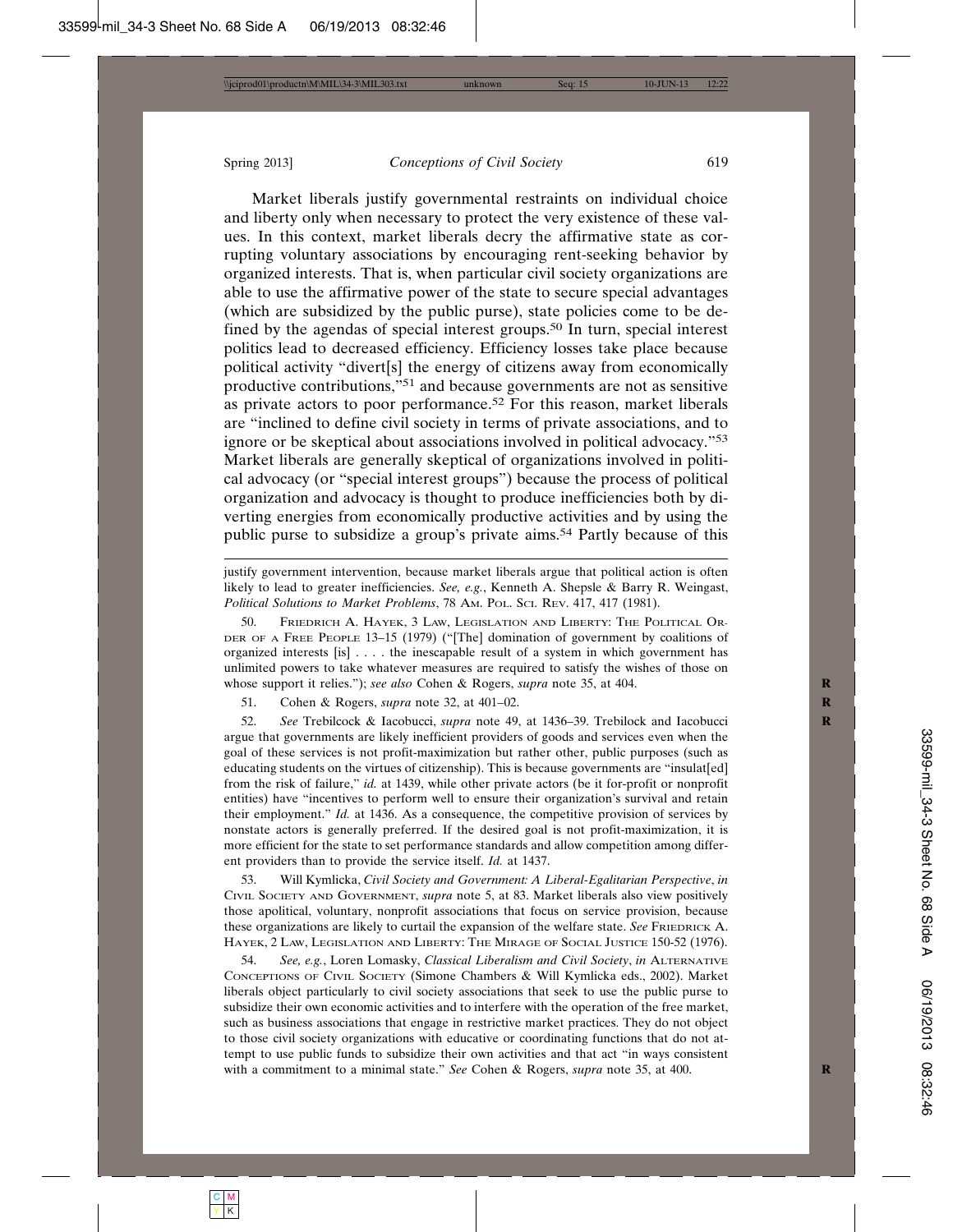\\jciprod01\productn\M\MIL\34-3\MIL303.txt unknown Seq: 16 10-JUN-13

620 *Michigan Journal of International Law* [Vol. 34:605

focus on securing individualistic aims, a market liberal theory is unable to imagine a role for civil society groups engaged in political advocacy that will not devolve into factional politics.

Market liberals' distrust of most affirmative state policies stems largely from the primacy they bestow on the values of choice and individual liberty. Other theories of civil society, however, dispute the superiority of these two values and support state intervention, even at the price of inefficiency, when it furthers a different set of values such as political equality or distributive justice.55 Market liberals' conceptualization of individuals as producers and consumers also risks the erosion of their identity as members of political or cultural communities.56 By contrast, social capital and civic republican theories, which I turn to in the next section, seek to foster individuals' shared identities as community members, which they view as crucial to developing and sustaining a democratic government.

#### b. Social Capital Theory<sup>57</sup>

The development of the theory of social capital owes much to Alexis de Tocqueville's insight that Americans combatted the excessive individualism generated by modern democracy by forming and engaging in voluntary associations.58 Tocqueville credited civic associations in America with serving as the "schools of democracy" that sustained a vibrant democratic government.59 To Tocqueville, associational life that fostered public virtues such as trust and reciprocity served as a check on the atomistic tendencies of modern society.<sup>60</sup>

57. I focus on the theory of social capital as developed and popularized by political scientists Robert Putnam and Francis Fukuyama. *See generally* ROBERT D. PUTNAM, ROBERT LEONARDI & RAFFAELLA Y. NANETTI, MAKING DEMOCRACY WORK: CIVIC TRADITIONS IN MODERN ITALY (1994); Fukuyama, *supra* note 29. **R**

ALEXIS DE TOCQUEVILLE, DEMOCRACY IN AMERICA 119 (Henry Reeve trans., 3d ed. 1863) (explaining how democracy engenders individualism: "thus not only does democracy make every man forget his ancestors, but it . . . throws him back forever upon himself alone, and threatens in the end to confine him entirely within the solitude of his own heart."); *Id.* at 129 (explaining the crucial role of associations in combatting individualism: "feelings and opinions are recruited, the heart is enlarged, and the human mind is developed, only by the reciprocal influence of men upon one another. I have shown that these influences are almost null in democratic countries; they must therefore be artificially created, and this can only be accomplished by associations." *Cf.* Putnam, *supra* note 29, at 65 (discussing Toc- **R** queville's impressions of American civic associations).

59. *See* Wayne Norman & Will Kymlicka, *Citizenship*, *in* A COMPANION TO APPLIED ETHICS 210, 215-16 (R.G. Frey & Christopher Heath Wellman eds., 2003) (explaining how Tocqueville saw "the associations in civil society as 'schools of democracy,' teaching the virtues of public-spiritedness, cooperation, and civility").

60. *Id.*

<sup>55.</sup> *See* Kymlicka, *supra* note 53, at 80. **R**

<sup>56.</sup> Michael Walzer made a similar argument in his lecture at the University of Stockholm. Michael Walzer, Gunnar Myrdal Lecture at University of Stockholm: The Civil Society Argument 4 (Oct. 1990), *available at http://cts.lub.lu.se/ojs/index.php/st/article/viewFile/2863/ 2427* (arguing that "autonomy in the marketplace provides no support for social solidarity").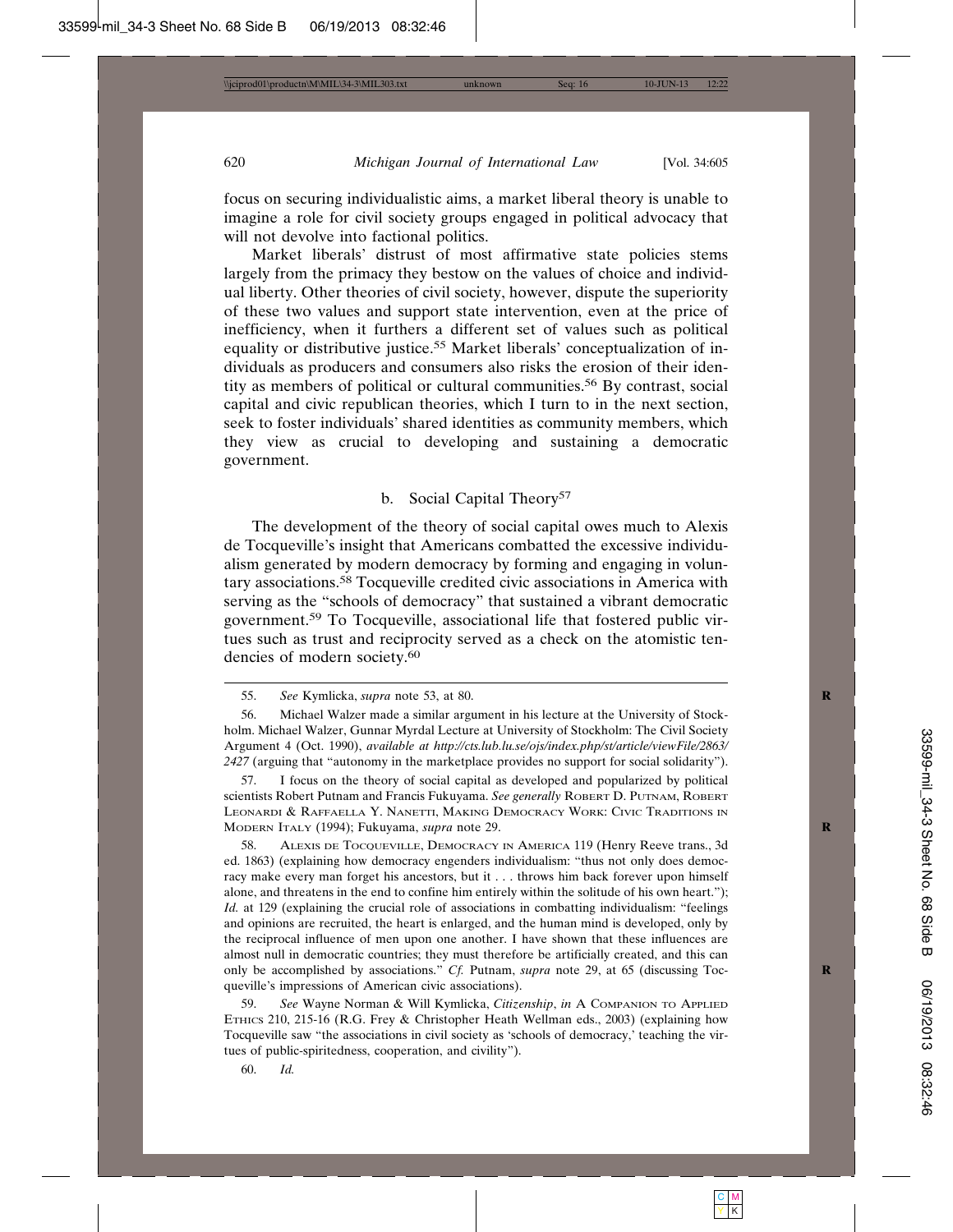\\jciprod01\productn\M\MIL\34-3\MIL303.txt unknown Seq: 17 10-JUN-13

#### Spring 2013] *Conceptions of Civil Society* 621

Modern social capital theorists echo Tocqueville's central thesis that "democracy itself depends on active engagement by citizens in community affairs."61 Social capital theory is an empirical effort, within a civic republican framework, to understand the mechanisms through which civic engagement and social connectedness strengthen democratic norms and institutions.62 One of the leading proponents of the importance of social capital for long-lasting and effective democratic governance, Robert Putnam, defines social capital as "features of social organization such as networks, norms, and social trust that facilitate coordination and cooperation for mutual benefit."63 Importantly, because the norms that constitute social capital are norms of trust and reciprocity that lead to cooperation in groups, they are "related to traditional virtues like honesty, the keeping of commitments, reliable performance of duties, [and] reciprocity."64

Putnam, Leonardi, and Nanetti argue that civic associations contribute to the effectiveness and stability of democratic government "both because of their 'internal' effects on individual members and because of their 'external' effects on the wider polity."65 In other words, those associations that inculcate in their members "skills of cooperation as well as a sense of shared responsibility for collective endeavors,"66 will produce spill-over effects in society at large, giving rise to a citizenry that has both the tools and the motivation necessary to engage in public life.67

Because relationships of trust, reciprocity and responsibility require repeated, face-to-face interactions among group members engaged in a common goal, social capital theorists emphasize *local community* organi-

63. Putnam, *supra* note 29, at 67. **R**

C M Y | K

- 64. Fukuyama, *supra* note 29, at 7–8. **R**
- 65. PUTNAM, LEONARDI & NANETTI, *supra* note 57, at 89. **R**

33599-mil\_34-3 Sheet No. 69 Side A 06/19/2013 08:32:46

06/19/2013 08:32:46

33599-mil\_34-3 Sheet No. 69 Side A

<sup>61.</sup> *See* Robert D. Putnam & Kristin A. Goss, *Introduction*, *in* DEMOCRACIES IN FLUX 1, 6 (Robert D. Putnam ed., 2003); *accord* PUTNAM, LEONARDI & NANETTI, *supra* note 57, at **R** 11 (acknowledging that Tocqueville's emphasis on civic associations as key depositories of civic virtue "play a central role in our analysis").

<sup>62.</sup> Social capital theorist Robert Putnam explicitly places his experimental research program within a civic republican framework. PUTNAM, LEONARDI & NANETTI, *supra* note 57, at 87 ("[Civic republicanism] contains the seeds for a theory of effective democratic gov- **R** ernance. . . . We want to explore empirically whether the success of a democratic government depends on the degree to which its surroundings approximate the ideal of a 'civic community'.").

<sup>66.</sup> *Id.*; *accord* Putnam, *supra* note 29, at 73 ("Members of associations are much more **R** likely than nonmembers to participate in politics, to spend time with neighbors, to express social trust . . . .").

<sup>67.</sup> Nancy Rosenblum has labeled this understanding of civil society the "mediating association" approach. Rosemblum uses the term "mediating" to convey the idea that the "moral dispositions" and "social capital" generated in social networks are transferred to and benefit political society as a whole *unintentionally and without government action*. NANCY L. ROSENBLUM, MEMBERSHIP AND MORALS: THE PERSONAL USES OF PLURALISM IN AMERICA 41 (1998).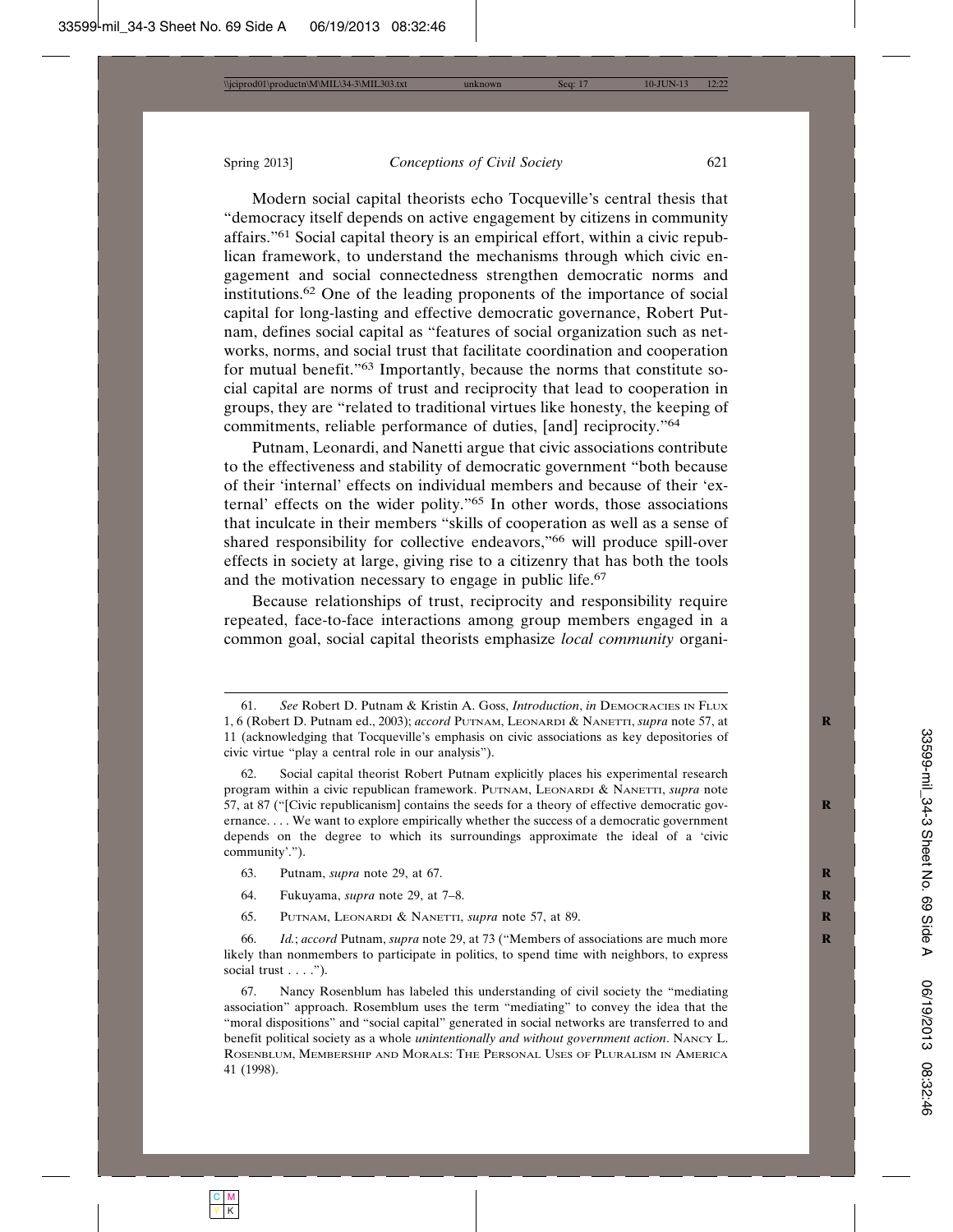\\jciprod01\productn\M\MIL\34-3\MIL303.txt unknown Seq: 18 10-JUN-13

# 622 *Michigan Journal of International Law* [Vol. 34:605

zations as the preeminent locus of social capital.68 The common goal that brings participants together need not be political. In fact, Putnam's research showed that the best predictor of good government in Italy was choral societies, soccer clubs, and co-operatives—all inward-looking, apolitical associations.69 Further, some types of explicitly political groups contribute only negligibly to social capital because they do not foster the type of social connectedness that is crucial to the development of civic virtues among its members.70 Thus, politically oriented membership organizations—whose roster may count thousands of dues-paying members linked only by their shared concerns (for the environment, for women's rights, etc.) but unaware of each other's existence—do not produce the type of connections that generate social capital. The same is true of large apolitical NGOs such as Oxfam, whose numerous donors are connected only by their belief in the NGO's mission.

Social capital theorists' emphasis on local community networks relies on "small moral worlds" to create, sustain, and improve the nation.71 Social capital theory is inward-looking precisely because it considers self-regulation and small-scale interpersonal relations as a prerequisite for effective democratic governance.72

Community associations that foster qualities of trust and cooperation among their members need not necessarily benefit the wider community, however, and may in fact be detrimental to it. For example, close-knit groups may be hostile to those they view as outsiders.73 To account and correct for this criticism, social capital theorists postulate that two types of social capital are required for effective democratic governance: bonding social capital (creating in-group bonds) and bridging social capital (creat-

69. *Id.* ("[W]hat best predicted good government in the Italian regions was choral societies, soccer clubs and co-operatives. . . . Communities don't have choral societies because they are wealthy; they are wealthy because they have choral societies—or more precisely, the traditions of engagement, trust and reciprocity that choral societies symbolize."); *see also* PUTNAM, LEONARDI & NANETTI, *supra* note 57, at 90 (emphasizing that promoting social **R** capital does not "require that the manifest purpose of the association be political. Taking part in a choral society or a bird watching club can teach self-discipline and an appreciation for the joys of successful collaboration").

70. Putnam, *supra* note 29, at 70 (arguing that new mass-membership organizations **R** such as the Sierra Club, while of great political importance, are not as important in generating social capital as local organizations where members interact face-to-face with each other because the ties among members in mass-membership organizations "are to common symbols, common leaders, and perhaps common ideals, but not to one another").

71. ROSENBLUM, *supra* note 67, at 41 (citing Alan Silver, *The Curious Importance of* **R Small Groups in American Sociology, in SOCIOLOGY IN AMERICA 70 (Herbert J. Gans ed.,** 1990)).

72. *Id.* at 41–42.

73. *See, e.g.*, Fukuyama, *supra* note 29, at 8 ("Many groups achieve internal cohesion **R** at the expense of outsiders, who can be treated with suspicion, hostility or outright hatred.").

<sup>68.</sup> *See* Robert D. Putnam, *What Makes Democracy Work?*, IPA REV., no. 1, 1994, at 31, 34 (arguing that "[i]nvestments in the portfolio of social capital must occur at the local level").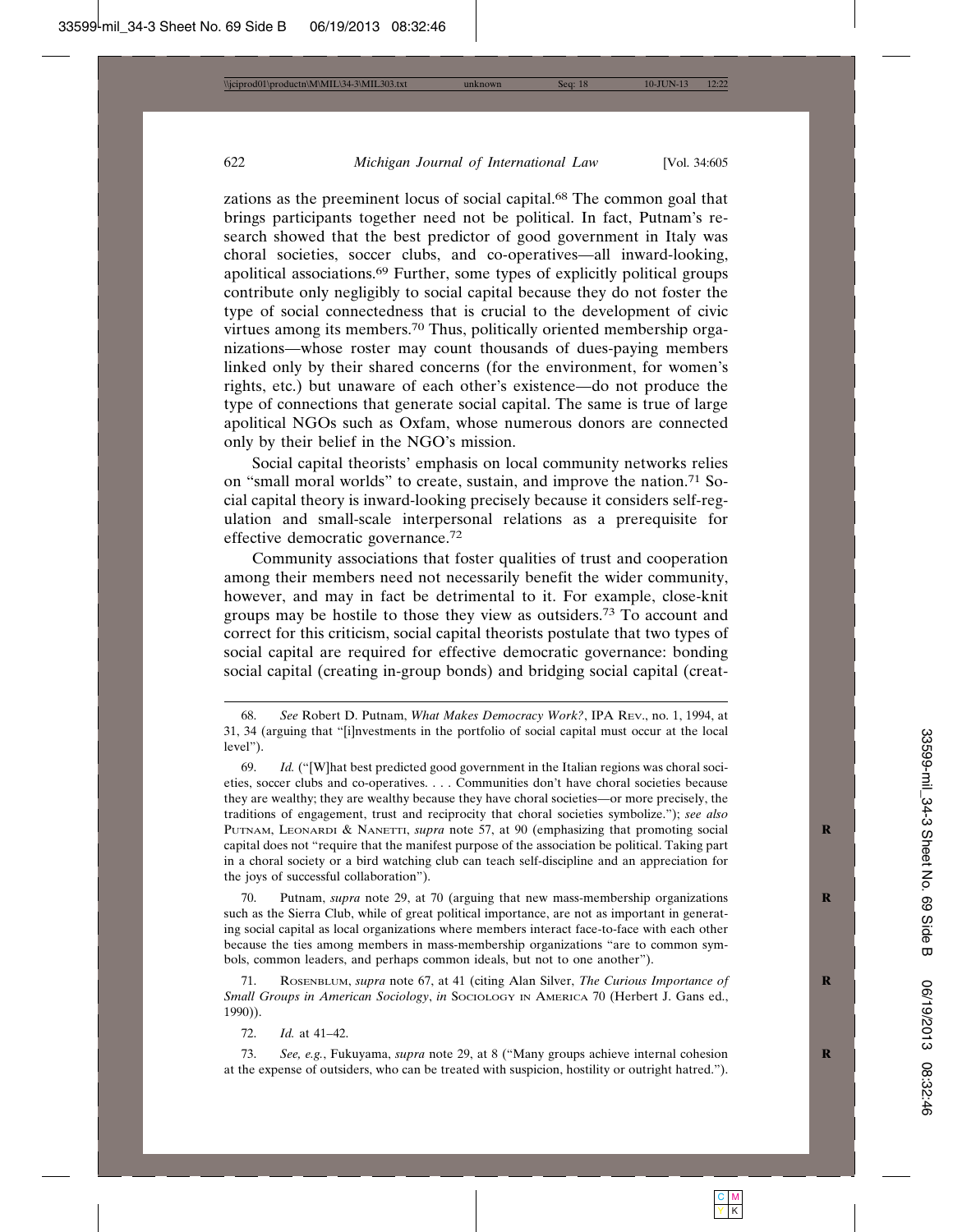\\jciprod01\productn\M\MIL\34-3\MIL303.txt unknown Seq: 19 10-JUN-13 12:22

Spring 2013] *Conceptions of Civil Society* 623

ing bonds across groups).74 Bridging social capital is strengthened by individual membership in a plurality of associations, which bridges potentially divisive differences.75 Membership in multiple groups with different goals and aspirations is predicted to moderate extreme views as a result of crosspressure from groups with different views.76

Social capital theorists share with market liberals their emphasis on inward-looking functions of civil society but focus on different sets of inward-looking qualities. To market liberals, the focus is on the individualistic values of self-reliance, liberty and choice. To social capital theorists, the focus is on the virtues of sociability, responsibility, and cooperation that provide individuals with both the tools to engage successfully in public life (for example, by teaching members how to participate in reasoned deliberation and how to reach consensus) and the willingness to do so. In contrast to market liberals, who view the market as a place where individuals can flourish, social capital theories tend to regard market interactions as eroding individuals' ability to develop their identities as citizens and participants in collective projects.77 Citizens as consumers will lack the ability to understand citizenship as social solidarity and thus the willingness to cooperate toward shared goals. This difference in focus can also be framed as a difference in unit of analysis: while market liberals prioritize the individual consumer or producer and his or her ambitions, social capital theorists prioritize the ties among members of a community or social network.

Both market liberal and social capital theories de-emphasize politically motivated associations that seek to directly influence state policy. Market liberals do so explicitly, motivated by their fear that groups organized for political motives will either capture state mechanisms of coercion and impose their vision of the good life on society at large, or use public dollars to fund the interests of their group members. Social capital theorists minimize the importance of politically-inspired associations indirectly. They do so by celebrating dense interpersonal relations, and emphasizing the importance of local social networks that instill the virtues of civility, reciprocity, and cooperation.

Social capital theory seeks to address empirically one aspect of civic republican theory—the importance of "civic virtue" for democratic governance. But it does not have a developed theory of the state that can guide decisions on how the state should interact with civil society. Civic

<sup>74.</sup> *See id.*

<sup>75.</sup> *See* Putnam & Goss, *supra* note 61, at 11. **R**

<sup>76.</sup> *See, e.g.*, PUTNAM, LEONARDI & NANETTI, *supra* note 57, at 90; Fukuyama, *supra* **R** note 29, at 9–10. **R**

<sup>77.</sup> *See, e.g.*, Putnam, *supra* note 68, at 106 ("Compared with earlier generations, we **R** are less engaged with one another outside the marketplace and thus less prepared to cooperate for shared goals. This decline in social capital helps explain the economic and political troubles of our own democracy.").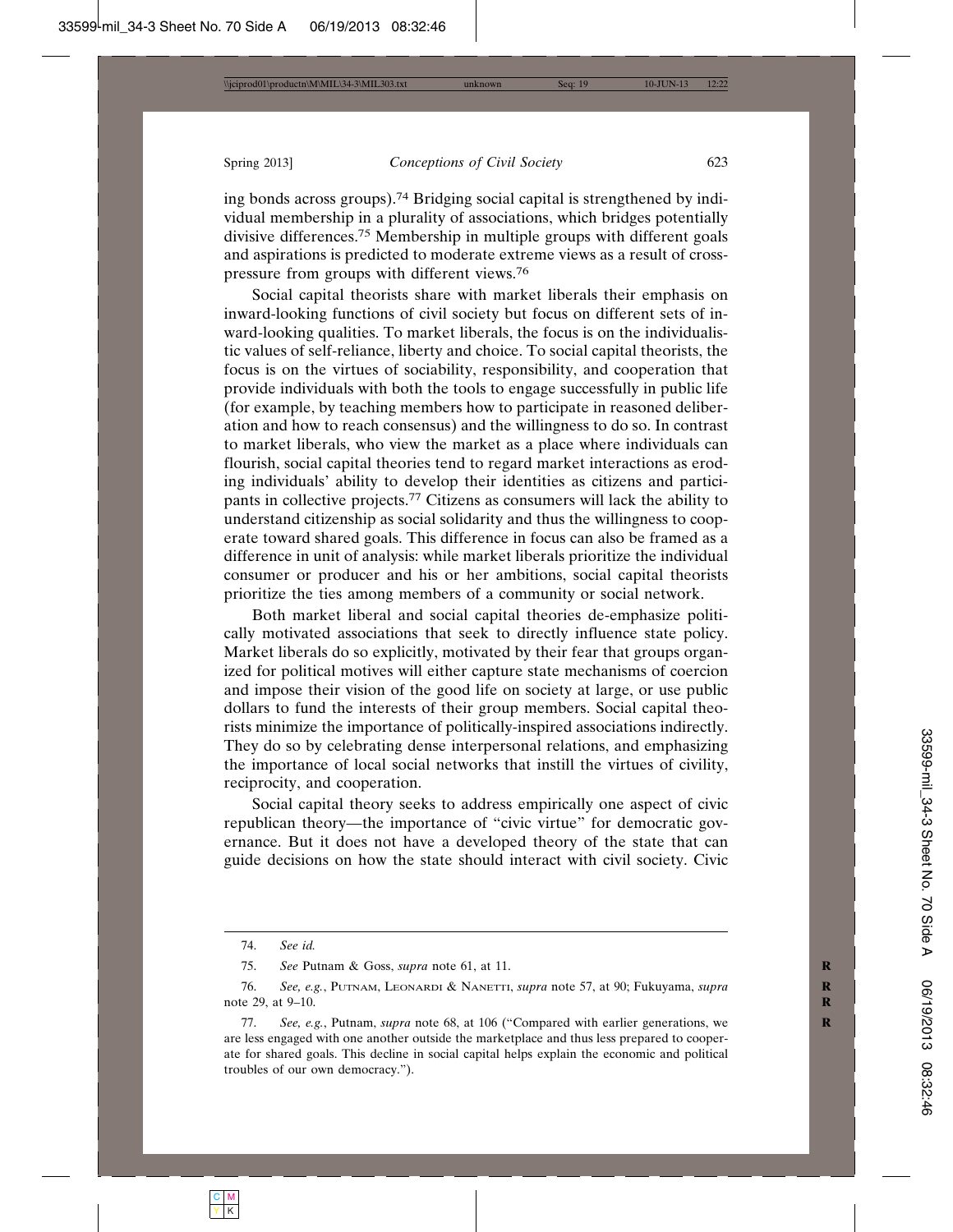\\jciprod01\productn\M\MIL\34-3\MIL303.txt unknown Seq: 20 10-JUN-13

624 *Michigan Journal of International Law* [Vol. 34:605

republican theory, however, analyzed in the next section, can fill this gap.<sup>78</sup>

#### c. Civic Republican Theory

Civic republicans see the state as a force for advancing the common good. In contrast to market liberals, who seek compromise rather than consensus over social goals and values,79 civic republicans are committed to agreement on precisely what the common good requires. While acknowledging that agreement may not be possible on all political issues, they maintain "the possibility of settling at least some normative disputes with substantively right answers."80

According to civic republican theory, consensus on what constitutes the common good requires public-regarding deliberation in political institutions.81 Deliberation is public-regarding when political actors justify their choices by appealing to a broader public good, not to their own private interests.82 Additionally, the process of rational deliberation can only take place if political equality eliminates "sharp disparities in political participation or influence among individuals or social groups,"83 and if groups and individuals share a commitment to consensus as a regulative ideal.<sup>84</sup> Thus, although private interests inform the deliberative process, decision making is not merely a compromise among warring factions. Rather, it is an exercise in rational decision making *about* the common good. When deliberation is inclusive of all views, articulated as rational arguments about public needs and wants, affirmative state action is legitimized as resulting from social consensus about what the common good requires in a particular situation.

Public-regarding deliberation requires individuals to come together as citizens. Citizens, as opposed to subjects of an authoritarian regime, participate in government with "independence of mind and judgment," and possess "civic virtue," or a general concern for the public good.85 As discussed above, to social capital theorists, civic virtue is generated and sus-

- 80. Cass Sunstein, *Beyond the Republican Revival*, 97 YALE L.J. 1539, 1541 (1988).
- 81. *See id.*
- 82. *See id.* at 1550.
- 83. *See id.* at 1541.
- 84. *See id.* at 1550.

85. *Id.* at 1551; *see also* WILLIAM GALSTON, LIBERAL PURPOSES: GOODS, VIRTUES, AND DIVERSITY IN THE LIBERAL STATE 221-24 (1991).

<sup>78.</sup> I address prescriptions derived from social capital and civic republican theory, as well as criticisms to these approaches, in the next section.

<sup>79.</sup> Market liberals are profoundly skeptical of "people's capacities to communicate *persuasively* to one another their diverse normative experiences: of needs and rights, values and interests, and, more broadly, interpretations of the world. . . . in ways that move each other's views on disputed normative issues toward felt (not merely strategic) agreement without deception, coercion, or other manipulation." Frank Michelman, *Law's Republic*, 97 YALE L.J. 1493, 1507 (1988) (describing modern pluralist political science understanding of the political process as "insuperably private-regarding or strategic") (emphasis in original).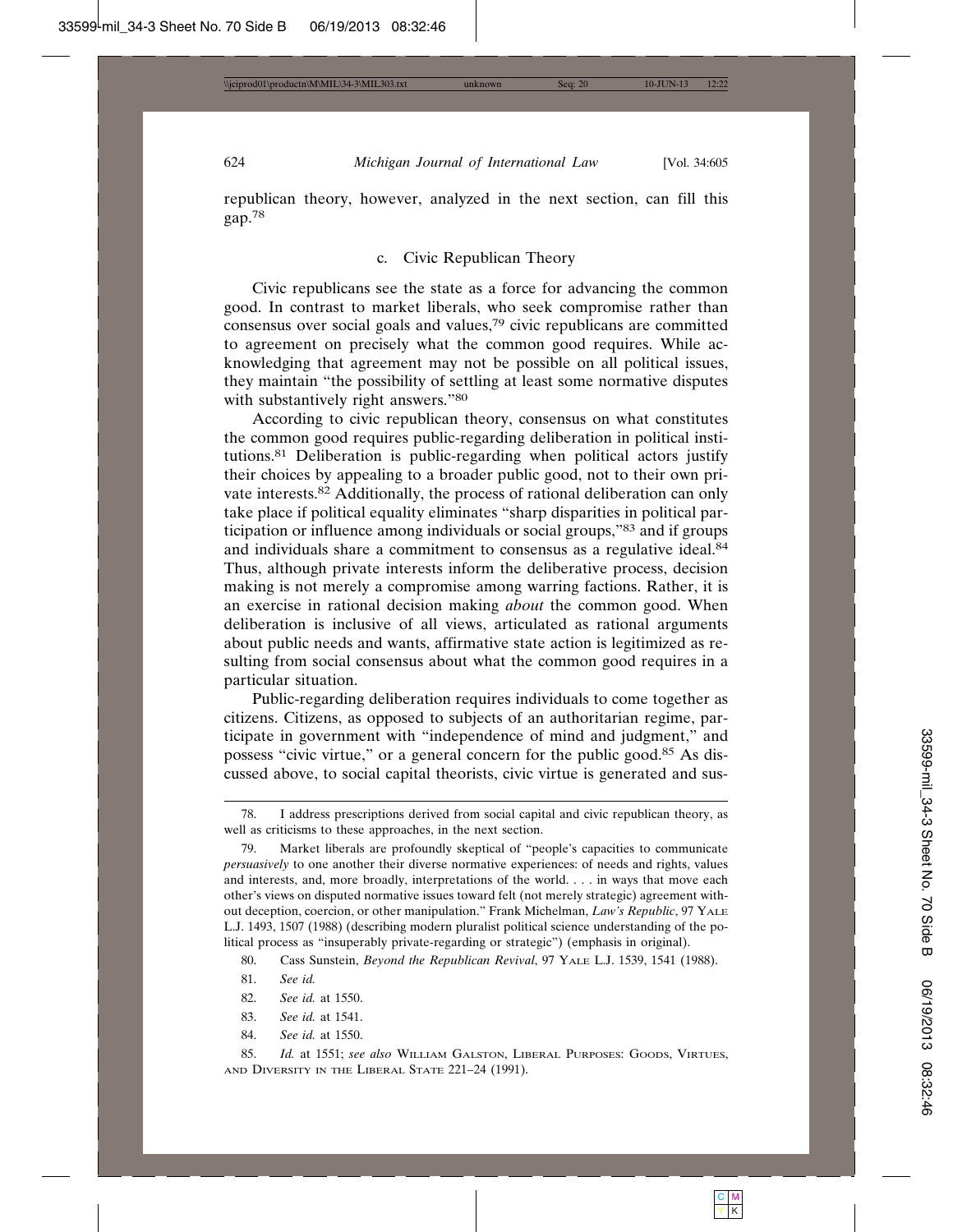\\jciprod01\productn\M\MIL\34-3\MIL303.txt unknown Seq: 21 10-JUN-13

C M Y | K

Spring 2013] *Conceptions of Civil Society* 625

tained in dense, local networks within civil society where individuals can learn the virtues of sociability, responsibility, respect for others, and cooperation. Similarly, contemporary civic republican theorists recognize the importance of private associations as "seedbeds of virtue" that prepare citizens for engagement in politics.86 For example, Michael Sandel has emphasized the importance of institutions such as townships, schools, religions, and "virtue-sustaining occupations" in "form[ing] the 'character of mind' and 'habits of the heart' a democratic republic requires."87 Frank Michelman's version of civic republicanism considers that citizenship is exercised both in the realm of politics and through civic associations that are not directly involved in party politics or in efforts to lobby the state, which can create community and provide citizens with the "direct experience of self-revisionary, dialogic engagement."88

Civic republican theory prescribes affirmative state action in the realm of civil society. Specifically, civic republicans tend to endorse measures that foster the creation, proliferation, and survival of those civil society organizations that foster in their members the qualities of character that civic republican theories deem necessary for the common good of selfgovernment.89 Thus, much like social capital theorists, civic republicans prize those inward-looking institutions of civil society that can serve as "private boot camps for citizenship"<sup>90</sup> by inculcating in their members the

87. MICHAEL J. SANDEL, DEMOCRACY'S DISCONTENT 320–21 (1996).

88. Michelman's version of civic republicanism appears to view civil society similarly to critical feminist and Third World theorists. That is, civil society is prized as a realm where contestatory versions of what constitutes the common good are dialogically developed. For example, Michelman emphasizes that "[u]nderstandings of the social world that are contested and shaped in the daily encounters and transactions of civil society at large . . . are . . . to be counted among the sources and channels of republican self-government and jurisgenerative politics." Michelman, *supra* note 79, at 1531; *cf.* Sunstein, *supra* note 80, at 1542 (argu- **R** ing that although "[c]itizenship often occurs in nominally private spheres . . . its primary importance is in governmental processes"). *But see* Kathleen Sullivan, *Rainbow Republicanism*, 97 YALE L.J. 1713, 1721 (1987) (questioning whether Michelman's view of civil society associations as speakers in a non state-centered republican dialogue is consonant with civic republican theory). Michelman, however, differs from critical feminist and Third World theorists, first, in that he places deliberation among members of the judiciary as the key means by which those marginal voices of civil society interact with the state to shape its policies. Second, Michelman's depiction of voluntary associations as participants in a common public life is somewhat at odds with feminist and critical scholars' understanding of civil society as spaces of regroupment, introspection, and opposition to dominant norms. *See infra* Part I.E.3. (discussing critical feminist and Third World theories of civil society).

89. *See* SANDEL, *supra* note 87, at 25; *see also,* Michael Walzer, *The Communitarian* **R** *Critique of Liberalism*, 18 POL. THEORY 6, 17 (1990) (noting that associations of civil society are unlikely to be self-sustaining in modern society, and emphasizing a role for the state in nurturing the formation and maintenance of community organizations).

90. Sullivan, *supra* note 88, at 1721 (noting that civic republicans tend to value private, **R** voluntary associations insofar as they function as "private boot camps for citizenship" where "greater participation, feelings of attachment, and common commitment" are taught).

<sup>86.</sup> *See generally* SEEDBEDS OF VIRTUE: SOURCES OF COMPETENCE, CHARACTER, AND CITIZENSHIP IN AMERICAN SOCIETY (Mary Ann Glendon & David Blankenhorn eds., 1995).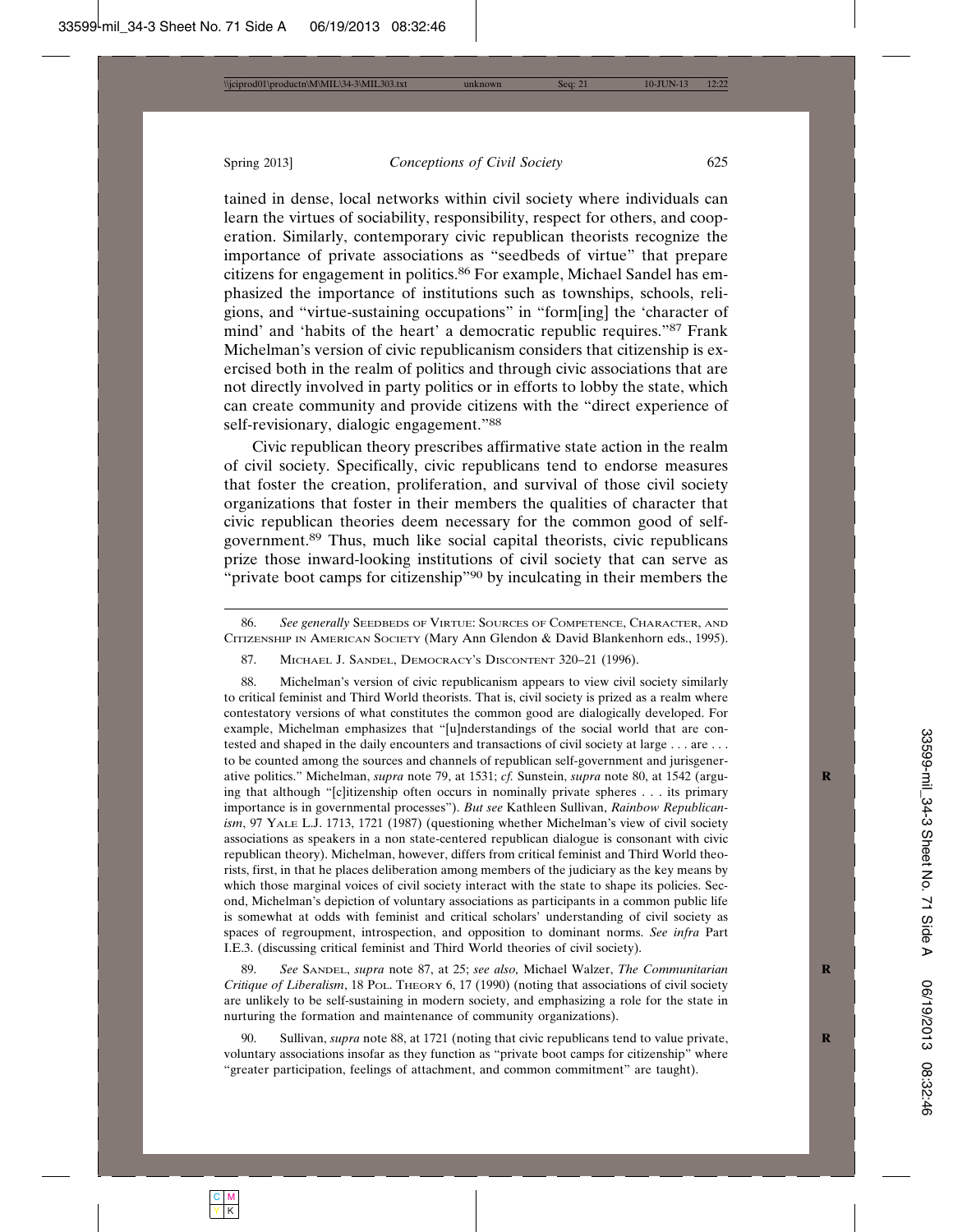\\jciprod01\productn\M\MIL\34-3\MIL303.txt unknown Seq: 22 10-JUN-13

# 626 *Michigan Journal of International Law* [Vol. 34:605

importance of participation, attachment, and commitment to the common good over self-serving interests.

Although public deliberation and participation in government by civic-minded citizens are central tenets of civic republican theory, civic republicans remain skeptical of civil society associations organized for lobbying and political advocacy for the same reasons as market liberals.<sup>91</sup> Because groups can have hierarchical and unequal internal structures, lack transparency regarding decision-making procedures, and impose conditions on policy makers that benefit that particular group at the expense of society at large, civic republicans seek to save public deliberation from the influence of special interest groups.92 Thus, civic republican theories generally propose institutional reforms that attempt to shield arenas of public deliberation from direct group influence.93 For example, some civic republican proposals have focused on sharply delineating, in order to strengthen, particular areas of state power to enhance the ability of political institutions to promote rational deliberation. Cass Sunstein maintains deliberative politics should take place in legislatures;<sup>94</sup> Frank Michelman, on the other hand, places the locus of deliberative politics in the judicial branch.<sup>95</sup>

91. *See* SANDEL, *supra* note 87, at 131 (observing that classical republicans such as **R** James Madison sought to disempower special interest groups "so that disinterested statesmen might govern unhindered by them"); Michael Fitts, *Look Before You Leap: Some Cautionary Notes on Civic Republicanism*, 97 YALE L.J. 1651, 1653 (1988) (remarking that "[i]n general, the most important structural goal [of civic republicans] appears to be political insulation"); Sunstein, *supra* note 80, at 1549-50 (noting that intermediate organizations can themselves be **R** a source of oppression in the private realm and emphasizing that "the antonym of deliberation is the imposition of outcomes by self-interested and politically powerful private groups," and to prevent the influence of interest groups in law-making, republicans "may well attempt to insulate political actors from private pressure and they may also favor judicial review designed to promote political deliberation and perhaps to invalidate laws when deliberation has not occurred.").

92. Fitts, *supra* note 91, at 1652. **R**

93. *See id.*; *see also* Cohen & Rogers, *supra* note 35, at 406 (describing the civic repub- **R** lican strategy of "insulation" as aiming to "strengthen institutions, alternative to secondary association, that have the capacity to consider and act on the common good and to encourage those holding power within such institutions to engage in just such consideration and action").

94. Sunstein, *supra* note 80, at 1539; *cf.* Cass Sunstein, *Constitutionalism After the New* **R** *Deal*, 101 HARV. L. REV. 421 (1987) (arguing that deliberative politics should take place in the regulatory process and attributing regulatory failures to the lack thereof).

95. According to Michelman, a civic republican understanding of citizens as self-rulers and law-abiders requires citizens to be able to challenge and re-shape the conception of the common good that underlies dominant understandings of law. Michelman, *supra* note 79, at **R** 1503, 1526-27. Michelman considers that alternative interpretations of what the common good requires often originate in minority voices, which come together as "emergently selfconscious social groups" in the realm of civil society. *Id.* at 1529. It is in civil society where marginalized groups engage in dialogue that can potentially transform mainstream understandings of law. A pluralist civic-republican tradition thus requires the "constant reach for inclusion of the other, of the hitherto excluded." *Id.* Michelman grants a preeminent role to judges as interpreters and evaluators of whether these "voices from the margin" make valid re-interpretative claims of what the common good requires. *Id.* at 1537.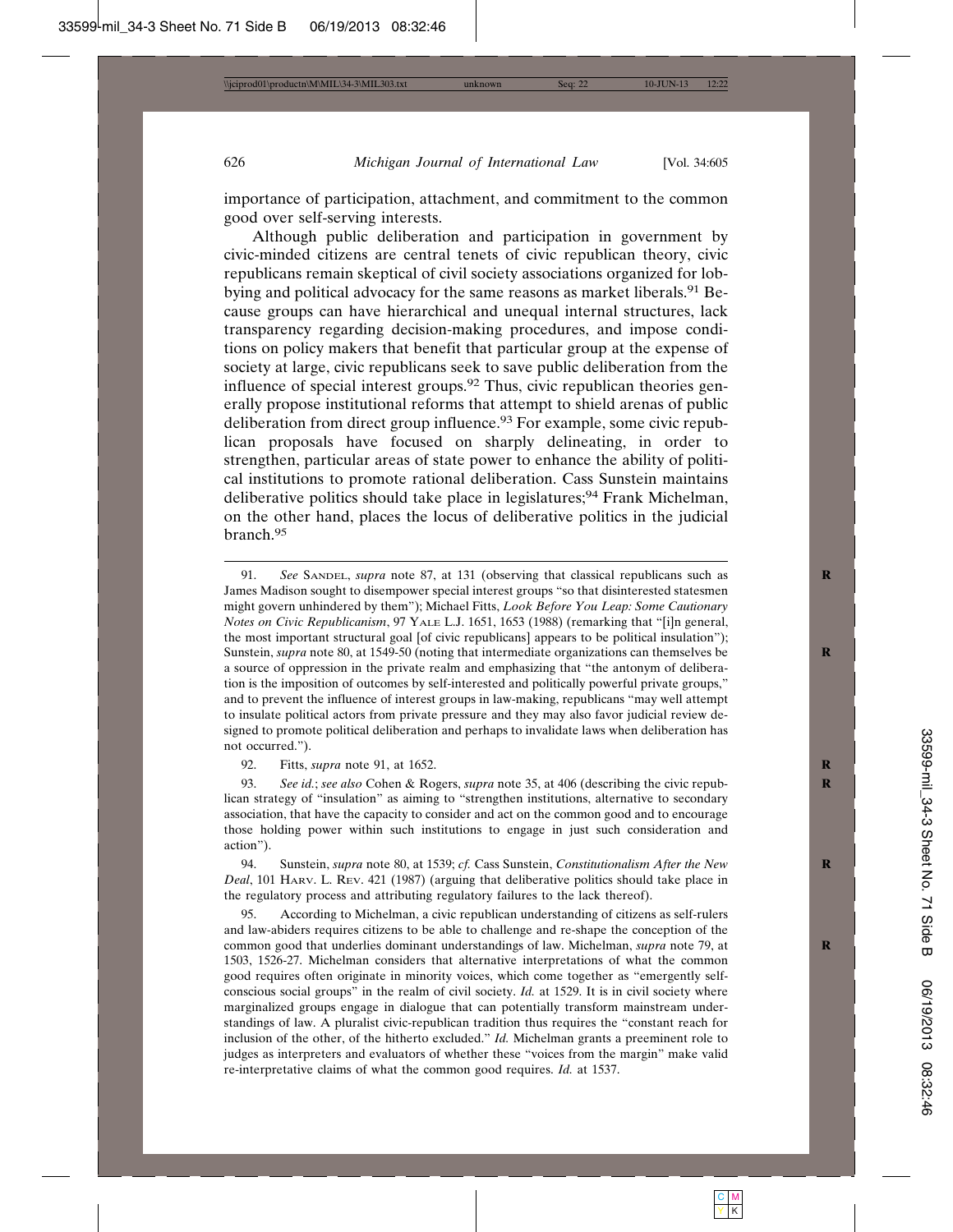\\jciprod01\productn\M\MIL\34-3\MIL303.txt unknown Seq: 23 10-JUN-13 12:22

#### Spring 2013] *Conceptions of Civil Society* 627

Civic republicans and market liberals differ markedly in the processes and institutions considered crucial for human flourishing. Market liberals defend the primacy of a minimally-regulated marketplace where individuals can pursue their self-interested aims. Civic republicans emphasize public deliberation isolated from group influence, and the preeminence of those civil society associations that foster republican dialogue and civic virtue.

A powerful criticism of civic republicanism is that consensus on what the common good requires presupposes and depends upon a sufficiently undifferentiated civil society in which such consensus is indeed possible. In other words, pluralism may preclude the pursuit of consensus.96 In a pluralist society, public deliberation about the common good may lead either to the exclusion of minority voices from public debate and the imposition of majority conceptions of the common good, or to compromise rather than consensus among a plurality of participants with largely irreconcilable views. Contemporary civic republican theorists have proposed interpretations of the republican tradition that defend plurality as an important feature of civic republicanism. Proposals range from focusing on republican deliberation at the local level—where consensus is likely more easily achieved than at the national level<sup>97</sup>—to ensuring group representation at the national level<sup>98</sup> and opening avenues for citizen contestation of legislative, administrative, and judicial decisions.99

Additionally, neither social capital theory nor civic republican theory sufficiently explains how civic virtue generated in the realm of civil society transfers to the realm of the state. Social capital itself is often empirically measured by assessing the level of trustfulness in a society, using survey

97. *See* Walzer, *supra* note 89, at 20 (characterizing republicanism as "an integrated **R** and unitary doctrine in which energy and commitment are focused primarily on the political realm," but postulating that the civic republican doctrine "can be extended to account for a 'republic of republics,' a decentralized and participatory revision of liberal democracy").

98. *See* Sunstein, *supra* note 80, at 1542. **R**

<sup>96.</sup> This critique has been wielded both by market liberals, who envision the political process as a series of compromises among a plurality of self-regarding interests, and by feminist, Third World and minority critical theorists, who see consensus decision-making as concealing the informal oppression of marginalized groups. For a description of the market liberal position, see generally JAMES M. BUCHANAN & GORDON TULLOCK, THE CALCULUS OF CONSENT 171-188 (1962). For a description of the critical perspective, see generally, Chantal Mouffe, *Democracy, Power and the "Political"*, *in* DEMOCRACY AND DIFFERENCE: CONTESTING THE BOUNDARIES OF THE POLITICAL 245, 250-52 (Seyla Benhabib ed., 1996); *see also* John S. Dryzek & Simon Niemeyer, *Reconciling Pluralism and Consensus as Political Ideals*, 50 AM. J. POL. SCI. 634 (2006) (describing the tension between the political values of consensus and pluralism); *infra* Part I.E.3.

<sup>99.</sup> *See, e.g.*, PHILIP PETTIT, A THEORY OF FREEDOM 167-172 (2001) (emphasizing that the perils of elite manipulation, faction or corruption can be remedied by "editorial" control through contestatory democracy: establishing minorities' powers of challenge to force public review of contestable decisions in impartial settings, setting up advisory community bodies, carrying out participatory hearings and inquiries prior to passing legislation, and publishing proposed legislation prior to approval).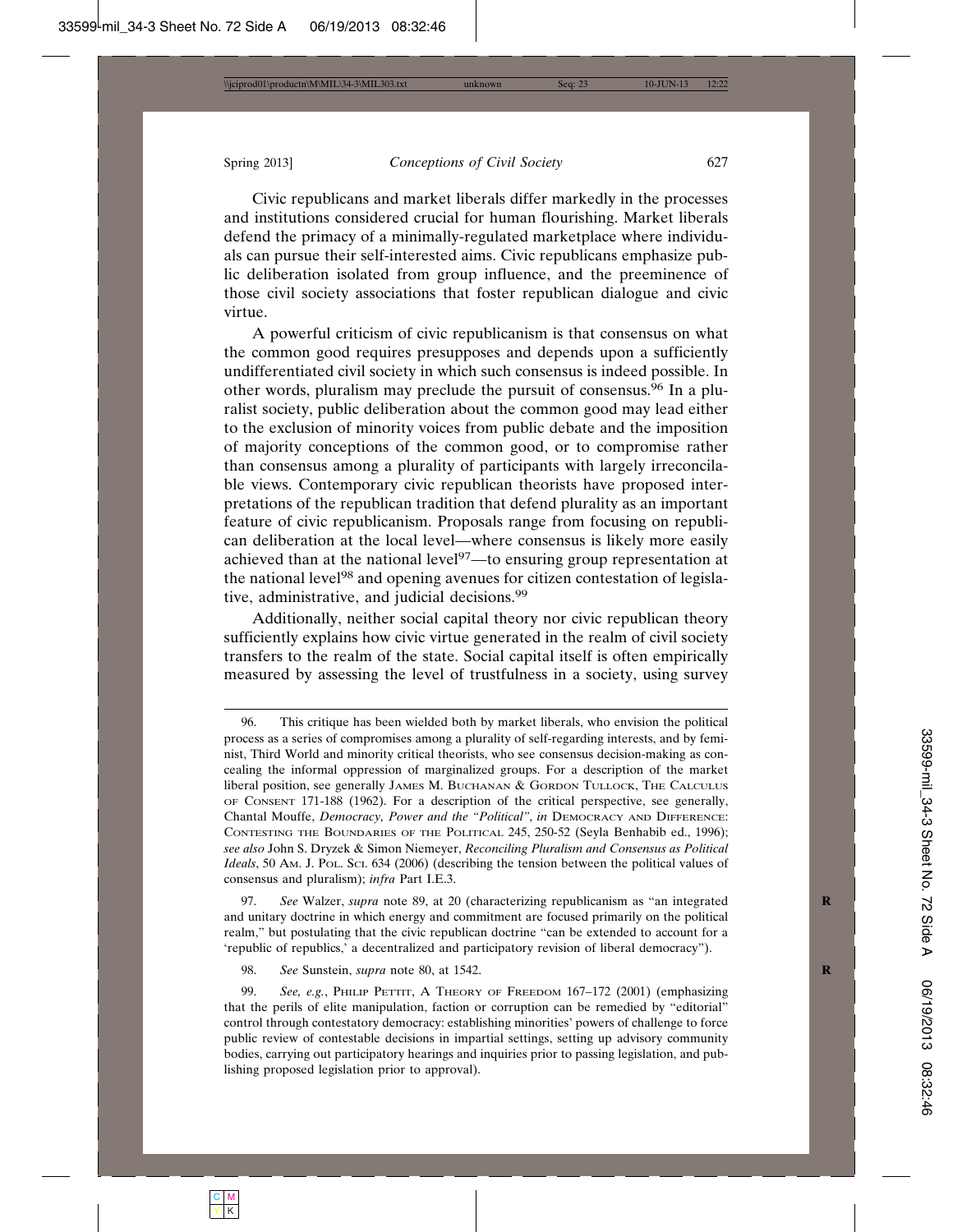\\jciprod01\productn\M\MIL\34-3\MIL303.txt unknown Seq: 24 10-JUN-13 12:22

#### 628 *Michigan Journal of International Law* [Vol. 34:605

data from the World Values Studies and association membership.100 Theories that seek to attribute high levels of citizen participation in government to the high levels of trust arising from face-to-face interactions in civil society organizations can thus be circular and incapable of establishing a chain of causation. In other words, "a group's success is attributed to its social capital, but social capital is measured by group success."101 Without understanding this process, it is unclear that a program designed to increase associational density in civil society will lead to greater cooperation with and participation in government.102

A third important critique of civic republican theory is that it conceives of civil society in merely instrumental terms. In other words, because civic republicans prioritize deliberation in the public, universal sphere of government, they tend to view private associations as valuable only insofar as they can aid deliberation in government. Social capital theorists hold a similarly instrumental view of private associations: their worth derives from their ability to generate social capital. Social capital, in turn, is valuable because it ultimately ensures the ability of citizens to work cooperatively in the public sphere of government. Neither approach emphasizes a role for civil society in developing individual identities, or acting as a watchdog or critic. It is precisely on this oppositional role of civil society that outward-looking theories, examined in the next section, focus.

#### 2. Outward-Looking Theories: Habermasian Critical Theory

Unlike market liberals and many civic republicans, who tend to focus exclusively on the relationship between civil society and the state, Habermasian critical theory focuses more explicitly on the relationship between civil society and both the state and the market economy.103 This distinction is tightly linked to Jürgen Habermas' division between

102. *See, e.g.*, ROSENBLUM, *supra* note 67, at 43. Rosenblum argues that "[T]here is the **R** tendency to adopt a simplistic 'transmission belt' model of civil society, which says that the beneficial formative effects of association spill over from one sphere to another." *Id.* at 48. Therefore, "[w]ithout a plausible dynamic, the idea of mediating institutions rests on little more than an optimistic 'liberal expectancy.'" *Id.* at 43.

103. See Jürgen Habermas, *Three Normative Models of Democracy*, *in DEMOCRACY* AND DIFFERENCE: CONTESTING THE BOUNDARIES OF THE POLITICAL 21, 28 (Seyla Benhabib ed., 1996) ("[C]ivil society provides the social basis of autonomous public spheres that remain as distinct from the economic system as from the administration."); *see also* Simone Chambers, *A Critical Theory of Civil Society*, *in* ALTERNATIVE CONCEPTIONS OF CIVIL SOCIETY 90, 92-96 (Simone Chambers & Will Kymlicka eds., 2002).

<sup>100.</sup> *See* Peter Knorringa & Irene van Staveren, *Beyond Social Capital: A Critical Approach*, 65 REV. SOC. ECON. 1 (2007).

<sup>101.</sup> *Id.* at 5 (citing Steven N. Durlauf, *On the Empirics of Social Capital*, Econ. J., Nov. 2002, at F459, F459-79); *see also* Alejandro Portes, *Social Capital: Its Origins and Applications in Modern Sociology*, 24 ANN. REV. SOC. 1, 19 (1998) ("As a property of communities and nations rather than individuals, social capital is simultaneously a cause and an effect. It leads to positive outcomes, . . . and its existence is inferred from the same outcomes. Cities that are well governed and moving ahead economically do so because they have high social capital; poorer cities lack in this civic virtue.").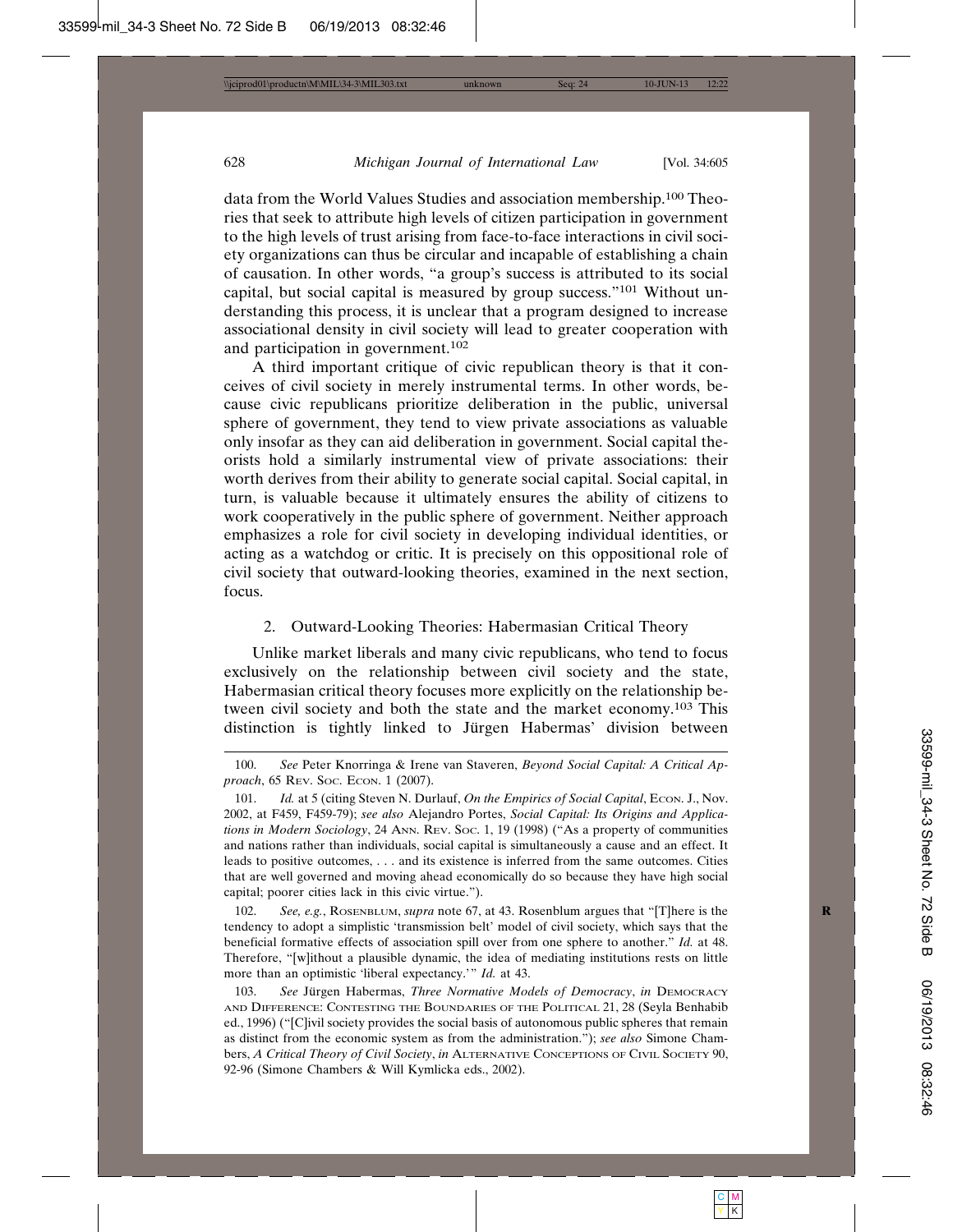\\jciprod01\productn\M\MIL\34-3\MIL303.txt unknown Seq: 25 10-JUN-13 12:22

#### Spring 2013] *Conceptions of Civil Society* 629

"lifeworld" and "system."104 To Habermas, the lifeworld is the informal realm of society containing all those activities and institutions that are organized around communicative acts.105 In the realm of the lifeworld, individuals interact with each other to create moral and practical knowledge, that is, to create, interpret, criticize, and transmit meaning.106 Civil society is located in the lifeworld: it is composed of all associations and institutions in which individuals interact with each other through communicative acts designed to create such moral and practical knowledge.107

Moral and practical knowledge, instantiated in the lifeworld, stands in opposition to instrumental and strategic knowledge, instantiated in the realm of "system."108 The latter constrains individual action based on instrumental and strategic imperatives and does not engage in communicative action to develop and clarify valid norms.109 Both the state and the market are systemic insofar as they coordinate individual activity through the medium of authorized power or by the imperative of profit-making.110 State power is hierarchical and coercive, while communication in civil society is egalitarian and persuasive. The rationality of the market emphasizes profit-making and efficiency, while the rationality of civil society emphasizes the production and transmission of meaning.<sup>111</sup>

Thus, differentiating civil society from both the state *and* the market helps to clarify different modes of organization characteristic of each realm: civil society is organized around communicative interactions, the state around bureaucratic routine and authorized power, and the market around profit imperatives. Most importantly, however, by placing civil society in opposition to the market economy, Habermasian critical theory emphasizes that it is not only the state that can pose a threat to the autonomy of civil society. Rather, the ability of civil society to critique dominant norms is eroded when institutions of civil society cease to be organized around communication and debate and begin to be organized around profit making. To Habermasian critical scholars, autonomous deliberation

C M Y | K

109. HABERMAS, *supra* note 104, at 154. **R**

110. *Id.* ("[I]n modern societies, economic and bureaucratic spheres emerge in which social relations are regulated only via money and power.").

111. These definitions of civil society, state, and market are highly stylized, and critical theorists recognize that all three coordinating logics (communication, power, and profit-making) co-exist in the realms of the state, market, and civil society. Nevertheless, they serve to identify dominant modes of coordination in each one of the three realms.

<sup>104.</sup> See JURGEN HABERMAS, 2 THE THEORY OF COMMUNICATIVE ACTION: LIFEWORLD AND SYSTEM: A CRITIQUE OF FUNCTIONALIST REASON 153-97 (Thomas McCarthy trans., 1987).

<sup>105.</sup> *See, e.g.*, Chambers, *supra* note 103, at 92 ("The lifeworld is made up of meanings. We are connected to it via our interpretations and understandings. It is transmitted, altered, and reproduced via communication.").

<sup>106.</sup> *Id.*

<sup>107.</sup> JEAN L. COHEN & ANDREW ARATO, CIVIL SOCIETY AND POLITICAL THEORY 429 (1992) ("It is . . . on the institutional level of the lifeworld, that one can root a . . . concept of civil society.").

<sup>108.</sup> Chambers, *supra* note 103, at 90. **R**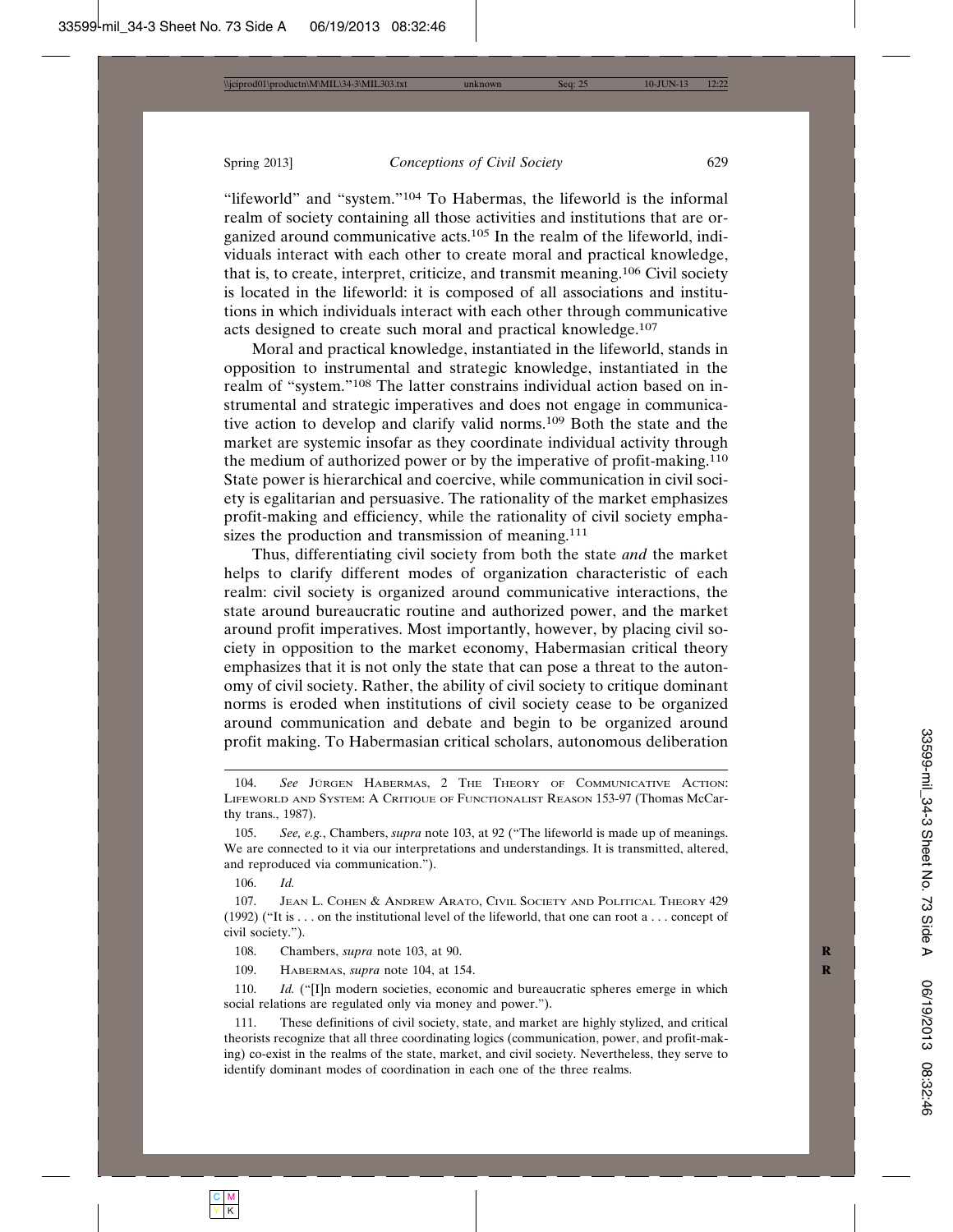\\jciprod01\productn\M\MIL\34-3\MIL303.txt unknown Seq: 26 10-JUN-13 12:22

630 *Michigan Journal of International Law* [Vol. 34:605

is at the heart of civil society: both the market and the state can undermine civil society by threatening "the ways in which we interact" in civil society.<sup>112</sup>

Although Habermasian critical theorists include in their definition of civil society the type of apolitical private associations prized by market liberal, social capital, and civic republican theorists, they prioritize those associations that can criticize state political institutions, offer alternative interpretations of dominant norms, and generally "perceive, interpret, and present society-wide problems."113 In practice, this means that critical theorists are largely interested in outward-looking associations of civil society that are expressly political, that is, that seek to take active part in deliberations about the common good and to both criticize and influence lawmaking and enforcement by state entities.<sup>114</sup> Deliberation about common affairs takes place in the "public sphere"—a space within civil society accessible to anyone. The public sphere is both a broad normative ideal for all societies and an empirical reality in democratic states—that tends to fall short of the normative ideal. It requires that: (1) it be open to all who wish to participate; (2) it be autonomous from both the state and the market; (3) participants bracket their inequalities and deliberate as equals relying on the public use of reason; and (4) participants debate the common good, leaving aside their private interests and issues.115

This emphasis on outward-looking associations of civil society stems from the essential role ascribed by critical theorists to institutions of civil society in maintaining a legitimate democratic state. An autonomous civil society that is open to all, and in which rational deliberation among equals about the common good takes place, can critically evaluate and analyze state policy to expose arbitrary state action, unjustified or insufficiently justified policies, or underlying assumptions or ideologies behind dominant norms. Thus, a politically-oriented civil society preserves democracy by ensuring that the state gives reasons for its policies that can survive critical scrutiny in the public sphere.

<sup>112.</sup> Chambers, *supra* note 103, at 94. **R**

<sup>113.</sup> JÜRGEN HABERMAS, BETWEEN FACTS AND NORMS 358 (Willam Rehg trans., 1996).

<sup>114.</sup> Habermas considers the "network of associations that institutionalizes problemsolving discourses on questions of general interest inside the framework of organized public spheres," to be at the "core of civil society." *Id.* at 367. Thus, it is those politically-oriented associations that organize to debate issues of common concern that take center stage in Habermasian critical theory.

<sup>115.</sup> See JURGEN HABERMAS, THE STRUCTURAL TRANSFORMATION OF THE PUBLIC SPHERE 27, 30, 36-37 (Thomas Burger trans., 1989) [hereinafter HABERMAS, THE PUBLIC SPHERE] (explaining the development of the public sphere in the political realm); *see also* Jürgen Habermas, "Reasonable" versus "True" or the Morality of World-views, in THE IN-CLUSION OF THE OTHER 75, 86 (Ciaran Cronin & Pablo de Greiff eds., 1998) [hereinafter Habermas, *Morality of World-Views*] ("Anything valid should also be capable of a public justification. Valid statements deserve the acceptance of everyone *for the same reasons*.") (emphasis added).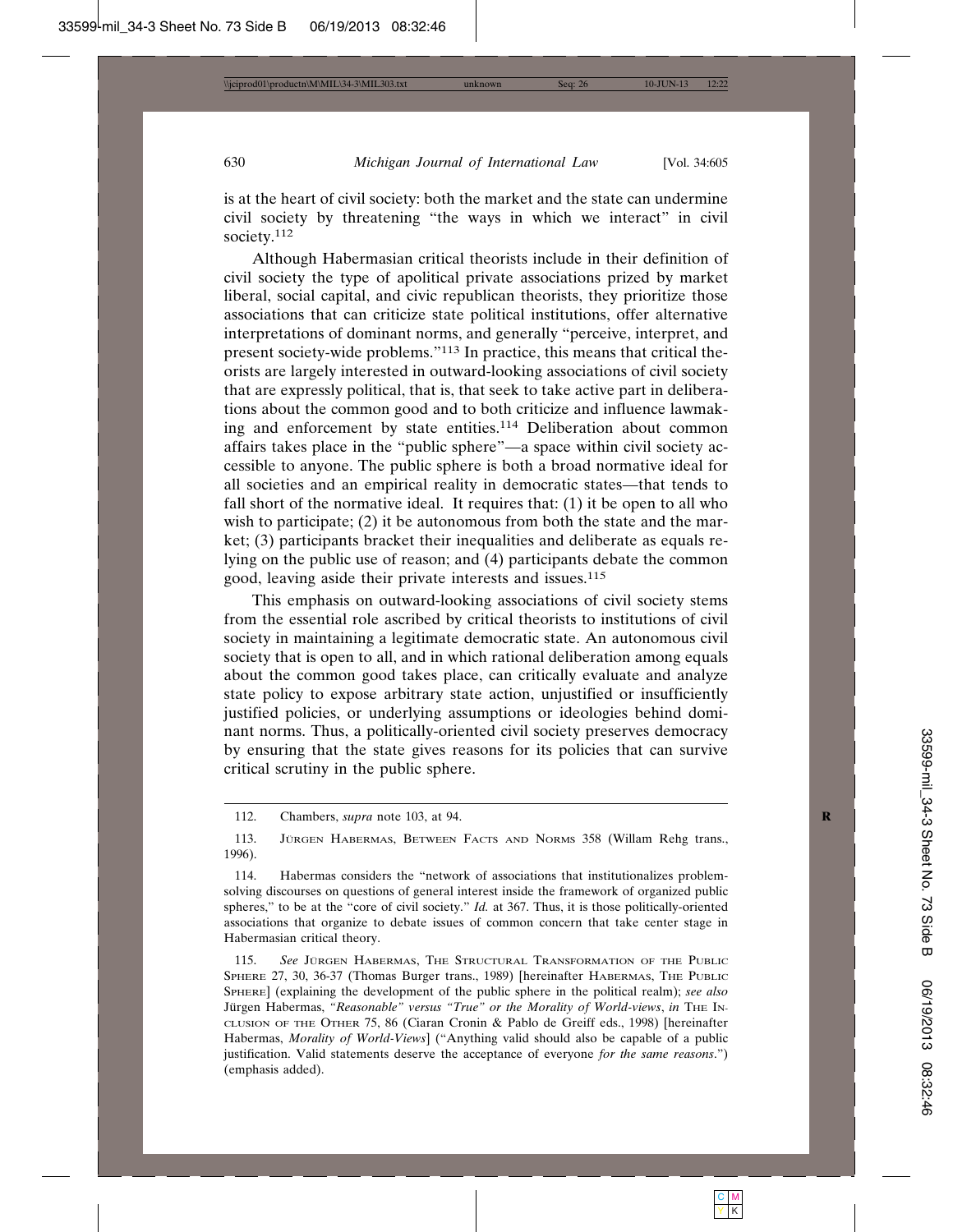\\jciprod01\productn\M\MIL\34-3\MIL303.txt unknown Seq: 27 10-JUN-13 12:22

#### Spring 2013] *Conceptions of Civil Society* 631

Critical theory's emphasis on a discursive model of civil society, where individuals come together to debate common affairs, has much in common with civic republican theories of public-regarding deliberation in political institutions. In particular, both theories emphasize the importance of rational deliberation about the common good and the need for all individuals to participate as equals.<sup>116</sup> Critical theorists differ from civic republicans, however, in that they consider deliberative politics to extend beyond the formally-organized political system to the public sphere of civil society.117 Indeed, Habermasian critical scholars propose a "two-track" version of deliberative politics that accords a prominent role to informally organized associations of civil society. Because the key role of civil society is to identify and interpret social problems and bring them to the forefront, "a good part of the normative expectations connected with deliberative politics" falls onto civil society associations.118 In fact, Habermas emphasizes that the task of shaping public opinion must not be left to the political system.119

Nevertheless, much like civic republicans, critical scholars recognize that civil society associations can be "anarchic" and self-interested.120 Hence, to Habermas, political decision making falls to the state and the established party system, which "filter" reasons for preferring one normative interpretation over another through institutionalized deliberation processes (such as parliamentary deliberation). Deliberative politics thus depends on "the interplay of institutionalized deliberative processes with informally developed public opinions."121

Because Habermasian critical theory ties the flourishing of civil society to a liberal rights framework,122 Third World scholars have criticized it as excluding those Third World voices that do not fit neatly within such a framework, thus omitting a wide swath of actors (for example, Islamic or Native American social movements) from critical deliberation about the

118. HABERMAS, *supra* note 113, at 358. **R**

119. *Id.*

C M Y | K

121. *Id.* at 298.

<sup>116.</sup> *See* Habermas, *supra* note 103, at 27. **R**

<sup>117.</sup> Kenneth Baynes, *A Critical Theory Perspective on Civil Society and the State*, *in* CIVIL SOCIETY AND GOVERNMENT, *supra* note 5, at 123, 128 (discussing Habermas' theories of civil society and emphasizing that public associations of civil society have the unique ability to "interpret[ ] social needs and problems, and shap[e] public opinion in response to them"); *see also* HABERMAS, *supra* note 113, at 275 ("A deliberative practice of self-legisla- **R** tion can develop only in the interplay between, on the one hand, the parliamentary willformation institutionalized in legal procedures and programmed to reach decisions and, on the other, political opinion-formation along informal channels of political communication.").

<sup>120.</sup> *See id.* at 307–08 ("On account of its anarchic structure, the general public sphere is, on the one hand, more vulnerable to the repressive and exclusionary effects of unequally distributed social power, structural violence, and systematically distorted communication than are the institutionalized public spheres of parliamentary bodies.").

<sup>122.</sup> *Id.* at 366–67, 371 ("[A] robust civil society can develop only in the context of a liberal political culture . . . it can blossom only in an already rationalized lifeworld.").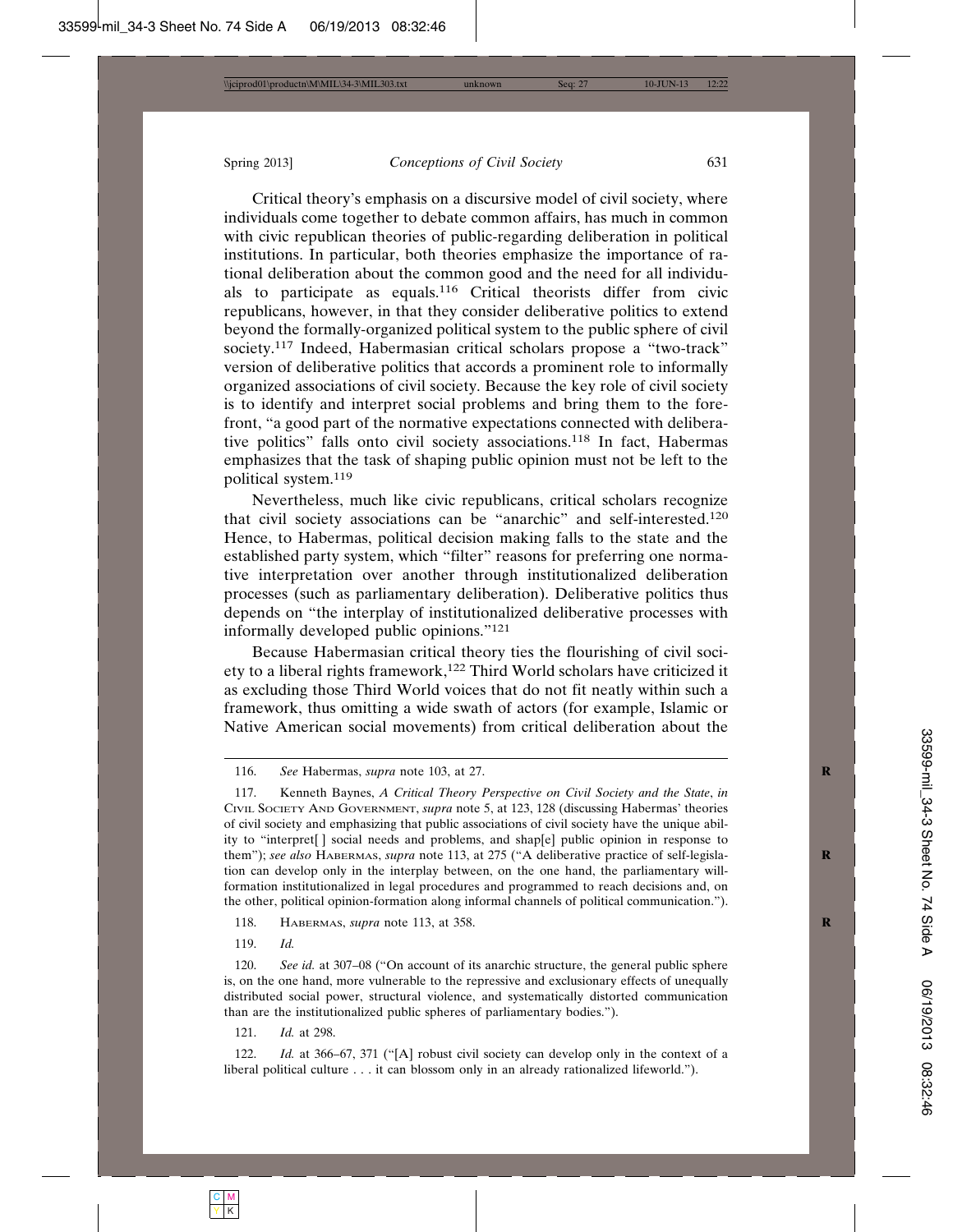\\jciprod01\productn\M\MIL\34-3\MIL303.txt unknown Seq: 28 10-JUN-13 12:22

### 632 *Michigan Journal of International Law* [Vol. 34:605

common good.123 Third World scholars have also criticized this emphasis on a liberal rights framework as privileging established NGOs by requiring that advocacy groups acquire legal identity—and consequently legal recognition as legitimate nonstate actors by the state—before they can be considered part of civil society.124 This conflation significantly narrows the type of associations that are allowed to participate in international lawmaking and implementation.

Feminist, Third World, and minority scholars have also criticized the Habermasian ideal of the public sphere as leading to the *de facto* exclusion of marginal or minority views. In Habermasian critical theory, the ideal version of the public sphere imagines a single realm where individuals from all walks of life put aside their differences in status to deliberate as equals on issues of general interest.125 Scholars such as Nancy Fraser, Iris Marion Young, and Jane Mansbridge have pointed out, however, that social inequalities continue to distort deliberation, even when all participants are formally equal.126 Power and economic inequalities reproduce themselves in deliberative interactions irrespective of the formal equality of all participants.127 This is because inequalities informally affect deliberation so that those privileged economic or social groups tend to dominate the discussion, which is often conducted using language and terms with which dominant groups are more comfortable, and which often focuses on topics of greater interest to those dominant groups.128

Feminist and Third World critical approaches to civil society seek to "render visible the ways in which societal inequality infects formally inclusive existing public spheres and taints discursive interaction within them."129 The next Section explores these approaches.

## 3. Inward-Outward Theories: Feminist, Minority, and Third World Critical Theories

Like Habermasian critical scholars, feminist, Third World, and minority critical theorists emphasize the importance of deliberation in the public sphere for democratic government. In particular, they agree with the Habermasian and civic republican criticism of interest-based politics (as

128. *Id.* at 64.

<sup>123.</sup> *See, e.g.*, BALAKRISHNAN RAJAGOPAL, INTERNATIONAL LAW FROM BELOW 259–61 (2003).

<sup>124.</sup> *Id.* at 261.

<sup>125.</sup> *Cf.* Fraser, *supra* note 32, at 62 (criticizing the Habermasian assumption that "a **R** single, comprehensive public sphere is always preferable to a nexus of multiple publics").

<sup>126.</sup> *See, e.g.*, Fraser, *supra* note 32, at 62; Jane Mansbridge, *Democracy, Deliberation,* **R** *and the Experience of Women*, *in* HIGHER EDUCATION AND THE PRACTICE OF DEMOCRATIC POLITICS 122, 123 (Bernard Murchland ed., 1991); Iris Marion Young, *Communication and the Other: Beyond Deliberative Democracy*, *in* DEMOCRACY AND DIFFERENCE: CONTESTING THE BOUNDARIES OF THE POLITICAL 120, 122-23 (Seyla Benhabib ed., 1996); *see infra* Part I.E.3.

<sup>127.</sup> *See, e.g.*, Fraser, *supra* note 32, at 63-64. **R**

<sup>129.</sup> *Id.* at 65.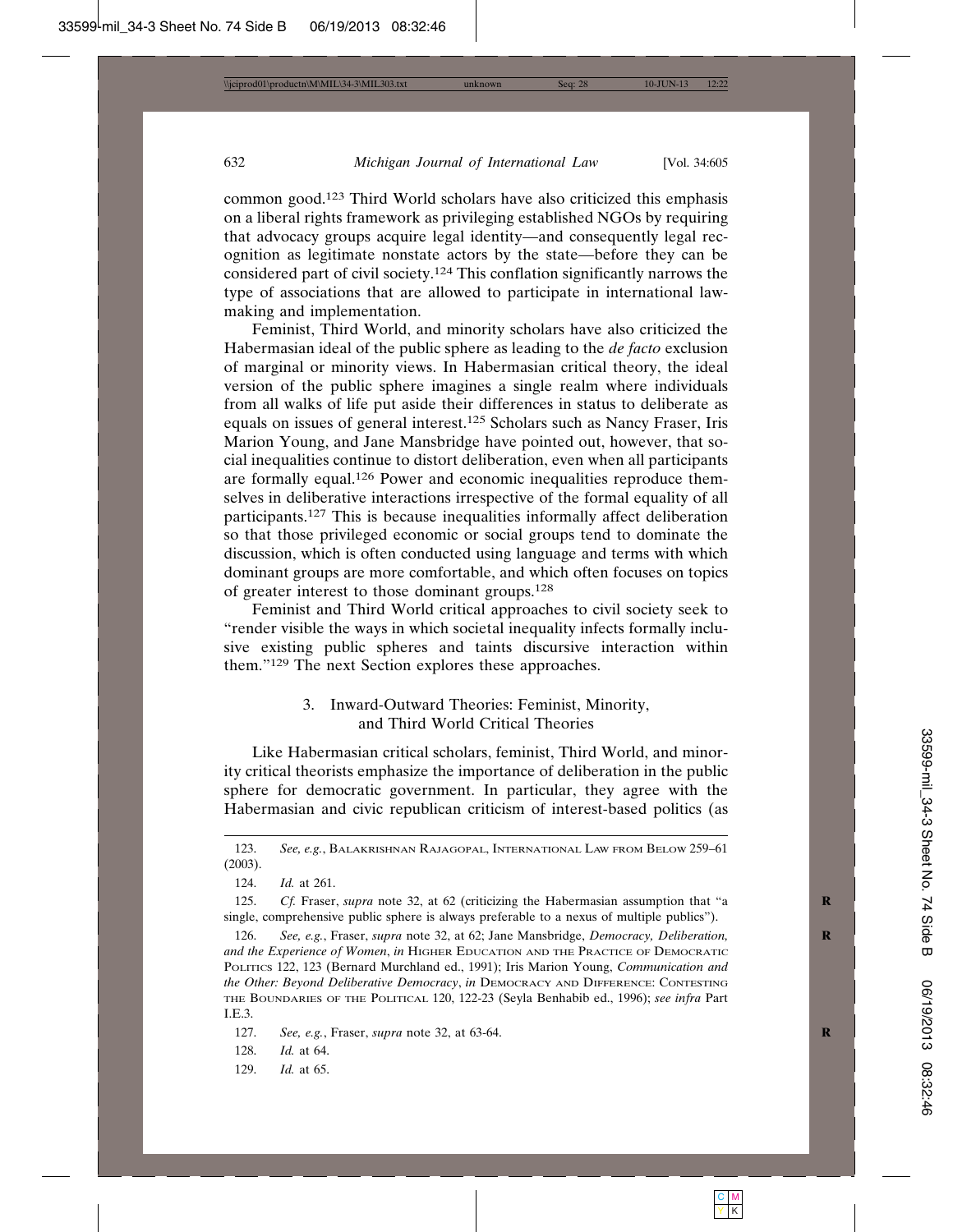\\jciprod01\productn\M\MIL\34-3\MIL303.txt unknown Seq: 29 10-JUN-13 12:22

#### Spring 2013] *Conceptions of Civil Society* 633

exemplified by market liberal theories), which conceive of democratic decisions as compromises among self-interested actors.130 They also endorse the tripartite model of civil society that distinguishes civil society from both the state and the economy for the reasons described above: namely, that the tripartite model makes clear that the ability of civil society to act as a watchdog and critic depends upon its independence from both state coercion and market imperatives.131

These theorists, however, have three major points of disagreement with Habermasian critical theory: (1) the ideal of a single public sphere, (2) the prioritization of legally constituted and formally recognized organizations, and (3) the focus on debates about the common good. First, feminist, minority, and Third World theorists criticize the Habermasian ideal of a single public sphere where all participants bracket their inequalities and debate as if equals relying only on reasoned arguments.132 To these theorists, this required bracketing of differences is neither practically achievable, nor normatively desirable. It is not practically achievable because "informal impediments to participatory parity . . . can persist even after everyone is formally and legally licensed to participate."133 Minority groups may have internalized barriers to participation—for example, a diminished sense of one's right to speak, to interrupt, or to assert one's opinion.134 Additionally, these groups may lack the necessary training to express their points of view through the speech style that is most valued in arenas of public debate, that is, through formal and general arguments, rather than through personal narratives; and through assertive and confrontational statements rather than tentative or conciliatory ones.135

131. *See* Fraser, *supra* note 32, at 57. **R**

132. *See, e.g.*, Young, *supra* note 126, at 123 ("Despite the claim of deliberative forms of **R** orderly meetings to express pure universal reason, the norms of deliberation are culturally specific and often operate as forms of power that silence or devalue the speech of some people."); Iris Marion Young, *Impartiality and the Civic Public: Some Implications of Feminist Critiques of Moral and Political Theory*, *in* FEMINISM AS CRITIQUE 57, 59 (Seyla Benhabib & Drucilla Cornell eds., 1987) ("Habermas remains too committed to the ideals of impartiality and universality.").

133. Fraser, *supra* note 32, at 63. **R**

C M Y | K

134. Young, *supra* note 126, at 124 (noting that "[i]n many formal situations the better- **R** educated white middle-class people . . . often act as though they have a right to speak and that their words carry authority, whereas those of other groups often feel intimidated by the argument requirements and the formality and rules of parliamentary procedures, so they do not speak, or speak only a way [sic] that those in charge find 'disruptive.'").

135. Feminist scholars such as Nancy Fraser, Iris Marion Young and Jane Mansbridge remark that the deliberative style predominant in public spheres tends to view deliberation as a contest. Deliberation-as-contest privileges assertive and confrontational styles, which are often male-centric, over exploratory or conciliatory ones, which are often female-centric. *See, e.g.*, Young, *supra* note 126, at 122–24. **R**

<sup>130.</sup> *See, e.g.*, *Introduction*, *in* DEMOCRACY AND DIFFERENCE (Seyla Benhabib ed., 1996) (summarizing the contributions of feminist critical theorists Jane Mansfield, Seyla Benhabib, Iris Marion Young, Amy Gutman, and Chantal Mouffe, as "defending a version of 'deliberative democracy' [espoused by Habermas] as providing the most adequate conceptual and institutional model for theorizing the democratic experience of complex societies"); Mansbridge, *supra* note 126, at 122-23. **R**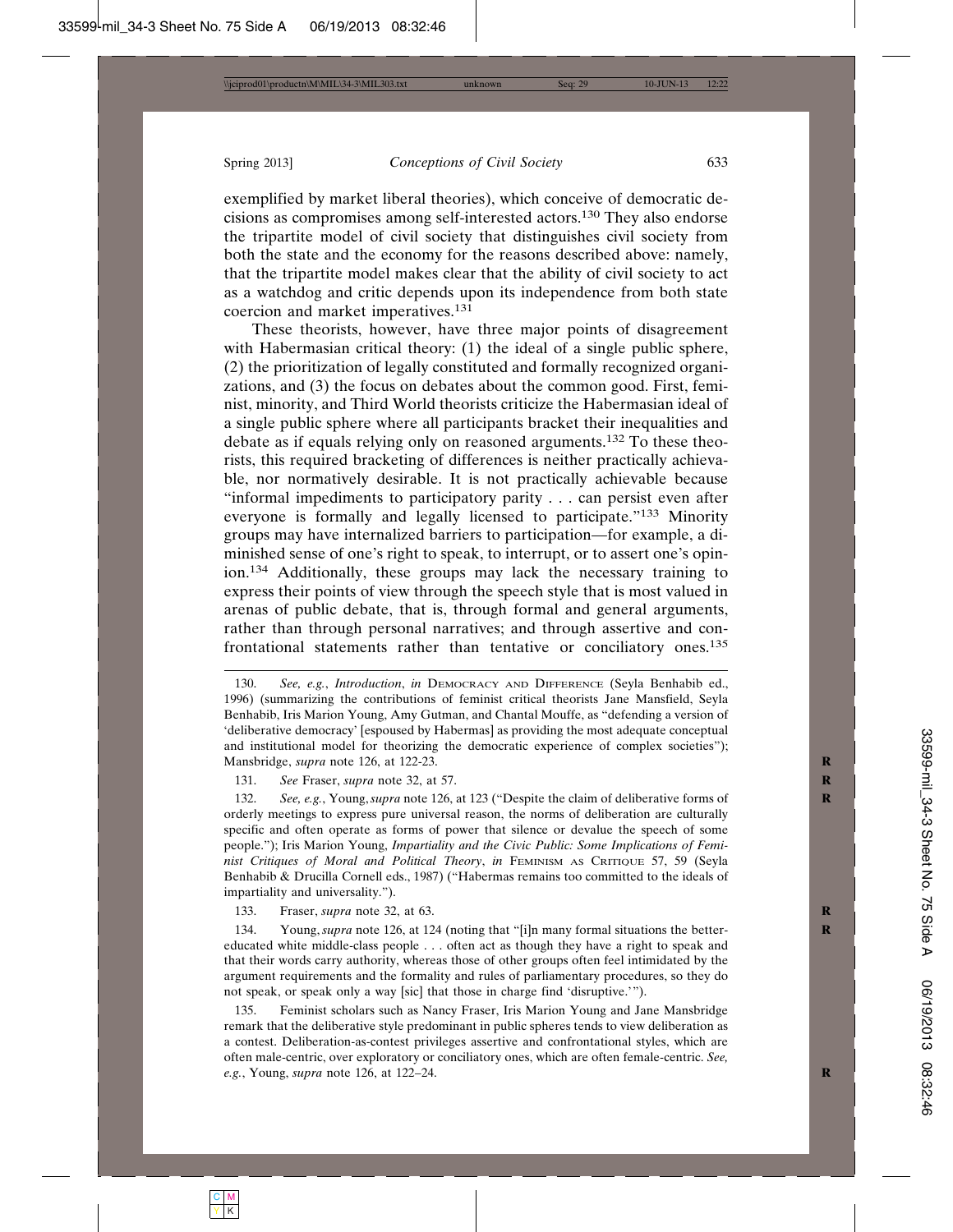\\jciprod01\productn\M\MIL\34-3\MIL303.txt unknown Seq: 30 10-JUN-13 12:22

### 634 *Michigan Journal of International Law* [Vol. 34:605

Bracketing participants' differences is not normatively desirable: it can mask subtle forms of domination of minority groups by majority elites by treating as neutral a type of deliberative style that is, in fact, culturally contingent.136 Feminist and minority scholars emphasize the historical domination of public spaces of deliberation by white, upper-middle class men. This domination, they argue, has given rise to a type of rhetorical style that privileges dispassionate over passionate speech, that views deliberation as competition rather than collaboration, and that presents these forms of speaking as the application of "pure universal reason."<sup>137</sup> A key insight of these theorists is that the norms of deliberation of a single deliberative public sphere are likely to reflect the cultural preferences of dominant groups and thus can "operate as forms of power that silence or devalue the speech of [minorities]."138

Rather than espouse Habermas' ideal single public sphere, feminist, minority, and Third World theorists conceive of civil society as constituted by multiple publics. These multiple publics are thought to enhance, rather than diminish, the democratic potential of civil society. To Habermas, the emergence of multiple arenas of debate is a sign of fragmentation, which he postulates undermines deliberative democracy.139 In contrast, feminist critical theories tend to view the coexistence of multiple publics as a resource that ultimately enhances deliberation in the broader public sphere.<sup>140</sup> Multiple publics enhance deliberation by allowing for the development of perspectives irreducible to the common good, which can ultimately transform the opinions of the dominant public.141 Because a single public sphere is likely to drown minority critiques, smaller arenas of deliberation where minority groups can come together can help these groups "find the right voice or words to express their thoughts" and "articulate and defend their interests in the comprehensive public sphere."142 Feminist critical scholar Nancy Fraser has termed these smaller arenas of deliberation "subaltern counterpublics" to capture their dual function as both *inward-looking* spaces where subordinated social groups develop their "identities, interests, and needs" and *outward-looking* arenas where minorities deliberate about and develop alternative and often contestatory interpretations of accepted norms.143

- 136. *See, e.g.*, Mansbridge, *supra* note 126, at 130-31, 134. **R**
- 137. Young, *supra* note 126, at 123. **R**
- 138. *Id.*
- 139. HABERMAS, *supra* note 104, at 307–08. **R**
- 140. *See* Fraser, *supra* note 32, at 62. **R**
- 141. Young, *supra* note 126, at 127. **R**
- 142. Fraser, *supra* note 32, at 64, 66. **R**

143. *Id.* at 67-68 ("[S]ubaltern counterpublics have a dual character. On the one hand, they function as spaces of withdrawal and regroupment; on the other hand, they also function as bases and training grounds for agitational activities directed toward wider publics."). For example, Fraser credits feminist subaltern counterpublics with developing new language to re-conceptualize social practices that were either previously accepted by society at large, or that remained a hidden social problem. *Id.* at 68. Thus, terms such as "marital rape" ques-

33599-mil\_34-3 Sheet No. 75 Side B 06/19/2013 08:32:46 33599-mil\_34-3 Sheet No. 75 Side B 06/19/2013 08:32:46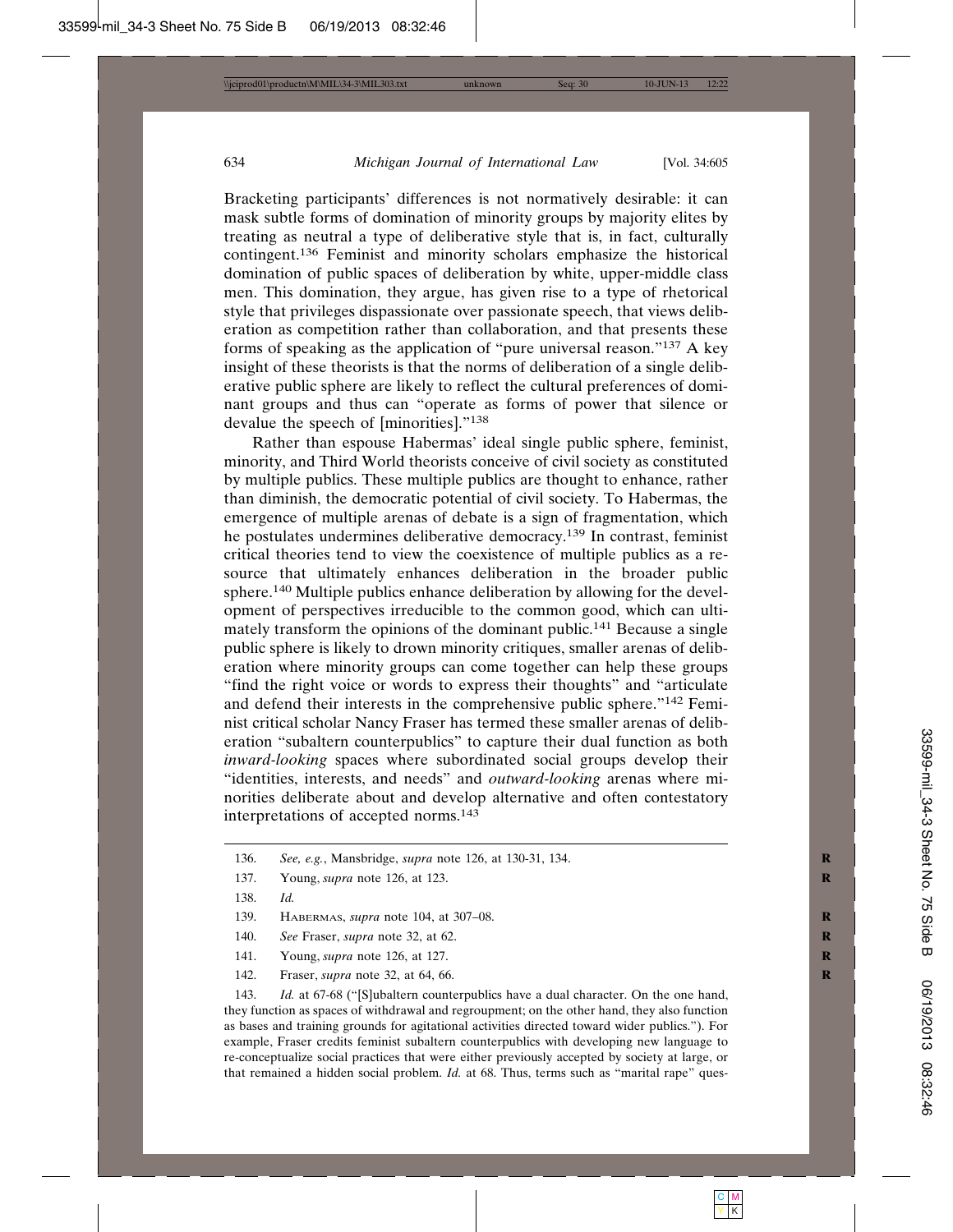\\jciprod01\productn\M\MIL\34-3\MIL303.txt unknown Seq: 31 10-JUN-13

#### Spring 2013] *Conceptions of Civil Society* 635

Because they recognize that dominant rhetorical styles are historically and culturally-contingent, feminist, minority, and Third World critical theories stress the importance of integrating different modes of communication into public deliberation. These theories emphasize, first, that some minority groups may be unable to express their points of view through formal and general arguments.144 Second, they highlight the importance of different forms of communication, in particular informal, first person narrative styles, to "supplement argument by providing ways of speaking across difference in the absence of significant shared understandings."145

A second critique of Habermasian critical theory focuses on how an understanding of civil society that privileges formally recognized and formally constituted NGOs (a process often called "NGOization") undermines Third World social movements and de-politicizes civil society.<sup>146</sup> For example, scholarship on law and development has criticized the "NGOization of civil society [as] severely limit[ing] its radical democratic potential" by excluding social movements that do not have a recognized legal identity.147 But it is precisely these social movements—and not NGOs constituted by Anglophone cosmopolitan actors—that command grassroot support in developing states and are thus seen as legitimate representatives of their interests.148 These scholars have also condemned international development institutions for viewing NGOs merely as providers of efficient technical solutions to development problems. To these critics, such an instrumental view of NGOs "largely ignores, down-

145. *Id.* at 129, 131; *accord* Richard Delgado, *Storytelling for Oppositionists and Others: A Plea for Narrative*, 87 MICH. L. REV. 2411, 2413, 2439 (1989) (emphasizing the key role of narrative—or counterstories—in challenging dominant mindsets, those "bundle[s] of presuppositions, received wisdoms, and shared understandings against a background of which legal and political discourse takes place").

146. Sonia E. Alvarez, *Beyond NGO-ization, Reflections from Latin America*, 52 DEV. 175, 176 (2009) (defining "NGOization" as "national and global neo-liberalism's active promotion and official sanctioning of particular organizational forms and practices among feminist organizations and other sectors of civil society"). In particular, Alvarez criticizes the promotion and endorsement by national states, Intergovernmental Organizations and International Financial Institutions of "more rhetorically restrained, politically collaborative and technically proficient feminist practices." *Id.*

147. RAJAGOPAL, *supra* note 123, at 261; *accord* Alvarez, *supra* note 146, at 175. For **R** example, the U.N. Economic and Social Counsel (ECOSOC) requires applicants for consultative status with the U.N. to "provide a copy of the registration paper or, if your country does not require registration, please provide other proof of existence." Department of Economic and Social Affairs, NGO Branch, *How to Apply for Consultative Status*, UNITED NATIONS, http://csonet.org/?menu=83 (last visited Mar. 3, 2013).

148. RAJAGOPAL, *supra* note 123, at 261–62. **R**

tioned the state's reluctance to interfere. *Id.* at 67. The term "double shift" emphasized society's unspoken expectations that women who hold full-time jobs take care of the majority of household duties. *Id.*

<sup>144.</sup> *See, e.g.*, Young, *supra* note 126, at 124 (arguing that norms of deliberation that **R** privilege formal and general speech "must be learned," because they are "culturally specific" and often a "sign of social privilege").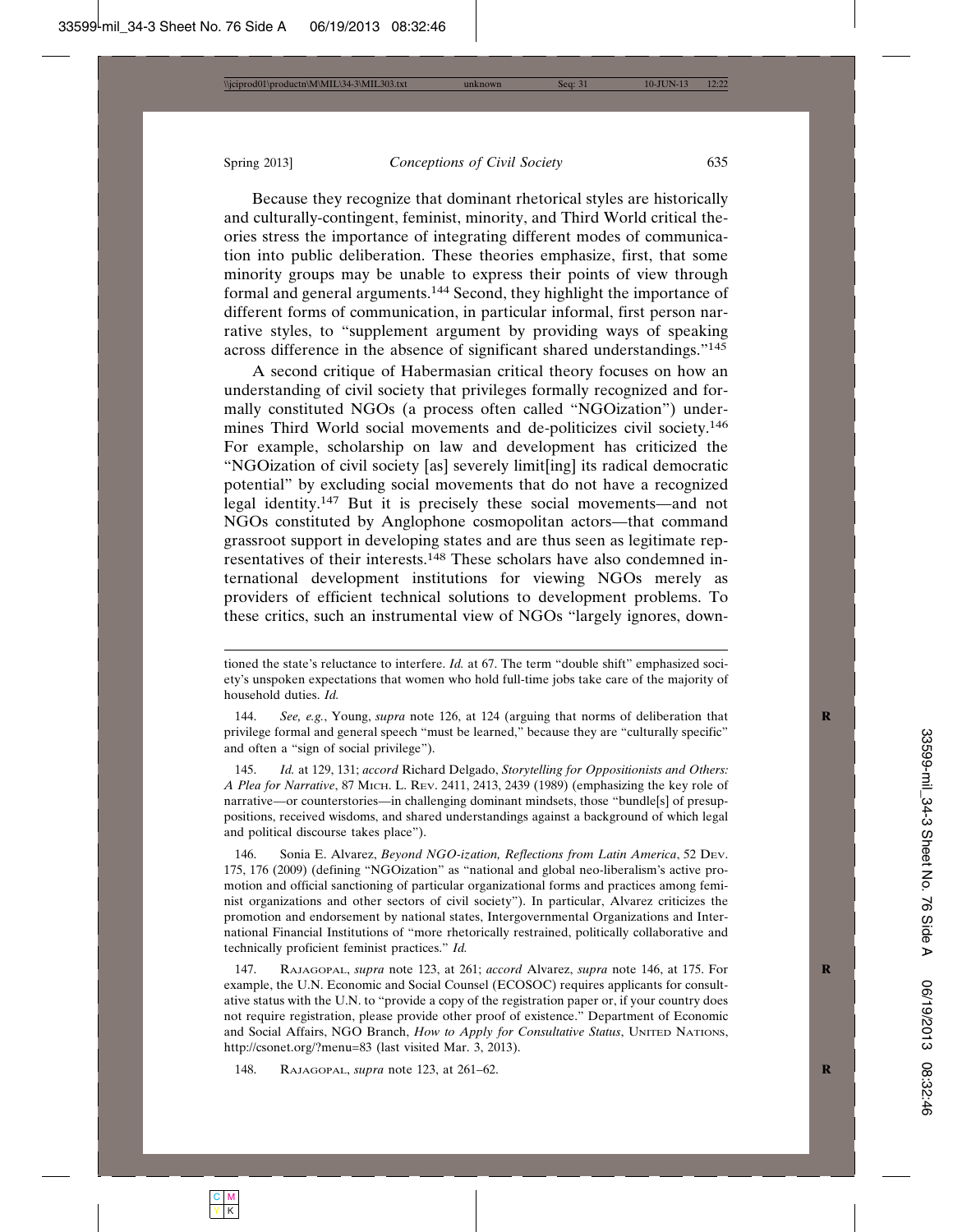\\jciprod01\productn\M\MIL\34-3\MIL303.txt unknown Seq: 32 10-JUN-13

636 *Michigan Journal of International Law* [Vol. 34:605

plays, or attempts to coopt the political role of NGOs."149 According to this thinking, the proper role of civil society (and of NGOs) is to criticize the development project as it is currently imagined by international organizations, thus creating "alternative development discourses and practices."<sup>150</sup>

Finally, feminist, minority, and Third World critical scholars also criticize the requirement that all participants deliberate about the common good. Feminist scholars point out that what precisely constitutes the "common good" is debatable. The indefiniteness and malleability of the concept has the potential to privilege the perspectives of dominant groups and thus be oppressive to minorities.151 Rather than focus on defining the common good, or finding areas of agreement, the key functions of deliberation should be to expose participants to multiple perspectives, often not reducible to a single common good. This exposure helps participants expand their points of view: by illuminating the partiality of each participant's vantage point while simultaneously exposing all involved to multiple perspectives, participants "can come to understand something about the ways proposals and claims affect others differently situated."152 Furthermore, deliberation can aid participants to pinpoint precisely where their differences lie, for example by forcing the articulation of unspoken assumptions.<sup>153</sup>

The emphasis on multiple, smaller publics, however, runs the risk of creating isolated enclaves. In other words, unless sufficient emphasis is placed on the mechanisms whereby the contestatory ideas developed in these smaller publics can impact wider publics, and unless wider publics are receptive to these ideas, fostering minority spaces may result in either isolation or tokenism.154 Additionally, there is in principle no guarantee that the contestatory ideas developed in these smaller publics will be democracy-enhancing. In fact, these smaller publics could be deeply illiberal groups, or develop into radical groups that seek to destabilize or foreclose,

- 151. Fraser, *supra* note 32, at 72; Young, *supra* note 126, at 126. **R**
- 152. Young, *supra* note 126, at 128. **R**

153. In particular, allowing deliberation to take into account claims of self- or groupinterest may help minority groups "find ways to discover that the prevailing sense of 'we' does not adequately include them." Jane Mansbridge, *Feminism and Democracy*, AM. PROS-PECT, Spring 1990, at 126, 131.

154. For example, dominant groups may "pretend" to listen to minority concerns, and provide token concessions to minority demands, while not allowing minority views to have a substantial impact on policy outcomes.

<sup>149.</sup> William F. Fisher, *Doing Good? The Politics and Antipolitics of NGO Practices*, 26 ANN. REV. ANTHROPOLOGY 439, 445-46 (1997).

<sup>150.</sup> *Id.* at 443. Third World critical scholars have endorsed Fraser's re-conceptualization of the public sphere as both accommodating social movements and recognizing their contestatory function. For example, Balakrishnan Rajagopal emphasizes that Nancy Fraser's notion of subaltern counterpublics, "which stresses the need to recognize a plurality of civil societies that may exist in these counterpublics, is much more capable of representing the actually existing practices of social movements." RAJAGOPAL, *supra* note 123, at 262. **R**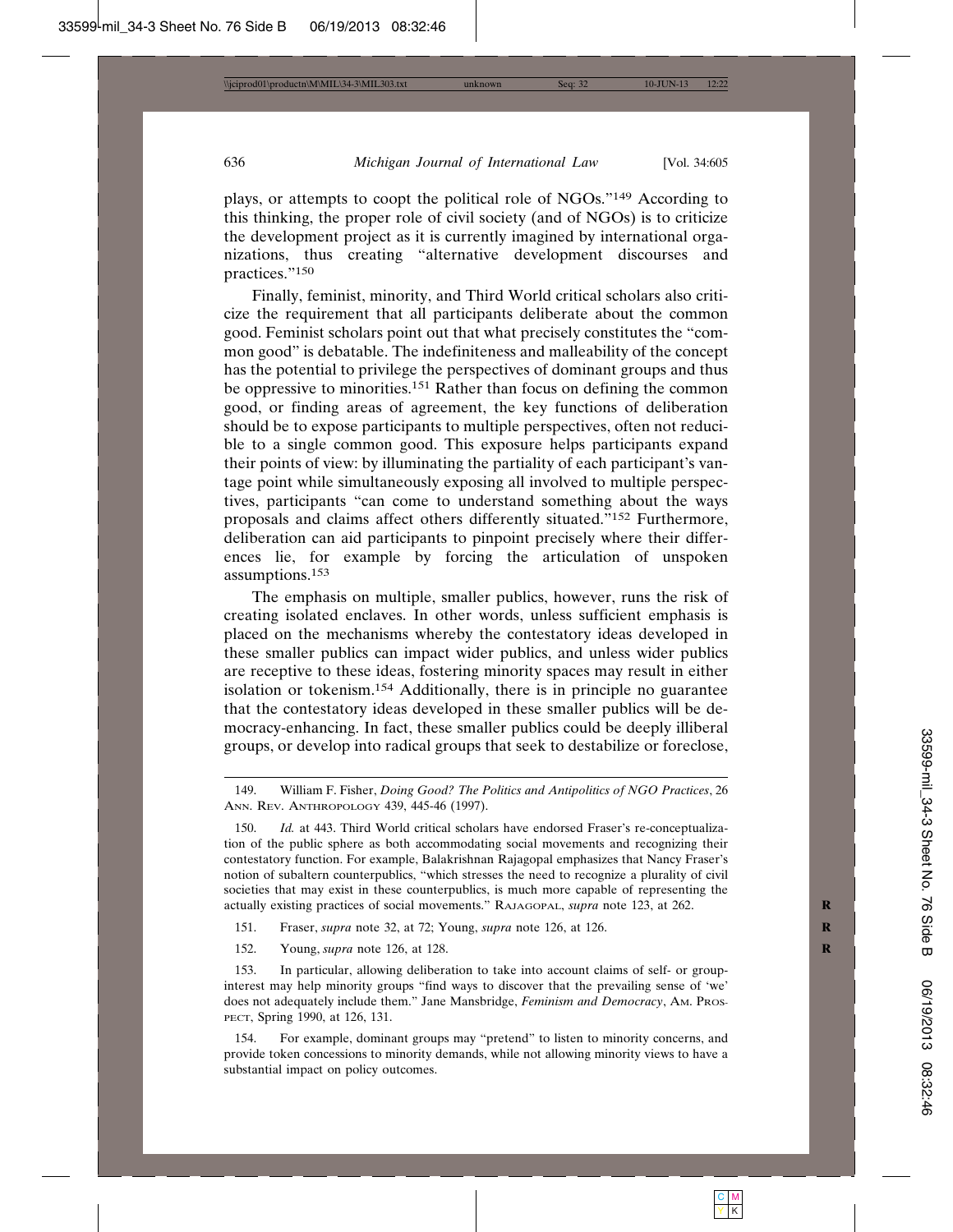\\jciprod01\productn\M\MIL\34-3\MIL303.txt unknown Seq: 33 10-JUN-13

C M Y | K

#### Spring 2013] *Conceptions of Civil Society* 637

rather than enrich, the conversation in wider publics.<sup>155</sup> Two mechanisms may mitigate this isolation: first, these smaller publics have a *dual* orientation, one of which is outward-looking; that is, they seek to interact with the wider public. Second, in multicultural societies, overlapping group memberships are likely to at least partially counter isolation by diffusing ideas among overlapping publics.156

## 4. Boundary-Crossing Theories: New Governance, State-Society Synergy Theories

All theories explored in the preceding sections view civil society as a separate sphere, independent from the state. In fact, most democratic political theories of civil society consider that a sharp separation between the state and civil society is necessary for the latter to maintain its independence and thus its ability to represent a legitimate check on state power.157 Nevertheless, a diverse group of scholars increasingly pays attention to mechanisms of coordination between civil society and the state that accord civil society a more direct role in policy formation.158 I focus here on these initiatives, as well as on recent proposals by both legal and political science scholars that tend to blur the boundaries between civil society and the state.

155. While acknowledging their potential for engendering illiberal tendencies, some feminist scholars have emphasized that illiberal groups may, paradoxically, serve to contain these tendencies. For example, Nancy Rosenblum argues that a function of associational life may be as much to contain vice as to promote civic virtue. ROSENBLUM, *supra* note 67, at 349- **R** 51. This is because some associations which foster such un-civic values as snobbery and separatism may provide "safety valves" that contain these illiberal tendencies. *Id.* at 349. These outlets can provide psychological benefits to members and contribute to the maintenance of the social order by instilling individuals with a measure of self-respect, by providing them with the opportunity "not only to belong but also to exclude others, [with] some place where their contributions are affirmed and where the likelihood of failure is reduced." *Id.*

156. The idea that overlapping memberships can moderate extreme views and thus preserve democratic stability has a long history in pluralist theories of democracy. See SEYMOUR MARTIN LIPSET, POLITICAL MAN: THE SOCIAL BASES OF POLITICS 88-89 (1960) (arguing that "chances for stable democracy are enhanced to the extent that groups and individuals have a number of crosscutting, politically relevant affiliations").

157. *See generally* Post & Rosenblum, *supra* note 5, at 90.

158. *See* Cohen & Rogers, *supra* note 35, at 397 (proposing a set of institutional reforms **R** that accord "secondary groups an extensive and explicitly public role"); Fraser, *supra* note 32, **R** at 76 (arguing for a "conception [of civil society] that can permit us to envision a greater role for (at least some) public spheres than mere autonomous opinion formation removed from authoritative decision-making"); Anne-Marie Slaughter, *Sovereignty and Power in a Networked World Order*, 40 STAN. J. INT'L L. 283, 310–11 (2004) (arguing for a new horizontal conception of self-government "resting on the empirical fact of mushrooming private governance regimes in which individuals, groups, and corporate entities in domestic and transnational society generate the rules, norms, and principles they are prepared to live by"); Lucio Baccaro, *Civil Society Meets the State: A Model of Associational Democracy* 1 (Int'l Inst. for Labour Studies, Discussion Paper Series No. 138, 2002) (proposing a new model of associational democracy in which "state and civil society organizations are both part of a single new regulatory framework that transforms both").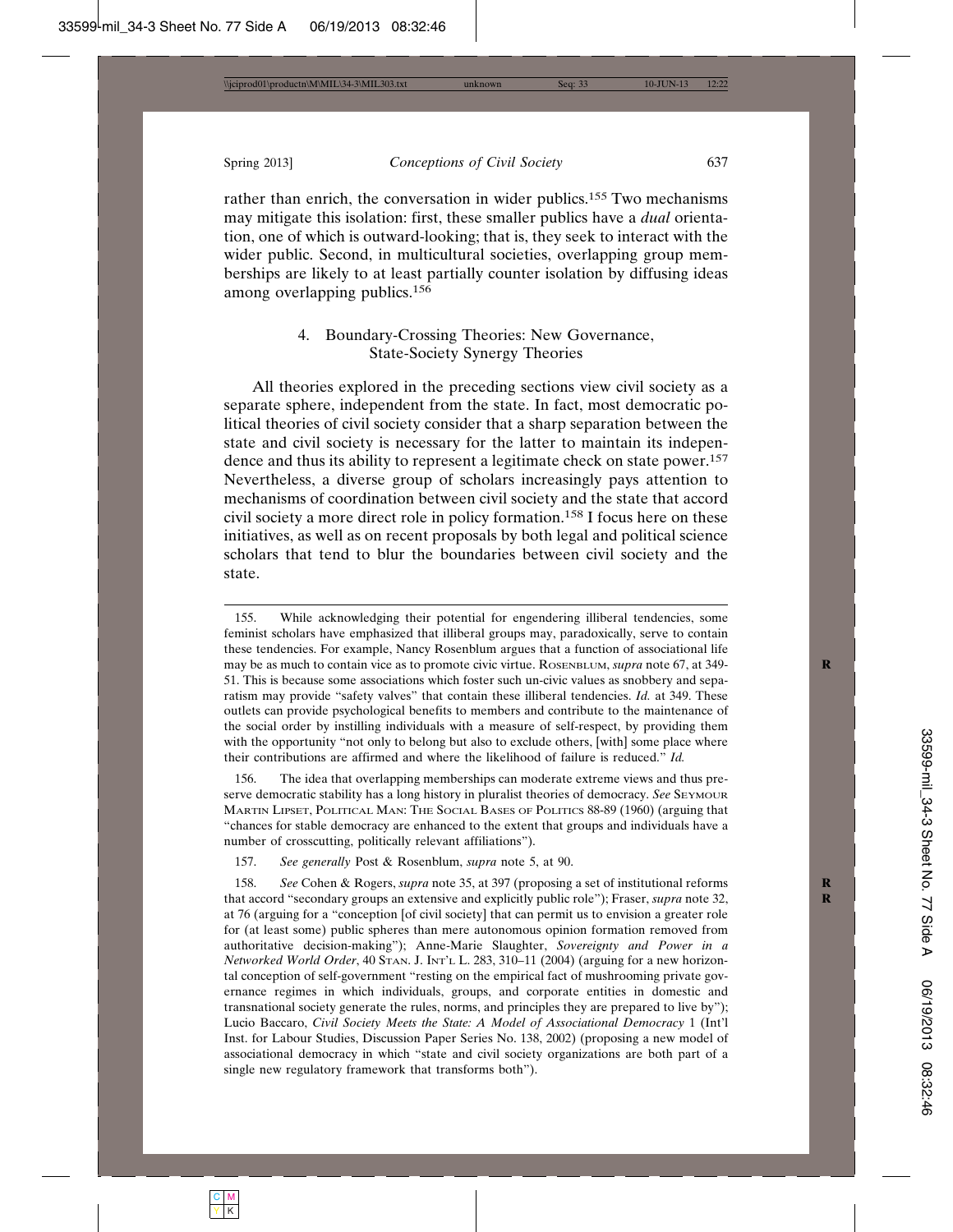\\jciprod01\productn\M\MIL\34-3\MIL303.txt unknown Seq: 34 10-JUN-13

### 638 *Michigan Journal of International Law* [Vol. 34:605

Rather than dealing with a discrete theory of civil society, this final Section combines three approaches that advocate a more direct role for civil society associations in lawmaking and implementation in collaboration with the state: some critical theory approaches, new governance theory, and state-society synergy theory. I briefly analyze each below.

Some critical scholars emphasize the need to move beyond the statecivil society dichotomy and allow civil society associations to participate in the political process as decision and policy makers.159 For example, Joshua Cohen and Joel Rogers propose a more direct and formal governance role for groups in areas where the objects of regulation are either too dispersed, too numerous, or too mutable for the government to set compliance standards and monitor performance.160 This effort to incorporate civil society into decision-making processes traditionally reserved to parliamentary bodies mirrors "new governance" initiatives that seek to promote experimentation at multiple levels of government, and to foster deliberation and participation in government by recognizing a key role for civil society actors as policy makers.161 Blurring the boundaries between state, market, and civil society, new governance scholars argue, fosters cooperation, experimentalism, and innovation.162 New governance scholars believe that allowing civil society (and also the market) to participate in lawmaking and implementation imbues all sectors of society with a problem-solving spirit whereby common problems can be tackled creatively.<sup>163</sup>

160. Cohen and Rogers emphasize three key attributes of civil society organizations that allow them to positively contribute to democratic governance in these areas: their ability to provide on-the-ground information to policy-makers; their potential to equalize representation of dispersed interests by pooling them, thus making representation more fine-grained; and their ability to act as innovative problem solvers. Cohen & Rogers, *supra* note 35, at 424- **R** 26. These attributes may be particularly important when policymaking and implementation requires coordination among various actors, or when it requires that policies be tailored to specific local conditions.

161. *See* Orly Lobel, *The Renew Deal: The Fall of Regulation and the Rise of Governance in Contemporary Legal Thought*, 89 MINN. L. REV. 342, 442 (2004) ("[T]he obsessive maintenance of traditional boundaries—including those of public and private, profit and nonprofit, formal and informal, theory and practice, secular and religious, left and right—is no longer a major concern with the shift to the Renew Deal [that is the New Governance] paradigm."); *see also* Jody Freeman, *The Private Role in Public Governance*, 75 N.Y.U. L. REV. 543, 549 (2000) (arguing for the "reorient[ation] of administrative law toward facilitating the effectiveness of public/private regulatory regimes and away from the traditional project of constraining agency discretion").

162. *See* Lobel, *supra* note 161, at 375-376. **R**

163. *See id.* at 442.

<sup>159.</sup> Nancy Fraser criticizes the Habermasian conception of civil society for promoting a sharp separation between associational civil society, whose deliberation results only in opinionformation (which she terms "weak publics"), and parliamentary bodies, whose deliberation encompasses binding decisionmaking (which she terms "strong publics"). Fraser, *supra* note 32, at 75. Fraser argues that some particular contexts may call for the direct participation **R** of civil society in lawmaking. *Id.* Fraser does not, however, specify which types of situation may call for this direct participation. *Id.* Cohen and Rogers provide a more detailed elaboration of particular contexts that call for a more direct role for civil society in policymaking. Cohen & Rogers, *supra* note 35, at 447–454. **R**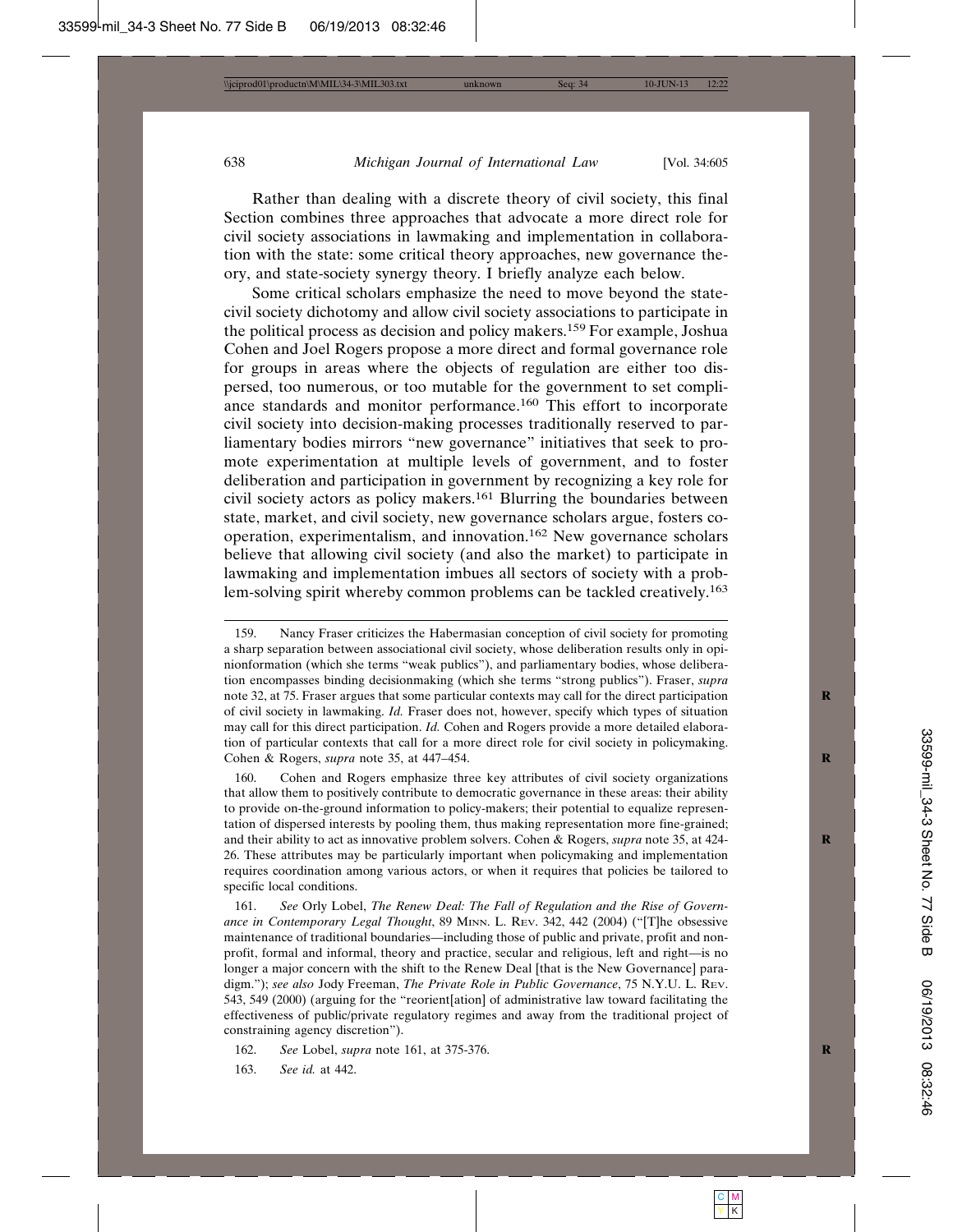\\jciprod01\productn\M\MIL\34-3\MIL303.txt unknown Seq: 35 10-JUN-13

C M Y | K

Spring 2013] *Conceptions of Civil Society* 639

Importantly, in this framework, the role of the government shifts from regulator and controller to facilitator in the shared problem-solving enterprise.164 Finally, state-civil society synergy theorists point to empirical research that provides additional reasons for fostering "ties that connect citizens and public officials across the public-private divide."165 Social science field work has found that when state officials are embedded in the communities in which they work, they create synergies that lead to the more efficient implementation of state policies. "State-society synergy" requires both complementary efforts by state and civil society, that is, efforts that rely on a more traditional division of labor between the two realms, and embeddedness, that is, the development of ties that cross the publicprivate divide.166

A direct policy-making and implementation role for civil society organizations, however, may perpetuate existing social inequalities by allowing groups that already possess a large amount of political power to direct decision making and implementation to their own benefit (and likely to the detriment of society at large). This concern is exacerbated in situations where groups with unequal power and clashing priorities compete to influence regulation in areas with scarce resources.167 Thus, any regime that seeks to institutionalize a role for civil society in policy making should include mechanisms to safeguard representativeness and to foster a collaborative environment among participating stakeholders. These mechanisms can include rotation schedules for civil society organizations, so that single groups do not dominate the discussion, and multiple perspectives can contribute to the debate without sacrificing efficiency. Additionally, as mentioned *above*, for those civil society theorists (such as feminist, Third World, and minority scholars) who prize civil society's ability to develop alternative and often transgressive critiques of the state, a direct role of

165. *See* Peter Evans, *State-Society Synergy: Government and Social Capital in Development*, *in* GOVERNMENT ACTION, SOCIAL CAPITAL AND DEVELOPMENT: REVIEWING THE EVI-DENCE ON SYNERGY 178, 180 (Peter Evans ed., 1996).

166. *Id.* at 179-80. Relying on experimental data from different instances of state-civil society collaborations, Evans identifies two key features of successful synergy: complementarity and embeddedness. Complementarity requires that the state ensure rule-governed environments that enable diverse civil society organizations to flourish. Embeddedness facilitates implementation by creating dense networks of ties that bind local state and civil society actors. *Id.*; *see also* Danielle M. Varda, *A Network Perspective on State-Society Synergy to Increase Community-Level Social Capital*, 40 NONPROFIT & VOLUNTARY SECTOR Q. 896, 896 (2011) (arguing that synergistic interactions between the state and civil society increase the levels of bridging social capital, thus improving implementation outcomes).

167. *See, e.g.*, Lobel, *supra* note 161, at 458 (recognizing that new governance ap- **R** proaches may produce "a vicious cycle under certain circumstances—tilting more and more entitlements in favor of those already in power").

<sup>164.</sup> *Id.* at 348, 377 (identifying the following features as key elements of a new governance regime: "increased participation of nonstate actors, stakeholder collaboration, diversity and competition, decentralization and subsidiarity, integration of policy domains, flexibility and non-coerciveness, adaptability and dynamic learning, and legal orchestration among proliferated norm-generating entities.").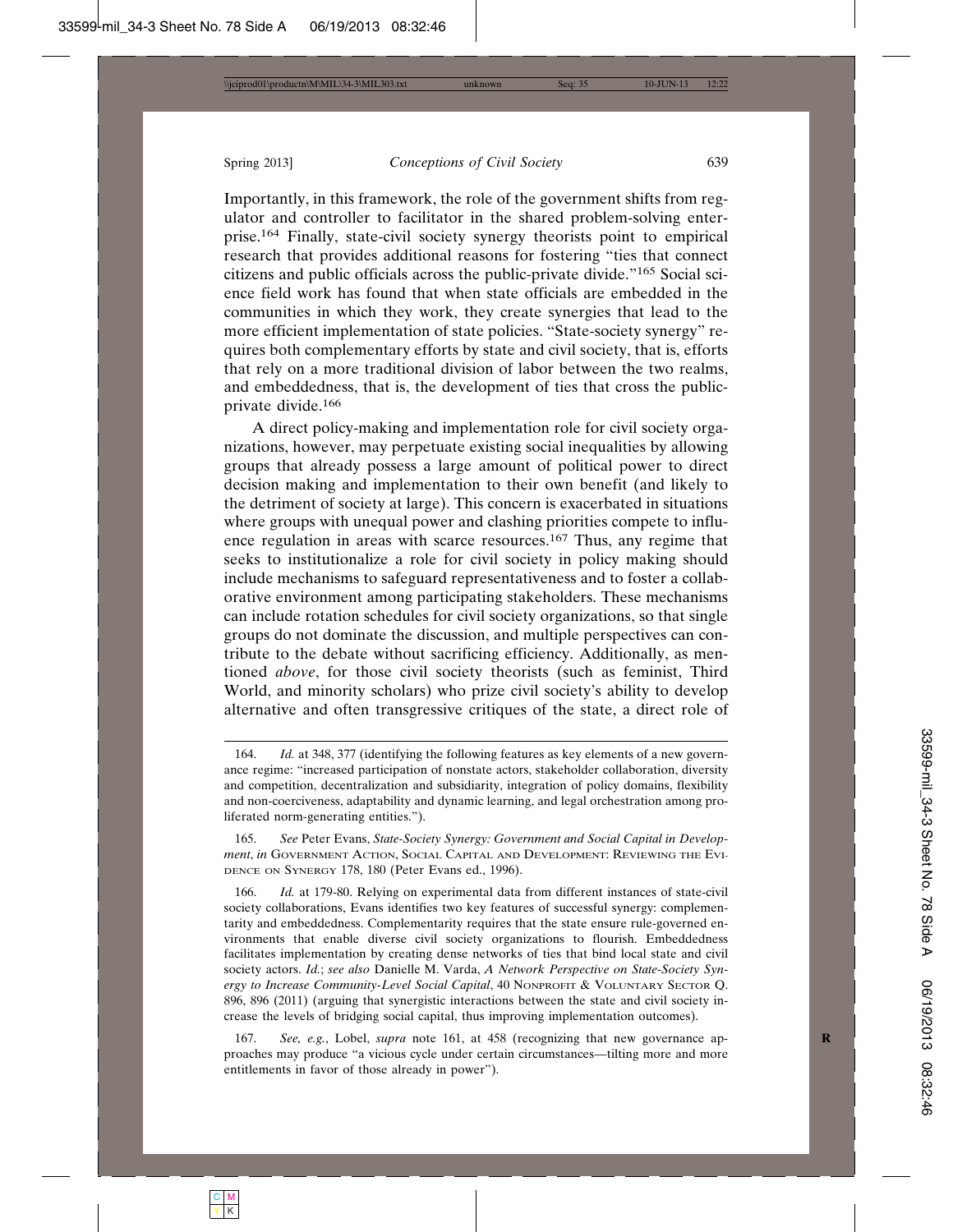\\jciprod01\productn\M\MIL\34-3\MIL303.txt unknown Seq: 36 10-JUN-13 12:22

# 640 *Michigan Journal of International Law* [Vol. 34:605

civil society in policy making and implementation risks the moderation of critique and the further NGOization of civil society.168

This Part developed a framework that allows for a more fine-grained analysis of the diverse purposes and functions that can be performed by different civil society associations. I argued that the purposes and functions of civil society organizations range from inward to outward-looking. I then posited that five theoretical approaches to civil society map onto this framework and justify emphasizing particular purposes and functions of civil society while minimizing others. This theoretical framework is depicted below in Figure 2:



FIGURE 2

Although not all of the functions of civil society depicted in Figures 1 and 2 are mutually exclusive, and it is certainly possible for a single civil society organization to seek to achieve both inward-looking and outwardlooking goals, there are often trade-offs. For example, groups that seek to focus on the personal discovery and growth of their members may have to put aside discussions about shared values and the common good.169 Conversely, groups organized for efficient political representation may fail to serve as sources of individual identity.170 More importantly for the pur-

<sup>168.</sup> *See supra* Part I.E.3.

<sup>169.</sup> *See, e.g.*, ROSENBLUM, *supra* note 67, at 37. **R**

<sup>170.</sup> *Id.* (noting that while organized political interest groups may "serve the classic function of political representation," they "may fail to serve as important reference points for the moral dispositions of members or to foster deep commitment to democratic values or to the political community as a whole").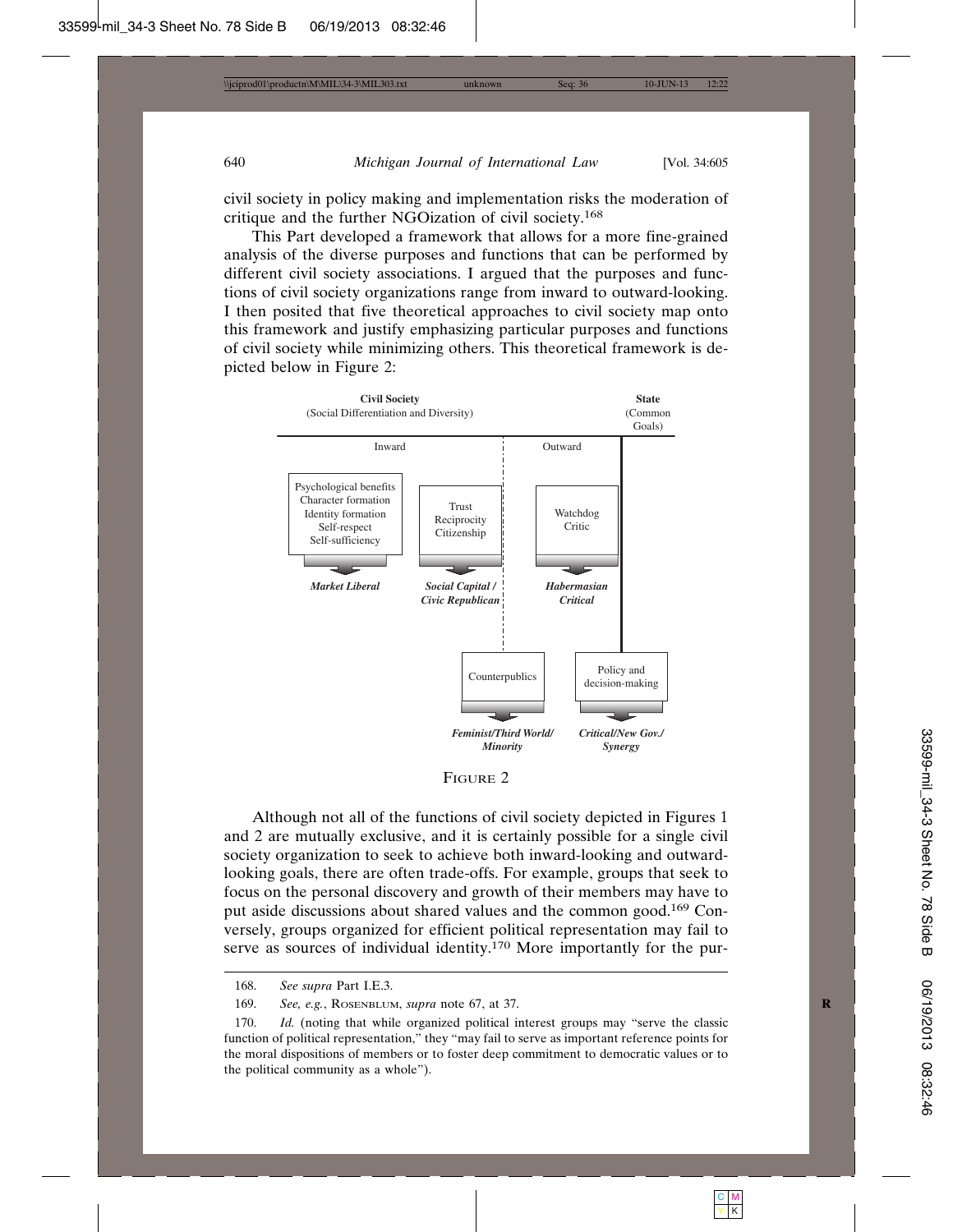\)jciprod01\productn\M\MIL\34-3\MIL303.txt unknown Seq: 37 10-JUN-13 12:22

#### Spring 2013] *Conceptions of Civil Society* 641

pose of this work, international organizations seeking civil society participation should recognize the variety of functions performed by different kinds of civil society organizations, and the normative theories that explain and justify a focus on certain attributes at the expense of others. As I began to explore in this Part, understanding civil society through the lens of each of the five families of theories described above (which in turn emphasize particular functions of civil society) has consequences for the design of international institutions. In Part II, I apply the theoretical framework developed in this Part to a concrete example, the UNAIDS monitoring process to the HIV/AIDS Declaration of Commitment, to work out in more detail how choosing one theoretical interpretation over another will lead to different institutional designs.

## II. APPLYING THE THEORETICAL FRAMEWORK: THE HIV/AIDS DECLARATION OF COMMITMENT AND UNAIDS MONITORING PROCESS

This Part provides a brief overview of the global efforts to address the HIV/AIDS epidemic, with an emphasis on the HIV/AIDS Declaration of Commitment and the UNAIDS monitoring process. It then gives examples of how UNAIDS initiatives to increase civil society engagement provide inconsistent definitions of civil society that reveal the absence of an analytical framework to guide policy prescriptions. Finally, it demonstrates the importance of developing such a framework by analyzing how the theoretical framework described in Part I would counsel different institutional designs for civil society participation.

### A. *History and Content of UNGASS Commitments*

In the year 2000, the Security Council, for the first time in its history, debated a global health issue.<sup>171</sup> The Council considered that the accelerating spread of the HIV/AIDS epidemic "may pose a risk to stability and security," and urged states to redouble their efforts to mount a coordinated campaign against the epidemic.172 The Security Council also encouraged "additional discussion among relevant United Nation bodies, Member States, industry and other relevant organizations to make progress, *inter alia*, on the question of access to treatment and care, and on prevention."173 In 2001, the U.N. General Assembly convened a Special Session (UNGASS) dedicated to HIV/AIDS.<sup>174</sup> At the close of the meeting, representatives of 189 nations unanimously adopted the Declaration

173. *Id.* ¶ 6.

C M Y | K

174. *See* G.A. Res. S-26/2, U.N. Doc A/RES/S-26/2 (Aug. 2, 2001).

<sup>171.</sup> *See* Press Release, Security Council, Security Council Holds Debate on Impact of AIDS on Peace and Security in Africa, U.N. Press Release SC/6781 (Jan. 10, 2000); *Rx for Survival; Politics and Global Health*, PUBLIC BROADCASTING SERVICE, http://www.pbs.org/ wgbh/rxforsurvival/series/politics/who\_united.html (last visited Mar. 1, 2013) ("In 2000 . . . health moved for the first time onto the agenda of the UN Security Council . . . ."); S.C. Res. 1308, U.N. Doc. S/RES/1308 (July 17, 2000).

<sup>172.</sup> S.C. Res. 1308, pmbl., U.N. Doc. S/RES/1308 (July 17, 2000).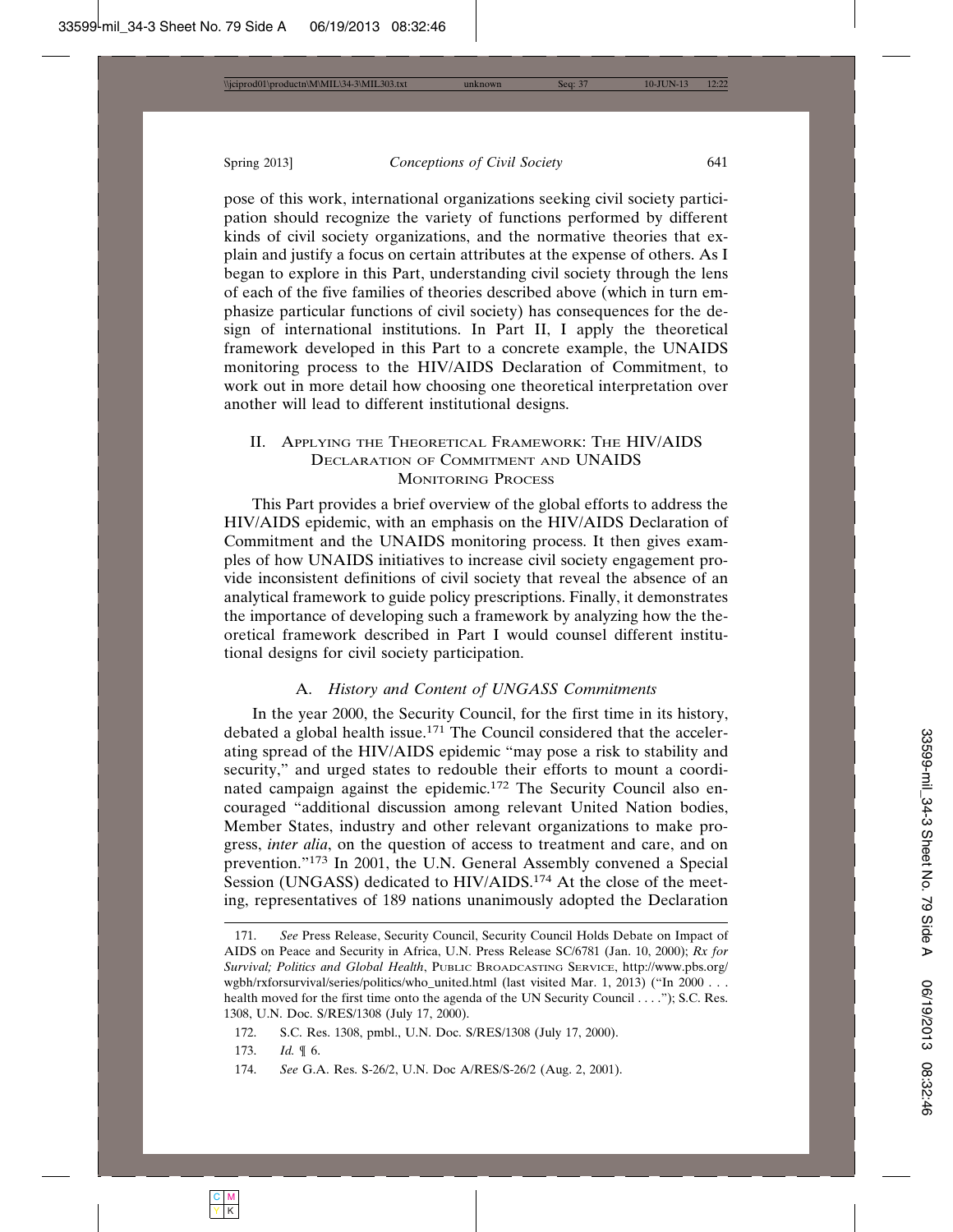\\jciprod01\productn\M\MIL\34-3\MIL303.txt unknown Seq: 38 10-JUN-13 12:22

642 *Michigan Journal of International Law* [Vol. 34:605

of Commitment on HIV/AIDS: "Global Crisis—Global Action" (Declaration).<sup>175</sup>

The Declaration calls for the development of national strategies that involve "civil society and . . . business" as one of the pillars of a national response.176 It also commits states to submit country progress reports to UNAIDS, the Joint United Nations Program on HIV/AIDS, once every two years.177 Currently, in a single monitoring process, UNAIDS reporting guidelines combine UNGASS targets with commitments set forth in three other U.N. Resolutions on HIV/AIDS: the Millennium Development Goals<sup>178</sup> and two Political Declarations of Commitment.<sup>179</sup> These three resolutions along with the Declaration represent the core international commitments in the global fight against AIDS.

UNAIDS has designed a series of core indicators to monitor countries' progress.180 Indicators include epidemiological data related to the spread of the disease and population behavioral patterns, as well as data that reflect the countries' HIV/AIDS policy environment. The latter data is used to derive the National Composite Policy Index (NCPI), designed to "assess progress in the development and implementation of national level

177. UNAIDS, the World Health Organization (WHO) and the Global Fund to Fight AIDS, Tuberculosis and Malaria (Global Fund) are the key players in the international response to HIV/AIDS.

178. "To have, by then, halted, and begun to reverse, the spread of HIV/AIDS, the scourge of malaria and other major diseases that afflict humanity" and "[t]o provide special assistance to children orphaned by HIV/AIDS" are two of the eight Millennium Development Goals adopted by the General Assembly in the year 2000. G.A. Res. 55/2, ¶ 19, U.N. Doc. A/RES/55/2 (Sept. 18, 2000).

179. *See generally* G.A. Res. 65/277, ¶¶ 50, 51, U.N. Doc. A/RES/65/277 (July 8, 2011) (reaffirming the 2006 Declaration of Commitment and setting new targets, which include, by 2015, to reduce sexual transmission of HIV and HIV infection among people who inject drugs by half, to increase the number of people on treatment to 15 million, to halve TBrelated deaths in people living with HIV, and to eliminate new HIV infections among children); G.A. Res. 60/262, ¶ 20, U.N. Doc. A/RES/60/262 (June 15, 2006).

180. UNAIDS, *Global AIDS Response Progress Reporting 2012*: *Guidelines*, at 8, UNAIDS/JC2215E (Oct. 2011) [hereinafter UNAIDS, *2011 Core Indicator Guidelines*]; UNAIDS, *Monitoring the Declaration of Commitment on HIV/AIDS: Guidelines on Construction of Core Indicators*, at 9, UNAIDS/09.10E/JC1676E (Mar. 2009) [hereinafter UNAIDS, *2009 Core Indicator Guidelines*]; *see also* UNAIDS, SCALING UP ACCESS TO HIV PREVENTION, TREATMENT, CARE AND SUPPORT: THE NEXT STEPS (2006) *available at* http:// data.unaids.org/Publications/IRC-pub07/jc1267-univaccess-thenextsteps\_en.pdf; UNAIDS, *Setting Targets for Moving Towards Universal Access* (UNAIDS Working Doc., Oct. 2006), *available at* http://data.unaids.org/pub/guidelines/2006/20061006\_report\_universal\_access\_tar gets\_guidelines\_en.pdf.

<sup>175.</sup> *Id.*; Joint United Nations Programme on HIV/AIDS [UNAIDS], Monitoring the Declaration of Commitment on HIV/AIDS, Guidelines on Construction of Core Indicators, UNAIDS/07.12E /JC1318E, 9 (April 2007) [hereinafter UNAIDS, 2007 Core Indicator Guidelines] ("At the close of the groundbreaking UNGASS on HIV/AIDS in June 2001, 189 Member States adopted the Declaration of Commitment on HIV/AIDS.").

<sup>176.</sup> G.A. Res. S-26/2, *supra* note 174 ¶ 37. **R**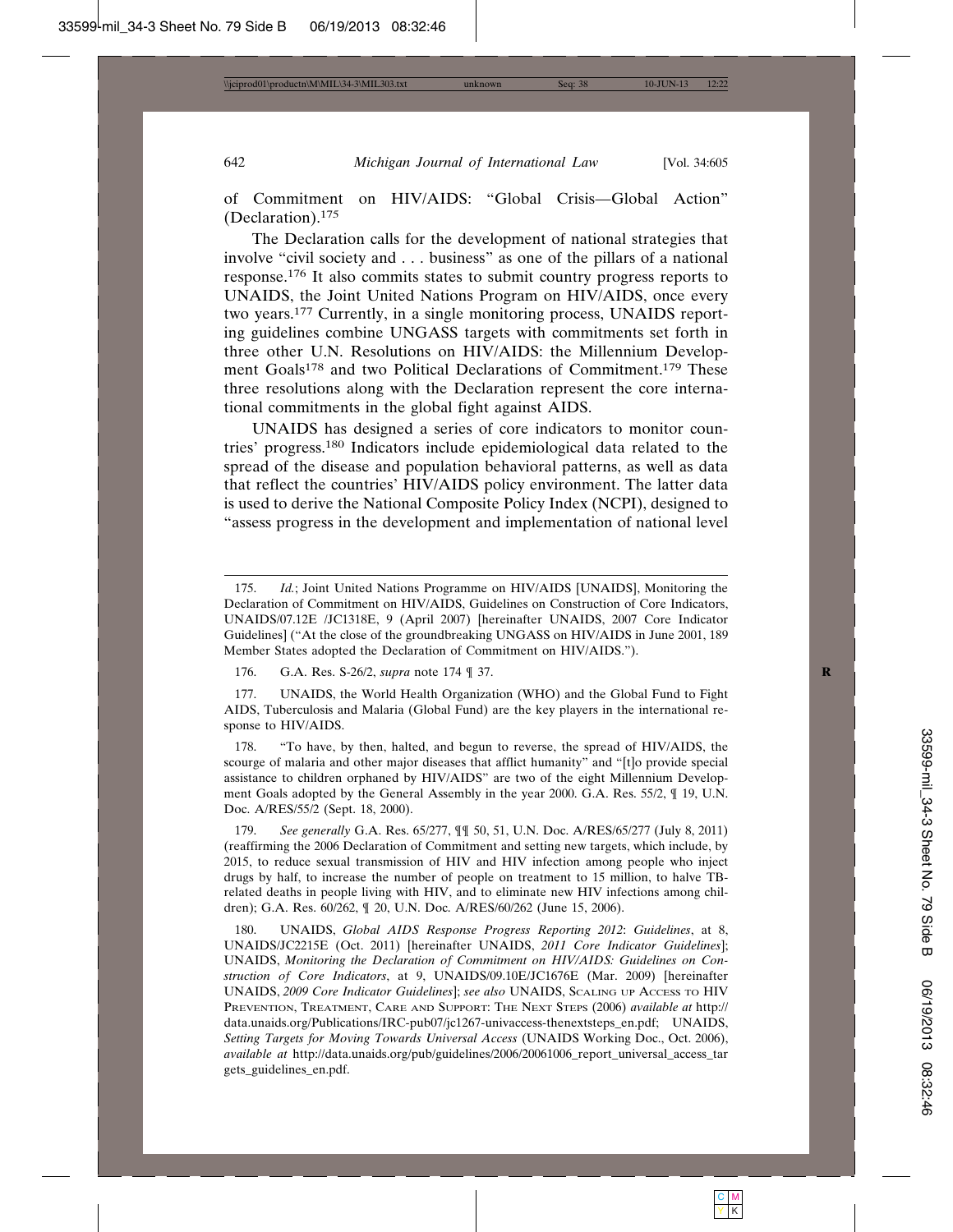\\jciprod01\productn\M\MIL\34-3\MIL303.txt unknown Seq: 39 10-JUN-13 12:22

#### Spring 2013] *Conceptions of Civil Society* 643

HIV and AIDS policies, strategies and laws."181 The NCPI is based on interviews with two groups: (1) government officials, and (2) bilateral agencies, U.N. organizations, and civil society organizations.

The NCPI queries whether countries have "ensured the full involvement and participation of civil society in the development of a multisectoral strategy."182 In addition, UNAIDS encourages governments to involve civil society in the monitoring and evaluation process itself, by convening workshops before the drafting of the report and by reviewing progress reports. Reporting guidelines emphasize that the preparation of national reports should include input from civil society as "partners" that can "provide quantitative and qualitative information to augment the data collected by governments[,] . . . provide a valuable perspective on the issues included in the National Composite Policy Index, and . . . participate in the review and vetting process for progress reports."183 UNAIDS emphasizes the importance of *process* in the elaboration of the UNGASS reports as an opportunity to develop civil society/government partnerships, noting that "the importance of the Index lies in the process of data collection and data reconciliation between different stakeholders, detailed analysis of the responses, and its use in strengthening the national HIV response."184 UNAIDS discourages, however, the preparation of independent shadow reports—limiting them to cases in which civil society *strongly* feels it was not adequately included in the national reporting process or the state is unable to provide an official report.185

Once every two years, UNAIDS compiles country progress reports, which are reviewed at a special UN General Assembly meeting ("High

183. UNAIDS, *2009 Core Indicator Guidelines*, *supra* note 180, at 16. The 2011 Guide- **R** lines characterize civil society's contribution to the national response in similar terms, emphasizing that "civil society organizations are well positioned to provide quantitative and qualitative information to augment the data collected by governments." UNAIDS, *2011 Core Indicator Guidelines*, *supra* note 180, at 15. **R**

184. UNAIDS, *2009 Core Indicator Guidelines*, *supra* note 180, at 28. **R**

185. UNAIDS, *2011 Core Indicator Guidelines*, *supra* note 180, at 15 ("Shadow reports **R** by civil society will be accepted . . . [but] are not intended as a parallel reporting process for civil society. Wherever possible UNAIDS encourages civil society integration into national reporting processes. . . . Shadow reports are intended to provide an alternative perspective where it is strongly felt that civil society was not adequately included in the national reporting process, where governments do not submit a Country Progress Report, or where data provided by government differs considerably from data collected by civil society monitoring government progress in service delivery."); UNAIDS, *2009 Core Indicator Guidelines*, *supra* note 180, at 16*.* **R**



<sup>181.</sup> UNAIDS, *2009 Core Indicator Guidelines*, *supra* note 180, at 27; *see also* UNAIDS, **R** *2011 Core Indicator Guidelines*, *supra* note 180, at 139–42 (NCPI questionnaire for civil soci- **R** ety organizations and others).

<sup>182.</sup> UNAIDS, *2009 Core Indicator Guidelines*, *supra* note 180, at 27, 94 (footnote and **R** internal quotation marks omitted). The 2011 Guidelines similarly ask whether the government has included civil society in planning, budgeting, monitoring and evaluation of the national response to HIV. UNAIDS, *2011 Core Indicator Guidelines*, *supra* note 180, at 139–40. **R**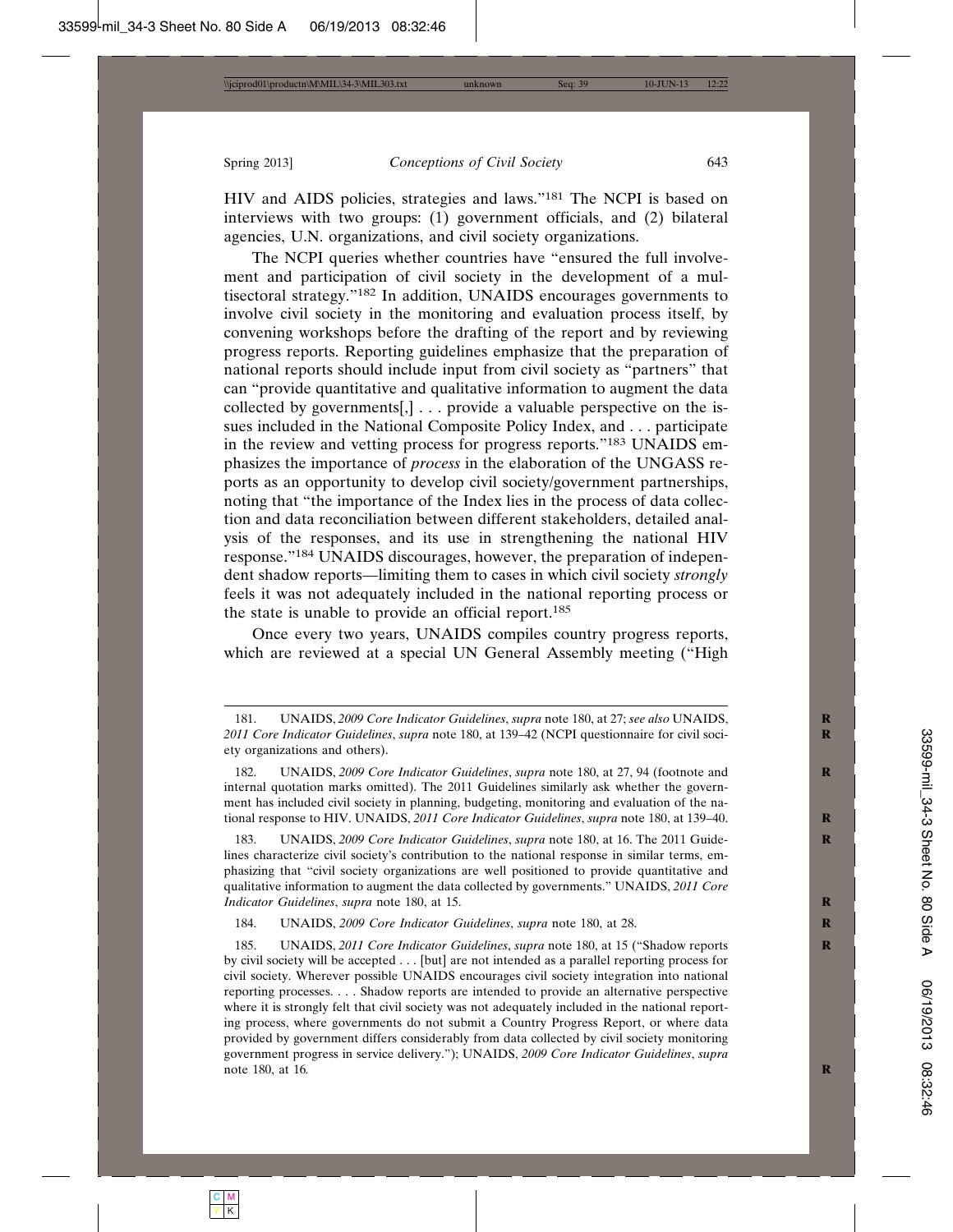\)jciprod01\productn\M\MIL\34-3\MIL303.txt unknown Seq: 40 10-JUN-13

# 644 *Michigan Journal of International Law* [Vol. 34:605

Level Meeting").<sup>186</sup> Civil society can participate in the review process by attending civil society hearings and round-tables.187 Civil society participation at the international level is channeled through a "Civil Society Task Force," which aims to coordinate communication among civil society participants, provide input on the themes for the round tables, and advise on civil society accreditation to attend.188

## B. *Inconsistent Definitions of Civil Society: Lack of an Analytical Framework*

Despite numerous references to civil society involvement, UNGASS documents do not provide a clear definition of what groups constitute civil society. Neither do they undertake an analysis of the strengths and weaknesses that different civil society constituents may bring to the response nor an assessment of whether the inclusion of certain types of groups should be favored. In short, the UNGASS process lacks an analytical framework that addresses why civil society should be involved in the response, which kinds of associations should participate, what kind of relationship the state should have with civil society, and how the international community should interact with both civil society and individual states.

For example, some passages in UNGASS preparatory documents include the business sector in its definition of civil society.189 In contrast,

187. *See, e.g.*, *Informal Interactive Hearing with Civil Society for the High Level Meeting on AIDS*, UNAIDS. Apr. 8, 2011, http://www.unaids.org/en/aboutunaids/unitednationsdeclarationsandgoals/2011highlevelmeetingonaids/csh/ (describing the informal civil society hearing at the 2011 High Level Meeting on AIDS); U.N. President of the Gen. Assembly, Letter dated Mar. 4, 2011, from the President of the 65th Session of the General Assembly to the Member States (Mar. 4, 2011), *available at* http://www.unaids.org/en/media/unaids/contentassets/documents/document/2011/20110304\_HLM\_PGAs\_letter.pdf (announcing the establishment of a civil society task force to assist in "organising the civil society hearing and with maximising civil society input at the [High Level Meeting]").

188. *See Civil Society Application Process to Participate in the 2011 United Nations General Assembly High Level Meeting on AIDS and Civil Society Hearing*, UNAIDS, http:// www.unaids.org/en/aboutunaids/unitednationsdeclarationsandgoals/2011highlevelmeetingon aids/civilsocietyand2011highlevelmeetingonaids/ (last visited Mar. 1, 2013).

189. *See, e.g.*, G.A. Res. 55/13, ¶ 14, U.N. Doc. A/RES/55/13 (Nov. 16, 2000) ("[The General Assembly] [i]nvites, in this context, the President of the General Assembly to make recommendations, for consideration by Member States during the preparatory process . . . as to the form of the involvement of such *civil society actors, in particular associations of people living with HIV/AIDS, non-governmental organizations and the business sector, including*

<sup>186.</sup> UNAIDS, Know Your Response, http://www.unaids.org/en/dataanalysis/ knowyourresponse/ (last visited Mar. 1, 2013) (listing available country progress reports); UNAIDS, 2007 Core Indicator Guidelines, supra note 175, at 7 ("Reports received by **R** UNAIDS, on behalf of the Secretary-General, are used to prepare the *Report on the Global AIDS Epidemic*"); G.A. Res. S-26/2, supra note 174,  $\parallel$  100 (calling on the General Assembly **R** to "[d]evote sufficient time and at least one full day of the annual session of the General Assembly to review and debate a report of the Secretary-General on progress achieved in realizing the commitments set out in the present Declaration"); G.A. Res. 65/180, ¶ 1, U.N. Doc. A/RES/65/180 (Dec. 20, 2010) (calling for a High Level Meeting to "undertake a comprehensive review of the progress achieved in realizing the [2001] Declaration of Commitment on HIV/AIDS and the [2006] Political Declaration on HIV/AIDS").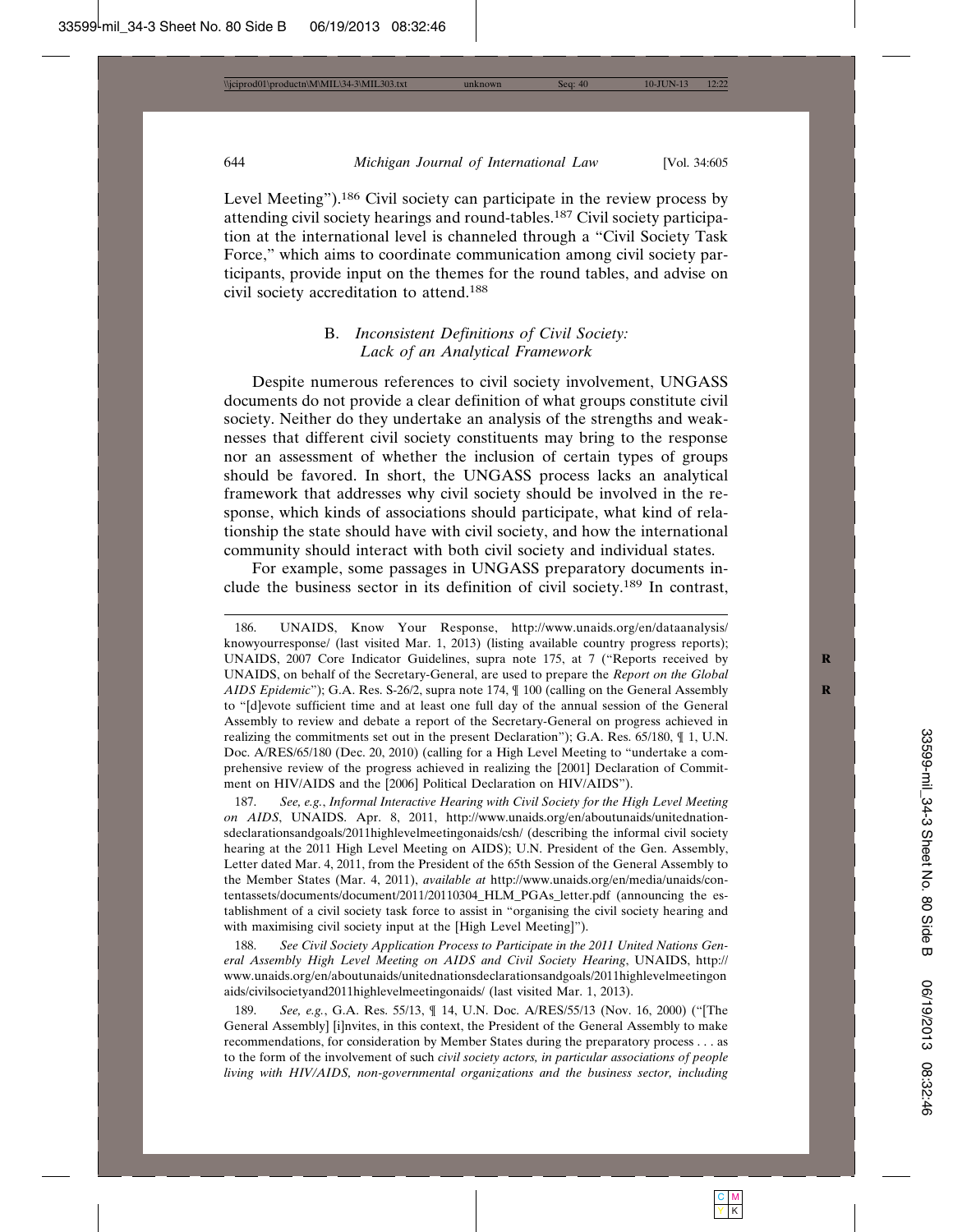\\jciprod01\productn\M\MIL\34-3\MIL303.txt unknown Seq: 41 10-JUN-13

C M Y | K

#### Spring 2013] *Conceptions of Civil Society* 645

some passages of the Declaration differentiate civil society from both the business and the "private" sectors,190 while other passages draw a distinction only between civil society and the "private sector,"191 or between civil society and business.<sup>192</sup> Again, other segments of the Declaration appear to distinguish civil society from local communities, people living with HIV/ AIDS and vulnerable groups, suggesting that the term civil society is perhaps meant to encompass NGOs with a developed advocacy agenda.<sup>193</sup> Yet, other passages indicate civil society includes people living with HIV/ AIDS, vulnerable groups, and caregivers.194

The Civil Society Task Force described above includes representatives from the business sector,  $195$  once again suggesting a broad view of civil society. The list of civil society organizations approved for participation in the high-level meeting includes several large pharmaceutical companies such as Merck, Pfizer, GlaxoSmithKline, and Bristol-Myers Squibb, as well as other international corporations such as Exxon Mobil.<sup>196</sup> Importantly, neither UNGASS preparatory documents nor the Declaration address whether nonprofit organizations that represent private, for-profit interests (such as business associations or lobbying groups) should be con-

191. *Id.*  $\oint$  46 (stating that one action must be to "establish and strengthen mechanisms that involve *the private sector and civil society partners* and people living with HIV/AIDS and vulnerable groups in the fight against HIV/AIDS") (emphasis added).

192. *Id.* ¶ 55 ("By 2003, ensure that national strategies, supported by regional and international strategies, are developed in close collaboration with the international community, including Governments and relevant intergovernmental organizations as well as with *civil society and the business sector* . . . .") (emphasis added).

193. *Id.* ¶ 27 ("Welcoming the progress made in some countries to contain the epidemic, particularly through . . . working in partnership with *communities, civil society, people living with HIV/AIDS and vulnerable groups* . . . .") (emphasis added).

194. *Id.*  $\mathbb{I}$  94 ("Conduct national periodic reviews with the participation of civil society, particularly people living with HIV/AIDS, vulnerable groups and caregivers, of progress achieved in realizing these commitments . . . .").

195. Amy Coulterman, *Civil Society Task Force Chosen for the Comprehensive AIDS Review*, NGO DELEGATION TO THE UNAIDS PROGRAMME COORDINATING BOARD (Feb. 4, 2011), http://unaidspcbngo.org/?p=10780.

196. The full list of international companies approved to participate as civil society in the 2008 High Level meetings is: Becton Dickinson & Co., Bristol-Myers Squibb, Exxon Mobile, GlaxoSmithKline, Merck, Mylan and Pfizer. President of the General Assembly, *List of Civil Society Representatives to be Invited to Participate in the High-Level Meeting on a Comprehensive Review of the Progress Achieved in Realizing the Declaration Commitment on HIV/AIDS and the Political Declaration on HIV/AIDS*, Annex, U.N. Doc. A/62/CRP.1, (Apr. 23, 2008) [hereinafter 2008 List of Civil Society Representatives]. The full list for 2011 is available at http://unaidspcbngo.org/wp-content/uploads/2011/04/Organizations-for-HLM .pdf.

*pharmaceutical companies*, in the special session and, to the extent possible, in the preparatory process.") (emphasis added).

<sup>190.</sup> G.A. Res. S-26/2, *supra* note 174, ¶ 103 ("We look forward to strong leadership by **R** Governments and concerted efforts with the full and active participation of the United Nations, the entire multilateral system, civil society, the business community and private sector . . . .") (removed emphasis).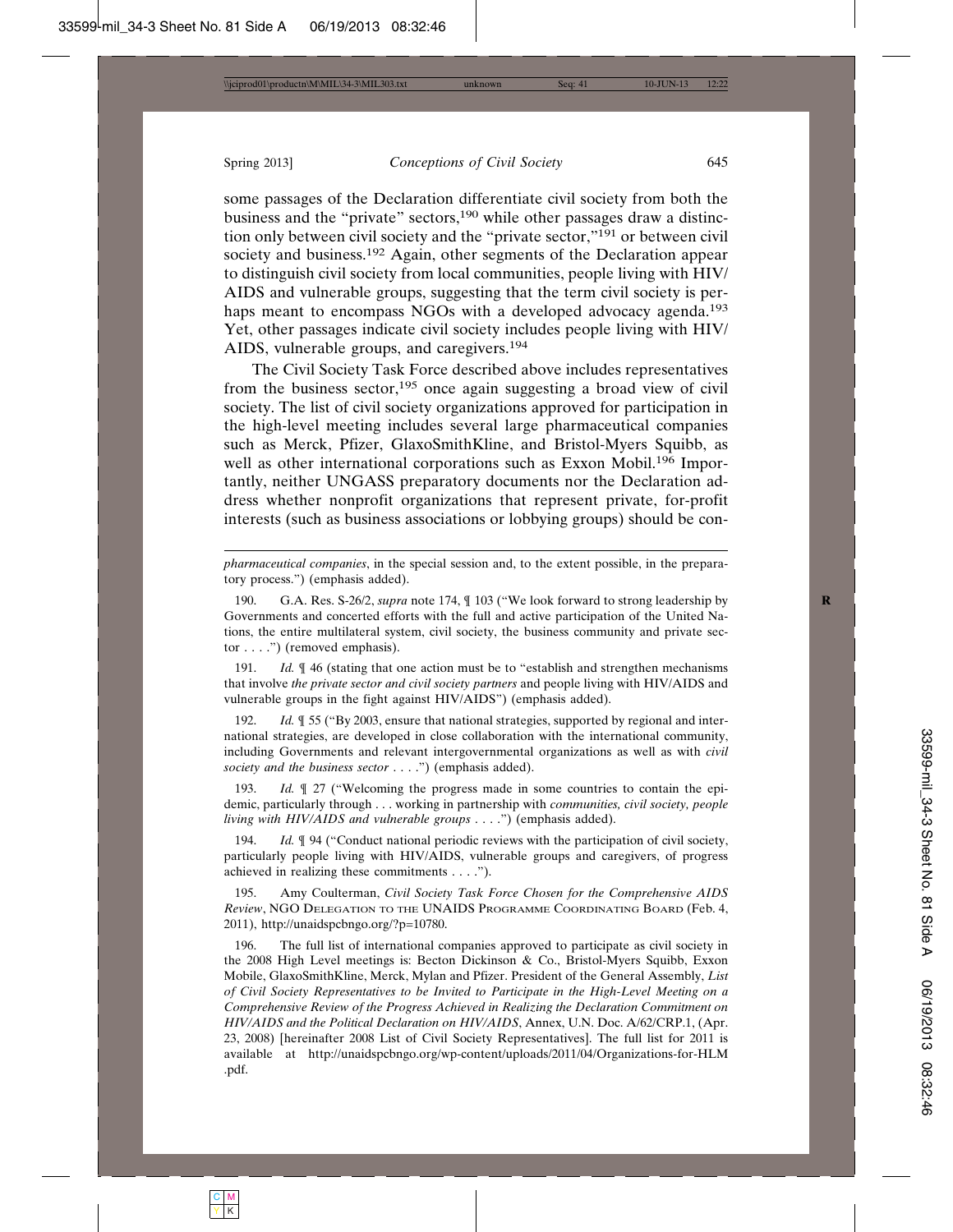\\jciprod01\productn\M\MIL\34-3\MIL303.txt unknown Seq: 42 10-JUN-13 12:22

## 646 *Michigan Journal of International Law* [Vol. 34:605

sidered part of civil society and, if so, how they should participate in the response.

In addition, several HIV/AIDS documents contain a long list of attributes of civil society but do not engage in an analysis of the relative importance of these attributes for a coordinated response, or study the extent to which the UNGASS process should seek to enhance certain capacities of civil society (and if so, how).197 The Guidelines and other UNGASS documents leave unexamined whether the state or the international community should delegate monitoring and implementation to a market-ordered civil society while providing minimal oversight (for example, as advocated by market liberals); act as a coordinator of the national response by fostering local experimentation by civil society while facilitating the scaling up of successful initiatives and preventing duplicative efforts (for example, as advocated by new governance scholars); or engage civil society only indirectly by considering its opinions but delegating ultimate responsibility for drafting a monitoring and implementation plan to the legislature or other governmental body (for example, as advocated by civic republicans).

Analyzing the consequences of tight state control versus loose organizational oversight would bring to light the consequences of two modes of operation that may already be functioning in an *ad hoc* fashion in different countries. Although the more outward-looking partnership and policy making and the more inward-looking "individual empowerment" roles of civil society could coexist, particular institutional designs and modes of participation may require trade-offs. For example, a monitoring system like the one currently in place for UNGASS that discourages the preparation of shadow reports and that requires a relatively high level of technical sophistication may discourage local national constituencies from engaging directly with the reporting process and from bringing their concerns to the attention of the international community, thus indirectly disempowering more local and less organized civil society organizations. A discussion about the proper role of civil society in the response should include a deeper analysis of the impact of particular institutional designs and modes of participation on these features of civil society organizations.

As civil society scholar Michael Edwards has pointed out, "[a]n idea that means everything probably means nothing . . . . At the very least, clarity about the different understandings [of civil society] in play is necessary if we are to have a sensible conversation . . . ."198 Clarification of these shifting and internally inconsistent concepts of "civil society" and the further disaggregation of the different civil society players according to

<sup>197.</sup> For example, the Guidelines for the Construction of Core Indicators published by UNAIDS stress the importance of including a broad range of stakeholders in the national response. Inclusion refers "not only to implementation and innovation, but also to issues of public policy, advocacy and oversight functions, monitoring and evaluation." UNAIDS, *Clearing the Common Ground for the "Three Ones"* (Conference Paper for Washington Consultation Apr. 25, 2004), *available at* http://data.unaids.org/UNA-docs/Three-Ones\_Consulta tionReport\_en.pdf.

<sup>198.</sup> EDWARDS, *supra* note 5, at 3.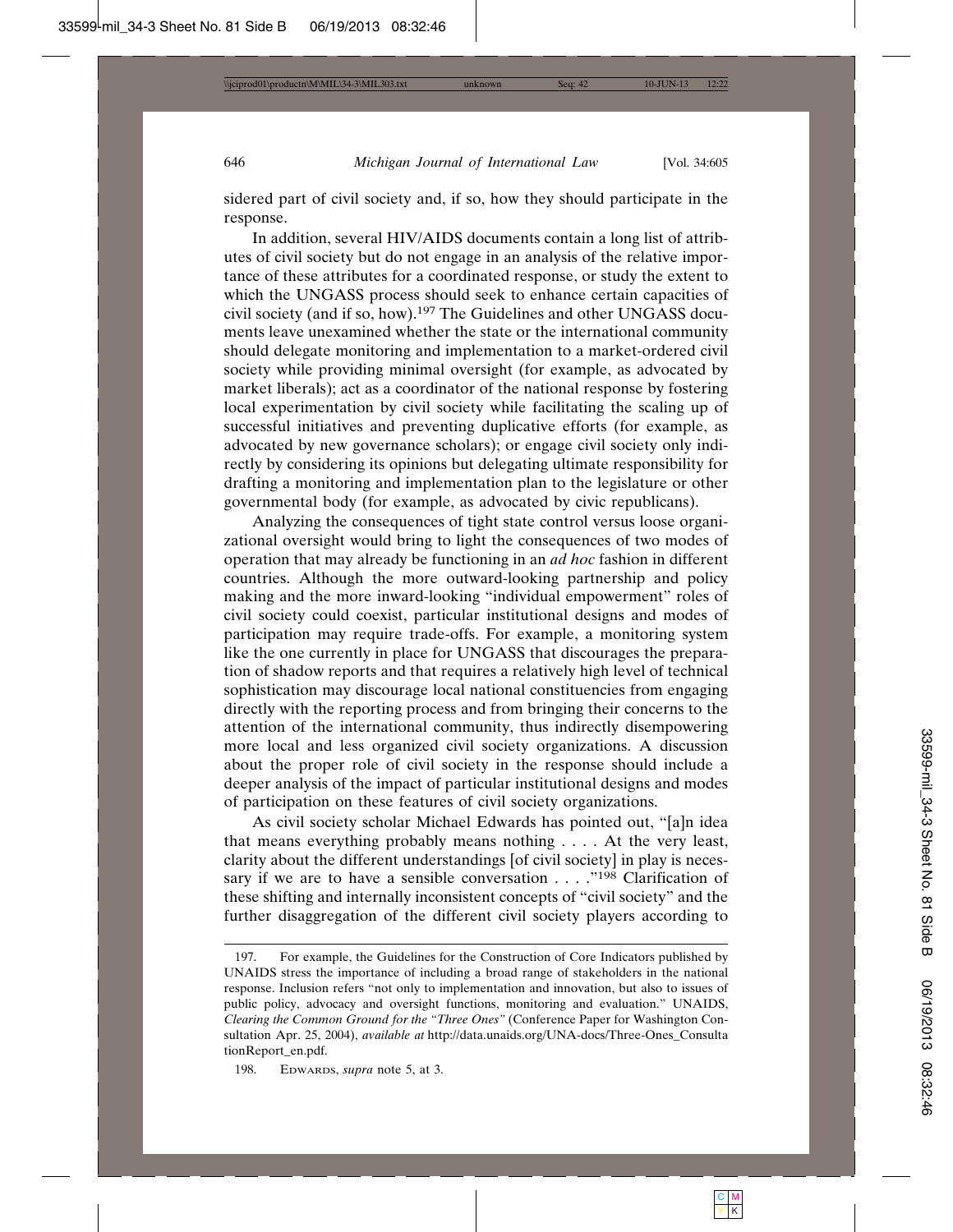\\jciprod01\productn\M\MIL\34-3\MIL303.txt unknown Seq: 43 10-JUN-13 12:22

### Spring 2013] *Conceptions of Civil Society* 647

their attributes (as shown in Figures 1 and 2) would help sharpen the debate regarding the precise role of different actors in the global response against HIV/AIDS.

## C. *Applying the Theoretical Framework: Consequences for Institutional Design*

This Section applies the elements disaggregated in Figures 1 and 2 to the UNGASS process, shows how emphasis on different aspects of civil society will lead to divergent institutional designs, and demonstrates how current institutional arrangements will impact the relationship among civil society, the state, and the international order.<sup>199</sup> It focuses on two key areas of disagreement among the theories of civil society described above: (1) whether the market, and thus business organizations, should be considered part of civil society; and (2) whether the national and international response should prioritize inward-looking, apolitical organizations or outward-looking, politically oriented organizations. This Section illustrates only some of the consequences of incorporating the disaggregated framework illustrated in Figures 1 and 2 to an analysis of civil society. It is not intended to describe all possible consequences for institutional design but rather to illustrate some of the divergent institutional designs dictated by emphases on different functions of civil society.

1. Inclusion of the Market in the Concept of Civil Society

As explored above, UNGASS documents are unclear regarding whether the market should be included in the concept of civil society. In practice, business representatives are part of the Civil Society Task Force and pharmaceutical companies (as well as other corporations) are invited to High-Level Meetings under the rubric of civil society.200 This means that corporations can be active participants in the same round-table discussions and can address member states and observers at the day-long civil society interactive hearings.<sup>201</sup> At the national level, the UNAIDS monitoring guidelines emphasize the importance of creating a single multisectoral AIDS-coordinating institution, but they appear agnostic as to whether for-profit companies should be included as active members with a certain amount of decision-making power.202 Member countries have



<sup>199.</sup> *See infra* Parts II.C.1, II.C.2. & Table 1.

<sup>200.</sup> *See, e.g.*, 2008 List of Civil Society Representatives, *supra* note 196 (listing Bristol- **R** Myers Squibb, Becton Dickinson and Company, among other private corporations invited to the High Level Meetings as members of civil society).

<sup>201.</sup> For a description of the hearing, as well as a webcast and transcript of the 2008 and 2011 review sessions' selected civil society speakers, see *2008 High-Level Meeting on AIDS*, UNITED NATIONS (June 10–11, 2008), https://www.un.org/ga/aidsmeeting2008/ (follow "Statements and Webcasts" hyperlink) and *2011 High-Level Meeting on AIDS*, UNITED NATIONS (June 8–10, 2011), http://www.un.org/webcast/aidsmeeting2008/index.asp (follow "Statements and Webcast" hyperlink).

<sup>202.</sup> UNAIDS, GLOBAL TASK TEAM ON IMPROVING AIDS COORDINATION AMONG MULTILATERAL INSTITUTIONS AND INTERNATIONAL DONORS, FINAL REPORT (2005), *available at* http://data.unaids.org/Publications/IRC-pub06/JC1125-GlobalTaskTeamReport\_en.pdf;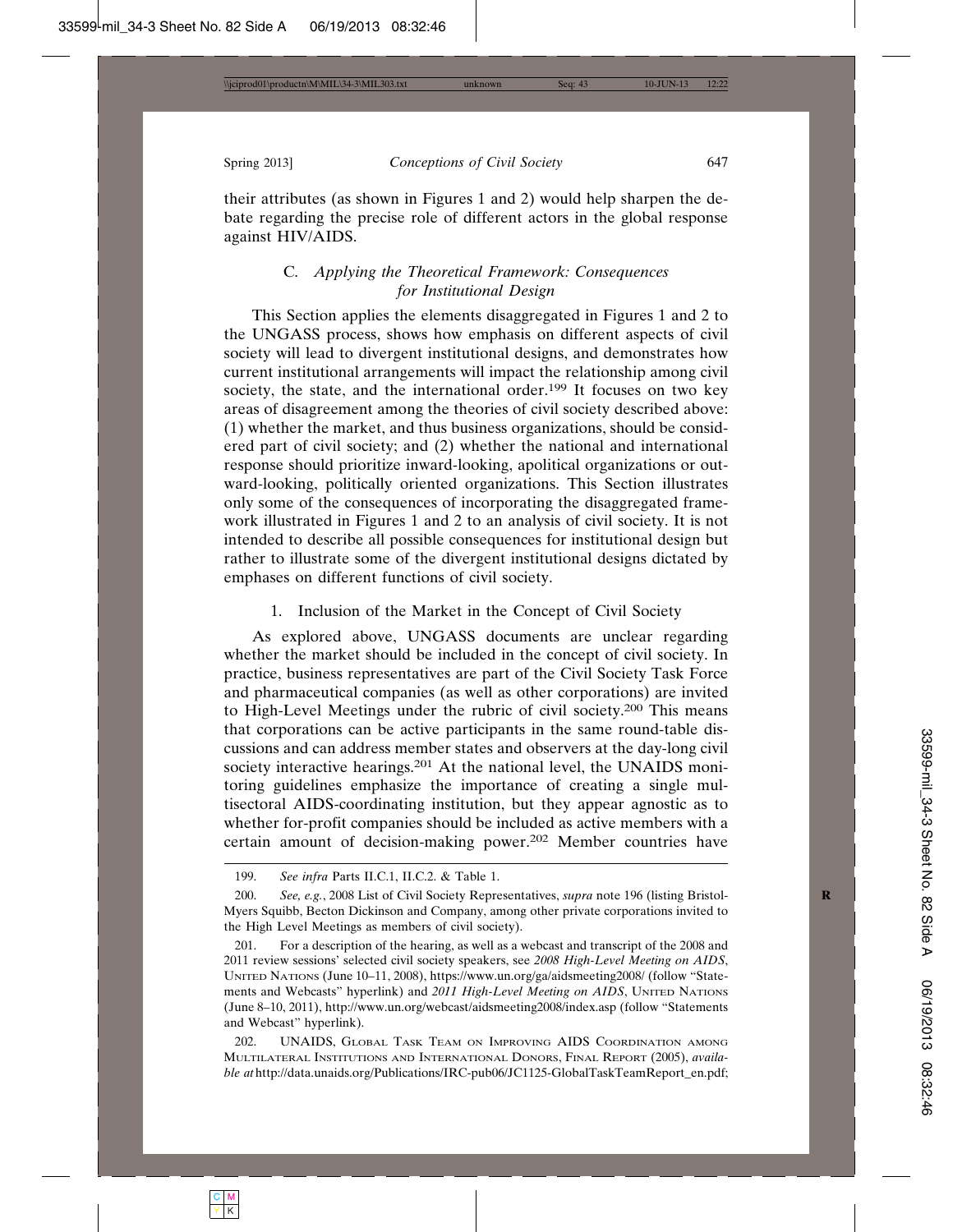\\jciprod01\productn\M\MIL\34-3\MIL303.txt unknown Seq: 44 10-JUN-13

## 648 *Michigan Journal of International Law* [Vol. 34:605

taken different approaches to constructing such a coordinating body. For example, Nicaragua's National AIDS Council does not include private, for-profit entities, while Brazil's does.203

In the context of the global fight against HIV/AIDS, it is undisputed that international corporations, and in particular pharmaceutical companies, are key stakeholders that play a role in the response. As researchers and manufacturers of HIV/AIDS cocktail drugs, pharmaceutical price-setting practices have a large impact on access to medicines in the developing world, as do their decisions to enforce international patents against foreign governments.204 Thus, including pharmaceutical companies in international and national debates about the global HIV/AIDS epidemic is generally considered essential.205 It may thus appear that concerns as to whether the concept of civil society is broad enough to include pharmaceutical companies reflect purely theoretical debates with little practical relevance.

Indeed, neoliberal, social capital, and civic republican theories of civil society tend to emphasize the oppositional relationship of civil society and the state, but leave unexplored and unproblematized the relationship between civil society and the market.<sup>206</sup> Similarly, new governance theory, while distinguishing between civil society and the market, tends to presuppose a positive and complementary relationship between the two, whereby market and civil society actors are "partners" in implementation and mon-

203. *2008 National Composite Policy Index (NCPI) Reports*, UNAIDS, http://www.un aids.org/en/KnowledgeCentre/HIVData/CountryProgress/2008\_NCPI\_reports.asp (last visited Mar. 1, 2013) (listing specific information on national multisector AIDS programs for participating countries); see also, MIGUEL OROZCO & LAURA G. PEDRAZA FARIÑA, HIV/ AIDS POLICY IN NICARAGUA: A CIVIL SOCIETY PERSPECTIVE (2007), *available at* http:// www.opensocietyfoundations.org/sites/default/files/nicaragua\_20080115.pdf.

204. For a discussion on the role of pharmaceutical companies in access to essential medicines in the developing world, see generally OBIJIOFOR AGINAM, GLOBAL HEALTH GOVERNANCE: INTERNATIONAL LAW AND PUBLIC HEALTH IN A DIVIDED WORLD (2005) and HOLGER HESTERMEYER, HUMAN RIGHTS AND THE WTO: THE CASE OF PATENTS AND AC-CESS TO MEDICINES (2007).

205. *See, e.g.*, Peter Piot & Awa Marie Coll Seck, *International Response to the HIV/ AIDS Epidemic: Planning for Success*, 79 BULL. WORLD HEALTH ORG. 1106, 1109 (2001) (documenting how dialogue between countries and the pharmaceutical industry "led to widespread support for preferential drug pricing for developing countries, pricing transparency, [and] price competition").

206. *See* JUDE HOWELL & JENNY PEARCE, CIVIL SOCIETY AND DEVELOPMENT 63 (2001) (noting that "[t]he anti-state model of civil society . . . leads to a tendency among donors to assume rather than query the relationship between civil society and the market, so failing to explore critically the tensions and contradictions implicit in this relationship").

UNAIDS, *National AIDS Programmes: A Guide to Monitoring and Evaluation*, at 20, UNAIDS/00.17.E (June 2000), *available at* http://www.who.int/hiv/pub/epidemiology/en/ JC427-Mon\_Ev-Full\_en.pdf ("The more diffuse the response, the more important it becomes to have a strong centrally coordinated M&E system to which each sector can contribute information."); UNAIDS, *"Three Ones" Key Principles* 1 (Conference Paper for Washington Consultation Apr. 25, 2004), [hereinafter UNAIDS, *Three Ones Key Principles*], *available at* http://data.unaids.org/una-docs/three-ones\_keyprinciples\_en.pdf (advocating for the creation of "One National AIDS Coordinating Authority, with a broad based multi-sector mandate").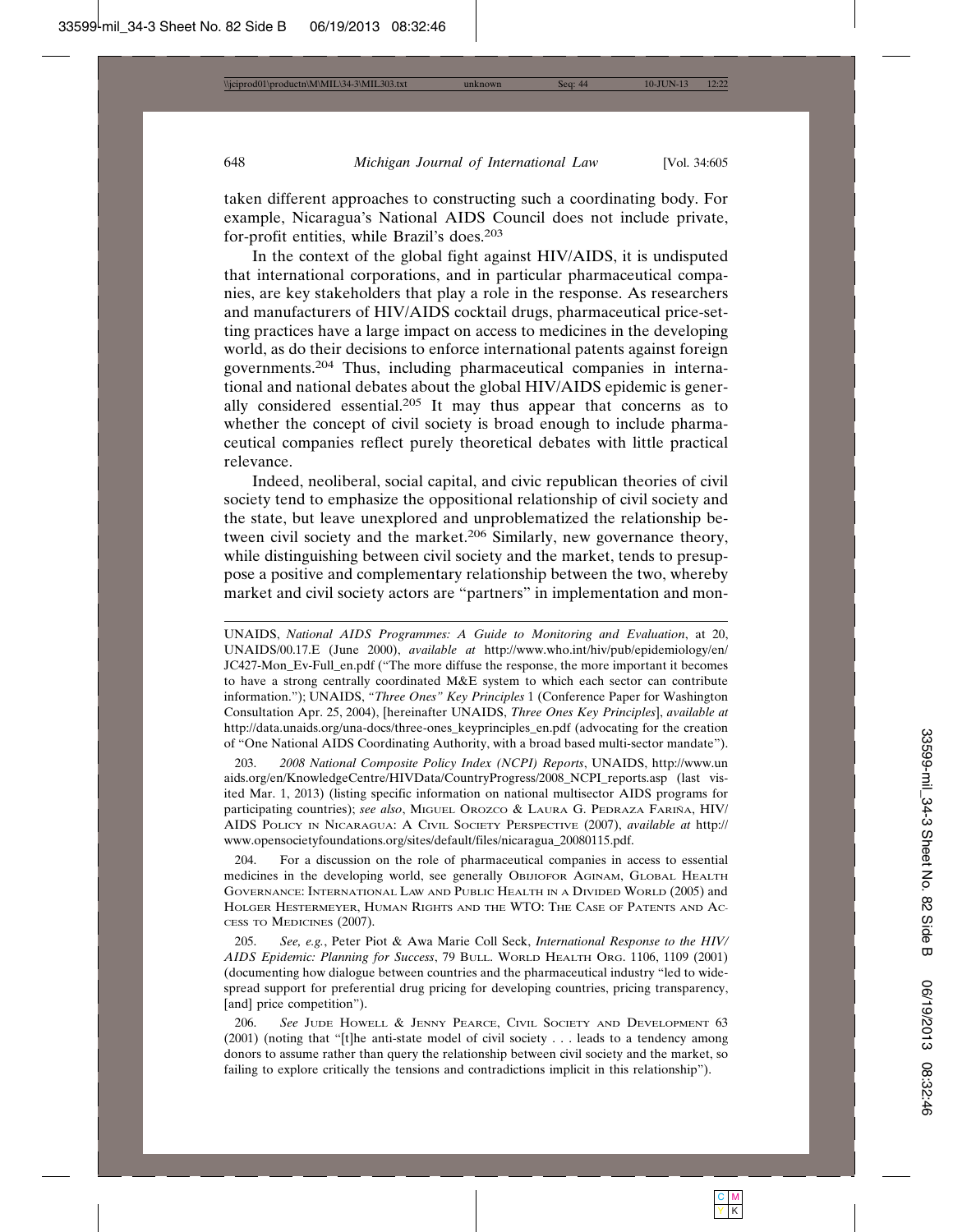\\jciprod01\productn\M\MIL\34-3\MIL303.txt unknown Seq: 45 10-JUN-13 12:22

C M Y | K

### Spring 2013] *Conceptions of Civil Society* 649

itoring efforts.207 It is precisely this latter theoretical understanding of civil society that appears to implicitly undergird the UNGASS Civil Society Task Force and other UNGASS civil society initiatives, which tend to emphasize partnerships and mutual cooperation among nonstate and state actors.

Nevertheless, much like differentiating the realm of the state (with its monopoly on the use of legal force) from that of civil society (as the realm of voluntary interactions) creates a useful conceptual distinction that allows us to think of civil society as a "watchdog" of governmental activities,208 differentiating the market from civil society could reveal oppositional relationships between civil society and business entities or nonprofit organizations that advocate on their behalf; bring to the surface conflicts of interest; and allow civil society to play a critical watchdog role vis-à-vis the market. Moreover, if, like Habermasian critical scholars, we understand civil society organizations to be focused on the production and transmission of meaning through communication and debate, rather than profit-making, it is important to differentiate those associations organized around communication and debate from those whose ultimate goal is to secure profits.<sup>209</sup>

A critical and oppositional role of civil society vis-à-vis the market is particularly relevant in the area of HIV/AIDS, where pharmaceutical companies have engaged in aggressive patenting tactics, for example, by suing developing countries that issued compulsory licenses to several essential medicines.<sup>210</sup> Thus, conceptualizing businesses, nonprofit organizations that represent business interests (such as the International Federation of Pharmaceutical Manufacturers Associations),<sup>211</sup> and other

208. *See, e.g.*, HOWELL & PEARCE, *supra* note206, at 81 ("[T]he conceptual separation **R** of civil society from the state was important, not only because it more accurately reflected empirical reality but also because it made possible the protection of this space to challenge state despotism.").

209. As emphasized by Nancy Fraser, conceptualizing civil society as a "theater for . . . deliberating rather than for buying and selling, . . . permits us to keep in view the distinctions between state apparatuses, economic markets, and democratic associations, distinctions that are essential to democratic theory." Fraser, *supra* note 32, at 57. This understanding of civil **R** society emphasizes those organizations involved in outward-looking deliberation intended to impact policy outcomes. The critical position tends to deemphasize inward-looking civil society organizations, such as choral societies, as less central to democratic theory.

210. *See, e.g., Andrew Clark & Julian Borger, Cheaper Drugs for Africa*, THE GUARD-IAN, Mar. 14, 2001, http://www.guardian.co.uk/world/2001/mar/15/aids.andrewclark; Press Release, Médecins Sans Frontières, Indian Court Ruling in Novartis Case Protects India as the 'Pharmacy of the Developing World' (Aug. 6, 2007), *available at* http://www.doctorswithout borders.org/press/release.cfm?id=2096.

211. The International Federation of Pharmaceutical Manufacturers Associations has NGO consultative status before the U.N. Economic and Social Council (ECOSOC). *NGOs*

<sup>207.</sup> *See* Lobel, *supra* note 161, at 377 ("In a cooperative regime, the role of govern- **R** ment changes from regulator and controller to facilitator, and law becomes a shared problem-solving process rather than an ordering activity. Government, industry, and civil society groups all share responsibility for achieving policy goals. Industry is expected to participate as part of a search for common goals, not just rigidly asserting its narrow economic or political interests.") (internal citation omitted).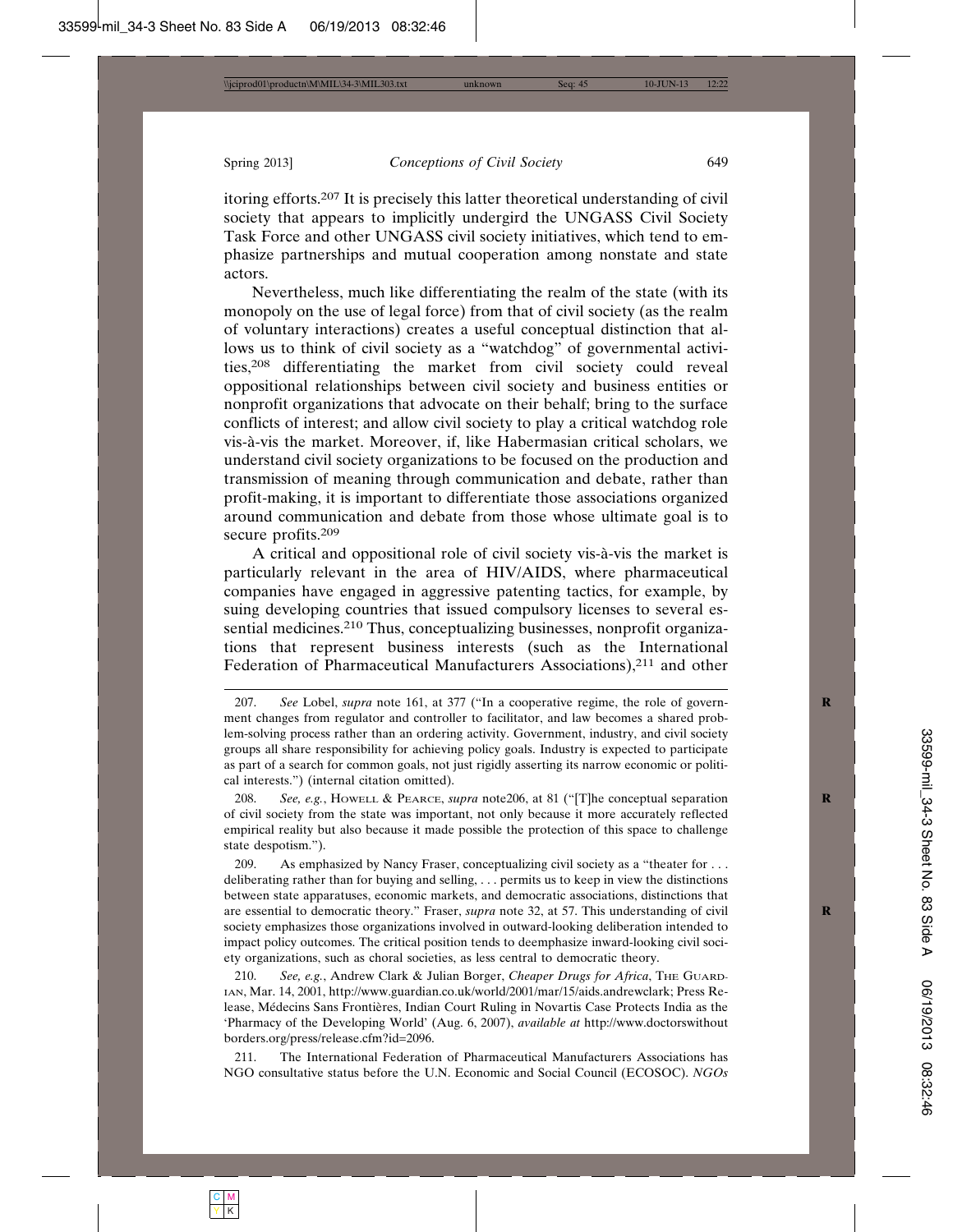\\jciprod01\productn\M\MIL\34-3\MIL303.txt unknown Seq: 46 10-JUN-13 12:22

# 650 *Michigan Journal of International Law* [Vol. 34:605

civil society organizations (such as groups of people living with HIV/ AIDS) as "partners" in a shared implementation enterprise risks depoliticizing civil society and obscuring its potential role as critic and watchdog.

## 2. Monitoring Process Design

Emphasis on particular inward- or outward-looking functions of civil society will have consequences for the design of monitoring regimes. Market liberal theorists favor *strategies of delegation*. 212 In this model, international organizations and national governments would delegate the collection of data and the preparation of a single monitoring report to apolitical, independent civil society actors. Because market-style competition is thought to increase efficiency and decrease rent-seeking, a delegation model should ensure that selection of monitoring providers takes place through a competitive process. For example, the state and/or UNAIDS could call for monitoring proposals and choose to fund the "best" proposals, evaluated using a set of predefined criteria. The UN-GASS monitoring process as currently designed requires states to submit official monitoring reports to UNAIDS and encourages the creation of a "National HIV/AIDS Coordinating Authority" (NACA) to develop a national monitoring and implementation system but is silent as to how NA-CAs implement their monitoring duties.<sup>213</sup>

If the organization or organizations that are chosen to carry out the monitoring report are perceived as legitimate and independent, this model may mitigate claims that the state, in drafting the monitoring report, has favored some groups while failing to include the views of others. It may also justify discouraging the submission of shadow reports to the international monitoring body—the current UNAIDS approach—as third-party monitoring reports would have built-in independence. A market liberal approach to monitoring design, however, also has several drawbacks. First, it threatens to depoliticize civil society by turning the monitoring process into a technocratic exercise, rather than an opportunity for civil society organizations to critique state and market action and formulate alternative proposals. Second, a market liberal theory does not provide a space for politically motivated social movements, NGOs, or other advocacy organizations to act as critics and watchdogs. But arguably social movements or advocacy NGOs may be better able (and better motivated) to call atten-

213. *See, e.g.*, UNAIDS, *Three Ones Key Principles*, *supra* note 202, at 1 (advocating for **R** the creation of "One National AIDS Coordinating Authority, with a broad based multi-sector mandate").

33599-mil\_34-3 Sheet No. 83 Side B 06/19/2013 08:32:46

06/19/2013 08:32:46

33599-mil\_34-3 Sheet No. 83 Side B

*in Consultative States with ECOSOC*, INFORMATION HABITAT, http://habitat.igc.org/ngo-rev/ status.html (last visited Mar. 1, 2013). It represents "the research-based pharmaceutical industry, including the biotechnology and vaccine sectors." About IFPMA, INTERNATIONAL FEDERATION OF PHARMACEUTICAL MANUFACTURERS & ASSOCIATIONS, http://www.ifpma. org/about-ifpma/welcome.html (last visited Mar. 1, 2013).

<sup>212.</sup> *See supra* Part I.E.1.a.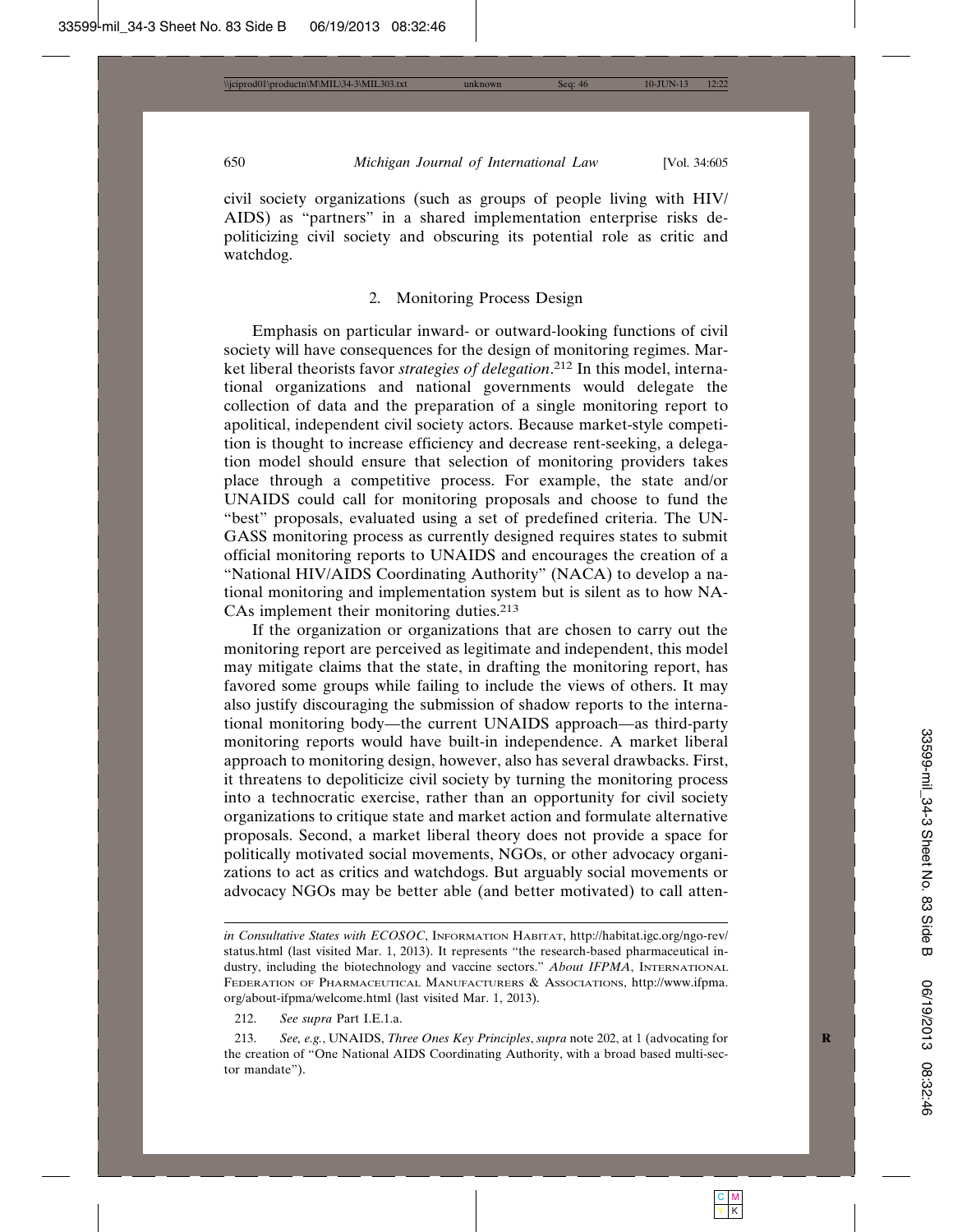\\jciprod01\productn\M\MIL\34-3\MIL303.txt unknown Seq: 47 10-JUN-13 12:22

C M Y | K

#### Spring 2013] *Conceptions of Civil Society* 651

tion to the government's shortcomings than a monitoring system administered by an apolitical body.214

Civic republican and social capital theories similarly tend to favor strategies that discourage the direct participation of politically motivated actors. But rather than delegate monitoring to private actors, these theorists favor strategies that foster deliberation *in* government while isolating these deliberative spaces from the direct influence of advocacy groups. In the context of monitoring design, these theories counsel *deference to the state*. An institutional design that emphasizes deference would place the state as the leader of the response. Monitoring the degree and effectiveness of the national response, including the degree of civil society participation, would take place largely through state self-reporting. In practice, self-reporting could be carried out by a specialized body within government, for example by a group of experts in the Ministry of Health. Civil society would participate in the response through established channels of communication with the governmental body in charge of monitoring. For example, the monitoring body could hold consultation meetings with civil society representatives prior to drafting the report, or set up an advice and comment period whereby civil society could evaluate the proposed monitoring report, or establish contestatory mechanisms through which the public could challenge the government's draft monitoring report. In the context of UNGASS monitoring, a civic republican or social capital approach would place NACAs within a government agency, rather than as a stand-alone body open to the participation of multiple stakeholders. UNAIDS would encourage the submission of a single report drafted by the NACA.

Channeling civil society participation through the national state, with effective mechanisms for contestation and consultation, has the advantage of pressing national governments to assume political leadership in the response against HIV/AIDS. In practice, however, state mechanisms for contestation and consultation are likely to be easily abused in weaker democracies or authoritarian regimes, and thus a monitoring system based on deference by the state may provide too few outlets for advocacy organizations to bring their grievances to light.<sup>215</sup>

Additionally, a civil society theory in which inner-looking goals and the creation of social capital take center stage may depoliticize civil society by relegating political advocacy organizations to the background and by

<sup>214.</sup> *See, e.g.*, Mathew D. McCubbins & Thomas Schwartz, *Congressional Oversight Overlooked: Police Patrols versus Fire Alarms*, 28 AM. J. POL. SCI. 165, 165–66 (1984) (describing the "fire alarm" model of oversight as relying on citizens and organized interest groups to "sound the alarm" when a particular policy is harming their interests, and explaining how it can be a more efficient way to police compliance than direct governmental oversight).

<sup>215.</sup> A modified deference structure that allows civil society organizations to submit shadow monitoring reports when they feel strongly that their views were not taken into account in the national consultation process may be one way to address this shortcoming. This, in fact, is the structure that the UNGASS monitoring system currently favors.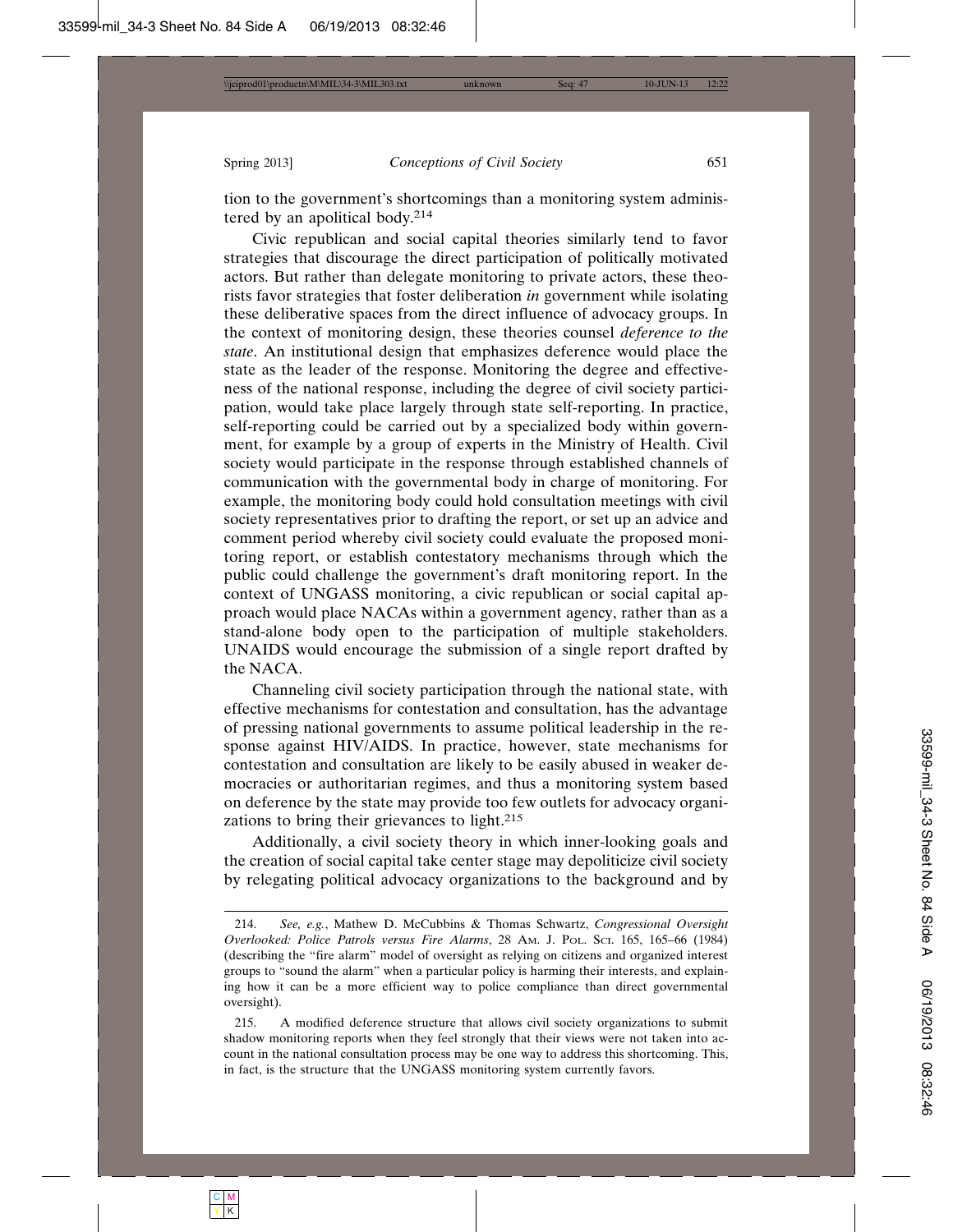\\jciprod01\productn\M\MIL\34-3\MIL303.txt unknown Seq: 48 10-JUN-13 12:22

## 652 *Michigan Journal of International Law* [Vol. 34:605

conceptualizing civil society solely in instrumentalist terms, that is, as a means to increase social capital and civic virtue.<sup>216</sup>

In contrast, a focus on civil society functions at the inward-outward boundary—as emphasized by feminist, Third World, and minority theories—would seek the creation of multiple deliberative spaces and enact procedures that incorporate the use of alternative modes of deliberation, thus favoring *strategies of inclusion*. As described above, these spaces can serve a dual purpose where social groups (and in particular subordinated or minority groups) both develop their "identities, interests, and needs" and deliberate about and formulate alternative and often contestatory interpretations of accepted norms.217 A UNAIDS monitoring regime that encourages the drafting of shadow reports, lowers the technical expertise necessary to fill out the report questionnaire, allows narrative styles of reporting, and changes reporting guidelines to give civil society organizations ample opportunity to make comments about specific instances of government failure or abuse would not only encourage the contestatory function of civil society, but may also encourage the formation of civil society associations that represent minority interests.218 An inward-outward focus may also counsel the creation of new national or international institutions to coordinate broader access to the international monitoring process by, for example, conducting outreach activities and encouraging participation by underrepresented publics.

A reporting process open to different modes of participation, however, raises efficiency and coordination concerns. Standardized reporting guidelines are streamlined to facilitate comparison among countries. Multiple forms of reporting, and in particular narrative reporting, would require an investment on the part of UNAIDS to synthesize multiple independent reports into a single global report. Additionally, without a mechanism to evaluate the validity of each civil society organization's claims, it will be hard to determine which reports contain credible critiques of state conduct. Nevertheless, because it would encourage a broad group of individuals and associations to voice their independent complaints, a model that allows multiple shadow reports would at the very least fulfill an expressive function, empowering individual group members in a manner similar to having one's day in court. Additionally, the ability to directly participate in the creation of a civil society report would also serve an educative function, raising civil society awareness of the UNGASS commitments themselves.

A focus on the outward-looking functions of civil society as watchdog and critic—as emphasized by Habermasian critical scholars—would coun-

<sup>216.</sup> For a criticism of the use of the concept of social capital in development, see generally JOHN HARRISS, DEPOLITICIZING DEVELOPMENT: THE WORLD BANK AND SOCIAL CAPI-TAL (2002).

<sup>217.</sup> *See supra* note 32 and accompanying text. **R**

<sup>218.</sup> UNGASS monitoring templates currently do not leave much space for comments, and are designed largely as a questionnaire with a limited set of possible answer choices. *See* UNAIDS, *2009 Core Indicator Guidelines*, *supra* note 180, apps. **R**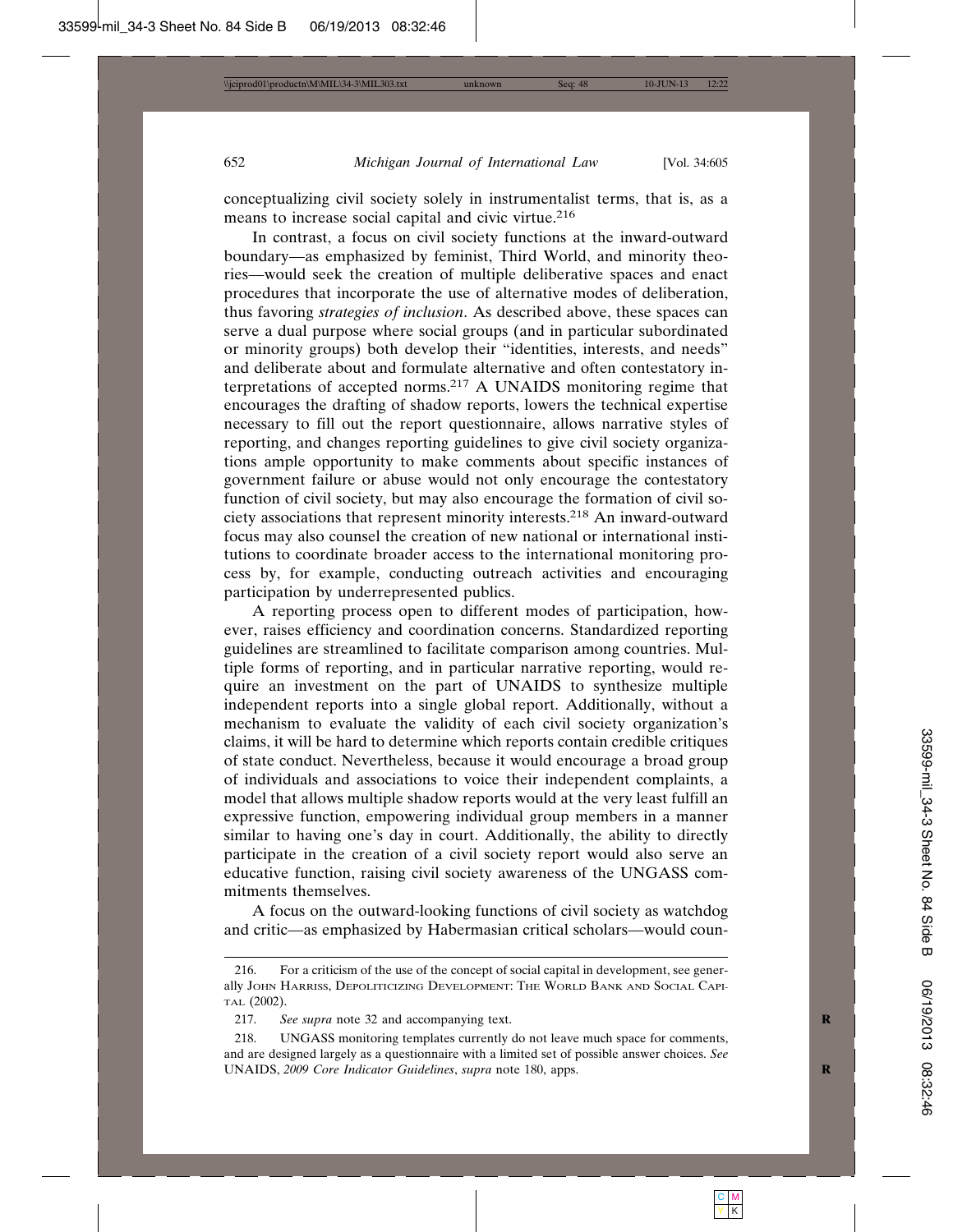C M Y | K

\\jciprod01\productn\M\MIL\34-3\MIL303.txt unknown Seq: 49 10-JUN-13 12:22

Spring 2013] *Conceptions of Civil Society* 653

sel a monitoring regime that seeks to obtain up-to-date, on-the-ground information from civil society organizations to critique state performance. The monitoring process would thus be organized around *strategies of contestation*. In this context, interactions between monitoring bodies and local civil society organizations may be mediated by larger, more established umbrella or key intermediary organizations with the capacity to carry out field research and produce a technical shadow report that critically evaluates the governments' progress. For example, a civil society coordinating forum outside the state where civil society organizations come together and debate public policy, acting in a manner similar to the National HIV/ AIDS Coordinating Authority, could coordinate the drafting of civil society's shadow report. This type of interaction is likely to favor associations organized for civic or political goals, in particular national NGOs, which are likely to have the capacity to engage in systematic analyses of the governmental response.

A monitoring regime that favors the submission of critical shadow reports would facilitate what has been termed the "boomerang pattern" of state influence.<sup>219</sup> In this model, civil society organizations that do not have access to state channels at home would air their grievances against their state before international institutions, other member states, and transnational or foreign civil society organizations. International organizations would then put direct pressure on the noncompliant state, aided by transnational civil society networks. Nevertheless, because this approach is likely to privilege established NGOs over social movements, or other grassroots local associations, it is particularly vulnerable to the critiques of NGOization discussed above.

Finally, a focus on the boundary-crossing function of civil society that emphasizes mechanisms of coordination between civil society and the state would counsel a monitoring mechanism that relies on *strategies of collaboration*. New governance scholars in particular have employed a variety of institutional arrangements that allow civil society to participate directly in policy monitoring and implementation. Direct civil society participation could be accomplished by the creation of an independent regulatory organ composed of a mixture of civil society, business, and government representatives tasked with authoring the monitoring report. Ad hoc or institutionalized consultation processes could also involve civil society in decision making.<sup>220</sup>

This approach is vulnerable to the critique that powerful interest groups may unduly influence the monitoring process, and that the close cooperation between government and civil society associations may coopt the political role of civil society thereby threatening its ability to remain a

<sup>219.</sup> MARGARET E. KECK & KATHRYN SIKKINK, ACTIVISTS BEYOND BORDERS: ADVO-CACY NETWORKS IN INTERNATIONAL POLITICS 12–13 (1998).

<sup>220.</sup> For a discussion and analysis of the different types of new governance initiatives that have been employed in the European Union, see Joanne Scott & David M. Trubek, *Mind the Gap: Law and New Approaches to Governance in the European Union*, 8 EUR. L.J. 1 (2002).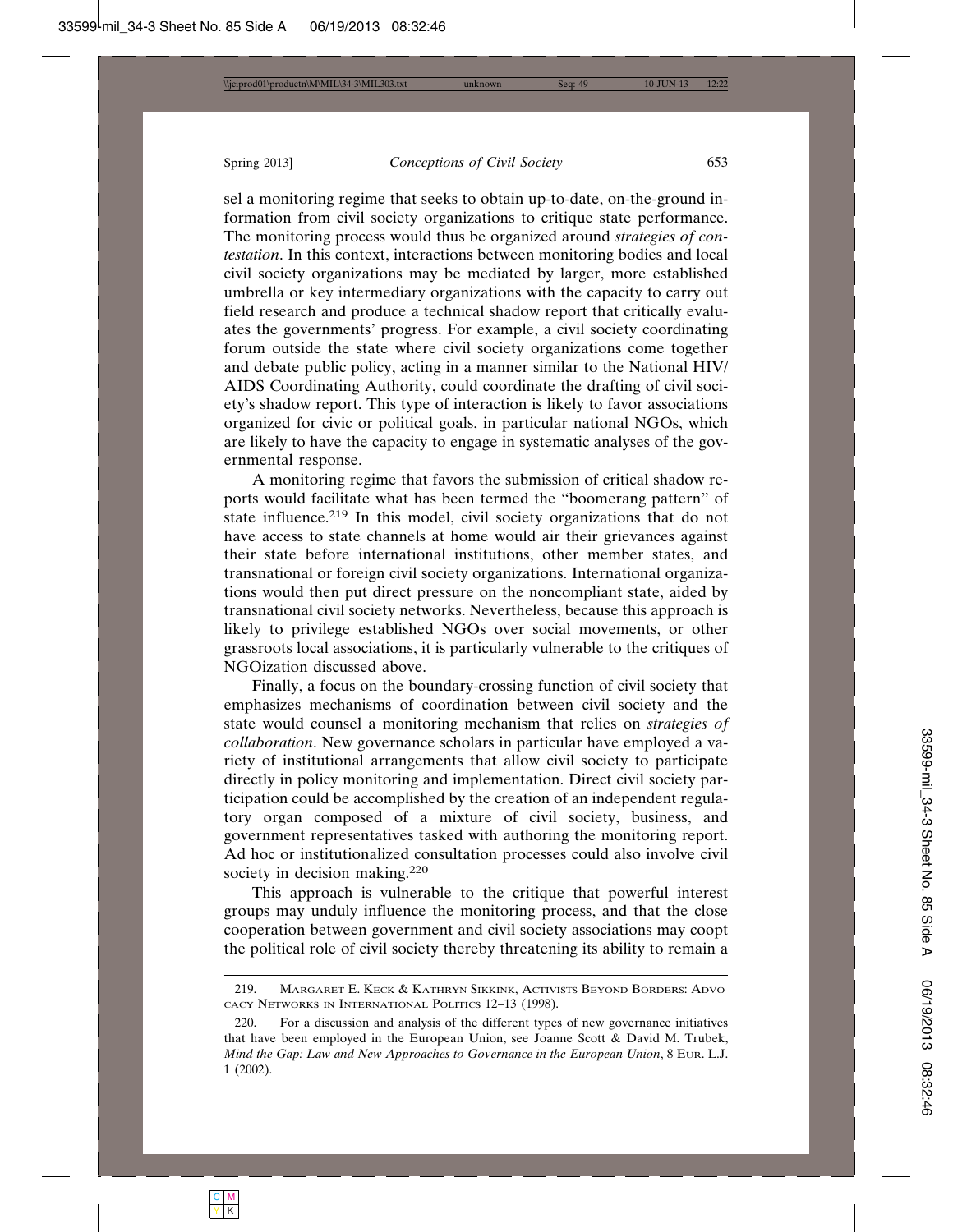\\jciprod01\productn\M\MIL\34-3\MIL303.txt unknown Seq: 50 10-JUN-13

654 *Michigan Journal of International Law* [Vol. 34:605

critic of government action. Thus, participatory civil society-government institutions also require safeguards against clientelism, for example, by institutionalizing strong deliberation processes, or the rotation of civil society groups that participate in the debate.221 These safeguards, and in particular rotation protocols for civil society, may also mitigate the risk of cooptation.

These five approaches to monitoring design—*delegation, deference, inclusion, contestation*, and *collaboration*—as well as the corresponding theoretical justifications and critiques, are diagrammed below in Table 1.

### D. *UNGASS's Implicit Theoretical Underpinnings*

Implicit in UNGASS's current institutional design is a new governance conception of civil society that underscores strategies of collaboration and views civil society actors principally as "partners" of both government and business entities. To foster coordination at the national level, UNGASS advocates a tripartite coordination framework.222 This framework conceives of civil society participation as serving mainly an instrumental role: to optimize the use of resources and improve the national response to AIDS.223 Civil society (and other relevant stakeholder) input is incorporated into a single collaboratively written monitoring report.224 Shadow reports are discouraged.225 A decrease in the number of civil society organizations seeking to file independent shadow reports is regarded as an indication of high levels of national collaboration.226

223. *Id.*

224. UNAIDS, *2011 Core Indicator Guidelines*, *supra* note 180, at 15 ("Wherever possi- **R** ble UNAIDS encourages civil society integration into national reporting processes. . . . Shadow reports are intended to provide an alternative perspective where it is strongly felt that civil society was not adequately included in the national reporting process, where governments do not submit a Country Progress Report, or where data provided by government differs considerably from data collected by civil society monitoring government progress in service delivery.").

225. *Id.*

226. Much Progress to Report: UNGASS 2008, UNAIDS (Mar. 12, 2008), http://www. unaids.org/en/resources/presscentre/featurestories/2008/march/20080312countryprogress/ ("There has been a significant drop in number of shadow reports submitted to UNAIDS, reflecting the substantial efforts in many countries to increase the engagement of civil society in national reporting processes.").

<sup>221.</sup> *See* Paul Magnette, *European Governance and Civic Participation: Can the European Union be Politicised?* (Jean Monnet Program Working Paper No. 6/01, 2001), *available at* http://centers.law.nyu.edu/jeanmonnet/archive/papers/01/010901.html.

<sup>222.</sup> In April 2004, the Consultation on Harmonization of International AIDS Funding—bringing together representatives from governments, donors, international organizations, and civil society—endorsed the "Three Ones" principles: "[o]ne agreed AIDS action framework that provides the basis for coordinating the work of all partners," "[o]ne national AIDS coordinating authority," and "[o]ne agreed country-level monitoring and evaluation system." UNAIDS was called to act as facilitator and mediator in efforts to realize these principles. UNAIDS, *The "Three Ones" in Action: Where We Are and Where We Go from Here*, UNAIDS/05.08E (May 2005), *available at* http://data.unaids.org/publications/irc-pub06/ jc935-3onesinaction\_en.pdf.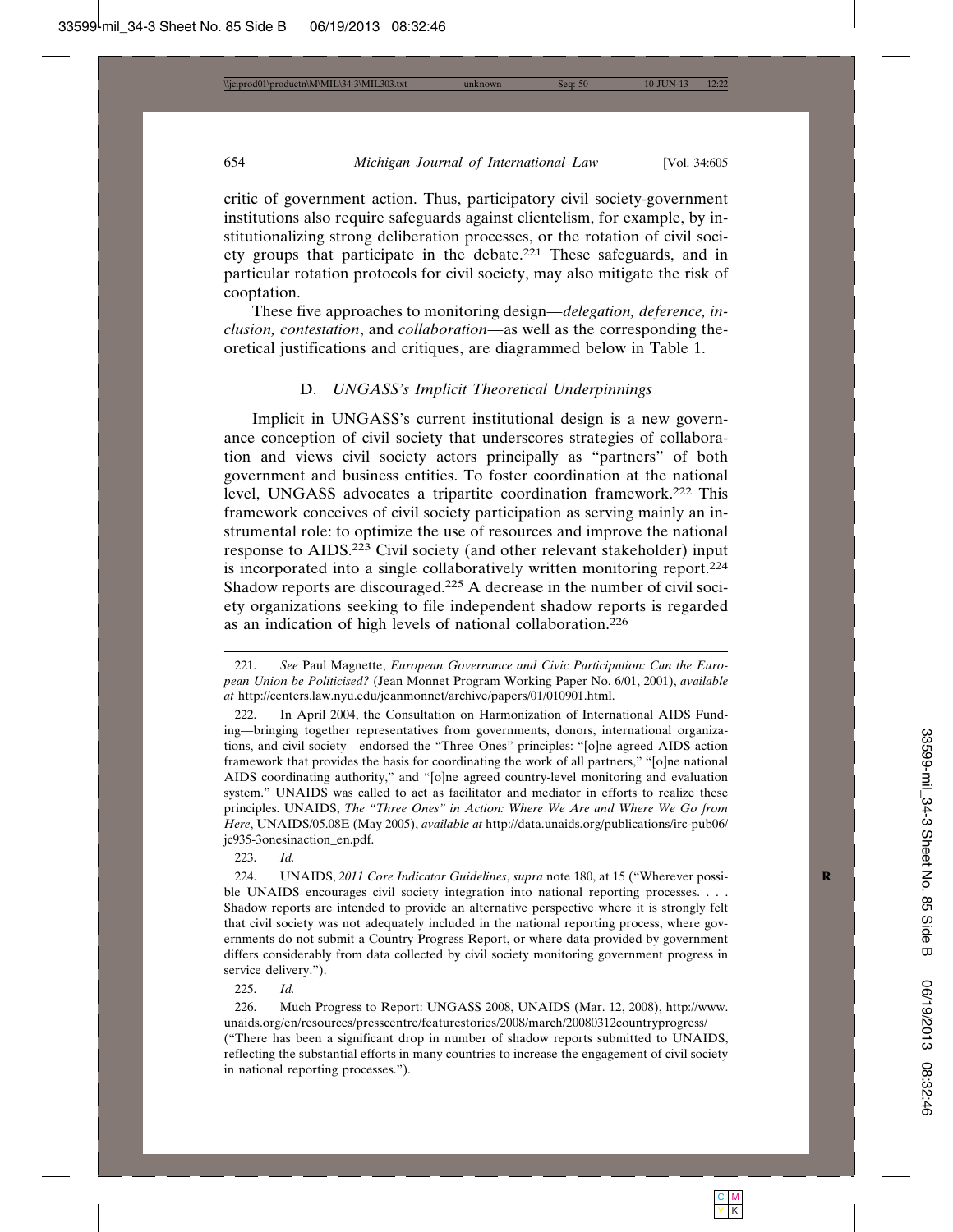$\overline{\text{Njciprod01\text{product}n\text{MMIL}\text{34-3}\text{MHL}\text{303.txt}}} \qquad \qquad \text{unknown} \qquad \qquad \text{Seq: 51} \qquad \qquad \text{10-JUN-13} \qquad \text{12:22}$ 

# Spring 2013] *Conceptions of Civil Society* 655

# TABLE 1

| Typology                     | Theory                                                    | Priorities                                                                                                                                      | Justification                                                                                                                                                                                                                                                              | Monitoring<br>Design                                                                                                                                                                                                                                                                                                                                                                       | Critique                                                                                                                                                                                                                                                                                   |
|------------------------------|-----------------------------------------------------------|-------------------------------------------------------------------------------------------------------------------------------------------------|----------------------------------------------------------------------------------------------------------------------------------------------------------------------------------------------------------------------------------------------------------------------------|--------------------------------------------------------------------------------------------------------------------------------------------------------------------------------------------------------------------------------------------------------------------------------------------------------------------------------------------------------------------------------------------|--------------------------------------------------------------------------------------------------------------------------------------------------------------------------------------------------------------------------------------------------------------------------------------------|
| Inward-<br>looking           | Market<br>liberal                                         | Apolitical,<br>market-ordered Increase<br>associations.                                                                                         | Limited state.<br>efficiency.<br>Decrease rent-<br>seeking.<br>Foster self-respect<br>and self-<br>sufficiency,<br>freedom and<br>choice.                                                                                                                                  | Delegation:<br>Delegate<br>monitoring to<br>independent<br>market-ordered,<br>private<br>associations.                                                                                                                                                                                                                                                                                     | Citizen as<br>consumer: loss of<br>identity as<br>member of a<br>community with<br>shared goals, or<br>as a participant in<br>public life.<br>Resulting<br>atomism: no<br>foundation for<br>social solidarity<br>may increase<br>tension and<br>distrust.                                  |
|                              | Civic<br>Republican<br>and<br>Social<br>Capital           | Local<br>community<br>associations<br>with no<br>explicit<br>political<br>purpose that<br>foster trust,<br>reciprocity,<br>and civic<br>virtue. | State as prime<br>locus of<br>deliberation and<br>decision-making.<br>Decrease rent-<br>seeking.<br>Foster civic virtue<br>through thick local<br>civil society<br>organizations.<br>Foster bridging<br>social capital to<br>minimize<br>emergence of<br>illiberal groups. | Deference:<br>Single state-<br>authored<br>monitoring report<br>with built-in<br>consultative and<br>contestatory<br>mechanisms at<br>national level.<br>Promote citizen<br>engagement with<br>government by:<br>$(1)$ encouraging<br>government grants<br>to local<br>community<br>organizations; (2)<br>fostering cross-<br>community work<br>to increase<br>bridging social<br>capital. | May lead to<br>exclusion of<br>disadvantaged<br>groups from<br>deliberation in<br>government.<br>Instrumental<br>view of civil<br>society as<br>valuable only to<br>aid deliberation<br>in government or<br>generate social<br>capital.                                                    |
| Inward/<br>Outward<br>Border | Feminist:<br>Third World; publics that<br>and<br>Minority | Multiple small<br>nurture<br>individual and<br>community<br>identities and<br>engage in<br>political<br>advocacy.                               | Dual purpose of<br>civil society: (1) to<br>foster and develop<br>individual identity;<br>and (2) to debate<br>and challenge<br>existing accepted<br>norms.                                                                                                                | Inclusion:<br>Multiple<br>"shadow" reports<br>by a variety of<br>actors, in<br>particular<br>vulnerable groups,<br>using different<br>expressive means.                                                                                                                                                                                                                                    | Multiple publics<br>can give rise to<br>isolated enclaves.<br>disengaged from<br>public-at-large.<br>No guarantee<br>that small publics<br>will be<br>democracy-<br>enhancing.<br>Tokenism: real<br>minority<br>influence may be<br>minimal.<br>Ossification of<br>individual<br>identity. |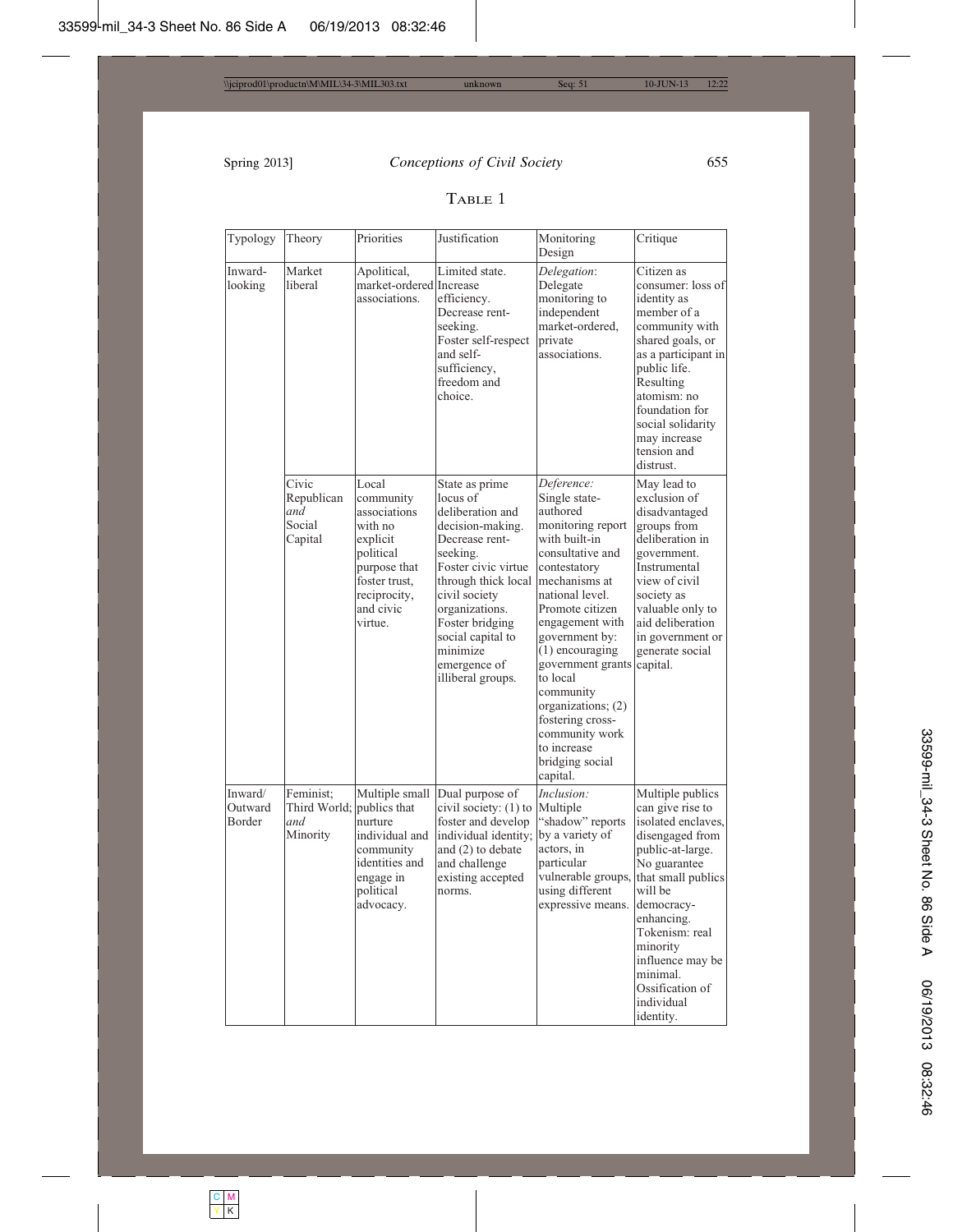\\jciprod01\productn\M\MIL\34-3\MIL303.txt unknown Seq: 52 10-JUN-13 12:22

| . .<br>г.<br>I<br>۰.<br>٦<br>$\sim$ | ٠<br>٦<br>×<br>$\sim$ |  |
|-------------------------------------|-----------------------|--|
|                                     |                       |  |

656 *Michigan Journal of International Law* [Vol. 34:605

C M Y | K

| Typology                                            | Theory                                               | Priorities                                                                                             | Justification                                                                                                                                                | Monitoring<br>Design                                                                                                                                                                                                                                   | Critique                                                                                                                                                                    |
|-----------------------------------------------------|------------------------------------------------------|--------------------------------------------------------------------------------------------------------|--------------------------------------------------------------------------------------------------------------------------------------------------------------|--------------------------------------------------------------------------------------------------------------------------------------------------------------------------------------------------------------------------------------------------------|-----------------------------------------------------------------------------------------------------------------------------------------------------------------------------|
| Outward-<br>looking                                 | Habermasian Associations<br>Critical                 | formally<br>organized for<br>political<br>advocacy.                                                    | Key purpose of<br>civil society is to<br>preserve<br>democracy by<br>acting as watchdog Create space<br>and critic vis-à-vis<br>the state and the<br>market. | Contestation:<br>Single "shadow"<br>monitoring report<br>by civil society.<br>outside<br>parliamentary and<br>judicial bodies<br>where civil society<br>associations<br>engage in<br>autonomous,<br>rational<br>deliberation about<br>the common good. | NGOization:<br>privileges<br>established<br>NGO <sub>s</sub><br>Excessive focus<br>on single<br>deliberative<br>space may<br>lexclude<br>disadvantaged,<br>minority voices. |
| Civil<br>Society/<br>State<br>Boundary-<br>crossing | New<br>Governance<br>and<br>State-society<br>synergy | Associations<br>organized for<br>political<br>advocacy and<br>with requisite<br>technical<br>expertise | Civil society actors <i>Collaboration</i> :<br>as partners in<br>lawmaking and<br>implementation.                                                            | Single monitoring<br>report authored by<br>consortium of all<br>stakeholders.                                                                                                                                                                          | Clientelism.<br>Moderation of<br>critique;<br>cooptation.                                                                                                                   |

A drop in shadow report submissions has, however, several other possible interpretations. It may merely reflect the fact that minority voices lack the capacity and opportunity to develop alternative and contestatory views of the national HIV/AIDS response; that organized civil society groups that disagree with the content of the official state report have opted-out of a monitoring process they no longer view as legitimate; or even that the government has abdicated its responsibilities under UN-GASS so that certain civil society groups run the show. Focusing on civil society's role as an innovator and a partner with stakeholders as varied as for-profit entities and state administrative agencies can obscure oppositional relationships between civil society and market actors; between civil society and the state; between civil society and international organizations (such as UNAIDS or WHO); and even between different organizations within civil society. Further, a discourse of cooperation and shared goals is likely to lead to the muting of critique both by a self-selection process (whereby those civil society actors who most agree with governmental or UNGASS policies are more likely to join the collaborative project) and by the progressive marginalization of dissenting (and often disrupting) voices from the "collaboration" table.

In other words, the current UNGASS institutional design is likely to dampen the contestatory function of civil society. But, as I argue in more detail in the next Part of this Article, it is precisely this function of civil society—together with its role as a space to nurture the emergence of alternative, minority views—that can ultimately lend legitimacy to the UN-GASS project by allowing potential disagreements about its proper purposes and goals to be both aired and potentially resolved. Its legitimacy is important not only because, as a general matter, legitimacy is a critical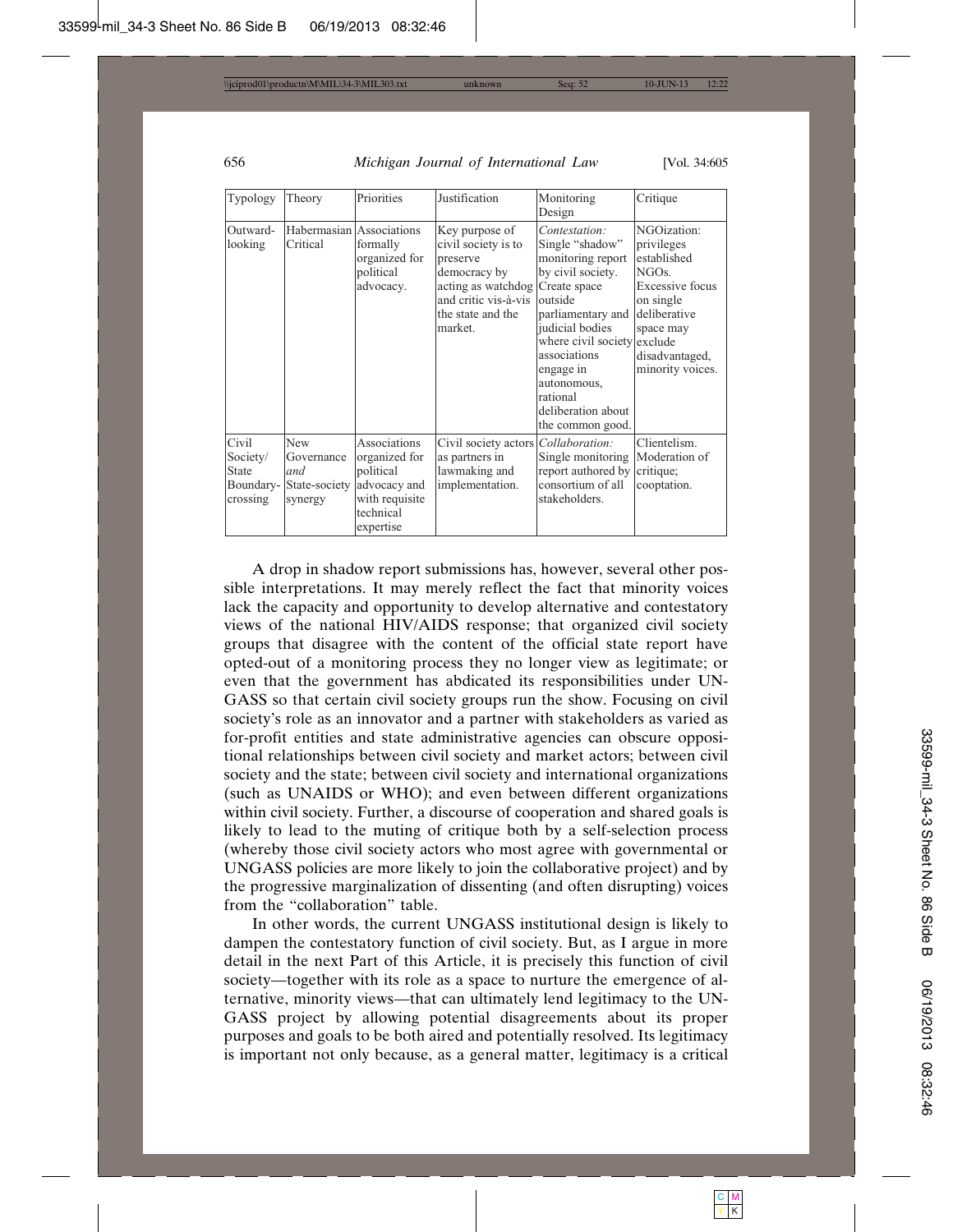\\jciprod01\productn\M\MIL\34-3\MIL303.txt unknown Seq: 53 10-JUN-13 12:22

Spring 2013] *Conceptions of Civil Society* 657

element in motivating compliance, but also because in the particular case of HIV/AIDS regulation what constitutes normative legitimacy is likely to be highly contested, at least in some areas. For example, pharmaceutical companies are likely to have different views from those of people living with HIV/AIDS on whether UNGASS should advocate the issuance of compulsory licenses for HIV/AIDS drugs or promote other measures to lower their price to consumers; and religious organizations are likely to differ from reproductive-rights NGOs on the content of sex-education campaigns, including whether a focus on condom use should be the linchpin of efforts to curb the spread of HIV/AIDS.

The next Section explores this argument in depth and develops several normative implications of the analytical framework. In particular, it proposes that a capacious interpretation of a Habermasian theory of civil society is best suited to explain and justify a role for civil society in lawmaking and implementation as increasing the legitimacy and accountability of international organizations.

## III. TOWARD A MODEL OF CIVIL SOCIETY IN INTERNATIONAL LAWMAKING AND NATIONAL IMPLEMENTATION

Inclusion of civil society in international lawmaking and national implementation is often justified on the grounds that civil society participation lends legitimacy to international organizations.227 This view of civil society as increasing the legitimacy of both international organizations and implementing states is by no means uncontested. To the contrary, one of the most divisive arguments in the legal literature on international organizations concerns whether civil society participation is legitimacy enhancing or a self-serving exercise in rent-seeking.228

My own view is that debates on civil society's contribution to the legitimacy of international organizations are confounded by different underlying conceptions of civil society that are never explicitly articulated or explored. The civil society framework I developed in Part I can illuminate these different understandings. It can also contribute to the debate by suggesting that an outward-looking theory of civil society, based on a capacious reading of Habermasian critical theory, can best explain and justify a legitimizing role for civil society participation.

<sup>227.</sup> *See supra* note 4 and accompanying text.

<sup>228.</sup> *Compare* Charnovitz, *supra* note 16, at 894 ("In my view, the value-added from NGOs on the international plane is that they correct for the pathologies of governments and IOs [International Organizations]."), *with* Bolton, *supra* note 17, at 221 (describing globalism **R** as "a kind of worldwide cartelization of governments and interest groups").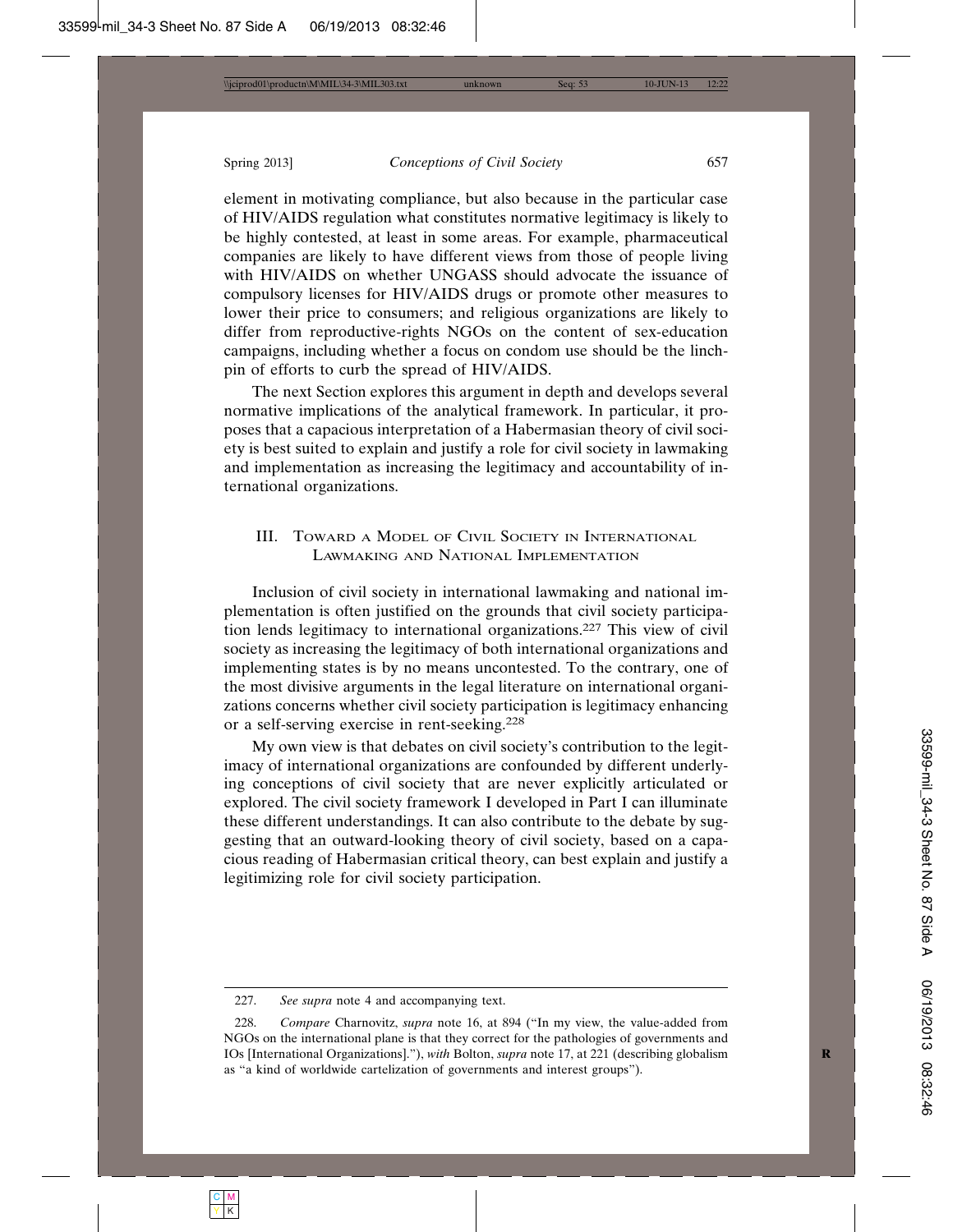\\jciprod01\productn\M\MIL\34-3\MIL303.txt unknown Seq: 54 10-JUN-13

## 658 *Michigan Journal of International Law* [Vol. 34:605

### A. *The Legitimacy Problem of International Organizations*

## 1. State Delegation and the Democratic Deficit of International Organizations

State delegation of decision making and enforcement capabilities to international institutions has conferred upon them public powers<sup>229</sup> that both constrain state sovereignty and affect the well-being and opportunities of citizens everywhere.230 International organizations, however, are not subject to the same mechanisms of democratic accountability as are territorially-bound nation-states. That is, international organizations do not possess the institutions of modern representative democratic systems, including a constitutional structure and electoral processes, which are widely held to legitimate the exercise of public power by sovereign states. In short, international organizations suffer from what is often referred to as a "democratic deficit": no global elections, no global parliament, and no global constitution constrain their public power.231

Delegation provides a measure of legitimacy to the actions of international organizations by formally holding them accountable to the delegating states. Nevertheless, the long chains of delegation—the great distance between national publics and supranational bodies—together with the absence of a robust international system of checks and balances significantly weakens claims to legitimacy through delegation.232 Most importantly,

230. A number of articles have harnessed empirical evidence to make a convincing case that international organizations are increasingly exercising authority as autonomous decisionmakers. *See, e.g.*, ALVAREZ, *supra* note 19, at 586 ("Most of the states of the world cannot, on **R** their own or even with the aid of their closest allies, expect to control the standard-setting practices of . . . [International Organizations such as] the Security Council . . . [and] the IMF."); Buchanan & Keohane, *supra* note 23, at 406-07 (arguing that international institu- **R** tions are "like governments in that they issue rules and publicly attach significant consequences to compliance or failure to comply with them—and claim the authority to do so" and noting that several global institutions affect domestic policy and "limit the exercise of sovereignty by democratic states"); Benedict Kingsbury, Nico Krisch & Richard B. Stewart, T*he Emergence of Global Administrative Law*, 68 LAW & CONTEMP. PROBS. Summer/Autumn 2005, at 15, 18. *But cf.* Andrew Guzman & Jennifer Landslide, *The Myth of International Delegation*, 96 CAL. L. REV. 1693, 1696 (2008) (arguing that "international delegation is not something we need worry too much about" because it "tends to be highly constrained and/or involve highly technical matters").

231. *See* CIVIL SOCIETY PARTICIPATION IN EUROPEAN AND GLOBAL GOVERNANCE: A CURE FOR THE DEMOCRATIC DEFICIT? (Jens Steffek, Claudia Kissling & Patrizia Nanz eds., 2008); Robert A. Dahl, *Can International Organizations be democratic? A Skeptic's View*, *in* DEMOCRACY'S EDGES 19 (Ian Shapiro & Casiano Hacker-Cordon eds., 1999); Joseph S. Nye, Jr., *Globalization's Democratic Deficit: How to Make International Institutions More Accountable*, 80 FOREIGN AFF. July/Aug. 2001, at 2, 2.

232. *See, e.g.*, Curtis Bradley, *International Delegations, the Structural Constitution, and Non-Self-Execution*, 55 STAN. L. REV. 1557, 1558 (2003) ("By transferring legal authority from US actors to international actors—actors that are physically and culturally more distant from, and not directly responsible to, the US electorate—these delegations may entail a dilu-

<sup>229.</sup> Public power refers to "those forms of power that are the legitimate subject of democratic control." Kate Macdonald & Terry Macdonald, *Democracy in a Pluralist Global Order: Corporate Power and Stakeholder Representation*, 24 ETHICS & INT'L AFF. 19, 21 (2010).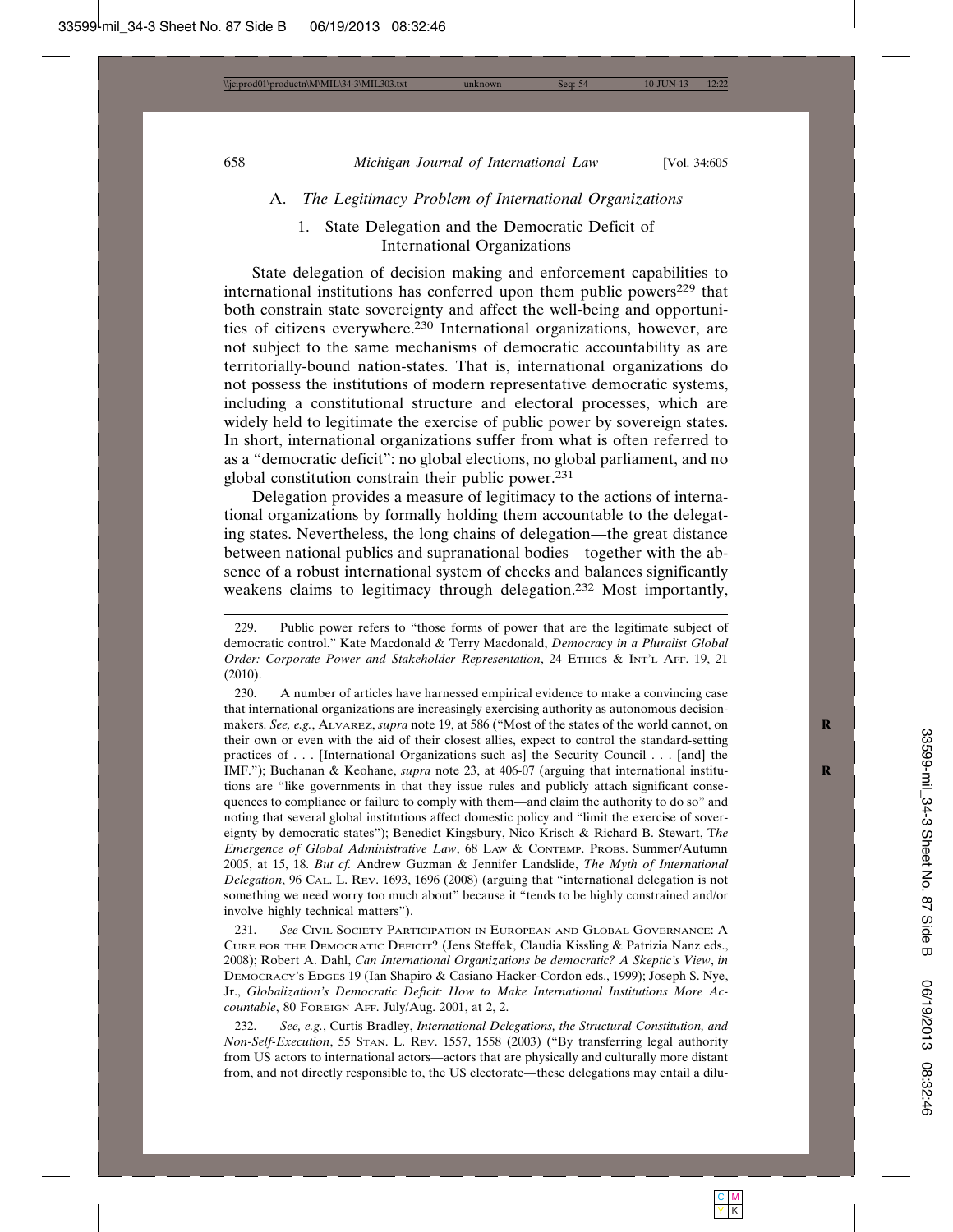\\jciprod01\productn\M\MIL\34-3\MIL303.txt unknown Seq: 55 10-JUN-13

C M Y | K

## Spring 2013] *Conceptions of Civil Society* 659

delegation within a nation-state involves both elected and unelected officials who share the same public constituency. This allows accountability relationships to flow directly from the public through elected officials to their agents, thus minimizing—although not eliminating—potential principal-agent problems.233 But this relationship does not hold for international organizations, whose decisions impact a range of individuals belonging to multiple political jurisdictions. Multiple accountability relationships are likely to generate conflicting demands on international organizations, thus ultimately diminishing the ability of democratic nationstates to self-govern, because citizens within nation-states will likely be bound by some rules over which they had no say. For these reasons, state delegation provides only a very thin basis on which to defend the normative democratic legitimacy of international organizations.234

## 2. The Legitimacy Debate: Celebratory vs. Skeptical Views of Civil Society

A large part of the debate surrounding the legitimacy of international organizations has been framed around this democratic deficit.235 The

tion of domestic political accountability."); Buchanan & Keohane, *supra* note 23, at 414–15 **R** (arguing that state consent sufficient for legitimacy cannot be provided through the long chains of delegation that separate most global governance institutions from democratic publics); Daniel Esty, *Good Governance at the Supranational Scale: Globalizing Administrative* Law, 115 YALE L.J. 1490, 1502–05 (2006) ("As a general matter, the legitimacy of decisionmaking becomes more strained as the sense of community thins and the distance between those exercising authority and the public grows. This problem is especially acute in the international setting, as the distance is not just physical but may also reflect deep differences in perspectives, assumptions, and values.").

233. *See, e.g.*, Roland Vaubel, *Principal-Agent Problems in International Organizations*, 1 REV. INT'L ORG. 125, 126–27 (2006) (explaining that global governance institutions exacerbate principal-agent problems because international organizations often have vested interests that differ from those of voters in national states, and because these voters are either "rationally ignorant of most of the activities of international organizations and/or lack the power to impose their will").

234. *See, e.g.*, Esty, *supra* note 232, at 1504-05 (remaking that delegations of authority **R** within a nation state are legitimate in part because a nation state can be understood as composed of a single political community with "[a] shared sense of common destiny"); Jed Rubenfeld, *Unilateralism and Constitutionalism*, 79 N.Y.U. L. REV. 1971, 2020 (2004) ("The whole point of international law, in its present form, is to supersede the outcomes of political processes, including democratic processes. If, therefore, Americans remain committed to self-government, they do in fact have reason to resist international governance today."); Kingsbury, Krisch & Stewart, *supra* note 230, at 26 ("The rise of regulatory programs at the **R** global level . . . enjoy too much de facto independence and discretion to be regarded as mere agents of states.").

235. *Compare* Kenneth Anderson, *"Accountability" as "Legitimacy": Global Governance, Global Civil Society and the United Nations*, 36 BROOK. J. INT'L L. 841, 868 (2011) ("Legitimacy in a democracy is given by people raising their hands and voting—not by the presence of citizens or activist groups as civil society, however important they may be to articulating versions of a society's politics."), *with* Peters, *supra* note 16, at 318 ("The legitimacy gains of NGO involvement are apt to outweigh the legitimacy problems. Overall, a further democratization of the international legal order requires that the participation of NGOs in law-making and law-enforcement be strengthened.").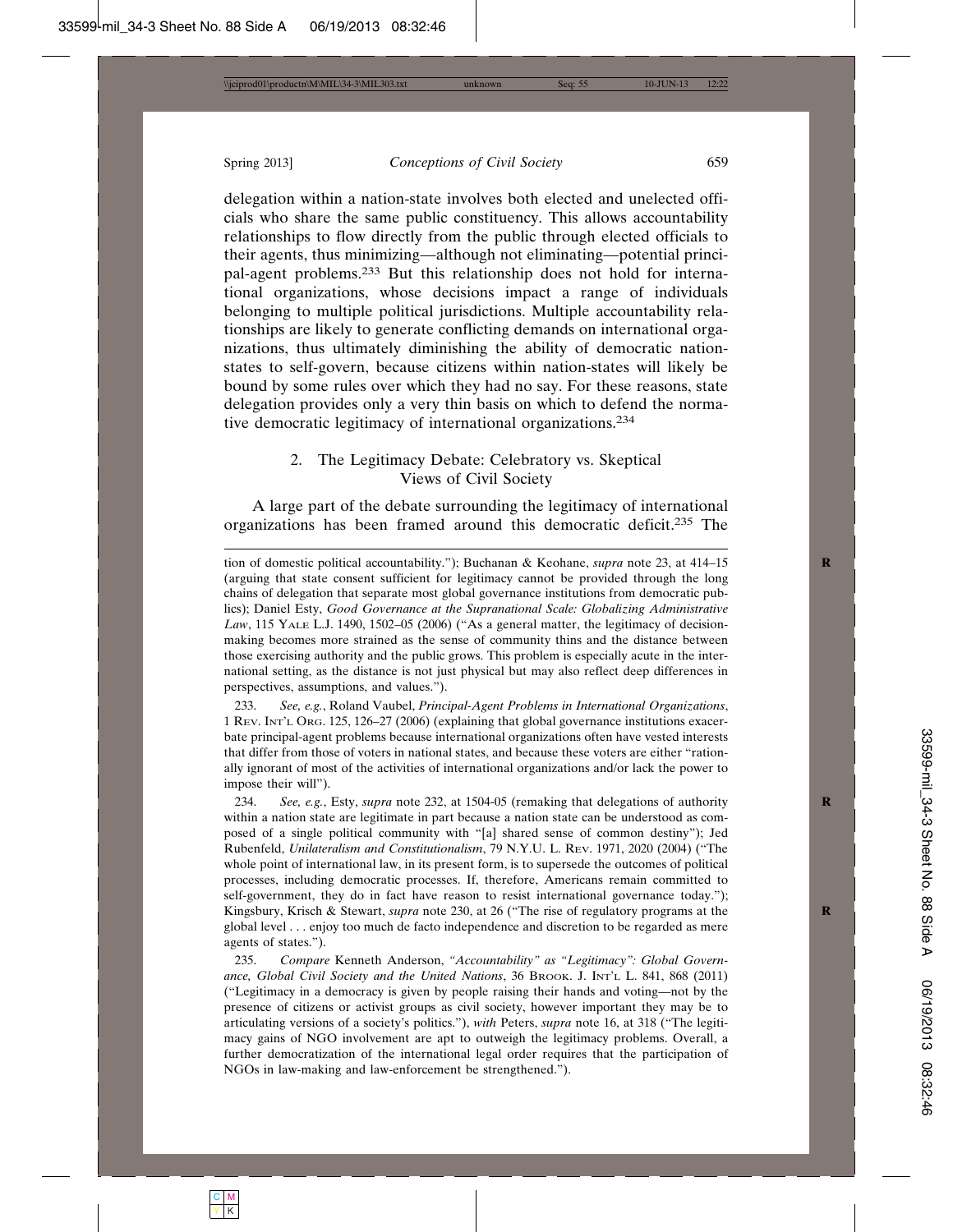\\jciprod01\productn\M\MIL\34-3\MIL303.txt unknown Seq: 56 10-JUN-13

## 660 *Michigan Journal of International Law* [Vol. 34:605

question thus has been whether global institutions can approximate the ideal of democracy as it has evolved to constrain sovereign states. In this interpretation, legitimacy—understood in its normative sense as having the *right to rule*—is synonymous with democracy, and most often with electoral democracy.236 Scholars who have adopted this view, either implicitly or explicitly, tend to analyze civil society in terms of whether it can serve to "cure" the democratic deficit of international organizations.<sup>237</sup> A celebratory view of civil society calls into question the continuing primacy of states in international lawmaking, and advocates for a more prominent role for "global civil society."238 In this context, the participation of global civil society in international decision making and enforcement is thought to play a legitimizing function by channeling the concerns of those communities likely to be affected by the decisions of international organizations.239 In contrast, under an opposing, skeptical view, civil society organizations exacerbate, rather than cure, the democratic deficit. In this view, civil society participation is not a cure for the democratic deficit, because civil society cannot be properly construed as representing a global public to which international organizations should be held accountable.240 This position tends to conceptualize civil society organizations as self-interested groups whose interactions with international organizations serve to extract rents to promote their self-interests.241 From this view tend to

237. *See, e.g.*, CIVIL SOCIETY PARTICIPATION IN EUROPEAN AND GLOBAL GOVERN-ANCE, *supra* note 231 (detailing several instances in which deficiencies in democratic values **R** are recognized in an attempt to understand and remedy those faults); Magdalena Bexell, Jonas Tallberg & Anders Uhlin, *Democracy in Global Governance: The Promises and Pitfalls of Transnational Actors*, 16 GLOBAL GOVERNANCE, 81, 81 (2010); Jan Aart Scholte, *Civil Society and Democracy in Global Governance*, 8 GLOBAL GOVERNANCE 281, 281 (2002).

238. *See, e.g.*, Richard Falk, *Reforming the United Nations: Global Civil Society Perspectives and Initiatives*, *in* GLOBAL CIVIL SOCIETY 2005–2006, 150 (Marlies Glasius, Mary Kaldor & Helmut Anheier, eds., 2006); James Rosenau, *Governance and Democracy in a Globalizing World*, *in* REIMAGINING POLITICAL COMMUNITY 28 (Daniele Archibugi, David Held & Martin Köhler eds., 1998); Karin Bäckstrand, *Democratizing Global Environmental Governance? Stakeholder Democracy After the World Summit on Sustainable Development*, 12 EUR. J. INT'L REL. 467, 493-94 (2006) (arguing that "stakeholder democracy" that moves beyond mere participation to collaboration and truer deliberation among states, business, and civil society can partially cure the democratic deficit of international organizations).

239. *See, e.g.*, Falk, *supra* note 238; Rosenau, *supra* note 238; Bäckstrand, *supra* note **R** 238. **R**

240. *See, e.g.*, Kenneth Anderson & David Rieff, *"Global Civil Society": A Sceptical View*, *in* GLOBAL CIVIL SOCIETY 2004–2005 26, 37 (Mary Kaldor, Helmut Anheier & Marlies Glasius eds., 2004) (arguing that "the 'democracy deficit' of the international system is buttressed rather than challenged by the global civil society movement"); Gabriella Blum, *Bilateralism, Multilateralism, and the Architecture of International Law*, 49 HARV. INT'L L.J. 323, 364 (2008) ("Private and nongovernmental actors involved in international treaty-making belong to a very specific subset of the international community. Men influence it more than women; the rich have a much more vocal presence than the poor; and some cultural tenets dominate it at the expense of others.") (internal citations omitted).

241. *See, e.g.*, Anderson, *supra* note 235, at 859 ("As a theoretical matter, however, **R** NGOs, merely as such, are what they are—simply organizations consisting of interested indi-

<sup>236.</sup> *Compare* Anderson, *supra* note 235, *with* Peters, *supra* note **????**. **R**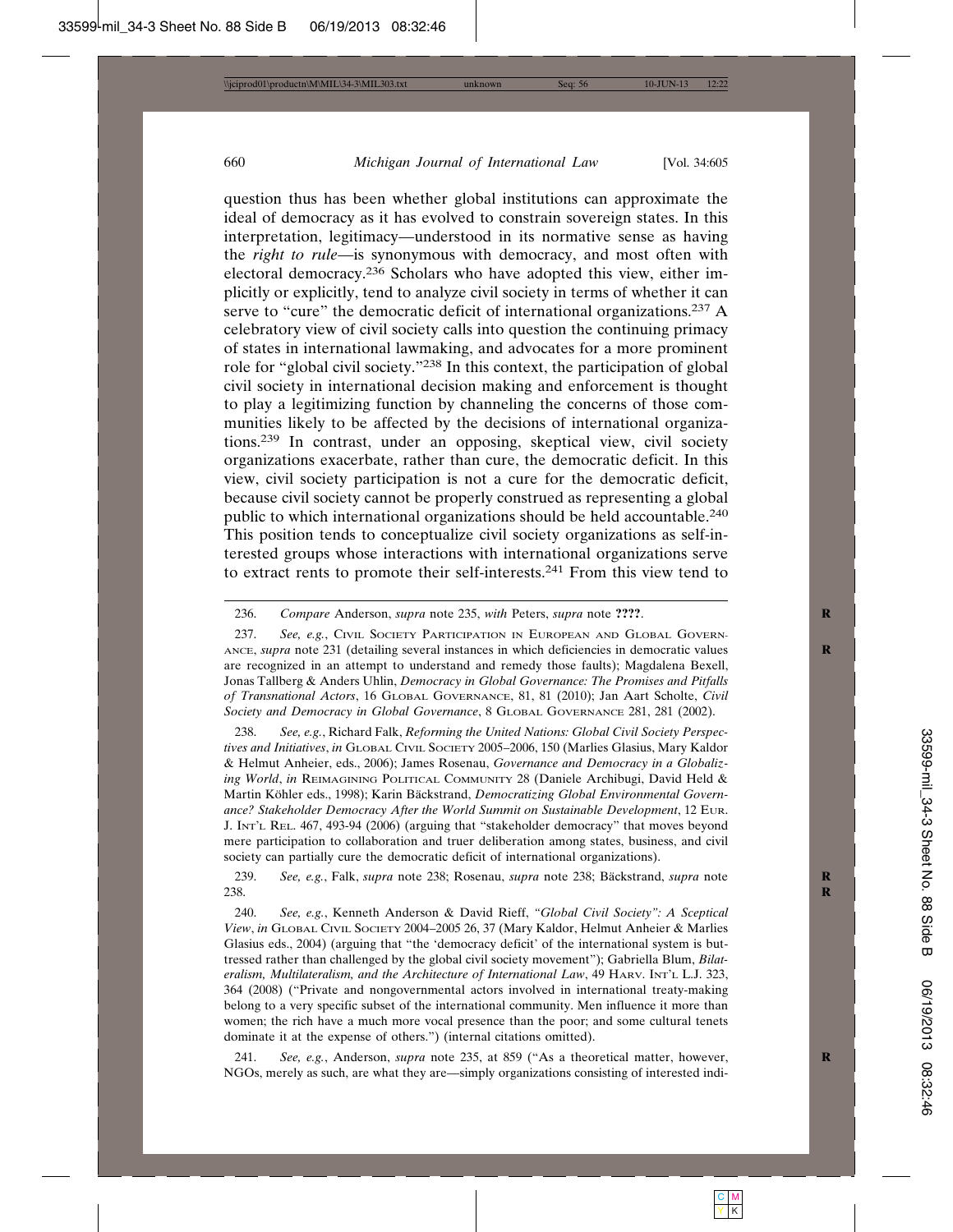\\jciprod01\productn\M\MIL\34-3\MIL303.txt unknown Seq: 57 10-JUN-13

## Spring 2013] *Conceptions of Civil Society* 661

flow policy prescriptions that seek to narrow the reach of international law, in particular by eschewing any robust international law<sup>242</sup> claims of authority to regulate matters within states.243

## 3. Implicit Conceptions of Civil Society in Celebratory and Skeptical Views

Implicit in both the celebratory and skeptical positions are different conceptions of civil society, which the framework developed in Part I can help illuminate. Celebratory approaches to civil society, although diverse, have tended to converge on postulating a role for civil society organizations as "partners" with international organizations and other stakeholders (notably, businesses). This approach is most salient in some of the efforts to involve civil society in EU governance.244 This conceptualization of civil society as "partners" in a horizontal relationship with business and international organizations corresponds roughly to a boundary-crossing function of civil society. In particular, under a new governance approach, civil society is thought to contribute to democratic legitimacy by participating in a joint "democratic experimentalism" project. New governance scholars argue that democratic experimentalism will lead to better policies by fitting local solutions to local problems, and to more efficient implementation by relying on private actors.245

The problem with new governance approaches to civil society is that in practice they tend to sideline deliberation about underlying disagreements on fundamental norms. Rather, new governance scholars generally assume agreement regarding the proper scope and content of implementation measures and focus on decentralization and local public-private part-

242. By robust international law, I mean those areas of international law, such as human rights law and parts of environmental and trade law, that purport to regulate state conduct previously thought to be the exclusive province of sovereign states.

243. *See, e.g.*, GOLDSMITH & POSNER, *supra* note 12 (arguing that democratic states have an obligation to place their sovereign interests before any rules of international law that threaten states' right to govern themselves free from foreign interference); Kenneth Anderson, *The Ottawa Convention Banning Landmines, the Role of International Non-governmental Organizations and the Idea of International Civil Society*, 11 EUR. J. INT'L L. 91, 103 (2000); Dahl, *supra* note 231, at 33–34 (conceptualizing International Organizations as **R** nondemocratic "bureaucratic bargaining systems" and arguing that "[w]e should be wary of ceding the legitimacy of democracy to non-democratic systems" whose "'democratic deficit'" is "a likely cost of all international governments."); John O. McGinnis & Ilya Somin, *Democracy and International Human Rights Law*, 84 NOTRE DAME L. REV. 1739, 1741 (2009) (arguing against a robust version of international law because "the institutions interpreting [human rights] norms are not democratic, but bureaucratic and oligarchic and, thus, often hostile to basic economic and personal liberties").

244. *See, e.g., Gráinne de Búrca, The Constitutional Challenge of New Governance in the European Union*, 56 CURRENT LEGAL PROBS. 403, 412-23, 422 (2003).

245. *See, e.g.*, Michael C. Dorf & Charles F. Sabel, *A Constitution of Democratic Experimentalism*, 98 COLUM. L. REV. 267, 338–39 (1998).

viduals . . . that attempt to persuade international organizations, states, or others in authority, to act . . . ."); Bolton, *supra* note 17, at 221. **R**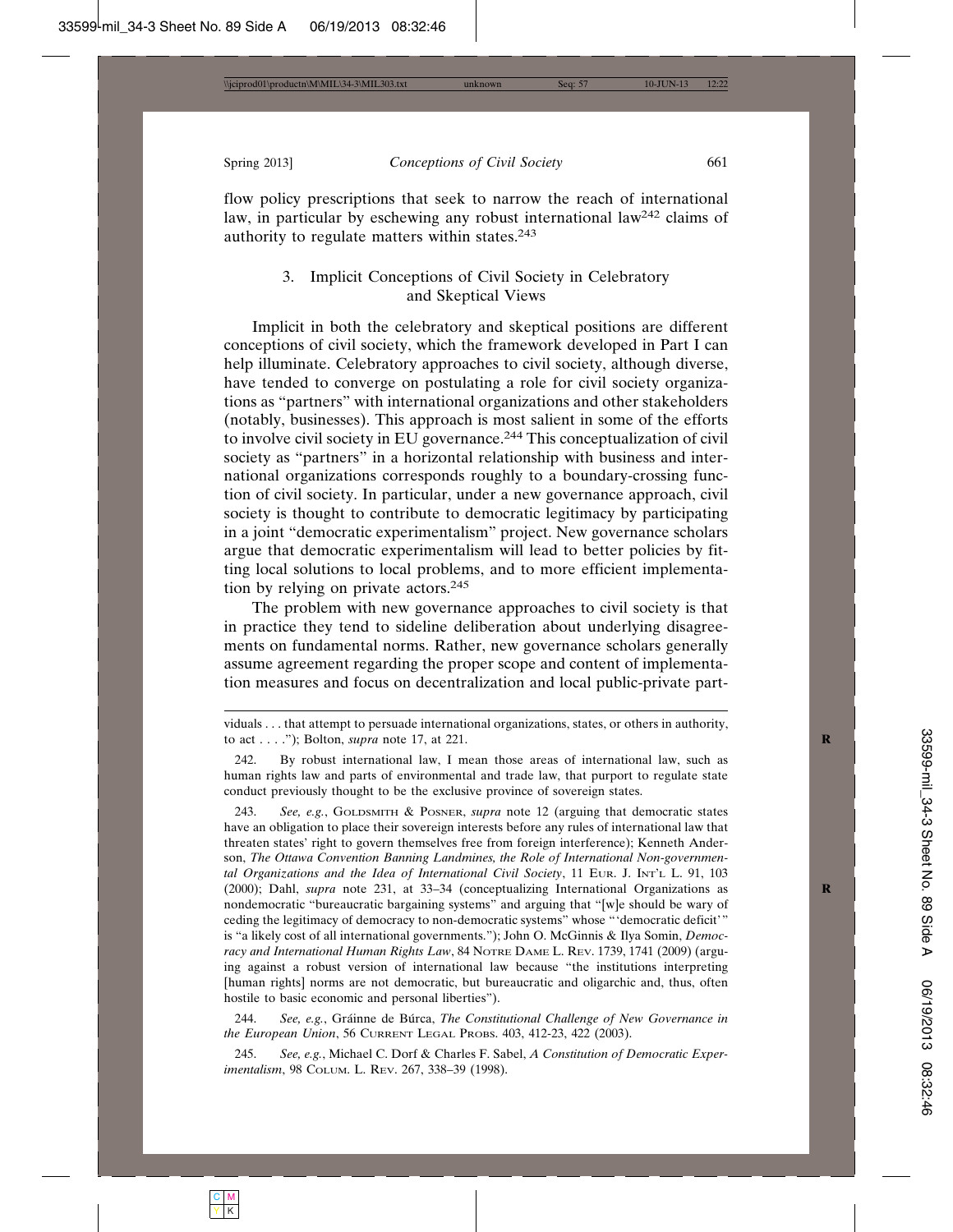\\jciprod01\productn\M\MIL\34-3\MIL303.txt unknown Seq: 58 10-JUN-13 12:22

662 *Michigan Journal of International Law* [Vol. 34:605

nerships in finding innovative ways to effectuate them.246 New governance approaches often do not differentiate business from civil society, conceptualizing both groups as "stakeholders" that participate in the joint governance project.247 Relatedly, conceptualizing civil society as a partner with government and business threatens to dilute or coopt civil society's political role and, as a consequence, its ability to contest dominant norms and develop alternatives. But articulating, defending, and ultimately (at least in some cases) reaching consensus on substantive views about what the goals of a particular institution *should be* are, in my view, key aspects of a theory of civil society that can envision civil society as contributing to the legitimacy of international organizations. Finally, the most salient problem of new governance approaches is that they risk magnifying the preferences of small groups that can exert great political power, thus de facto institutionalizing rent-seeking behavior.248 This latter critique is reflected in writings by civil society critics who comment on the fact that civil society as conceived by international organizations often consists of "global elites, including those in international NGOs."249

In contrast, skeptics, among them civic republicans and market liberals, view civil society with an inward-looking perspective that is suspicious of associations organized for explicitly political purposes. Civic Republicans believe that democratic legitimacy depends on deliberation *in* government, free from the direct influence of civil society. More specifically, at the national level (for example, in the national implementation of international norms) this implies relying on parliamentary or judiciary processes to filter society's preferences, rather than allowing direct government lobbying by civil society organizations. At the international level, this means either attempting to replicate structures of civic republican government at an international scale (for example through the creation of a global parliament) or recognizing that civil society participation must be channeled through sovereign state structures. The latter is indeed the position taken by many civil society skeptics.250 Market liberals deal with the perceived threat of special interest groups by limiting the reach of bureaucratic power of both national and supranational government institutions. Such an approach counsels strategies of delegation (both at the national

249. *See* Anderson, *supra* note 235, at 845. **R**

250. *See, e.g.*, Jagdish Bhagwati, *After Seattle: Free Trade and the WTO*, 77 INT'L AFF. 1, 29 (2001) ("To give NGOs a second shot independent of the governments which they have elected has no rationale."); Bolton, *supra* note 17, at 217 ("Civil society's 'second bite at the **R** apple' [i.e. its purported ability to lobby both national governments and international organizations] raises profoundly troubling questions of democratic theory that its advocates have almost entirely elided.").

<sup>246.</sup> *See* David A. Super, *Laboratories Of Destitution: Democratic Experimentalism And The Failure Of Antipoverty Law*, 157 U. PA. L. REV. 541, 553–60 (2008).

<sup>247.</sup> See, e.g., Gráinne de Búrca, New Governance and Experimentalism: An Introduc*tion*, 2010 WIS. L. REV. 227, 235–37 (2010).

<sup>248.</sup> *See, e.g.*, Super, *supra* note 246, at 550 n.26, 564–65. (criticizing new governance **R** approaches as leading to "dialogue among representatives (albeit unelected ones) of various interest groups rather than among the citizenry itself").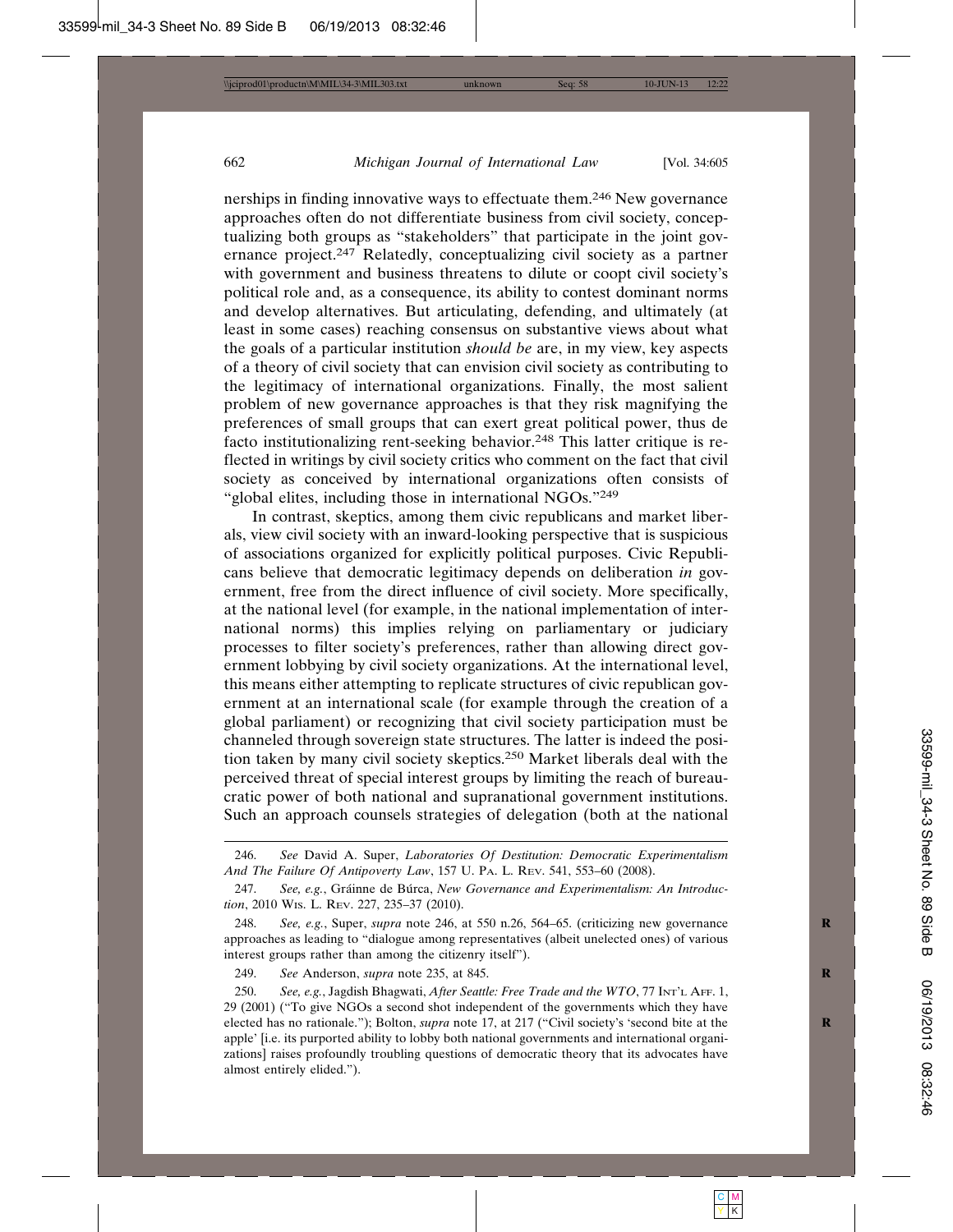\\jciprod01\productn\M\MIL\34-3\MIL303.txt unknown Seq: 59 10-JUN-13 12:22

Spring 2013] *Conceptions of Civil Society* 663

and international levels) to apolitical civil society organizations coordinated through market competition, unless market failure requires governmental intervention.251 Competitive markets are thought to legitimate the authority of both nonstate actors and governments by holding them accountable to efficient outcomes.252

Civic republican and market liberal approaches, as different as they are in their conception of what constitutes a legitimate government, agree that civil society associations organized for political purposes cannot contribute, and furthermore are bound to imperil, normative legitimacy. Both theories suppose that direct involvement of civil society in politics increases factional politics driven by self-interest. But, as illustrated in Part I, an inward-looking conception of civil society, with its concomitant skepticism of politically motivated groups, is only one lens through which to analyze civil society. As I argue in the next Section, an outward-looking conception of civil society may indeed open avenues to imagine how civil society could be a legitimate participant in international lawmaking and implementation.

## 4. The Importance of Normative Legitimacy for International Organizations

Civil society skeptics tend to equate legitimacy with democratic legitimacy effectuated through electoral processes. If legitimacy requires global elections, then global institutions in their present form are not legitimate. But unless we are willing to give up on global governance institutions ever achieving normative legitimacy—and I argue we should not—this conception of legitimacy is too narrow for global institutions. Legitimacy is important for pragmatic reasons: if we wish to reap the benefits of coordination that international institutions promise, international institutions must enjoy ongoing public support in implementing countries.253 Legitimacy is also important for normative reasons: as international organizations exert increasing authority that constrains state and individual action, a conception of what the legitimacy of global institutions requires is needed to justify this burgeoning authority. It is important to recognize that legitimacy is not an all-or-nothing proposition: the lack of

253. Public support for international organizations need not be grounded on normative legitimacy; rather, the belief that a particular organization is legitimate may be sufficient to induce compliance. Sociological legitimacy, however, is bound to be strongest and more stable when it overlaps with normative legitimacy because people are more likely to consistently follow rules that emanate from institutions whose basic normative underpinnings they agree with. *See* Buchanan & Keohane, *supra* note 23, at 410 (arguing that moral reasons for supporting international institutions are preferable to those based purely on self-interest because "as a matter of psychological fact, moral reasons matter when we try to determine what practical attitudes should be taken toward particular institutional arrangements").

<sup>251.</sup> *See, e.g.*, Frank I. Michelman, *Political Markets and Community Self-Determination: Competing Judicial Models of Local Government Legitimacy*, 53 IND. L.J. 145, 155–157 (1977–78) (describing a "market failure" account of government).

<sup>252.</sup> *See, e.g.*, *id.* at 152. Markets, however, are not a democratic form of legitimacy since unequally distributed capital counts as "votes."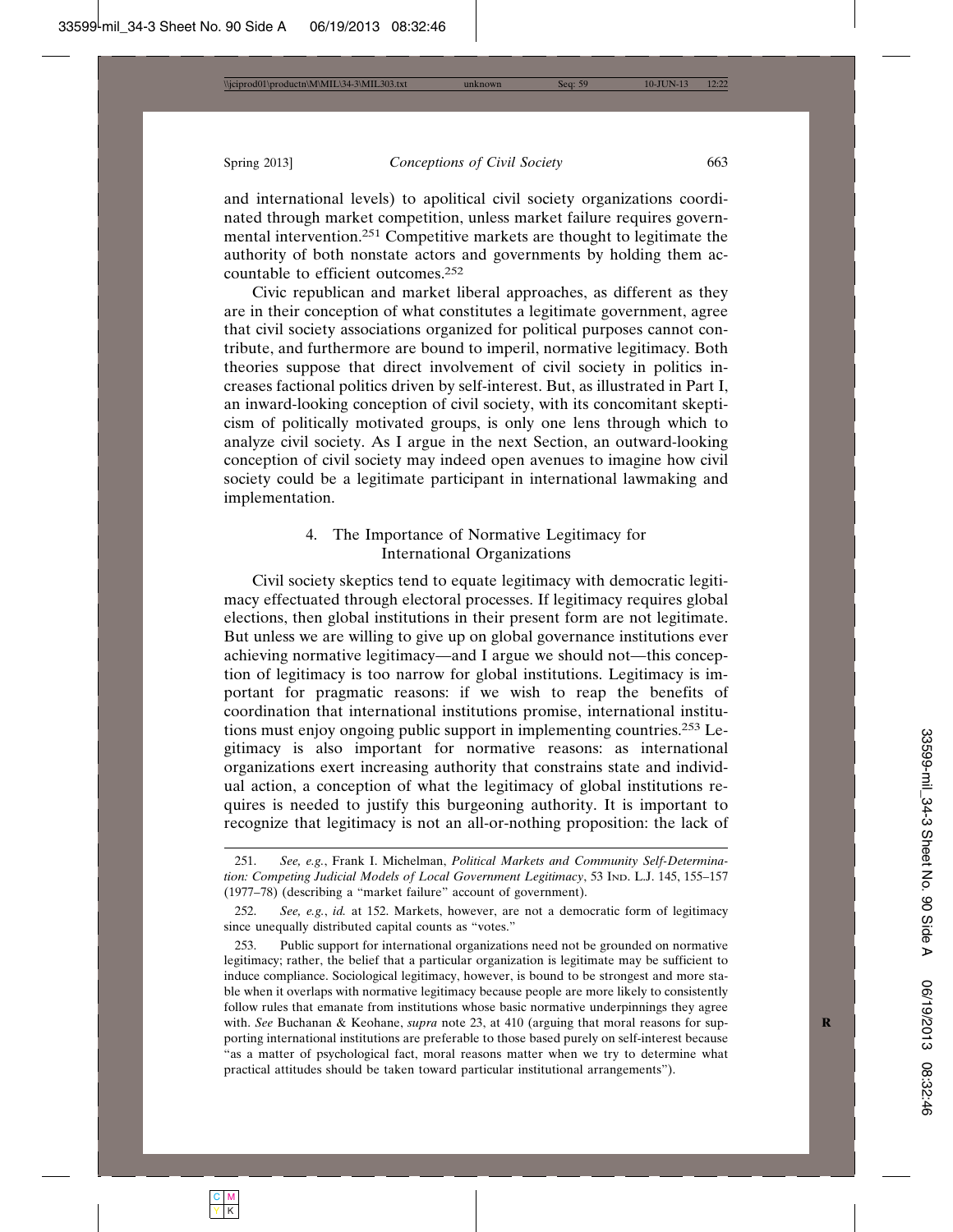\\jciprod01\productn\M\MIL\34-3\MIL303.txt unknown Seq: 60 10-JUN-13

664 *Michigan Journal of International Law* [Vol. 34:605

an elected global parliament does not mean that international organizations cannot be rendered more responsive to the concerns of those who are affected by their policies, or that civil society cannot perform a valuable contestatory function.254

Moreover, international law scholars are increasingly arguing against equating the legitimacy of global institutions to democratic electoral legitimacy. Those involved in the global administrative law project, such as Benedict Kingsbury, Nico Krisch, Richard Stewart, and Daniel Esty, view global institutions through an administrative law lens, arguing that "much of global governance can be understood and analyzed as administrative action."255 These scholars aim to reduce "legitimacy deficits" of international institutions by incorporating domestic administrative law principles into international organizations and by developing new mechanisms of administrative law at the global level.256 Global administrative law approaches to legitimacy emphasize the importance of procedural, often technocratic legitimacy, leaving aside debates regarding the democratic legitimacy of global institutions. A second group of scholars, such as Allan Buchanan, Robert Keohane, Joshua Cohen, and Charles Sabel, while recognizing that electoral democracy is not the only means whereby international organizations can gain legitimacy, underscore the importance of addressing concerns about the democratic deficit of international organizations. I situate myself within this latter group.257 My analysis in the next Section builds upon conceptions of legitimacy advanced by this group but provides a novel perspective through which to examine legitimacy questions: that of an outward-looking theory of civil society attuned to a multiplicity of actors and interests.

## B. *The Relational, Contested, and Dynamic Legitimacy of International Organizations*

Normative legitimacy, as distinct from pragmatic or sociological legitimacy, can be conceptualized as the acceptance of an organization, based

257. *See, e.g.*, Buchanan & Keohane, *supra* note 23, at 403, 433–-37; Joshua Cohen & **R** Charles Sabel, *Global Democracy*, 37 N.Y.U. J. INT'L. L. & POL. 763, 765-66 (2006).

<sup>254.</sup> *See, e.g.*, Martti Koskenniemi, *International Legislation Today: Limits and Possibilities*, 23 WIS. INT'L L.J. 61, 92 (2005) ("The fact that the global public realm is uninstitutionalised and 'weak' should not be seen as overly problematic. The absence of a single legislature does not mean that there can be no rule of law nor a live sphere of political contestation."); *see also* Esty, *supra* note 232, at 1514 (arguing that mechanisms that require **R** supranational authorities to be responsive to the concerns and needs of the publics they serve can lend "a degree of quasi-democratic legitimacy" to international organizations).

<sup>255.</sup> Kingsbury, Krisch & Stewart, *supra* note 230, at 17. **R**

<sup>256.</sup> *See, e.g.*, Esty, *supra* note 232, at 1490; Kingsbury, Krisch & Stewart, *supra* note **R** 230, at 26 ("In our view, international lawyers can no longer credibly argue that there are no **R** real democracy or legitimacy deficits in global administrative governance because global regulatory bodies answer to states, and the governments of those states answer to their voters and courts."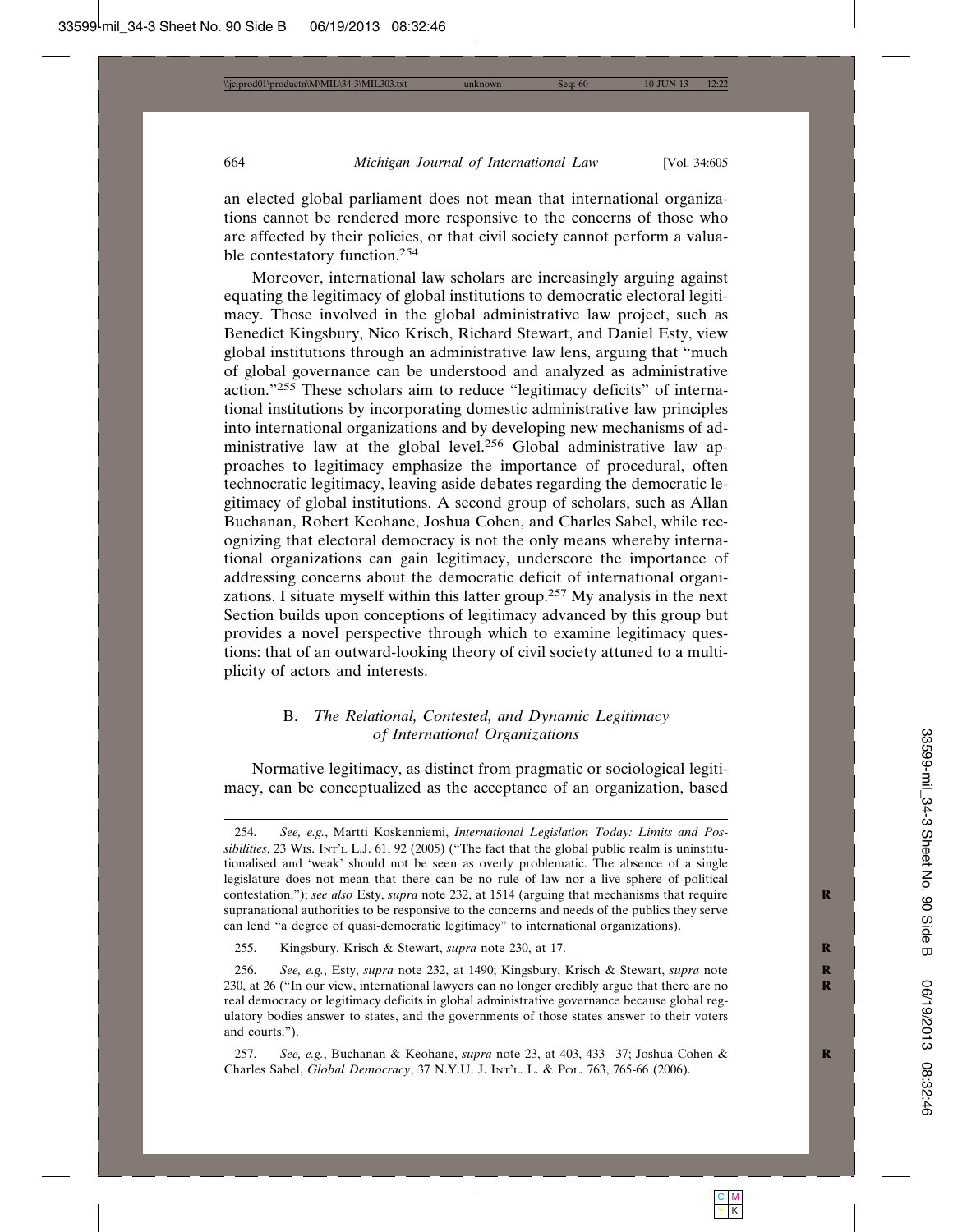\\jciprod01\productn\M\MIL\34-3\MIL303.txt unknown Seq: 61 10-JUN-13 12:22

Spring 2013] *Conceptions of Civil Society* 665

on an assessment that it employs the *right* goals and procedures.258 In the case of supranational institutions, actors external to them form "legitimacy communities" that articulate particular understandings of what these right goals and procedures entail (legitimacy claims).259 These claims can be based on whether an organization is congruent with particular modes of democratic governance (representative, participatory, or deliberative democracy claims), but legitimacy claims are not limited to democratic legitimacy. Rather, they may concern procedural legitimacy (conformance to norms and procedures); functional or performance-based legitimacy (delivery of promised outcomes); or justice-based legitimacy (conformance to particular substantive justice standards).260 Unlike in the domestic sphere, where there is a set of generally accepted legitimacy criteria—most fundamentally democratic and constitutional legitimacy—in the international sphere, where these criteria are not directly applicable, there is considerable normative disagreement regarding how to evaluate the legitimacy of international organizations.

International organizations are subject to often opposing expectations from external actors (states, businesses, or organizations of civil society) regarding their proper roles and substantive commitments. These legitimacy communities will seek to establish accountability relationships with international organizations to both validate their claims and compel them to meet them.261 Thus, legitimacy in the international context can be conceptualized as both relational (because it is built by dialectical relationships between international organizations and external actors) and contested (because different external actors will disagree on what the legitimacy of international organizations requires). Additionally, because international organizations adjust their purposes and functions in response to demands by these external actors, their legitimacy is dynamic.262 Thus, the challenge in developing a standard of legitimacy for international organizations is to provide a reasonable basis to achieve coordinated support in the face of serious and persistent normative disagreements about their proper institutional roles and accountability relationships, especially when such disagreements cannot be addressed directly through democratic and constitutional legitimacy mechanisms available at the national level.263

Upon which reasonable bases might consensus regarding the right to rule of international organizations be built? Buchanan and Keohane propose three minimal substantive justice requirements (minimal moral ac-

<sup>258.</sup> *See, e.g.*, Julia Black, *Constructing and Contesting Legitimacy and Accountability in Polycentric Regulatory Regimes*, 2 REG. & GOVERNANCE 137, 145 (2008) (similarly defining "legitimacy" as acceptance of an organization's procedures and ultimate goals).

<sup>259.</sup> *See, e.g.*, Julia Black, *Legitimacy, Accountability and Polycentric Regulation: Dilemmas, Trilemmas and Organisational Response*, *in* NON-STATE ACTORS AS STANDARD SET-TERS 215, 243, 252–53 (Anne Peters et al. eds., 2009).

<sup>260.</sup> *See, e.g.*, *id.*

<sup>261.</sup> *Id.* at 254.

<sup>262.</sup> Buchanan & Keohane, *supra* note 23, at 433. **R**

<sup>263.</sup> *See id.* at 418.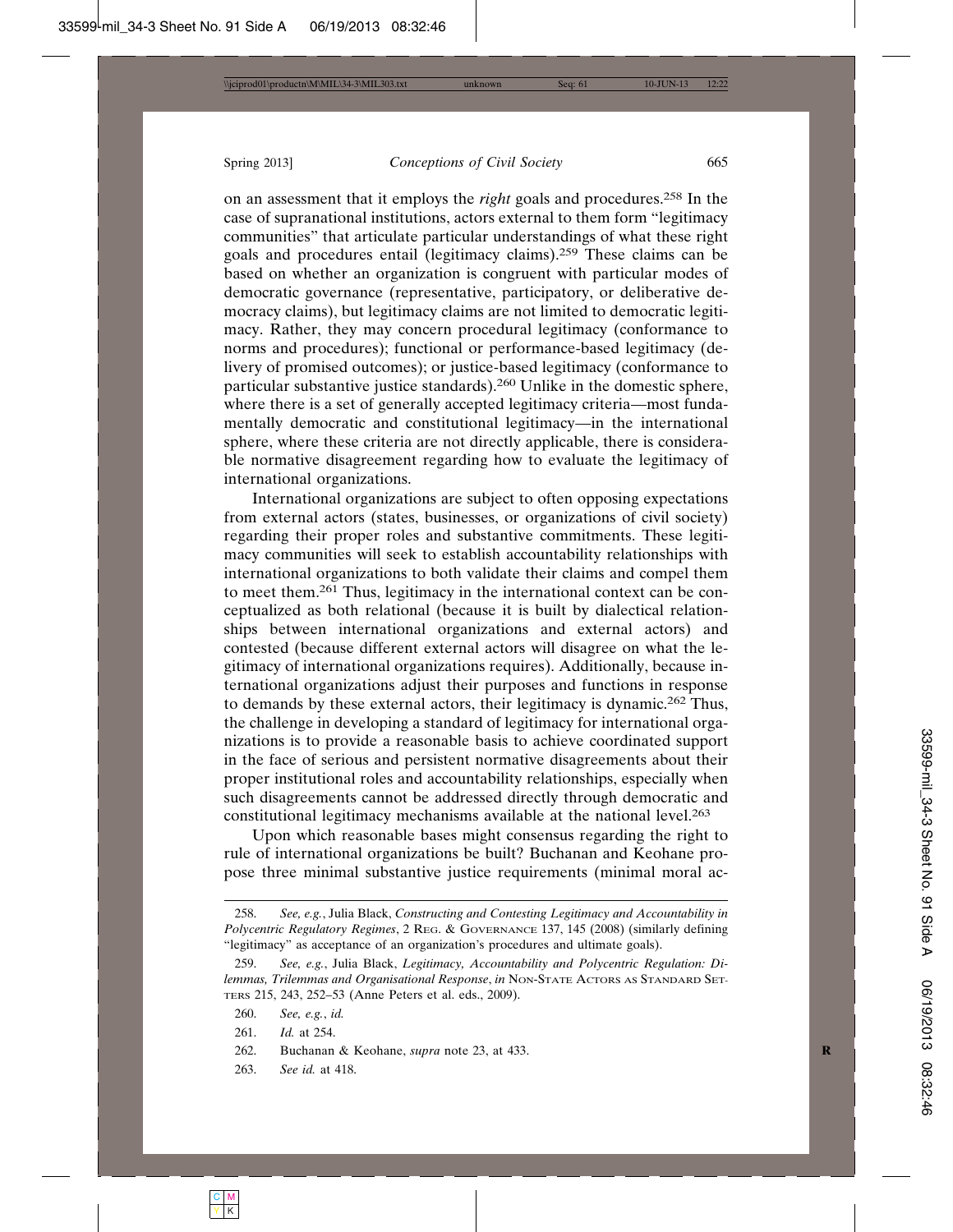\\jciprod01\productn\M\MIL\34-3\MIL303.txt unknown Seq: 62 10-JUN-13 12:22

### 666 *Michigan Journal of International Law* [Vol. 34:605

ceptability, comparative benefit, and institutional integrity) $264$  and two additional procedural requirements (the development of "epistemic-deliberative relationships" between international organizations and both democratic states and transnational civil society).265 According to Buchanan and Keohane, a key procedural feature of a standard of legitimacy for international organizations is the existence of channels whereby transnational civil society can contest and debate existing accountability relationships, including both the terms of accountability (*i.e.* the particular legitimacy claims that particular accountability relationships seek to validate) and the identity of the proper accountability holders.266 In sum, competing claims about what the legitimacy of international organizations requires must be subject to ongoing scrutiny and be open to revision. In the absence of a global democracy, the "requirement of a functioning transnational civil society channel of accountability . . . helps to compensate for the limitations of accountability through democratic state consent."<sup>267</sup>

But what does the "transnational civil society channel" look like? How does it incorporate the different types of actors that make up civil society? I take these questions as the starting point for developing a theory of civil society in the next Section that can contribute to the legitimacy of international organizations.

Legitimacy concerns are less salient when international organizations serve a purely coordinating function that can be discharged by relying on technical expertise. They are more prominent, however, when international organizations address politically or normatively charged issues and when these organizations enjoy significant power and autonomy to make decisions. The theory of civil society I develop in the next Section is particularly valuable in this latter scenario, where there is likely to be considerable disagreement regarding the proper normative role of international organizations.<sup>268</sup>

# C. *Toward a Legitimacy-Enhancing Theory of Civil Society: A Proposal*

A theory of civil society that aims to contribute to the legitimacy of international organizations cannot regard civil society as either exclusively inward-looking or as a partner of state and business actors. Inward-looking theories conceive of civil society organizations as entirely private-regarding or strategic. Thus, at best, they can lend pragmatic legitimacy that is, legitimacy grounded simply on self-interest—to international orga-

268. *See, e.g.*, Esty, *supra* note 232, at 1511–12. **R**

<sup>264.</sup> *Id.* at 419–24.

<sup>265.</sup> *Id.* at 432–33.

<sup>266.</sup> *Id.*

<sup>267.</sup> *Id.*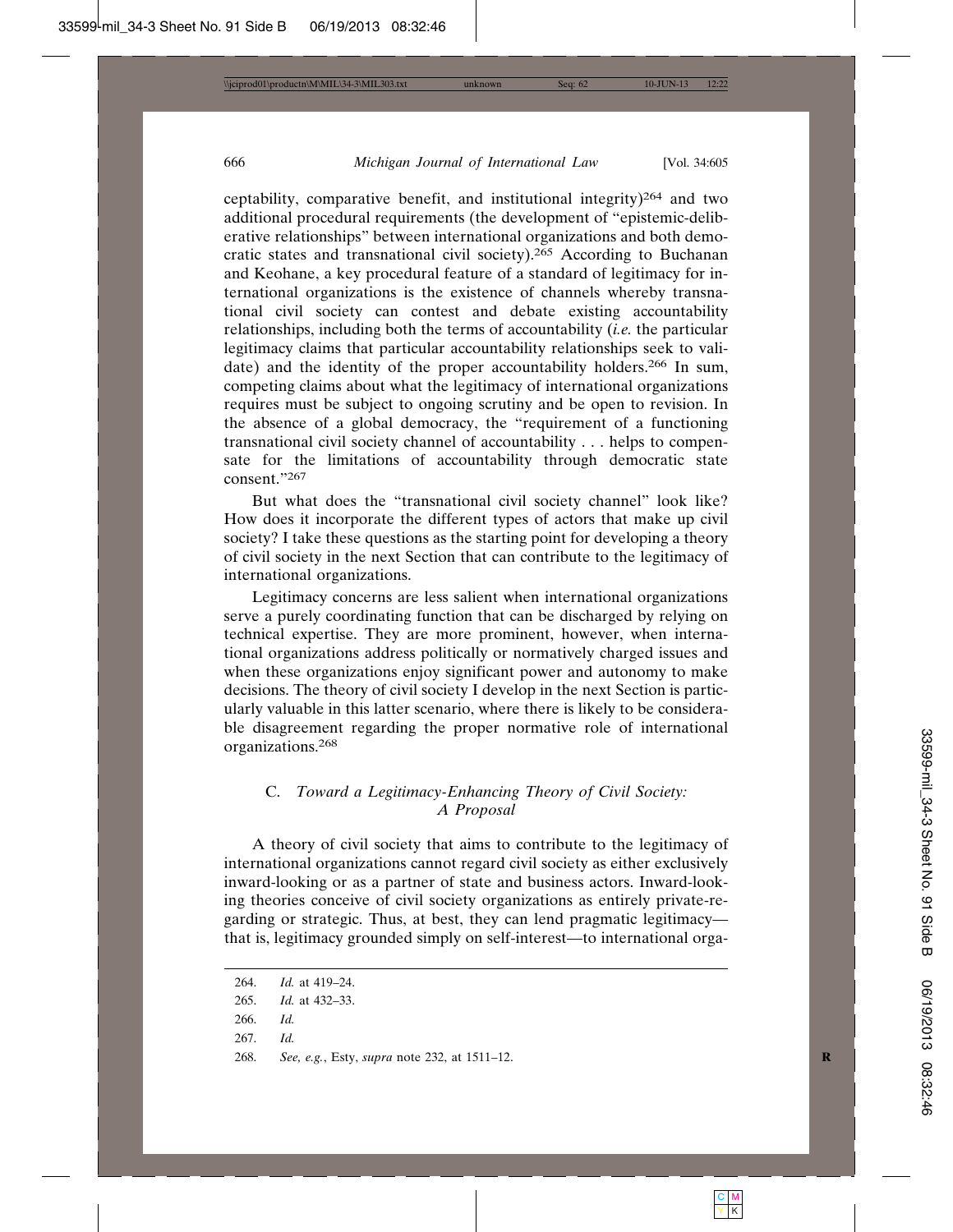\\jciprod01\productn\M\MIL\34-3\MIL303.txt unknown Seq: 63 10-JUN-13 12:22

### Spring 2013] *Conceptions of Civil Society* 667

nizations.269 On the other hand, boundary-crossing theories threaten to dilute the political role of civil society as a watchdog and critic of both government and market activity. My claim is that only an outward-looking conceptualization can justify a legitimacy-enhancing role for civil society. Thus, a Habermasian critical theory is the best candidate. Nevertheless, Habermasian critical scholars remain insufficiently attentive to the mechanisms whereby divergent normative opinions emerge. Feminist, minority, and Third World perspectives provide a corrective by pointing out how spaces of rational deliberation can paradoxically serve to silence minority dissent, and by emphasizing that the emergence of alternative viewpoints will often require allowing for different forms of communication and the creation of smaller communities of interest where particular alternative identities can take shape. Therefore, I propose a capacious understanding of Habermasian critical theory that imagines civil society as constituting an autonomous space where different normative legitimacy claims are constructed and debated (and where consensus is sought) but that also recognizes that fostering inward-looking qualities is often a prerequisite for the emergence of divergent minority voices and for their crucial contribution to debates in society at large.

### 1. Habermasian Foundation

My starting point are two fundamental premises of outward-looking Habermasian critical theory: (1) the concept of civil society as distinct from both the market and the state—where individuals interact with each other to create, interpret, criticize, and transmit meaning, and where different normative conceptions of what global justice requires (and how international organizations should contribute to it) can be developed; and (2) the concept of an overarching public sphere that enables the effective expression of criticism and dissent.270 It then incorporates critiques and insights from feminist/Third World and from civic republican/social capital theories, namely: (1) the importance of not valuing ostensibly dispassionate, logical discussion over personal narratives for the articulation of minority perspectives; and (2) the importance of consensus-seeking deliberation and local face-to-face interactions.

Why are these two premises from Habermasian critical theory crucial for a theory of civil society that will lend legitimacy to international organizations? First, international organizations are subject to two types of legitimacy claims from external actors: normative and pragmatic. Normative legitimacy grounds the acceptance of an institution's right to rule on an assessment of whether it follows the *right* goals and procedures. Pragmatic legitimacy, on the other hand, is grounded simply on self-interest. That is, external actors may deem an organization legitimate simply because of its

<sup>269.</sup> *See, e.g.*, Mark C. Suchman, *Managing Legitimacy: Strategic and Institutional Approaches*, 20 ACAD. MGMT. REV. 571, 578 (1995) (defining pragmatic legitimacy as relying on the "self-interested calculations of an organization's most immediate audiences").

<sup>270.</sup> *See supra* Part I.E.2.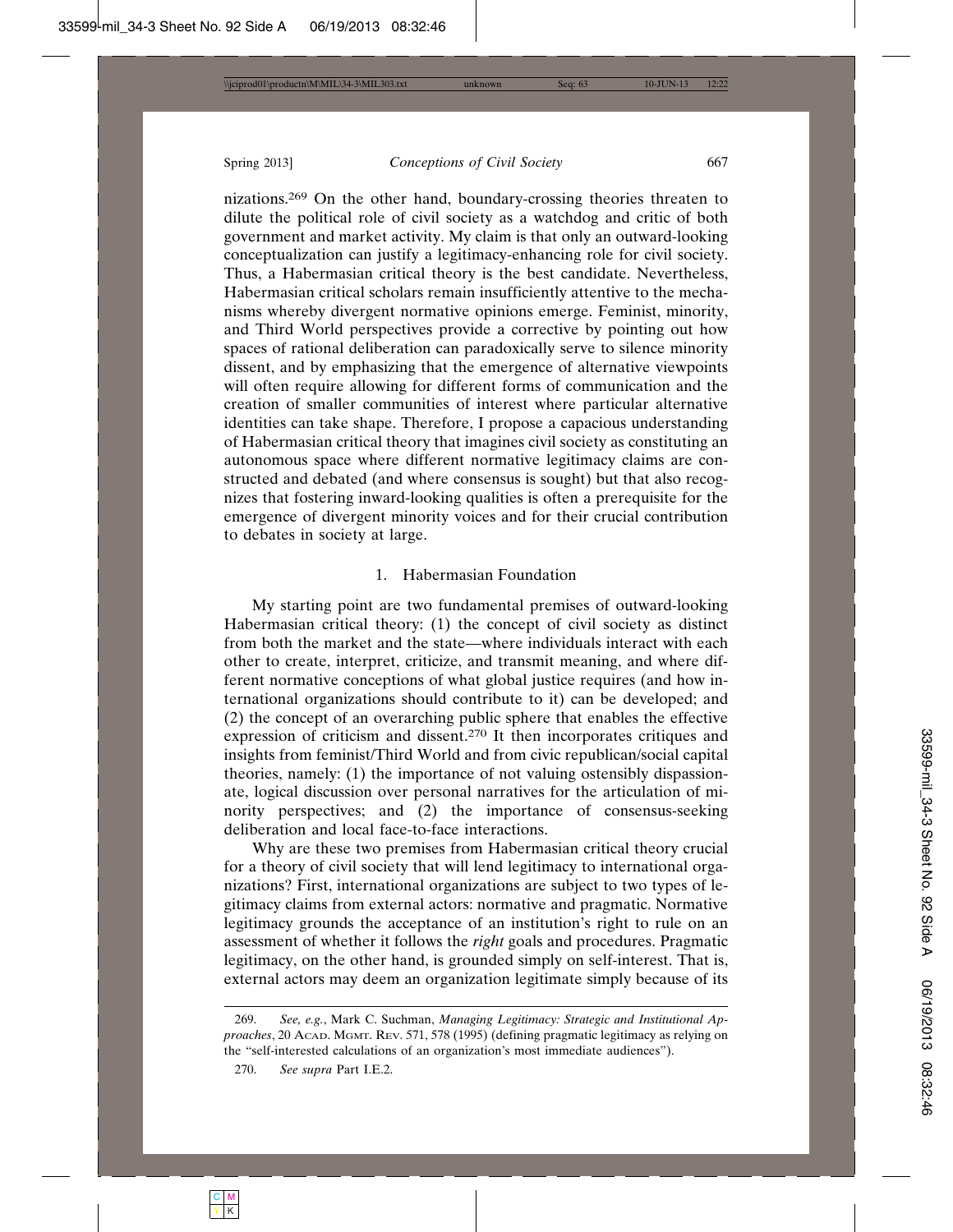$\overline{\text{Niciprodl}}$  10-JUN-13 12:22

### 668 *Michigan Journal of International Law* [Vol. 34:605

instrumental value in fulfilling their own interests either directly or indirectly. Plainly, pragmatic legitimacy claims are attempts at rent-seeking that do not contribute to the debate regarding the proper role of international organizations.271 But although civil society organizations can simply act to assert their self-interests against others, they often also make claims about justice, the rightness of a particular position, or what the public good requires. A civil society that is autonomous from both profit motives and institutionalized decision making has the capacity to articulate a variety of normative perspectives that allows us to avoid having policies driven solely by market or bureaucratic rationality. These perspectives are particularly important in the case of international organizations, where there exists significant disagreement regarding their right roles and purposes. Thus, allowing and preserving the capacity of civil society to analyze and challenge fundamental assumptions about the *right* goals and competencies of international organizations is crucial for a legitimizing theory of civil society.

Second, Habermasian critical scholars rightly emphasize the importance of a single public sphere autonomous from both profit motives and state control where all those who wish to participate bracket their inequalities and debate public policy (rather than only advance their self-interest) by appealing to "public reason," that is by translating particular concerns into expressions of general interest. The key insight here is that politicallyoriented, outward-looking, autonomous communities can create new ways of imagining the world that challenge unjustified or insufficiently justified policies, as well as underlying assumptions or ideologies behind dominant norms. An overarching public sphere serves as an interface between civil society critique and bureaucratic structures (such as, for example, states and international organizations). This contestatory role of civil society takes seriously claims of democratic deficit, but understands democracy to be "as much about opposition to arbitrary exercise of power as it is about collective self-government."272

### 2. Feminist/Third World and Social Capital Expansions

While crucial for my proposed theory of civil society, these two premises are insufficient. As Third World, feminist, and minority critiques have emphasized, the norms of deliberation of a single public sphere are likely to reflect the cultural preferences of dominant groups, and thus exclude or devalue the speech of minorities.273 The dominance of public spaces of deliberation by only a small portion of the international community is a significant problem for a theory of civil society that seeks to legitimize

<sup>271.</sup> For example, powerful pharmaceutical companies may seek accountability relationships with the World Trade Organization to ensure it acts in their interest, such as by globalizing U.S. patent laws that are generally favorable to their interests. Normative legitimacy claims may pursue the same end goal, for example the harmonization of substantive patent law, but their reasons are based on moral claims rather than pragmatic interests.

<sup>272.</sup> Ian Shapiro, *Elements of Democratic Justice*, 24 POL. THEORY 579, 582 (1996).

<sup>273.</sup> *See supra* Part I.E.3.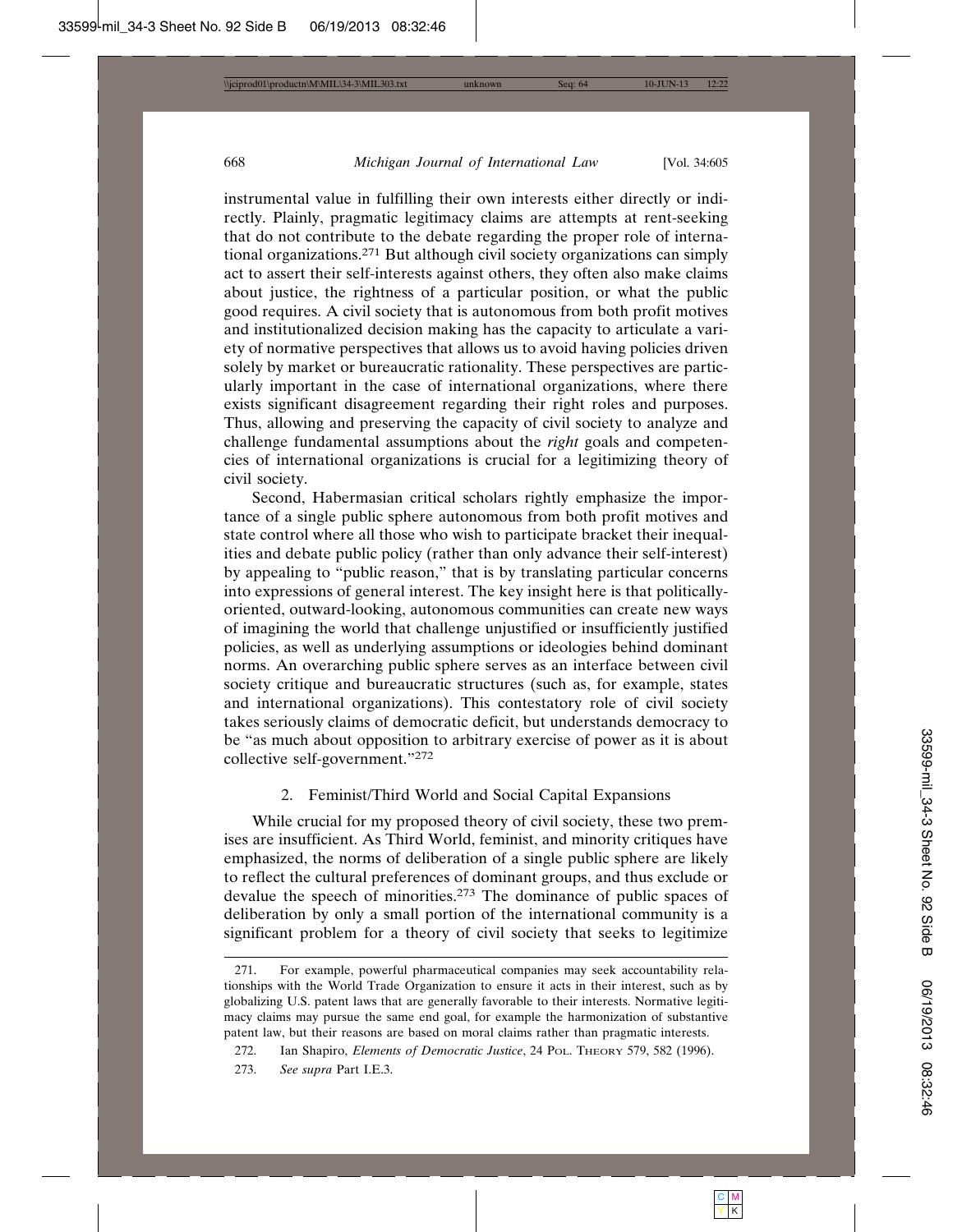\\jciprod01\productn\M\MIL\34-3\MIL303.txt unknown Seq: 65 10-JUN-13 12:22

Spring 2013] *Conceptions of Civil Society* 669

international organizations by reference to civil society's contestatory function. This is because within civil society, well-funded and better-organized groups—whose interest may already be in line with those in a position of power in international organizations—may pose a threat to the emergence of alternative, minority views. If the ideal Habermasian public sphere is in fact dominated by the same types of voices that run both the state and international organizations, civil society may paradoxically lose its ability to criticize these actors.

But a critical framework based on both the concept of civil society as a space where meaning is created, interpreted, criticized, and transmitted, and on the idea of a single public sphere, is capacious enough to incorporate this critique. Multiple publics can coexist with a more encompassing, broader public sphere and, I argue, both are necessary. Smaller publics are important: they allow the emergence of minority views and critiques by providing "spaces of withdrawal and regroupment" in relative independence from dominant views, and by relying on multiple modes of deliberation to elicit these minority views and critiques.274 But minority communities can devolve into isolated enclaves.275 A broad public sphere that translates concerns articulated in smaller publics into generalizable arguments is thus an important bridge between "counterpublics" and relevant institutional actors.

A broad public sphere serves another important role: it can help identify areas of substantive agreement about the proper role of international organizations. Indeed, in my view, although minority and feminist critiques are correct that oftentimes multiple perspectives will not be reducible to a single "common good," they tend to be overly skeptical of any efforts to reach consensus. Their insistence on the existence of distinct "feminine" or "minority" perspectives endowed with a type of immutable quality runs the risk of ossifying empirical realities that are often paradoxically the result of majority hegemony. For example, the perception that women are less able to engage in abstract, rational debate than men, arguably does not represent an essential attribute of females but one that is historically contingent.276 Here, Habermasian critical theory and republican theory overlap by acknowledging "the possibility of settling at least some normative disputes with substantively right answers."277 In contrast to civic republican theory, however, I argue that civil society organizations can catalyze discussions based on principles regarding how international organizations should contribute to global justice claims, in addition to discussions driven by self-interest.

<sup>274.</sup> Fraser, *supra* note 32, at 68. **R**

<sup>275.</sup> *Id.* at 67.

<sup>276.</sup> *See, e.g.*, Linda Alcoff, *Cultural Feminism Versus Post-Structuralism: The Identity Crisis in Feminist Theory*, *in* FEMINISM AND PHILOSOPHY: ESSENTIAL READINGS IN THEORY, REINTERPRETATION, AND APPLICATION 434, 435 (Nancy Tuana & Rosemarie Tong eds., 1995) (criticizing gender essentialism, and reviewing the debate between cultural and radical feminists on whether being "female" entails possessing particular essential attributes).

<sup>277.</sup> Sunstein, *supra* note 80, at 1541. **R**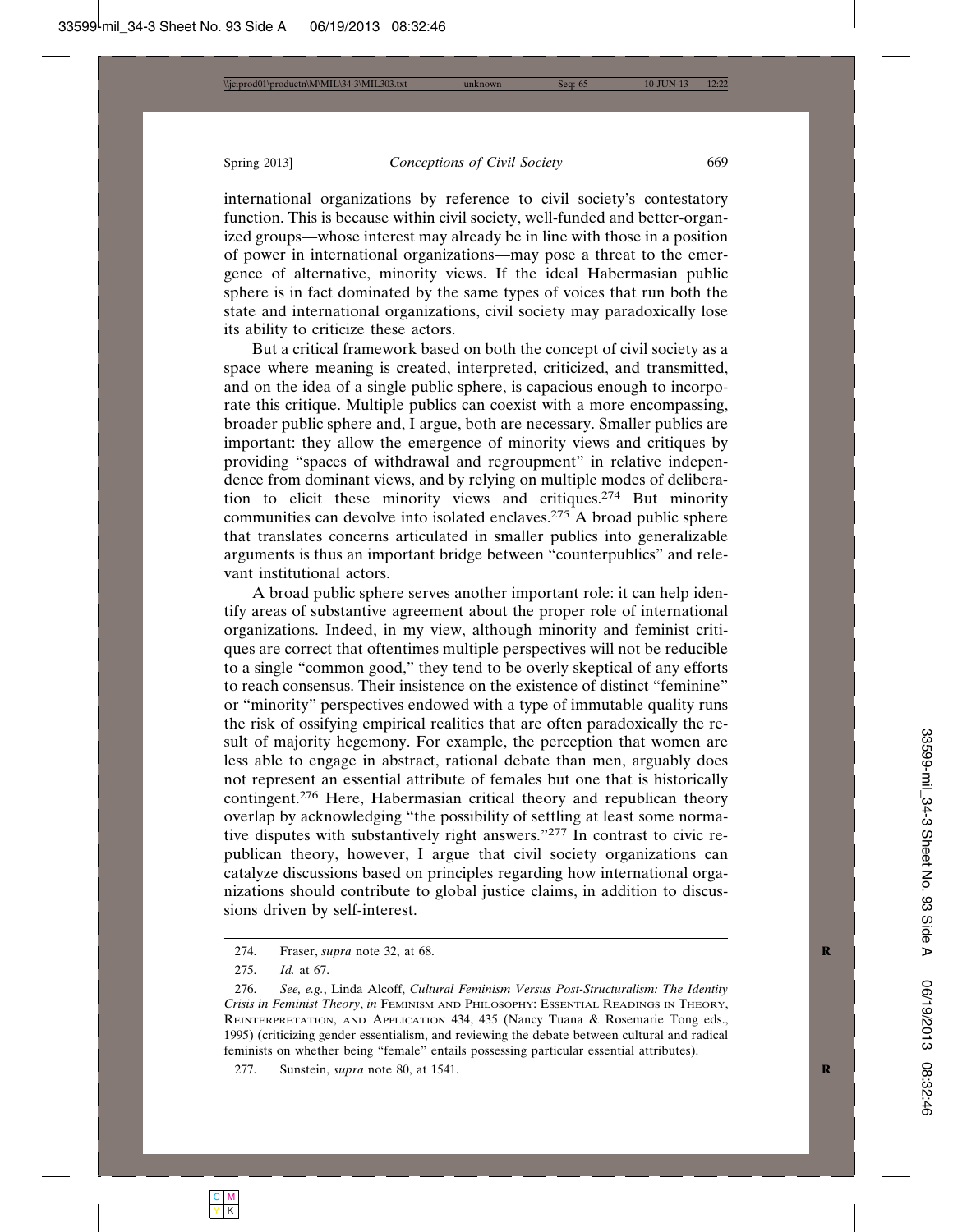\\jciprod01\productn\M\MIL\34-3\MIL303.txt unknown Seq: 66 10-JUN-13 12:22

## 670 *Michigan Journal of International Law* [Vol. 34:605

A second insight, this time from social capital theory, serves to further refine my proposal. If we agree that small counterpublics are necessary to develop minority identities and views, and that these groups run the risk of turning into isolated enclaves lest they engage with society at large, then empirical data regarding how groups can promote individual engagement with broader societal debates is crucial. Specifically, social capital theory emphasizes the importance of involvement in local community, of engaging in frequent face-to-face interaction with others, and of fostering multiple, overlapping (or bridging) memberships for developing a sense of shared responsibility in participating in public life. In practice, this insight can be translated to promoting the formation of local groups that can foster the direct participation of those whose interests, while affected by the policies of international organizations, are not represented in the overarching public sphere. This can take place, for example, through community organizing campaigns.

### 3. Implementation

In practice, this proposal may be implemented through a three-phase process that fosters: (1) the creation of local spaces to facilitate the emergence of different normative perspectives, (2) the creation of bridging spaces to promote conversations among different communities, and (3) the creation of broader spaces that are able to translate these concerns into generalizable arguments. For example, to encourage the emergence of minority perspectives, existing civil society organizations and national governments would first identify those populations, groups, or individuals that are likely to be affected by the particular international policy at issue, or that are the explicit targets of international regulation (in the case of UN-GASS, these groups would include, among others, sex workers, injectable drug users, and people living with HIV/AIDS). To foster their direct input, funds could be earmarked to subsidize grassroots organizing campaigns that bring together similarly situated individuals. To encourage participation, local meetings would focus on sharing experiences and on reconstructing identities and novel narratives from these experiences. The crucial aspect of phase one is to recognize that affected individuals need spaces to develop their own perspectives. Multiple local meeting spaces would foster face-to-face interactions that social capital theories have found crucial for promoting the type of social cohesiveness that is likely to lead to sustained engagement in political life.

In phase two, "cross-community" programs could be implemented to encourage "different groups . . . to engage constructively with each other through communication and dialogue."278 Through cross-community programs, groups can discover common interests or concerns, and can be exposed to, and often persuaded by, different normative perspectives. These programs would foster bridging social capital, thereby discouraging the

<sup>278.</sup> *Strategy #4: Change Through Cross Community Work*, CIVIC VOICES, http://www. civicvoicesforpeace.org/cross-community-work.html (last visited Mar. 1, 2013).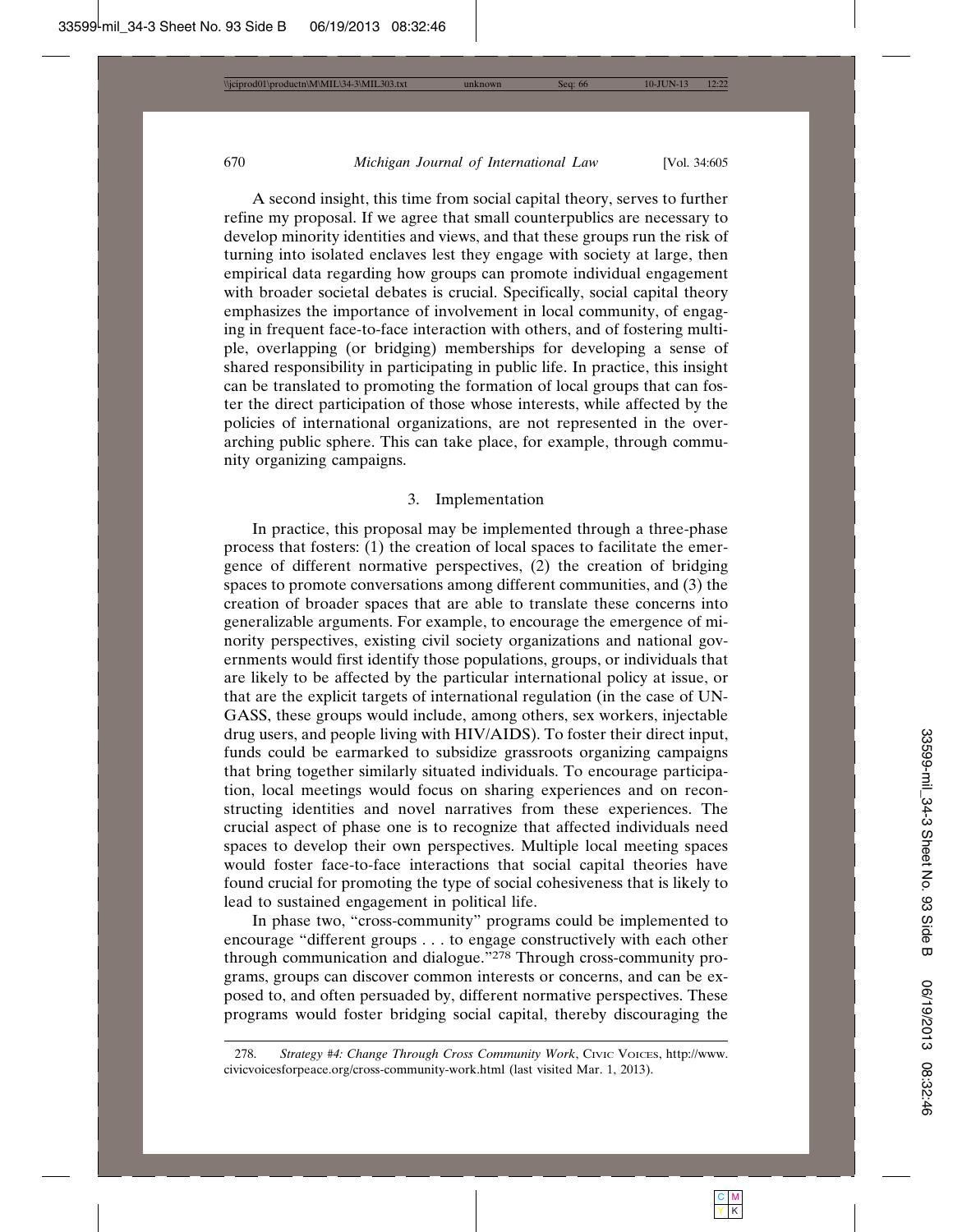\\jciprod01\productn\M\MIL\34-3\MIL303.txt unknown Seq: 67 10-JUN-13 12:22

C M Y | K

### Spring 2013] *Conceptions of Civil Society* 671

creation of isolated and potentially illiberal enclaves, which constitute a

The third phase could take place through regional and national civil society task forces, composed of civil society organizations with sufficient capacity and experience, charged with translating concerns and experiences emerging from local community groups into broader priorities and generalizable arguments. To avoid the distortion of views, this phase should include mechanisms to ensure the participation of representatives from diverse multiple publics.

potential risk of the emergence of multiple publics.279

In all three phases, the key is the creation of formal fora independent both from the administrative structure of international organizations and sovereign states, and from business interests, where civil society actors can develop an analysis and critique not only of particular implementation measures, but also of underlying assumptions regarding the proper role and scope of authority of particular international organizations.

International organizations are subject to a variety of legitimacy demands from diverse nonstate actors, including business interests, and often will respond to these legitimacy claims by adjusting their purposes and functions. The proposal advanced here does not ensure, however, that international organizations will take into account norms developed within civil society, or that debates within civil society will reach substantive consensus regarding how international organizations should contribute to global justice. Indeed, the civil society participation structure that I have proposed here may be criticized for constituting a form of procedural justice that does nothing to ensure substantive justice.280

But this objection underappreciates the capacity of my proposal to criticize the normative goals of international organizations, and thus to better secure substantive justice. First, because it seeks to actively foster the emergence of views from all those likely to be affected by particular policies, it is poised to generate a more complete set of relevant information and, thus, to lead to more "accurate" policies.281 Second, because it affords all those affected the opportunity to "tell their story in a meaningful way," it will give participants the satisfaction of having been heard.<sup>282</sup>

281. *See, e.g.*, Lawrence B. Solum, *Procedural Justice*, 78 S. CAL. L. REV. 181, 272, 289 (2004) (noting that an important feature of procedural justice is to strive for "accurate outcomes," which require that all crucial information be both available and taken into account).

<sup>279.</sup> BARBARA J. NELSON, LINDA KABOOLIAN & KATHRYN A. CARVER, THE CON-CORD HANDBOOK: HOW TO BUILD SOCIAL CAPITAL ACROSS COMMUNITIES (2003), *available at* http://concord.sppsr.ucla.edu/concord.pdf.

<sup>280.</sup> *See, e.g.*, Alice Kaswan, *Distributive Justice and the Environment*, 81 N.C. L. REV. 1031, 1046–47 (2003) ("It is not clear, however, that procedural requirements enhancing public participation will necessarily lead to substantive decisions that are more responsive to public opinion. While enhancing participation procedures to equalize opportunities is an important step in creating the preconditions for political justice, it provides no guarantee that the substantive decision will embody political justice.") (internal citations omitted).

<sup>282.</sup> *Id.* at 273. These two advantages of my proposal correspond to what Lawrence Solum has termed the "accuracy" and "satisfaction" models of procedural justice. *Id.* at 242–267.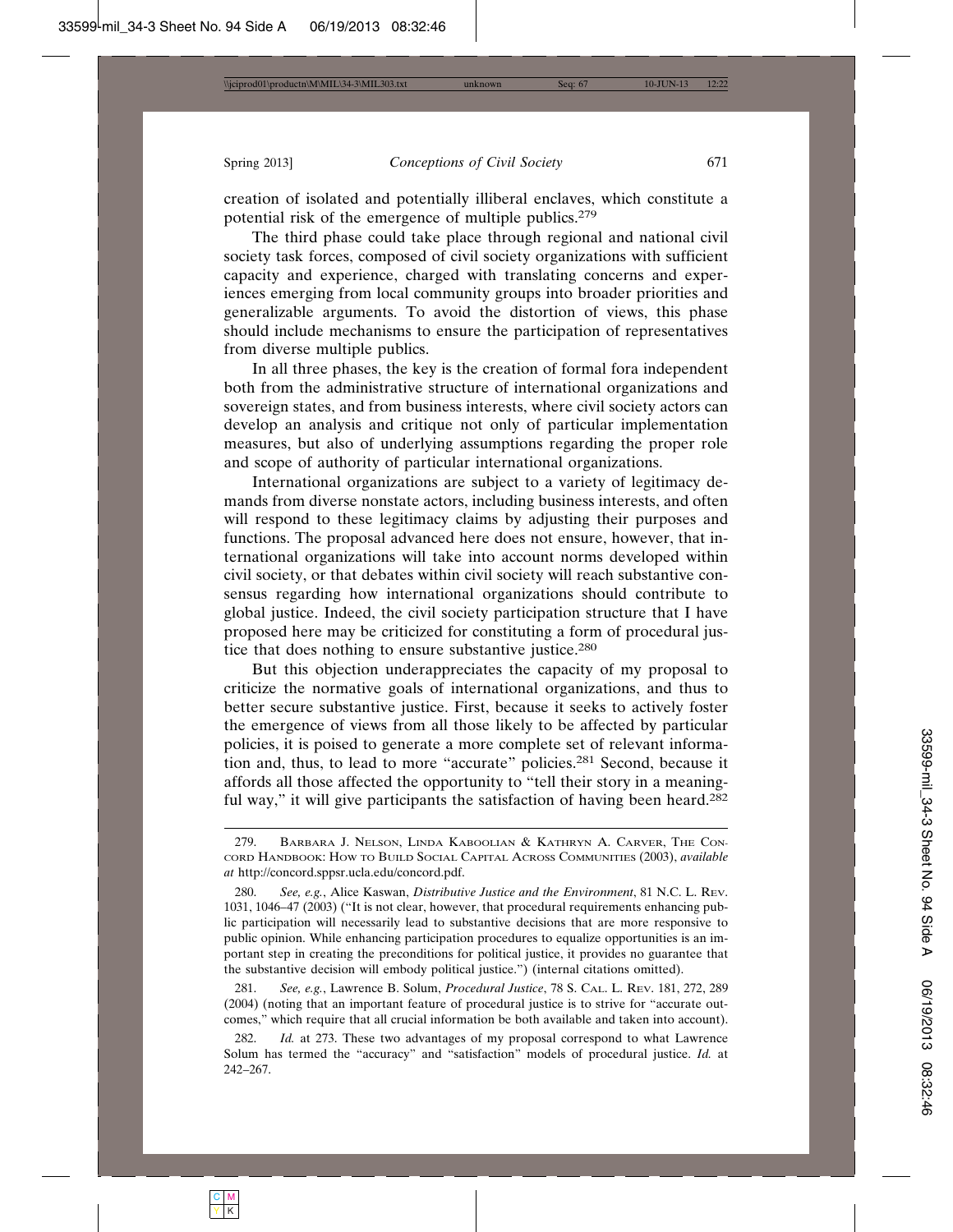\\jciprod01\productn\M\MIL\34-3\MIL303.txt unknown Seq: 68 10-JUN-13 12:22

# 672 *Michigan Journal of International Law* [Vol. 34:605

Finally, and most importantly, because the theory of civil society I advocate pays particular attention to allowing for the powerful emergence of critique that examines *underlying normative premises*, it will also lead to better *substantive outcomes*, both in the short and long term. Better shortterm outcomes will result from displacing existing civil society participation regimes that tend either to depoliticize civil society by over relying on collaborative models of implementation or to pay insufficient attention to the actual dominance of certain cultural norms and perspectives in the international scene. Additionally, this conceptualization of civil society will have long-term, systemic gains as it has the potential to serve as a springboard for the emergence of other forces (such as new epistemic communities and social movements) that can contribute to the ongoing scrutiny and debate regarding the proper role of international organizations.

### **CONCLUSION**

In the past two decades, as the reach of international organizations has expanded, so has the number of civil society organizations that seek to influence international policy making and national implementation efforts. Diverse types of international organizations have enacted consultative mechanisms to incorporate civil society input into decision-making and implementation processes. Nevertheless, and despite its widespread use, the concept of civil society remains undertheorized in the legal literature. In this Article, I first unpacked different theoretical conceptions of civil society that underlie divergent uses of the term. I proposed that civil society can be understood as disaggregated into a series of functions that range from inward- to outward-looking. I then argued that five groups of theories from the fields of political science and sociology map onto this disaggregated framework, can justify and critique existing designs of civil society engagement in monitoring and implementation, and suggest novel institutional designs. Using UNGASS as a case study, I illustrated how these five groups of theories suggest five different monitoring regime designs based on: (1) *delegation* to market-ordered, apolitical private associations, (2) *deference* to the state, (3) *inclusion* of minority voices, (4) *contestation* of state action, and (5) *collaboration* among all stakeholders. These five types of regime design are relevant not only to UNGASS monitoring, but also to a wide range of monitoring regimes that engage civil society, such as those for the implementation of human rights and environmental commitments. More broadly, unpacking different conceptions of civil society can both illuminate theories that underlie existing practice and expand the range of possible institutional design options not only for monitoring regimes but also for other structures of civil society participation in policy making and implementation.

In the last portion of this Article I engaged normatively with debates regarding whether civil society can contribute to the legitimacy of the international legal system. I argued that implicit in the positions adopted by both critics and proponents of civil society participation as a legitimating factor are divergent underlying theoretical understandings of civil society.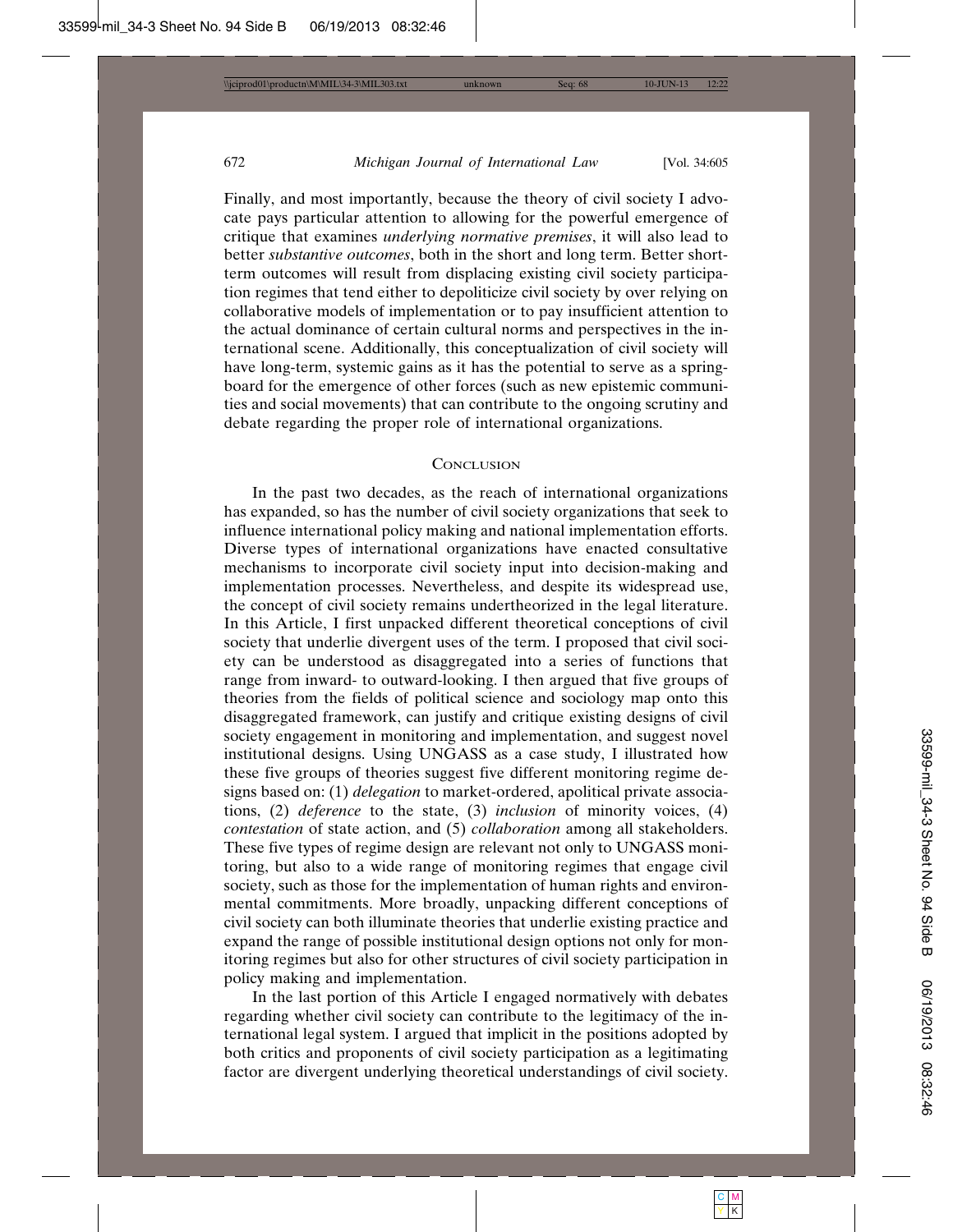\)\jciprod01\productn\M\MIL\34-3\MIL303.txt unknown Seq: 69 10-JUN-13 12:22

## Spring 2013] *Conceptions of Civil Society* 673

I then showed how the framework developed in this Article can both illuminate these divergent understandings and help guide the development of a theory of civil society that can best justify a legitimacy-enhancing function of civil society. Specifically, I developed a theory of civil society based on a capacious interpretation of Habermasian critical theory. I argued that civil society can contribute to the legitimacy of international organizations by constituting a space where different normative legitimacy claims are constructed and debated, and where consensus (even if limited) on what the legitimacy of international organizations requires can be reached. This understanding of civil society is particularly important in issue areas likely to engender normative disagreement about the proper role of international institutions, where legitimacy questions are of particular importance.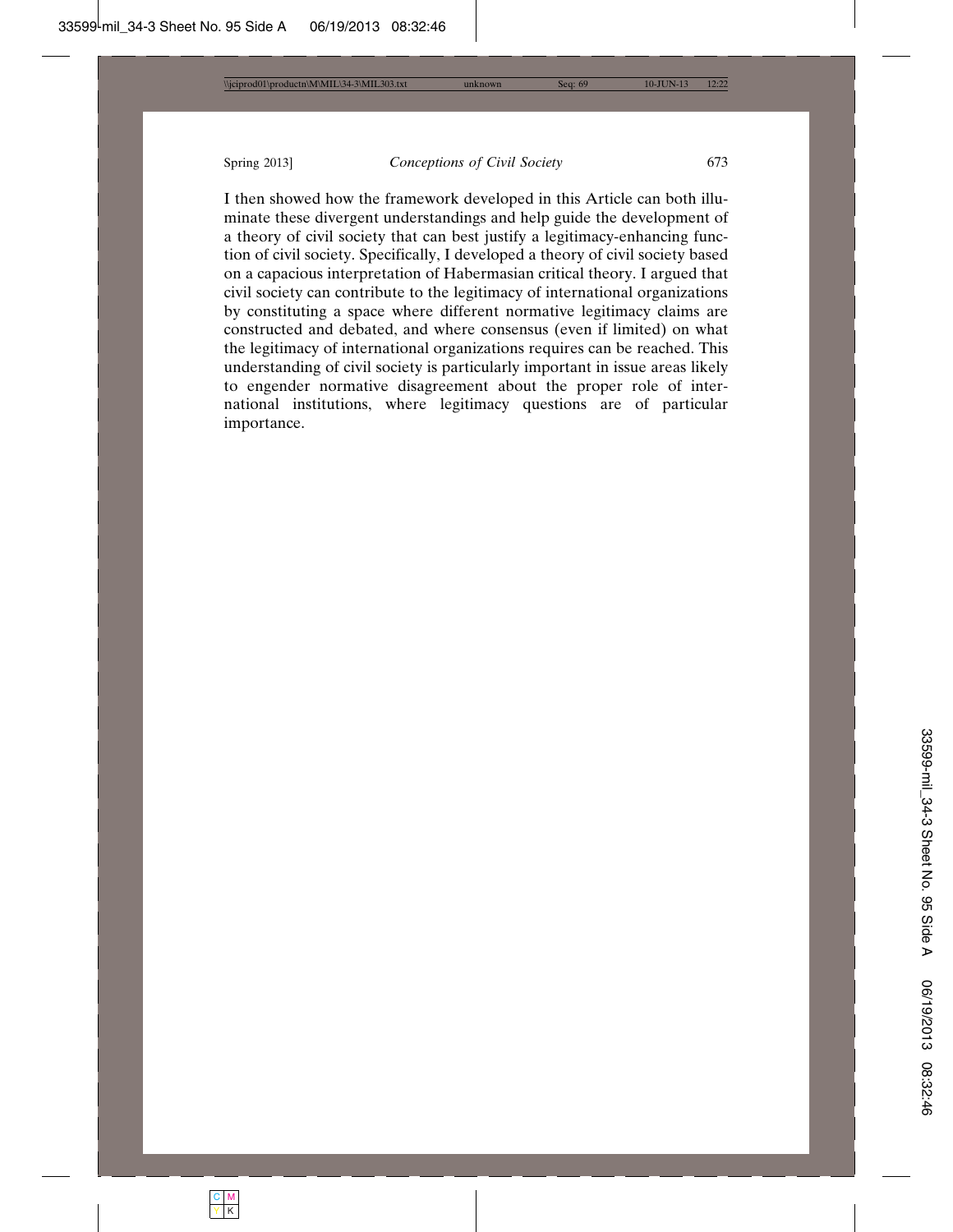| \\jciprod01\productn\M\MIL\34-3\MIL303.txt | unknown | Seq: 70 | $10-JUN-13$ | 12:22 |  |
|--------------------------------------------|---------|---------|-------------|-------|--|
|                                            |         |         |             |       |  |
|                                            |         |         |             |       |  |
|                                            |         |         |             |       |  |
|                                            |         |         |             |       |  |
|                                            |         |         |             |       |  |
|                                            |         |         |             |       |  |
|                                            |         |         |             |       |  |
|                                            |         |         |             |       |  |
|                                            |         |         |             |       |  |
|                                            |         |         |             |       |  |
|                                            |         |         |             |       |  |
|                                            |         |         |             |       |  |
|                                            |         |         |             |       |  |
|                                            |         |         |             |       |  |
|                                            |         |         |             |       |  |
|                                            |         |         |             |       |  |
|                                            |         |         |             |       |  |
|                                            |         |         |             |       |  |
|                                            |         |         |             |       |  |
|                                            |         |         |             |       |  |
|                                            |         |         |             |       |  |
|                                            |         |         |             |       |  |
|                                            |         |         |             | $C$ M |  |

Y | K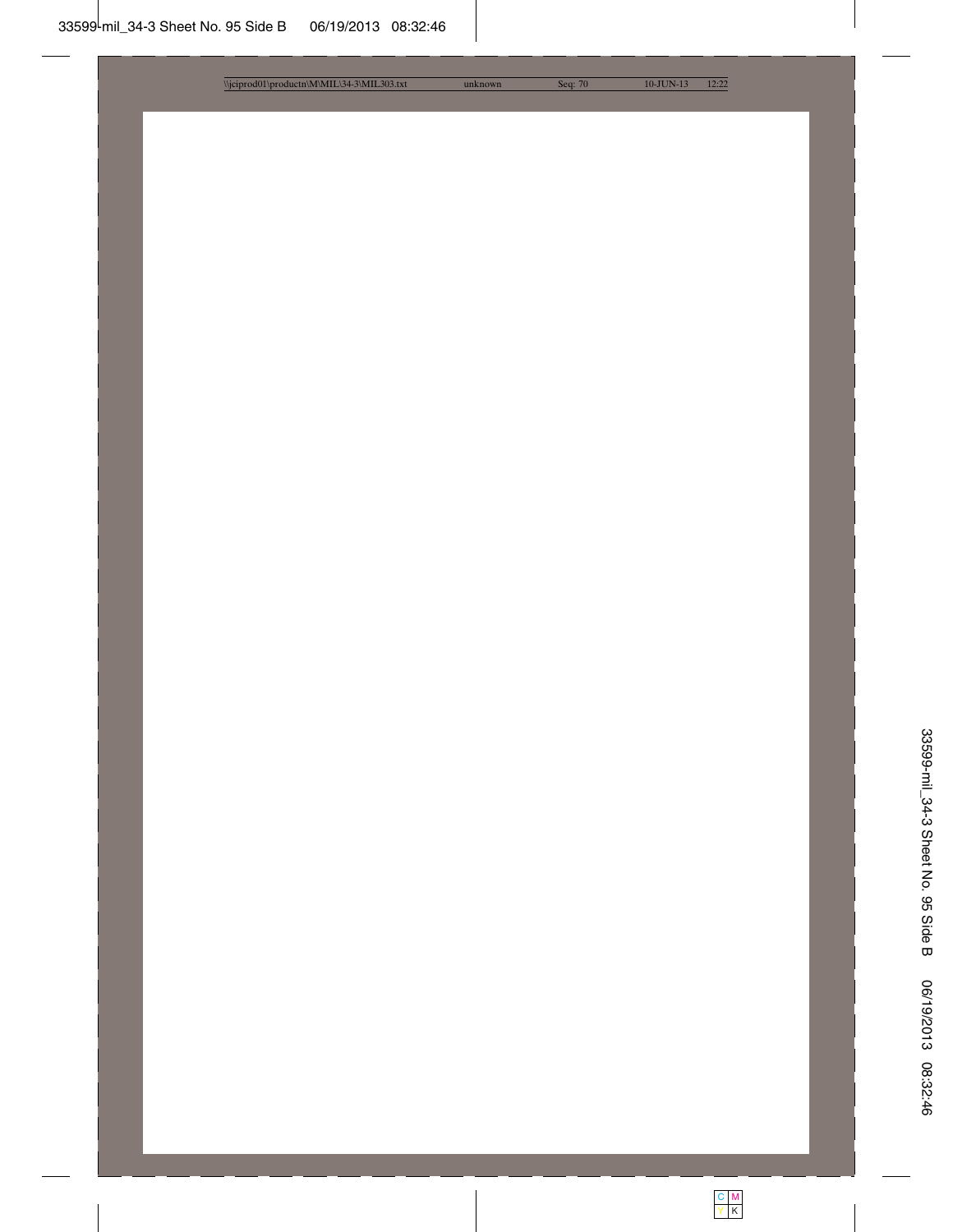